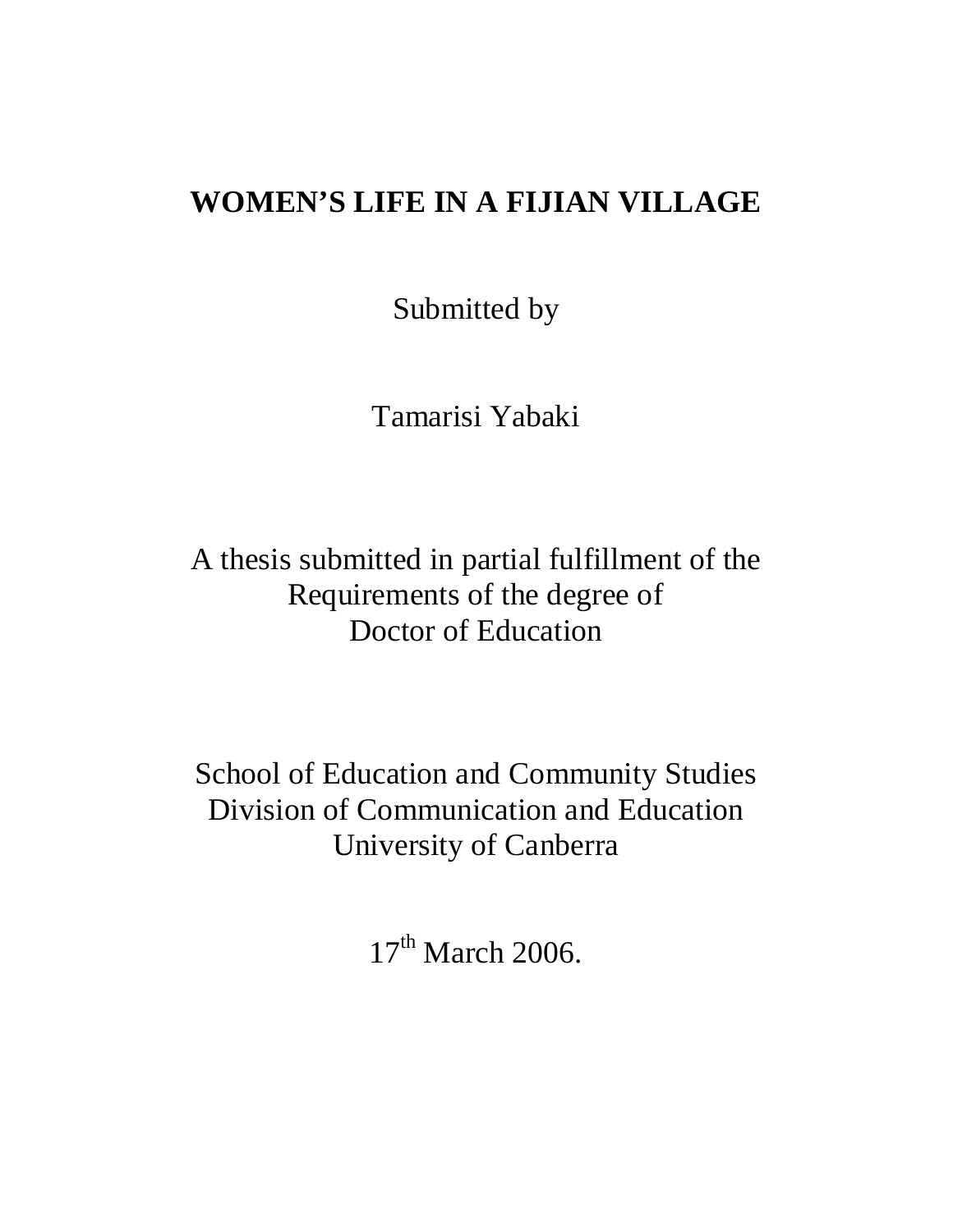#### **ACKNOWLEDGEMENT**

I thank the Lord for his provision, grace and support for the completion of this thesis and I give Him all the glory.

I will be forever grateful to the following people for sharing their heart, their time, effort, knowledge and skills towards the production of this thesis:

Dr. Christine Trimingham-Jack and Professor Marie Brennan

Associate Professor Anne Campbell

Dr. Neill Ustick

To all the women in Marama Village

*Vina valevu na yalo ni vitokoni qei nia lemuchu holia lemuchu gauna qeinia lemuchu i yau i na kea qwaravi rewa na vuli levu okwe.* 

I dedicate this, my major academic attempt to my husband Nete and my children Ima, Mili, Boni and Lani and to my parents Ifereimi and Miliana Matatolu.

Their prayers and constant encouragement and support over the years have been everything a woman could wish for.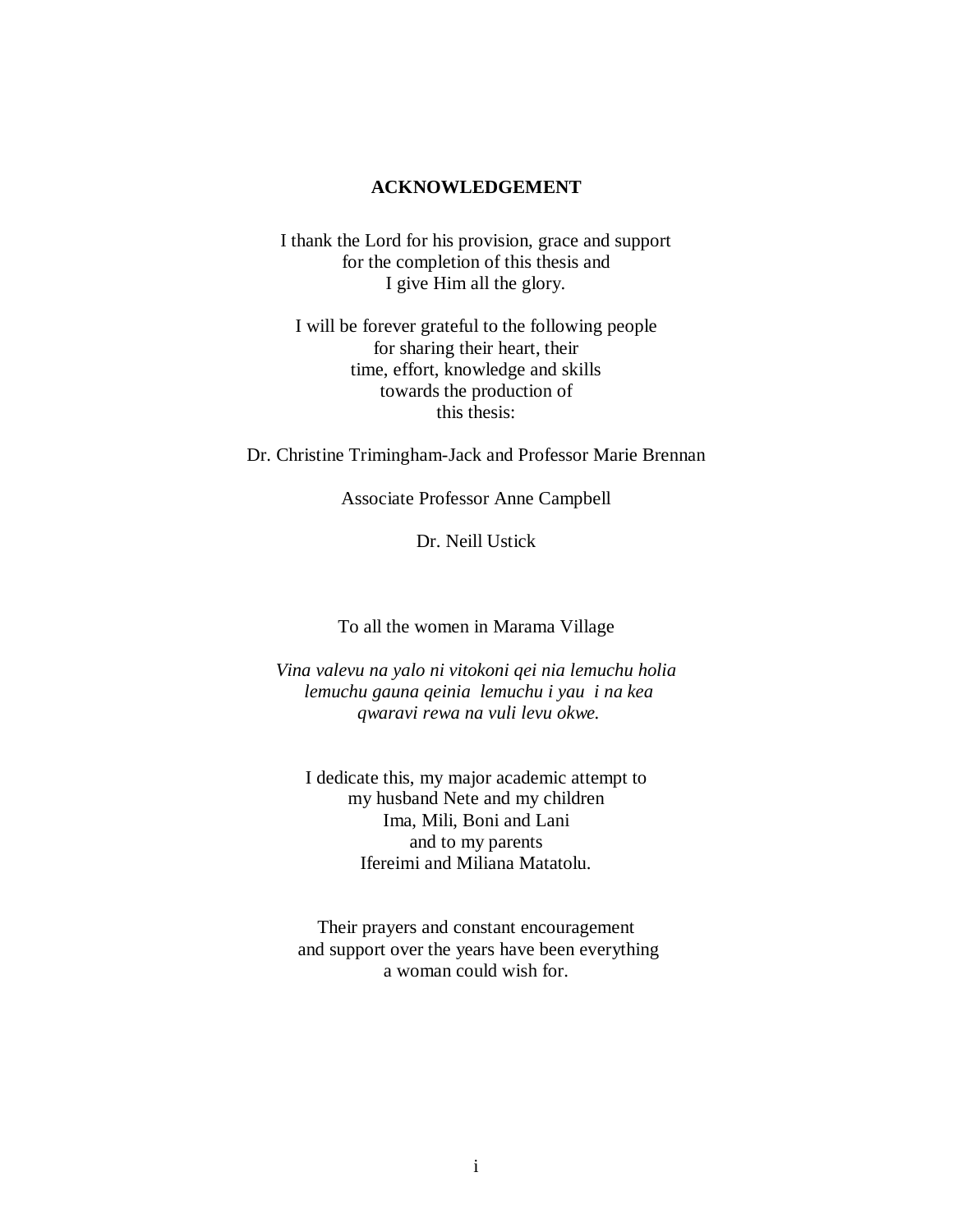#### **ABSTRACT**

The impact of the market economy is a significant challenge facing Fijian rural communities. It is especially challenging for indigenous rural women who are managing the shift from a subsistence way of living to engagement in money generating activities. The challenge is more acute amongst disadvantaged populations such as women in rural communities who lack the resources and the political power to manage these challenges. The thesis provides a critical ethnographic, action-research study of the daily socioeconomic experiences of a group of Fijian village women, at this time of significant change. It provides and in-depth case study of a rural Fijian village located in the upper reaches of the Sigatoka Valley. The case study focuses on the women's perspectives about their daily lived experiences and actions that followed from reflection on these, drawing out from these implications for indigenous Fijian women's social progress and development. Herself, a member of the community, the researcher gathered data by a combination of participant observation, survey, diaries, focus groups and interviews. The researcher's observations and understandings were fed back to the participants in the form of a workshop with the intention of confirmation and to provide and opportunity for action based on this reflection. It is argued that the success of managing the influence of the market economy on the villagers is to create social and political spaces and opportunities to hear and understand local epistemologies and daily lived experiences, reflexively.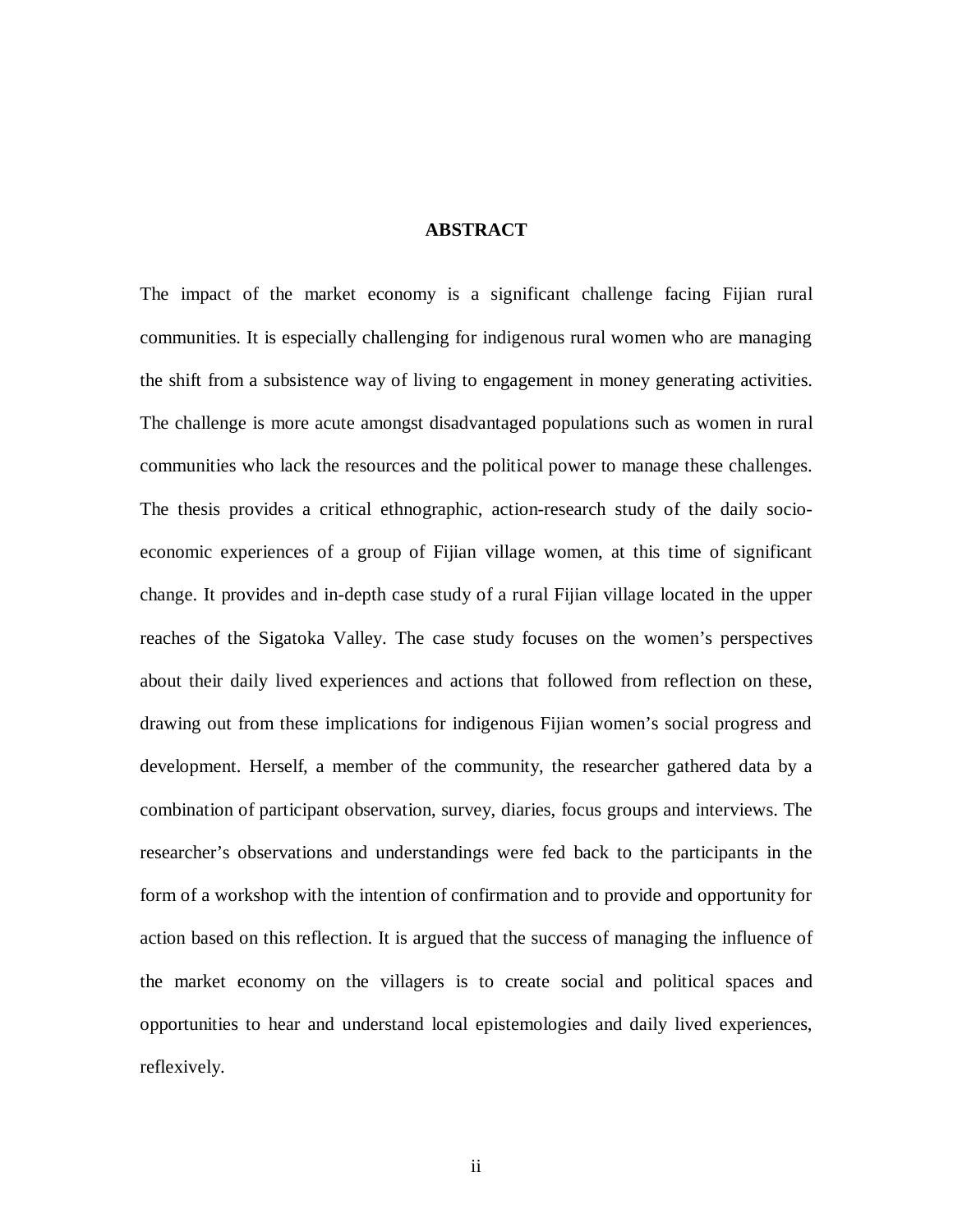As an indigenous scholar, the researcher interrogates and deconstructs her own academic epistemologies and positions as a knowledge broker in order to co-construct new practices with her people. The research promises to make public Fijian village women's knowledge, values, practices and experiences so that they can be understood by local scholars and local government development officers. Privileging the village women's knowledge and bringing it to the core is a significant political act that might form the basis of proceeding political encounters that women will face in the development process.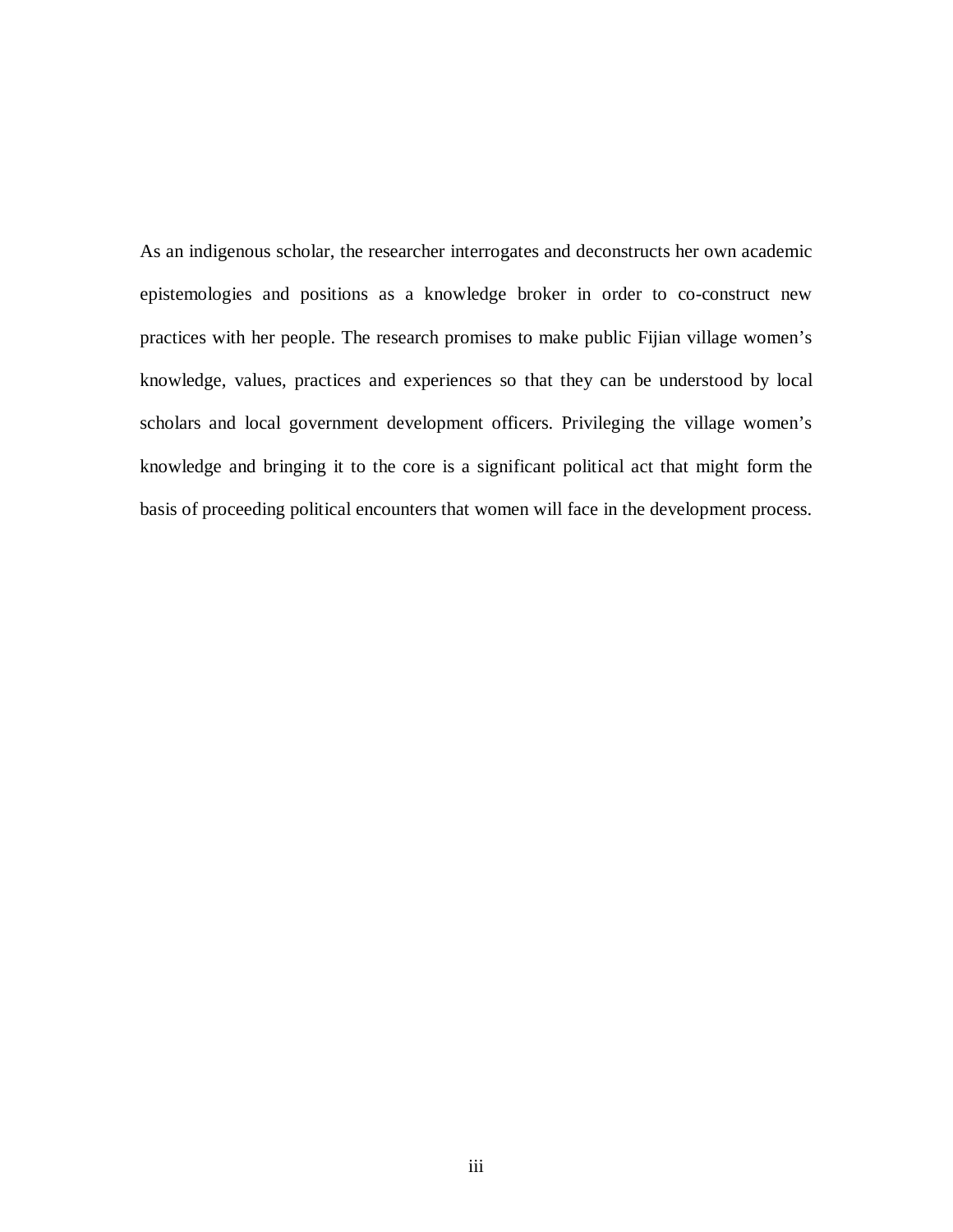### **CONTENTS**

| <b>CHAPTER ONE: INTRODUCTION</b>                                | $\mathbf{1}$ |
|-----------------------------------------------------------------|--------------|
| Introducing the researcher                                      | 8            |
| The research question                                           | 11           |
| Aims of the study                                               | 12           |
| Thesis structure                                                | 16           |
| <b>CHAPTER TWO: WOMEN DEVELOPMENT AND</b>                       |              |
| <b>EMPOWERMENT: REVIEW OF LITERATURE</b>                        | 19           |
| The Women in Development Approach (WID)                         | 23           |
| The Gender and Development Approach (GAD)                       | 27           |
| Women, environment and sustainable development                  | 32           |
| Women's development in the Third World                          | 34           |
| Women, development and empowerment in the new millennium        | 41           |
| Gender mainstreaming                                            | 43           |
| Analysing with a gender lens                                    | 45           |
| A closing but persistent gap in education                       | 46           |
| The active participation of women in decision-making arenas     | 50           |
| Knowledge and approach to women's work                          | 53           |
| Women development and empowerment: Fiji and the Pacific Islands | 54           |
| What has been achieved amongst Pacific women                    | 58           |
| <b>CHAPTER THREE: METHODOLOGY AND METHODS</b>                   | 63           |
| Ethnographic case study                                         | 63           |
| Feminism and participatory action research                      | 69           |
| Overview of the research design                                 | 74           |
| The fieldwork                                                   | 75           |
| The household survey                                            | 76           |
| The women's diaries                                             | 78           |
| The focus groups                                                | 78           |
| The interviews                                                  | 81           |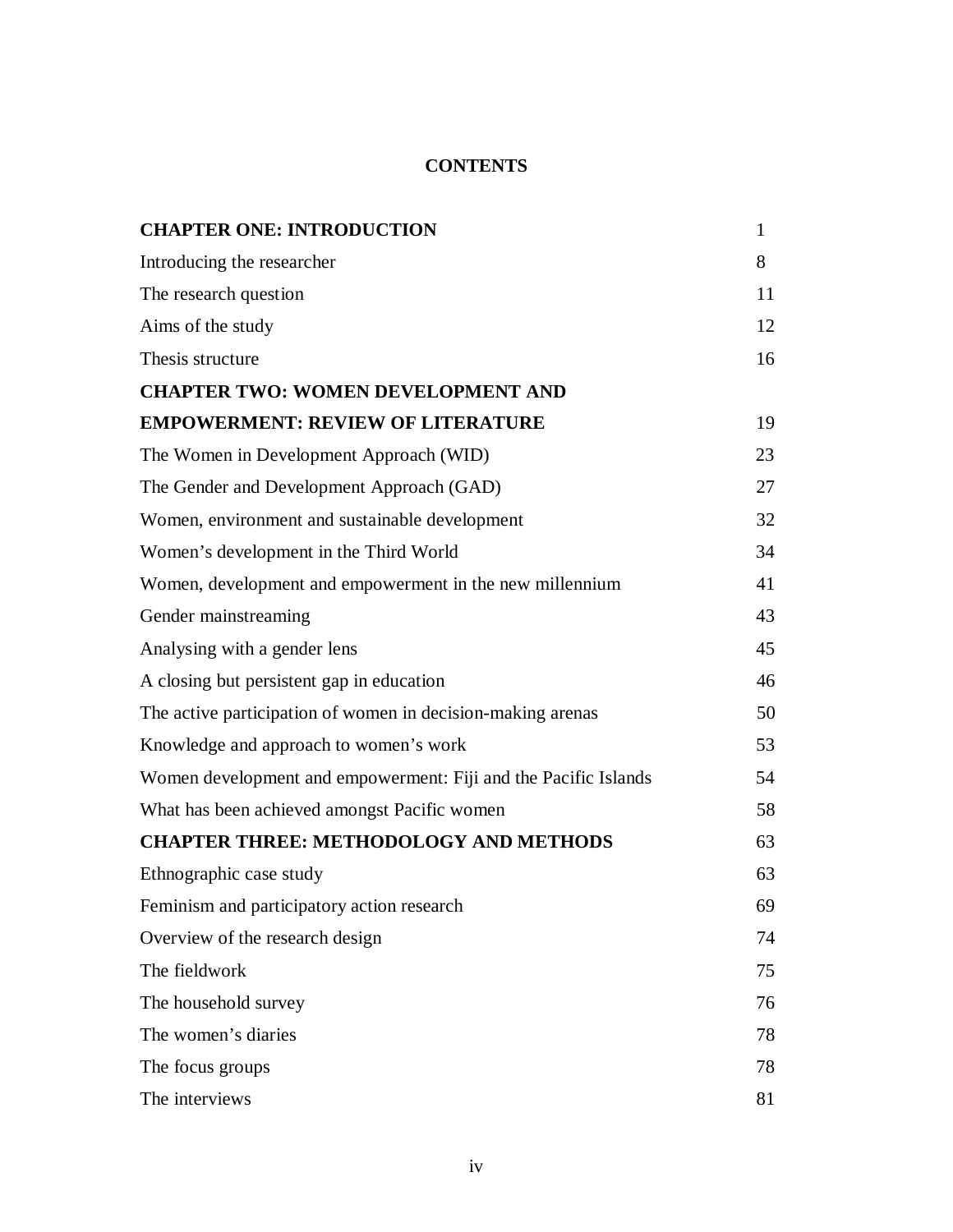| The women's workshop                              | 82  |
|---------------------------------------------------|-----|
| The fish pond questionnaire and letter            | 83  |
| Limitations in methods and methodology            | 84  |
| Conducting the fieldwork: exploratory discussions | 84  |
| Negotiating access                                | 86  |
| Cultural immersion: becoming a village woman      | 87  |
| Reflections on insider and outsider positions     | 88  |
| Using the local indigenous dialect                | 91  |
| Data analysis                                     | 92  |
| Analysing data with multiple lenses               | 94  |
| Establishing research validity                    | 95  |
| Ethics                                            | 97  |
| Access and informed consent                       | 98  |
| Empowering and caring                             | 100 |
| Conclusion                                        | 101 |
| <b>CHAPTER FOUR: MARAMA VILLAGE</b>               | 103 |
| Physical features                                 | 103 |
| Climate                                           | 104 |
| Basic demography                                  | 105 |
| The village houses                                | 106 |
| Household furnishing                              | 108 |
| Household energy                                  | 108 |
| Sanitation and health                             | 109 |
| Water supply                                      | 111 |
| The village community                             | 112 |
| The family                                        | 115 |
| The annual farming calendar                       | 117 |
|                                                   |     |
| April: The farming season begins for the women    | 117 |
| October: The fallow period                        | 120 |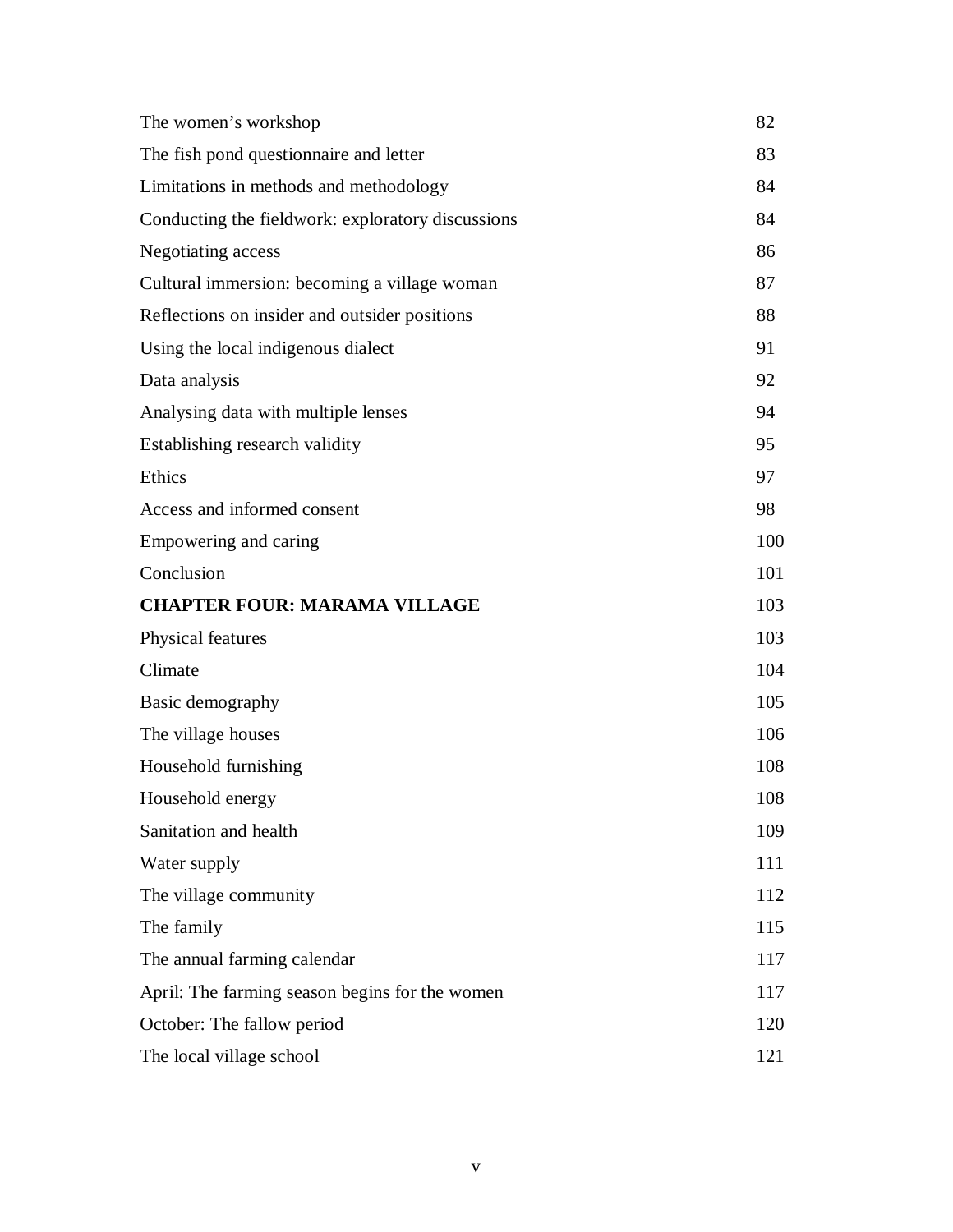| The church                                                          | 123 |
|---------------------------------------------------------------------|-----|
| Conclusion                                                          | 123 |
| <b>CHAPTER FIVE: A WEEK IN THE LIFE OF FIJIAN</b>                   |     |
| <b>VILLAGE WOMEN</b>                                                | 125 |
| Naula                                                               | 125 |
| Merea                                                               | 130 |
| Esilia                                                              | 134 |
| A re-presentation of the women's diaries                            | 137 |
| Monday to Wednesday                                                 | 138 |
| Thursday to Sunday                                                  | 148 |
| Conclusion                                                          | 154 |
| <b>CHAPTER SIX: THE FIJIAN WOMEN AND THEIR LOCAL</b>                |     |
| <b>INSTITUTIONS</b>                                                 | 157 |
| The Village Women and the Vanua                                     | 158 |
| The predominance of the <i>vanua</i> and its communal spirit        | 158 |
| Expectations of the women                                           | 159 |
| Women at the crossroad of the market and traditional economy        | 162 |
| Leadership in the village as the women see it                       | 163 |
| The Village Women and the Church                                    | 167 |
| The women and their religious persuasions                           | 167 |
| The Village Women and the Family                                    | 171 |
| The welfare of the family                                           | 171 |
| The women are the backbone of the village economy                   | 172 |
| Farming activities and climatic fluctuations                        | 174 |
| Women dream of better homes                                         | 176 |
| The Village Women and the School                                    | 178 |
| The village women and their school experience                       | 178 |
| The village women's perspective on education                        | 180 |
| The village women's major challenges for their children's education | 182 |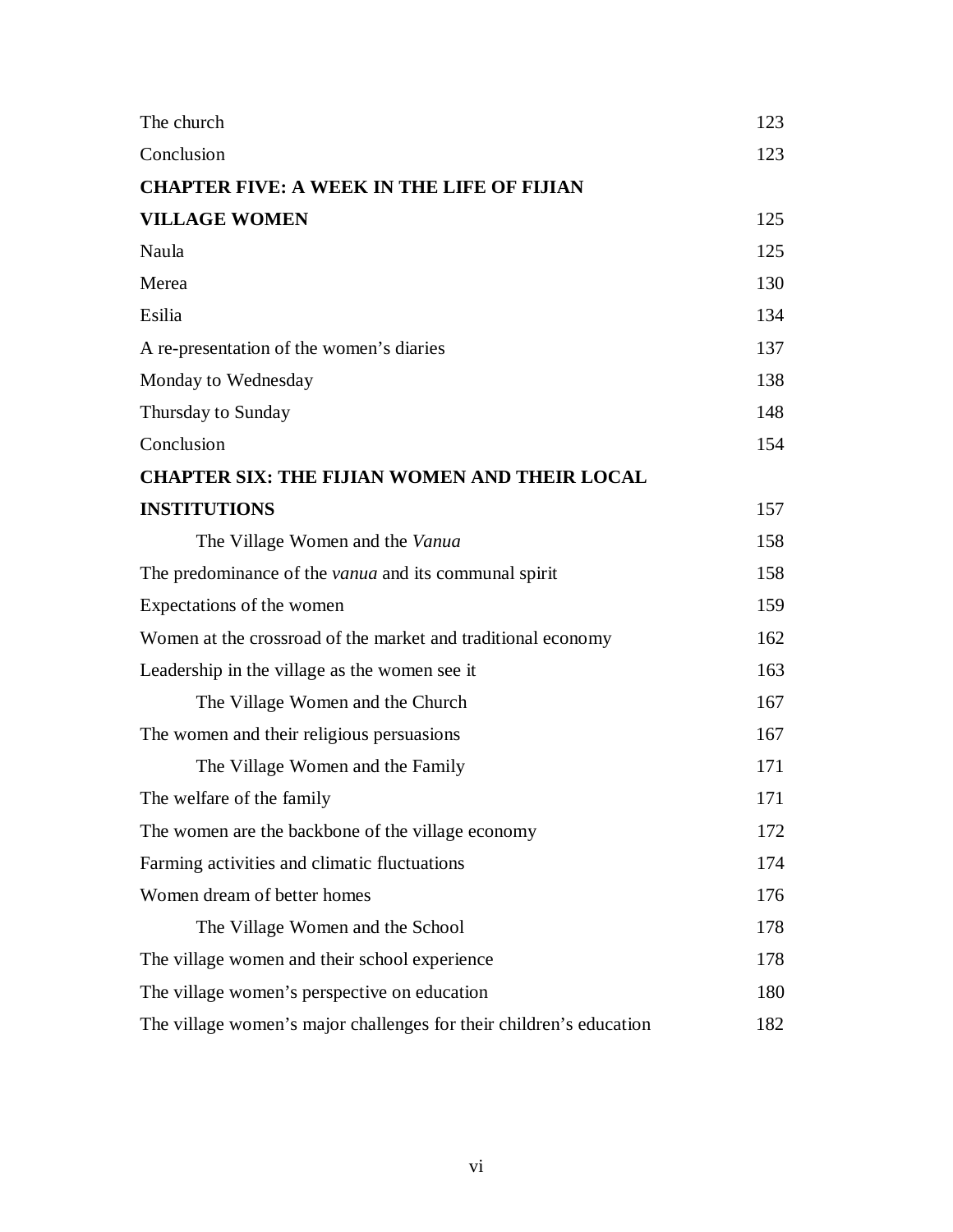| The Village Women and Agriculture                                          | 183 |
|----------------------------------------------------------------------------|-----|
| The village women and the division of labour                               | 183 |
| The women's major challenges in agriculture                                | 185 |
| The women suggest ways of managing their farming difficulties              | 186 |
| The Village Women and the Market Place                                     | 189 |
| Tensions between Fijian tradition and the market place                     | 189 |
| Nowadays money is everything                                               | 190 |
| Other sources of income for the women                                      | 193 |
| The Village Men's view of life in the Village                              | 194 |
| The village men's perspectives on women's role and status                  | 194 |
| The village men's perception of the challenges that affect their community | 196 |
| The village men's view of education                                        | 198 |
| The village men's view of development                                      | 199 |
| Conclusion                                                                 | 201 |
| <b>CHAPTER SEVEN: THE WOMEN'S OWN FISH POND</b>                            | 204 |
|                                                                            |     |
| Past projects                                                              | 206 |
| The fish pond as an option                                                 | 207 |
| Helping the women understand the language of the project                   | 208 |
| The women show their wisdom                                                | 209 |
| Stepping into the world of commercial banking                              | 211 |
| Repaying borrowed money, the village women's way                           | 212 |
| Communal effort in creating the fish pond                                  | 213 |
| Feeding the fish and lessons in accountability                             | 214 |
| The first fish harvest: a cause for celebration                            | 216 |
| Working under good leadership                                              | 217 |
| The women's encounter with money                                           | 219 |
| An illustration that things can change                                     | 221 |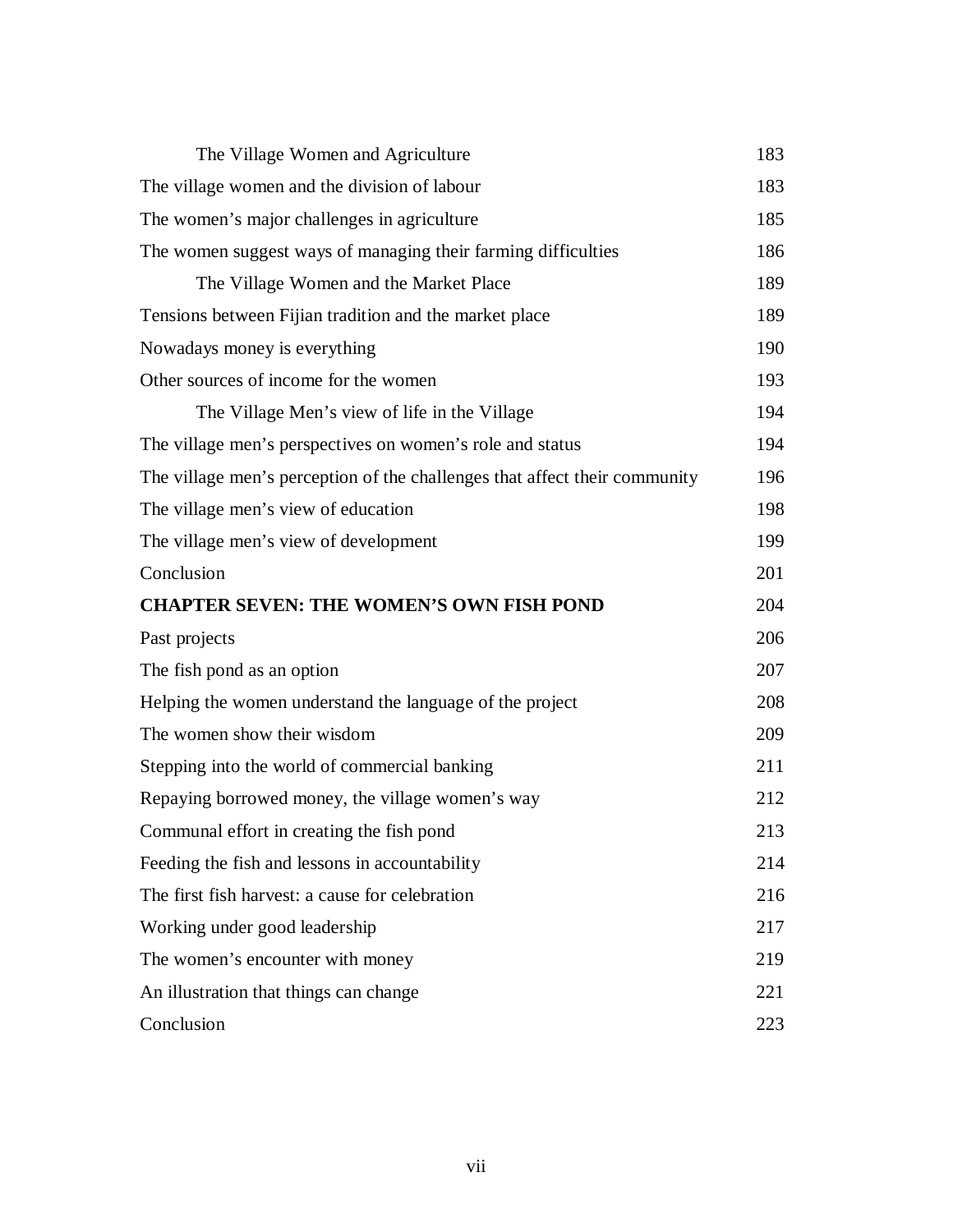| <b>CHAPTER EIGHT: CONCLUSION</b>        | 227 |
|-----------------------------------------|-----|
| Women's daily needs and challenges      | 228 |
| Negotiating the old and the new         | 229 |
| Creating spaces for women               | 230 |
| Lessons for village women's empowerment | 236 |
| Implications for professional practice  | 239 |
| Addressing women's ways of knowing      | 241 |
| Reflections of an indigenous researcher | 243 |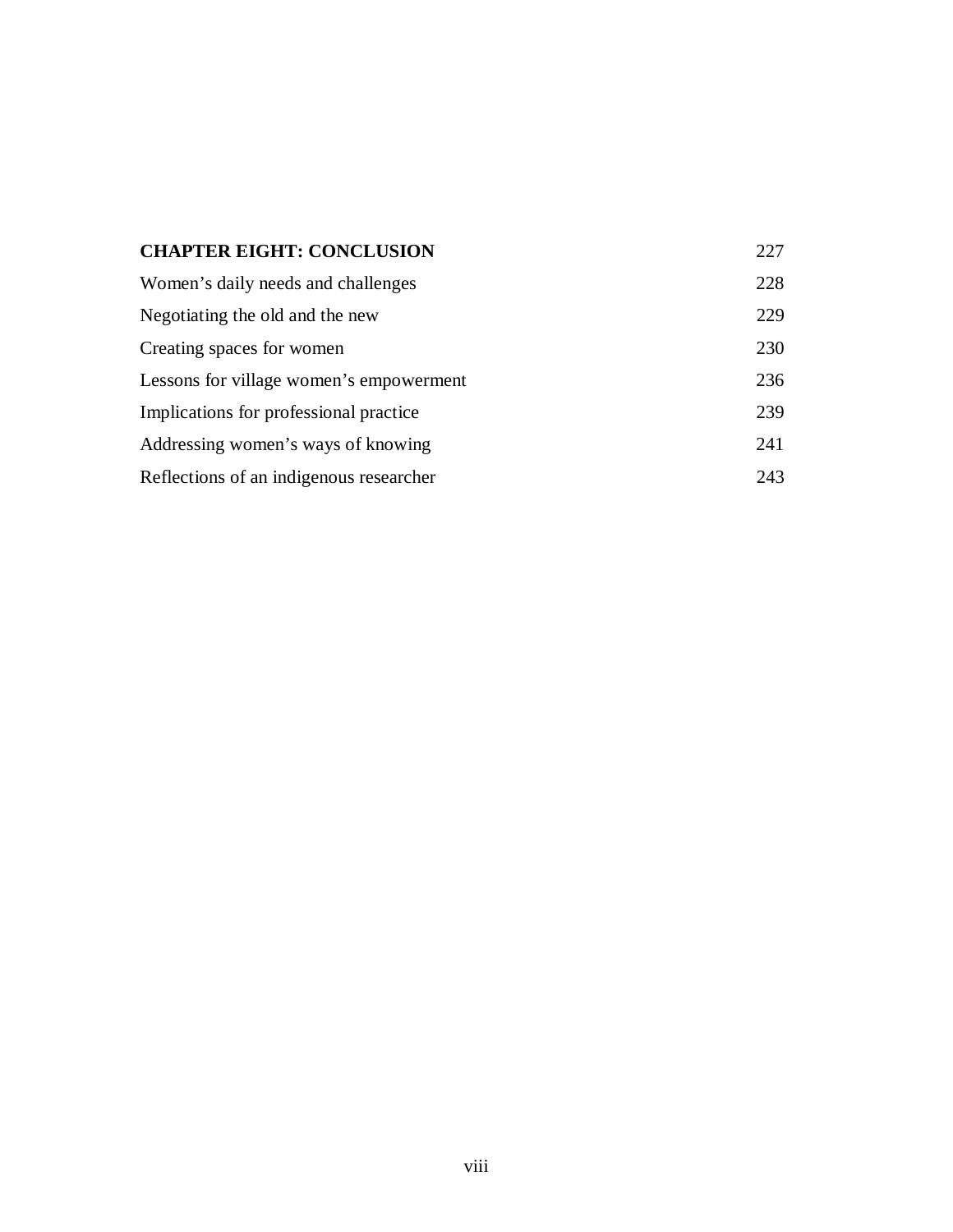| <b>REFERENCES</b>                   | 246 |
|-------------------------------------|-----|
| <b>APPENDICES</b>                   |     |
| <b>APPENDIX A</b>                   | 259 |
| The Household Survey                |     |
| <b>APPENDIX B</b>                   | 269 |
| <b>Focus Group Questions</b>        |     |
| <b>APPENDIX C</b>                   | 270 |
| <b>Interview Questions</b>          |     |
| <b>APPENDIX D</b>                   | 272 |
| Fish Pond questionnaire             |     |
| <b>APPENDIX E</b>                   | 273 |
| Ethics approval letter              |     |
| <b>APPENDIX F</b>                   | 274 |
| Participant information sheet       |     |
| <b>APPENDIX G</b>                   | 276 |
| Consent form                        |     |
| <b>APPENDIX H</b>                   | 277 |
| Release form                        |     |
| <b>TABLES</b>                       |     |
| Table 1 : Research Cycle Activities | 75  |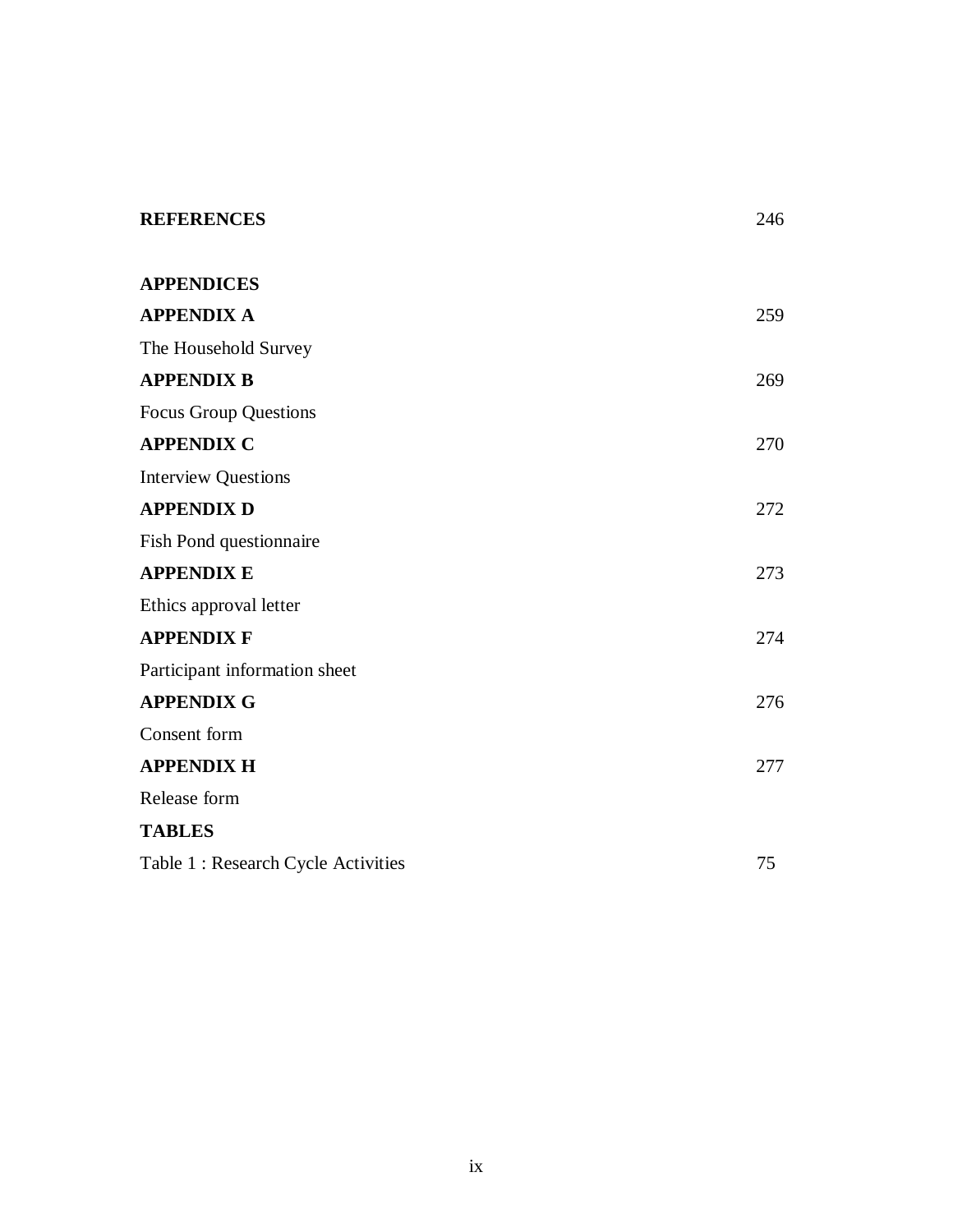#### **CHAPTER ONE**

#### **INTRODUCTION**

This thesis is a story shared by indigenous Fijian women about their lives in a rural village in Fiji. It is the story of their daily lived experience and how they perceive it in the context of their Fijian village community. It is a community where change, due to external market forces and modernity, is affecting the lives of these women and their families. There are new ways of living and behaving that have emerged as a result of this change; however, in this Fijian village, there are old ways that retain their credibility and influence. This ethnographic study focuses on the women's daily lived experiences through an in-depth case study of one such rural village, which – for the purposes of the study – is called Marama Village. The researcher gives voice to these women and hence shines the spotlight on the women's practices, beliefs, values and concerns through their daily lived experiences at a time when their village community is experiencing great change from market forces with its capitalist values and practices.

This thesis is not only about sharing and privileging women's stories and experiences, but it is also about gaining insight into the research process as it unfolds in the field, one which involves an indigenous woman researcher interacting with her own people.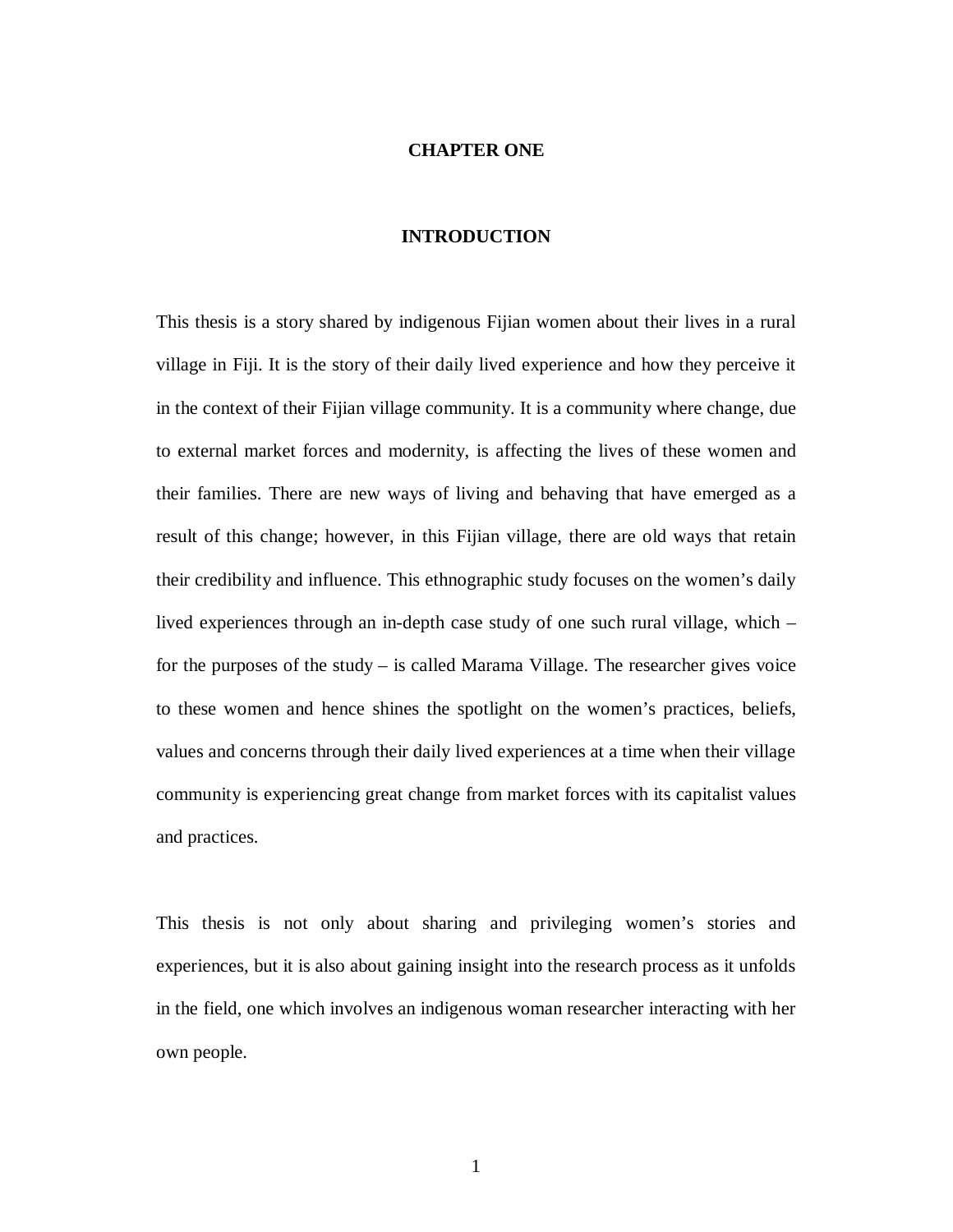The researcher also hopes that this research matters to indigenous Fijian women in ways that are both culturally appropriate and academically valued. The research process, although academic in nature, has simultaneously evolved into an ethical undertaking to make these indigenous Fijian women visible and audible not only in this thesis but more importantly within their families and village community. The study concentrates on the women's own perspectives and draws out from them implications as to how the rural village community, with its social system and infrastructure, might need to change to be more future-oriented and more inclusive of the potential interests of the women of the village.

This thesis emerged out of a collaborative relationship between the indigenous Fijian women in the village and an indigenous Fijian woman scholar using a framework of ethnographic action- and narrative-based research from a feminist research stance that addresses women's socio-economic experience. Action research evolved as a result of the collaborative relationship between the women and the researcher resulting in the Women's Own Fish Pond Project that was planned and implemented by the village women with the support of the researcher in the crucial initial stages. The meaning and substance of the research evolved through a multi-method approach as the researcher allowed the critical ethnographic approach to develop into new spaces of negotiation, interaction and relationships with the village women.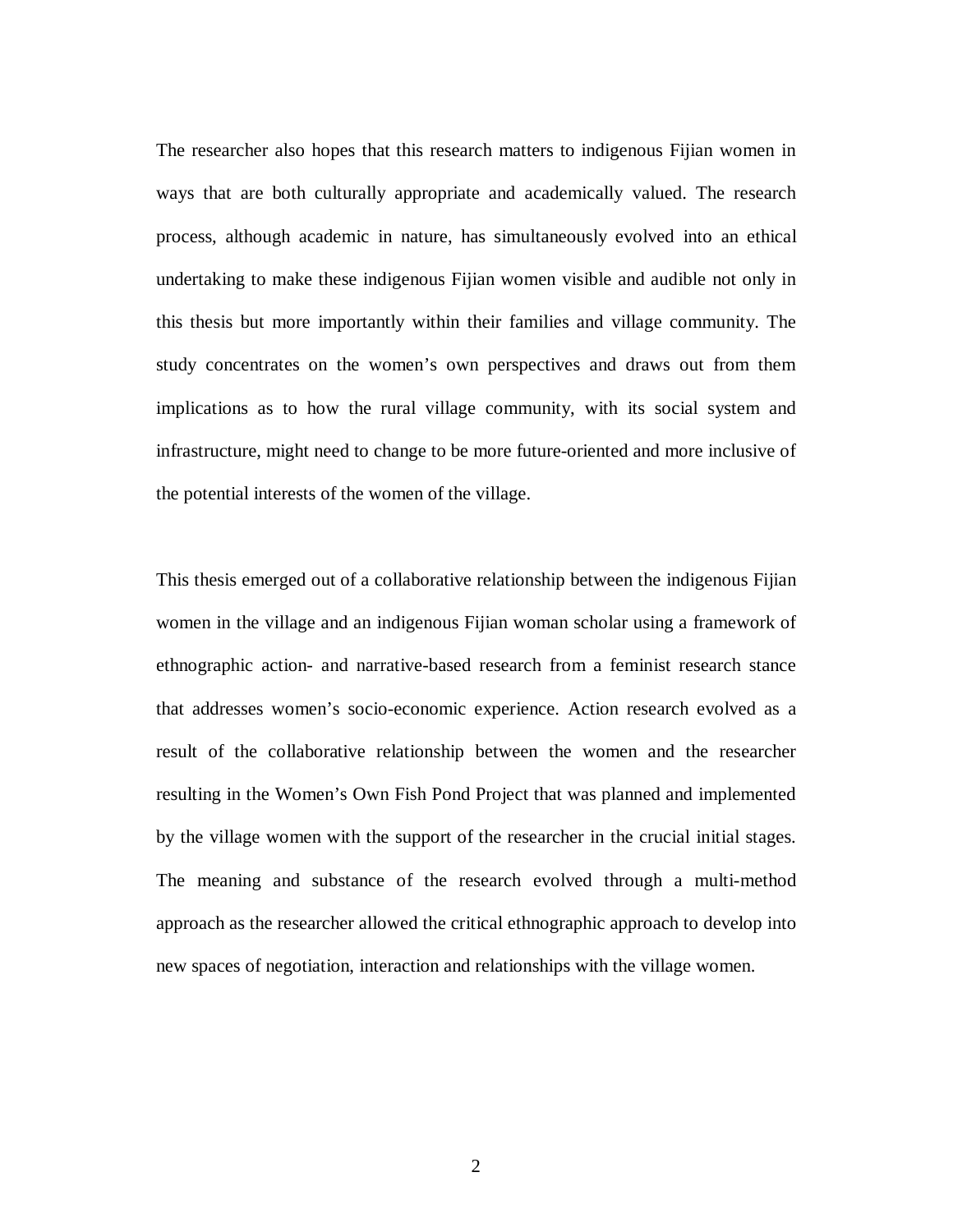There was a conscious attempt to use these relational spaces to encourage the women to share their stories and to realise that, as women, their stories are meaningful and important. The research process provided meaningful opportunities for critical reflection for myself as I confronted existing stereotypical views and assumptions about this group of village women. As the fieldwork progressed, the researcher further encouraged women to take a critical stance and to voice their views on their needs, challenges and opportunities.

This study is situated within current research on the socio-economic and political dimensions of gender equality, training and empowerment in Third World countries and explores ways in which critical ethnographic interventions and participatory action research can be used to promote gender equality, rural empowerment and training (UN, 2005a). The research process is a vital platform which provides the space and time for these indigenous Fijian women to share their needs, perspectives, beliefs and concerns with other women. The thesis can be seen as part of the attempt by local female scholars, particularly in Third World countries, to improve the livelihood of local women to live their lives, love their families, work purposefully and have a connection to their community.

The thesis also includes a critical examination of the conceptual frameworks used for women's development and social progress, especially for grass roots women in the Third World.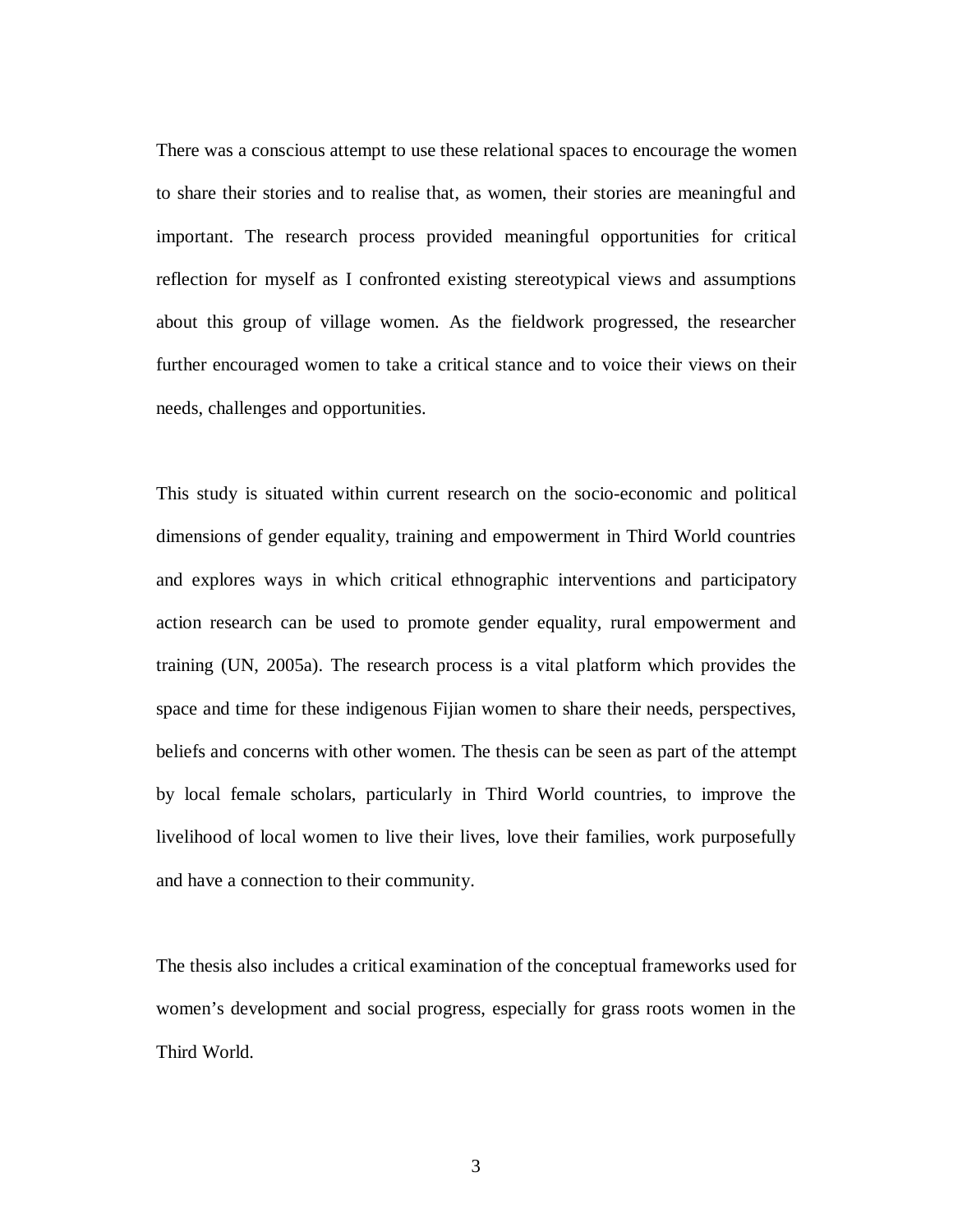My argument is that 'development theories', with their one-size-fits-all formulae for women's social progress and development, have created more crises than gain, for peripheral populations such as women in the Third World, including the Fijian village women in this study. The negative impacts of these growth-based developments have heightened doubts about the authenticity of the development programs for women in Third World countries because the outcomes do not appear to result in enhanced livelihoods for the majority of women and their families. Instead, there are manifestations of serious flaws which have critical consequences for rural women: poverty, an increase in socio-economic inequalities, declining living standards, environmental degradation and community fragmentation and violence. Despite gender sensitive documents and development initiatives, these women in the main are still marginalized because socio-economic infrastructures and systems are dominated by patriarchal values and persuasions.

Within this thesis, I argue that these village women need to be offered negotiated frameworks and concepts of training and development that are sensitive to their daily socio-economic experiences and challenges. The first part of this negotiation process involves the creation of space and opportunities for women to share their stories, to express their needs, challenges and opportunities. People ought to listen to understand but not necessarily respond immediately to women's stories. This will result in professionals and scholars fostering a process of conscientisation (Freire, 1985), leading to critical reflection of their respective standpoints as brokers of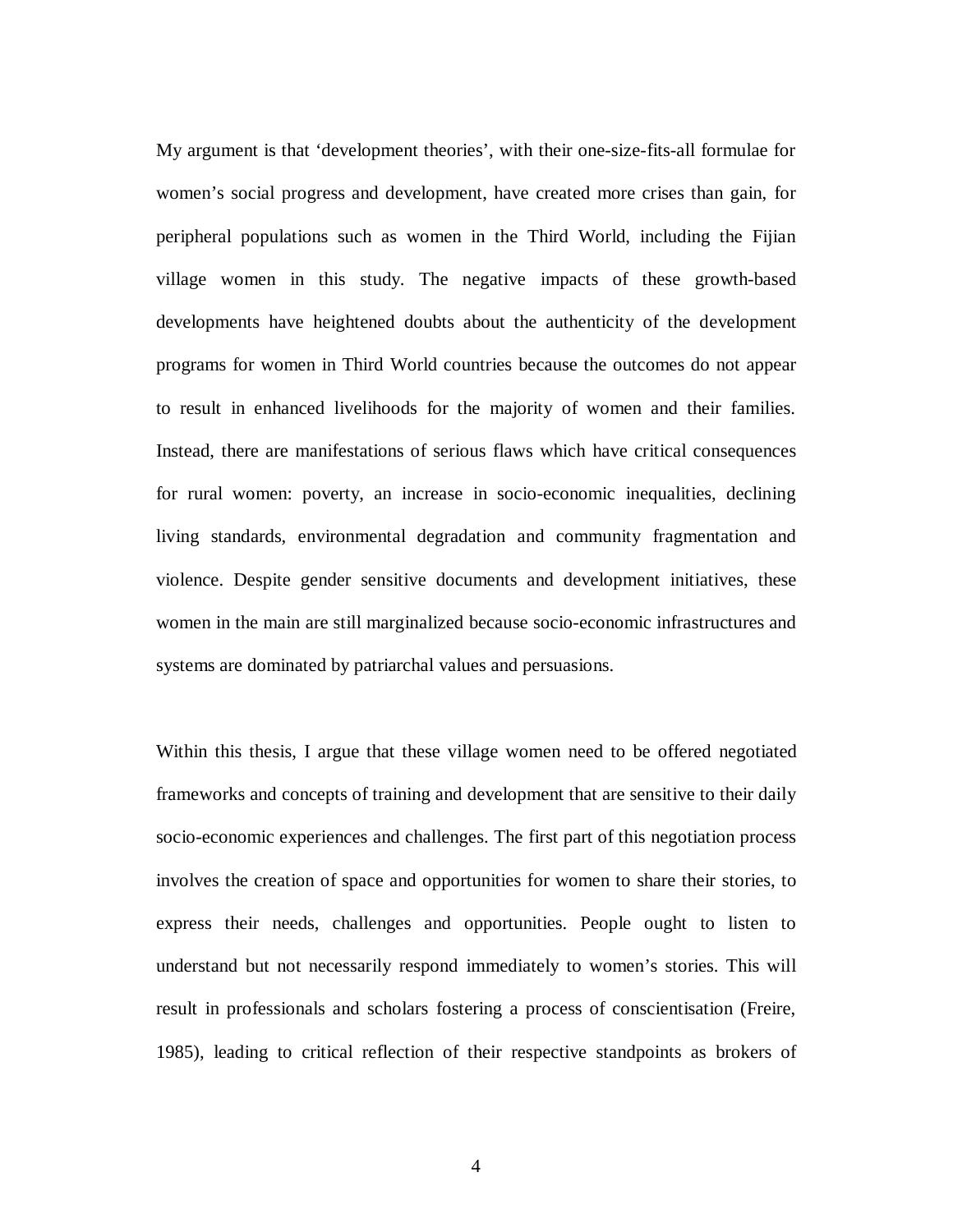knowledge and of whose interests they serve in any situation. This is a vital prerequisite to any meaningful co-construction of local frameworks for village women's development and training. In-built into this negotiation, is women's empowerment first and foremost at the individual and personal level.

Negotiations and development processes must include strategies that help Third World women develop the confidence to be more audible and visible in their own local communities. Perhaps women will then feel a sense of ownership and as a result be engaged in processes of development and training/education that are authentic and practical for their village context. Such development frameworks need to expand women's opportunities to access money and resources within workable social and traditional infrastructures.

The moral challenge and accountability rests with all those who live, work and relate to these village women. This includes the village men with their dominating patriarchal system; it includes the professionals with their mainstream development focus and privileged position that seem to be in need of a focus on conscientisation and reflexivity (Maynard & Purvis, 1995). Because of their power and privileged position, the indigenous men and developers and indigenous scholars are in need of a combination of reflexivity and a process of conscientisation that enables a critical interrogation of their privileged position, values and practices. This privileged position provides a power base for people to be influential and powerful, with the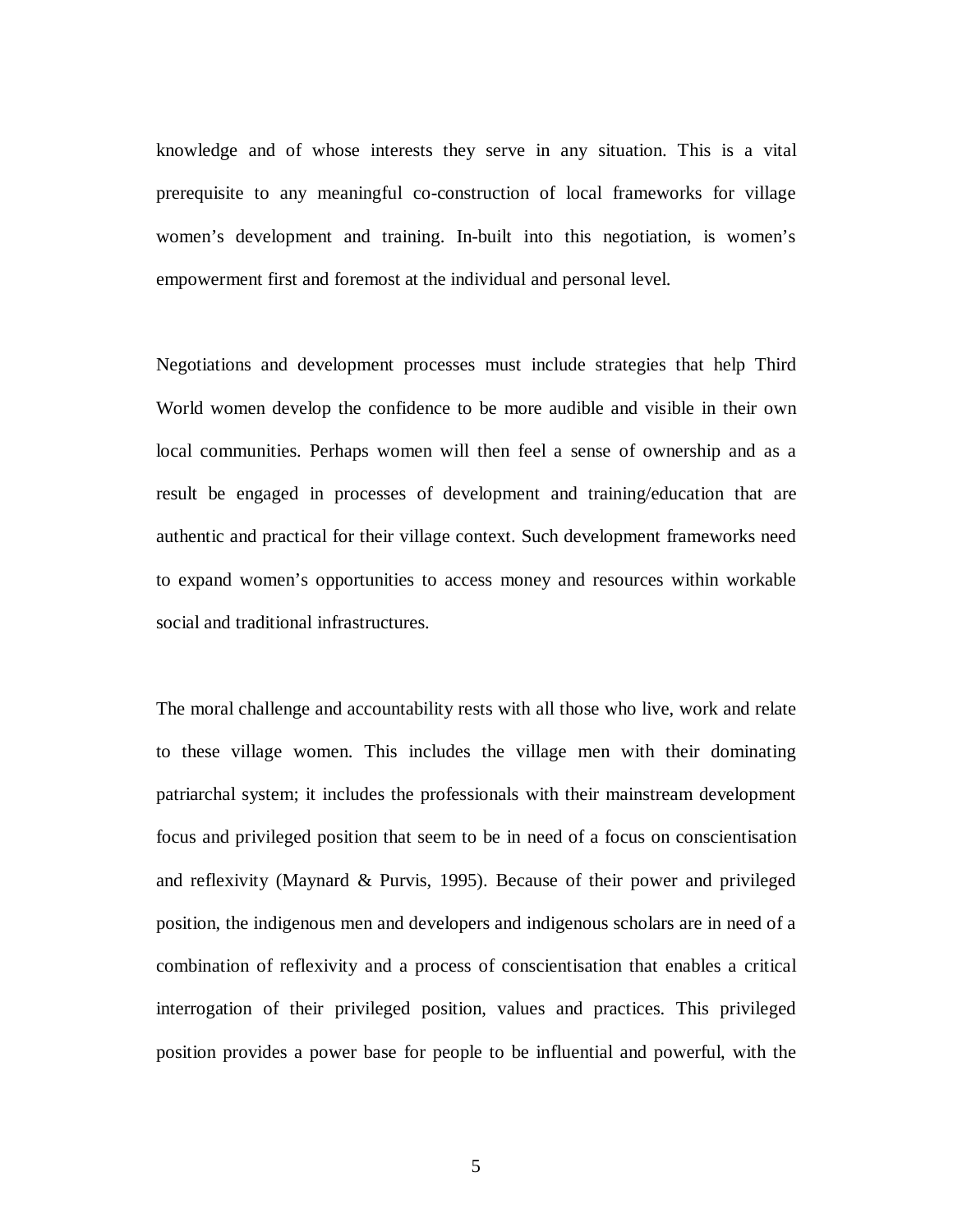consequences that others are disadvantaged and often become invisible and inaudible. The other critical question to ask is 'whose future, story and interests are being represented?' (Freire, 1972).

As an indigenous Fijian woman doing research amongst my own womenfolk, the challenge of an action research process was twofold. First, it was to create the opportunity for these women to identify and critically interrogate traditional cultural attitudes and prejudices regarding indigenous Fijian women's participation in the economic and social life of their village community. This was achieved principally through my daily relationship with the women throughout the course of the fieldwork. Kinship relationships in such a Fijian community are the social glue that binds people together and thus it is not unusual for Fijians to sacrifice economic and political mileage for the sake of maintaining their social relationships. Hence, my focus was on building relationships with the women because this was critical to this action research process. The second challenge was to examine and seek to understand the various aspects of how the women collaborated within the research process. In order for empowerment to be effective and meaningful, the women need their own political platform within their village community from which to work. This meant that a power base for women at the village level needed to be created to render their action meaningful and effective. The power base for these women was constructed through the researcher-participant interaction with individual women via the various research methods used in the fieldwork.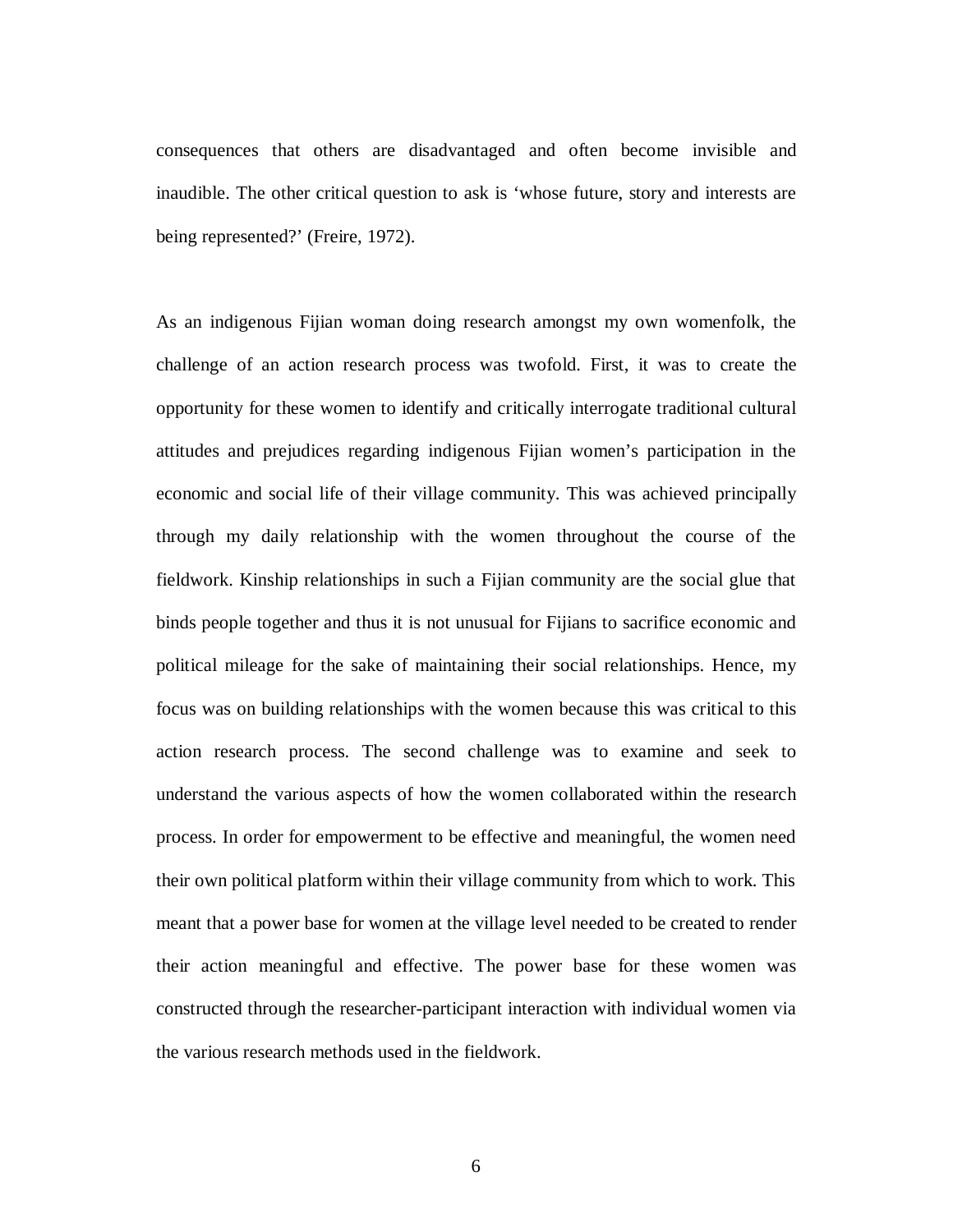This process was enhanced throughout the six months of the fieldwork on which this thesis is based. Within the period, the women rekindled their individual confidence as well as their communal unity, which in turn provided a cohesive and authentic power base. This allowed instigation of practical ideas and the generation of development initiatives that were appropriate for this group of women.

In addition to caring for families and homes, women are the powerhouse of developing countries. They produce a staggering 60 % of all food, run 70 % of smallscale businesses and make up a third of the official labour force (Oxfam, 2000). Yet women are the casualties of the world's capitalist system and of economic progress and they remain invisible and inaudible in communities throughout the world. Women make up nearly 70 % of the world's 1.3 billion people living in poverty. Furthermore, women make up 65 % of the world's refugees and two-thirds of the world' illiterates (Oxfam, 2000). Women constitute two-thirds of the exploited workforce, own just one percent of the world's resources, and earn one tenth of the world's income. Less than one seventh of administrators and managers in developing countries are women and they hold only 10% of seats in the world's parliaments (Oxfam, 2000). This means that women have very little say in the political and decision-making platforms of nations and communities around the world and are far from equal with men. Women are not only poorer than men, but face social, economic, political and cultural discrimination on the grounds of gender.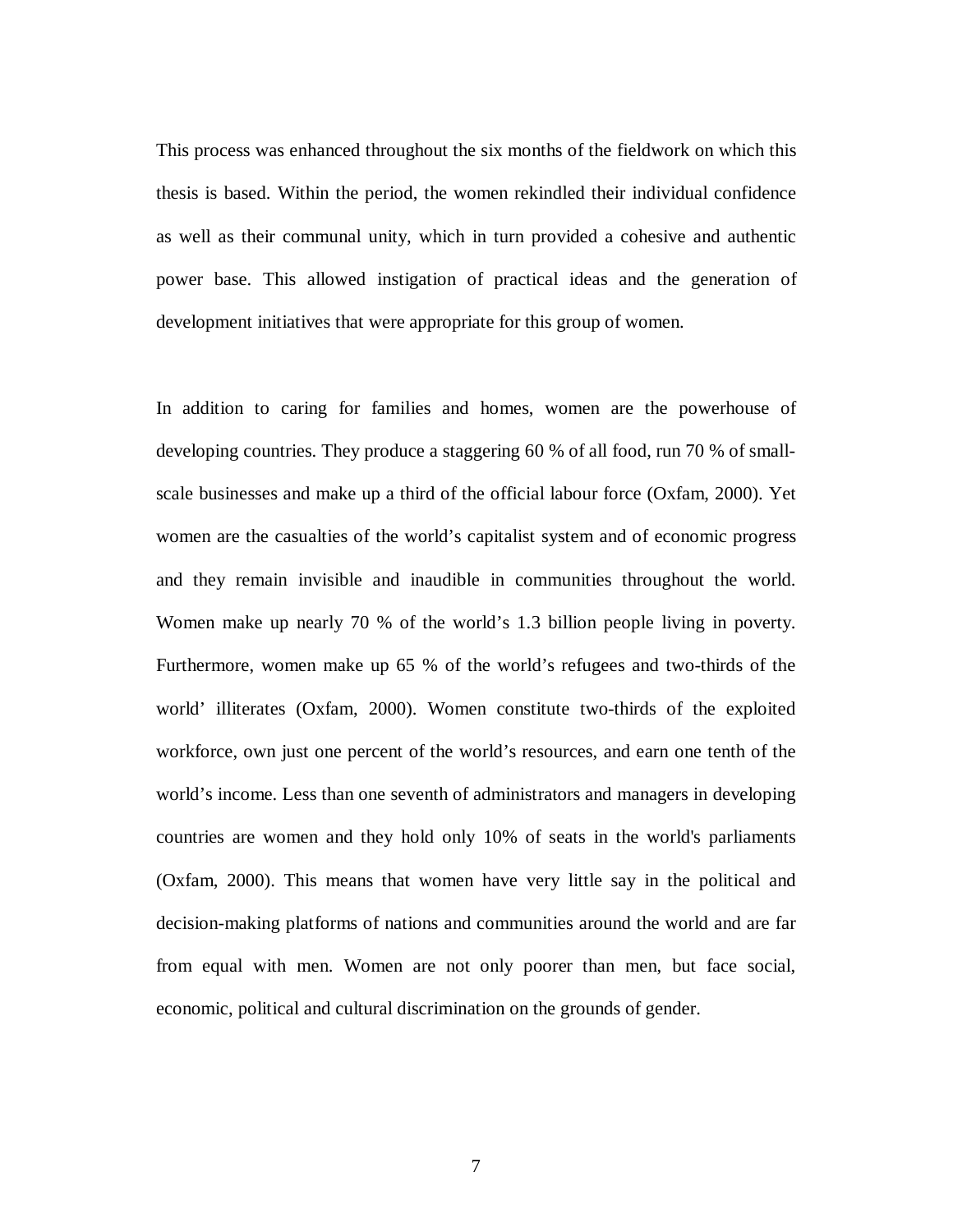Much development work is done without taking gender inequality into account, so that women and the children for whom they are most often responsible often lose out.

#### **Introducing the researcher**

This research is not only the story of indigenous Fijian women in a rural village, but also the story of an indigenous woman scholar as she reconnects with her maternal relatives and *koro ni vasu* ('your mother's village') through the research project. Undertaking the research project was an opportunity to reflect and to think seriously about my status as an indigenous scholar in relation to the development and social progress of my people, especially the women.

I am the second eldest in a family of seven, including five brothers and a sister. Because my parents were teachers in a remote rural school, my grandparents looked after us in the city where I attended primary school for six years. My mother was a firm believer in providing the best education for her children, so my parents invested much of their finances in providing us with a good education. After primary school, I spent the next seven years in a prestigious boarding school for indigenous Fijian girls. This boarding school not only provided excellent education but was staffed by Fijian women professionals who were excellent role models for the girls. I was particularly attracted to the status and power of the school principal, an indigenous Fijian woman in her mid thirties. This became my dream and aspiration. The seven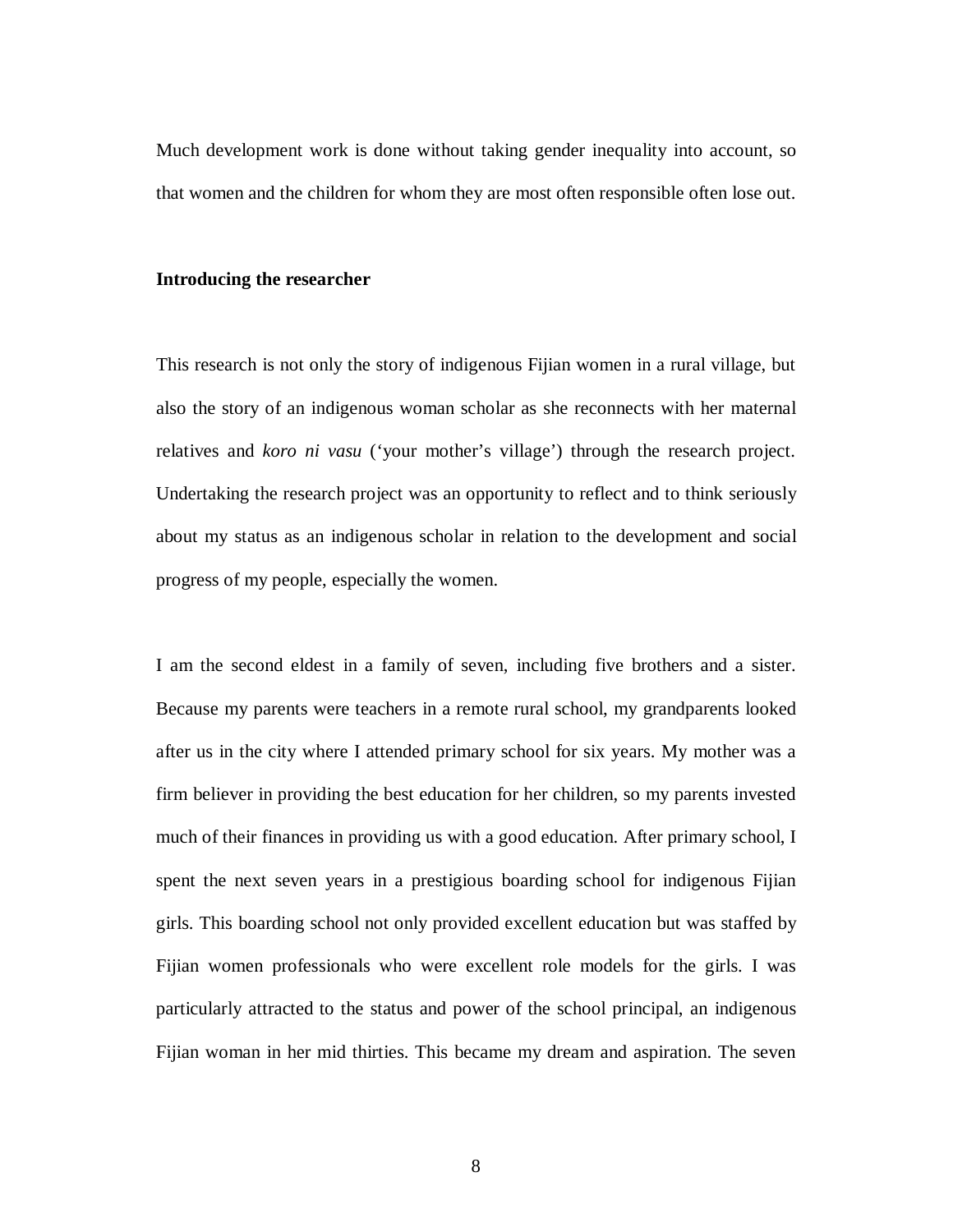years in boarding school provided an important platform where I gained confidence and a sense of security as a young educated Fijian woman. After gaining my first degree in education and now with three children in tow, I began my career as a teacher alongside my husband in a rural town. Starting off my career with a small family was a challenge; however, I found valuable family support from my mother and a grand-aunt. As a woman, I continued to appreciate and respect the important role that other women relatives had provided for me and my young family.

After ten years of teaching, I was transferred to the curriculum and advisory section of the department of education as an education officer. One of the principal roles of the section was school visitation where officers would spend a week visiting remote rural schools throughout the nation. It was during one such visit to one of the remotest schools that I began to realise how remote and isolated some of these schools were. There was certainly an enormous gap between the school curriculum we planned in our urban offices and the daily lived realities of these rural students. Questions began to flood my mind as to how we could lessen the gap so that our rural communities and their needs could be made more visible and audible. I realised that someone needed to bridge the gap and to be a voice for these invisible and inaudible communities. This provided the impetus for me to search for some solutions and, in particular, to explore how our national school curriculum frameworks can be tailored to the context of these rural school communities. The search for solutions brought me to Australia. I was awarded a UNESCO scholarship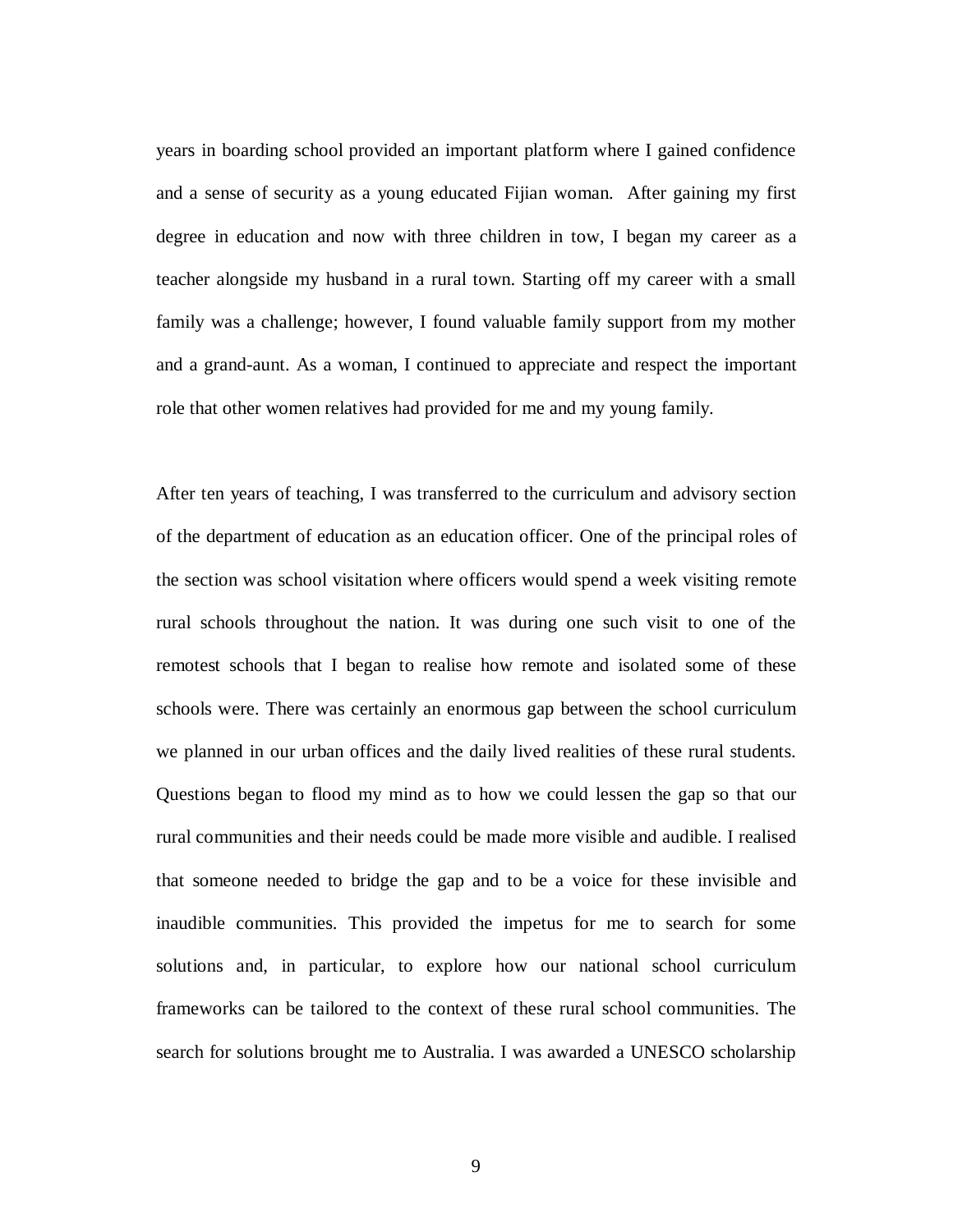to study in Australia and, after two years at university, I was particularly interested in women's empowerment and advocacy at the grassroots level.

As an indigenous Fijian woman, I decided to explore this issue as a case study which involved me working with women in my mother's village in Fiji. It seemed that such a study would prove very useful for many reasons. One of the important reasons is that by using an ethnographic research approach, I wanted to provide the space and opportunity for these village women to share their stories, hence providing much needed voice both at the village and national level. Women are the backbone of the village economy and, via this research; I aimed to help the women reflect on their roles in order to expand their socio-economic and political power base. By reflecting on their socio-economic status, the women would then be encouraged to become agents of change and progress in their families and community.

Very few Fijian women are blessed with the educational opportunity I have had to study abroad. Therefore, I believe that I have a moral obligation to offer my knowledge and resources to help improve the socio-economic status and livelihood of people in my community. I am fully aware of the expectations that my people have of me, given my academic qualifications, and I am equally aware that my people do not care how much I know, until I show them that I really care. To carry out this research in my mother's village was a great privilege because the women allowed me into their lives and shared their knowledge, values and practices without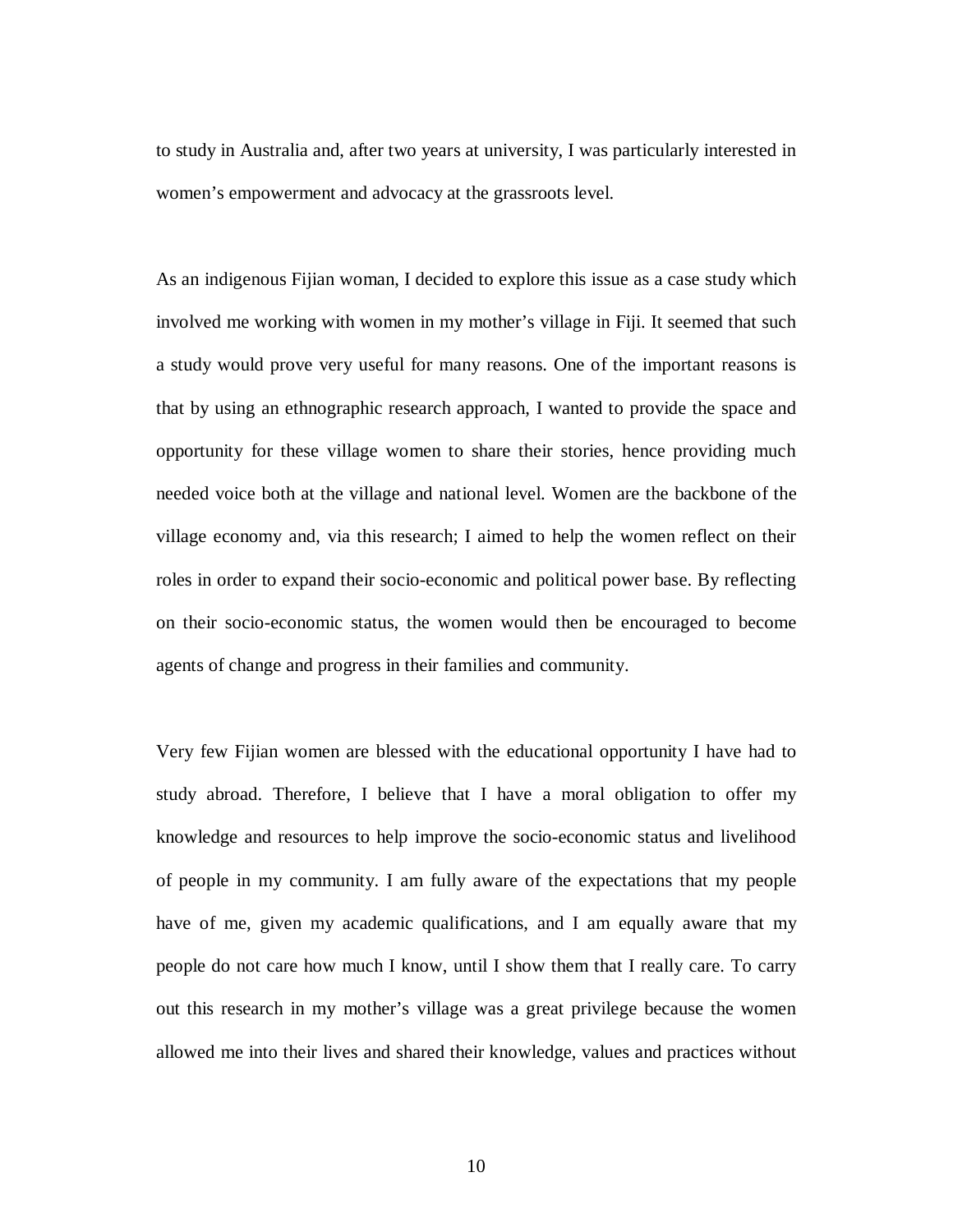demanding any reward or payment for this. As an indigenous researcher, such research is not as simple as it looks, however. The whole research exercise is a humble and a humbling activity (Smith, 1999).

#### **The research question**

The thesis was a critical ethnographic, action-research study of the daily socioeconomic experiences of a group of Fijian village women, at a time of significant change. It provides an in-depth case study of a rural Fijian village, that I have called Marama Village, located in the upper reaches of the Sigatoka Valley, Fiji. The case study focuses on the women's perspectives about their daily lived experiences, actions that followed from reflection on these, and it draws out from them implications for indigenous Fijian women's social progress and development.

The major research question for the study is: *How do indigenous Fijian women in a rural village perceive their daily lived experiences and how do these perceptions inform the process of gender equality, empowerment and development initiatives of indigenous Fijian women?*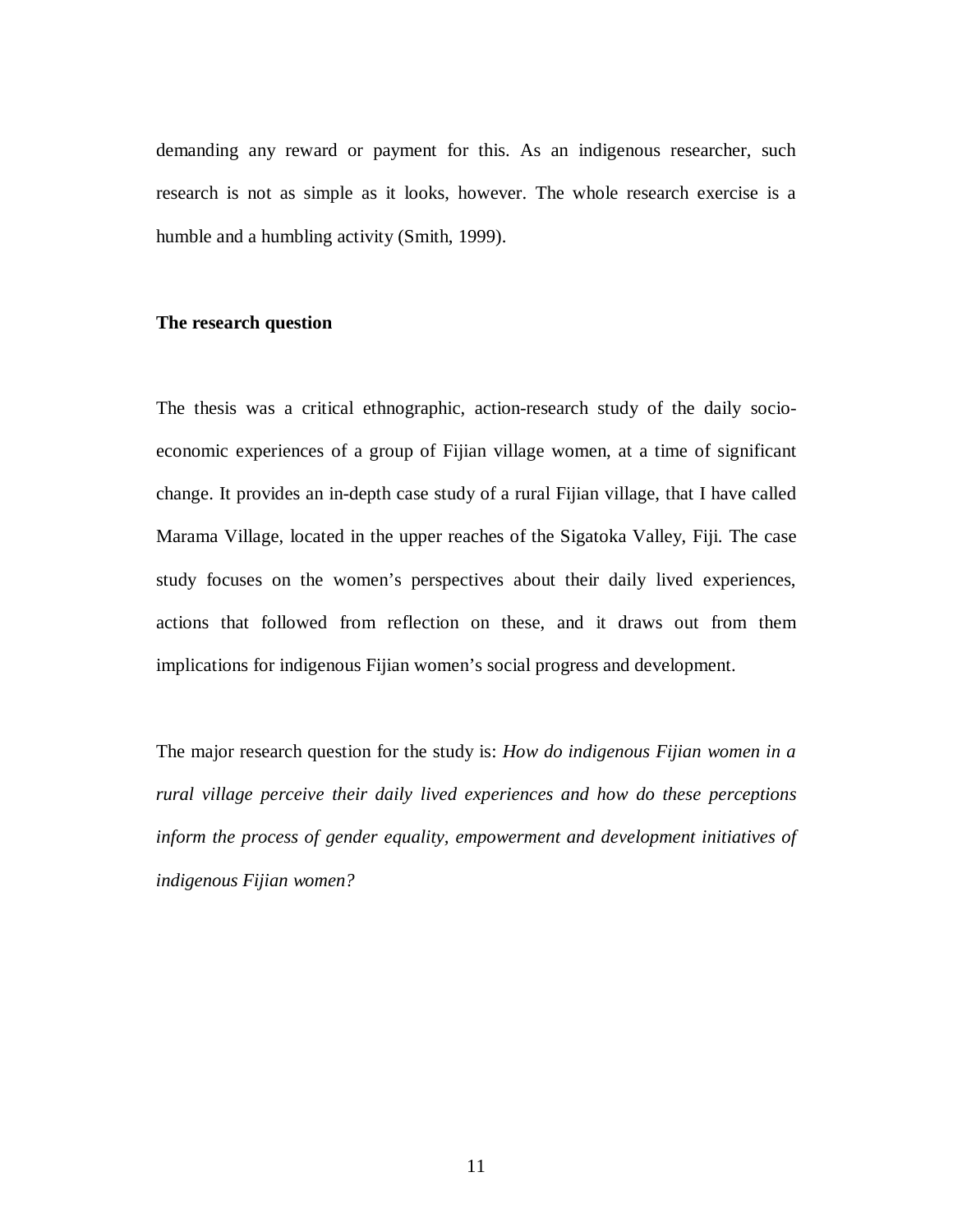#### **Aims of the study**

The ethnographic study involved an initial six-month attempt to explore and to understand the daily challenges and needs of a group of indigenous Fijian women in a rural farming village via an in-depth case study. The study also provided the space and opportunity for the women and an indigenous local woman researcher to dialogue and critically analyse the women's socio-economic experiences and to work out ways to better address these challenges and needs. Finally, the study documents women's suggestions of the ways in which their lived experiences can be better reflected in the development, education and training initiatives for indigenous Fijian village women.

A series of sub questions that guided the research process are:

- a) What are the daily needs and challenges of this group of indigenous Fijian women?
- b) How are these constructed in a rural Fijian village context?
- c) What, in their view, are ways in which these needs and challenges may be addressed?
- d) How may these views be effectively reflected in development and training initiatives for indigenous Fijian village women?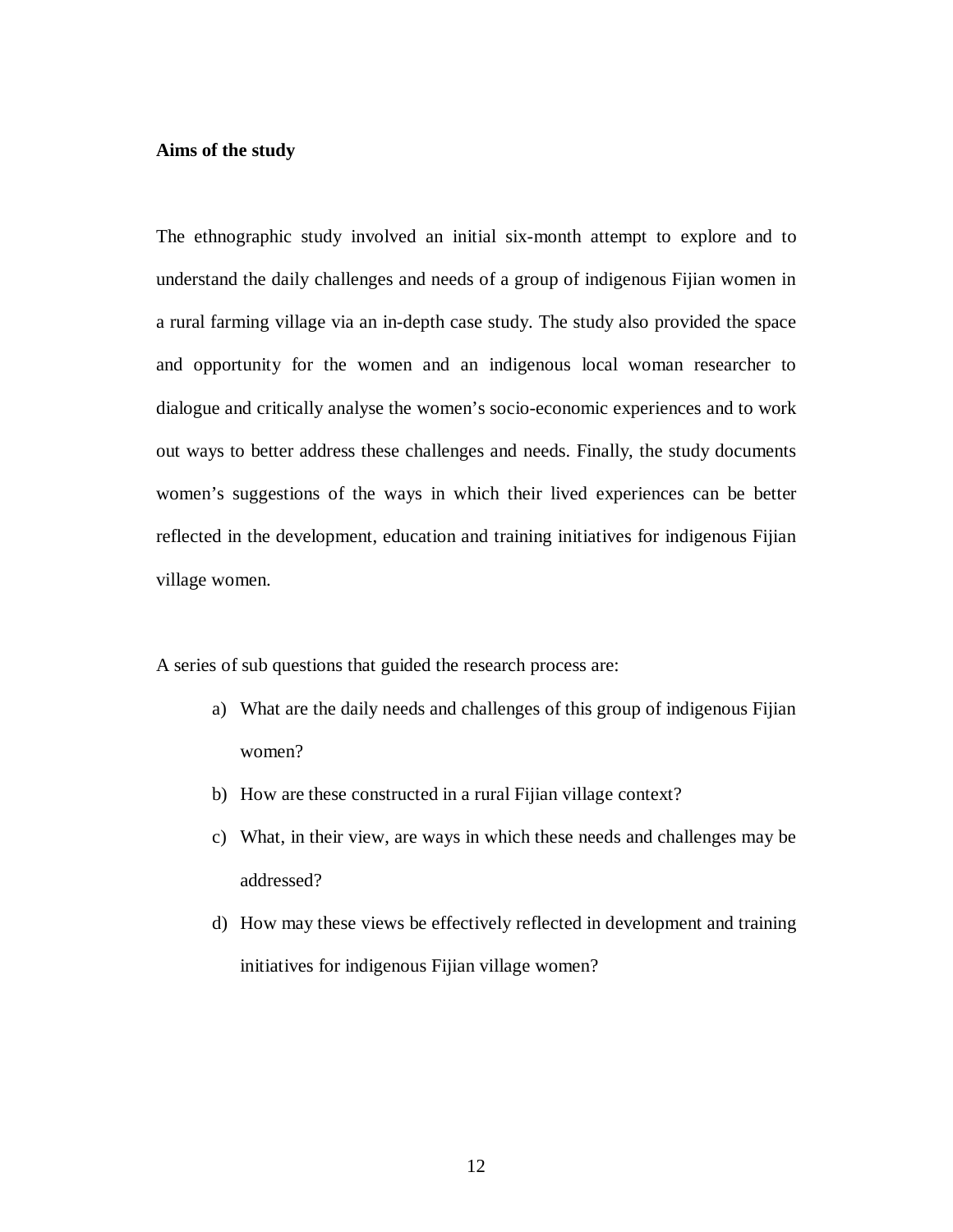As will become clear in Chapter Two, the research is significant because it addresses a gap in the literature on the daily socio-economic grass roots experiences of indigenous Fijian women within their local rural community. It is also significant in that it documents the return of a local indigenous woman scholar to work alongside the women in her own community. The project was made possible because the researcher is fluent in the local dialect and this became a powerful tool in engaging women in the research process in a meaningful way. The 'educational capital' of the local researcher was employed to serve the local village women, providing space for them to bring their gendered perspectives into a communal context and in acting as a bridge for external views to be mediated into and to inform village debates. The women themselves have significant perspectives already, which need to be heard, yet their views are also partial without the opportunity to share these perspectives both locally and nationally. Additionally, their education background and position means they do not have the confidence to take a stance on issues that concern them as women. As a result, it is hoped that the conduct of this project will heighten the level of their debate on local economic, cultural and educational issues, and empower the women to take further action as locally appropriate. In addition, the family unit of the Fiji village, as well as the communal aspects of the village, can be strengthened by such debate. With the recent political upheavals in Fiji, the indigenous people in Fiji have had to engage in critical self-reflection regarding their national identity as they ponder their social and political futures. The time is perfect to take the role of socioeconomic progress more seriously at the local level. The research thus contributes to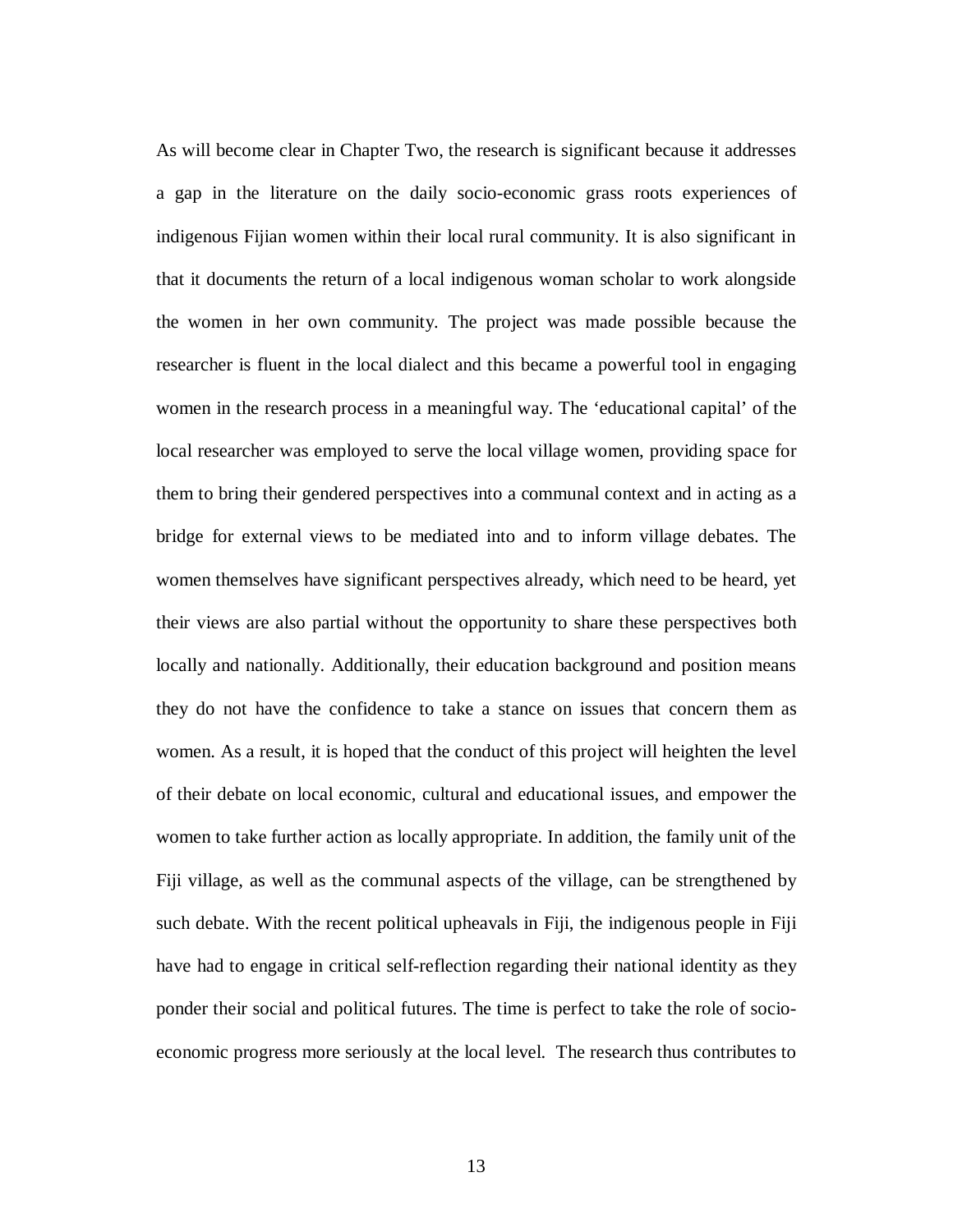building a more stable society and to being more reflective about the links between training, the economy and leadership.

As indicated, the project is also important to the researcher personally. The issue of women's training and development is particularly significant for a woman who has benefited from education and would like to share that benefit with women who have the potential to be just as capable. However, the colonial legacy and local cultural mores have tended to relegate the development of women to the periphery of society. The opportunity for a local woman to spend a significant amount of time in an indepth study is a gift to me personally which I would like to share with my own village. Since I am also a senior government officer, the implications of the research, though not its confidential details, can be brought directly to inform professional practice as well as central policy in women's development and social progress in Fiji.

Over the last two decades it has become increasingly clear that a preoccupation with defining development in predominantly economic terms has frequently resulted in policies and programmes that have produced negative social outcomes, especially for women in the Third World. Social development, as a discipline and profession, is not just concerned with development planning that prioritizes social sectors (i.e. health and education) or social policy goals but more importantly with the need for a cross-sectoral, women-centered approach to development. An awareness of the social must be an integral part of all development policies and programmes and this means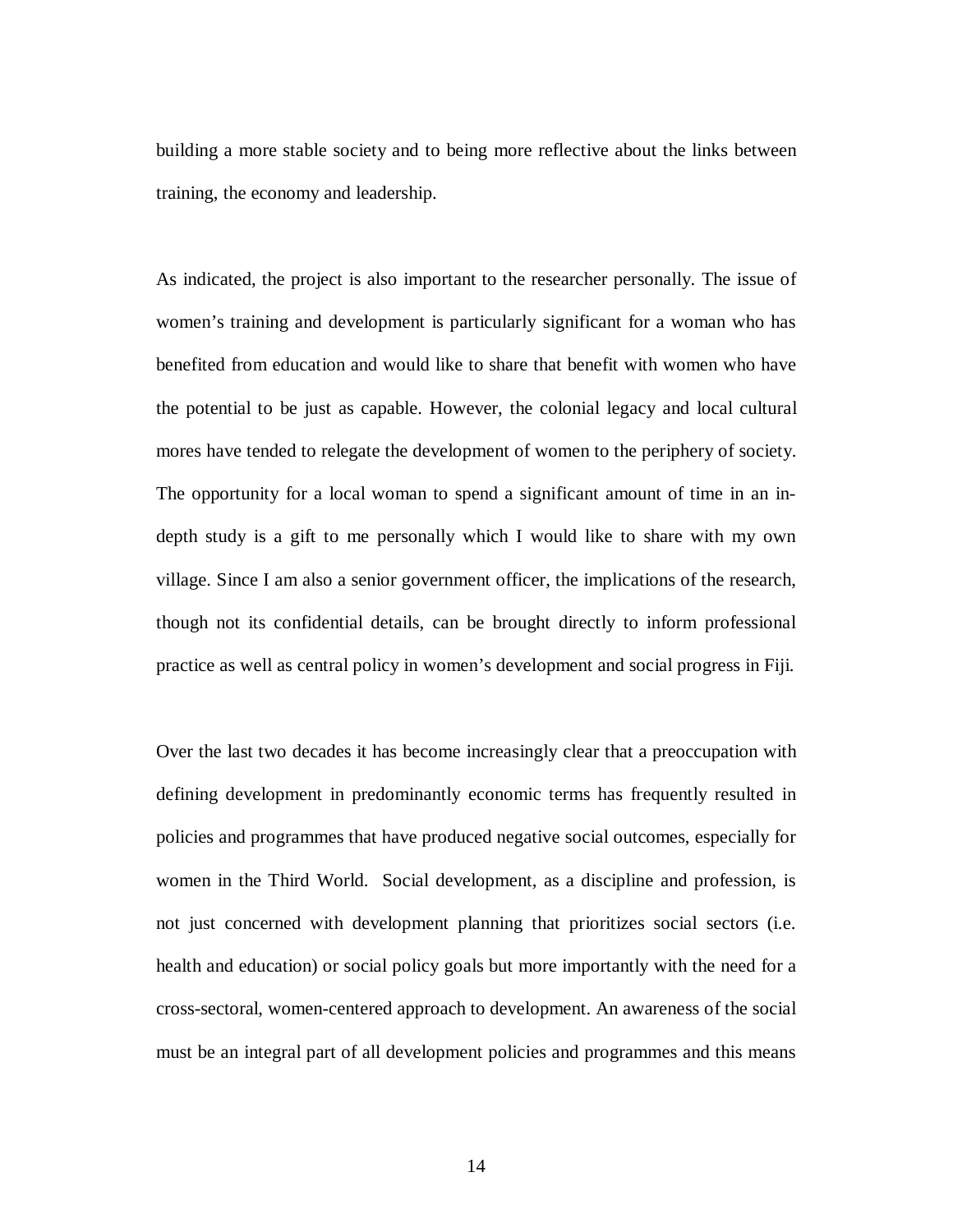an emphasis on socially sensitive policy formulation and implementation. It is a growing discipline that aims to refine development through its concerns for national and global diversity and social justice in order to better ensure development outcomes that are contextually sensitive, socially accountable and equitable. From the social development perspective, the primary goal of all policies and programmes must be the improved well being and dignity of all individual men and women. The bridging and vital component here is the professional practice of officers, practitioners and researchers who engage village women in development programmes and projects. With regard to professional practice, the over-arching vision in this thesis is to develop and inform skills of reflective practice particularly in the area of gender and empowerment at the village level. The complex challenges of global poverty and development are making ever greater demands on those working in aid agencies, governments, NGOs and policy and research institutes. Meeting these challenges calls for development professionals who can apply and integrate critical thinking and practical experience from a wide range of perspectives. Also important are leaders who are innovative in seeking meaningful solutions for women's development and social progress at the village level.

The research is timely, given the various global and regional commitments on gender equality and women's empowerment. It can inform current debates on whether Pacific women have made real progress. The newest of these commitments, the United Nations Millennium Development Goals (2000), has issued a challenge on the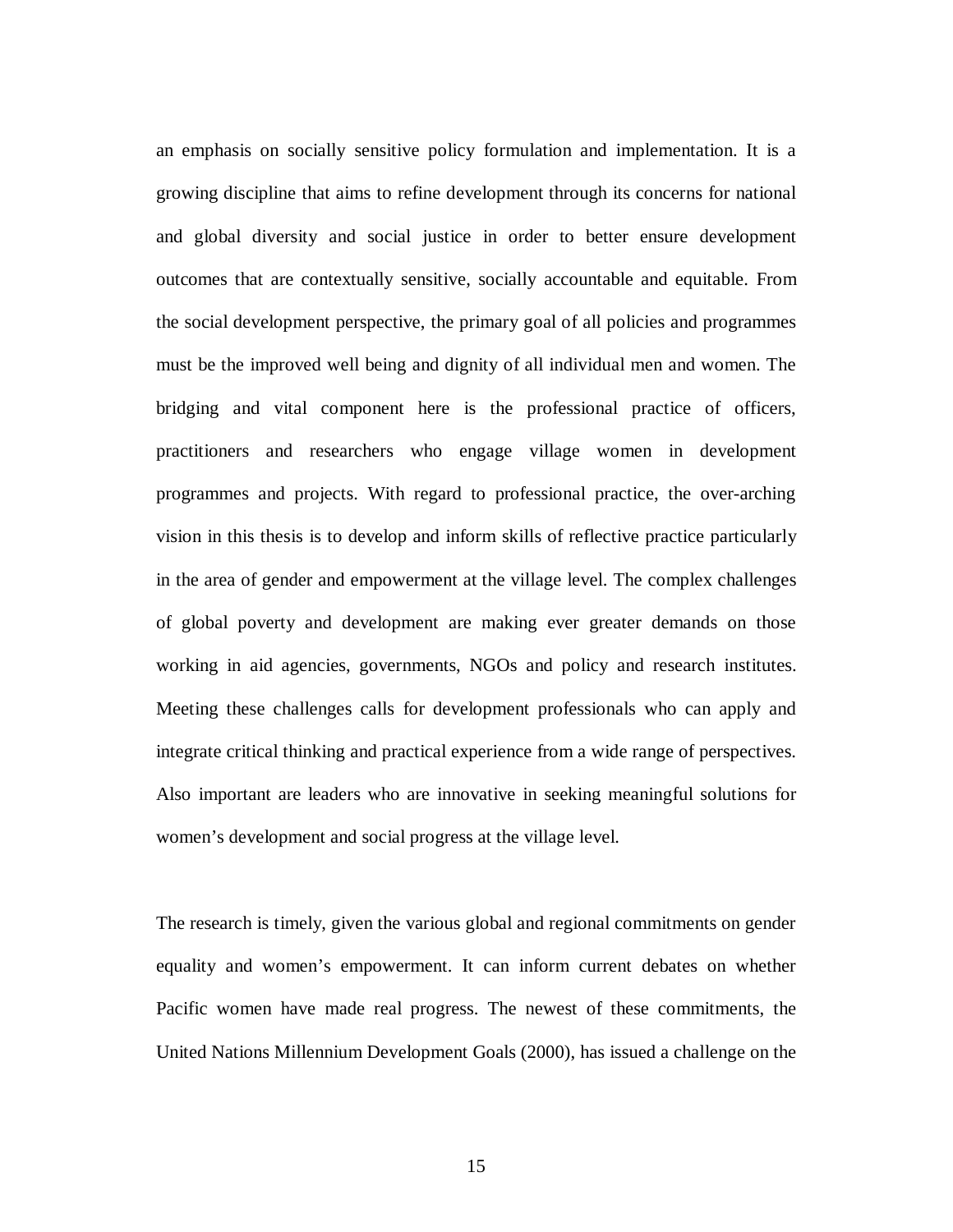need to promote gender equality and women's empowerment. The obvious question for Fiji is whether our women specifically have made any progress and, if not, what aspects of our current policy and practices are not working?

In a global economy, the danger is that those who are already economically marginal and educationally remote will be even further left behind. The research focuses on the nexus between education and the economy in a rural setting, with a particular emphasis on women's development and training. This can contribute to globalisation literature, which is largely still the province of advanced western economies and cultures. If the world is to be truly 'global', then the perspectives of those positioned on the periphery in small island nations need to become as central to definitions and understandings of the 'global' as those in other countries.

#### **Thesis structure**

The thesis is divided into eight chapters. This chapter has provided an overview of the thesis by outlining the aims, rationale and content of the research represented by this thesis. Chapter Two is a summary of the literature on current development frameworks and approaches that are implemented to address key issues in women's socio-economic progress and training. The chapter includes a summary of various development approaches and their impact on women in the Third World and also in the Small Island Developing States in the Pacific.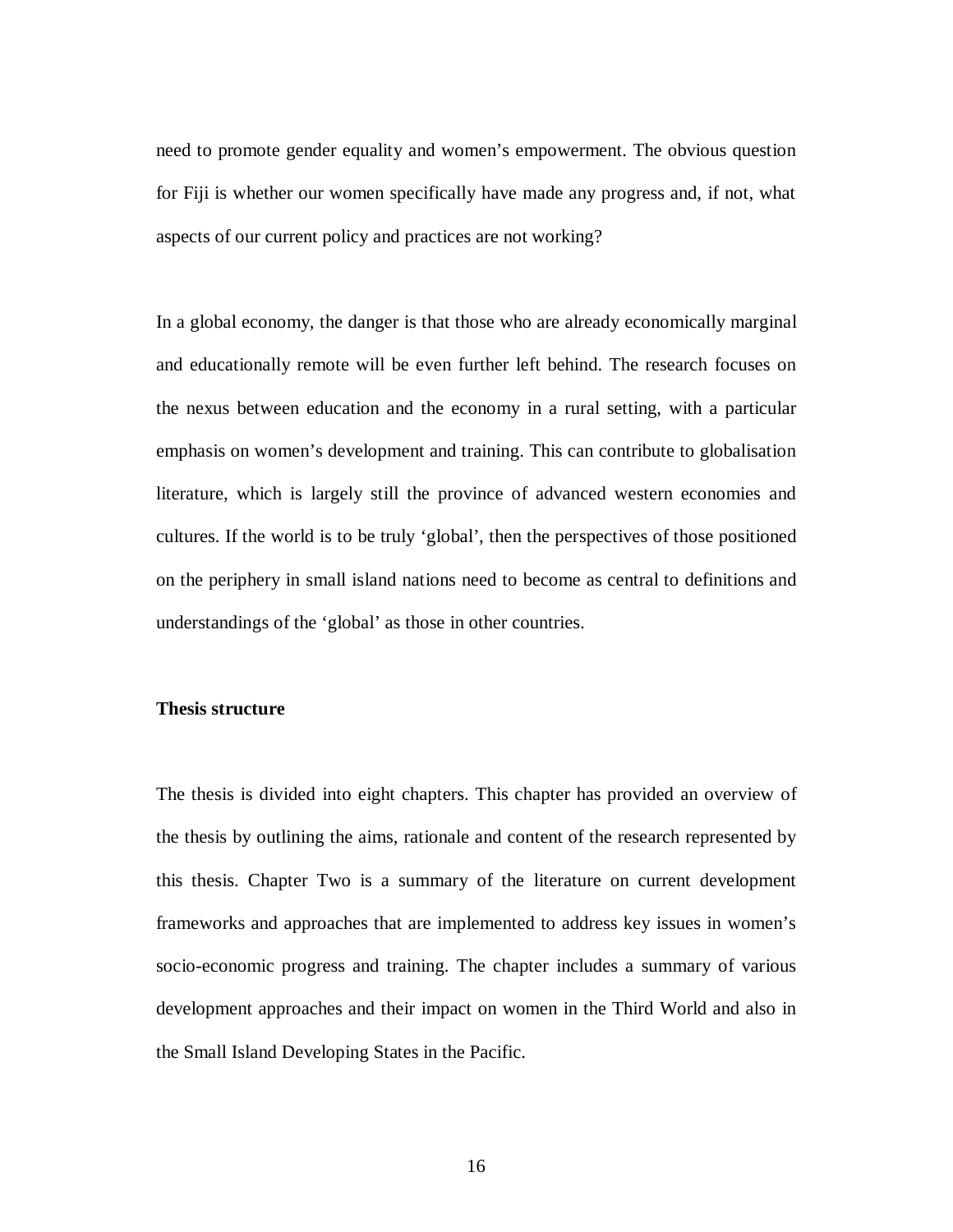Chapter Three provides an outline of the major overall research methodologies and the specific methods that were used as research tools to gather information from this group of indigenous Fijian women. The research methodologies chosen centred on critical ethnography and action research, but included a combination of concepts from feminist research and narrative research. The chapter also discusses the challenges and paradoxes that the researcher experienced as an indigenous scholar during the fieldwork. Ethical issues are also addressed.

Chapter Four introduces the reader to Marama Village and includes a description of its physical and socio-economic characteristics. This provides an essential context for understanding the women's lives.

Chapter Five portrays a week in the life of these Fijian village women. The stories here are, in the first part, based directly on the women's diaries. I then enter into a reflection phase as I re-present in narrative form, through the lenses of my observations, the same week.

Chapter Six, extends the women's stories of what it is like to live in their village community by focusing on their experiences, thoughts, beliefs, hopes and concerns. The reflection embodied in this chapter is organised around a number of broad themes that have emerged from the analysis of the women's narratives. The themes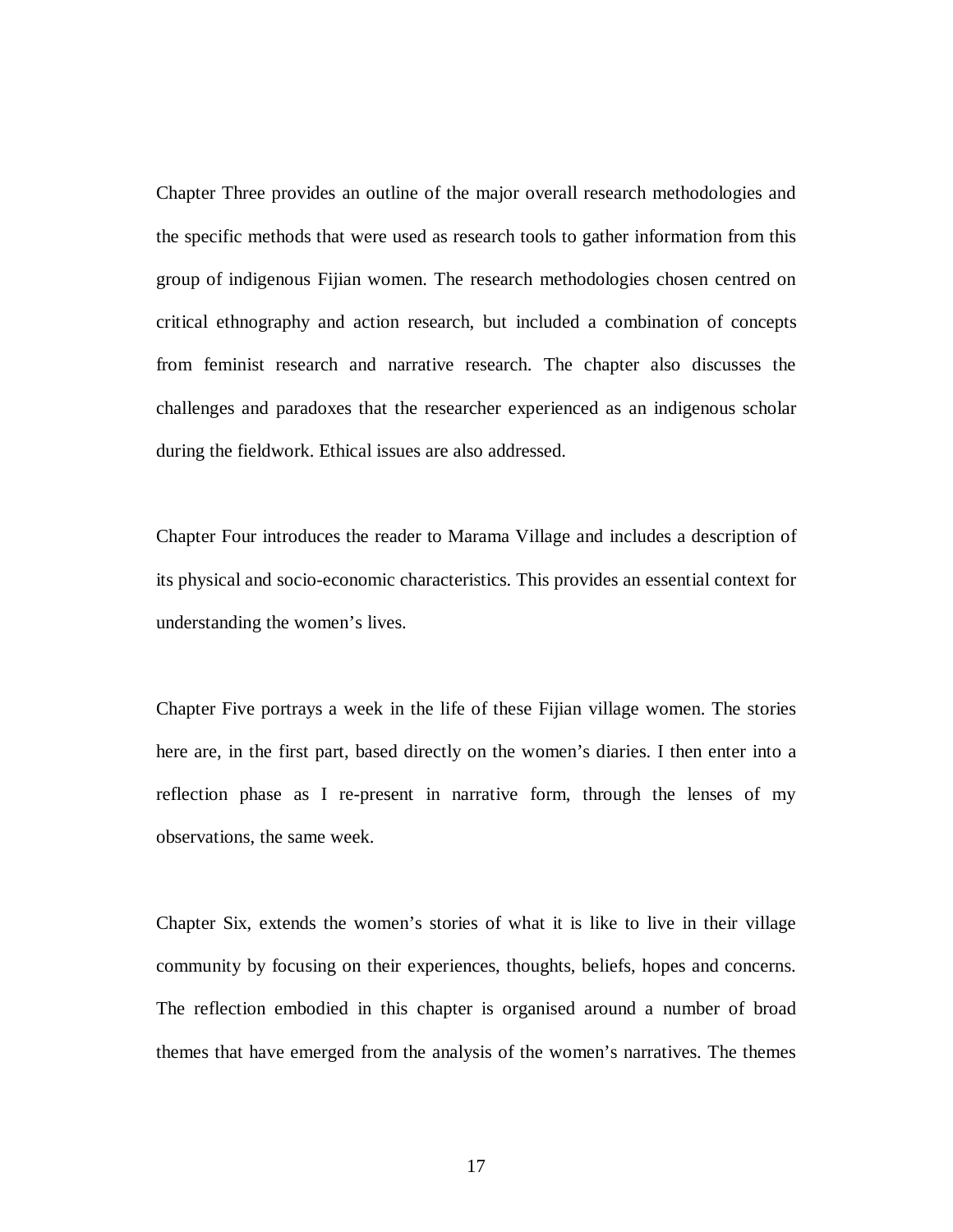include: the woman and the family; the woman and the *vanua*; the woman and the church; the woman and the school; and the woman and the market place.

Chapter Seven takes the action research process into the action-upon-reflection stage. It outlines the women's workshop, the village clean up day and the resulting Women's Own Fish Pond Project. These were the participatory action components of the research. These activities provided a practical experience for the women to translate their views into action. Parallel to this is creating the political space for women to be able to make decisions and to co-construct their own concepts of development processes.

Finally, Chapter 8 weaves together the different strands of the research and discusses its implications for the development, training and empowerment of indigenous Fijian women, at both local and national levels.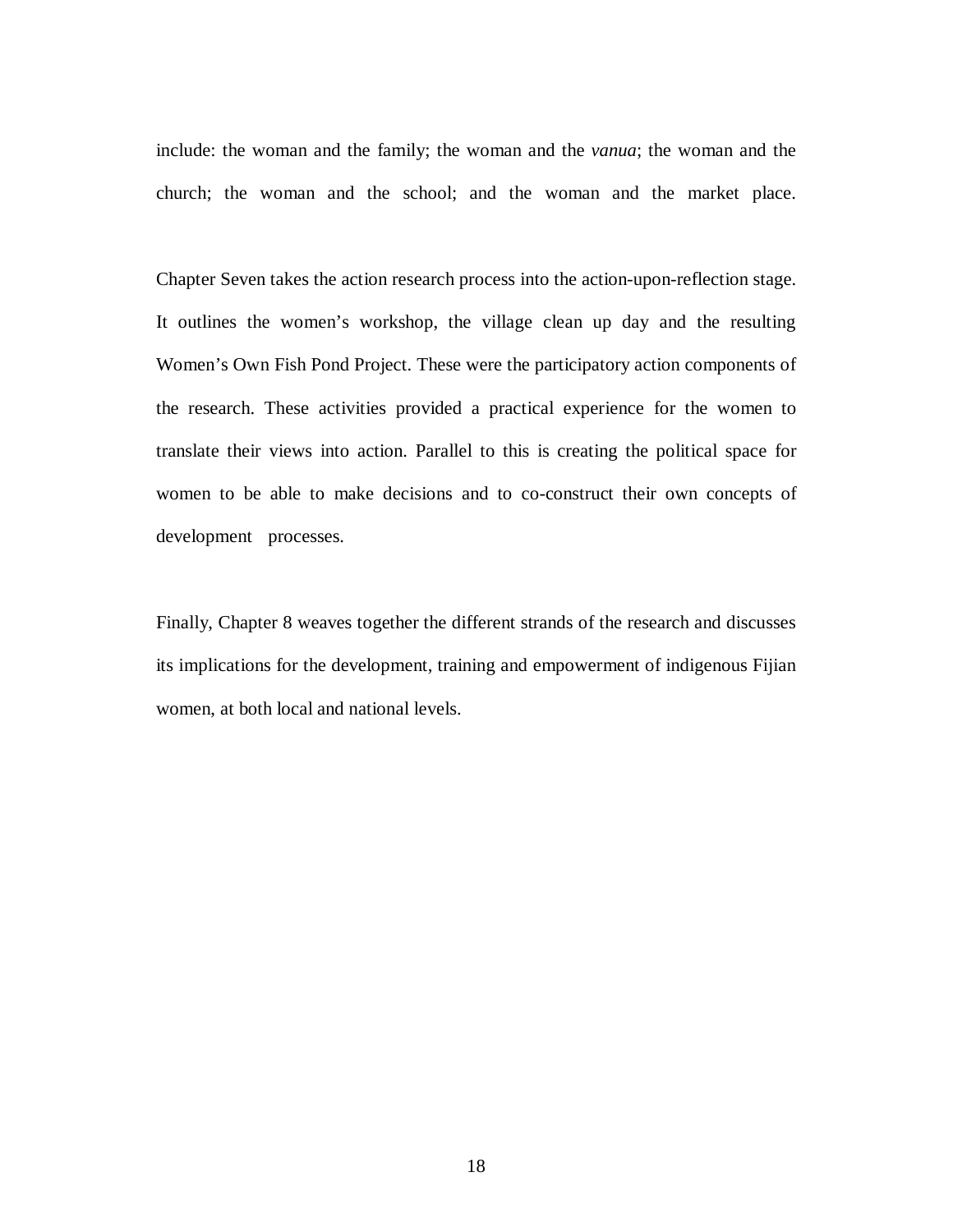#### **CHAPTER TWO**

## **WOMEN, DEVELOPMENT AND EMPOWERMENT: A REVIEW OF LITERATURE**

The literature addressed focuses on Third World development and specifically women's issues. It draws heavily on United Nations documents and commentaries on these, as well as on feminist analyses of development and empowerment. In addition to major reports from a range of relevant UN agencies, key authors discussed include the work of various researchers. Attention is paid to illustrations from current Pacific island literature and also to ways in which this research project implements some of the ideas in the literature.

Women's development and empowerment as they apply to Third World women at policy, research and implementation level continue to attract extensive debates on its ideologies, intent and nature. These debates take numerous forms because women throughout the world define and construct their identities, realities, experiences and values from different socio-economic and political contexts. Moreover, women characterize their identities based on their cultural, racial, sexual, and class backgrounds. These characteristics are further complicated by the inevitable effects of colonialism and imperialism with its capitalistic values which have perpetuated the peripheral position of Third World countries in the world economy. Given these complexities, there is no simple definition of this term and there is no clear cut set of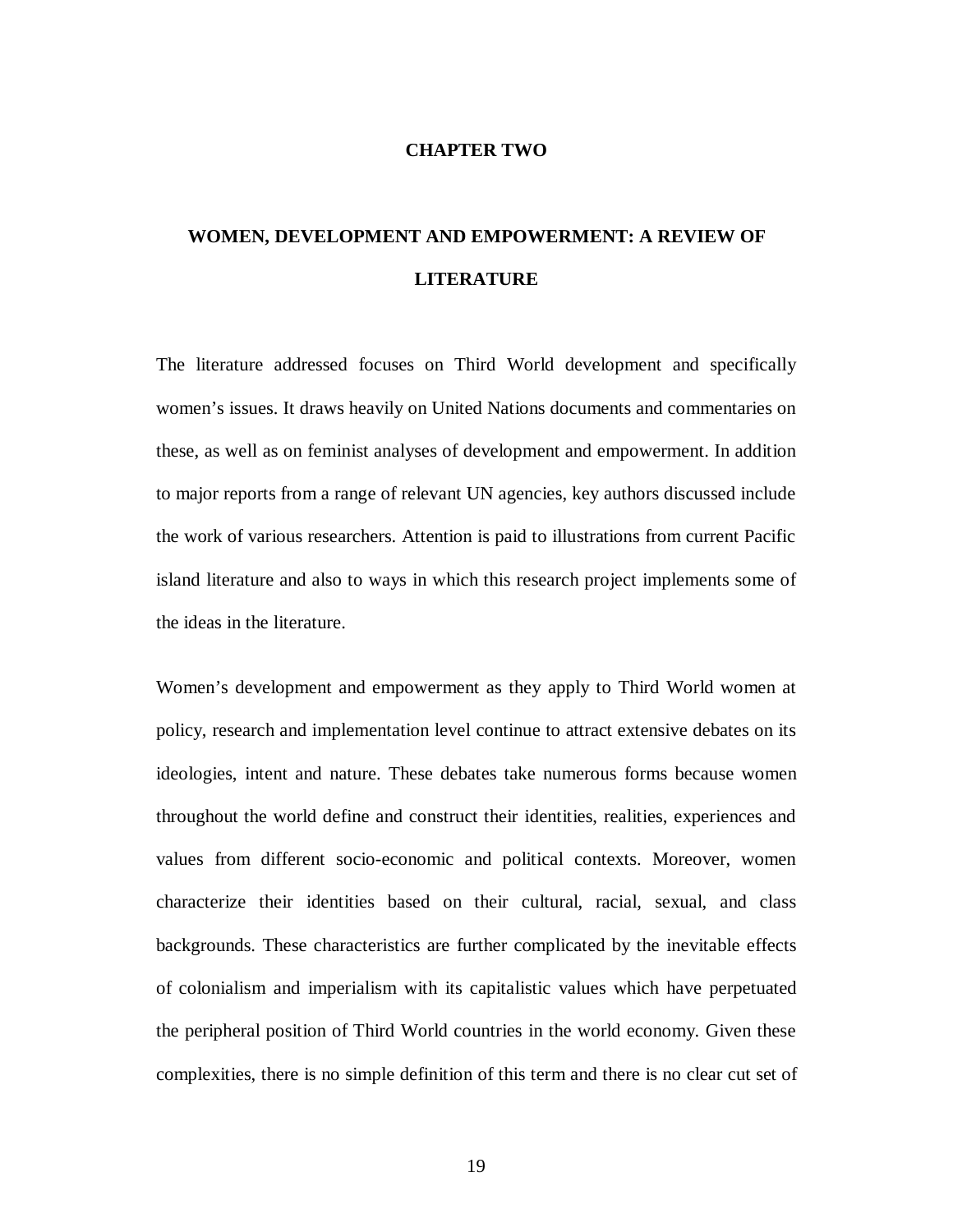expected outcomes of its processes. The terms carry no simple definition because of the dynamic and problematic nature of the processes involved, as well as the complexity of the local socio-economic and political contexts within which women in the Third World find themselves.

Interest in the concept of development has advanced considerably since the United Nations' First Development Decade in the 1960s. One of the notable aspects of the development debate has been the effort to consider women as a key element of development policies and frameworks in all nations. The First United Nations (UN) World Conference on Women held in Mexico in 1975 adopted a World Plan of Action and established the overall vision for women's development and progress: Gender Equality – Development – Peace, and this continues to guide thinking about women's development, progress and empowerment today. Other milestones for women's development and progress include establishment of the UN Division for the Advancement of Women (DAW), the World Conference on Human Rights in 1993, the International Conference on Population and Development (ICPD) in 1994 and the Fourth World Conference on Women held in Beijing in 1995. Additionally, in March 2003, 171 countries ratified the UN Convention on the Elimination of All Forms of Discrimination against Women (CEDAW), obligating governments to take action to promote and protect the rights of women. In 1995, governments across the world signed the Beijing Platform for Action. The emphasis of the Platform for Action (PFA) is on the integration of women as full and equal partners in decision-making processes, and increased attention to their rights in all areas of development.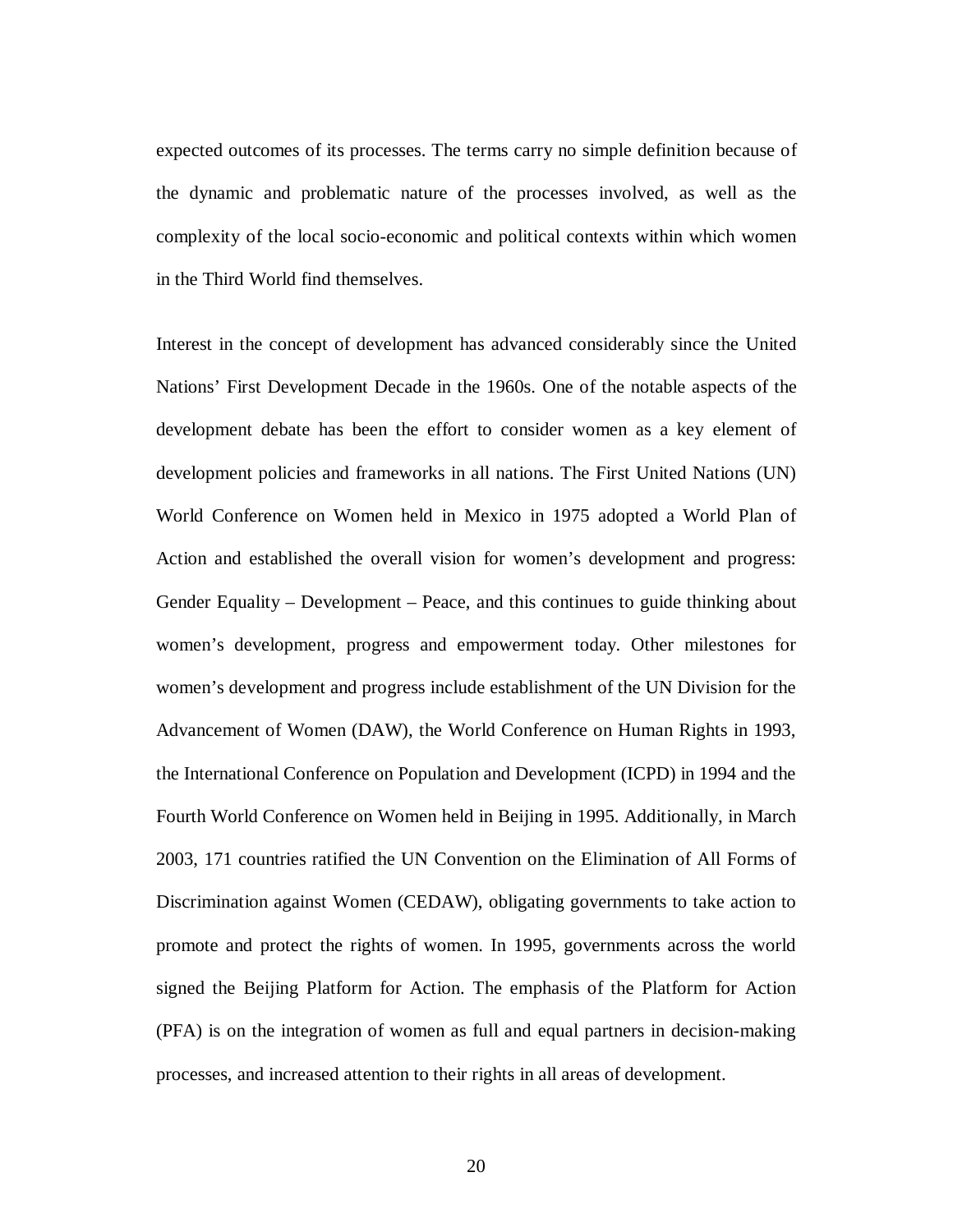In fact, the PFA represents the most extensive set of commitments ever made by governments to advance women's equality and human rights.

Much of the relevant literature on women's progress and development in the Third World tends to be guided by one of the following three general approaches to development and progress: the modernisation approach, women in development (WID) approach, and gender and development (GAD) approach. The modernisation approach asserts that development requires the emergence of rational and industrial man who acknowledges different opinions and is receptive to new ideas. This approach has marginalised women and their contribution in the Third World (Boserup, 1970). Mainstream development processes, therefore, largely benefited men and displaced women in the development scheme at all levels (Moser, 1991 b). During the 1970s, it was thought that the development process affected men and women in the same way. The focus was on economic productivity and this was equated with the cash economy and so women's work and contributions to the economy was ignored. However, it became apparent that economic development with its 'top-down' approach did not eradicate poverty and there remained an unequal distribution of the economic benefits of development (Momsen, 1991). For example, if commercial agriculture is introduced into the land as part of the development agenda, men have tended to be the ones to whom the benefits and inputs have been offered, yet women are still expected to maintain subsistence agriculture and offer their unpaid labour to men on the land where cash crops are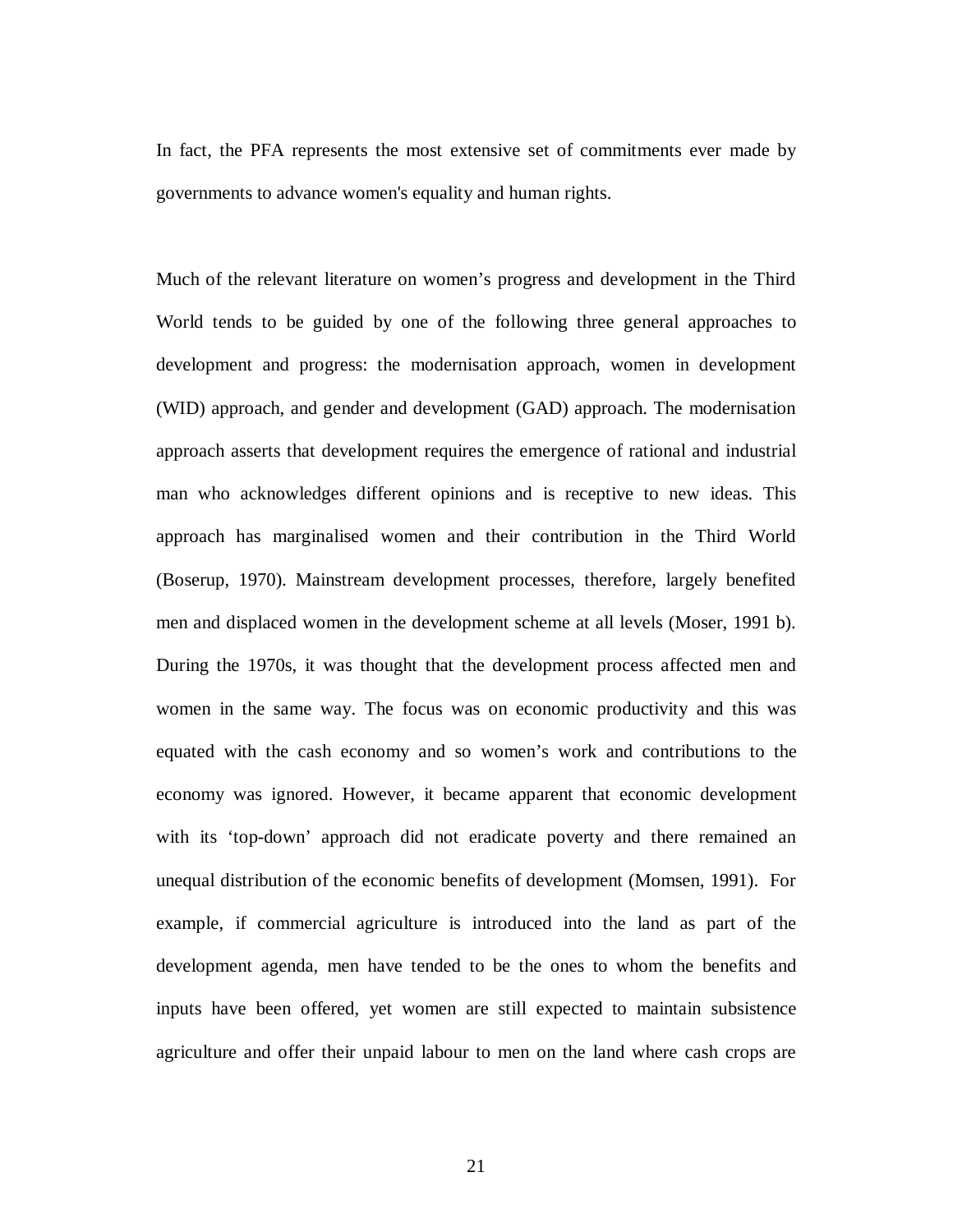being grown. In many developing countries, increased cash-cropping has placed a high demand on women's labour. In Gambia, for example, women spend 159 days per year in work on the farms while men spend only 103 days (Mosse,1993). In addition to this work, women have to put in the extra hours for household maintenance and childcare.

The growth of feminism and the search for practical solutions to the failure of development resulted in the emergence of Women in Development (WID) as a transitional movement (Newland, 1991). The WID group had its impact on the development industry. They were seeking greater equity between women and men. Their efforts and advocacy led the policymakers to review women's role in the development process. Pressure on the United Nations resulted in the decision to hold a world conference on women and development in 1975. One of the main themes of this conference was equality between men and women. The meeting adopted a World Plan for Action. It listed its objectives relating to improved educational opportunities for women, better employment prospects, equality in political and social participation, and increased welfare services (Young, 1990). The United Nations General Assembly declared 1976-1985 the UN Decade for Women. 'The declaration of the International Decade for Women, with the official themes of Equality, Peace and Development signified the new visibility of Women in Development (WID) in international forums' (Kabeer, 1994: 4). The WID approach focuses on women as a group in their own right, whereas GAD approaches call for 'gender relations' (rather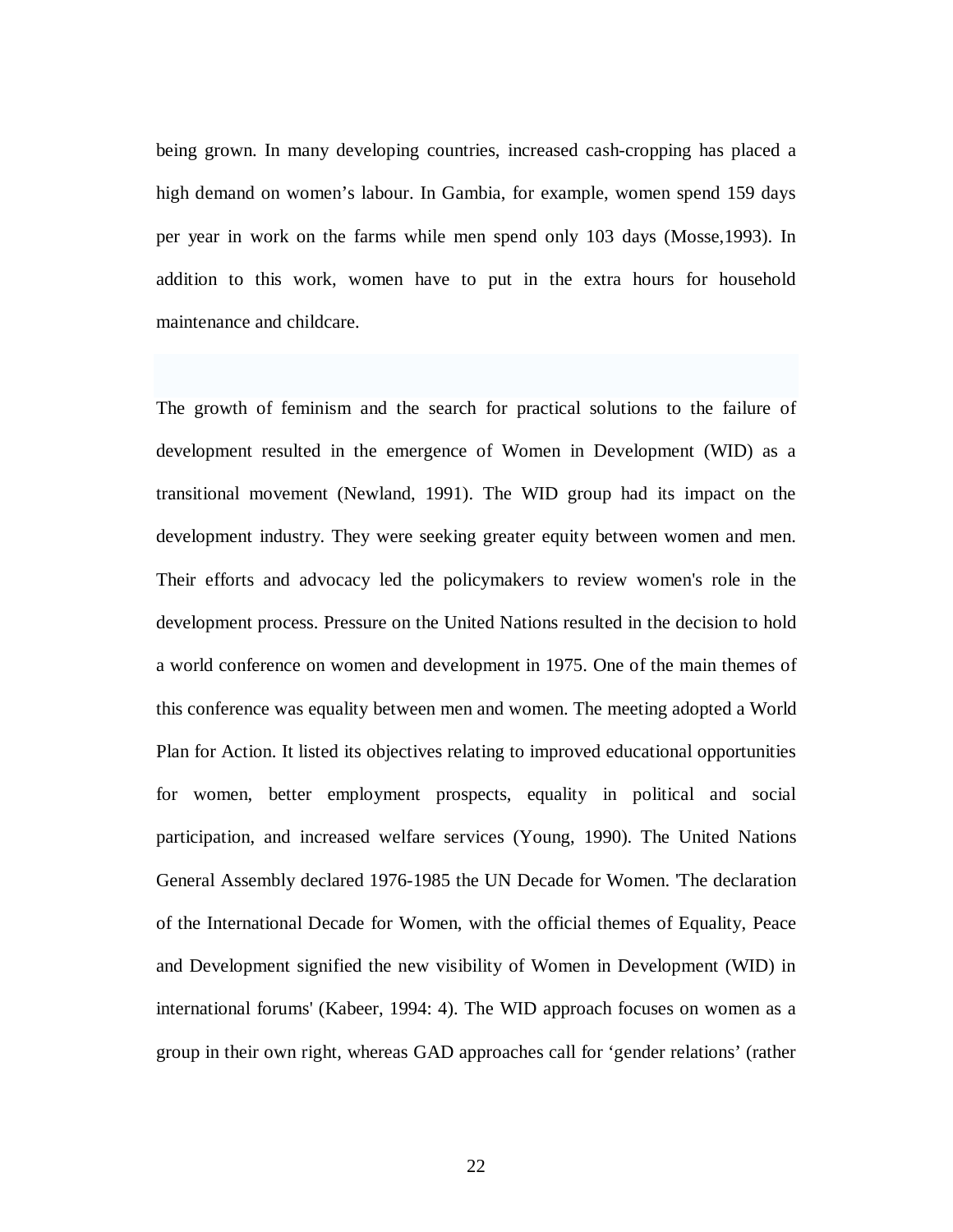than women) as the primary analytical tenet. Although the last three decades have seen an increasing range of analytical and policy approaches to gender and development, their original concern with women's disadvantage (and for the most part in feminist politics) has remained forceful in both research and academic writing. However, the irony remains that gender and development challenges are about improving the lives of women in the Third World (the periphery), whereas much of the conceptual framework and analysis on gender and development is based on the knowledge and practices of the so called powerful economies of western societies (the core).

Many Third World countries are ex-colonial states of powerful industrial nations and many parts of Africa and South-East Asia have experienced long periods of direct control by colonial rulers. One theme that has become vital to Third World feminists and scholars is the extent to which the colonies, their raw materials and their population were seen as natural resources to be exploited (Mosse,1993). Hence the exploitative economic and political frameworks that powerful nations used on less developed countries and much of these framework still form the basis of development programmes today ( Mosse, 1993).

#### **The Women in Development Approach (WID)**

The Women in Development approach is based on liberal feminism which generally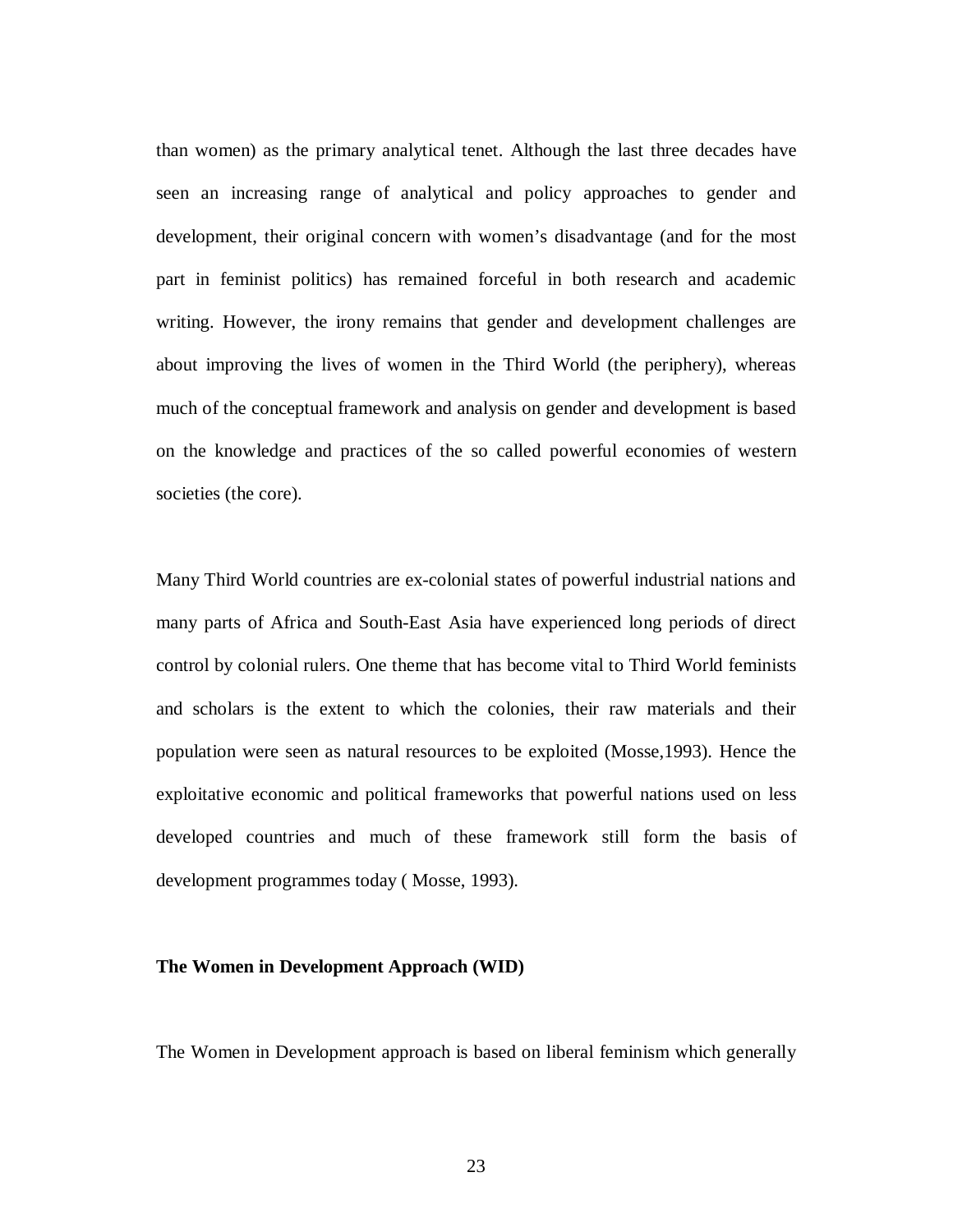treats women as a homogeneous group and assumes that gender roles will change as women gain an equal role to men in the development of education, employment, and health services. This approach is also closely linked to modernization theory which is associated with improved technology, an increase in divisions of labour and literacy, growth of commercial facilities, urbanization, and the decline in traditional authority. Modernization theory dominated mainstream thinking in the international development agencies from the 1950s to the 1970s. It was assumed that higher standards of living would benefit the entire population and reach the grassroots through a trickle- down effect. For women, however, this did not occur.

The Women in Development (WID) approach, better known as the 'anti-poverty approach', was developed as a result of the rising concern by academic research which revealed 'gender blindness' in the design and execution of development projects resulting in women being overlooked, sidelined and even harmed by such interventions (Moser, 1993). Ester Boserup introduced the approach of Women in Development in her book, Women's Role in Economic Development. She argued that modernization in agrarian societies resulted in a gendered division of labour which relegated women to carrying-out subsistence tasks. Boserup found that a shift from subsistence agriculture to machine- based economics did not liberate women; instead it often intensified their oppression.

According to the UNESCO's gender mainstreaming implementation framework, the WID approach aimed to integrate women into the development process by targeting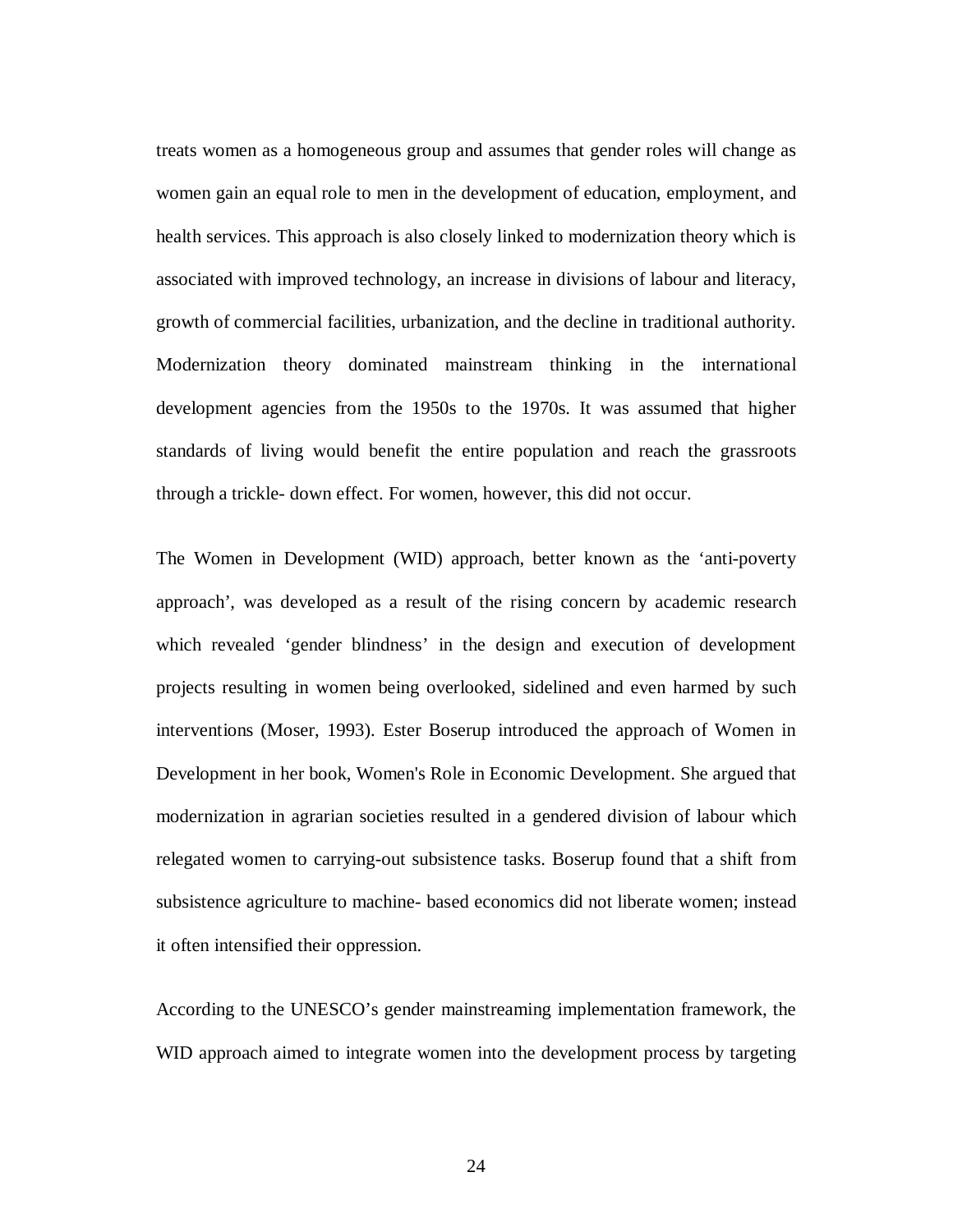them in women-specific activities. One of the major emphases of WID projects was to make women more efficient producers of goods and services, thereby increasing their personal or collective income. Although many WID projects have improved health, income or resources in the short term, many were not sustainable because they did not address the unequal relationships between men and women. In this approach, there was an initial concern for equality between men and women that was based on the emergence of liberal feminism in the Western world, but this lacked sensitivity to the perspectives and contexts of Third World men and women. Consequently, the interest in WID shifted to poor women and poverty alleviation, and women were constructed as vulnerable, as victims and as invisible. In the 1980s, the WID focus shifted to economic efficiency in which the emphasis was on capturing women's productive capacity and women's labour input.

A common critique (Kihoro, 1992) of the WID approach includes three major points. One is that it has taken little account of the long work hours and onerous nature of the work undertaken by recipients in their triple role as domestic workers, farmers and wage-labourers. Studies have shown that in developing countries women, especially poor women, work an average of 12 to 18 hours a day compared to an average of 8 to 12 hours a day for men (Jacobson, 1993; Momsen,1998). Most women in the Third World have a longer working day than men and are often used as a reserve supply of labour that can be called on at periods of peak demand in the agricultural calendar. For example in Sri Lanka during the peak season, women work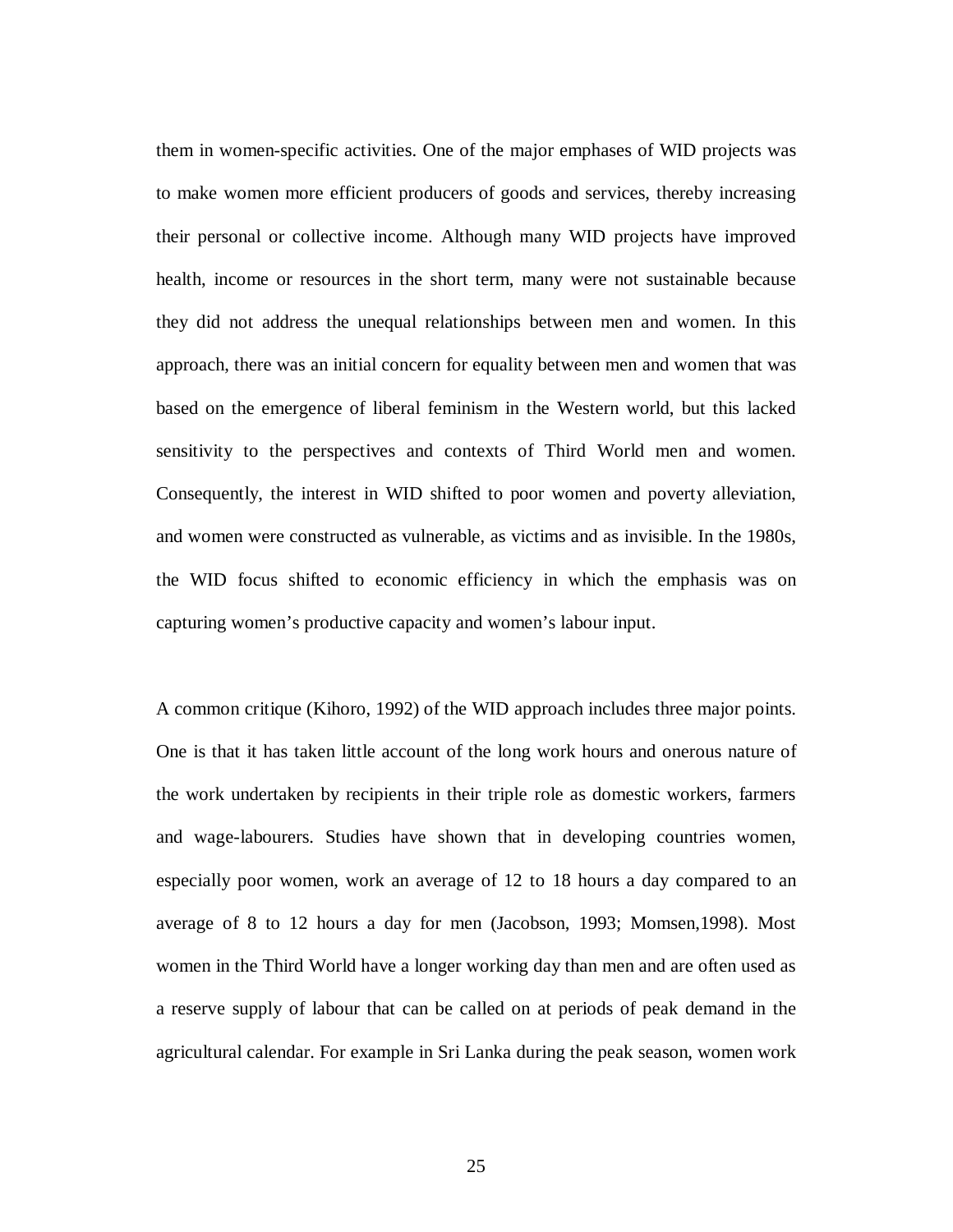as much as 18 hours per day and in a month women can work up to 569 hours while men work 420 hours (Wickramasinghe, 1993). Further, income-generating projects for women have actually increased the workload for many of them and the additional workload for women has been ignored. Also overlooked is the low status put on women's lives which in turn greatly affects the women's families and communities. For women, this limits their access to land, resources, credit, machinery, markets for their products and control over income raised. The low status of women is rooted in the male dominated traditional institutions and socio-economic infrastructures where power and decision-making has remained in the hands of men in all communities throughout the world.

Colonialism with its capitalist economy has marginalized women and has significantly contributed to the double burden of work on women by establishing a capitalist economy that is foreign to the semi-subsistence livelihood of local women. Consequently, this type of market economy created urban migration and left women to carry on their own workload plus the workload of their absentee males who had migrated to urban areas in search of better-paid work. For example, a particular feature of urbanization in Africa is that often it involves young men migrating to towns, leaving women who are already burdened with huge domestic responsibilities, to do the farming as well (Morna, 1992). United Nations figures show that African women work an average of 65 hours a week and compared to their male counterparts the gap can be as high as 12 to 13 hours (Morna, 1992).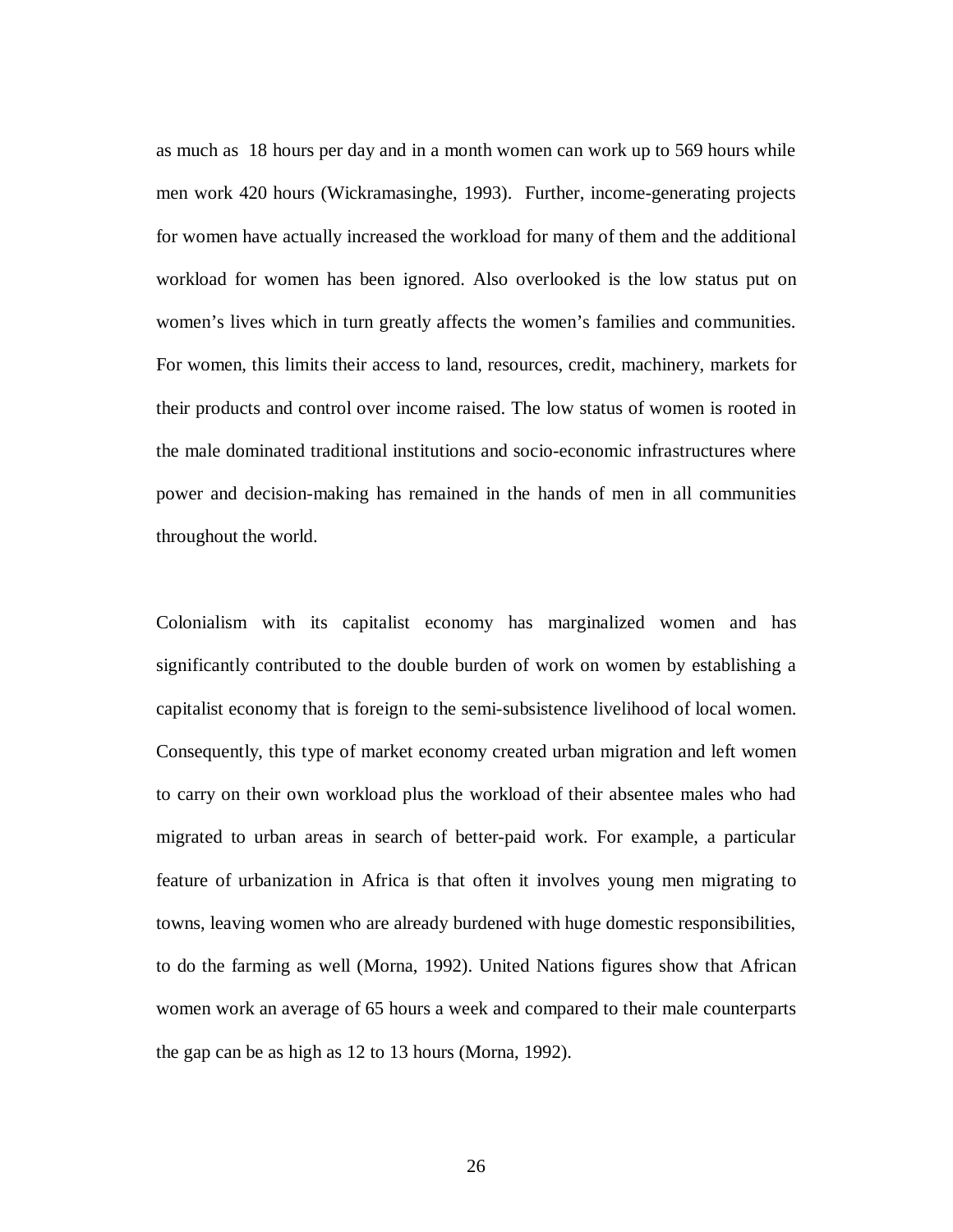Another flaw is that WID projects tend to ignore men's roles and responsibilities in women's (dis)empowerment. The biggest difference between WID and GAD is that WID projects traditionally were not grounded in a comprehensive gender analysis, whereas the GAD approach is gender-analysis driven. However, there is definitely a need for women-specific and men-specific interventions at times, because these complement gender initiatives and are especially appropriate for the patriarchal social systems of Pacific communities. Research shows that the success of both sex specific and gender activities has a direct link with the depth of the gender analysis that informs them (UNESCO, 2003/4).

Despite its drawbacks, the Women in Development approach is still commonly used by international organizations including the World Bank, the United Nations, and the Canadian International Development Agency (CIDA).

# **The Gender and Development Approach (GAD)**

The Gender and Development (GAD), or empowerment, approach interrogates the underlying causes of women's subordination to race, class, colonial history, as well as the position of developing countries within the international economic order (King, 2003). GAD is located within a feminist framework in which the objective is to empower women to be agents of change and to transform the structural norms that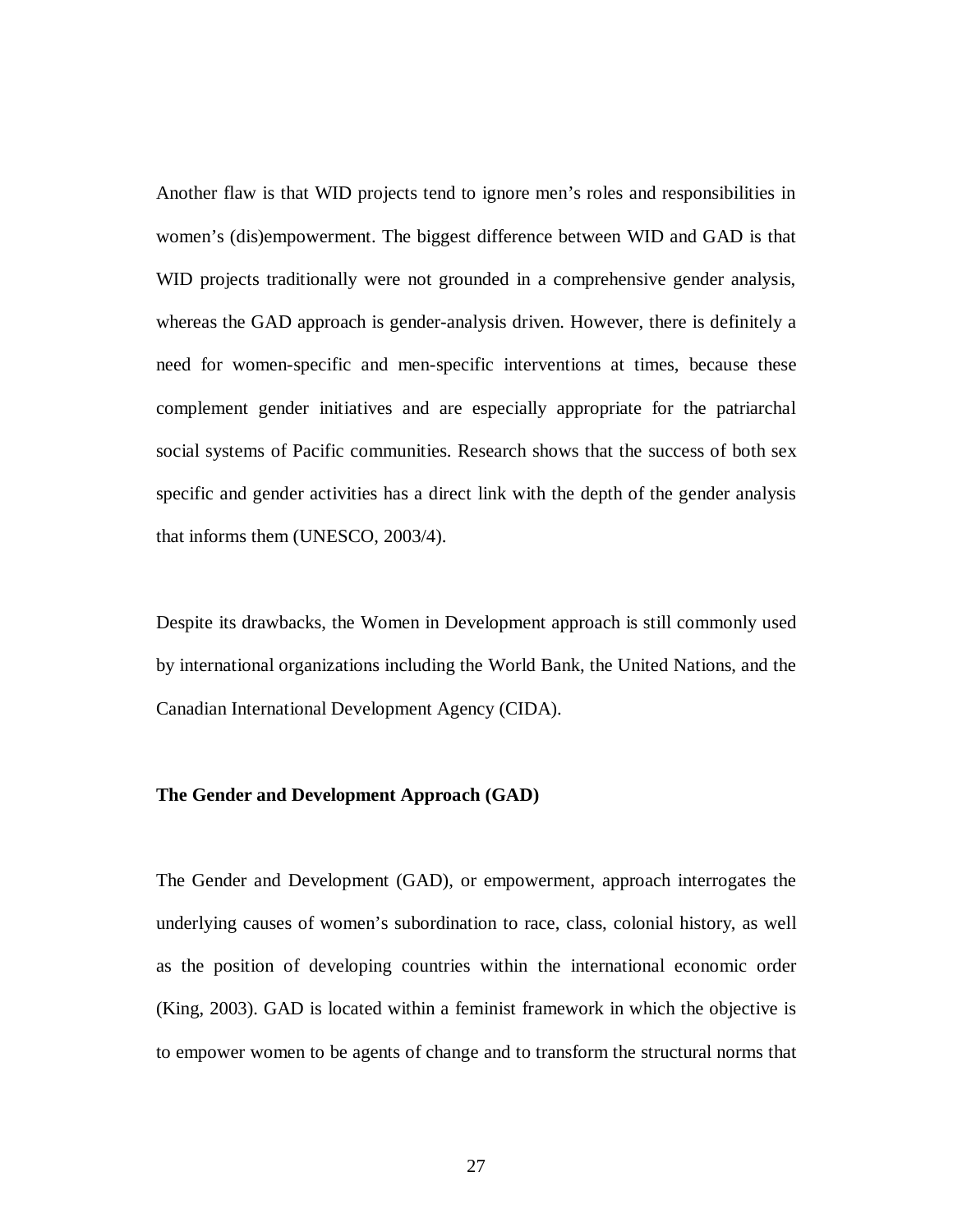oppress and suppress their potential and capabilities. GAD encourages a broader conceptual and more practical approach to development in which there is a move from primarily women-centered development projects to a broader focus on gender relations that fosters gender equality. This involves the recognition that women's practices, experiences, beliefs and values are grounded in their relationship with men (Pearson & Jackson, 1998). GAD also recognizes that men must commit and agree to meet the strategic as well as practical needs of women (Moser, 1993). One of the major arguments in this approach is that, for effective training and development to occur, the women's local realities and contexts should be taken into account. Identifying what works for local communities of women requires consultation with stakeholders – both men and women – on key issues and actions. The focus of this thesis extends this notion further by exploring and documenting specifically the local contexts of women's experiences, in this case a rural Fijian village, rather than assuming broad engendering experiences and contexts.

Action research for empowerment has grown considerably since 1994 and there is now a better idea of both the successes and failures of this methodology and approach. GAD approaches accept that gender relations are social, historical, cultural and religious and as such can be altered (Pearson & Jackson, 1998). There are also recent 'success' stories in developing countries. However, certain problems continue to hamper this approach both in theory and practice, particularly as it relates to women. For example, the gap appears in understanding and interrogating both the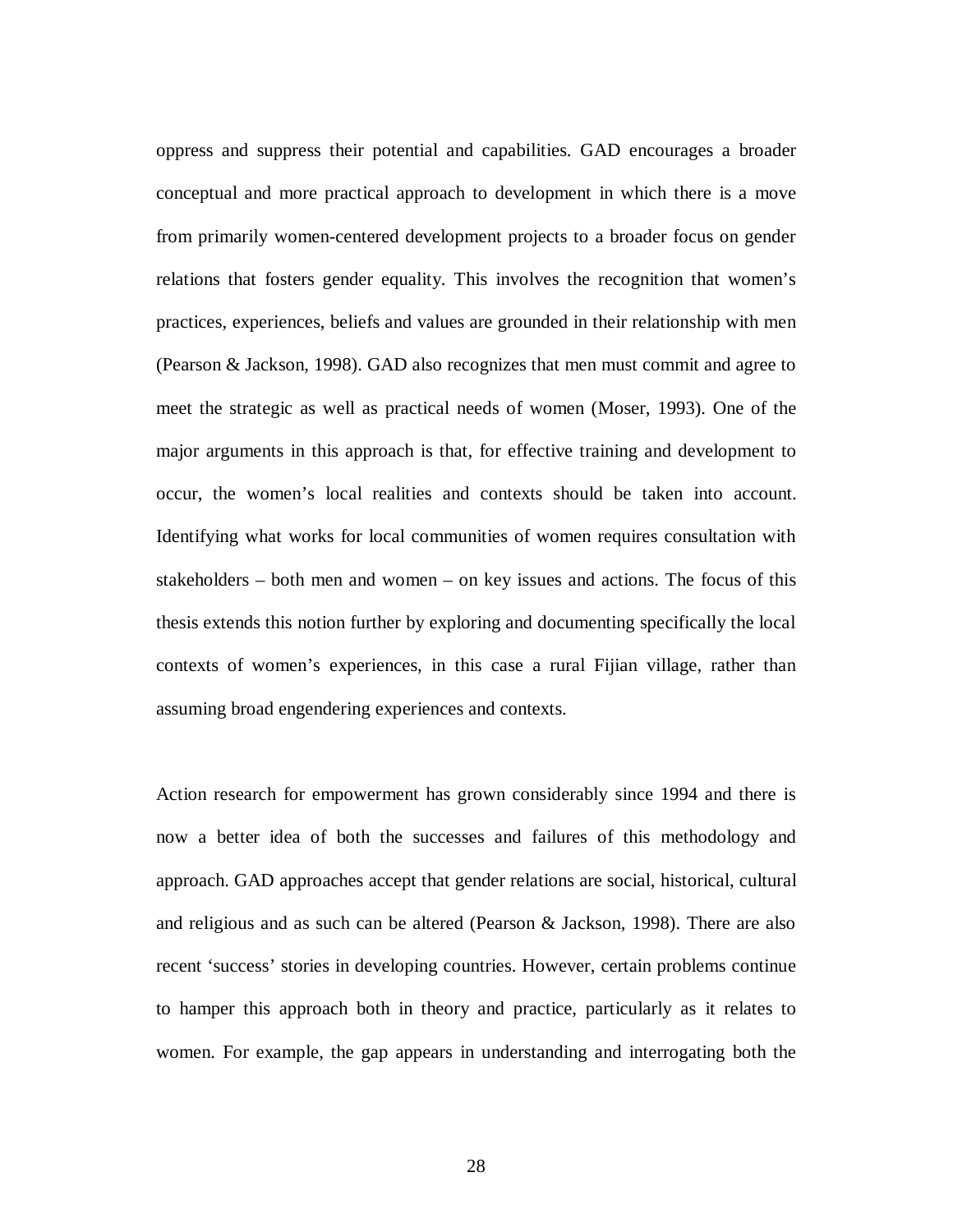local and national power structures, discourses and practices so that they are conducive to the empowerment and emancipation of the local women populace. Initiatives for local women's empowerment and development have tended to ignore the impact of national and regional power structures, discourse and practice (Parpart, 2000b). Perhaps there is so much focus at the local level that developers and researchers fail to weave or contextualise these into the much broader national and global power and socio-economic structures. Moreover, government bureaucracies and government officials have little understanding of local village systems and power dynamics (Thompson,1995). Related to this is the fact that development practitioners and researchers have reservations about the knowledge and potential of local community, especially women. I believe that this stems from the limited knowledge and understanding practitioners have of the daily lived realities of women at the local level. Many practitioners enter local communities with genuine motives and intentions, but much of the research and empowerment process is done on their own terms and conditions. For example, in Zimbabwe, Goebel (1998: 25) discovered that many practitioners failed to acknowledge the socio-economic realities of the local community and integrate their knowledge into these realities. This challenge is acute amongst practitioners who come from cultures where women's subordination and need for direction is taken for granted (Parpart, 2000b).

Participatory and collaborative approaches and practices do not always fit in with the women's daily lived experiences. For example, in the research conducted for this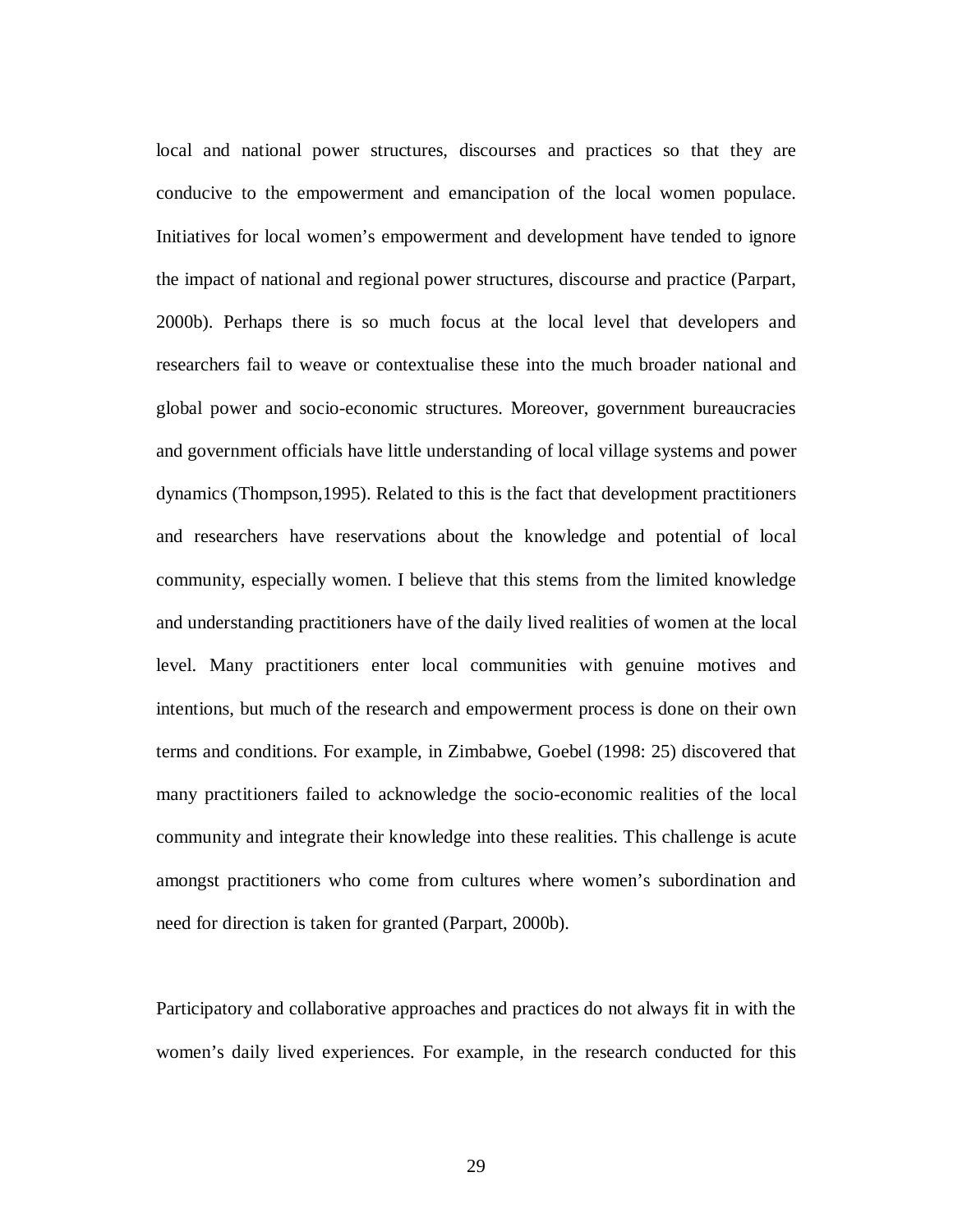thesis, it was not easy to get women together for discussion until late into the night as for most of the women this was their only free time. Doing research with local village women meant asking a big favour on the women's part as their days were filled with domestic, social and economic chores as well as their own farm activities. For some of the women, participating in research just became another duty or burden.

Another major flaw with this approach is that local women often do not have the necessary knowledge and skills, let alone the power base to make them effective participants in this research process. Yet we know that women, especially local village women, need specific skills to be critical and to be able to interrogate and challenge traditional norms and stereotypes of inequality that make up their lives.

Critics such as Arturo Escobar (1995) and James Ferguson (1999) have pointed their finger at the authoritarian, top-down approach of development practices used by western trained development experts, criticising them for their reluctance to listen to the voices and experiences of the people, including those of women. Established approaches for the development of women, such as WID and GAD, have also been criticised for implementing western-based notions of development and progress and for their tendency to ignore the voices of marginalised women and men (Marchand & Parpart, 1995). However, difficulties in overcoming traditional cultural attitudes and prejudices regarding women's participation in the socio-economic and political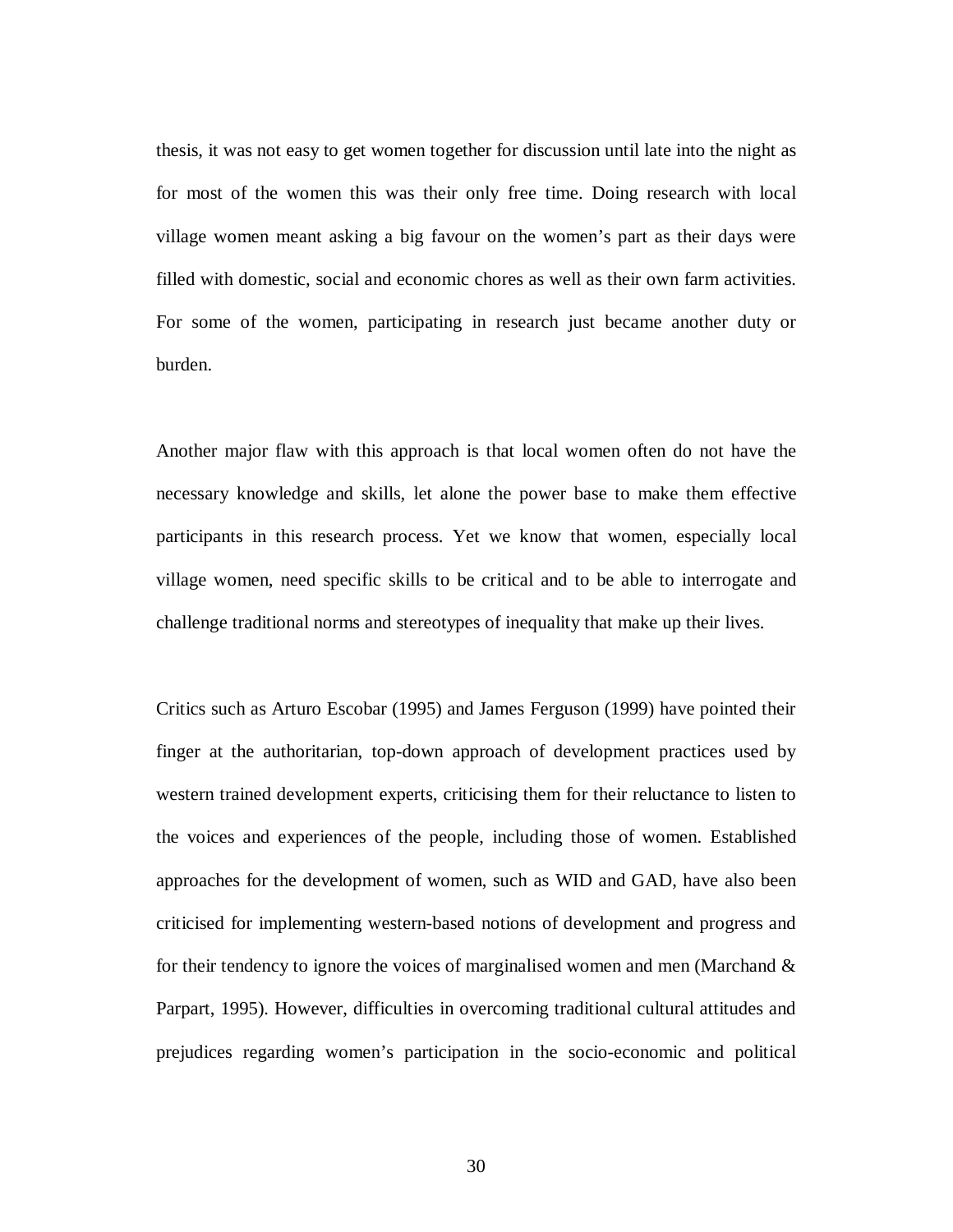spheres have marred the success of women's development projects and training in most Third World countries. Related to this is a lack of knowledge of the nature and characteristics of development processes that engage and integrate women. Basically, it springs from the fact that developers have a very superficial idea of how local people do things. More importantly, the poor status of Pacific women also stems from the lack of a concrete and unified framework for locally constructed indigenous epistemologies and understandings of women, development and empowerment.

These critiques have facilitated a shift towards a focus on the empowerment approach and a rejection of the top-down approach to women's training and development. The empowerment model emphasises respect for the knowledge and experiences of the local women and calls for participatory development practices that will empower women (and men) (Moser, 1993; Kabeer, 1994; Rowlands, 1997). In the twenty-first century, participation and empowerment have become the watchwords for women's development and progress including mainstream institutions such as the World Bank as well as grass roots non-governmental organisations (NGOs). Consequently, methodologies such as Collaborative Action Research and Participatory Rural Appraisal have become popular amongst Third World communities because of the empowering nature of these approaches **(**Chambers, 1994; Wadsworth, 1998).

However, the extent to which these methodologies make a genuine attempt – that is,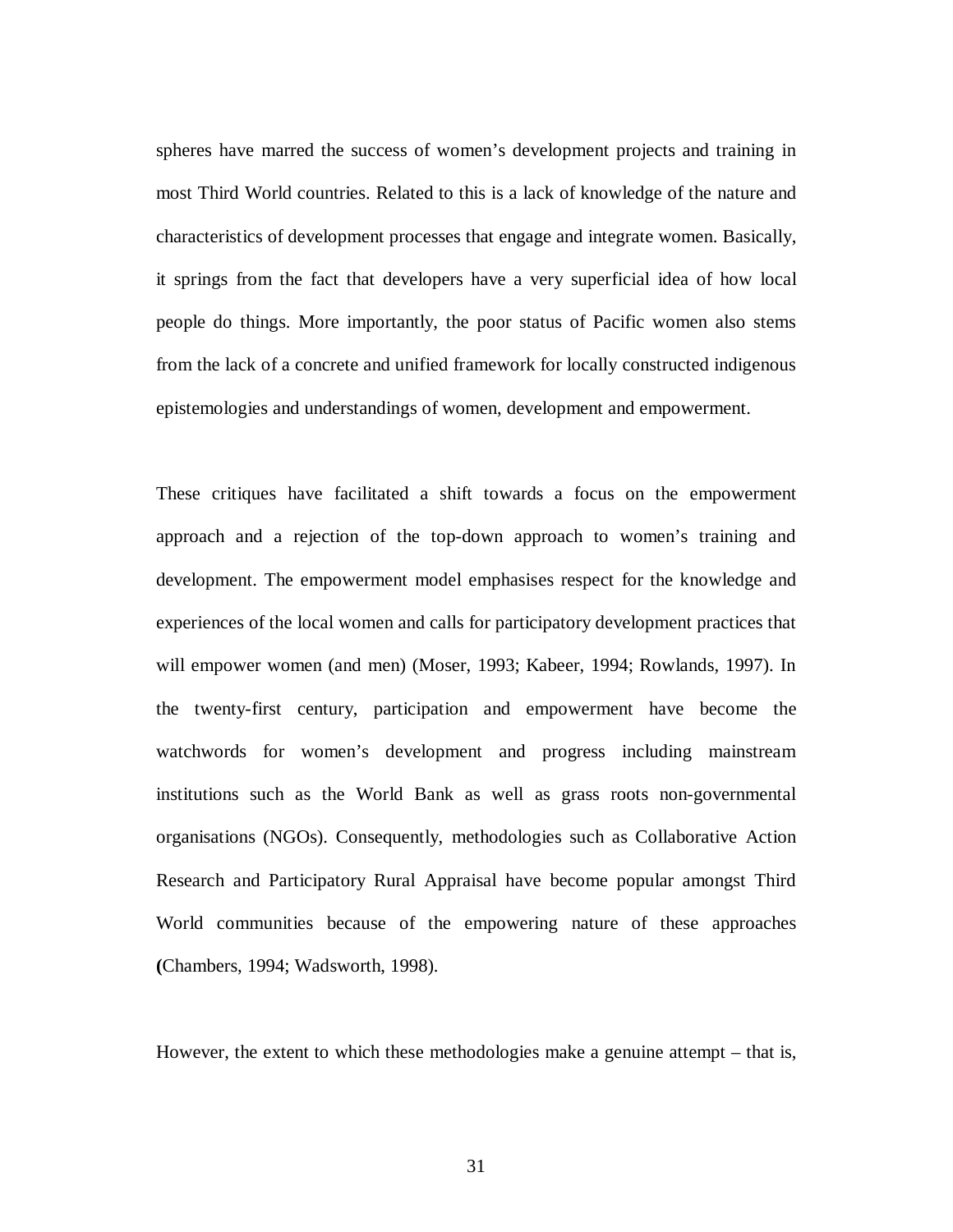developing methodologies that respect and privilege local women's knowledge, experience, practice, feeling, thinking and being, to understand how local communities function and do things – remains problematic. In this respect, external knowledge and skills of informed women leaders and scholars ought to be seen as catalytic and conducive to meeting the local women's real needs and challenges. Following this is the need to weave these research processes and outcomes into the broader national and global power structures, discourses and practices, because most development projects have to deal with local government structures and officials at one point or another.

### **The Women, Environment and Sustainable Development Approach (WED).**

Women, Environment and Sustainable Development (WED) is a theme that arose in the early 1980s as a result of the increasing environmental destruction and the overall feminization of poverty in the Third World. In many communities in developing countries, women and men continue to have different needs and interests in the natural environment (Dankelman and Davidson 1988). These arise out of particular cultural traditions, various experiences of colonial rule, specific impacts of the global economy, and other locally relevant factors, such as climatic patterns (Stamp, 1989). They are reflected in the prevailing gender-based division of labour; in the various responsibilities and rights that women and men have in the use and ownership of land, trees, animals, plants, and water; and in the different knowledge that women and men may have about the sustainable management of particular natural resources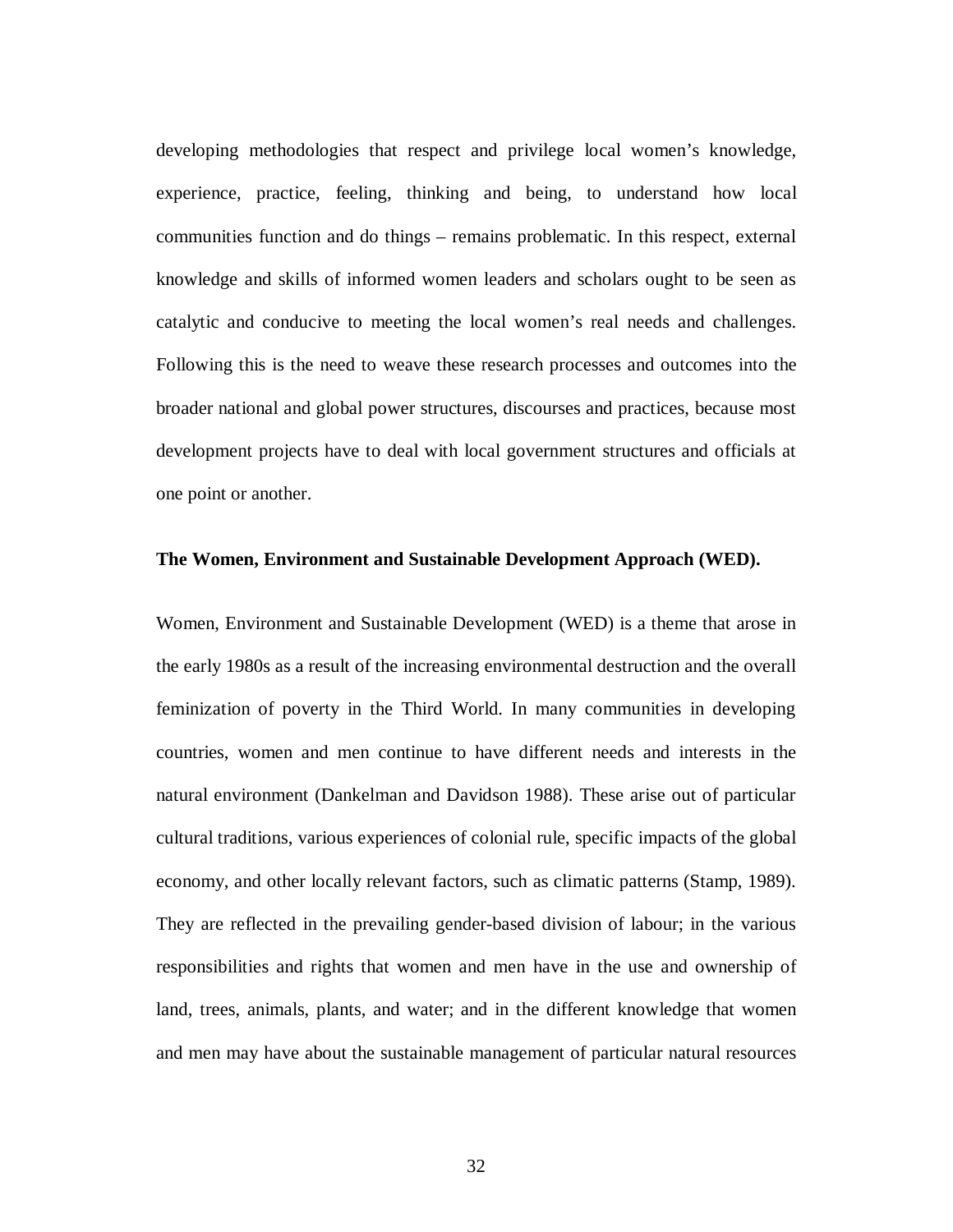and ecological zones (Dankelman and Davidson 1988). As a result of these factors, women's and men's environmental perceptions, their interests and rights in the natural environment, and their environmental awareness and knowledge may differ significantly from one another, and from one cultural or ecological context to another, even in the same country.

As producers of food, energy, fodder, water, medicines, and income, women rely heavily on cropland, animals, trees, and common property resources in forests, rangelands, rivers, and lakes. Even urban women may continue to rely on natural resources in the city (especially in the form of urban agriculture) and from the countryside (fuel wood and charcoal) to meet their basic household needs (Lee-Smith and Trujillo 1992). In their involvement with the natural environment, women act as local environmental managers and decision-makers, and they have a keen interest in, and often substantial knowledge of, strategies for environmental conservation and protection (Kettel,1995).

Two decades of "women in development" research have demonstrated that women are central in the production of food and the provision of energy, water, health-care, and income in the developing world (Dankelman and Davidson 1988). They produce at least 80% of all food crops in sub-Saharan Africa, 70–80% in south Asia, and 50% in Latin America and the Caribbean (Jacobson, 1992). Fuel collection, as long as it is not commercialized, is mainly a task for women, with some help from the children. As the ecological situation deteriorates because of deforestation, women have to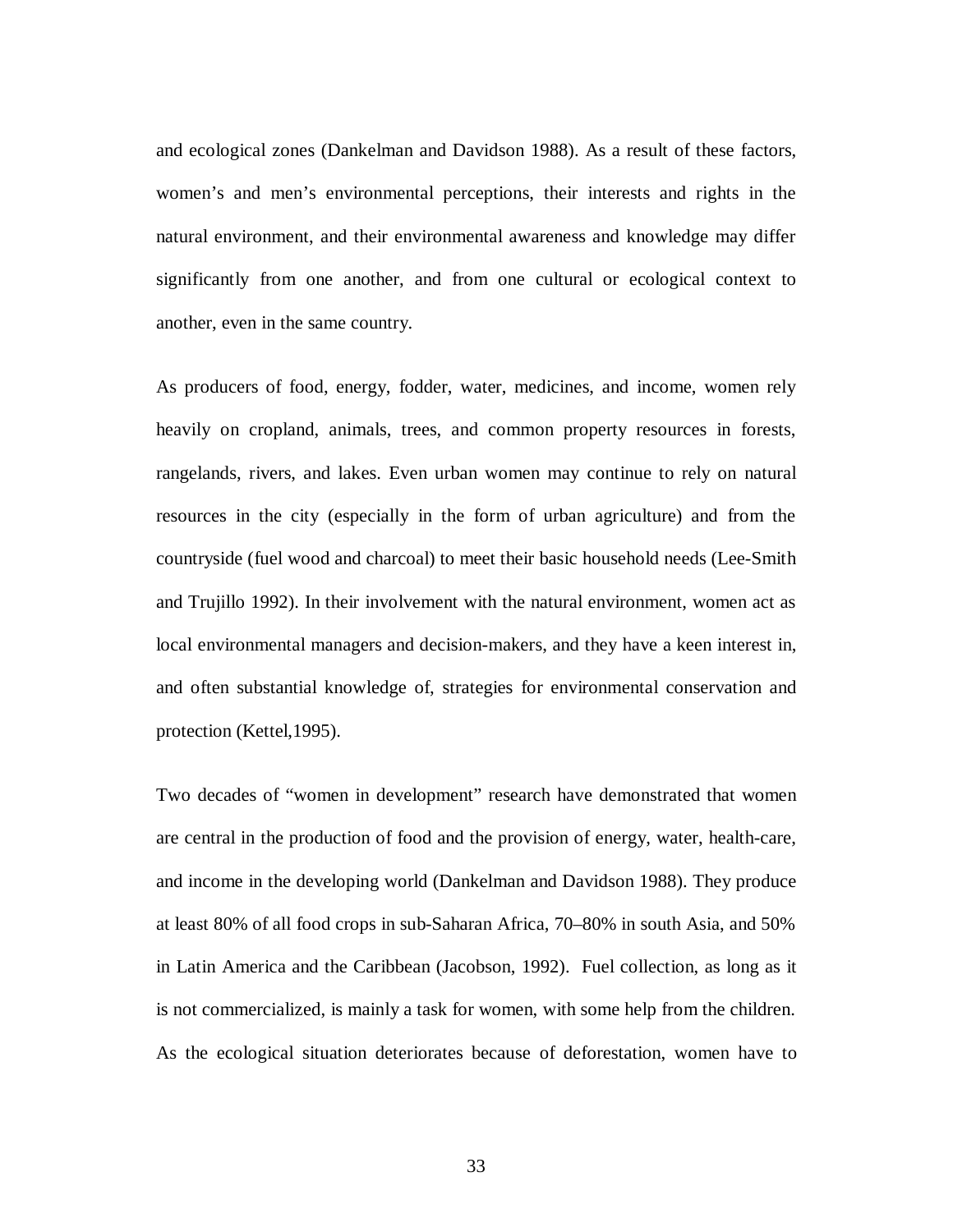spend more time and (human) energy collecting fuel. Depending on the ecological characteristics of the area in which they live, women may spend up to five hours a day on fuel collection (Dankelman & Davidson, 1987). New coping strategies, for example the use of alternative energy supplies as dung and crop residues, can lead to further deterioration of the environmental situation by affecting the soil fertility. The poor in the Third World have no choice but to destroy their own environment: they are trapped in a vicious circle.

I believe that the goal of sustainable development can be achieved if women's participation in environmental projects is supported by strategic policies to ensure women's representation and involvement in all stages of development projects.

# **Women's development in the Third World**

Development programmes for women today have evolved out of two mainstream development approaches: the conservative 'modernization' approach and the radical 'dependency'/underdevelopment approach (Hoogvelt, 1976; Blostrom & Hettne, 1984; Webster, 1984). The basic assumption of the conservative 'modernization' approach is that with a certain level of industrial production and education combined with a certain proportion of population in towns to supply labour, Third World countries will 'take off' into sustained economic growth (Rostow, 1990). Similarly, the 'dependency/underdevelopment' orientation positions Third World countries as structural dependent on First World markets to purchase their produce (mainly primary or agricultural products) in order to buy the foreign exchange needed to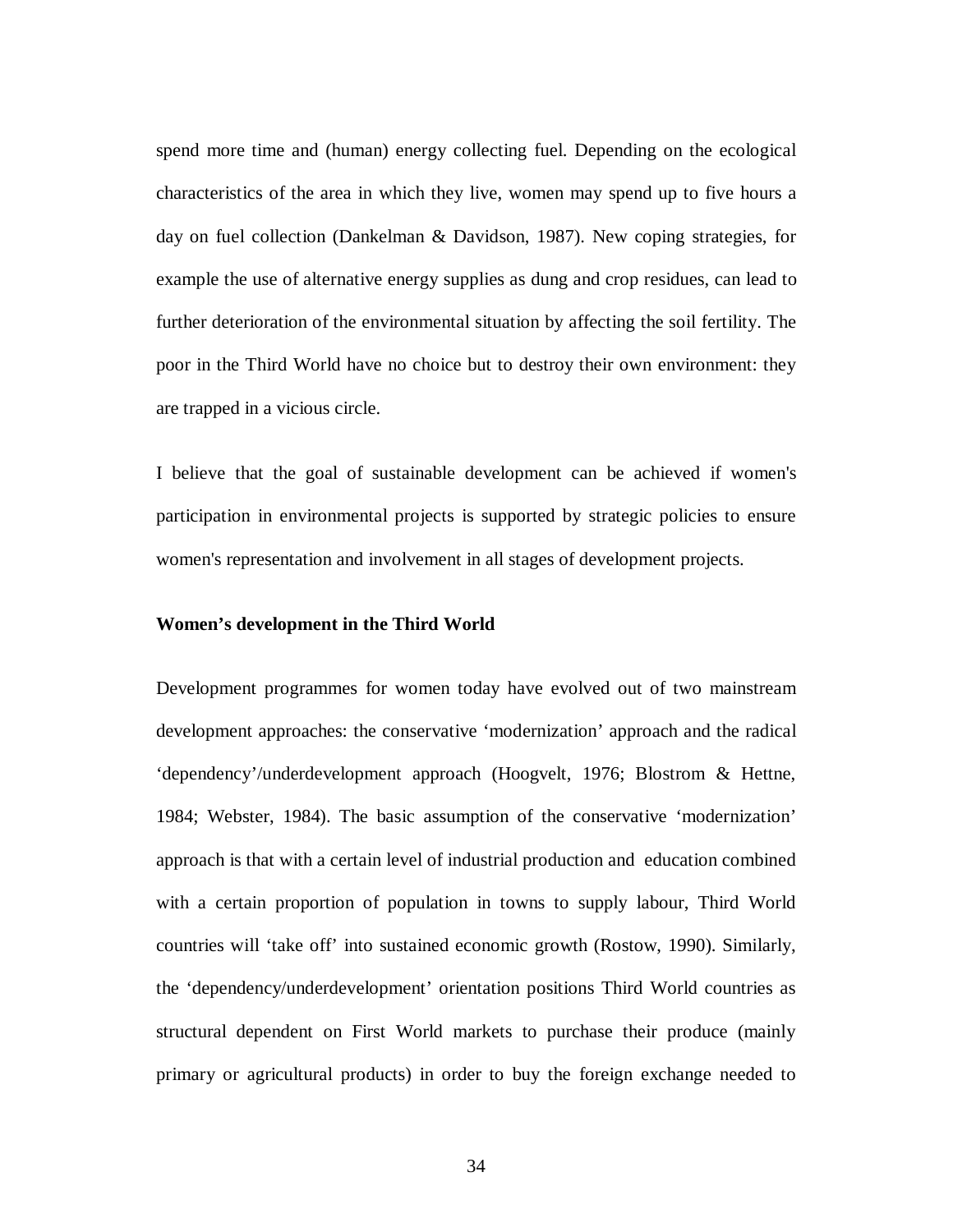finance infrastructure and services required for development of schools, transport networks, hospitals, etc. (Brydon & Chant,1993). From the point of view of women, these development frameworks have little or no place for them. This flaw was first identified by Boserup (1970), who seriously challenged the argument that benefits from development projects would automatically "trickle down" to women and other disadvantaged groups in Third World nations. Boserup advocated incorporating women into development programmes especially those that enhanced women's economic independence and status in their families and local communities.

A persistent problem for Third World women around the world is the deep rooted mainstream ideology and institutions of colonialism and imperialism that is incompatible and foreign to their social and political experiences and context. (Jayawardena,1986;Mohanty,1991;Aguilar,1998). This problem has been highlighted by the works of noted Third World feminists such as Kumari Jayawardena (1986), Chandra Mohanty (1986, 1991) and Uma Naraya (1997) all of whom integrate issues of race, class, colonialism, and imperialism into their view of the struggle for gender equality and empowerment. Mohanty (1986, 1991) is well known for her decades of engagement with feminist struggles. She has, through her belief in the power and significance of feminist thinking, brought to the international arena the particular struggles of Third World women as she interrogates and deconstructs the notions and processes of decolonization, anti-capitalism and feminist commitments to economic and social justice. Naraya (1997) focuses on the notion of nation, identity and tradition to show how Western and Third World scholars have misrepresented Third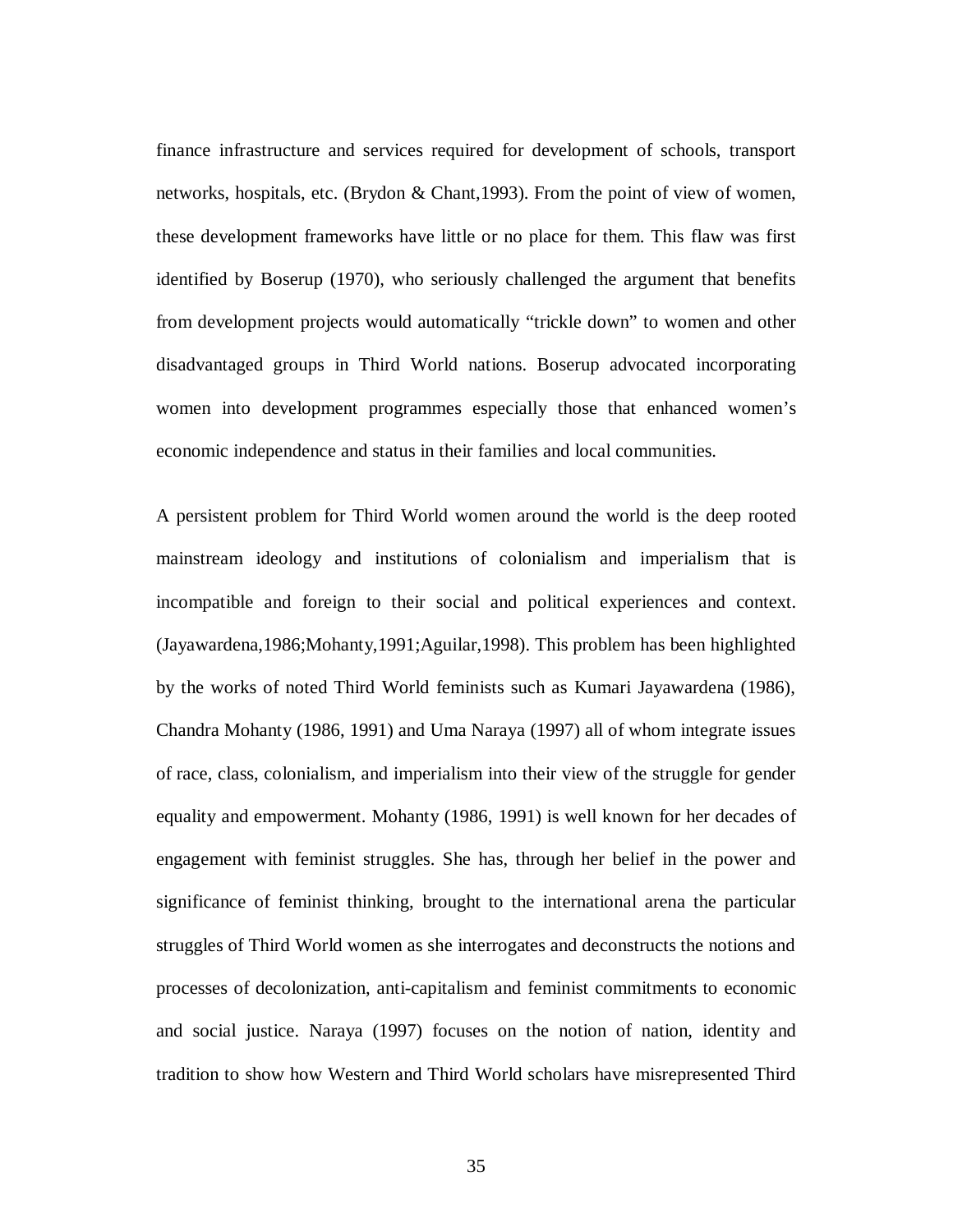World cultures and feminist agendas. Jayawardena (1986) is another noted Third World feminist who reconstructs the history of women's rights movements in Asia and the Middle East from the 1800s to the 1980s. Her research illustrates that feminism was not a foreign ideology imposed on Third World countries, but instead, was indigenous to Asia and the Middle East as women struggled for equal rights and against the subordination of women in the home and in society in general. Much has been achieved through the works of these feminists to be the voice of Third World women in international agendas of social progress and economic development.

In spite of three decades of attention by state government and international agencies to 'integrate women into mainstream development, women especially from the Third World women have either been left out of the development processes or have derived little benefit from these projects. Women throughout the Third World face enormous socio-economic and political challenges that are external to their local communities while other challenges are deeply inherent in their local socio-economic and political cultures and institutions. For example the mainstream development policies and infrastructures of rich and powerful countries promote only economic growth and profit which often bypasses and ignores the national interests and needs of Third World countries. On the other hand in most Third World countries, local cultures and indigenous ideologies have deep rooted values, beliefs and practices that discriminate women which has made them invisible and inaudible. For example, in the highly patriarchal social system in Fijian villages women may be present at village meetings but are not expected to voice their opinions. They can only voice their opinions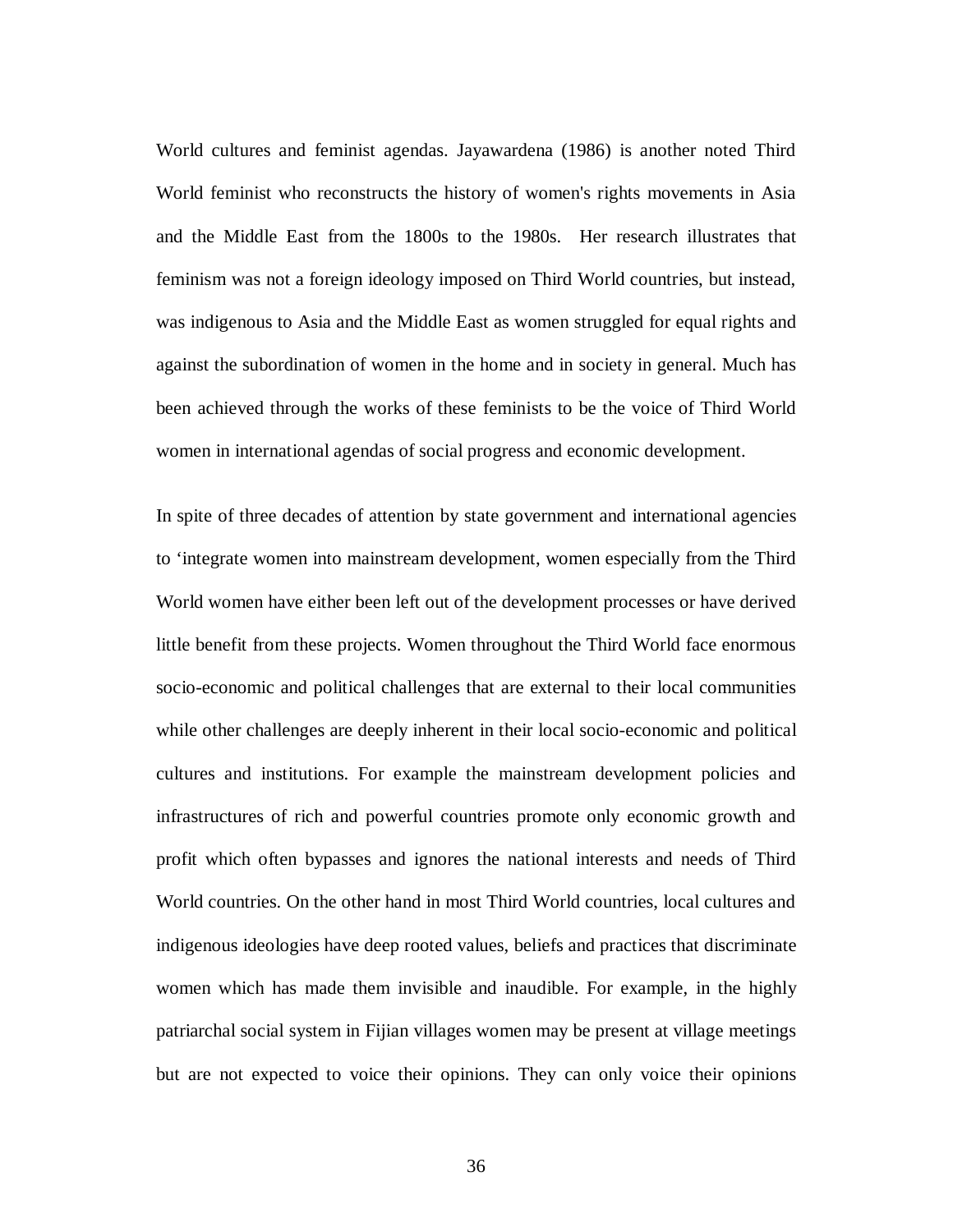outside this forum within their family household. However, in the urban areas and in professional arenas, Fijian women are visible and audible because of their socioeconomic and professional security and status.

The 1980s was a decade of economic crisis for many Third World countries because of the changing political and economic agendas of powerful nations and international financial organizations like the International Monetary Fund (IMF) and World Bank (WB). These political and economic agendas led to a marked increase in the dominance of monetarist, market-based economies at the national and international level (Afshar & Dennis, 1992), which in turn forced major social and economic structural adjustments in Third World countries. Many Third World countries had no option but to align their economic and social policies accordingly. One of the serious effects of these structural adjustments policies was that Third World nations have had to reduce public sector expenditure on welfare, education and social programmes. Women who rely heavily on welfare and public sector services to sustain their families suffered the brunt of the ensuing hardship. Frances Stewart (1992) noted that a higher burden of work can result in poor attendance at school for girls who may be sharing the burden with their mothers, resulting further in lower levels of concentration, more resentment and a breakdown of family and subsequently of social cohesion. In Jamaica, for example, real expenditure on education per head fell by over 30 per cent in the period 1980 to 1985 and on health by 20 per cent (Boyd, 1987).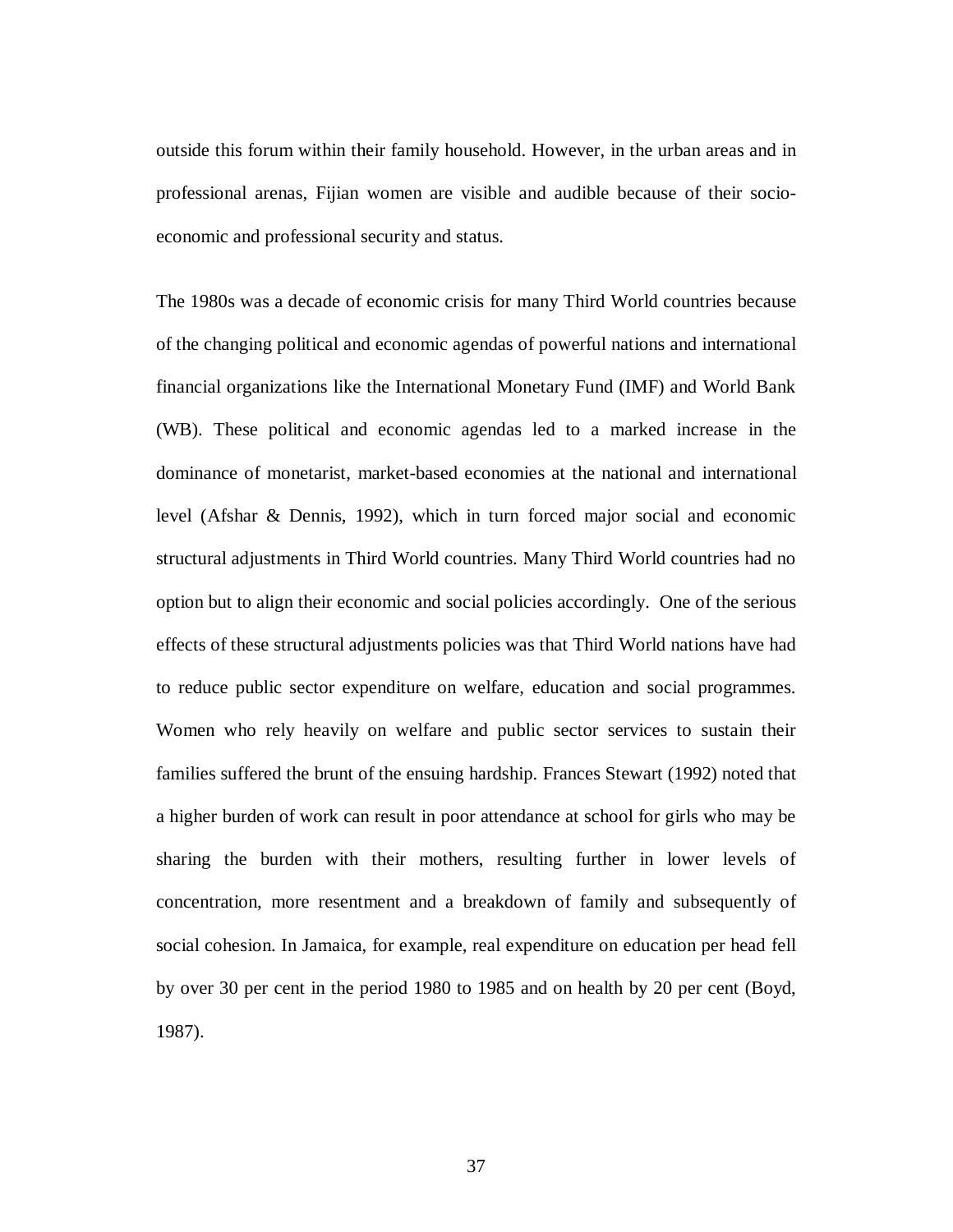In Zambia real expenditure on health fell by 22 per cent from 1982 to 1985 (Stewart, 1992). Women shoulder the heaviest burden of poverty and stress resulting from these cutbacks (Afshar & Dennis, 1992).

Although the Organization of Petroleum Exporting Countries (OPEC) and newly industrialized ones (NICs) recovered from this crisis, the Third World did not. The worsening debt crisis, deterioration in terms of trade, as well as weakness in state policies, worsened the situation in Third World nations. As a result many people in Third World countries became poorer, faced greater unemployment resulting in less money to spend, worked longer hours, had fewer benefits or social support systems, and generally faced bleak and uncertain future (McMichael, 1996). In Latin America for example, the 1980s were known as the 'lost decade' as the countries' economic gains had been indirectly eaten away by the preceding global economic system (Branford & Kucinki,1988). Development and all its promise was not providing better living conditions for people; in fact poverty came to be seen as a necessary evil to development itself!

In the late 1980s, female academics from First and Third World Countries joined with researchers in major donor institutions, such as the Asian Development Bank, to assess the development challenges of Third World women and to formulate new directions in women's development and empowerment. One major challenge identified was the tendency to relegate Third World women to a homogenous category of passive, backward and ignorant women. This denies the fact that Third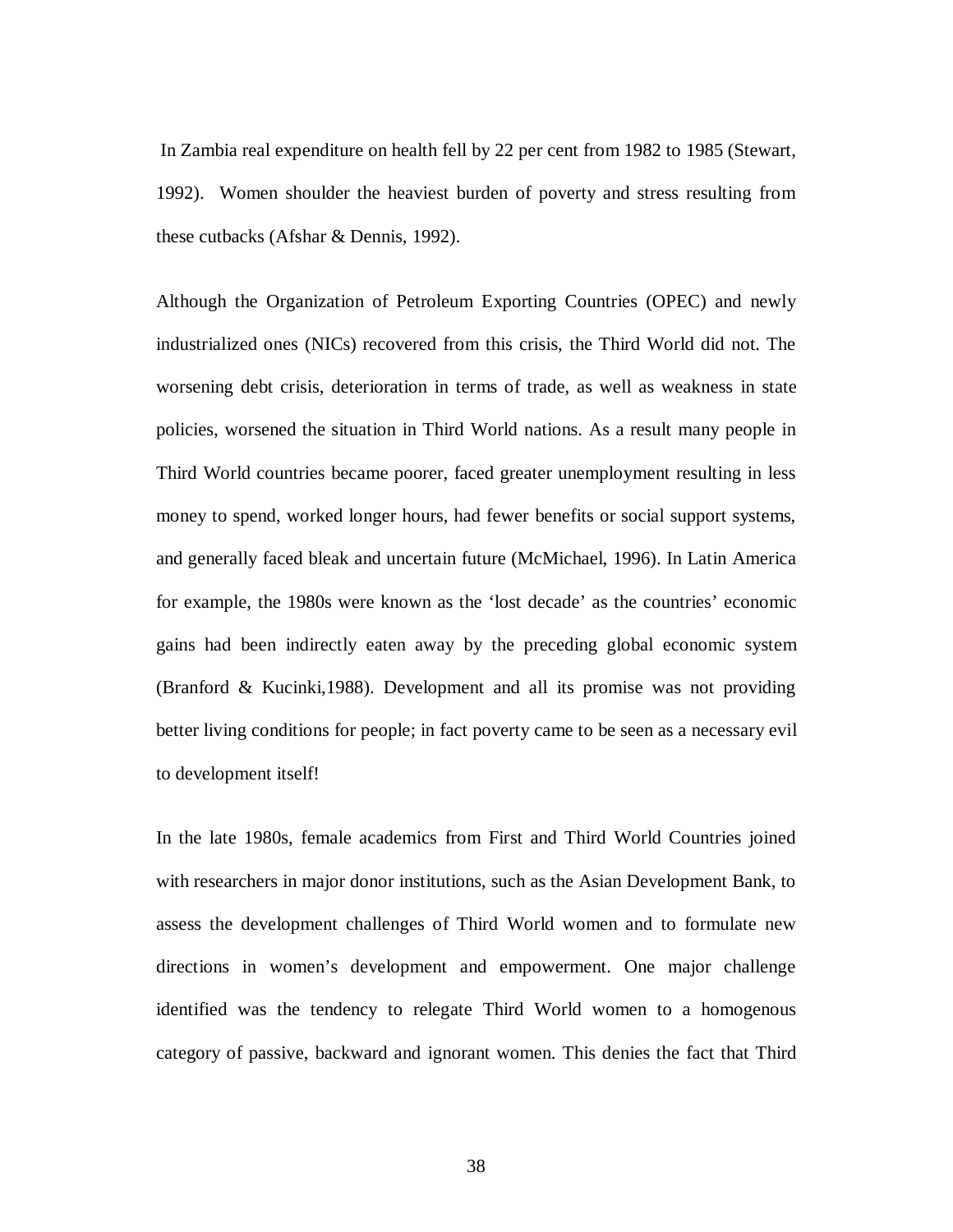World women come from a diversity of social and economic backgrounds based on gender, class, ethnicity, age, marital status and so on at different points of time and in different contexts (Rai, 2002). Another problem identified was the belief that simply extending education and employment opportunities to these women would solve their problems. Furthermore, treating women as "add-ons" in development activities meant they are of secondary importance resulting in women receiving token funding. There is much evidence to indicate that Third World women were marginalized and disadvantaged by development policies and practices which often stemmed from a lack of knowledge regarding the complexities of women's subordination (Pearson & Jackson, 1998). Therefore, in development initiatives for women, there is a need to for collaborative efforts to empower women to critically interrogate these challenges. Hence, the need for a gender lens to be used to understand the dynamics of change in societies.

The combined efforts of the United Nations, international donor agencies and women's advocacy groups in Third World countries, since the 1990s, have brought renewed hope in managing these deep seated challenges and to improving both national and local strategies for gender equality and empowerment especially amongst grassroots women. Two major development thrusts in the 1990s are likely to have an impact on the lives of women in Third World Countries in the coming years – the globalization of the economy and the localization of political processes (Murthy, 2001). Two major problems seemed to confront women in since the 1990s in the context of globalization. The first is the issue of poverty particularly affecting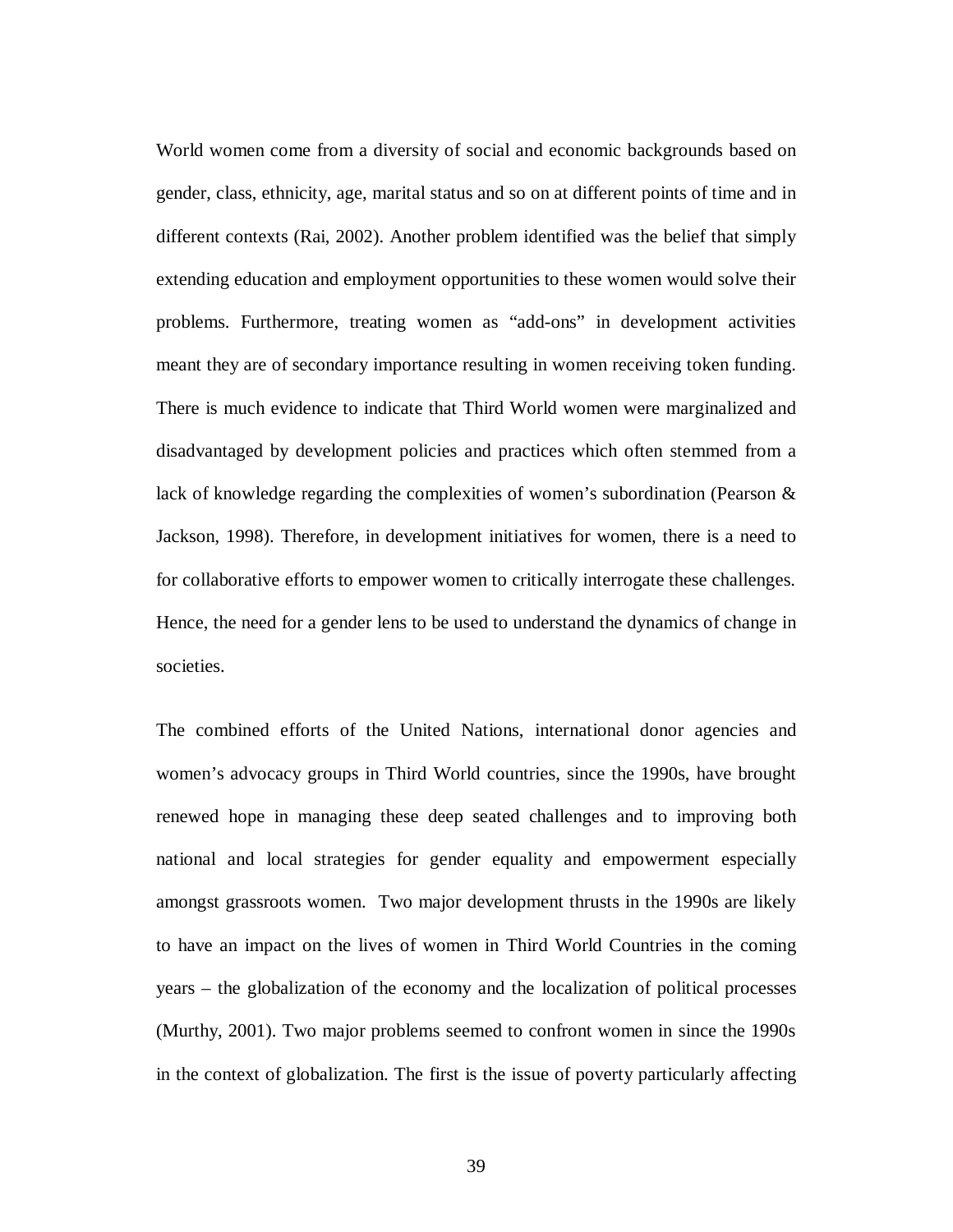women from economically and socially marginalized groups. The second relates to the broader issue of human rights violations affecting all groups of women (Murthy, 2001). These processes inevitably come at a cost for Third World nations, where people have had to face socio-economic and political fractures and upheavals. However, there are several barriers to women really exercising their powers in these processes including the harsh economic realities of women's lives, male resistance to women exercising political power, women's lack of knowledge about the functioning of current political processes including their rights and their lack of access to literacy, numeracy and other functional skills. Therefore the challenge in this century is to work towards the economic, social and political empowerment of women from the marginalized sections. Women's empowerment may be referred to as a collaborative process of 'exposing the oppressive power of the existing gender and social relations, critically challenging them, and creatively trying to shape alternative social relations' (Wieringa, 1994:833). Crucial in this process is to identify and challenge the economic, social and political aspects of gender based oppression. According to Ranjani Murthy (2001), Third World development programmes for women's empowerment are working to:

...enhance women's access and control over productive endowments; expand women's access to extension services, credit facilities, education, information and training; increase women's control over their income, and their able to use it for their own survival and security and for that of other family members; increase the ability of women to gain control over their bodies, fertility, sexuality and identities ;and increase the women's ability to exercise their political power in their local communities as well at the national level.

(Murthy, 2001:19)

40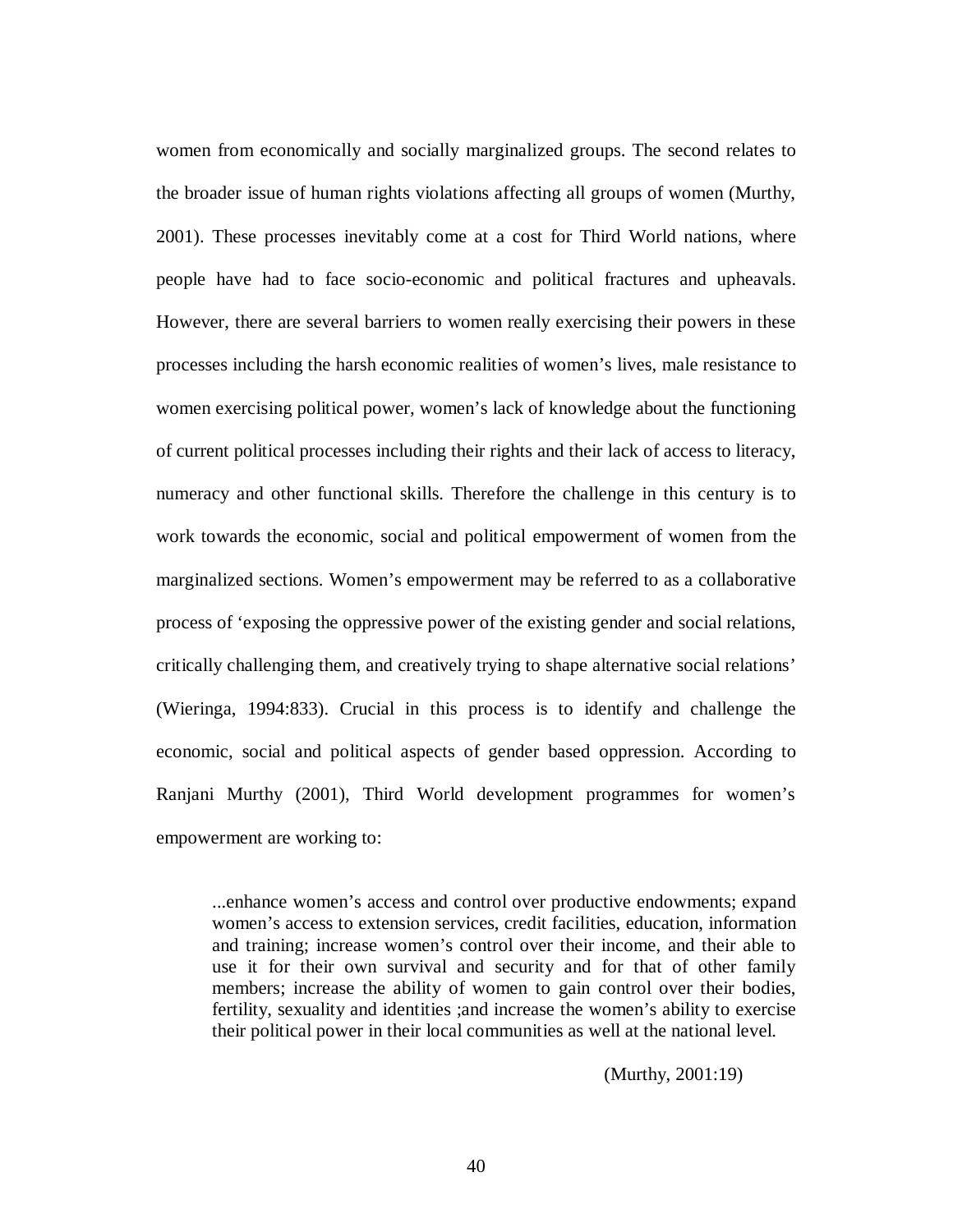Murthy further suggests a combination of strategies to bring about these changes and these include advocacy strategies, capacity building strategies and organizational strategies.

### **Women, development and empowerment in the new millennium**

The endless disenchantment with established mainstream development policies has spurred the increase in research and work on participatory empowerment approaches. This has gradually gained popularity in the development community resulting in huge efforts and development activities carried out amongst poor and grassroots women in the Third World. As a result women's advocacy groups, professionals and scholars have gained a deeper understanding and have learned vital lessons on women's progress and empowerment in the Third World which in turn has provided a secure and meaningful platform to propel their efforts into the new millennium.

The first platform is the understanding that women in the Third World are not passive victims of poverty and human rights violations. Experience from the field clearly indicates that women in the Third World are actively engaged in a struggle to meet their family needs daily, to survive despite their disadvantages and to gain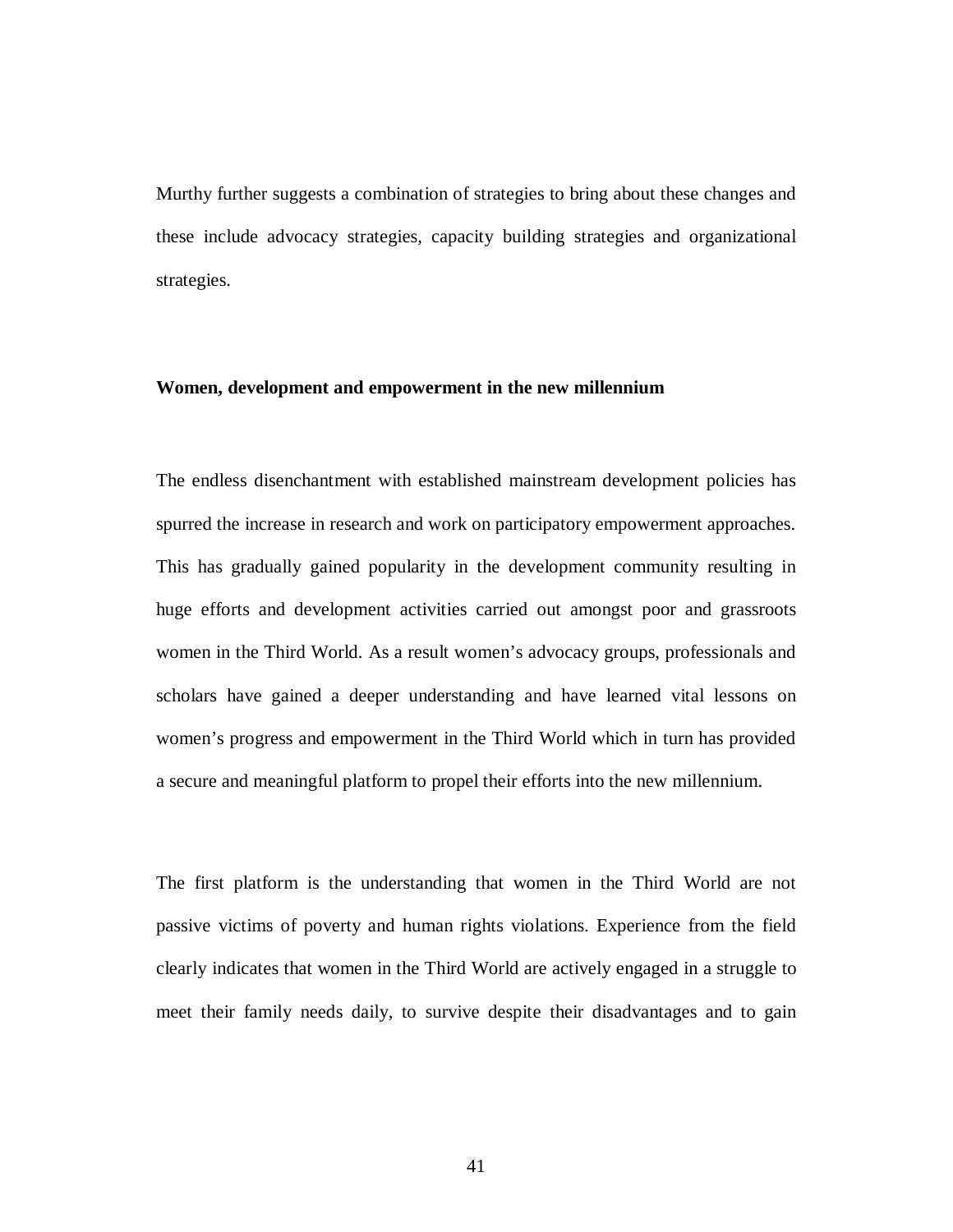control over their economic, social and political resources and to live a life of dignity (Murthy, 2001).

Second, initiatives for women's empowerment may begin at different points. Women's empowerment can begin with economic strategies, social strategies, social strategies or a combination of these strategies. For the past fifty years, developed countries and donor agencies have provided the capital, personnel and resources for women's social progress and development programmes. As such these countries provide pre-defined guidelines and the terms of reference for development programmes and in most cases incompatible with local women's needs and priorities. Ideally, guidelines and framework should be defined by the women themselves based on the socio-economic and political context of the communities in which they live (Murthy, 2001).

Third, any effort at women's empowerment would need to recognise that women have multiple identities based on gender, class, caste, ethnicity, age, marital status, education achievement, and social status and so on (Murthy, 2001). Women's empowerment strategies should therefore be context and temporal specific. Finally, empowerment of women cannot be effective in a top-down approach and neither can standard models be simply modified to achieve women's empowerment (Murthy, 2001).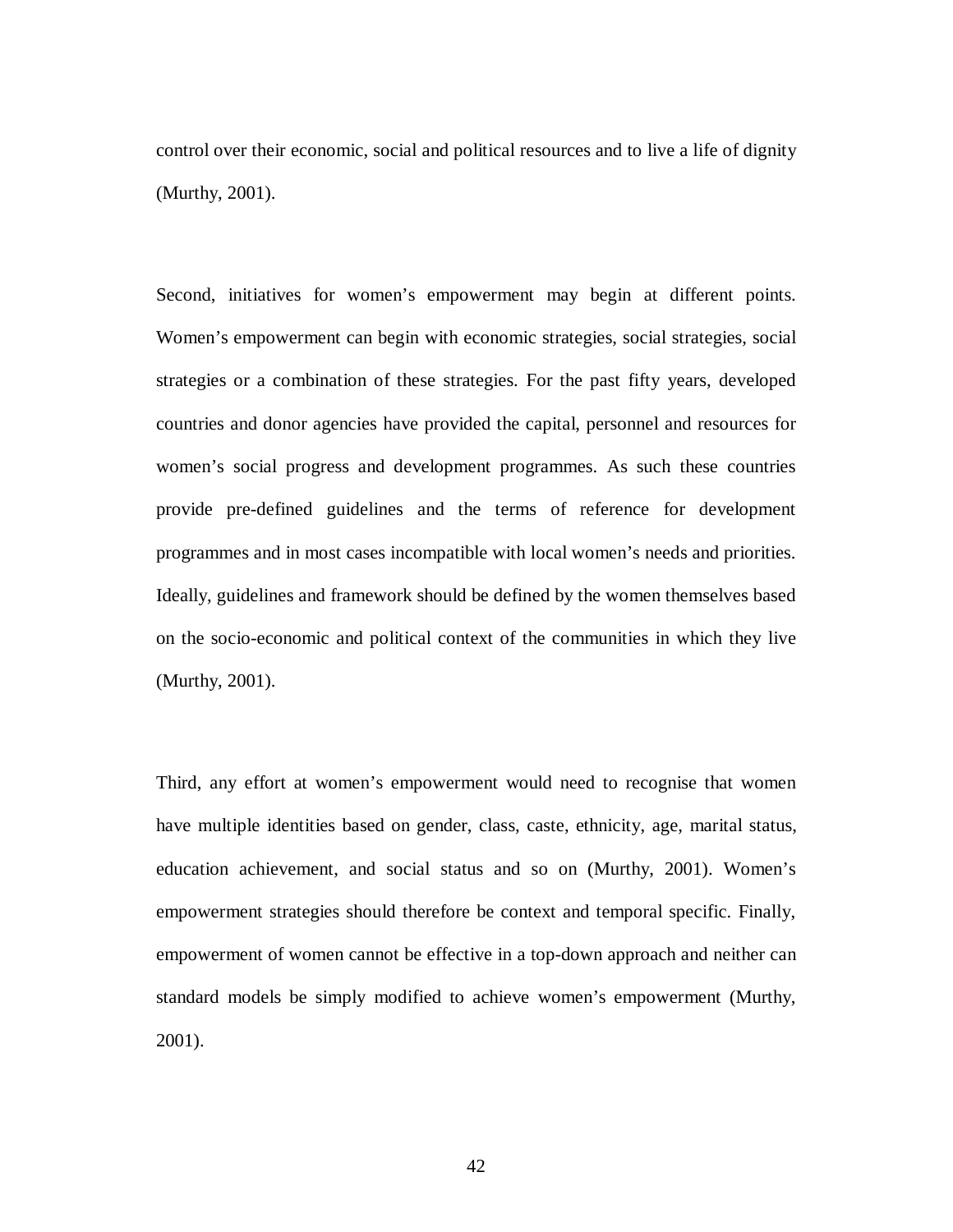Murthy suggests that the process of empowerment is 'iterative, non-unilinear and perhaps never complete' (Murthy, 2001 : 351). Frameworks such as the Gender Analysis Frameworks, the Gender Roles and Needs Framework, or the Gender Analysis Matrix are dominant gender equality frameworks that may need to be used discreetly depending on the local context in which women find themselves. Meaningful and workable processes are those in which the goals are worked out by the local women themselves and the responsibility of planning, monitoring and evaluating the approach is also carried out by the women. Last but not the least, it is important and wise to work with men on gender issues as this will expand women's empowerment

### **Gender mainstreaming**

In July 1997, the United Nations Economic and Social Council (ECOSOC) defined the concept of gender mainstreaming as follows:

Mainstreaming a gender perspective is the process of assessing the implications for women and men of any planned action, including legislation, policies or programmes, in any area and at all levels. It is a strategy for making the concerns and experiences of women as well as of men an integral part of the design, implementation, monitoring and evaluation of policies and programmes in all political, economic and societal spheres, so that women and men benefit equally, and inequality is not perpetuated. The ultimate goal of mainstreaming is to achieve gender equality.

(UN, 1997:2)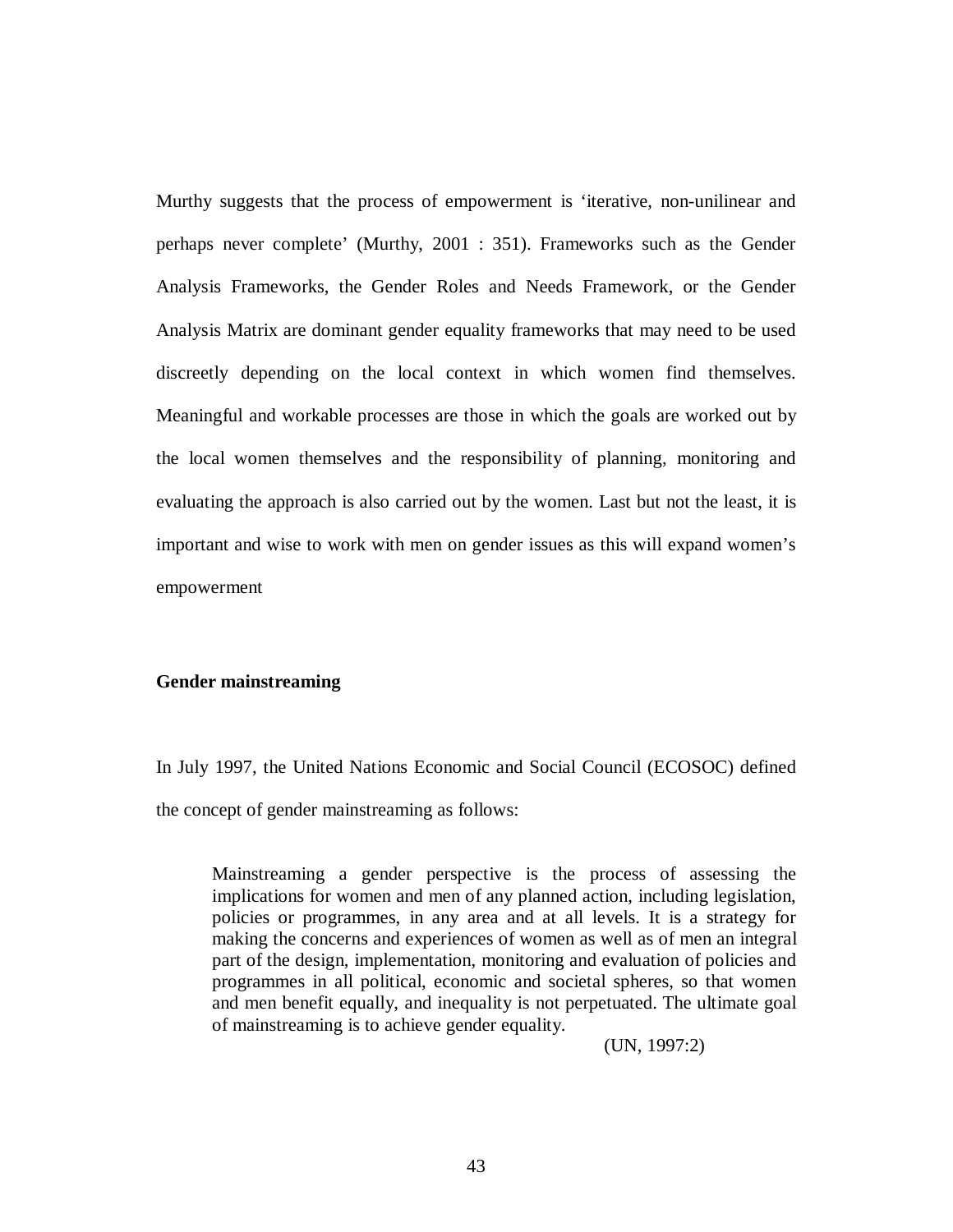The annual reviews on women's development and progress produced by the United Nations Development Fund for Women (UNIFEM) and the United Nations Development Programme (UNDP) for the last decade have focused on different themes of women's lives across the globe. For example, UNIFEM's Report on The Progress of the World's Women in 2000 focused on a number of common themes that have emerged regarding women's lives at the beginning of the twenty-first century. These included: a closing but persistent gender gap in education; the fact that women's lives were shaped by the decisions they made in their reproductive years; women's continued effort to seek influence at all levels of decision-making; the need for a more comprehensive approach to women's work and economic activity; the daunting toll of HIV/AIDS on women around the world; and the dissemination of gender-sensitive data and information for planning and evaluation (UNIFEM, 2000). While the UNIFEM 2000 report highlighted these themes, UNIFEM's 2002 report on Progress of the World's Women highlighted improvements made towards women's empowerment within the context of the UN Millennium Development Goals (MDGs) (UNIFEM, 2002). The MDGs were created and adopted by 147 head of states and governments in 2000 and these eight goals became the development agenda for these countries. The agenda focused on the current concerns of global development. These include peace, security, development, environmental sustainability, human rights and democracy (UN, MDGs, 2000). Goal Three of the MDGs directly addresses gender mainstreaming, calling on nations to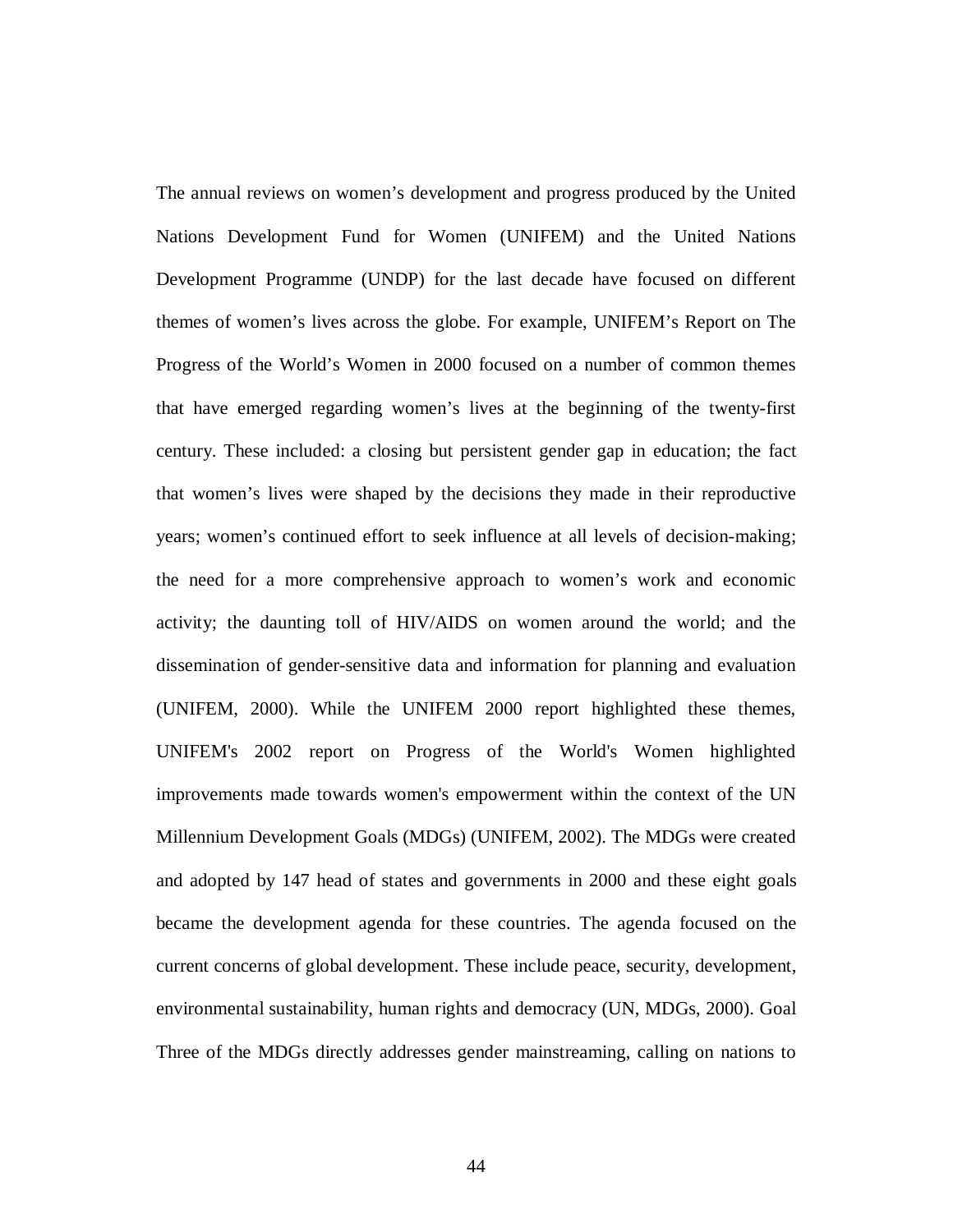'promote gender equality and empower women.' While gender equality is stated explicitly in that goal, the report states that it is necessary to recognise that gender equality is critical in achieving all development goals (UN, MDGs, 2000).

#### **Analysing with a gender lens**

In 2003, the United Nations Development Programme (UNDP) produced a report which analysed the reports from thirteen countries in relation to the MDG's. The analysis identified whether women's concerns were visible across reports from each country regarding the eight MDGs. One of the findings of the analysis indicates that gender was not a cross cutting concern in the eight MDGs. In other words, gender concerns were not addressed across all the eight development goals. Of the thirteen reports studied, seven reports mentioned gender concerns in Goal Five (maternal mortality). Six of the thirteen country reports include gender issues in Goal One (poverty). Gender issues were neither reflected in Goal Seven (environment) nor Goal Eight (development cooperation). The analysis report also indicated that reports on implementation of the MDGs for Armenia and Tanzania showed the greatest degree of gender interaction across the sectors, having gender mentioned in five of its eight Millennium Development Goals. Ten of the thirteen countries addressed gender concerns in Goal Six (HIV/AIDS). In Goal Two (education), gender concerns were mentioned in eight of the thirteen reports. Under Goal Four (infant mortality), women's concerns were mentioned in only four of the reports. Mozambique was the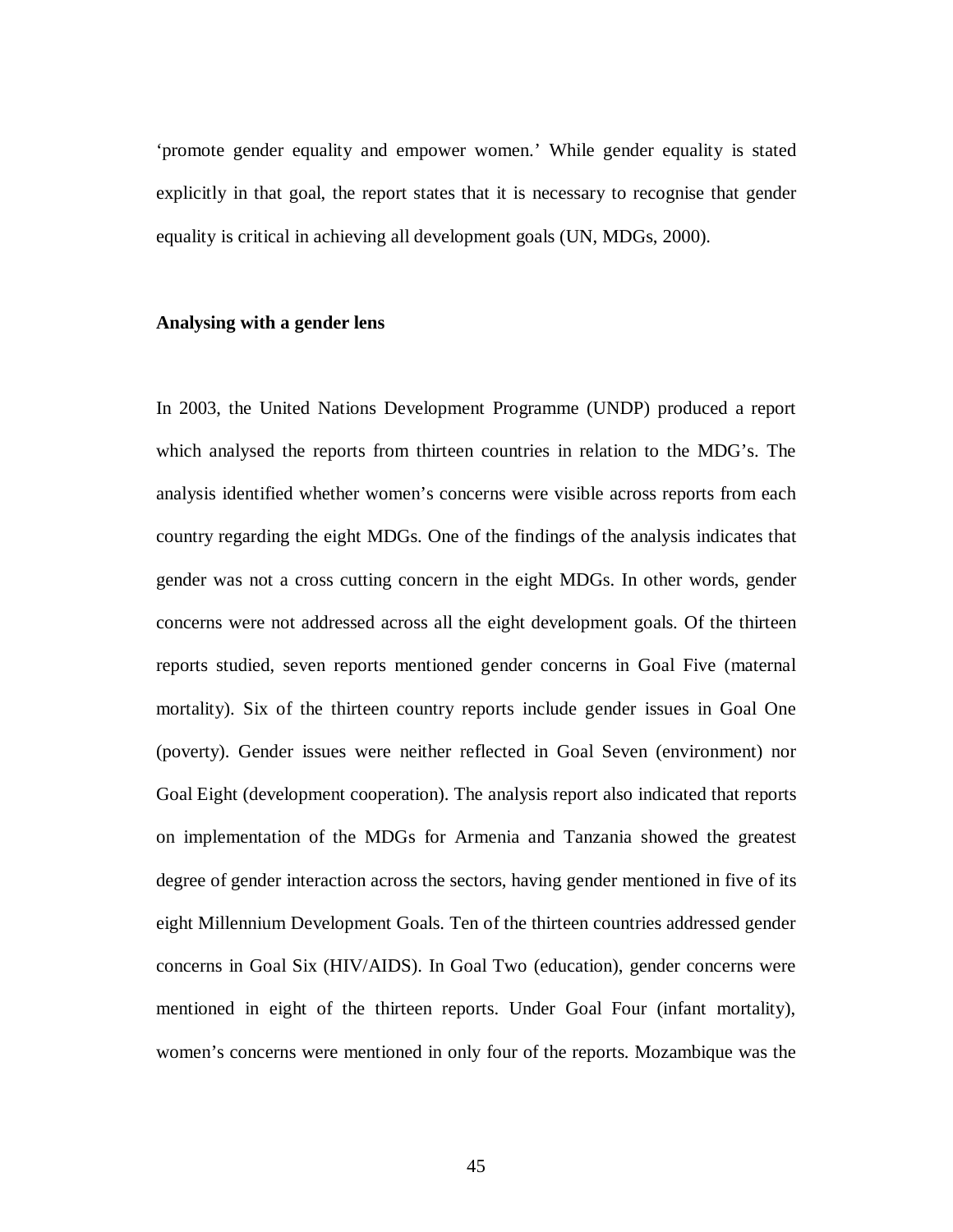only country that mentioned women under Goal Seven (environment), while Mauritius was the only country that included women's concerns under Goal Eight (development cooperation).Women's concerns are heavily mentioned within obvious sections of the MDGs, including women's empowerment and maternal mortality, but they are not given the same emphasis in the other sections of the MDGs (UNDP, 2003).

Emerging global challenges such as worldwide poverty, terrorism, violence against women and the alarmingly high incidence of HIV/Aids have made gender mainstreaming an ever present socio-economic and political challenge for many countries throughout the world. It is argued in the 2003 UNDP Report that the challenge for bringing gender issues to centre stage of the MDGs can be addressed 'through the use of disaggregated data and qualitative information on critical gender issues across goals and targets' (UNDP, 2003:24). Additionally, for gender mainstreaming, it is wise to devise strategies that are within each nation's capacity to implement. A crucial avenue is education.

# **A closing but persistent gender gap in education**

Education and training are seen as vital to women's progress and empowerment (e.g., Chambers, 1994, Parpart, 2000a). Research (e.g., Mayo, 1997; Velkoff, 1998; Foley, 1999; Huybrechts, 2002) shows that for women and girls secondary education is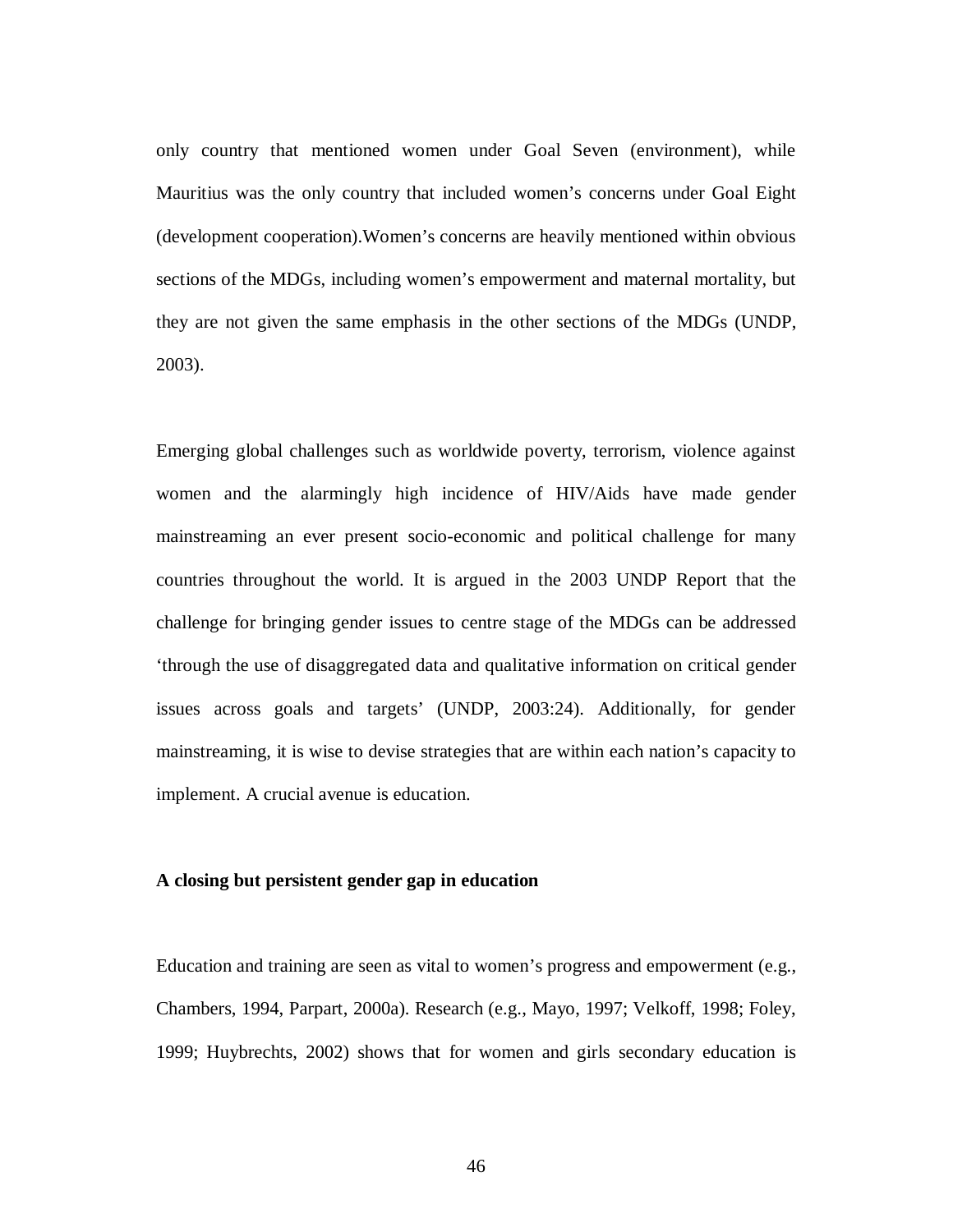associated with improved economic prospects, better reproductive health, improved HIV awareness and altered attitudes towards harmful practices such as female genital mutilation/cutting. Educated girls are more likely to delay marriage and childbearing, and instead acquire skills to improve economic prospects for themselves and their families. Their children also benefit: every year of a mother's education corresponds to 5 to 10% lower mortality rates in children under the age of five (UNFPA. 2005).

It is stated in the UNICEF 2004 *The State of the World's Children Report* that 'the global number of children out of school remains undiminished at 121 million and the majority are still girls, in fact 65 million girls. Of this staggering figure, 83% of them are found in sub-Saharan Africa, South and East Asia and the Pacific (UNICEF, 2004). Despite evidence that clearly shows that the education of girls, and — in particular — secondary education, is critical to poverty reduction and development, the world has failed to meet the MDGs target to eliminate gender disparities in primary and secondary education by 2005 (UNFPA, 2005). The gender gap in education has left illiterate nearly twice as many women as men. In the poorest regions, more girls than boys are out of school and the gap widens at the secondary level. While access to primary education is increasing, only 69% of girls in Southern Asia and 49% in sub-Saharan Africa complete primary school. At the secondary level, the gap is even wider with only 47% and 30% enrolment in Southern Asia and sub-Saharan Africa, respectively (UNFPA, 2005).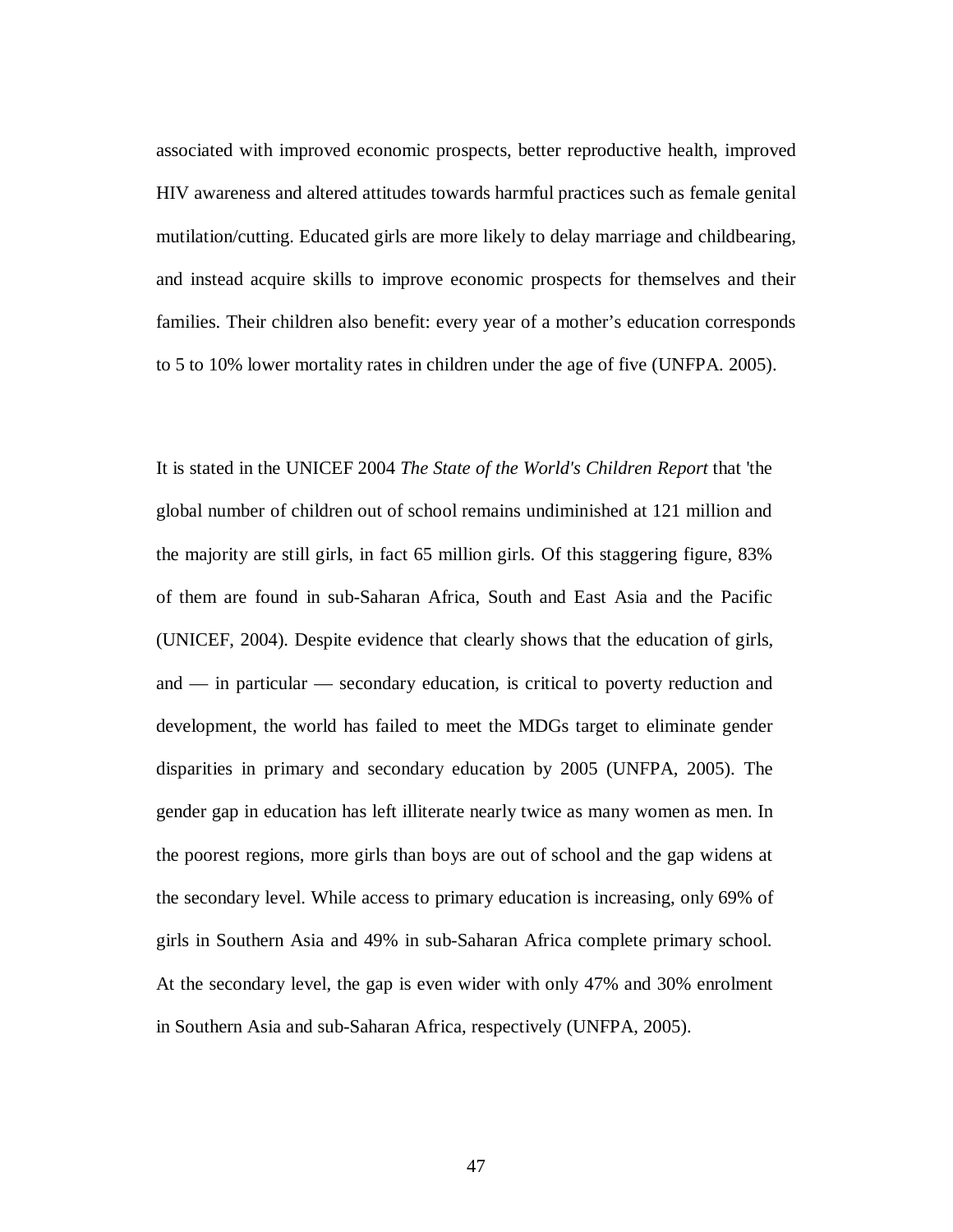While the numbers may seem grim, there are pockets of good news. In 2004, it was found that 'nearly two-thirds of developing countries improved on girls' enrolment over the decade, with the biggest improvements seen in Benin, Chad, the Gambia, Guinea, Mali, Mauritania, Morocco, Nepal, Pakistan and Sudan. In Morocco, the proportion of girls' enrolment in rural areas shot up from 44.6% from 1997 to 1998 to 82.2% from 2002 to 2003' (UNICEF, 2004). But 'girls' primary school completion rate still lags way behind boys', at 76% compared with 85% ', which means that 'millions more girls than boys are dropping out each year' (UNICEF, 2004). On the other hand, 'although there are signs of progress at primary level, there is still a noticeable gap at secondary level. Overall, gender parity on entry to lower secondary education has been reached in 60 out of 133 countries reporting data.

In 46 countries, most of them in Africa and Asia, girls are less likely to enter lower secondary school than boys' (UNFPA, 2005). Improvement in school enrolment over the years has resulted in higher literacy rates among young adults. In higher education, women in general have achieved significant gains in enrolment (Grown, 2004). The gender gaps in education and health have been reduced between the 1970s and 1990s. However, the number of women in the economic and political arenas has changed very little. There is a need to tailor educational and development initiatives so there is a better and a more authentic 'fit' between women's socioeconomic realities and development frameworks. Gender equality in primary school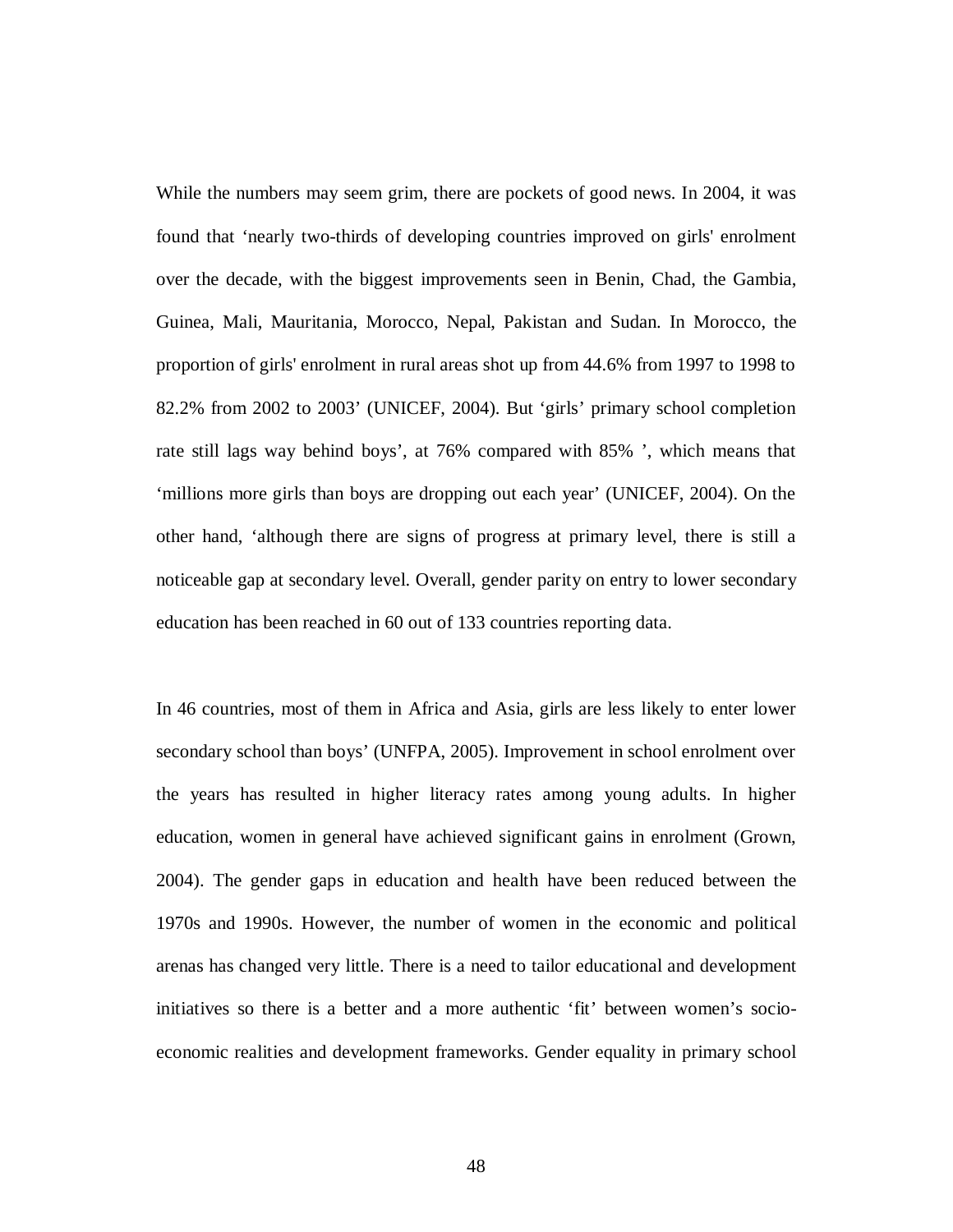enrolment has been nearly achieved in most developing regions. However, Southern Asia, sub-Saharan Africa and Western Asia lag behind, with ratios that remain low in spite of progress between 1990 and 2002. These regions will most likely miss the target of closing the gender gap in primary education by the year 2015. Of some 65 developing countries with full data, about half have achieved gender parity in primary education, about 20% in secondary education and 8% in higher education (United Nations, 2005 a).

In Fiji, national statistics indicate that school enrolments for girls in terms of access and participation have improved both at primary and secondary school level. The Fiji Islands Education Commission/Panel in 2000 reported an increase of 19.8% of girls' access and participation in primary schools, and a 405% increase in secondary schools between 1970 and 1999. The Commission also reported that, from 1995, there have been more girls than boys in secondary schools. However, the 1996 Census showed marked gender differences in the educational attainment of those aged fifteen years and over. The census indicated that 4.4% females over fifteen years have never attended school compared to 1.7% for males. There is also a difference when one looks at post secondary school attainment where females record 8.6%, while males record 11.1% (Secretariat of the Pacific Community, 1999).

Literacy rates indicate that the educational status of Fijian women is not significantly different from that of men, except in terms of science and technology areas of study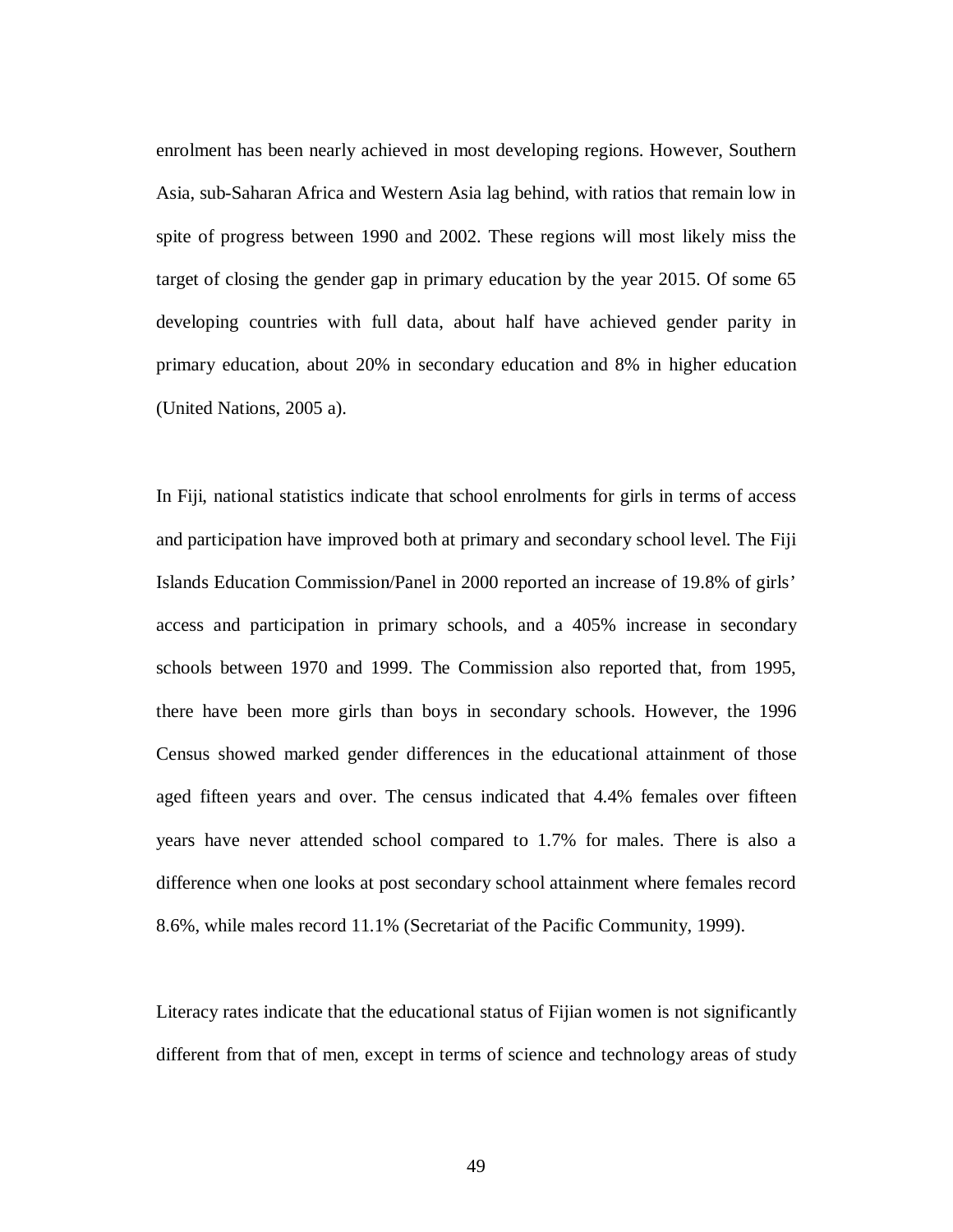where women lagged behind. Therefore, career choices in these fields for most girls and young women are still restricted. One of the factors is the gender stereotyping of subjects that schools offer to boys and girls. Schools predominantly offered home economics and typing to girls, while technical and vocational subjects were offered to boys. For example, in male dominated fields such as engineering and marine studies, the Fiji Institute of Technology in 1996 showed a 3% enrolment for females, while enrolments for secretarial studies and office administration had over 98% females (Government of Fiji, 1998). These statistics illustrate the prevailing attitude of gender stereotyping which will require continued and persistent effort to deconstruct.

Efforts for gender mainstreaming – the integration of the gender perspective into every stage of policy processes – by government and various women's groups in Fiji is clearly an issue and there are still many areas to be interrogated in the field of gender equality. For example, mainline ministries have yet to embrace and construct gender policies and guidelines to authenticate national efforts on women's development and empowerment.

### **The active participation of women in decision-making arenas**

The goal of increasing women's political participation is a long-standing challenge. Despite global recognition of the fundamental right of women to participate in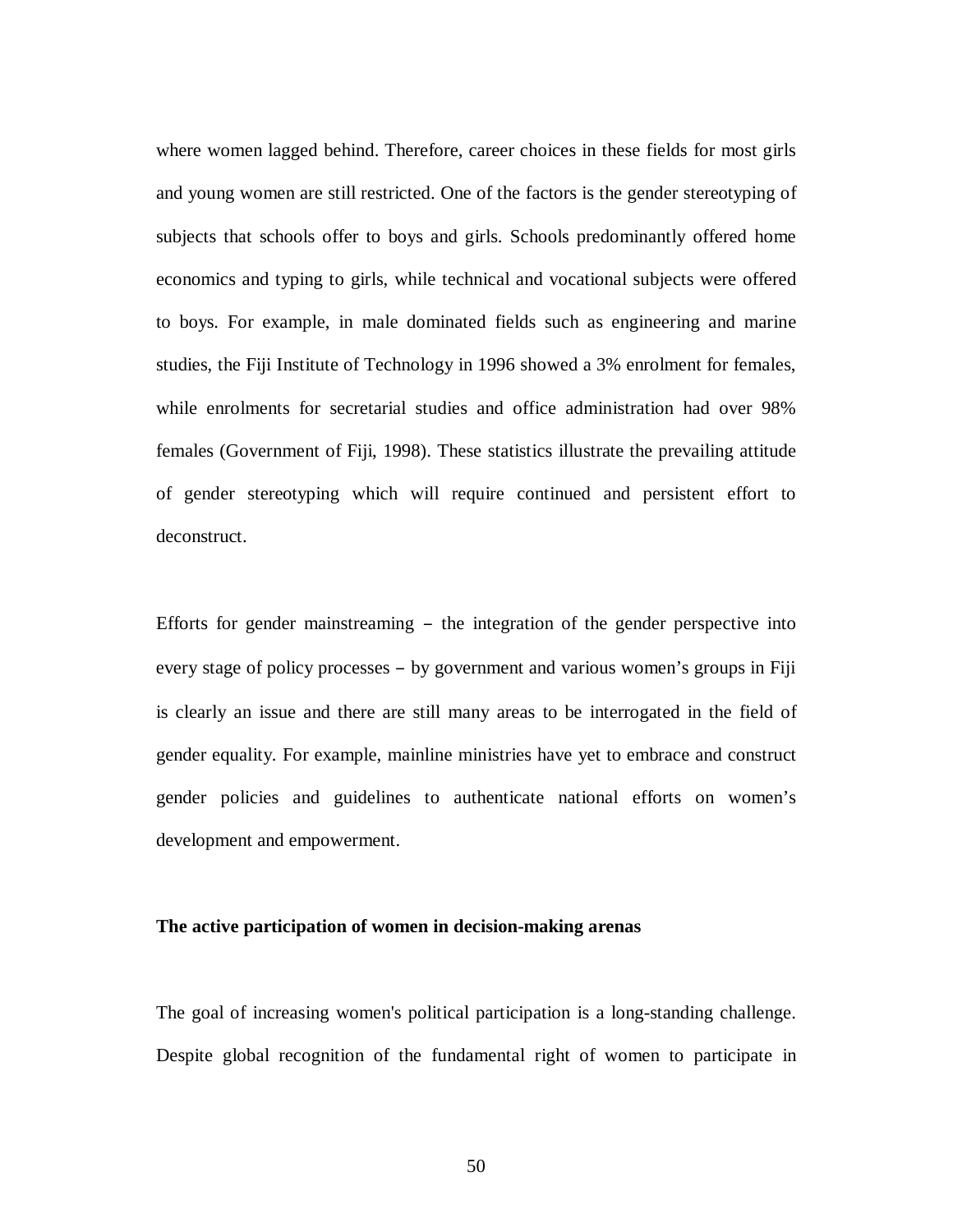political and public life, women are underrepresented at most levels of government and have made slow progress in attaining political power in legislative bodies. UNIFEM's Report in 2003 indicates that women are still on the whole largely absent from parliaments. They account for about 14% of members in 2002 overall. Given the target of 30% representation in parliament, only 11 countries had reached the 30% benchmark in 2002 – Sweden, Denmark, Germany, Finland, Norway, Iceland, the Netherlands, South Africa, Costa Rica, Argentina and Mozambique. All of these countries have used quotas to improve participation (UNDP, MDG Report, 2003). Furthermore, the indicators of progress show systematic differences between wealthy and poor countries and an undeniable link between poverty and gender inequality. There are no such differences in terms of women's participation in national governments. This is the only indicator that is not affected by national poverty, resulting in the fact that in some wealthy countries, women's political participation is well below that achieved in many developing nations. The United States, France and Japan, where women's share of parliamentary seats are 12%, 11.8% and 10% respectively, lag behind 13 developing countries in sub-Saharan Africa, an area which is experiencing the greatest poverty in the world. In South Africa and Mozambique, women's share of seats is 30%, while Rwanda and Uganda have 25.7% and 24.7% respectively (UNDP, 2003).

Fijian women have made progress in gaining positions of decision-making within their society. In Fiji, the right to stand for election and to vote was given to women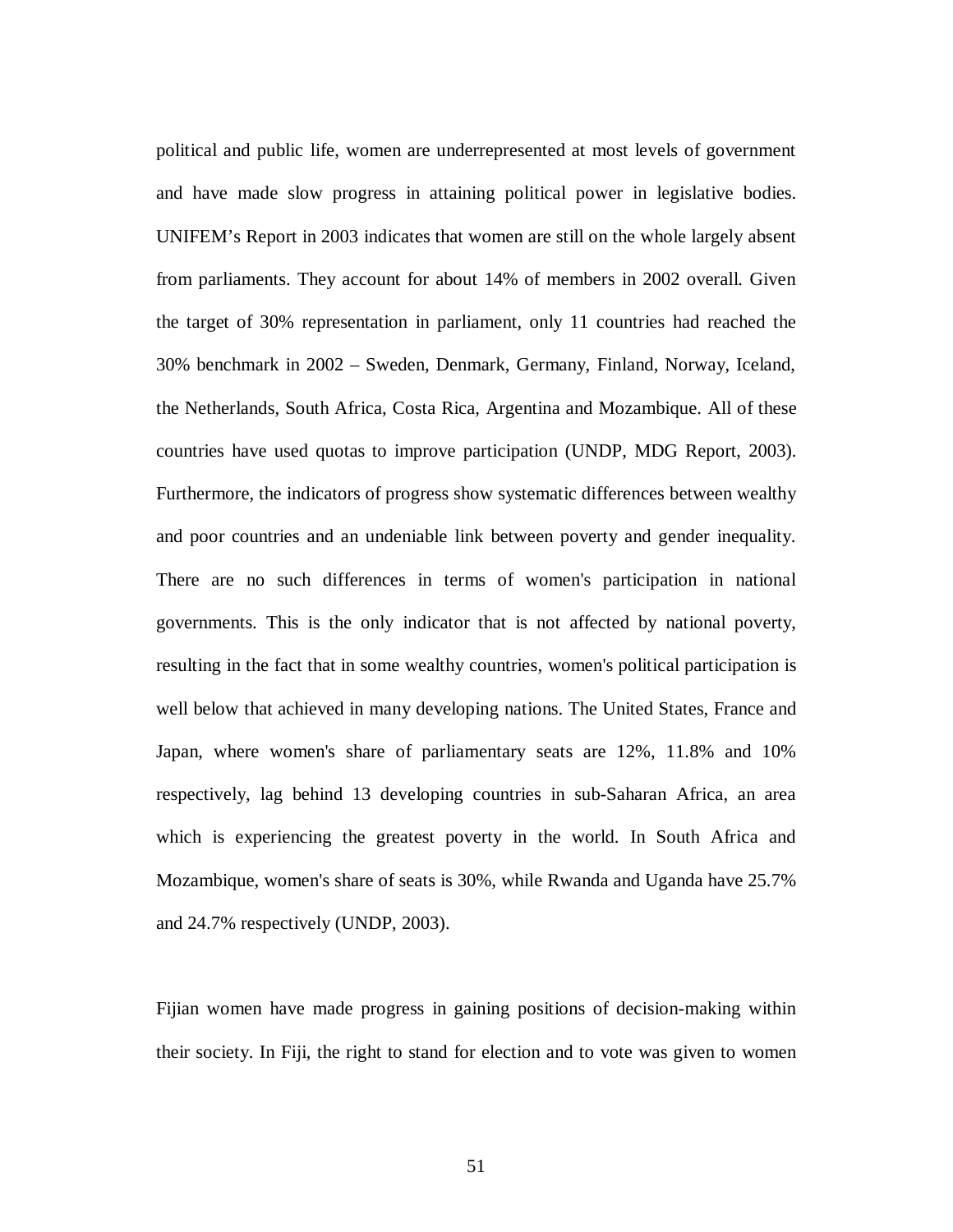and men in 1963. The first woman in Parliament was elected in 1970. Women in Politics Group, initiated by the UN Development Funds for Women, was a good start in raising awareness for women in politics and decision-making. Through the program, women got together to co-ordinate efforts to improve participation in the political process and election (Caucau, 2006). In Fiji's national elections in May 1999, for instance, the women in politics programme achieved a great deal in that for the first time in Fiji's political history, and in the history of the countries of the Pacific islands, five women out of twelve who contested the election won seats in Parliament. Three women were given ministerial positions. This is a 7% representation in a Parliament of 71 members (Williams, 1999).

Despite the Fijian government's clearly stated intentions to promote gender equality in development processes, the general participation of women in important public decision-making bodies remains minimal. Although the equal right of women to political participation is recognised in the Constitution of the Fiji Islands, this has not resulted in equal representation on decision-making bodies.

Additionally gender participation in the upper echelons of the civil service continues to be skewed in favour of men. Women comprised only 22.8% of government boards and committees. Women make up 46% employed in the public service. Of that, 14% are at senior executive level, 13% at deputy secretary level and only 8% (3 out of 23) are chief executives (Caucau, 2006). According to Caucau, women were vastly underrepresented in most decision-making levels of the government and other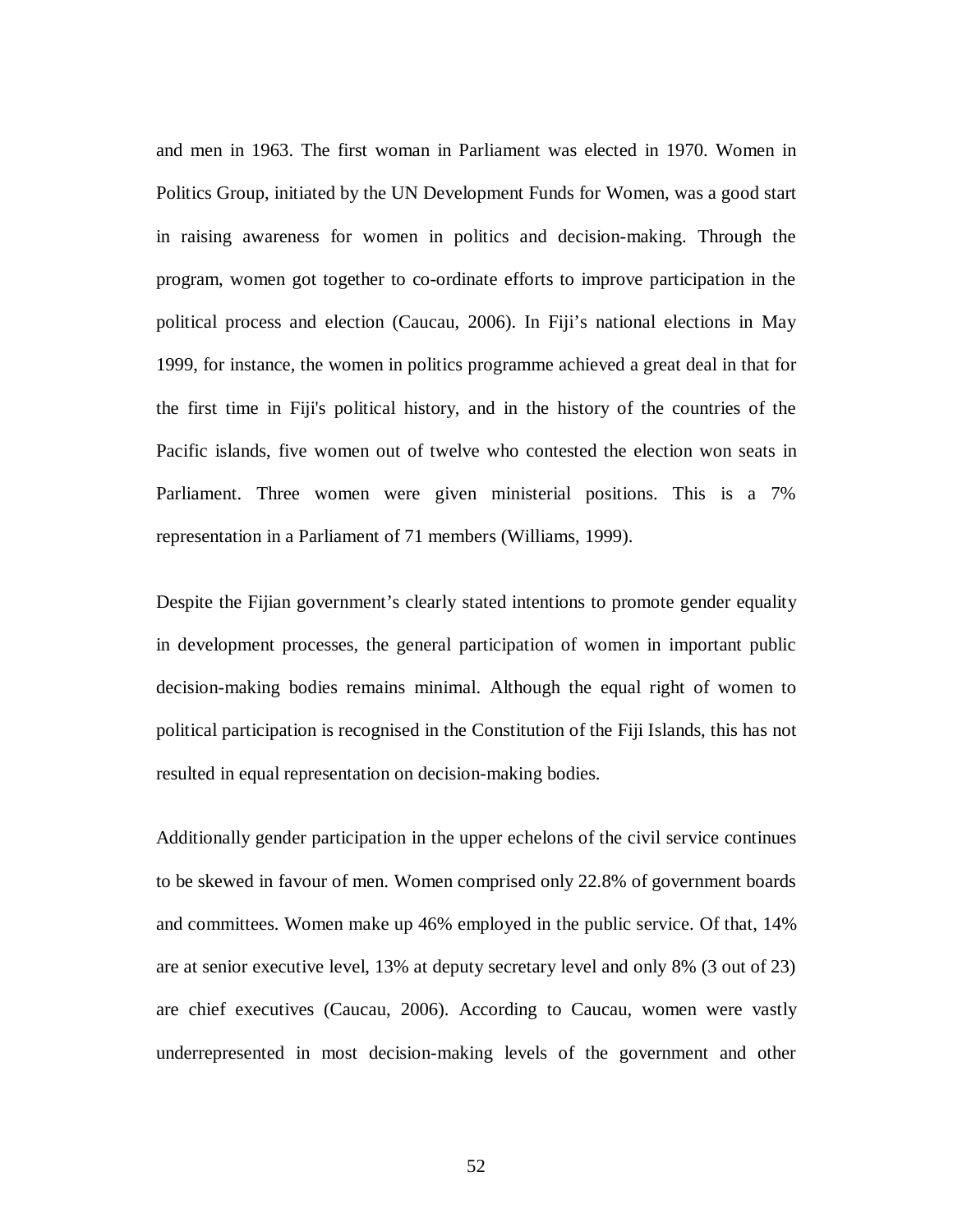statutory bodies, despite the government's continued emphasis on promoting women's participation.

# **Knowledge and approach to women's work**

Statistical information around the world provides a poor representation of the reality of women's work and their participation and contribution to the economy. The labour of rural women accounts for 60-80% of food production in developing countries (United Nations, 2005a), yet many face restrictions on the rights to own, use and inherit land. Research in some sub-Saharan African countries found that output could increase by up to 20% if more women had equal access to and control over farm income, agricultural services and land. As part of the Beijing Platform for Action (United Nations, 1995), statisticians were called to generate and disseminate gender disaggregated data to support a more comprehensive approach to women's work. Women's participation in economic activities continues to increase, the largest increase being recorded in South America where the rates rose from 26% to 45% between 1980 to 1997 (United Nations, 2000).

In the past two decades, women's economic activity has increased in all regions except sub-Saharan Africa, parts of Eastern Europe, Central Asia and Oceania. The lowest rates were found in Northern Africa and Western Asia where less than one third of the women were economically active. An important aspect of this increasing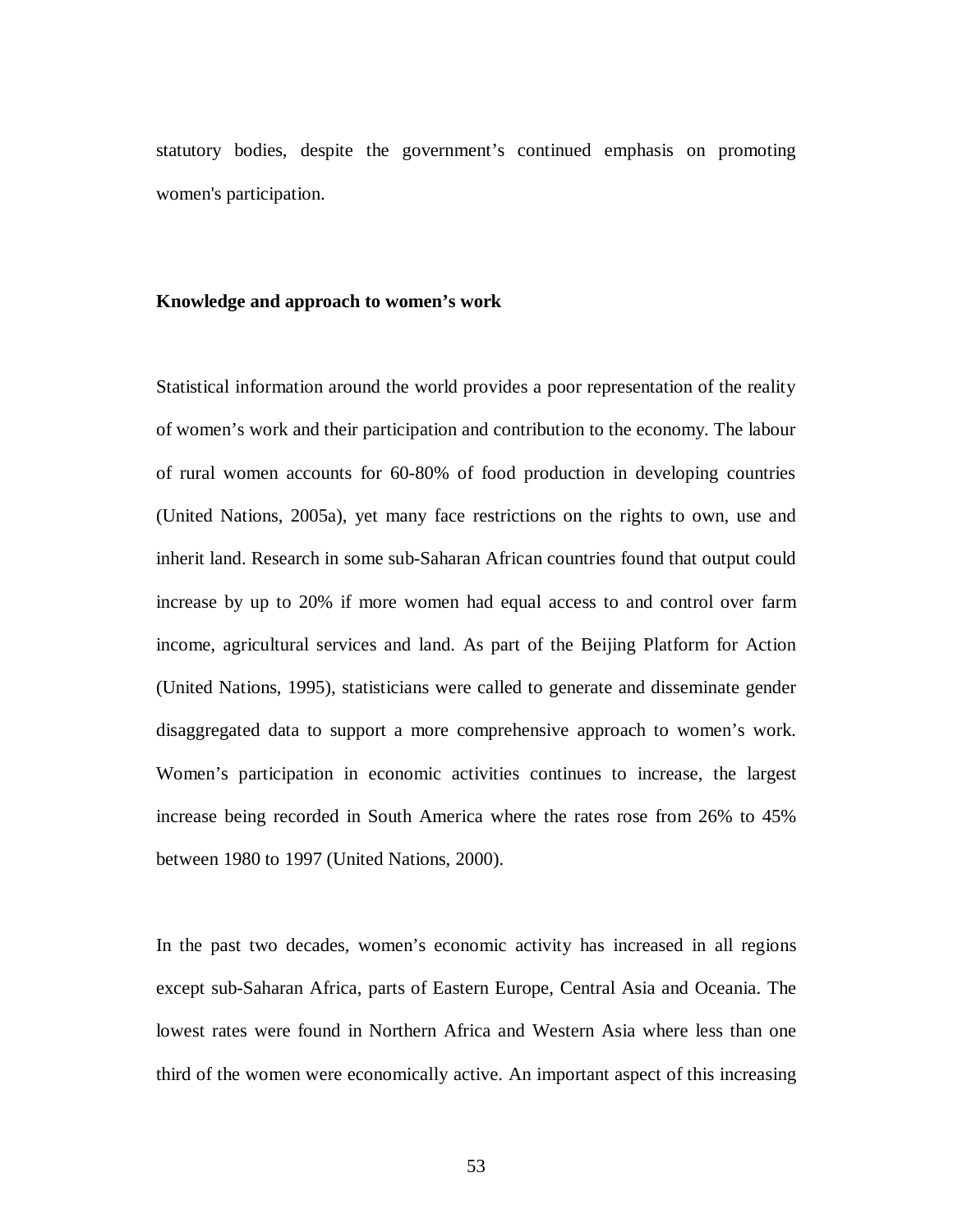rate of economic participation is that women have to juggle their family and household responsibilities with market or paid work outside their homes. Moreover, women often take up a range of jobs with poor work conditions and usually receive less pay than men. In manufacturing for example, in 27 of the 39 countries with data available, women's wages were 20-50% less than those of men in similar work. Another important aspect of women's work is that women are in the labour force during their reproductive years and today an increasing number of women remain in the labour force during their child bearing. Therefore the presence of small children requires women to allocate more time than men to unpaid work of cleaning, caring for children and preparing meals (UNIFEM, 2002). Hence, the world of work is not gender neutral and, unless there is accumulation and dissemination of gender sensitive data, women's work and economic participation will continue to be misinterpreted.

# **Women, development and empowerment: Fiji and Pacific Island countries**

The period 1970–2000 saw many traditional Pacific communities struggling to cope with the new economic order of their new democracies against a backdrop of colonialism, traditional politics, values and institutions. Pacific Island nations were challenged to reorient large semi-subsistence communities to become more commercially productive in order to meet the emerging social, economic and political expectations, yet without eroding their rich traditional and cultural values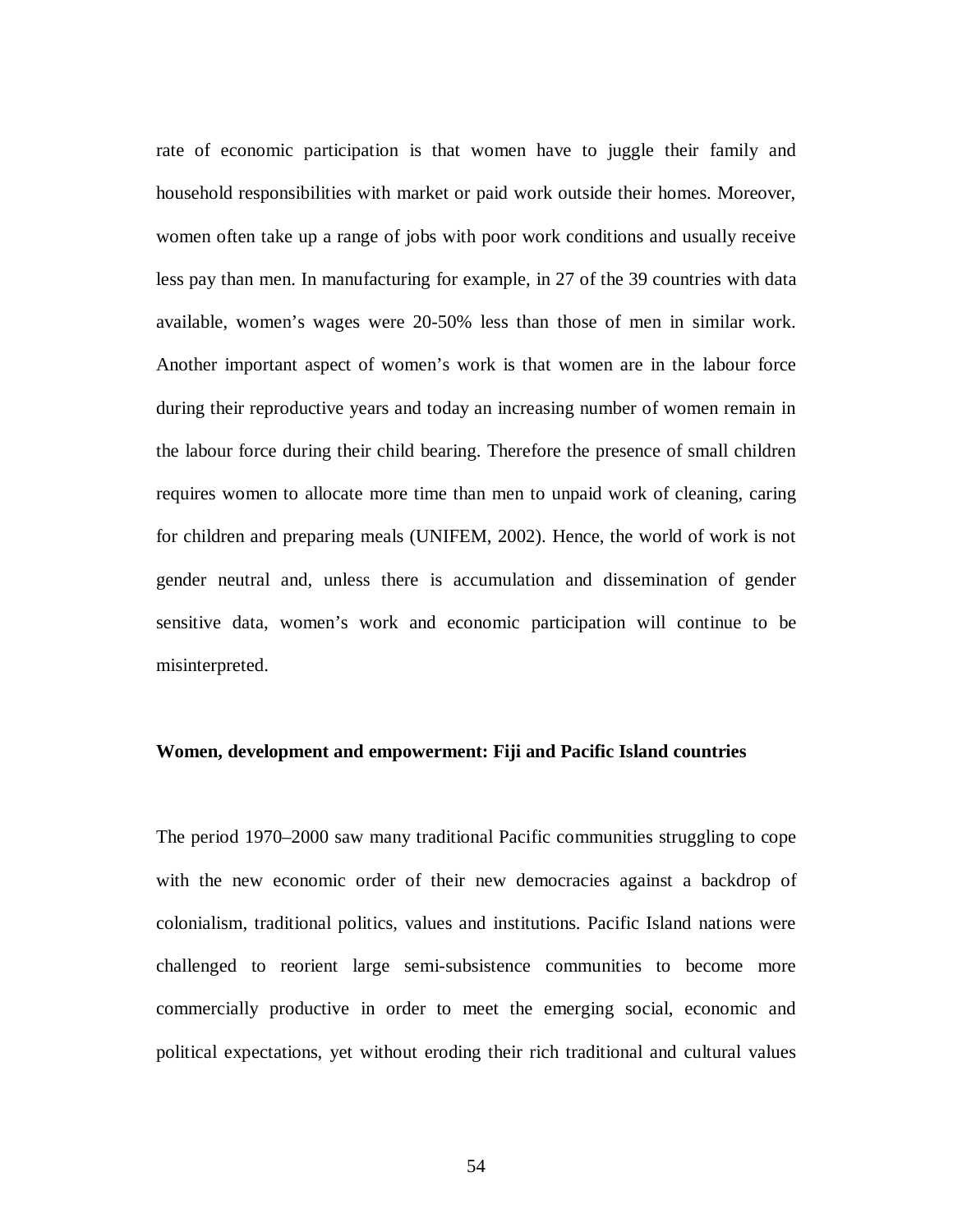(UNDP, 1999). The struggle to achieve this is exacerbated by the fact that many of these new Pacific island democracies have limited social, economic and political capital and infrastructure to keep pace with the outside world. The struggle is even more critical at the grass roots level, particularly with disadvantaged groups such as women, who reap fewer of the development benefits and suffer more of the drawbacks (Booth, 1994). However, for the past thirty years, global feminist movements have expanded rapidly, creating much political space for women both locally and globally.

The United Nations *Decade for the Advancement of Women* (1976 – 1985) created the political platform for women to be more visible**.** For the United Nations, this involved a drive to develop projects and programmes that improved the social, economic and political role and status of women. To achieve this, there was a need to increase women's participation and improve their share in resources, land, employment and income relative to men (United Nations, 1976). This research is part of this movement that brings to light the daily lived experiences of a group of indigenous Fijian village and to privilege women's knowledge, practices, skills, values and concerns. Also important is the opportunity and space provided in the field research for this group of village women to focus and reflect on their own needs and perspectives as individuals as well as a group of women in their village community.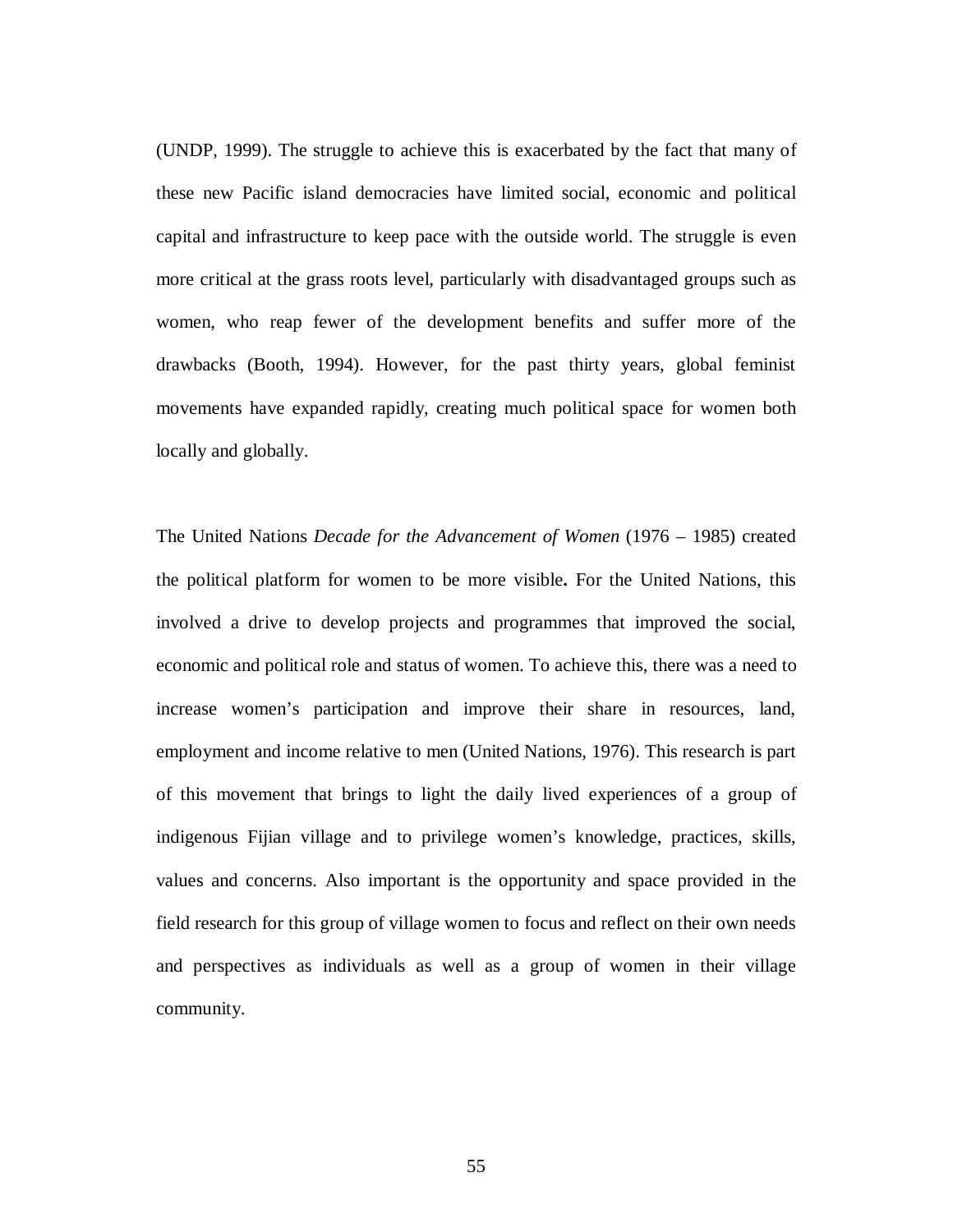Interest in women's issues in the Pacific came to light at the first Pacific women's conferences held in Fiji in 1975 where many Pacific women were exposed for the first time to women's issues and about women's organisations (Griffen, 1989). Since 1975, numerous workshops, meetings and seminars were held which culminated in a landmark report on a Pacific feminist framework in 1987 **(**Griffen, 1989). This framework was based on the visions and ideals of twenty-six women from eleven Pacific Island countries who shared their respective knowledge, values, beliefs and practices as women in their local communities (Griffen,1989). The framework defined and owned by Pacific women provided an initial guideline for interrogating and voicing women's concerns on the living conditions and status of women in the Pacific. This workshop provided the impetus for improving the status of Pacific women.

Although Pacific women's issues began surfacing in the 1970s, academic research on Pacific women and development is a relatively new phenomenon. For example, it was not until 1994 that a statistical account on the situation of women in Fiji was actually documented by Heather Booth (Booth,1994). However, the increasing number of Pacific women leaders, scholars and professionals has resulted in much being achieved for women at both policy and local level. Today, women in Pacific Island countries such as Fiji have become more visible in their country's social, economic and political systems. This has resulted in various Pacific Island countries setting up their own ministry of women and also the creation of national women's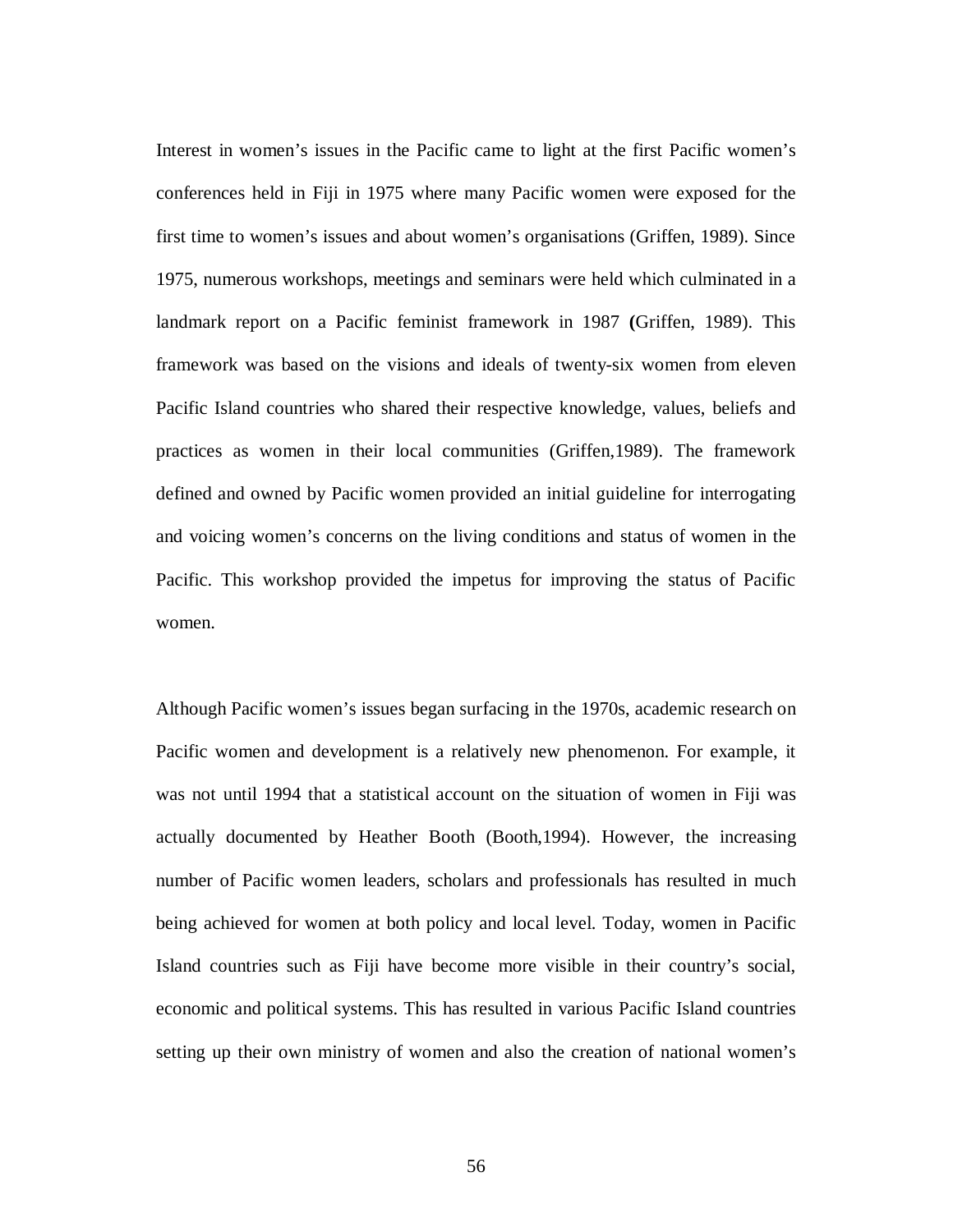organisations. In Fiji, for example, the Fiji Women's Crisis Centre and the Fiji Women's Rights Movement are two prominent non-government organisations that have a commitment to human rights, feminism and democracy. These two organisations are managed by highly professional feminists, such as human rights lawyer, Imrana Jalal, who are also well connected to international women's movements.

Much has been achieved at women's conference tables throughout the Pacific, with guidelines, recommendations, and 'commitments' from Pacific Island countries and territories to improve gender inequality, empowerment and women's development amongst all Pacific women at all levels. Since the Beijing Platform of Action ten years ago, there has been a growing realisation of the importance of women's rights, women's issues and gender equality. In 2005, United Nations Secretary –General Kofi Annan, reiterated that ten years on, women were not only aware of their rights, they were more able to exercise them (United Nations, 2005 a).

To date eight Pacific regional conferences have been held which brought together representatives from government, development partners, NGOs and academics to deliberate on issues related to the place of gender in the development process. The Second Ministerial Meeting on Women, convened in Nadi, Fiji in 2004, acknowledged that, although some progress have been attained towards gender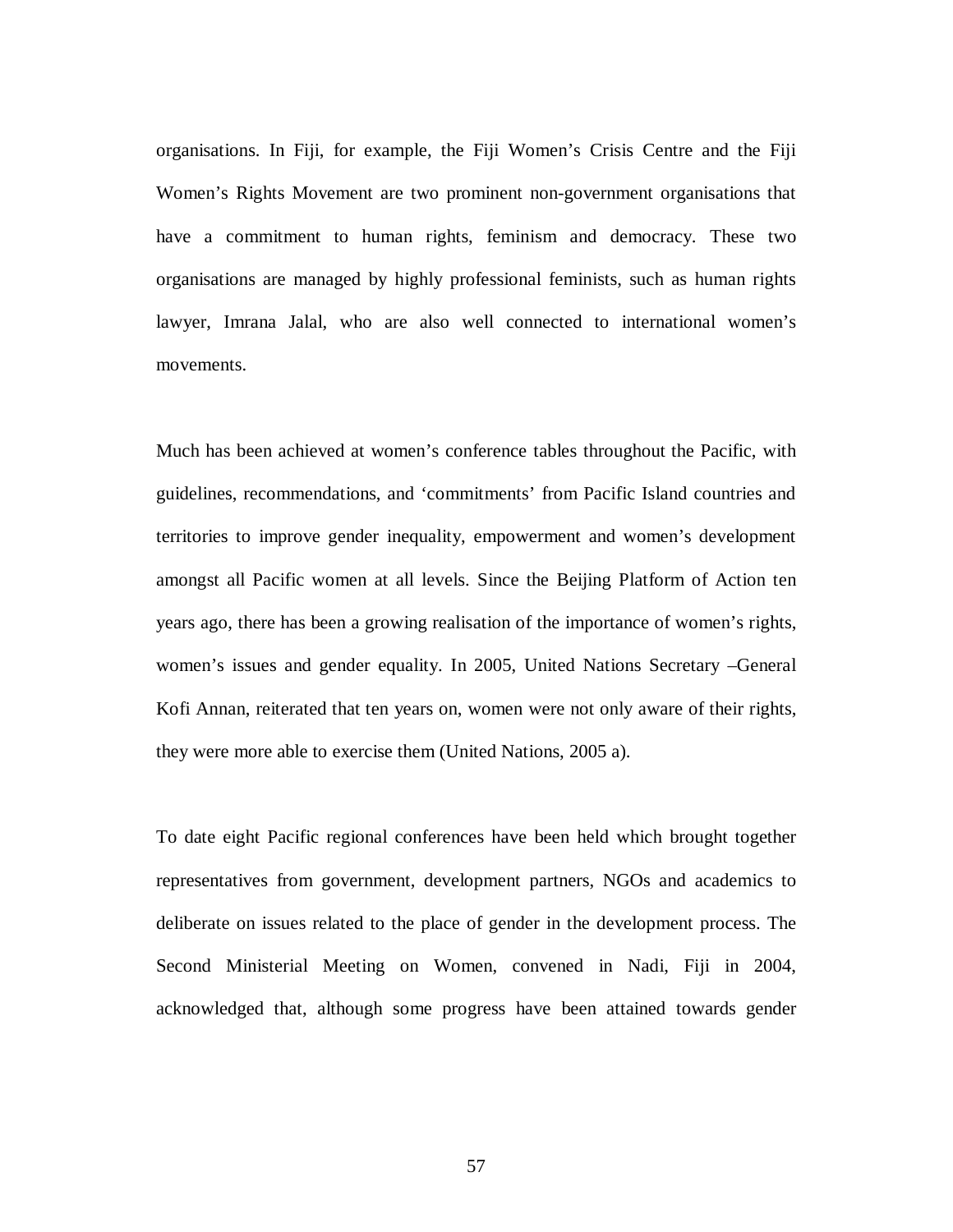equality and empowerment in the Pacific, much remains to be achieved (Commonwealth Secretariat, 2004).

### **What has been achieved amongst Pacific women?**

Pacific Island countries have used two platforms as guidelines to gender equality and empowerment. These are the Pacific Platform for Action (1994) and the Beijing Platform for Action (1995). These platforms are used within the context of other international agendas on women which include the Convention on the Elimination of All forms of Discrimination against Women (CEDAW) in 1981 and the recent Millennium Development Goals (MDGs) in 2000. The greatest challenge for women leaders throughout the Pacific today is the task of implementing conference guidelines and recommendations at the local community level for women and their families. For example, ministers at the Second Pacific Ministerial Meeting on Women, held in Fiji in 2004, acknowledged the need to modify the MDGs to suit Pacific women's local socio-economic, cultural and political situations, needs and challenges (Commonwealth Secretariat, 2004).

The challenge is further complicated by the constraints faced by Pacific Island Countries. These include small populations and small local markets, limited resource base, the remoteness and physical dispersal of the island nations, and their susceptibility to natural disasters especially cyclones. In addition, Pacific Island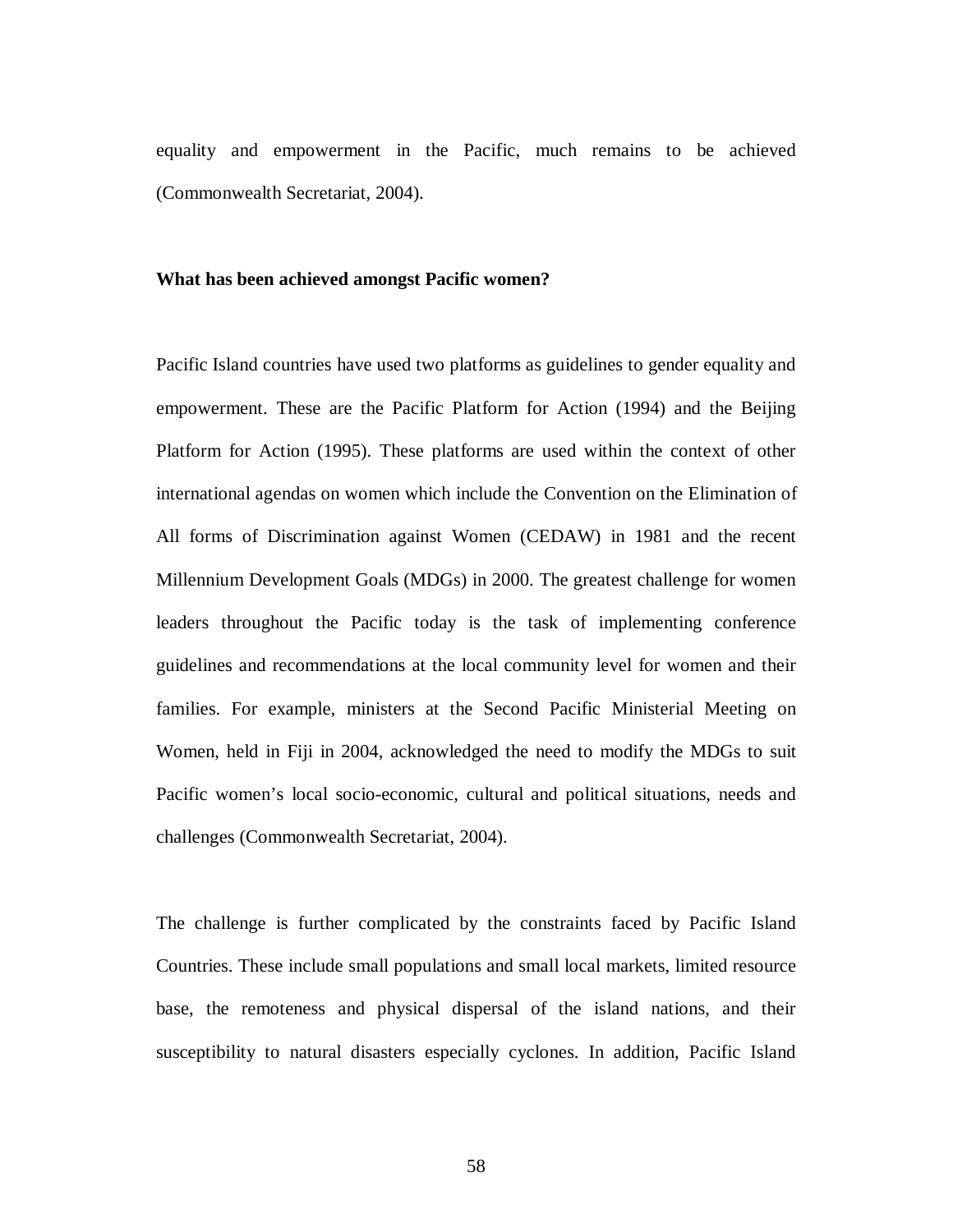nations have limited access to capital and foreign investment and the recent political instability within the region has made these Pacific Island countries economically vulnerable and susceptible.

The report submitted by Fiji's Ministry for Women, Social Welfare and Poverty Alleviation at the  $49<sup>th</sup>$  Commission outlined ways in which effort and resources have been put into constructing and implementing legislation to mainstream and privilege women's perspectives and challenges for gender equality in Fiji (Government of Fiji 2005). In 1997, the Fiji Law Reform Commission commissioned the review of laws in relation to the family, including marriage, divorce, maintenance, custody and affiliation. This resulted in the Family Law Act, which is now in force in Fiji. The Social Justice Act of 2001, created a special recognition for the disadvantaged in society, including increasing the participation of women in socio-economic development. Fiji has established a Human Rights Commission under the Human Rights Act 1999 and the country has received a positive feedback on its first report on the Convention on the Elimination of All Forms of Discrimination against Women (CEDAW). There is also the new Industrial Relations Bill, currently before Parliament, which will provide for equal opportunities in employment by ensuring equal rates of pay for work of equal value.

The Fiji submission to the  $49<sup>th</sup>$  Commission also referred to initiatives such as the Domestic Violence Referral System, the Mental Health Act, the Criminal Procedure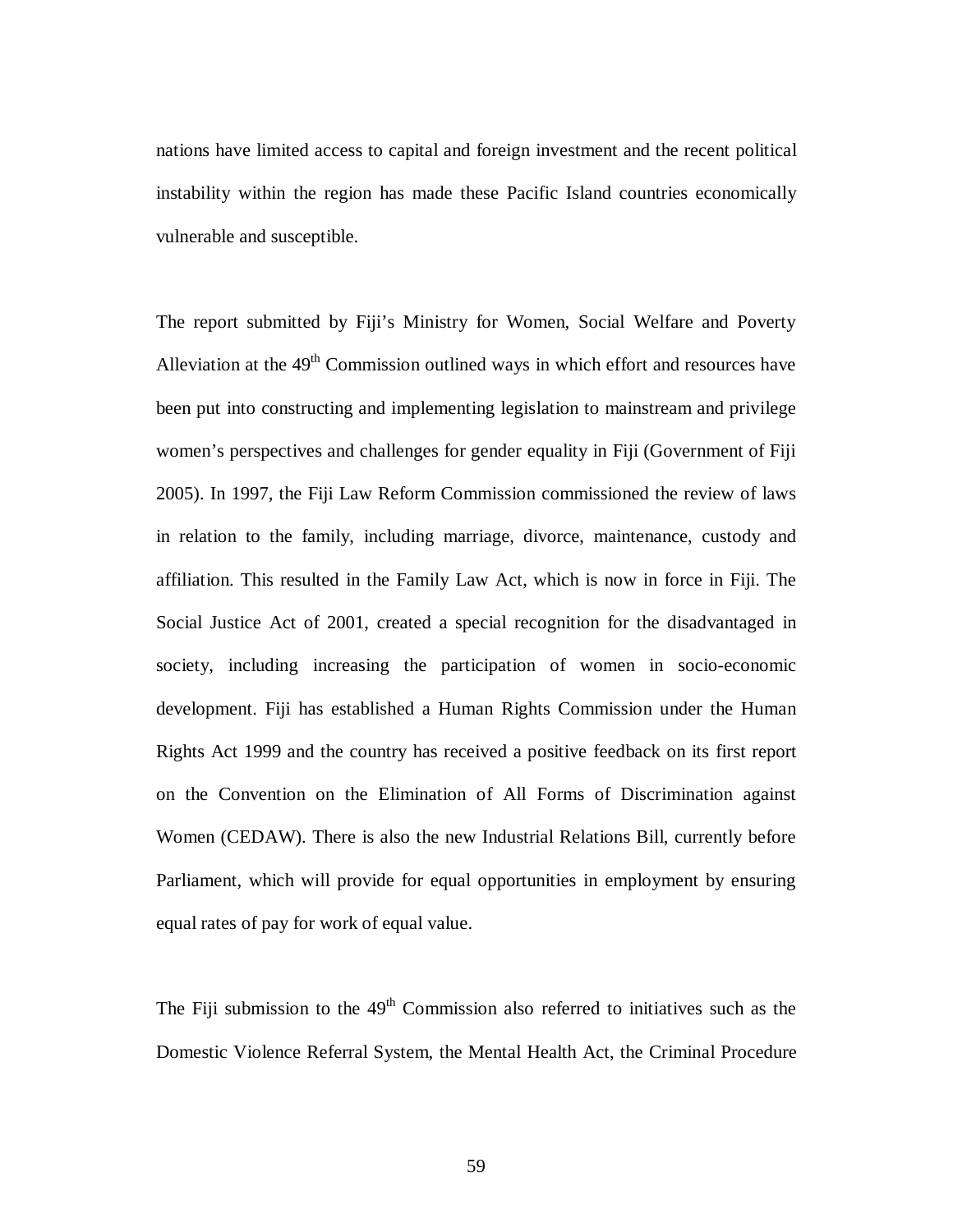Code and the Penal Code which in principle will provide a legal platform for mainstreaming women's concerns in these areas (Government of Fiji, 2005). These pieces of legislation have provided a political and legal environment that is conducive to gender mainstreaming in Fiji which has consequently improved government's attitude to and concern for gender equality in Fiji. More importantly, the legislation will undoubtedly promote the political will necessary to improve the pace of women's progress not only in Fiji but in the Pacific as a region. In Fiji, the increase in government's partnership with NGOs has been an important aspect of assisting women to understand their human rights and protection in law.

However, the legacy of inequalities faced by Pacific women has been reinforced over the years by attitudes, customs, traditions and structures in society that continue to disadvantage women both locally and nationally. This was reconfirmed after the Beijing Conference in 1995 and consequently resulted in a Platform for Action, by the Ministry for Women and Culture, Fiji (Government of Fiji, 1999). Over the last two decades, the potential of women and the strength they bring to the life of a country have been seen as one of the survival factors of a nation. With Fiji's ethnic, racial and cultural diversity, women have different experiences and different needs and there is no single standard upon which women's issues can be assessed. It is also recognised that the needs of rural and urban women differ. Although these differences are acknowledged, all women are commonly portrayed as inferior and their role is largely confined to the domestic and family sphere.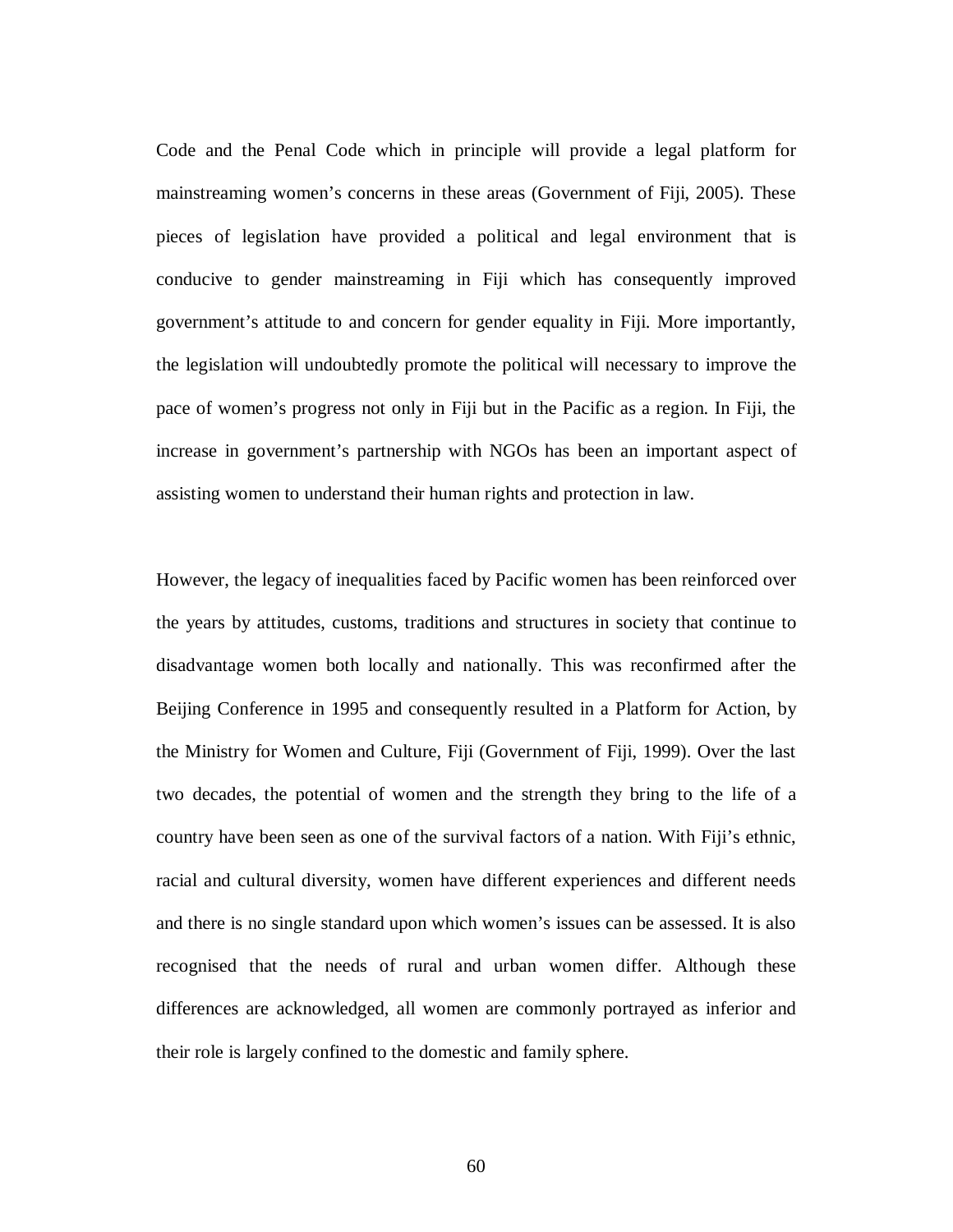In their quest for social progress and development, Third World nations such as Fiji inevitably become part of the market-driven economy whose capitalist values have led to increasing incidence of poverty, malnutrition, unemployment, landlessness, insecurity and violence. For example, the Fiji Poverty report 1997 indicates that 33% of the 44,800 households studied lived in relative poverty which is a cause for concern for family welfare and security. These social ills are even more acute amongst disadvantaged groups such as village women, who remain invisible and inaudible at all levels of development **(**Government of Fiji & UNDP, 1997). Despite past decades of gendered policies in development, for example, the women in development approach, WID, and gender and development approach, GAD, and professed commitment to women's empowerment at all levels, women are still marginalised and subordinated. These gendered models of development have wellmeaning and honourable intentions. However, these models for women are implemented into socio-economic and political infrastructures and institutions that are deeply embedded in patriarchal norms and values. Women in the Pacific need to sustain their commitment to continually interrogate male dominated social and political frameworks, because these patriarchal frameworks and values are still linked to the multiple crises inherent in dominant models of development.

Enhanced concern for equity and access is within the reach of Pacific Island countries, although meaningful head way can only be made if we (local women and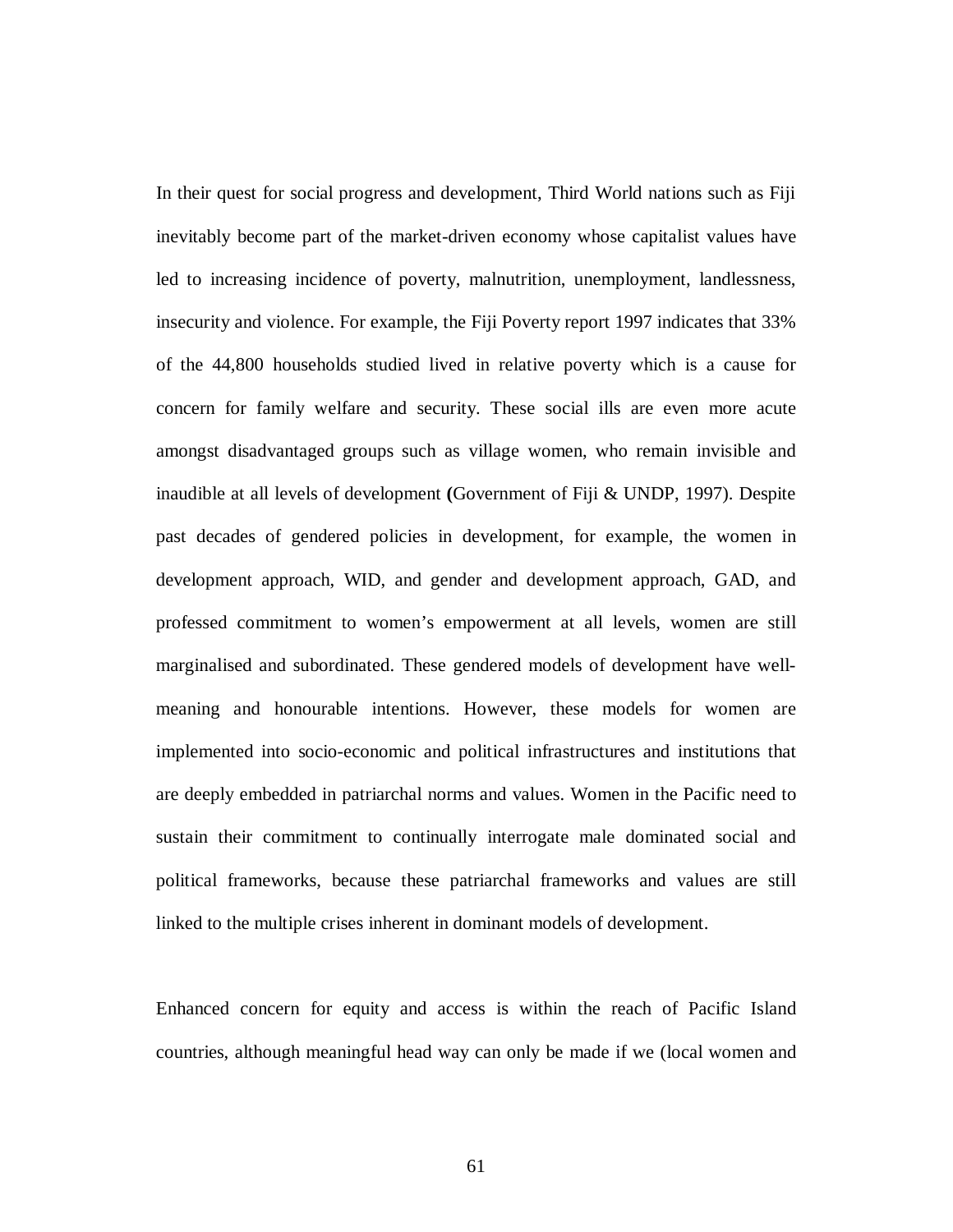women scholars) co-construct knowledge, beliefs and practices that are culturally rooted and equally progressive in form and function. Such an exercise and such a process should also counteract the dangers that cultures can and do oppress, as well as liberate (Thaman, 1998). The challenge now for Pacific Island women leaders is individually and collectively, and in partnership with their men folk, to sustain their will, commitment and energy to implement legislation, policies and plans to improve the plight of the most disadvantaged women in the villages and rural communities. This is the acid test for Pacific women's development and empowerment where the most disadvantaged women find concrete meaning and hope in their daily lives. The aim of this research is to add to what has been achieved amongst Pacific women, particularly Fijian women. This will be achieved by documenting the lived experiences of a group of village indigenous women with the intention of adding to what is known in the field about their needs and challenges. A critical stance will be taken in regard to this ethnography as will be outlined in the next chapter.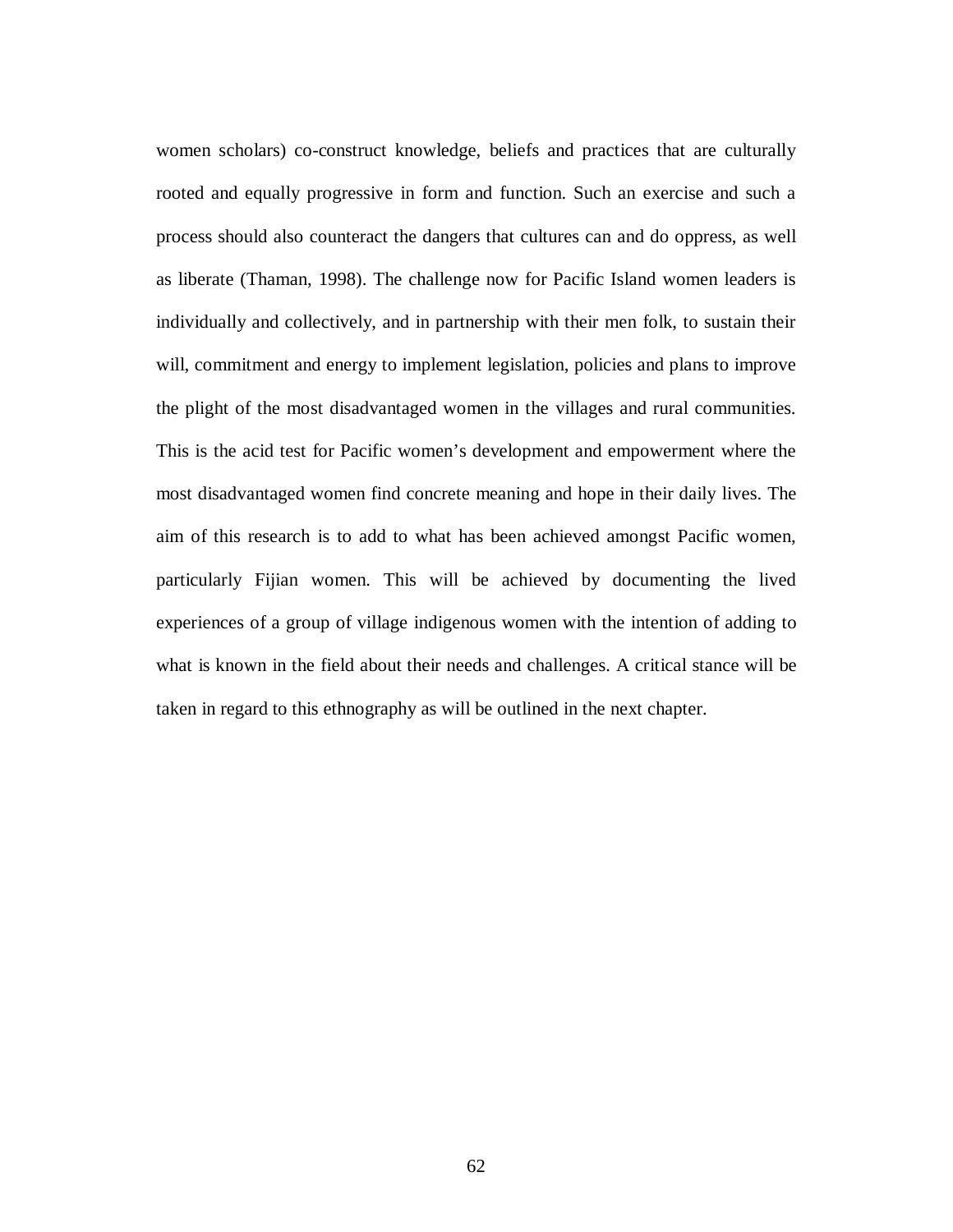#### **CHAPTER THREE**

## **METHODOLOGY AND METHODS**

This chapter addresses the general methodology and methods used within the research project and provide an overview of the research design (including data production and analysis) as well as ethical issues related to the research process. Issues related to being an indigenous researcher working with her own people are also addressed. The methodologies drawn upon for the research include ethnographic and feminist research principles, action research and a case study approach with each approach adapted to the needs of the research project and the context of the study. Part of the discussion in this chapter centers on the challenges of being a local indigenous woman researcher doing fieldwork amongst her own people.

# **Ethnographic case study**

An aim of the research was to provide, first and foremost, an interactive opportunity for the women of Marama Village to share their stories and dailylived experiences. Hence, employing an ethnographic case study approach was important especially at a time when these women are managing significant changes to their way of life which is steeped in the traditional Fijian culture. Ethnography literally refers to 'writing about people' while recognising that people are makers of meaning and the work of the ethnographer is to place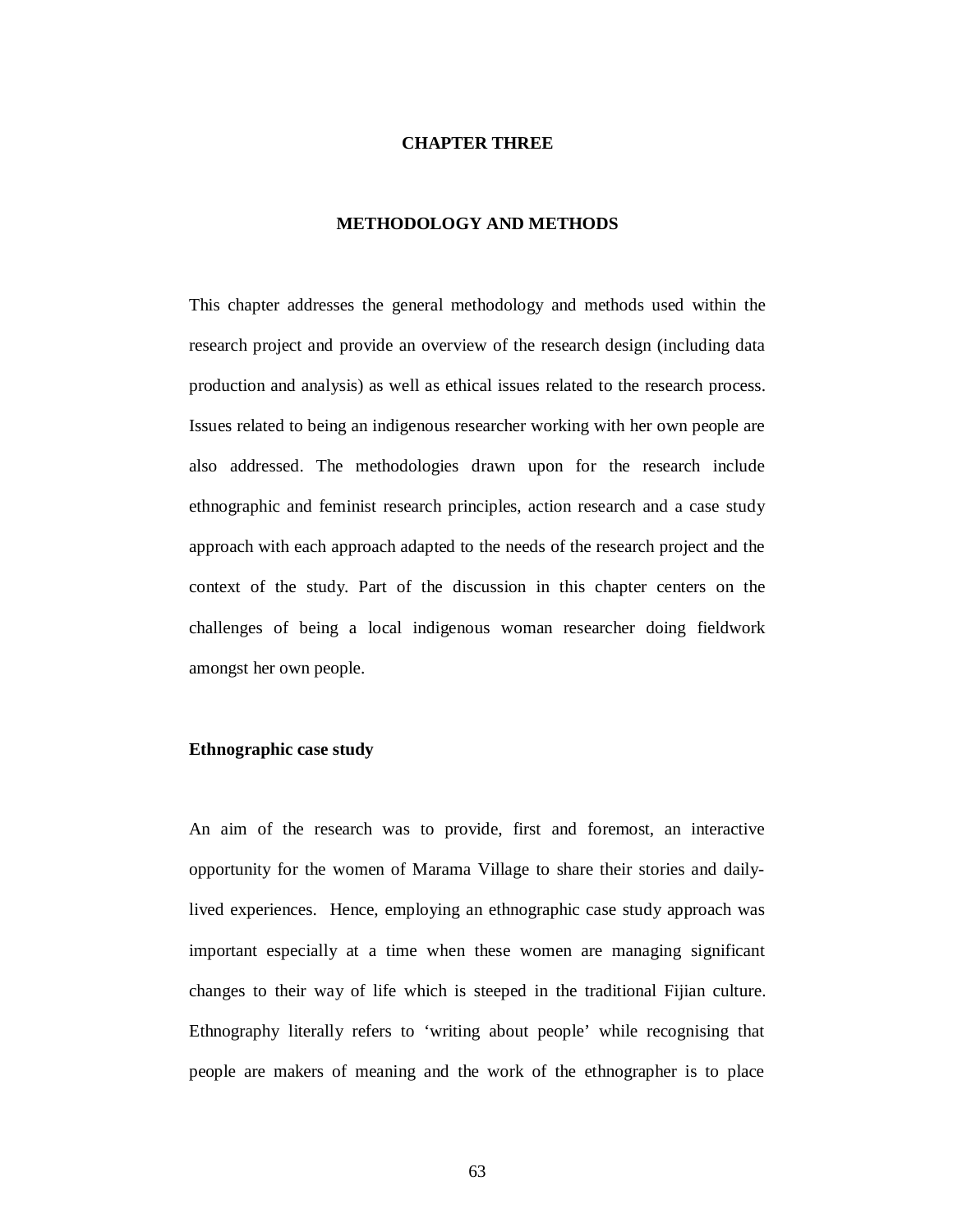emphasis on 'how people *interpret*' the cultural world in which they live (Goldbart & Hustler, 2005: 16). The focus in such research is on the everyday behavior of a community or group of people in order to identify cultural norms, beliefs, social structures, and other cultural patterns (Leedy & Omrod, 2001). As an absentee indigenous woman, and having completed my education, I wanted to reconnect and be of some use to my people but more especially to the women in the village. One way of doing ethnography is to become a 'participant observer' in the 'everyday lives' of whichever society or group s/he is studying' (Goldbart & Hustler, 2005:16). If we do not understand the lives of these women who we wish to help, how can we bring effective and appropriate transformation in their lives? Damage can be done by those well meaning to do government and nongovernment officers who wish to help but base their actions on misconceptions and stereotypes.

My attraction to an ethnographic case study was that it is respectful of the local culture of the indigenous Fijian rural women and culturally sensitive to the particular context of a Fijian village community. The approach allowed for women to be seen as the main actors of the research process in contrast to approaches that have made local women passive objects of research. The past two decades have seen changes in the use of ethnographic research (Chambers, 2000) and hence it's various definitions (Smith, 2000: 243), moving it beyond the province of anthropologists. Two key changes, amongst others, have included the development of ethnographic research methods and techniques to enhance issues of intervention and problem solving and the application of ethnographic methods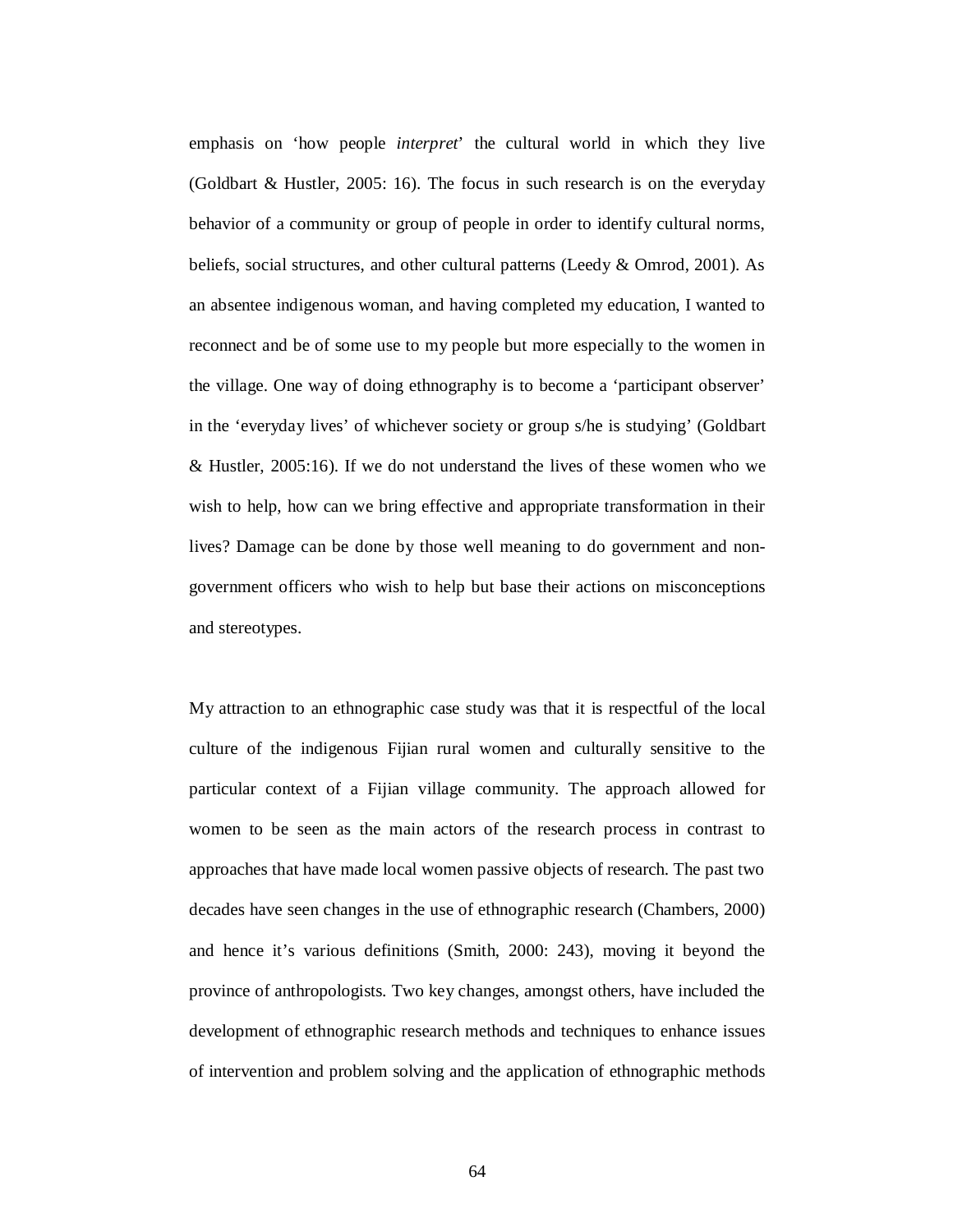to participatory action research (Chambers, 2000). This shift in approach changes the position of the ethnographer from one of participant observer to one who is interested in being involved in bringing about change, hence the notion of critical intent. Ethnography with a 'critical' intent is a style of ethnographic research in which the researcher is interested in advocating for the emancipation of disadvantaged and marginalized groups in society (Carspecken & Apple, 1992; Thomas, 1993). An ethnography of women in Marama Village with a critical intent matched well with my research objectives which focused on privileging and documenting women's voices and socio-economic experiences in a Fijian village at a particular point in time. As the fieldwork progressed, the exciting and challenging relationship with the women became an incubator for our progression into action-based research that later resulted in an intervention project which addressed some of the needs and challenges facing the women. The relationship with the women also brought fresh perspectives on collaboration at the grassroots level, currently an under explored theme on women's empowerment and advocacy.

The ethnographic approach used in this research was employed in the following manner. I adopted the role of participant observer, at first aiming to be as passive and unobtrusive as possible to avoid influencing the behavior of the women, although I became a more active participant of the research in the later course of the fieldwork especially during the action-research process. Being a participant observer was made easier because I speak the local dialect and am a family member of the village community. The second ethnographic method involved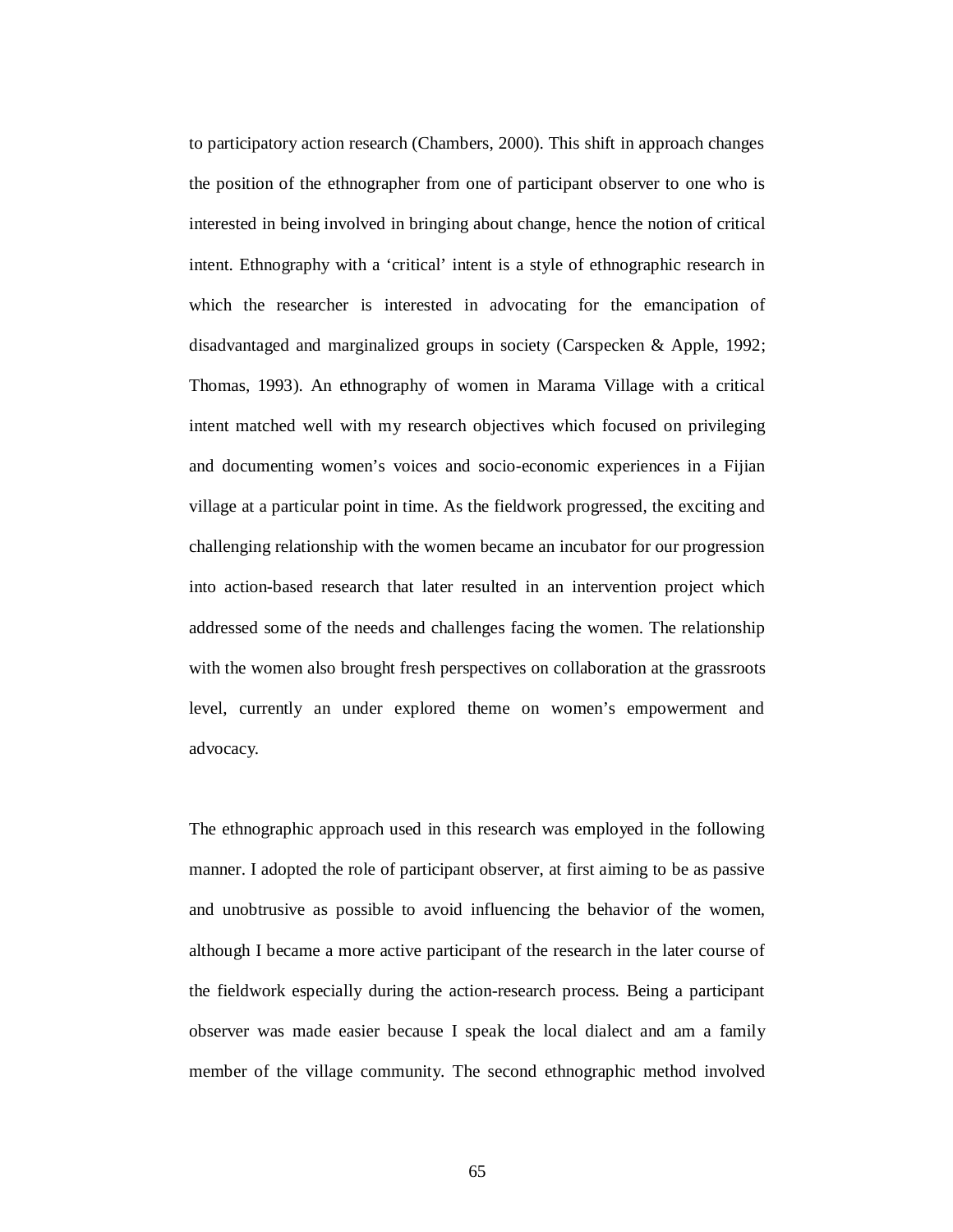creating a detailed rich account of what was observed by taking daily field notes. This thick description (Geertz, 1973) constituted much of the raw data for the research which was then examined and interpreted for various themes and patterns. Writing up the observations was the final element of this ethonography, thereby forming a summary of the interpretations and addressing the question that drove the observation in the first place: *What are the daily needs and challenges of indigenous Fijian women in a rural village context?* 

Ethnographers stress that people exist and move within social worlds (Massey, 1998) and in order to understand the practices, values, beliefs and experiences of any individual or group, one need to take into account the local cultural context. Researchers who work with indigenous communities value the inevitable influence of the local culture on people's way of life and wise researchers take heed of these cultural nuances. For example, while working amongst these women, I discovered that I could not apply mainstream knowledge, values, beliefs and practices carte blanche to the context of the Fijian community (Madraiwiwi, 2005). As a Fijian woman scholar, I respected the cultural norms and practices in this Fijian village community and this respect was conducive to our relationship and understanding as researcher and researched. Therefore, I had an obligation to modify the research methods and methodologies so that they were culturally appropriate and authentic and reflected Fijian reality. Some Fijian cultural values that were keys to guiding this research methodology and process include: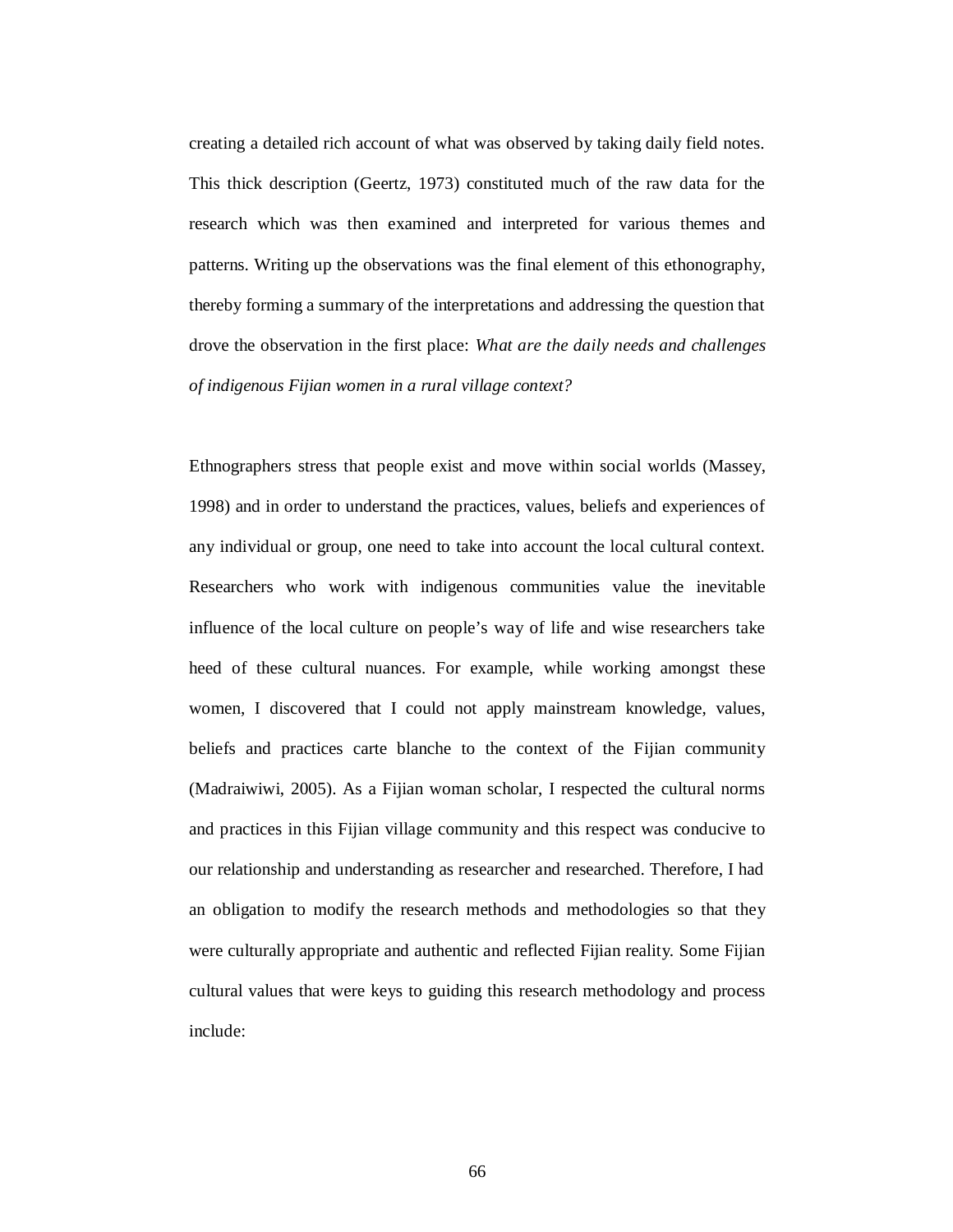| na vakarokoroko       | showing respect                              |
|-----------------------|----------------------------------------------|
| na veicigomi          | being tolerant and accommodating             |
| na veikauwaitaki      | to notice, to take care and to show concern  |
| na veirogorogoci      | listening and respecting each other's views  |
| na veivakararamataki  | enlightenment                                |
| na veivakaduavatataki | to bring together, conciliate and harmonize  |
| veivakayalovinakataki | creating goodwill all around                 |
| veidinadinati         | being faithful to a consensus agreement      |
| veisolisoli           | to be generous, to give freely of each other |
| veivosoti             | act of forgiveness                           |
| vakaqaqacotaka        | make secure, to consolidate                  |
| vakanuinui            | expressions of best intent                   |
| i vakarau             | a way of behaving                            |
| tabu                  | restriction                                  |
| dina                  | truth                                        |

(Adapted from Nabalarua, 2005).

For example, in showing respect (*na vakarokoroko)* for my people's culture, I presented my traditional *sevusevu* (a presentation of kava to the village headman and elders acknowledging community) on the day I arrived in the village. The *sevusevu* was also a major part of negotiating access into the village. In addition, the *sevusevu* was an indication that I still noticed and was aware of the importance of Fijian cultural practices, even though I had been an absentee village woman for more than twenty years. In recording the ethnography of the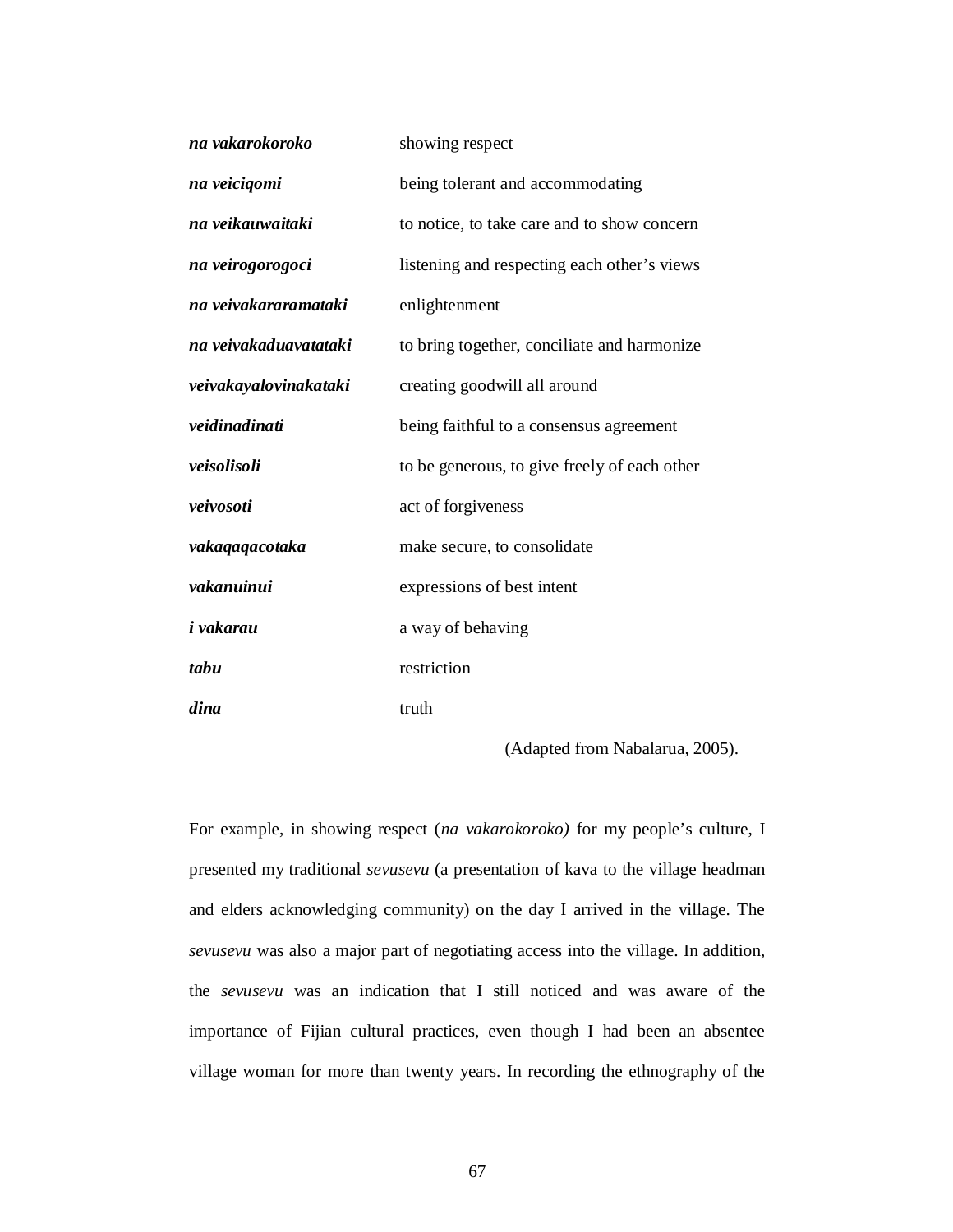women's lives, as well as in our daily interactions, I listened to the women and showed them that I respected their way of life and was careful not to be judgmental in the initial stages of the research work. It did not take long for women to reciprocate these behaviours because their way of life was entrenched in these Fijian values. This enhanced the women's confidence to share their stories and experiences which, in turn, fueled our intentions for action research later resulting in the Women's Own Fish Pond. Although the research process was challenging and complicated, these values were the social glue that unified our spirits as Fijian women working for our advocacy and empowerment and provided the *mana* (a supernatural omen and energy) that sustained the research project.

A case study strategy, with its emphasis on an in depth description of one setting, was considered appropriate for this research since it placed women's daily lived experiences in context (Miles & Huberman,1994). The case study approach also allowed for in depth discussion and interaction between the researcher and these Fijian village women. As a form of research, the ethnographic case study of Marama Village was a choice that reflected my intrinsic interest (Stake, 1995) in understanding and appreciating the social realities of this group of indigenous Fijian woman. Although the lives of women in this village may be ordinary and similar to lives of other village women, the lives of these indigenous Fijian women as market gardeners in their traditional yet increasingly global village community is of great interest to this researcher. As an indigenous woman scholar, I realised that indigenous Fijian women in our rural villages face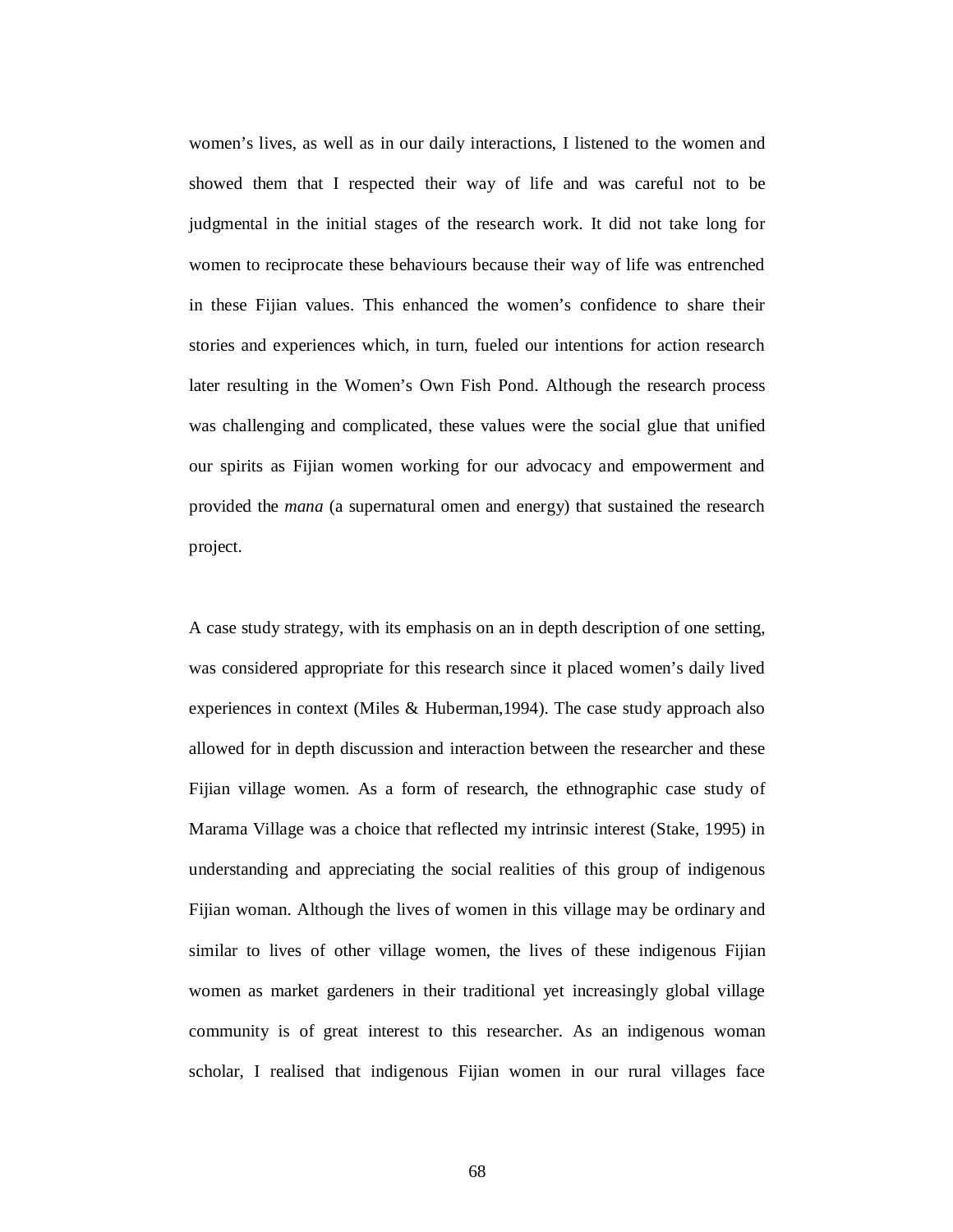insurmountable development and training needs, however, despite these challenges, taking up an ethnographic case study with these women has allowed them to simply share their stories and for the researcher to listen. The women's stories without doubt provide a genuine initial insight into their daily lived realities and these realities provide vital reference points for any proposed development or training programs for indigenous women in other settings.

### **Feminism and participatory action research**

A feminist research approach formed a vital part of this research project and the approach was based on the village women's own perspectives and experiences. For the last three decades, feminist research has contributed to the development of many methodological frameworks which include positionality and reflexivity, as well as critical enquiries into gender, gender relations and society (Schratz & Walker, 2005). Central to the notion of feminist ethnography is Eric Lassiter's *Chicago Guide to Collaborative Ethnography* (2005) which has undertaken fresh readings of the collaboration between the researcher and the people or community being researched. Feminist ethnography by definition is collaborative and as a local researcher, I had the moral obligation to work with the village women in Marama Village. In addition, I could not possibly carry out the fieldwork without actively engaging in the everyday lives of the village women. Therefore, collaboration with this group of women was an *explicit* and *deliberate* part of not only the fieldwork but also of the outcome of the research process itself. As a local researcher living amongst my own people, collaboration and becoming a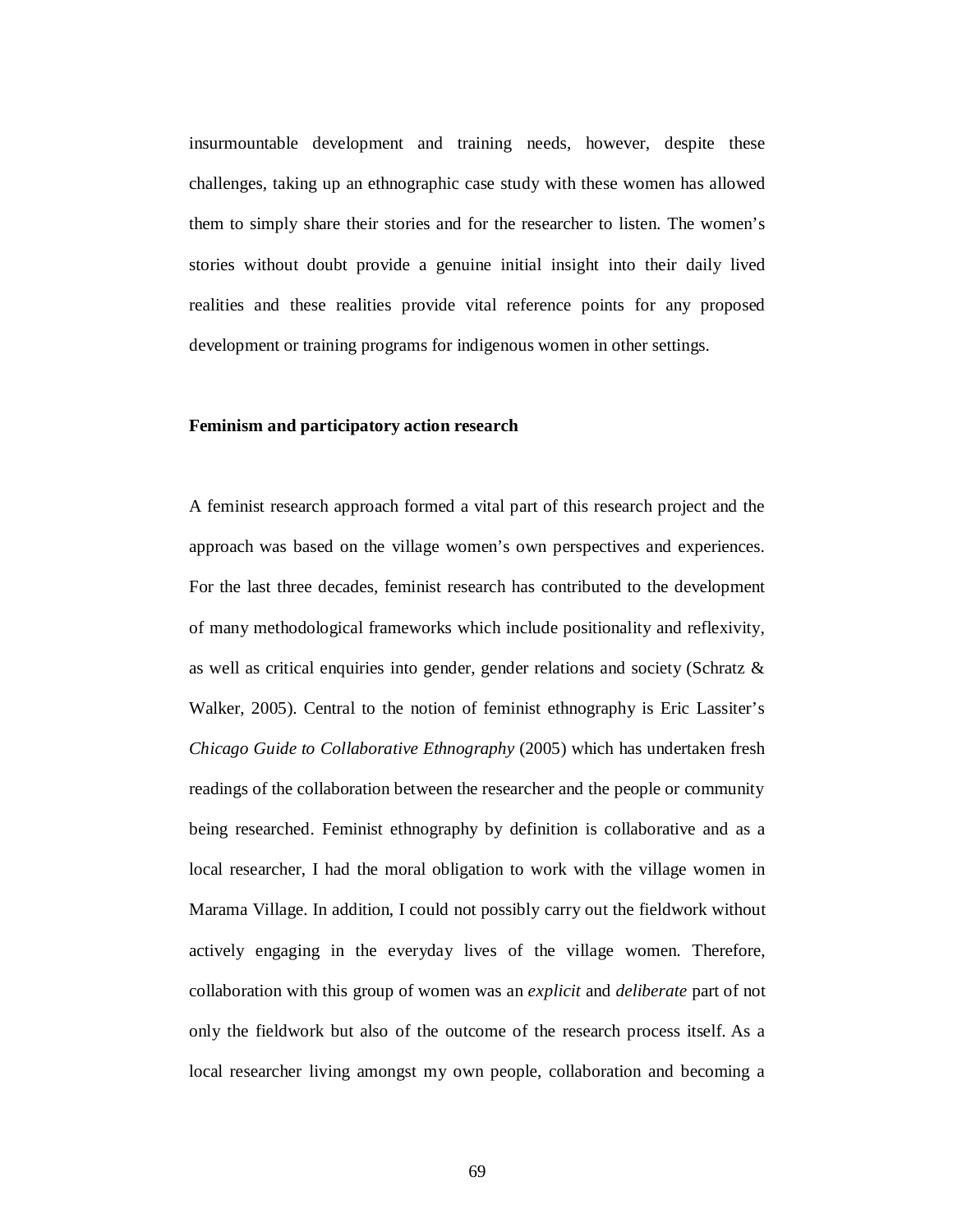voice for these women was a crucial aspect of my fieldwork. Another important aspect of this collaboration is that collaboration is emphasized at every point in the ethnographic process, from project conceptualization to fieldwork through to the writing process. Collaborative ethnography invites commentary from our consultants and seeks to make that commentary overtly part of the ethnographic text as it develops (Lassiter, 2005). Much of the text in this thesis came from the commentaries and discussions of the women themselves in their local dialects. This indeed is a powerful approach to the collaborative process in feminist ethnography because it brings women's voice to the centre stage. Importantly, this process yields texts that are produced and written with local communities. These texts may often include multiple authors; but not exclusively so. collaborative ethnography, then, is both a theoretical and a methodological approach for doing *and* writing ethnography. Community collaborators thus become a central part of the construction of ethnographic texts which shifts their role from informants (who merely inform the knowledge on which ethnographies are based), to consultants (who also interpret culture and its representation along with the ethnographer) (Lassiter, 2005). But increasingly, collaboration is no longer viewed as merely a consequence of fieldwork; instead collaboration now shapes research design as well as its dissemination.

A fundamental aspect of this village or community-based project is that it is about the women and it is for the women. Community-based projects commence with the challenges that a group of people face and its main objective is to help people understand their situation in order to manage the challenges that they face. This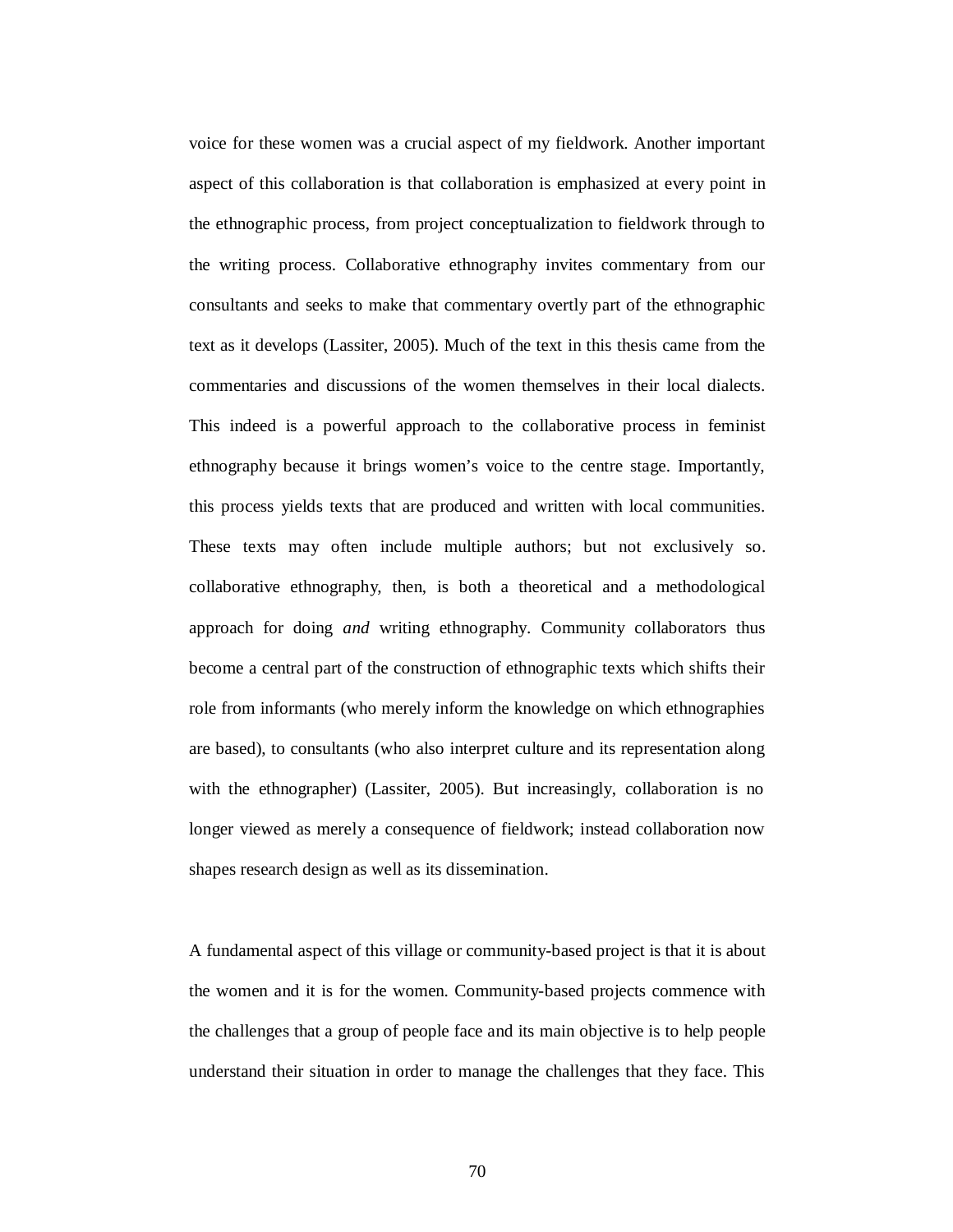project was initially born out of my interest in and concern for the disparity between government development agendas and the current situation of women in Fijian villages.

The action research approach, used in the research as the methodology, incorporated four characteristics of community-based action research suggested by Stringer (1999). Stringer suggests that action research is *democratic* (enabling the participation of all people)*, equitable* (acknowledging people's equality of worth)*, liberating* (providing freedom from oppressive conditions) and *life enhancing* (allowing the expression of people's potential (Stringer 1999: 9-10). Opportunities were provided for women to be active participants in the research project and this was enhanced by their management of the Women's Own Fish Pond Project. The project was equitable in that the establishment and conduct of it acknowledged and respected the socio-economic and cultural values of the women in the village. A necessary pre-requisite to this was the need to establish amongst the women a sense of individual self worth and to encourage them to recognise that their values, knowledge and skills were important and valuable. The project also provided opportunities for women to critically reflect on their daily socio-economic experiences in relation to the dreams they have for their children, family and village community. The research provided scope for them to express themselves and to realize that they have the capacity and potential to affect change and progress in their lives and their community.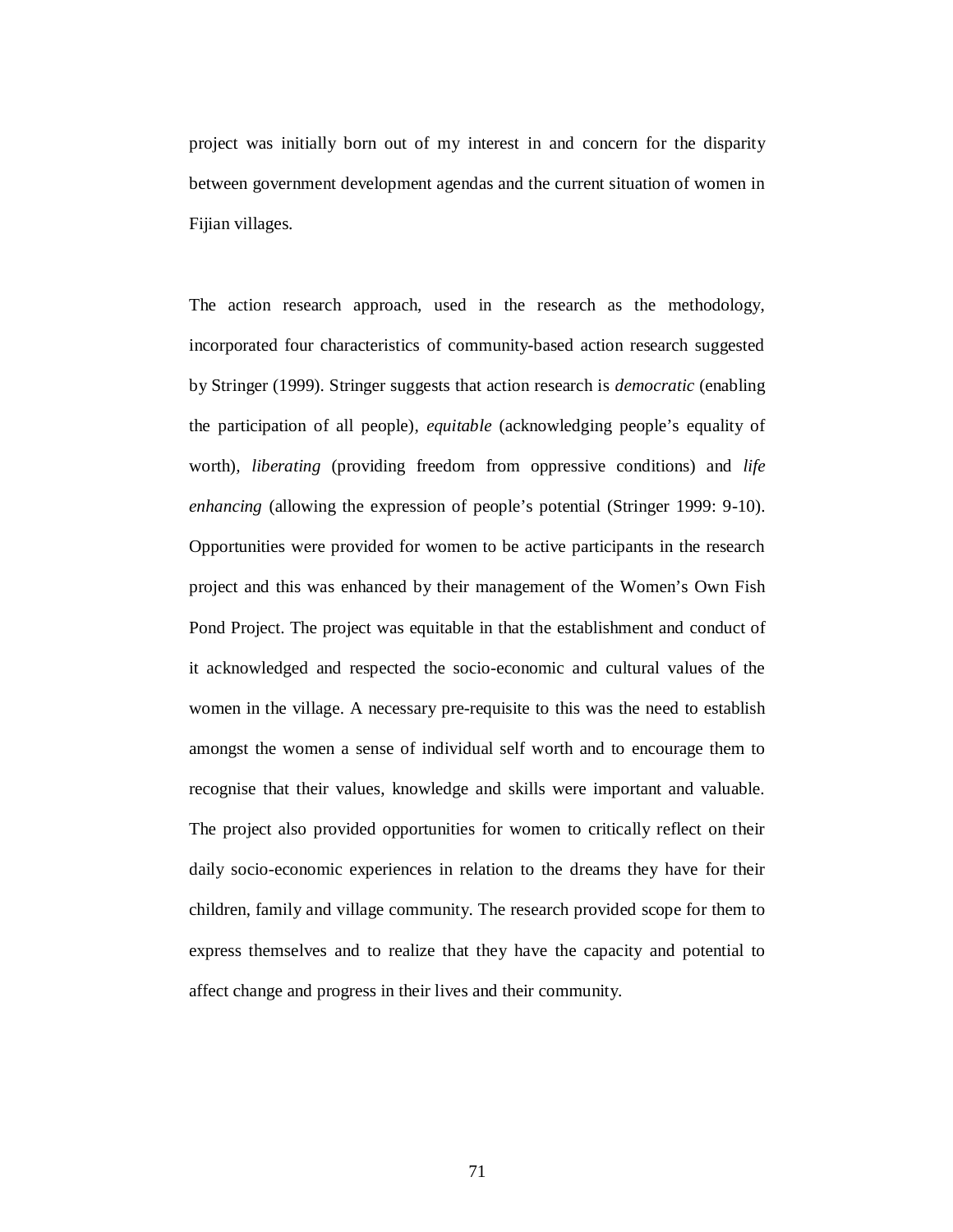Aspects of participatory action research were also incorporated into the research methodology which 'embraces principles of participation and reflection, and empowerment and emancipation of groups seeking to improve their social situation (Seymour-Rolls & Hughes, 2002). In the practice of participatory action research, a key objective is to develop a critical analysis to guide the change process rather than simply to generate facts or information. Participatory action research provided space for this group of village women to be active participants in the research process and also provided the opportunity to critically reflect on their social and economic conditions. I wanted to do research in which the women were active participants and research that had action outcomes as decided by them. As the fieldwork progressed, the women and I forged a collaborative and meaningful relationship which in turn built a sense of confidence amongst us. This confidence provided a platform from which to engage the women in an action-research project. This had an immediate and meaningful impact because it was in collaboration with the women themselves and it was research from *within* the village setting (Somekh & Lewin, 2005).

The participatory action research project (the Women's Own Fish Pond discussed in Chapter Seven), privileged the indigenous women's collective knowledge and capacity to reflect on their experiences and practices. This in turn led to a practical outcome. It also illustrated to the village community that the women can manage socio-economic challenges and consequently improve things for their families and community. Engaging the women in this process was a necessary political and democratic exercise. Women's research that does not privilege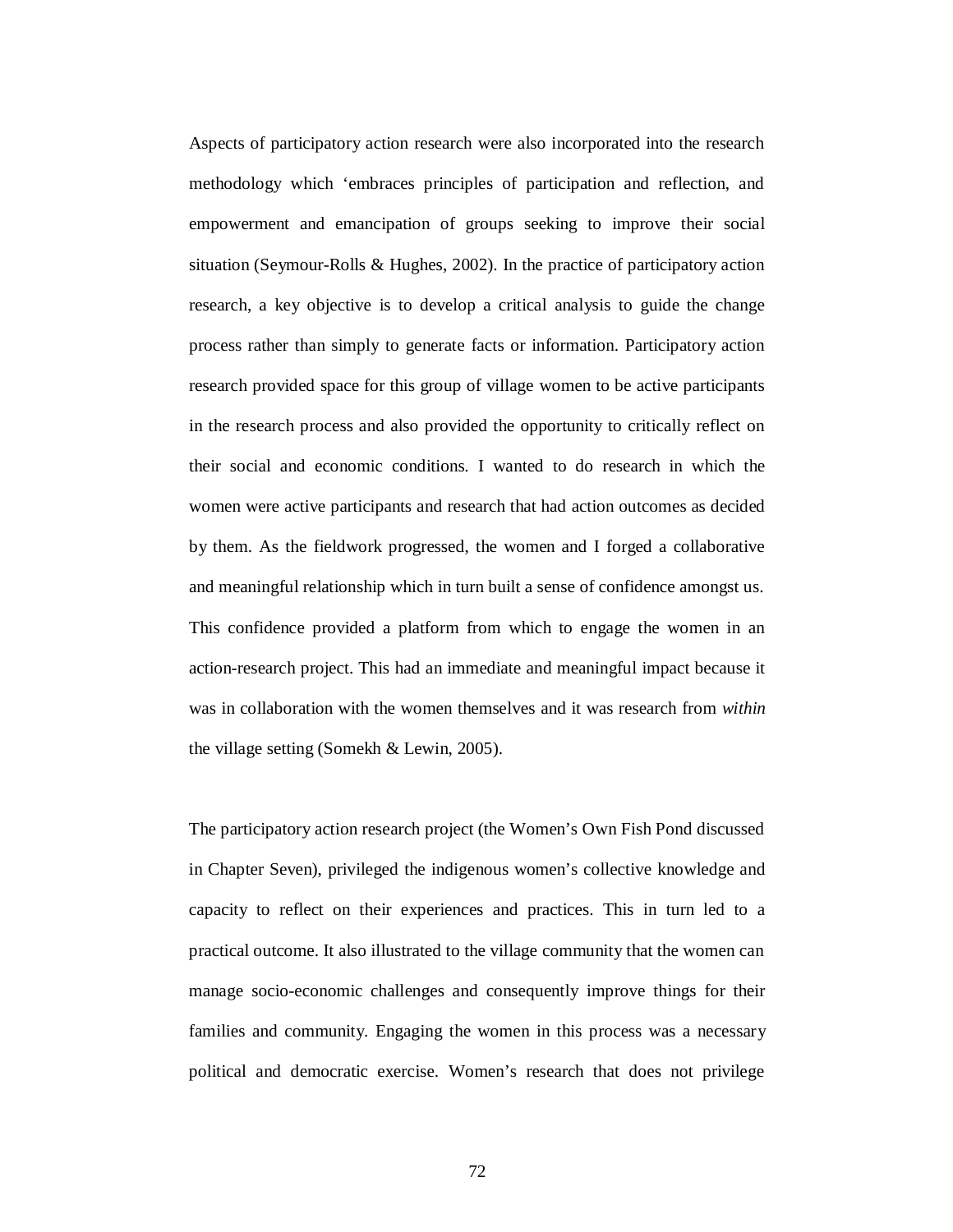women's voice and perspectives through a critically conscience-awareness process, is benevolent feminism which does nothing more than pay lip service to improve the position and status of women in their communities. I wanted the research process to critically connect women to the research so that they could identify those aspects of life that disadvantage them and ultimately to take action to bring about critical change in their socio-economic conditions.

The Women's Own Fish Pond was not only the culmination of the participatory action approach of the research process but a tangible and empowering exercise for the women to be critically engaged in the planning, implementation and management of their a project that they called their own. The whole project was left to the women to run with the researcher acting as facilitator to the project. The women also worked closely with the local government fisheries officer who advised the women on the technical aspects of the fishpond.

Narrative research design was also used as part of the research methodology as it fitted well with the research objective which is to record and describe the daily personal experiences of a group of Fijian village women. In narrative research, researchers describe the lives of individuals, tell stories about people's lives and write narratives of people's experiences (Cassell & Symon, 1994). As a distinct form of qualitative research, narrative research involved several key characteristics. First it involved gathering data from the stories of the individual village woman within a time frame and for this research it was a week in their life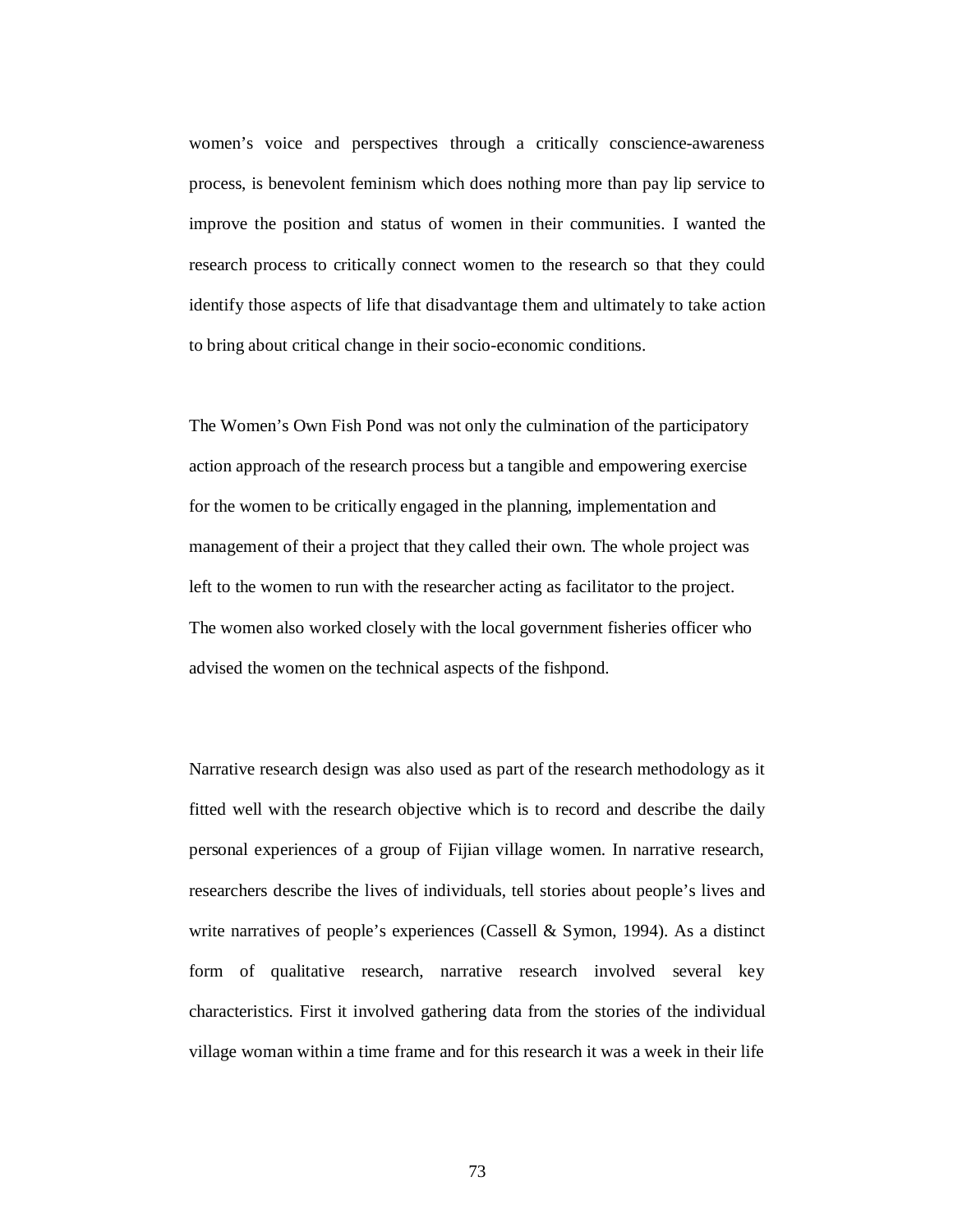as village women. This was followed by a narrative analysis of the women's stories and experiences which involved transcribing and coding the stories into themes. The details of this analysis are elaborated later in this chapter. Factored into the analysis of the women's experiences is a time frame which in this research was a week in the life of the Fijian village women. Also factored into the analysis is the physical and socio-economic context of a rural Fijian village. Themes in the women's stories provide complexity of the women's experiences and also add depth to understanding the women's stories and experiences.

#### **Overview of the research design**

The field research involved two stages (Table 1). The first stage is identified in Table 1 by the boxed activities involving the women sharing their stories and experiences. The second stage, identified in Table 1 by the circled activities, involved the women critically reflecting on their socio-economic experiences, as well as the researcher critically reflecting on her own values, knowledge and practices as a local woman scholar. The Women's Own Fish Pond provided an action project for the women to gain some practical experience the basics of women's empowerment and advocacy.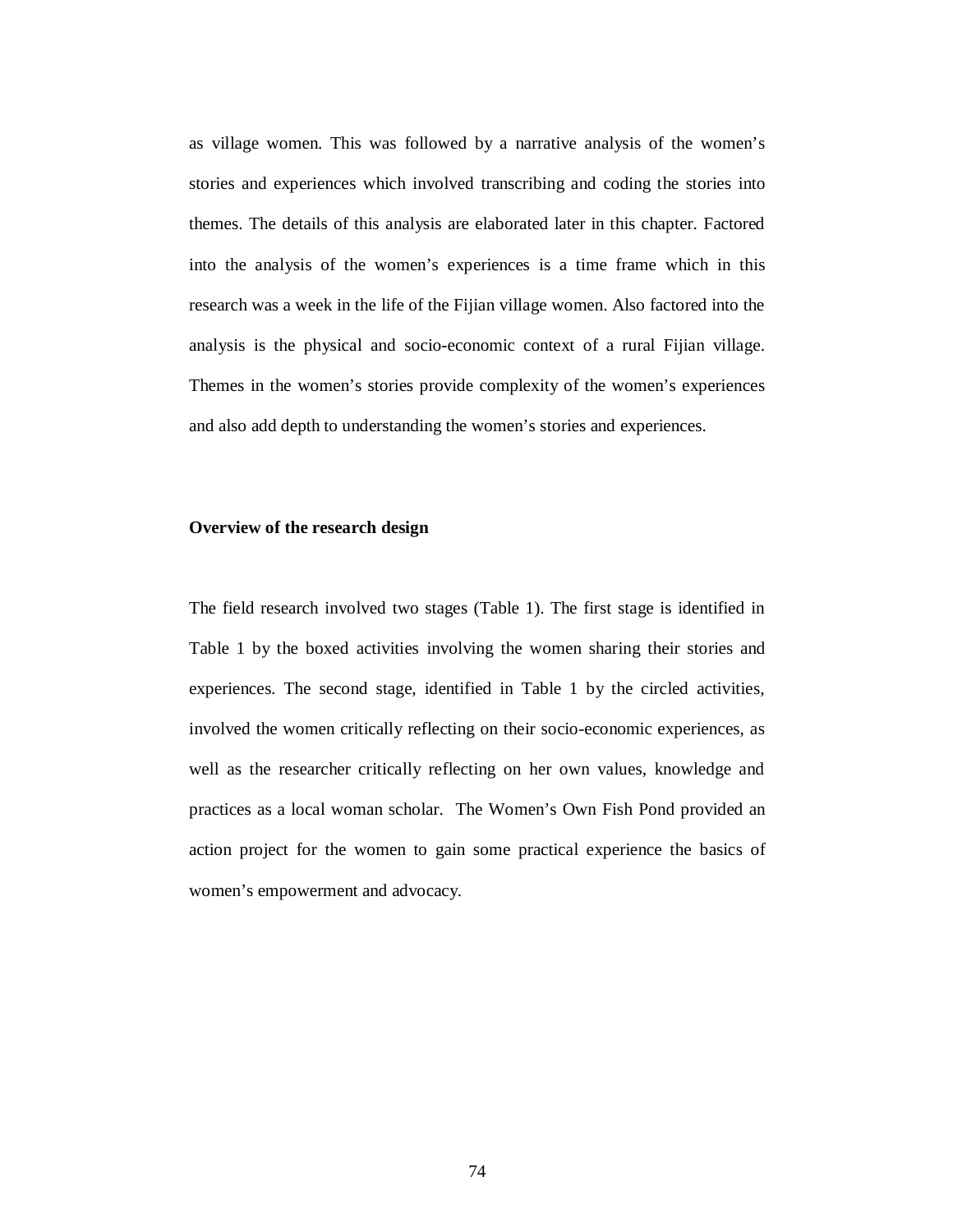



(Source: University of South Australia, *Issues and Methods in Research Study Guide,* 2000.)

The cyclic nature of this case study work enabled the researcher (and participants) to reflect on the ongoing and continually changing sense that was made of the emerging findings at the site. The women's needs, challenges and experiences were fed back to them through various methods discussed in the following section.

# **The fieldwork**

Various research methods were used during the fieldwork including participant observation, a household survey, diaries, focus groups and semi-structured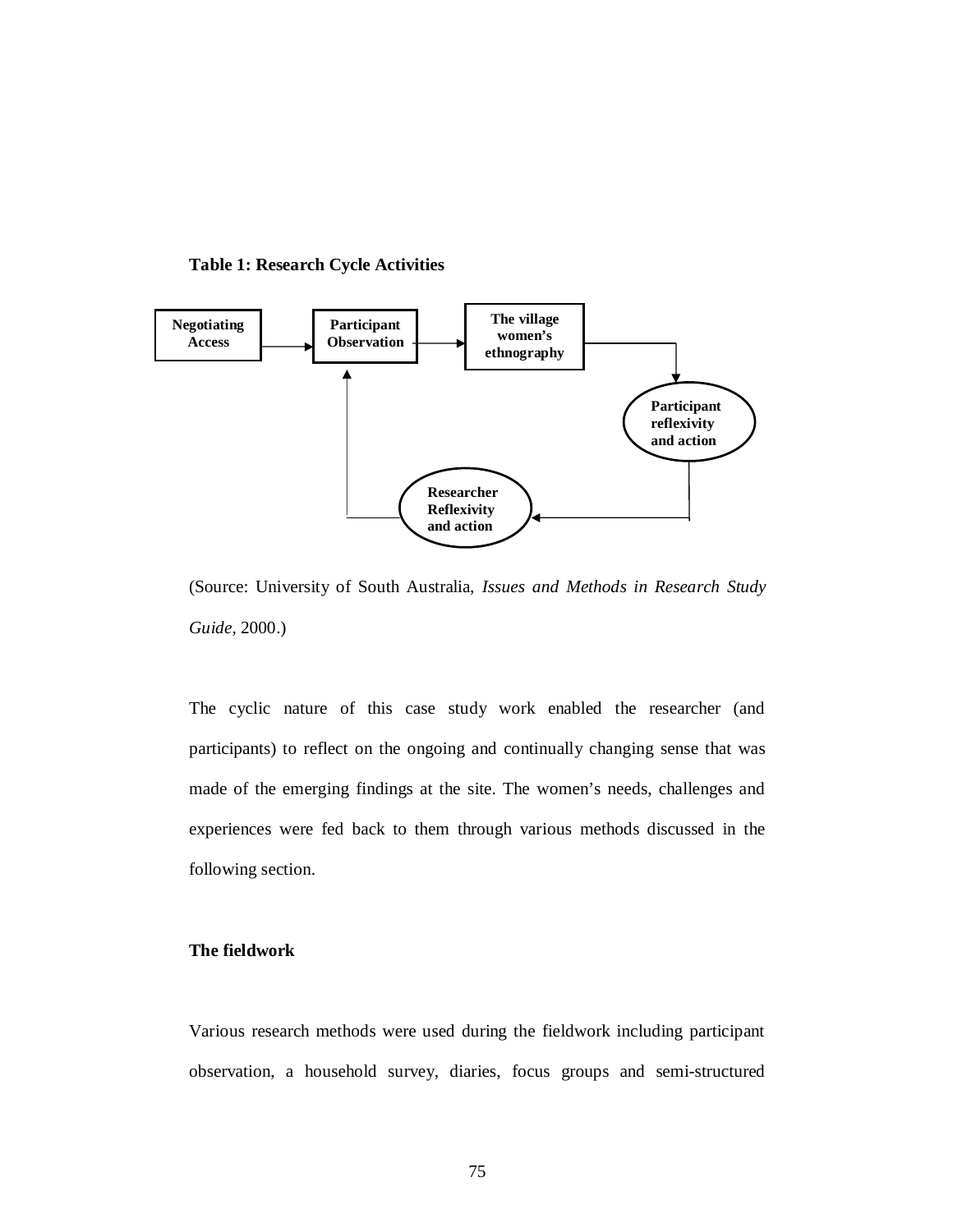interviews. Consistent with feminist methodology, the methods were chosen to address the research questions and to reflect the chosen research methodologies. The methods also accommodated the individual characteristics of the village women as well as the various socio-economic experiences they experienced in their daily lives. These methods helped diffuse the popular notion of women being objects of any research with little or no regard for them as individuals (Oakley, 1981; Smith, 2000; Reinharz, 1992). The various methods complemented each other and acted as nets that captured a range of information about the women's socio-economic experiences. The multiple methods produced rich data that was cumulative and elaborative while facilitating the collaborative process of knowledge sharing and construction which was a major tenet of the research process.

## **The Household Survey**

The Household Survey (Appendix A) was adapted and modified from the United Nations Department of Technical Co-operation for Development and Statistics Office's, *National Household Survey Capability Programme - A Household Income and Expenditure Survey* (1989). The adapted Household Survey was comprehensive and gathered a range of information about village demography, household amenities, the socio-economic and cultural activities, education, the annual farming calendar and the women's priorities in their social progress and development. The survey was completed by twenty-five households (70% of total village households) that were randomly selected (Miles & Huberman,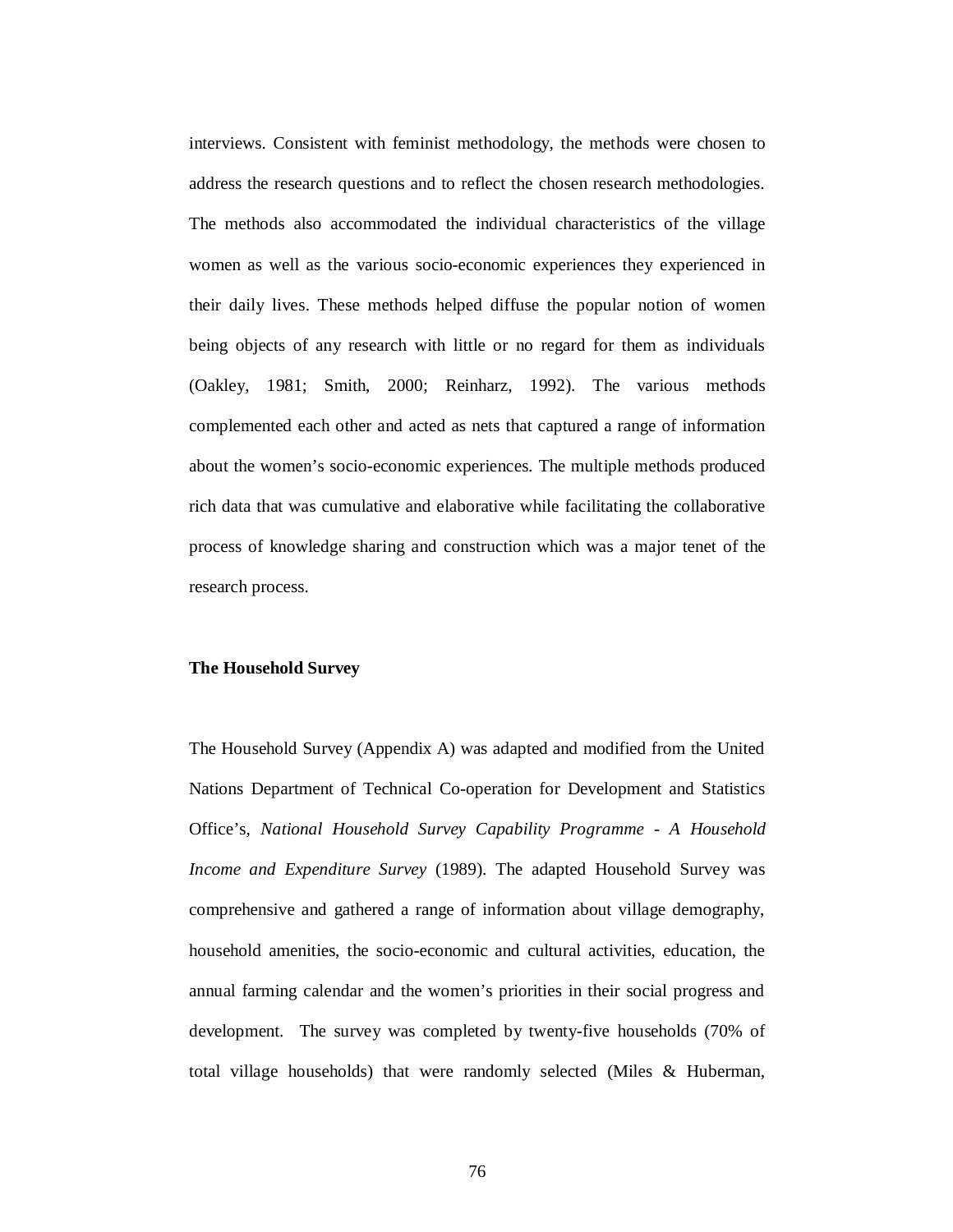1994:27). I administered the survey directly to each selected household, assisting the women to answer the questions and it took a month to complete the process. The survey was also used as a method to initiate conversations about the women's socio-economic experiences and it provided rich and supportive data about their daily-lived experiences. In this way, use of the survey was *purposive*  rather than random (Morse, 1989; Kuzel, 1992). It was purposively used in that it provided a collaborative groundbreaking exercise for both the women and me (Schneider 1992). It was used to encourage and provide space for the women to simply talk about various aspects of life in the village, and to feel comfortable and privileged about it and as a way for me to begin to develop an authentic relationship with each woman, so we could begin to dialogue.

When administering it, I was fully aware of the position of authority and power I had over these women and I took it as a personal obligation to check my superiority so that the women could respond in a non-threatening environment. How did I achieve this? My questions often proceeded from the known to the unknown and my response was always to acknowledge and validate women's perspective and standpoint. Through my interaction with the women, I emphasised the notion that the women were the experts in village knowledge, practices, values and skills. This was not easy to achieve at first, as the women had lived a culturally monopolized way of life, where there was hardly any opportunity or space provided for the women to be reflexive, let alone tell their stories or to have their standpoint and perspective validated.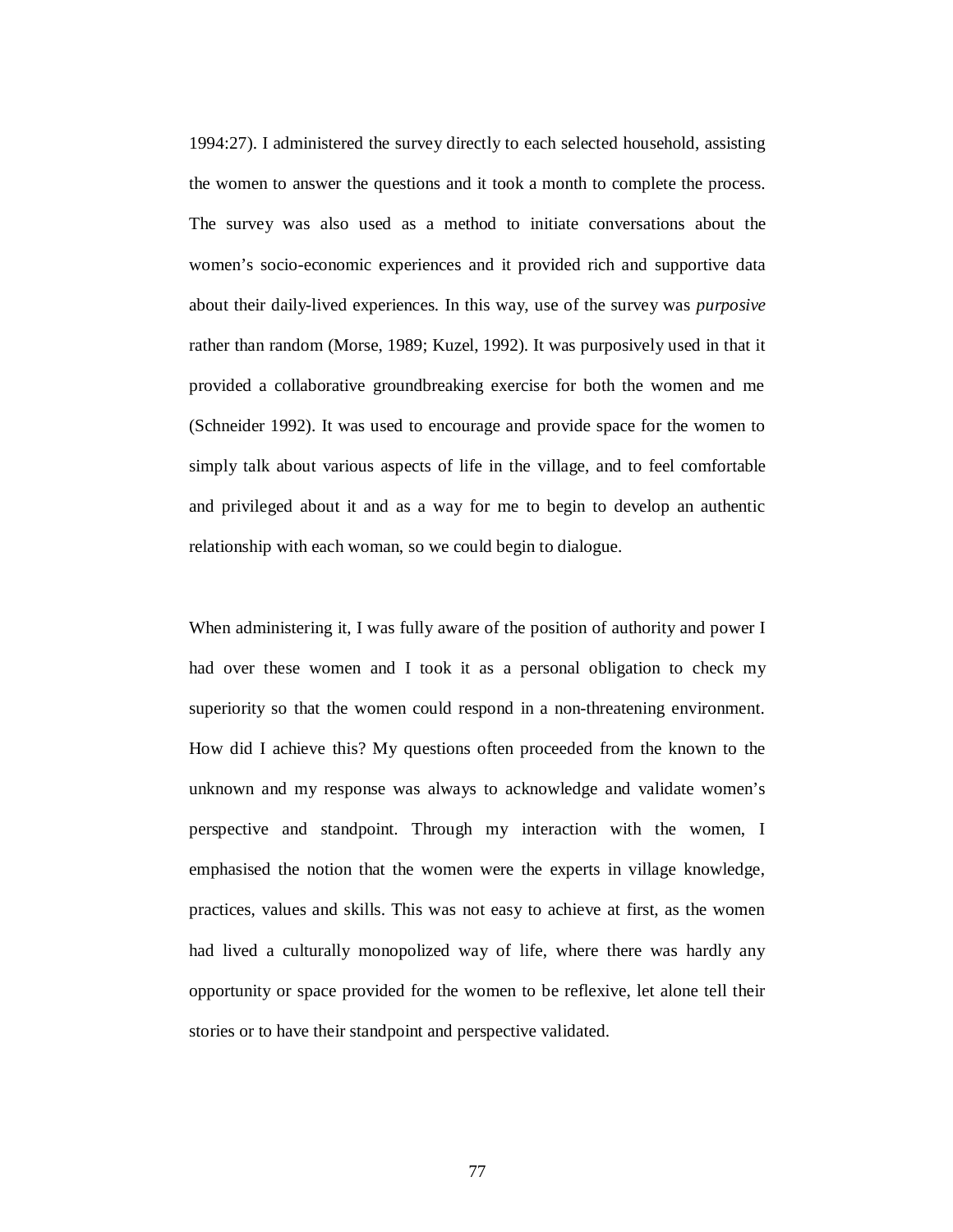### **The women's diaries**

While living in the village, I realised that asking the women to keep a daily diary would provide an interesting account of their daily activities. I used the diaries to validate and complement other field information that I had gathered. As with most of the methodological approaches, I had to coax and encourage the women to share their stories by affirming that their knowledge as indigenous women was just as important as any other knowledge. I gave them an exercise book and a pen and requested that they recorded what they did for one week which was during the key farming period. I encouraged the women to pen everything and anything they did as this information was very important to the research. However, there were drawbacks in the use of diary entries as a method of collecting information from the women. For example, some village women found that making written entries in their diaries was challenging because they lived in a predominantly oral culture where the opportunity for writing things on paper was limited. Some women found it tedious and time consuming especially given their very busy daily lives in the village. The diaries were basic activity data and hence contained very little on the women's reflection and cognitive experience.

## **The focus groups**

Collective stories shared by way of focus groups have the potential for 'impacting directly on individual and collective empowerment' (Benmayor, 1991:159). There was much potential in establishing focus groups for this research because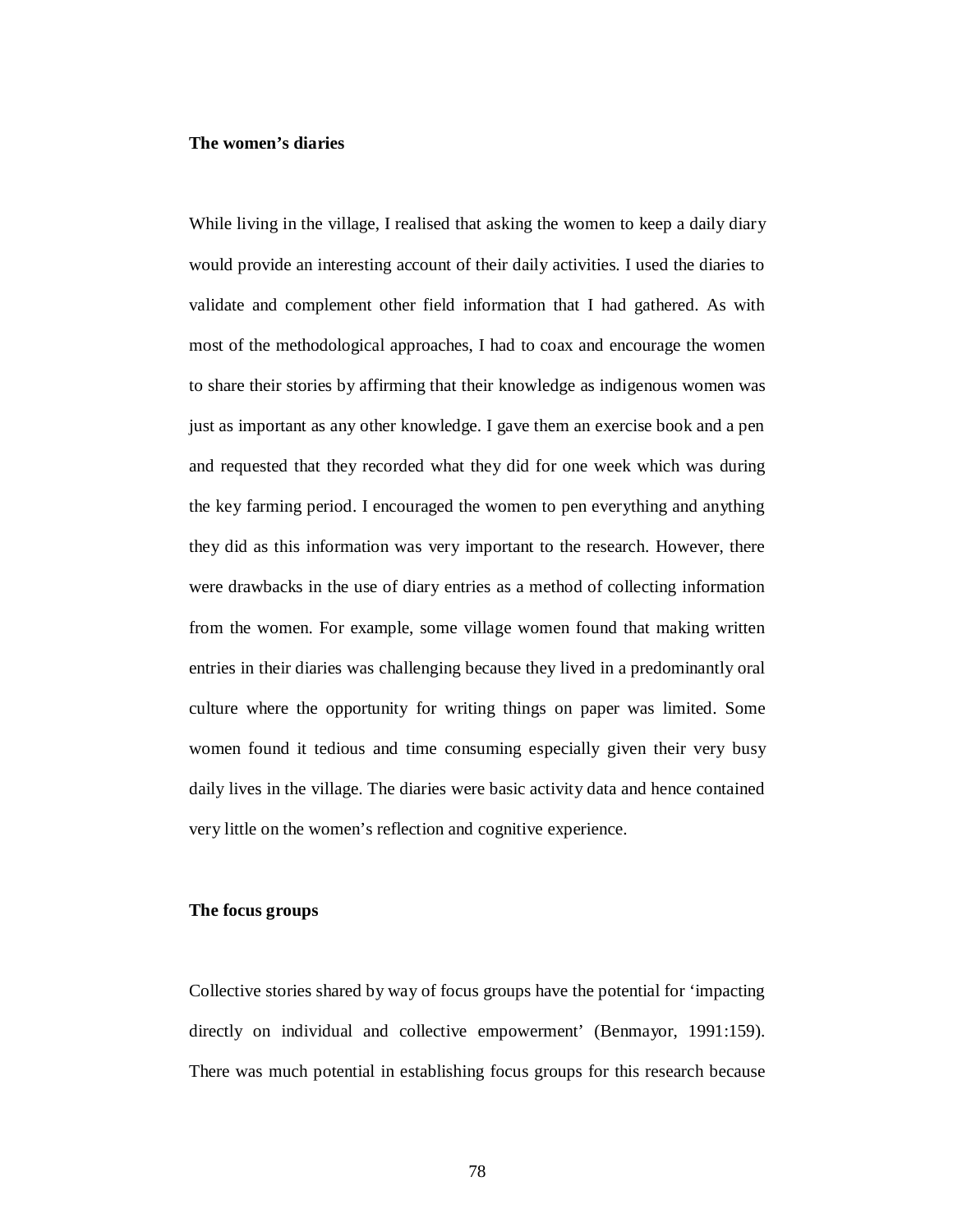the opportunity for shared dialogues, stories and knowledge helped and encouraged the women to develop a sense of identity, self-validation, bonding and commonality of experiences. Although the focus groups had challenges, such as continually coaxing the women to share their views on various issues, the method was well suited to them given their low socio-economic status and their communitarian culture (Madriz, 2000).

The focus group (referred to while at the village as 'chat groups) consisted of nine women, in three groups of three. I chose women who were vocal and well informed about life in the village and represented a good cross section. Two women had completed college education but now had families of their own. There were two women in their fifties who once played leadership roles amongst women in the village. Two women came from other villages but married men from this village. The groups also included a widow in her late forties, a single mother and women who left school after completing primary school, all of whom have families of their own. The women organised the time and the house where we would meet (they decided on meeting in one of the women's homes). I started off the discussion with the questions from my semi-structured interview schedule (Appendix B). Most of the groups met late in the evening, as this was the only time when the women were free. All the focus groups were conducted in the local dialect and this was a great incentive and empowerment for the women. The focus groups allowed the women to further explore and discuss important aspects of their socio-economic experiences, needs and challenges on various aspects of their daily life in the village. The focus groups also provided an opportunity for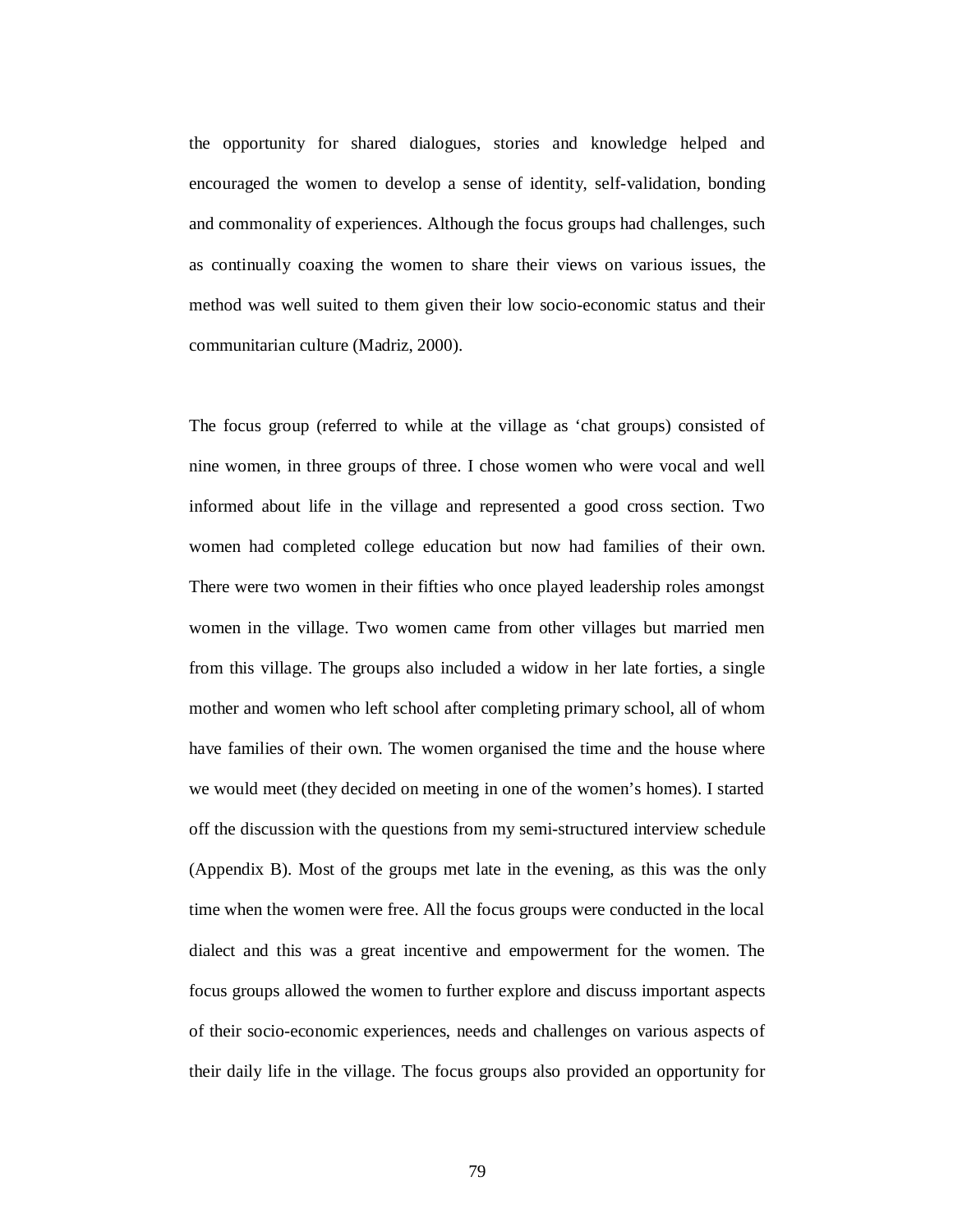women to support each other, to be empowered by listening to each other's points of view and to consider these different opinions as important and valid. Although the women lived together in the village, the groups provided a rare opportunity for them to get together and just chat about issues that concerned them.

After spending two months in the village, I approached the women and asked if they would be willing to be part of a focus group. Their initial response was: What will I say? They positioned themselves as one who has no useful knowledge. I then had to ask myself: Why did they respond like this? Perhaps my presence meant that their contribution had to measure up to the expectation of a woman like me? In addition, I hypothesized that the women may have low selfesteem, largely a product of the social system they live in. Perhaps they regarded their knowledge, values and skills as inferior and of no significant value to anyone let alone an educated woman like me? Because of this I had to explain the objective of my research in a nutshell and how crucial it was for them to talk about their needs, challenges and opportunities. While the questions were semistructured and focused on the research questions, the women were given the space to be flexible about their answers and to talk about what interested them. The women were given the questions a week before the group meetings in order to assist them to feel comfortable in responding to them and comfortable in the situation and, to some degree, to know what was going to happen.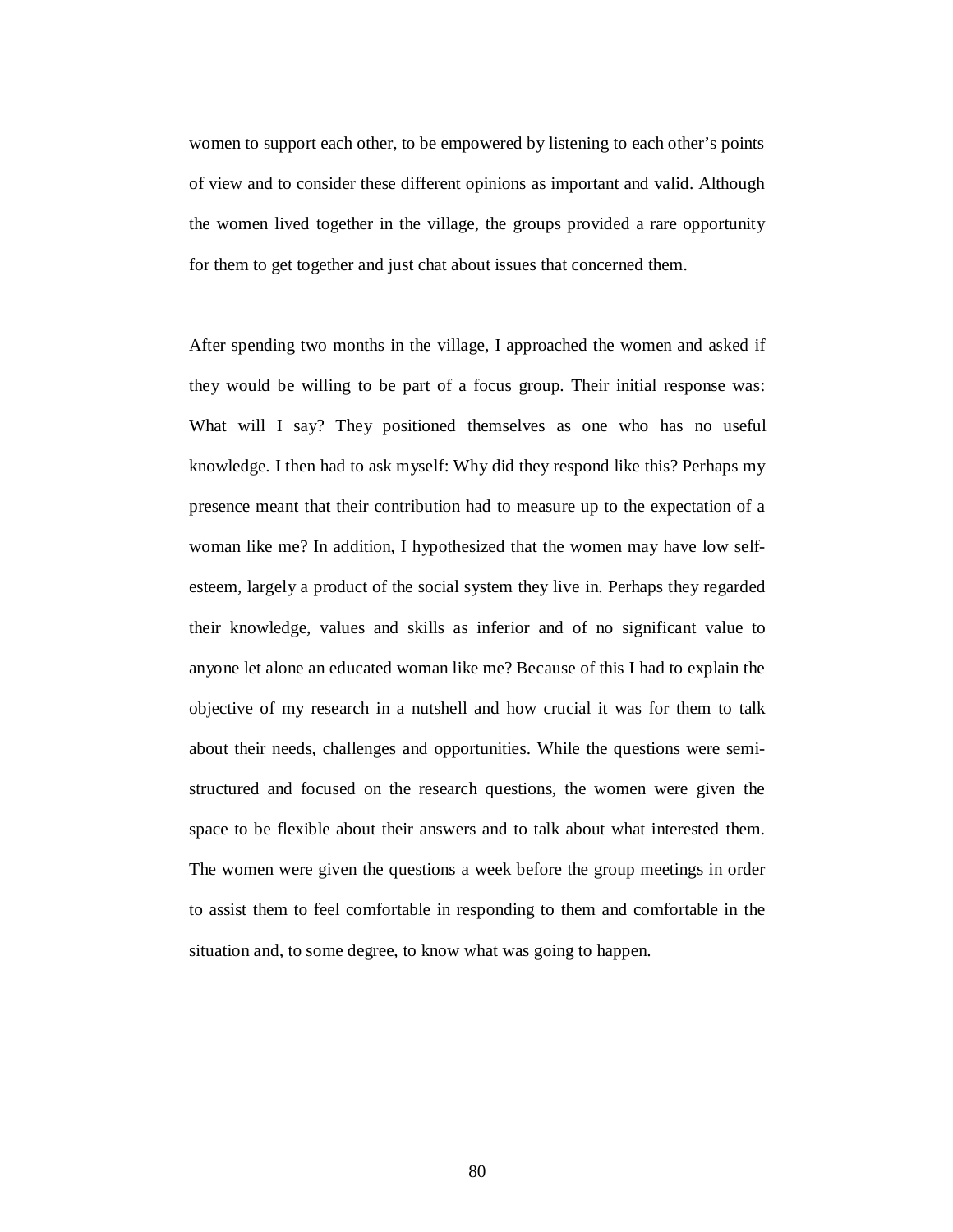### **The interviews**

The interviews involved three women as key informants who were selected because they had a high profile of involvement in the community. One interviewee was one of two women who had completed high school, one was a staunch Methodist person who took a lead in organizing communal work activities (such as catering for visitors, fundraising and school working bees) while the other woman offered her larger than usual home for regular community meetings. I also interviewed three men who have official leadership positions in the community: the chairman of the committee of the local village school; the Methodist church deacon in the village; a well informed village elder.

Interviewing is a common method of collecting qualitative data and it is known that the use of semi-structured interviews is an effective way of prompting people to tell their stories (Graham, 1984). The interviews included both semi-structured and open-ended questions designed to be culturally appropriate and respectful, providing opportunities for the women to gain further confidence in talking about their challenges and needs and for the men also to share their views on these matters. The questions (Appendix C) focused on the unique challenges they face as women dealing with their village traditions and the influence of a market economy.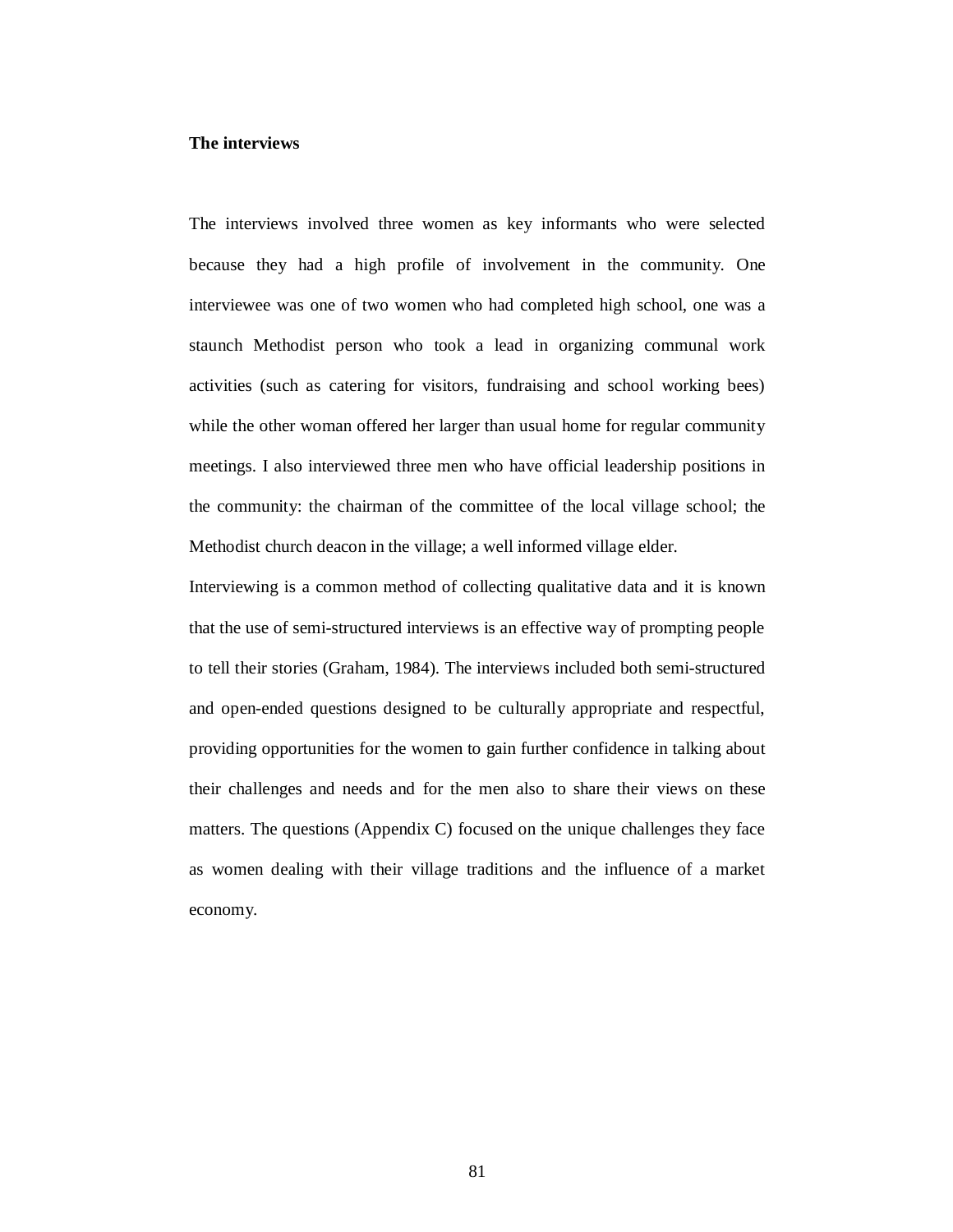### **The women's workshop**

The aim of the workshop was to re-present to the women their stories and perceptions, especially regarding their needs and challenges as women in their village community, which I had gathered in the research process. It provided a final opportunity for them to check and give their approval to the information I had gathered. It was intended to bring the fieldwork to a closure.

I designed the main theme of the workshop as: Women are effective and meaningful agents of change and progress for their families and community. The workshop content was organized around broad sub-themes drawn from their shared stories including: the women's definition of a good life (listed as needs and priorities); critical reflections on the women's definition of a good life given their current socio-economic experiences; things that need to change or modified in order to attain this good life. These topics were dealt with at personal, family and communal levels.

The workshop provided an opportunity for them to discuss ways in which their needs and challenges can be managed given their role and status as women in their now global village. This, in turn, provided some leverage for the women to come out of their shells and be critically engaged in discussions regarding their social status. Consequently, the workshop was the major breakthrough in our collaborative action aspect of the fieldwork and it was during this workshop that the women actually decided to initiate a project of their own.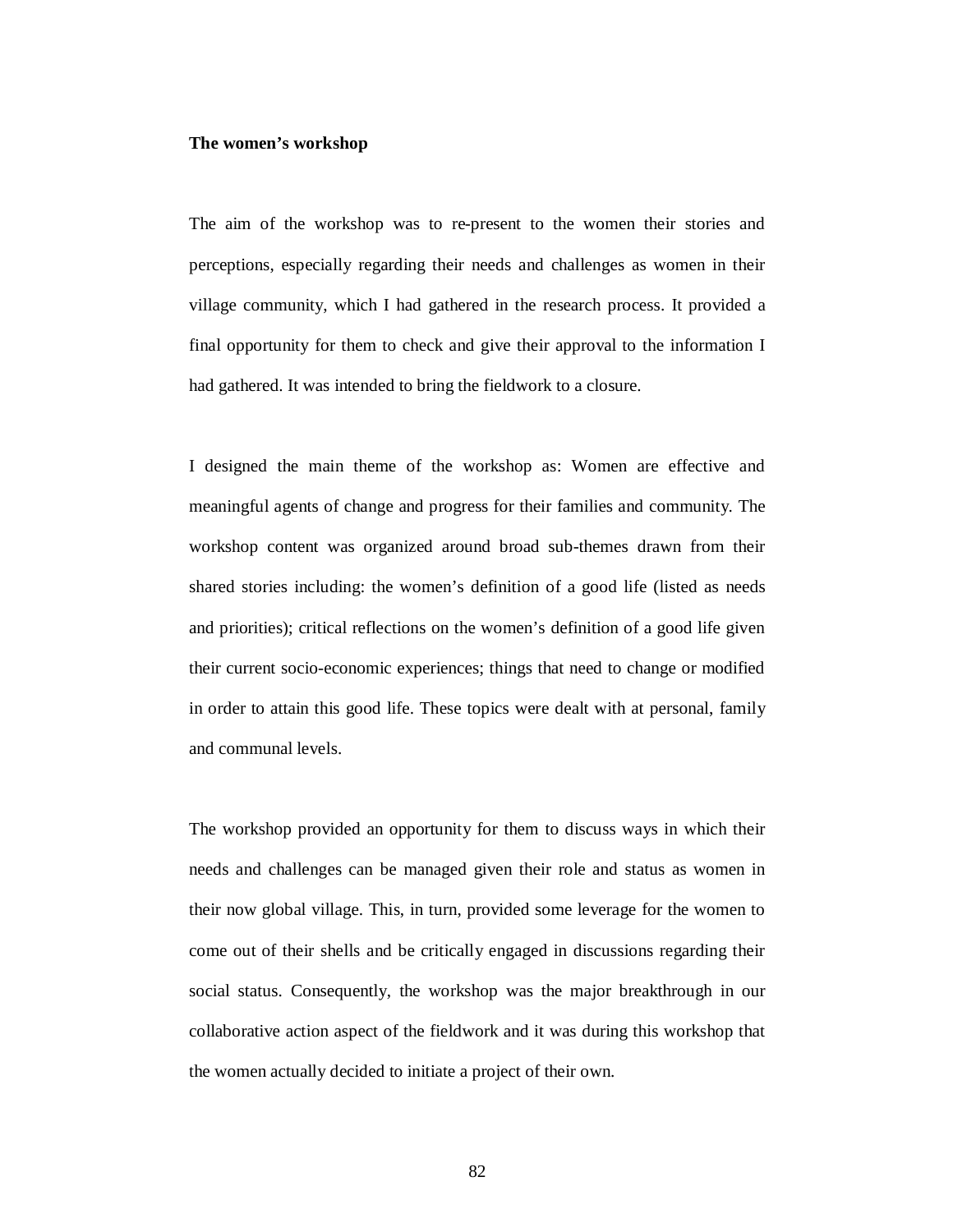They proposed a clean up day and all unanimously agreed to spend the following Monday cleaning up the village compound led by the local district nurse. As will be discussed in Chapter Six, many of the women were unhappy with the amount of rubbish that surrounded the village. This initiative was a powerful activity in which the women and I continued to cement our bond as local women, reconnecting our dreams and visions for our families and community. Given this outcome from the workshop, it seemed significant that it was during the workshop that the women also heard the good news that the sum of \$3,600 had been granted by the New Zealand High Commission (Fiji) for the Women's Own Fish Pond Project.

## **Fish pond questionnaire and letter**

I sent a questionnaire for the women to answer after their first fish harvest (Appendix D). Six women completed it with the assistance of the village nurse (a woman who had completed high school and handed out the village medical supplies although she was not a trained nurse). The information attained from the questionnaire was added to my discussion with the women when I returned to the village at the end of the project in 2003 as well as a letter the leader of the project wrote to me about what had happened after I left (Personal Letter, June 2002). I returned to the village in March 2003 immediately after their third and final harvest for three reasons. Firstly, I wanted to stay in touch with my women folks and to sustain our relationship, secondly the women and I needed to reflect on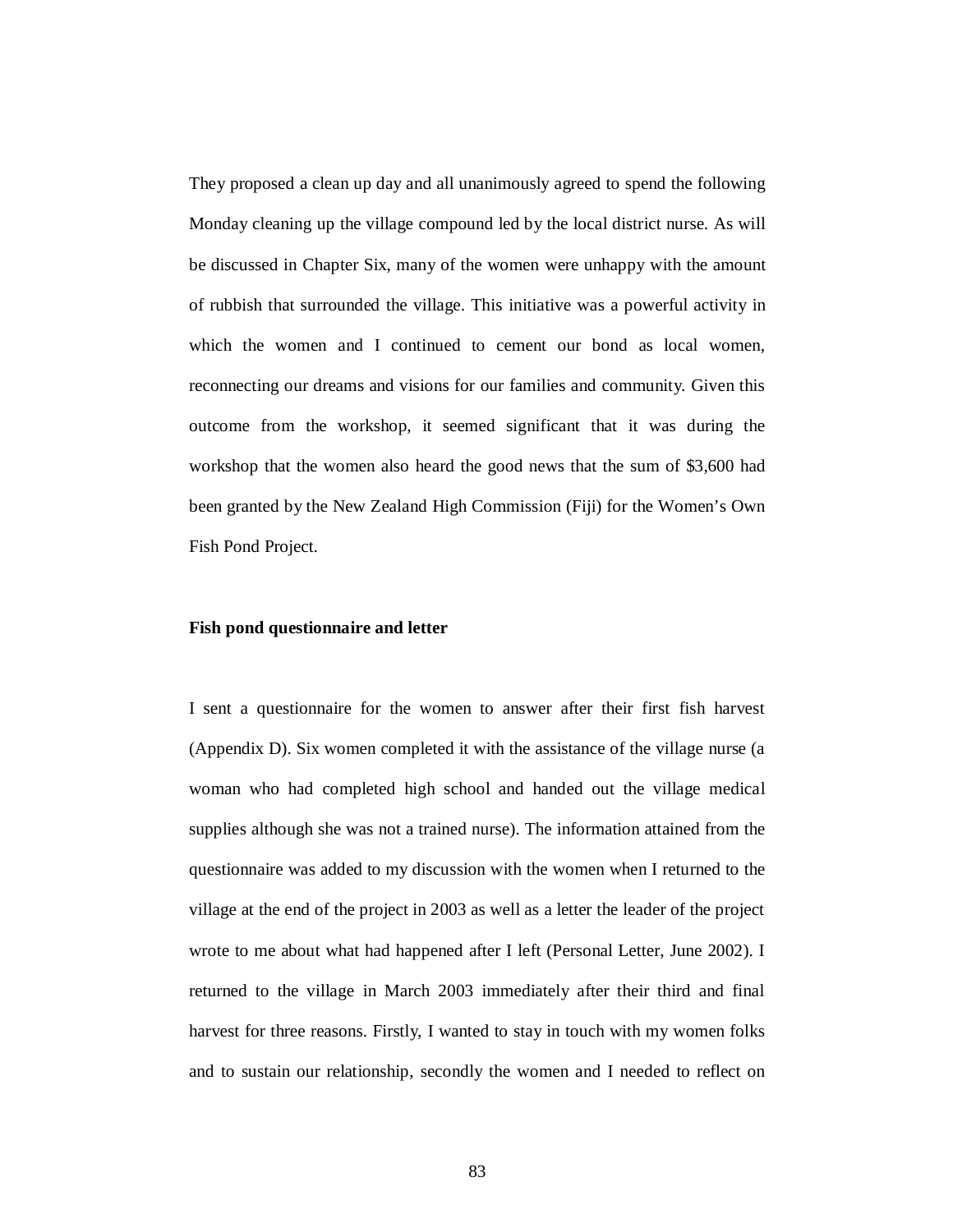their two-year fishpond project and thirdly to present to the women information I had collected during my stay in the village. Sustaining our special connection and our relationship was important because we had more things that we dream and hope to engage ourselves in, in years to come.

## **Limitations in methods and methodology**

The various qualitative methods and methodologies used to record and gather the women's stories are partial and tentative. There are weaknesses in the methods and approaches which were due to departures from the original objectives of the research in response to the changing nature of the context (Cassell & Symon, 1994). This resulted in difficulties and inconsistencies in the quality and quantity of information leading to inconsistent conclusions. I also used different probing questions in response to the context which may have partly been because of my limited research experience. Finally the women chose to tell some aspects of their stories and to ignore other aspects.

## **Conducting the fieldwork: exploratory discussions**

Before embarking on the trip to the village, I spent a month in Suva informally discussing my research with indigenous Fijian women I knew and who had a direct interest and connection with the welfare of indigenous Fijian village women. The women I talked with included a professional Fijian woman of chiefly birth, a high school principal, a professional woman who married a man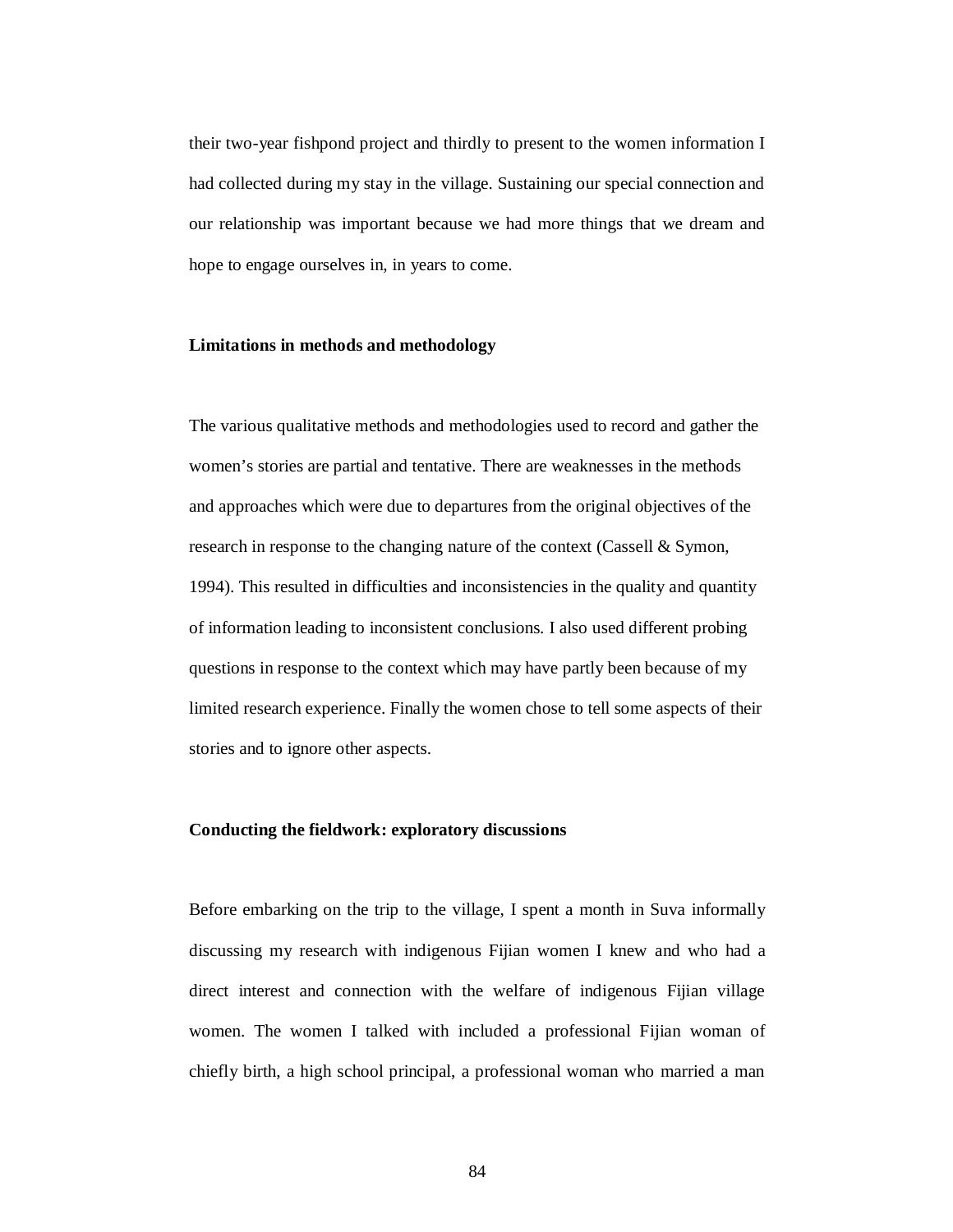from Marama Village and my mother, a retired teacher who spent approximately thirty years teaching in rural Fijian communities. All these women easily identified various challenges faced by rural Fijian women ranging from the challenges of being an individual woman in a traditional Fijian community to the lack of income generating activities particularly for women. In addition, these women expressed strong views that women in rural village communities require much support and input from local women scholars and professional who now reside and work in urban areas. They considered that the responsibility for women's empowerment and development lies with these professional women in reconnecting with their local community of women, creating spaces and opportunities for collaborative action, playing a catalytic role and providing a sense of direction. These women also argued for the need to build women's self esteem and confidence through education and training thereby creating platforms of power that are conducive to women's empowerment and progress.

When I arrived at the village, an extensive amount of time was also spent just chatting with the village women who made their weekly trips to the city to sell their crops and vegetables. The purpose here was twofold. First, I wanted as much advice as I could get about the local village culture and protocol because this is a crucial yardstick that villagers use to judge absentee indigenous Fijians or outsiders like I. Secondly, I was keen to get an update about women's lives in Fijian villages and insight into some of the more pressing challenges they face given the inevitable onslaught of the market economy in which money and profit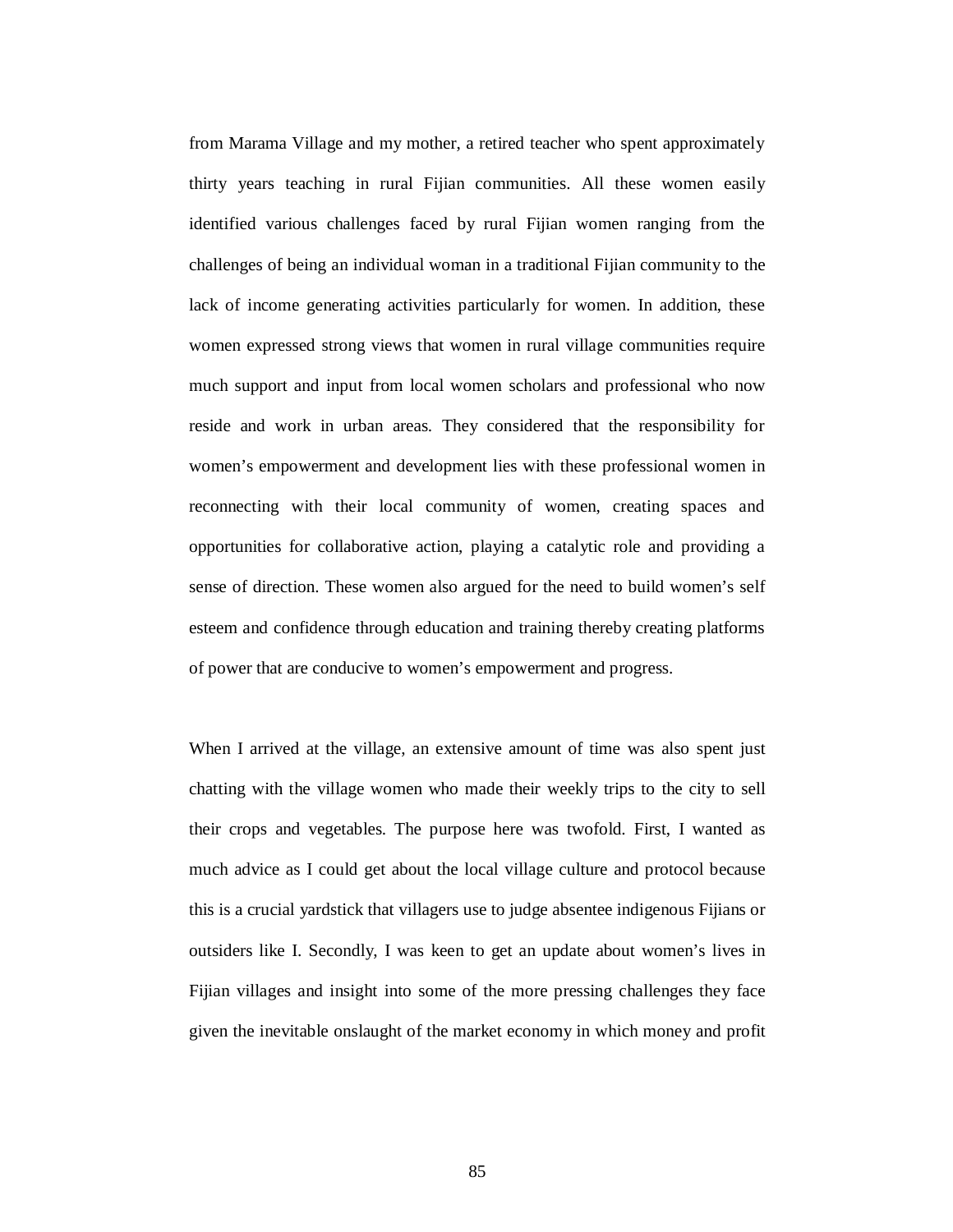are penultimate. During this time, I also read more literature on grass root women's socio-economic challenges and development.

# **Negotiating access**

Besides being daunted by the amount of fieldwork I had to complete in a relatively short time, I was, for many reasons, excited but equally anxious to return to my mother's village. I was no longer the boarding school girl on vacation, but a mature Fijian woman offering to be of some value to her own people. I was anxious because I saw myself as an outsider and also an absentee indigenous woman who had left the village to see the world beyond. However, after twenty odd years, I was now returning to do my field research amongst my people and to reconnect with my people at a deeper and critical level. For the past twenty-five years, I have had no direct involvement with my people except for the occasional return visits for traditional obligations such as deaths or wedding ceremonies. It would be a challenge to find out how my own people perceived me. I anticipated that some of my people would ask many questions regarding my return visit to the village. Deep within me I had the quiet confidence that I would encounter these challenges with an open mind and humble heart.

First and foremost, I wanted to have a sense of belonging with my community because I had been absent for such a long time (Brayboy, 2000). I knew how crucial it was to repossess that sense of belonging and to be counted as one of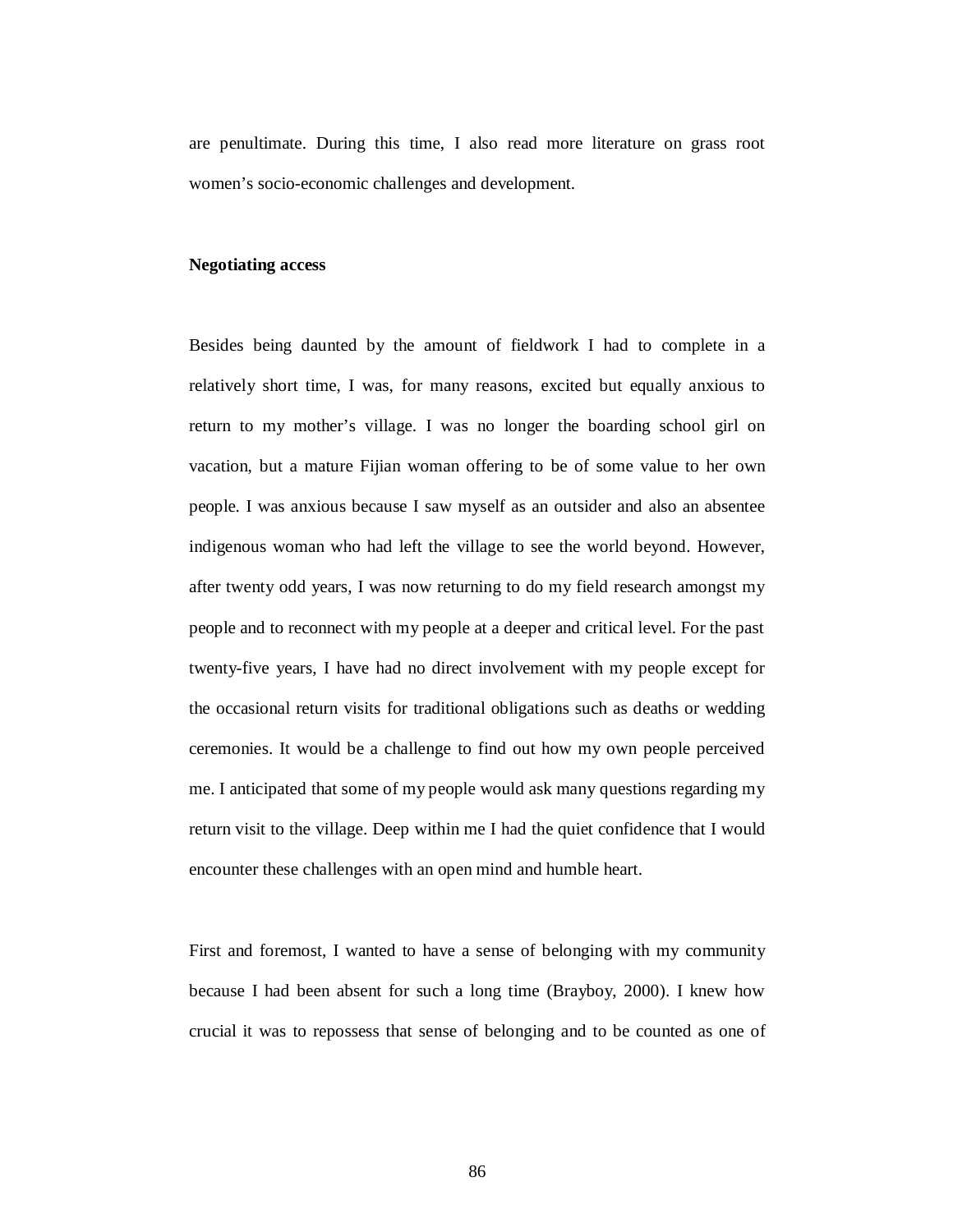them before I could offer my knowledge and skills and act as a catalyst in assisting them fulfills their dreams and visions.

Therefore, I did what was culturally appropriate for a visitor to do in the village and that was to present a *sevusevu*. On the day I arrived, I presented my *sevusevu* to the elders in my mother's family. This traditional presentation was my personal request to gain access into the village. After sharing a few bowls of kava, the women prepared a sumptuous dinner to share with me. I felt honored yet humbled by this welcome dinner because it meant that my people, especially the women, acknowledged and approved my arrival. Interestingly, the idea of reciprocity immediately came to mind and this, in turn, triggered off the need to leave something tangible, useful and meaningful for the women after completing my fieldwork.

## **Cultural immersion**: **becoming a village woman**

Like many ethnographic accounts, this initial *sevusevu* provided the green light for my *cultural immersion* as a participant observer in the Fijian village landscape. This immersion was important because it allowed me to have a 'feel' and to understand the rhythm of life in the village once again! Like a sponge, I was at liberty to breath, smell and feel like the village women. This attempt to reconnect was not only for the purpose of the field research, it was also carried out so that I was actually connected to the women both emotionally and spiritually. In many instances, I had purposively become one of them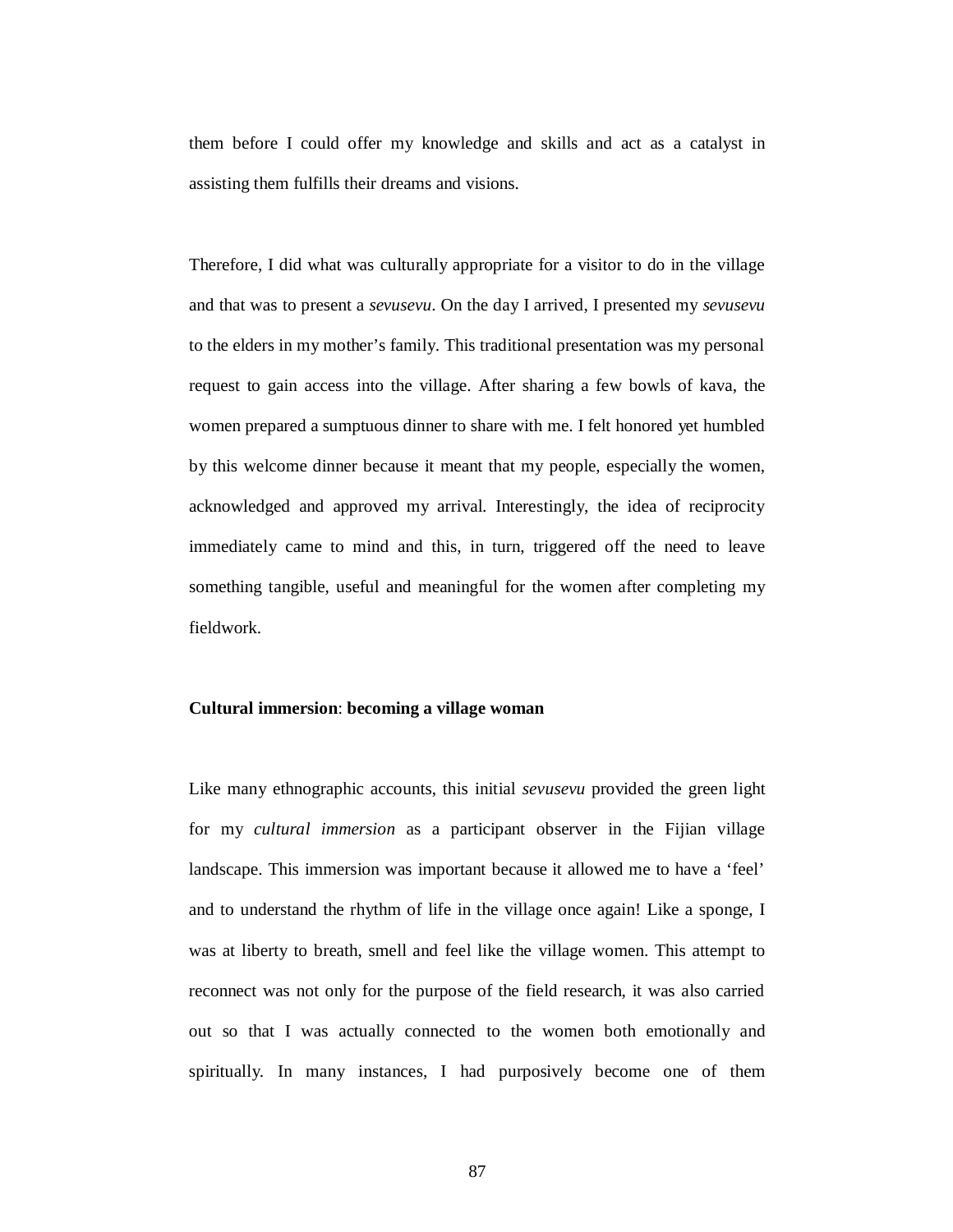emotionally, at times, took on their mindset in order to have a deeper understanding and appreciation of their socio-economic experiences. I saw this as very important in helping me tone down the pre-conceived ideas I had of indigenous Fijian women in their rural village communities. This cultural immersion started off with my getting reacquainted with my mother's relatives especially the women. I would spend the morning preparing breakfast with my female cousins and generally catching up about life for them. It was that time of the year when the whole village was busy farming vegetables and selling them at the market. After breakfast, when the children went off to school, I would walk with them to the farm to prune crops or clear the weeds or down to the river to wash clothes. As an ethnographic researcher, this was important as understandings emerged from this activity and allowed me to theorise about the women's stories. Going back to the women for their reaction later (in the women's workshop), validated these original concepts. I began to reflect deeply on gender issues concerning the women in my community and I began to realise the potential for social progress.

## **Reflections on insider and outsider positions**

The standpoints I adopted were based on the constructed positions I took, given the different situations of the research process. These positions or standpoints were influenced by the interplay of my positions as an insider and outsider. Aside from my position as a researcher, my standpoint as an indigenous woman was based on the ethical and moral obligations and accountability I had to this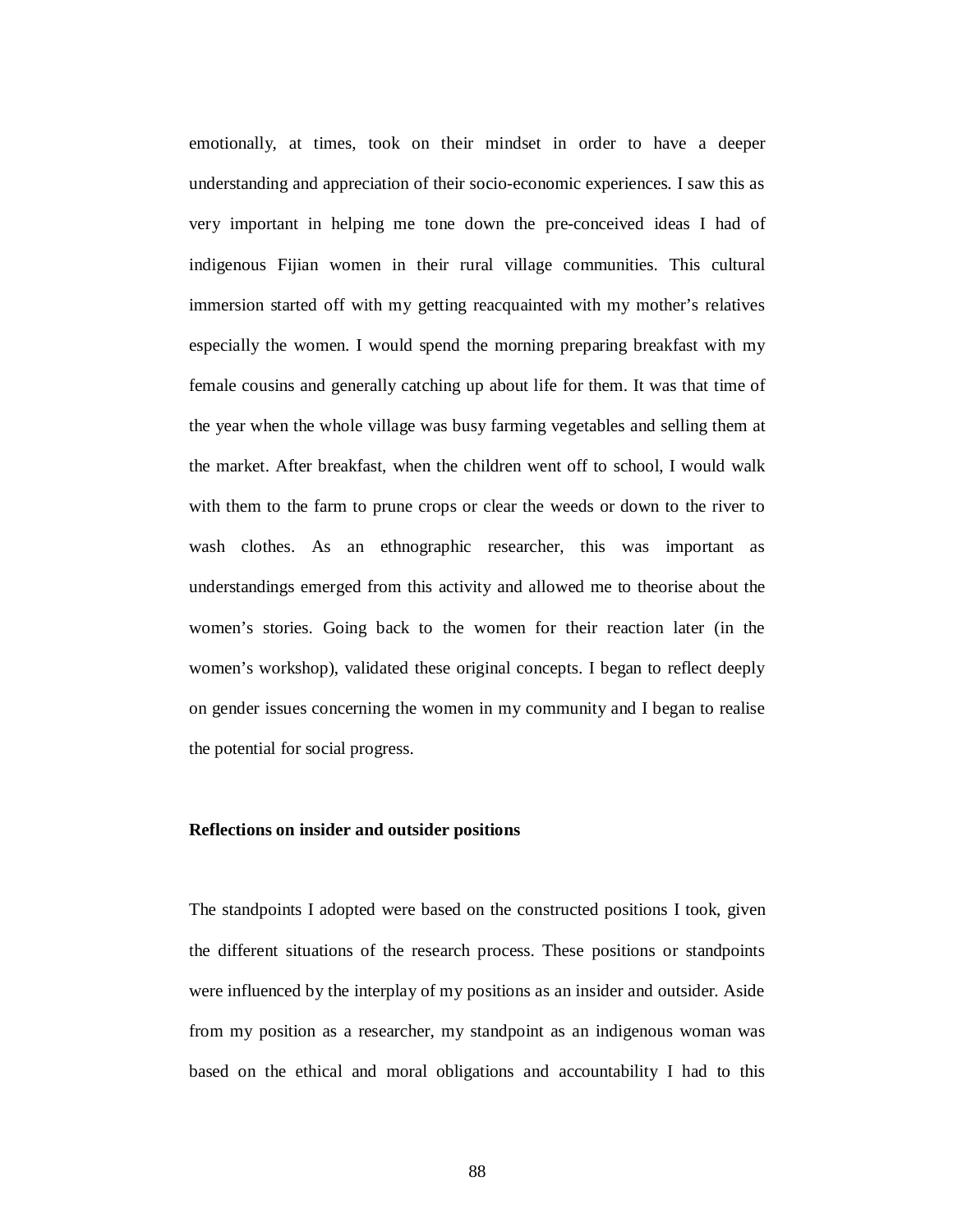community of women. As an indigenous woman researcher, doing research in my community was challenging for numerous reasons, particularly the tensions faced in the duality of my position and obligations as a local woman and also as a researcher (insider/outsider). This was a complex issue to work through, especially as I related to and lived with the women's daily experiences. The moral obligations and accountability in the duality of this standpoint was challenging yet rewarding because it provided an avenue to be tentative and inventive as the research process unfolded. As a researcher, I felt we had a confidence in each other. All the above augured well with Shulamit Reinharz's (1992) idea that in feminist research, learning must occur on three levels: the person, the problem and the method. My various encounters with the village women had allowed learning to occur at all these levels but more powerfully because all these levels have for me involved challenging yet rewarding relationships with my own Fijian women.

The women's knowledge, perspectives and values were grounded in the story of their lives (hooks, et. al. 1993) and as an indigenous researcher I recognised that the village women's knowledge, practices and beliefs were distinctive and a vital component of their existence and survival in the their village community (Martin & Mirraboopa, 2003). The women's knowledge and practices were privileged and were at the core of this research while those of 'others' were at the periphery.

This research was designed not to be exploitative of the women's knowledge and practices (outsider view taking what I wanted from them). Therefore, I took on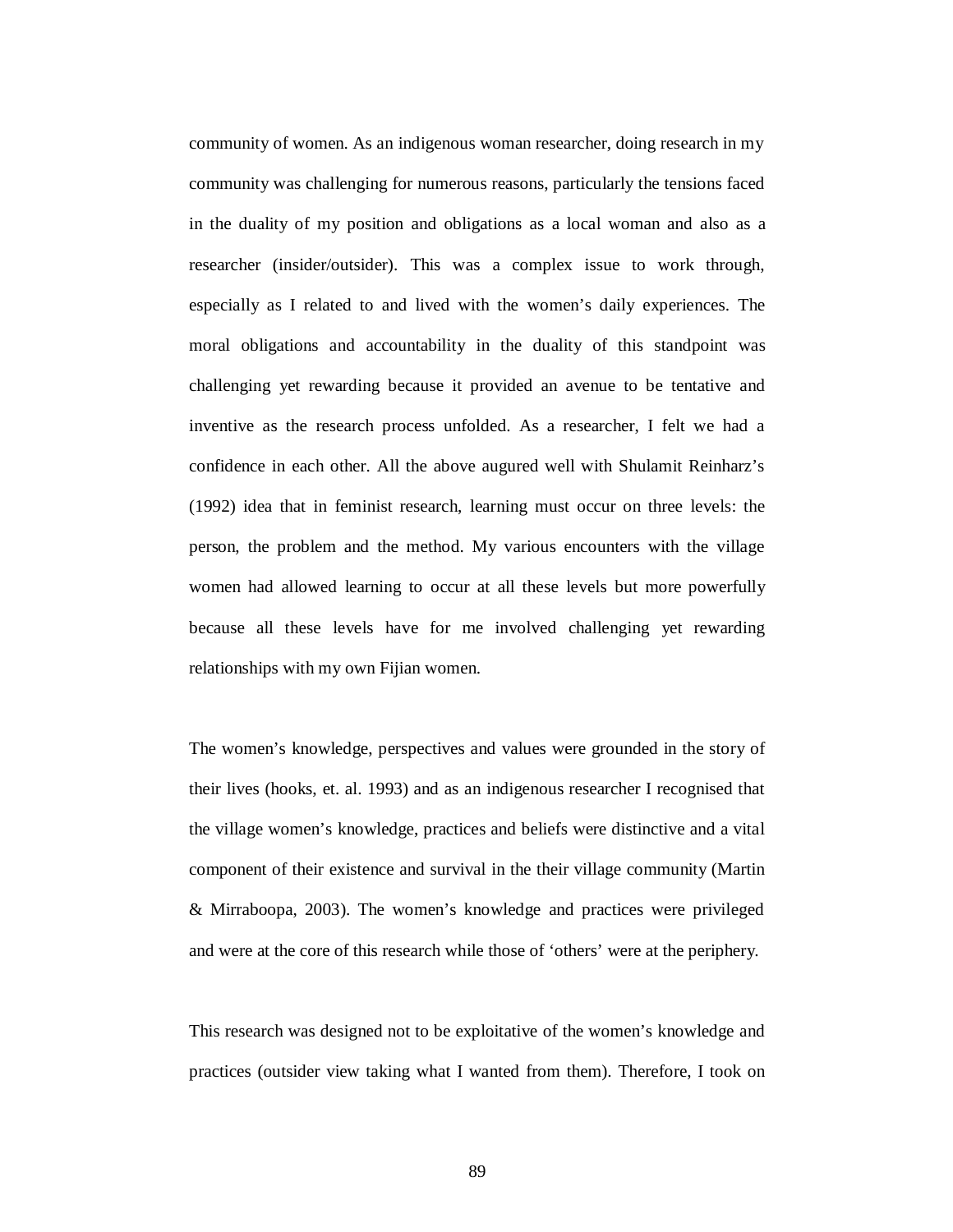the responsibility that the research would be worth the women's involvement, that at the end of this fieldwork, the women would have gained something that was tangibly relevant and meaningful for the social progress and development of their families and community.

The other standpoint that I took, as an indigenous feminist researcher, was to respect and validate the women's socio-economic experiences and the feelings and emotions that were embedded in their stories. Feminist scholars attune to the personal experiences and emotions of their research participants because the process of feminist research links emotion and knowledge that must be acknowledged throughout the research process (Campbell & Wasco, 2000). This was made easier because I came from the village and therefore had insider knowledge and positioning. I had an ethical responsibility to use their stories to shape the empowerment process in a way that suited these village women, building on their local knowledge, experiences and practices. One of the major outcomes was that through this framework, women would be critically reflexive of their own socio-economic conditions and experiences and be encouraged to work out alternative ways that would alleviate them from their disadvantaged positions. Much space and opportunity was provided for these women to realise the capacity and potential they have to change and improve things for their families and village community.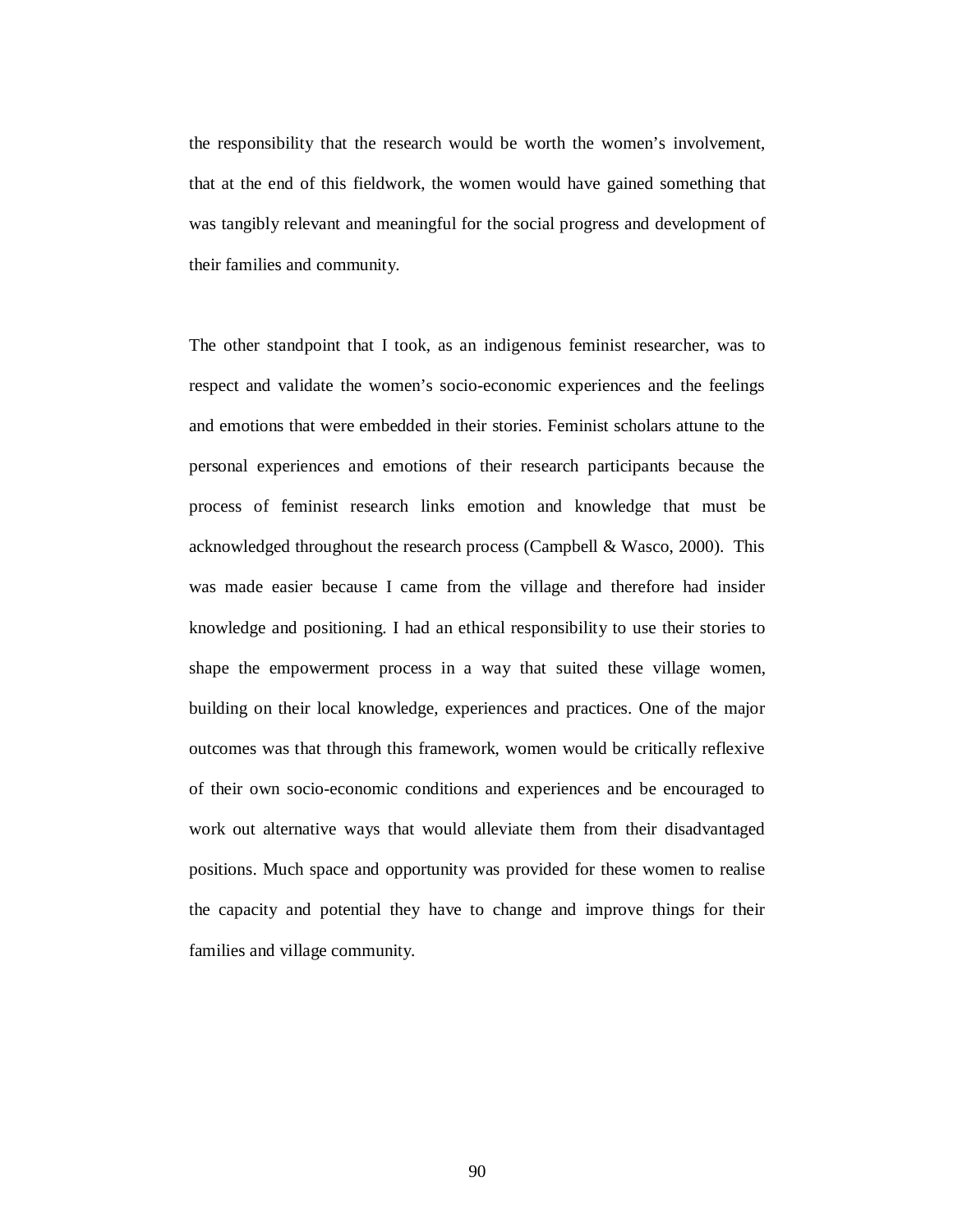### **Using the local indigenous dialect**

One of the most empowering aspects for me was using the local indigenous dialect. It was an important first step in gaining access to the conceptual world of the village women (Geertz, 1973). Sharing their stories and experiences in their own language was re-assuring and they seemed at ease to express themselves. I encouraged them to state their issues with no reservations, especially those about which they felt strongly. For example, a woman stated that the cultural obligations need to be reduced so that they can have breathing space to focus on other areas of responsibilities, especially their families. Another woman expressed her disappointment at religious denominations that levied huge financial contributions from its members while parents were hard pressed in meeting the needs of their children and family.

The use of the local dialect allowed the women to talk about and discuss complex issues and ideas without the researcher having to rely on translations that have the potential to lose meaning. For example, the village women had definite visions for the future and were aware of the increasing tensions brought about by the duality of their domestic and economic role as moneymaker. The use of the local dialect boosted the women's personal ego and improved their self-esteem and dignity, as they displayed a certain boldness and vigor in their conversations and discussions. It quickly helped establish rapport and trust which in turn facilitated a very open and personal relationship between the women and me. As a result, both the women and I invested our personal experiences and emotions in the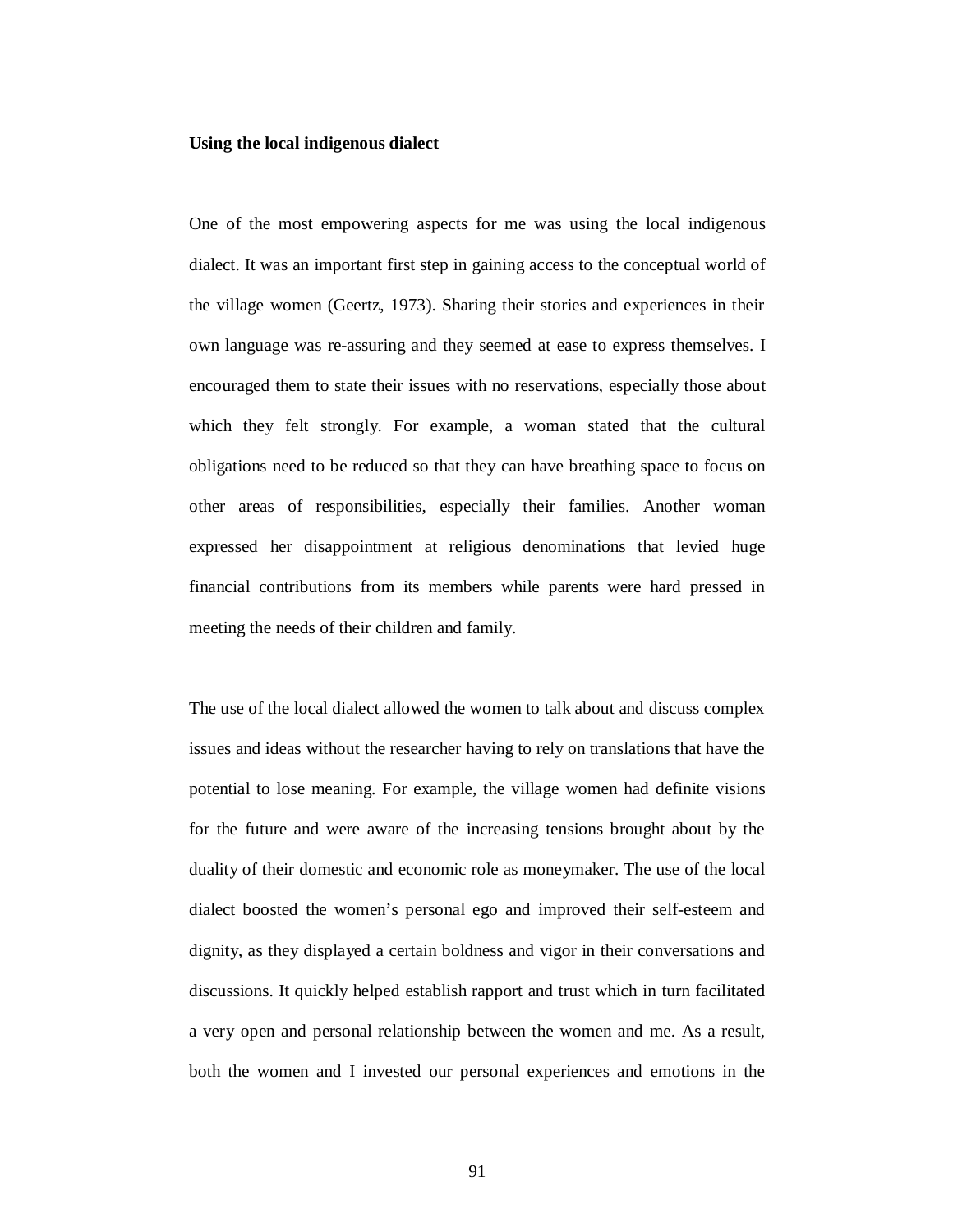research process, which boosted our sense of connectedness to each other (Oakley, 1988), thereby facilitating the exchange of ideas.

As a critical feminist researcher, the use of the local dialect was conducive to the values of critical ethnography and feminist ethnography which included critical consciousness, women's empowerment, privileging women's voice and making women more visible and audible in their village community.

### **Data analysis**

Analysing the data was based on a multi-framework of qualitative analysis, which included narrative analysis, data analysis strategies (categorizing or coding) and contextualising women's narratives. The rationale for using these strategies followed closely with the methodological scheme utilised in this research, that is, critical feminist ethnography and collaborative action research. The narrative analysis tools used in analyzing the women's narratives were adapted from a combination of Catherine Riesmann's (1993) and Carolie McCormack's (2000) approaches to narrative analysis. The women's narratives or responses were analysed in ways that focused on the elements of the research questions as well as the re-presentation of the women's socio-economic perspectives, knowledge and practices.

The first stage of the analysis involved development of categories and themes and the second stage involved linking these themes to existing theories and practices.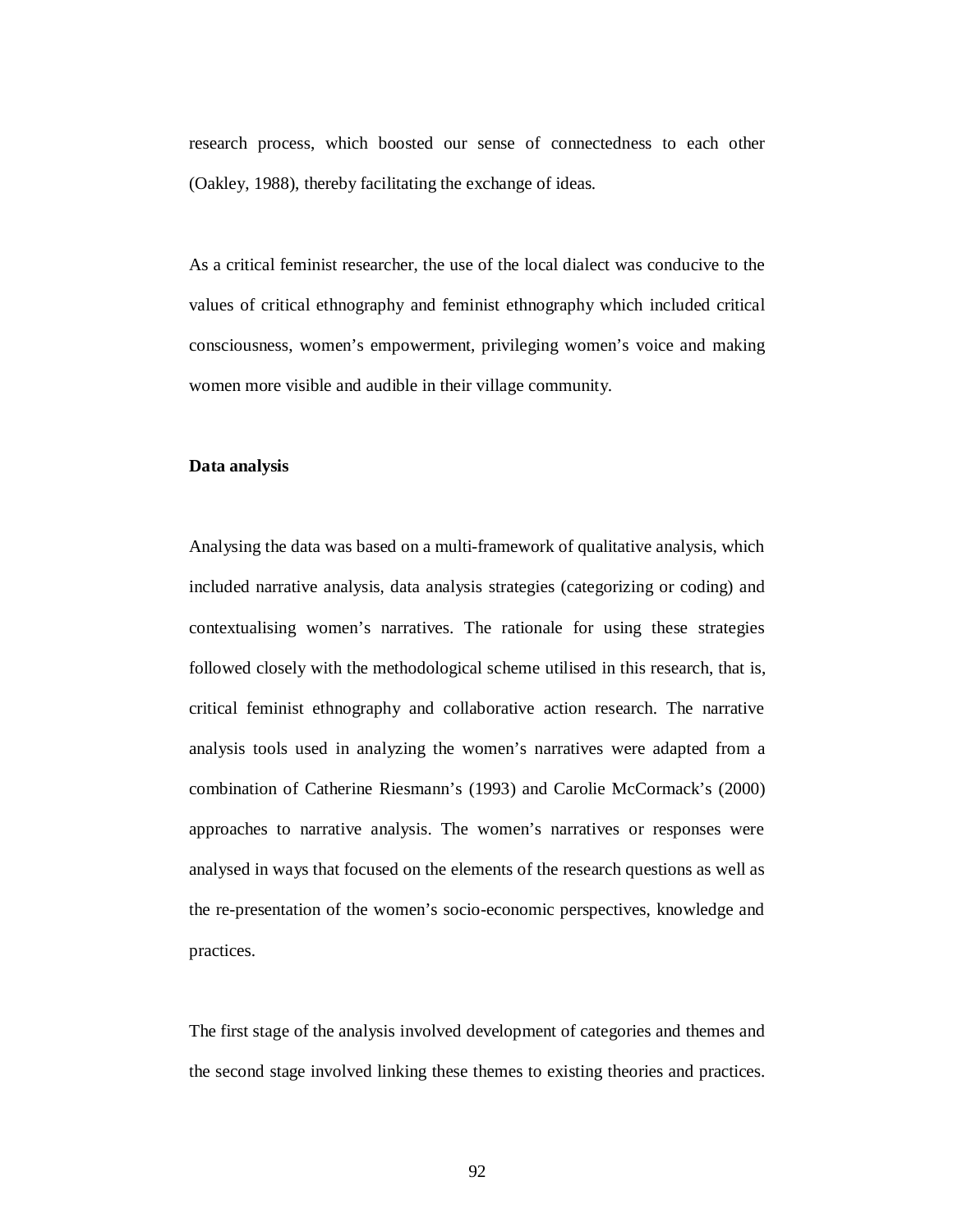Data from the men's and women's interviews were transcribed and then analysed using the two stages described above while leaving the texts still intact to preserve the 'soul and spirit' of their stories. The analysis involved the five following steps, which are based on Powell and Renner's (2003) ways of analyzing qualitative data:

1. Knowing the data: The woman's responses were developed into English transcripts. Then there was the familiarisation and immersion phase in which the researcher gets a feel for the overall meaning of the text. This was done by reading through the women's narratives several times, making notes and diagrams and brain storming ideas.

2. Focusing the analysis: The next step involved grouping the responses and refocusing on them in relation to the major research questions.

3. Categorising information: This involved identifying points of interest or bits of meanings (ideas, concepts, behaviors) and merging them together into coherent categories that bring meaning to the text. Some categories emerged from the women's narratives, which were then combined, with some earlier categories. Some initial categories changed as the data analysis proceeded. At this stage, data was broken up in analytically relevant ways.

4. Inducing themes: The categories identified in Step 3 were then linked so that patterns or themes emerged. Patterns and connections within and between categories were identified based on the research questions as well as those categories that women considered as important to their socio-economic experiences. There was the continuous attempt to connect patterns in a holistic way.

93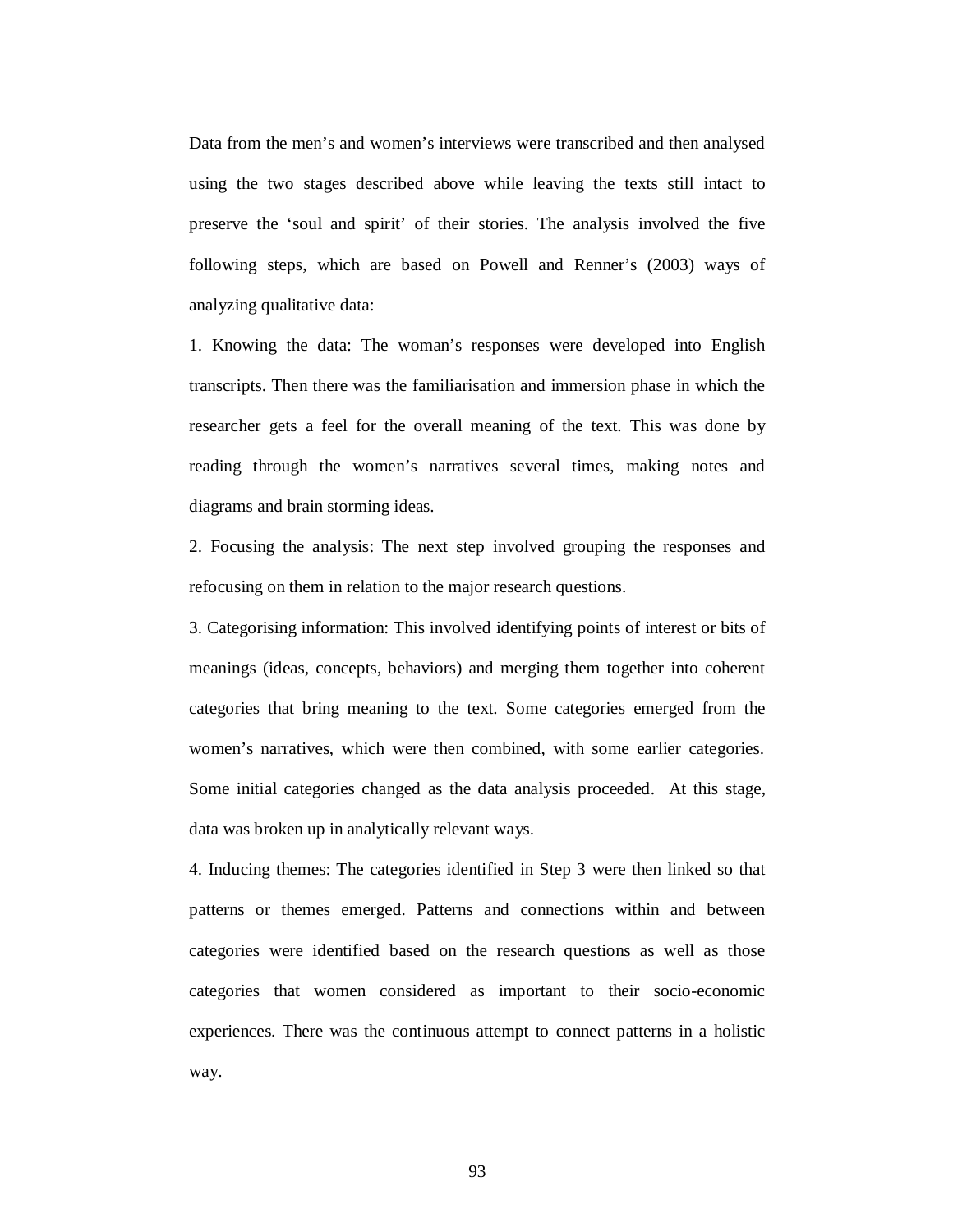5. Interpreting the data: The final step in the analysis process involved synthesising and giving meaning to the emergent themes and patterns. Like any qualitative research, interpretation is subjective because it was based on the researcher's own standpoint. Alternative interpretations and perspectives were also brought to light. An important component was that the researcher reflected on her role in creating the interpretation (reflexivity).

### **Analyzing data with multiple lenses**

The method used to analyse women's narratives was borrowed from McCormack's (2000) multiple lenses approach. The process involved the use of several lenses namely, the active listening lens, the narrative process lens, and the context lens. According to McCormack, 'these lenses are the dimensions people use to construct their identity and to give meaning to their lives' (McCormack, 2000: 282). These lenses were appropriate because the 'soul and the spirit' of the women's narratives were not disrupted and the narratives remained embedded holistically in what McCormack termed 'in their spoken and heard context' (McCormack, 2000: 282). The lenses also accommodated both the individual and the communal complexity of the Fijian way of life. The multiple lenses were used to zoom on to each woman's narratives in a microscopic way and to pick out appropriate aspects while still privileging the voices of this group of women. Analysis in the context of this thesis in relation to each lens is as follows:

a) The active listening lens: This is a basic level analysis in which I listened to the tape several times to reconnect both to the village women and the stories that they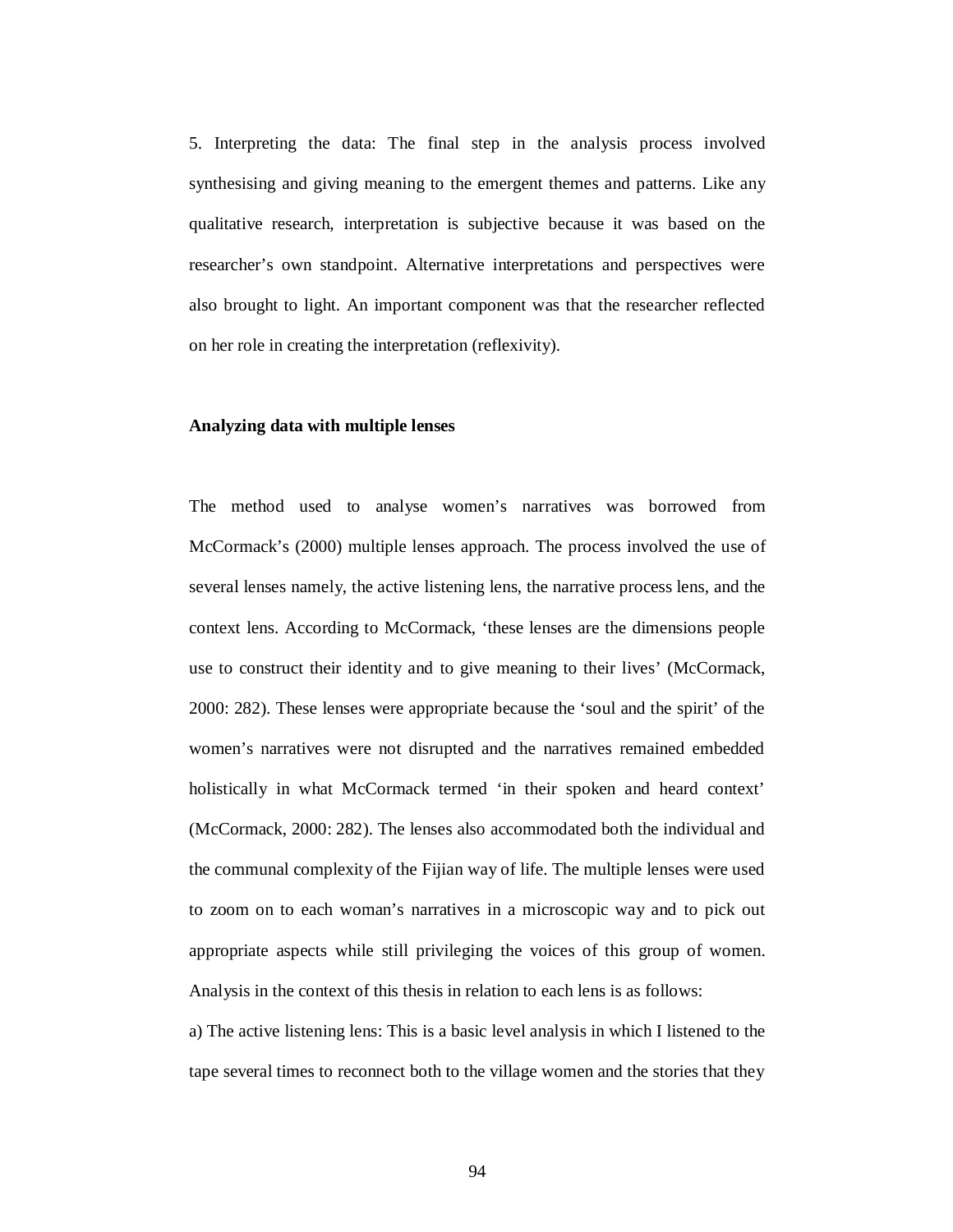shared and my response to these. I reflected on my positionality, in relation to the women and their narratives, and how this might influence my interpretations.

b). The narrative lens: I identified the different narrative processes used by the women to share their socio-economic experiences. First, I identified the main ideas, issues and challenges the women had shared in the focus groups. In order to interpret these ideas/issues, I had to find out why these ideas were shared by the women (evaluation), then the 'what', 'who', 'where' of the idea were identified (orientation). Next, I focused on the descriptions, augmentations (things that the woman talked about more), and theorising (things that women reflect on, their opinion or something that they try to work out) which helped identify other themes in the women's narratives.

c) The context lens: Under this lens, I identified the unique cultural influences that shaped the women's experiences, values and practices. I also focused on how these experiences, values and practices positioned the woman in her contemporary Fijian village. Given these experiences, values and practices, which of these does she conform to, which does she resist or challenge and which do she attempt to reconstruct? In the context of situation, I tried to tease out what she had learnt from her interaction with the women, that is, the women's responses and reactions.

## **Establishing research validity**

I addressed the issue of validity in two ways: validity in the content analysis of the women's narratives within the framework of qualitative research and validity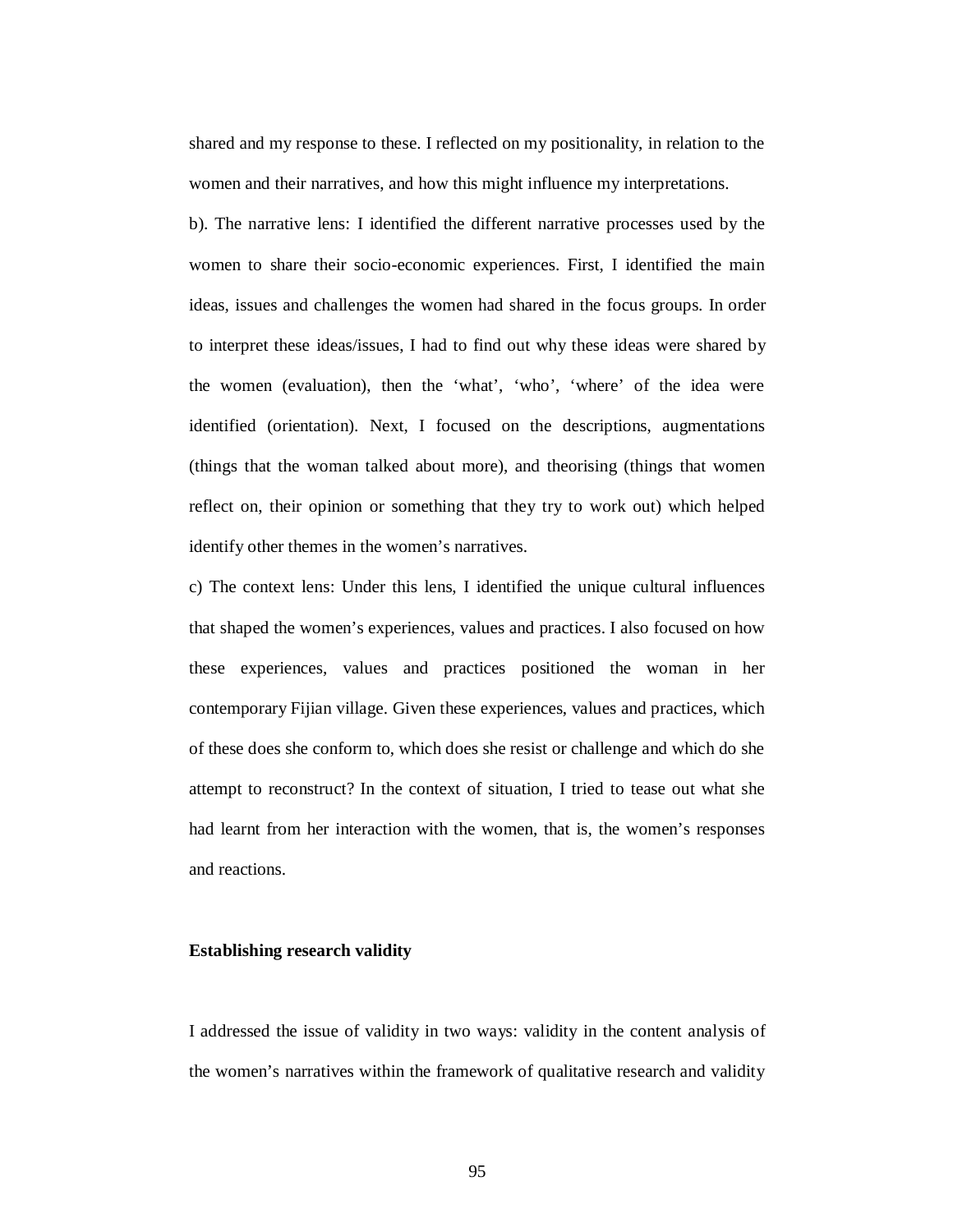as authenticity such as fairness, ontological authenticity, educative authenticity, catalytic authenticity, tactical authenticity as outlined by Guba and Lincoln (1989). In qualitative casework, researchers employ various procedures so that data interpretations are valid. In this case study, triangulation was used to validate and confirm the women's narratives and stories of their socio-economic experiences. Triangulation was carried out through the collection and analysis of data from varied sources, which were compared with each other. This comparison helped overcome the intrinsic biases in such research and increased the soundness and the trustworthiness of the research analysis (Marshall & Rossman, 1993:144).

An important aspect of validating this field data and information was the issue of catalytic validity, a term used by noted feminist, Patti Lather (1991) According to her, catalytic validity means ideas that are not necessarily empirically sound and well argued but they are inspirational, catapulting persons into activities (Lather, 1991). The inspiration or the 'driving force' in this research was to privilege and make public the village women's knowledge, values, practices and experiences and sensitizing these to local scholars and government officers. In addition to this was the inspiration to actively engage the women in a successful development project as an illustration that they as women in the village have the capacity and potential to be agents of change for their families and community. As an indigenous researcher, I was inspired to share my vision that 'a better world is possible' for these women. Therefore those committed to this notion of a better world whether as policy makers, community workers, activists, scholars or action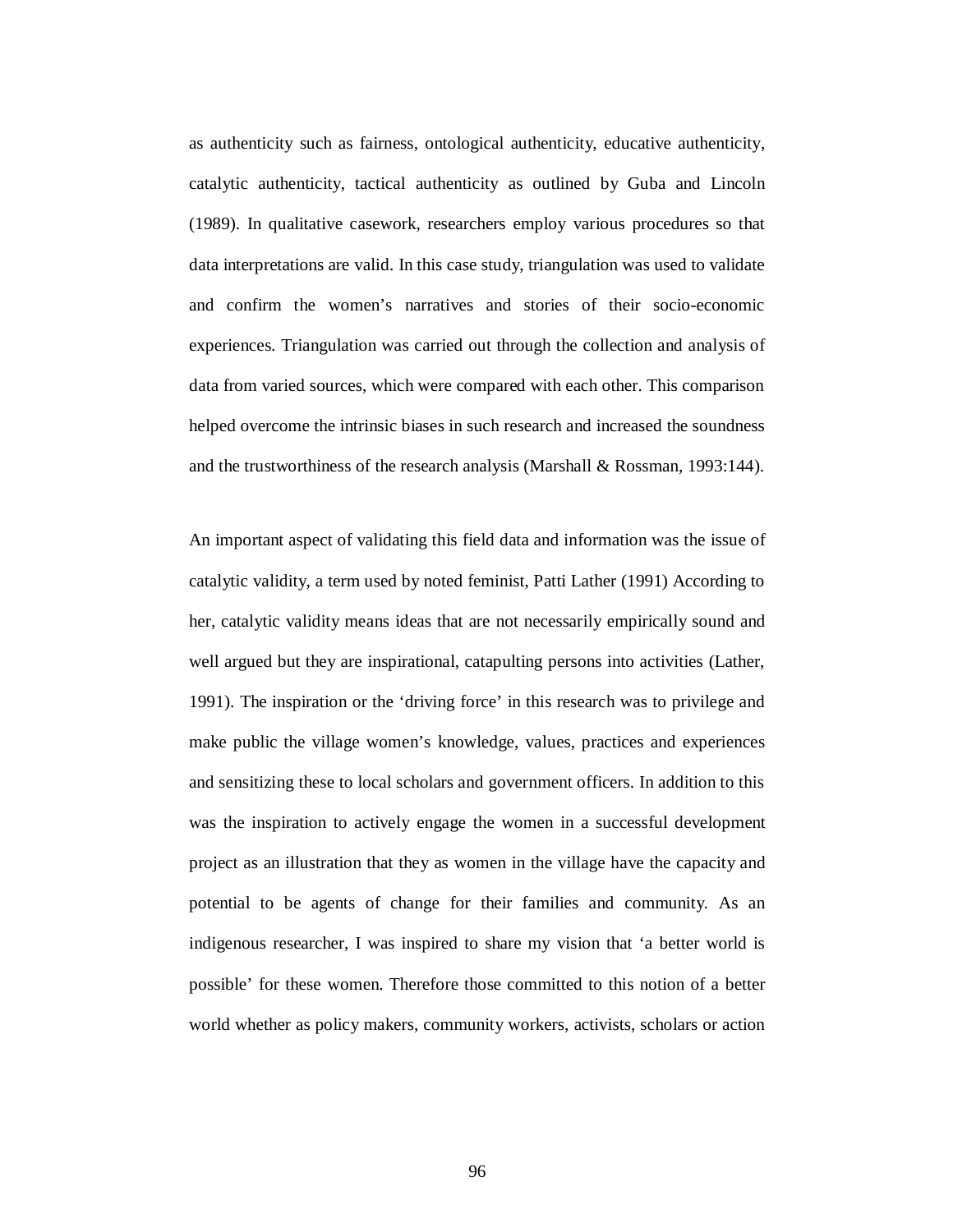researchers – work with ideas that do not paralyze but activate energy for change, individually and collectively (Lather, 1991).

Another important aspect of validating data was addressing balance and fairness in the stakeholders' interests with regards to this thesis. This included the voice of the Fijian village women, the local Fijian woman researcher and government. This fairness included a conscious attempt to make women's voices and stories audible and visible and to represent these narratives with balance and fairness, followed by affirmative action (see Chapters Five and Six in particular). Ontological and educative authenticity involved active participation of the village women in the research process. There was a strong ethical and moral obligation to make the research worthwhile, useful and meaningful for this group of village women. In my role as a catalyst, I provided space and opportunities for the women to meet as a community, to share their concerns, and I encouraged them to take collective actions to address their urgent needs and challenges.

## **Ethics**

A good researcher is an ethical researcher (Shank, 2002). Therefore, ethical considerations were an important aspect of the research process, especially doing research with a vulnerable and disadvantaged group (Schram, 2006). Embracing these ethical considerations was conducive to the spirit and soul of our collaborative effort for the village women's reflexivity, advocacy and empowerment.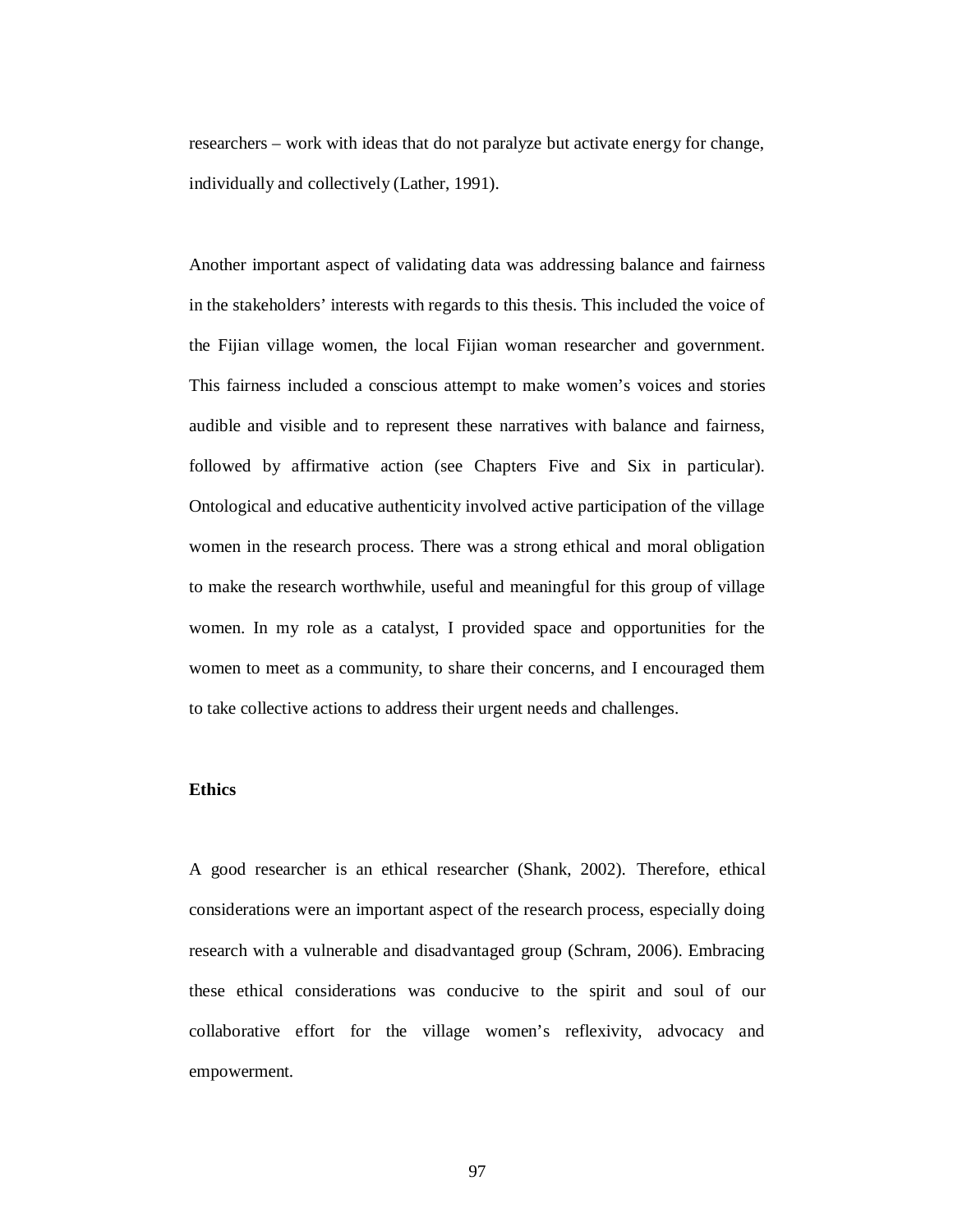The university ethics committee in the institution in which I completed my doctorate, stipulated clear instructions regarding ethical issues such as informed consent, risk and benefit analysis, confidentiality and reciprocity. Research students must submit an ethics proposal to the committee and receive a formal letter of approval before proceeding with their fieldwork (Appendix E). Using this as a basis, a credible feminist ethnography on Marama Village, not only privileged women's voices and women's advocacy and transformation but also adhered to critical research ethics (Smith, 2000). In research with critical intent, the central ethical contention is advocacy and empowerment for this group of village women offering them support to take some collective action for social change. However, the ethical considerations associated with such an approach were underpinned by the social context of this rural Fijian village, as well as the researcher's personal ethical position. As a local researcher, I believed that I honestly had the interest of this group of women at heart and, as such, I needed to be open, respectful, honest and careful working from their needs as well as mine.

# **Access and informed consent**

Negotiating access and obtaining permission to access the women's knowledge, values and practices was not only vital in critical and feminist methodologies but was also important given the traditional context of a Fijian village community. As required by Fijian traditional protocol, the initial consent was sought from the village headman through the traditional *sevusevu*. As a mark of respect to my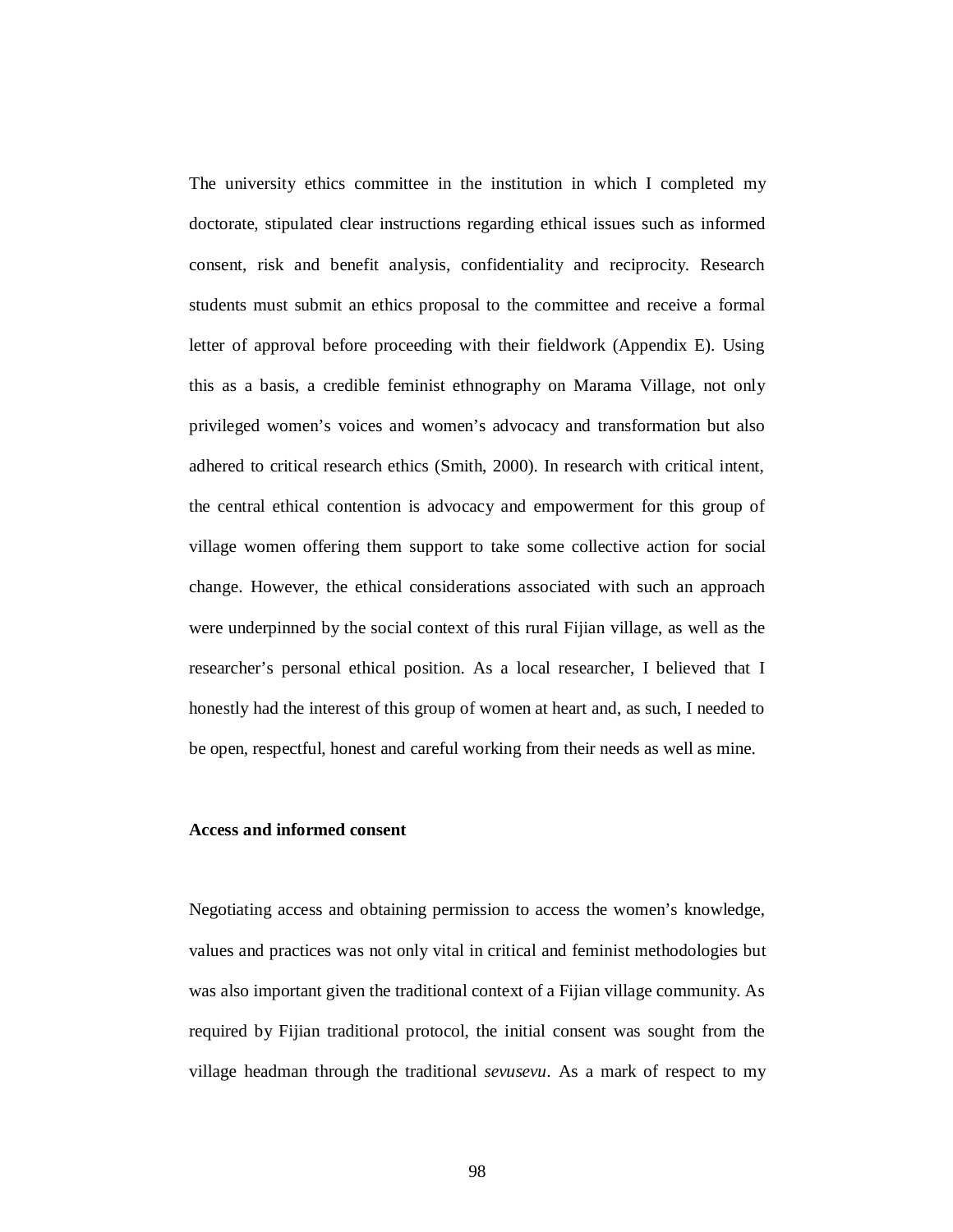own clan, I made a similar presentation to my maternal relatives who would be looking after me during my period of fieldwork. After three weeks in the village and prior to commencing my fieldwork, a second *sevusevu* was also presented to the village women where permission was sought to gather information regarding their daily-lived experiences in the village. The village headman and the women were also briefed on the objectives of the fieldwork, the reasons for choosing my mother's village for this research, the nature of my involvement and interaction with the women, what I intended to do with the findings, what the women would get out of this research and how the formalities of western university requirements could be met locally in the village. A participant's information sheet was used as the basis of this discussion (Appendix F). A similar discussion on these issues, using the same information sheet, was conducted on a one- to-one basis through the Household Survey. A formal consent form was presented and discussed with individual participants and those who agreed to participate signed one (Appendix G). A release form was also signed by the participants giving permission to use their narratives (Appendix H). These necessary documents were transcribed into the local language and time was taken to explain the ethical issues to the participants.

Participation was entirely voluntary and I respected those who did not wish to be part of the research for reasons best known to them. However, I did make it clear to all the women in the village that they were at liberty to join in and be part of the research whenever it was convenient for them. Many of the women joined in the later stages of the fieldwork, especially for the women's one-day workshop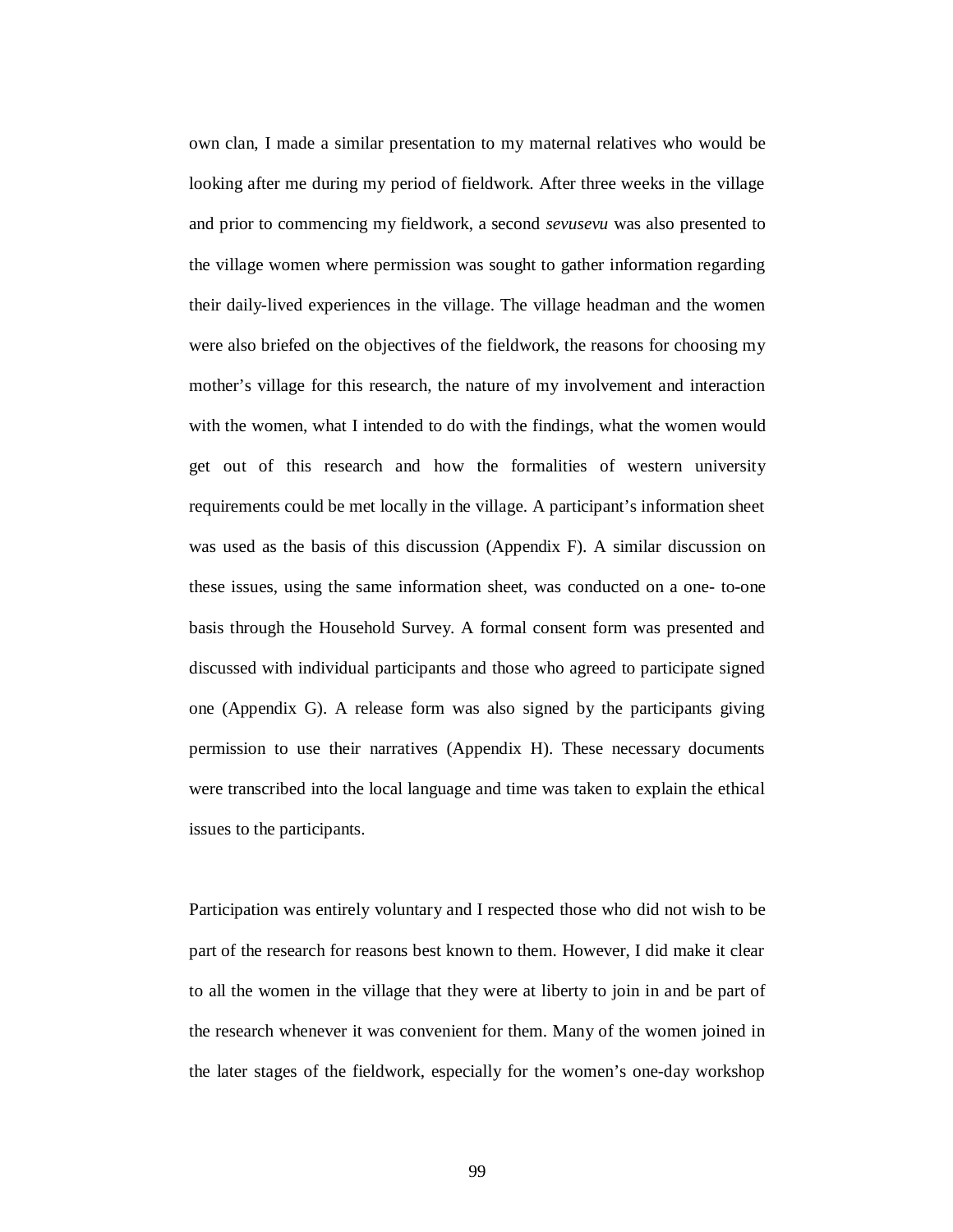and the fishpond project. I also wrote to the local provincial Fijian administrator informing him of my fieldwork in the village.

It was discussed with the women that their names as well as the name of the village would remain confidential for ethical reasons. The women's village is referred to by the pseudonym, Marama Village and the names of all the women participants are also pseudonyms. On my return to Canberra, the identities of the women and the village remained anonymous and I have been careful not to mention the women's lives in vain.

# **Empowering and caring**

Because the village was an agglomeration of houses in one locality, I kept my work visible and was available to the women or men at all times for any queries or questions. The fact that I lived in the village made a lot of difference because I was quickly absorbed into its daily life. I was particularly happy when the women and other village elders informed me of various protocols that I needed to be aware of as I progressed in my fieldwork. For example, one of the women informed me that we had to ask permission to dig the Fish Pond from the appropriate family land owning unit and this was done accordingly. The women informed the men what we were doing at different phases of the field activities and this was not because the men had demanded this but because the women themselves had taken the initiative to keep the men informed.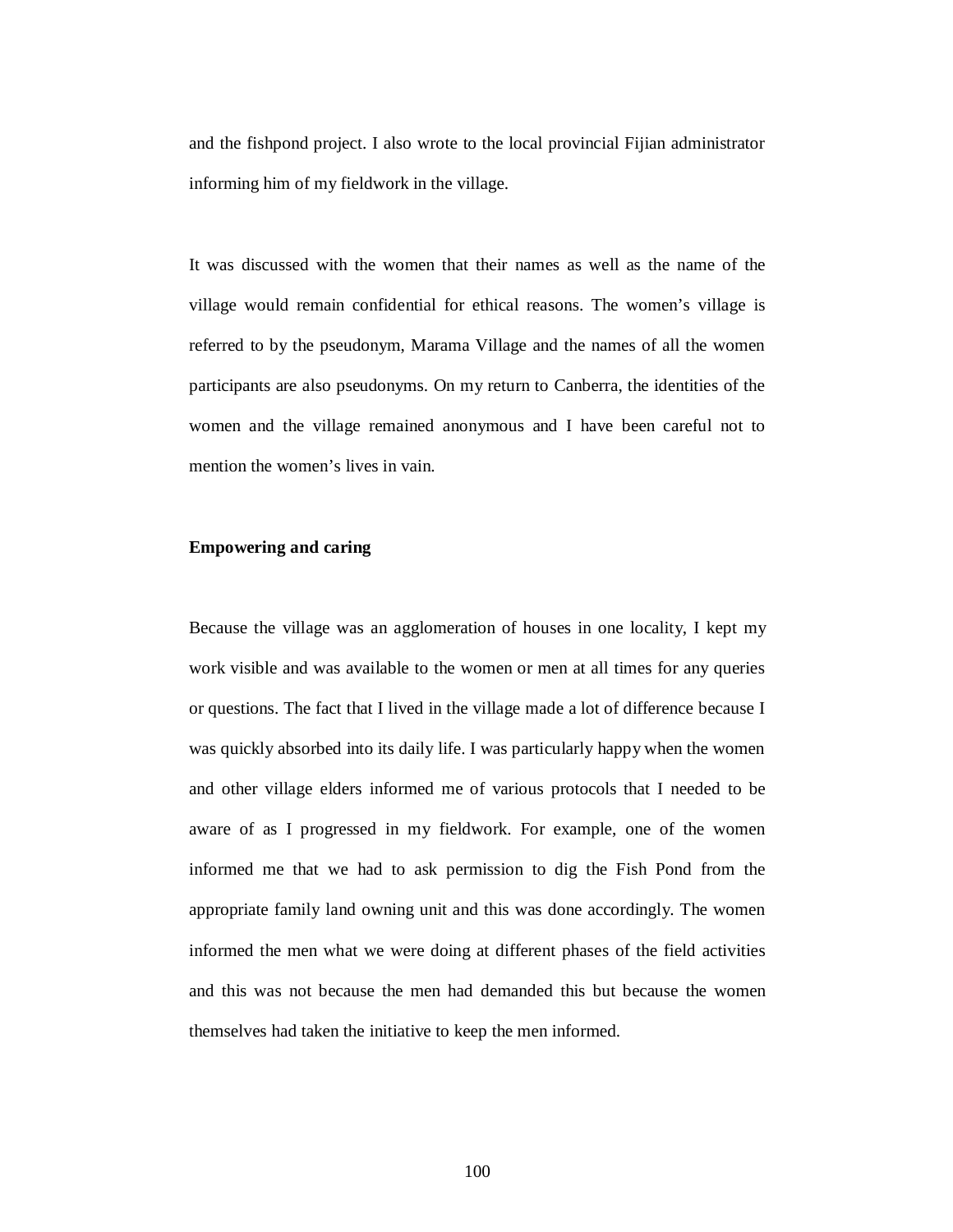#### **Conclusion**

 The multiple methodological approaches employed in this research were applied flexibly and transparently to accommodate the socio-economic and cultural nuances of the indigenous Fijian women in their village community. In addition, the multiple methodological approaches provided the fluidity to co-construct and modify aspects of the approaches as dictated by the field situation. The fieldwork commenced with an ethnographic approach that allowed the women to speak first and share with the researcher the way they do things in their village. Commencing with the ethnography of the Fijian women privileged the voice of the Fijian women. This required openness to learning from the women and a willingness to see everything and suspend a premature judgment on what should be selected as data. It is the quality of this openness that lies at the heart of ethnography, in its processes, motive and ethics (Massey, 1998). The use of many methods generated a rich description of the women's lives as experienced by them and thereby allowed myself and those who read this thesis to gain a multidimensional appreciation of the Fijian village context.

The critical and feminist stance of the research evolved from the ethnography as a result of the positive personal relationship between the researcher and the women. The resulting confidence and security that the women gained from this relationship was a necessary stepping-stone towards the women's critical engagement in the research process.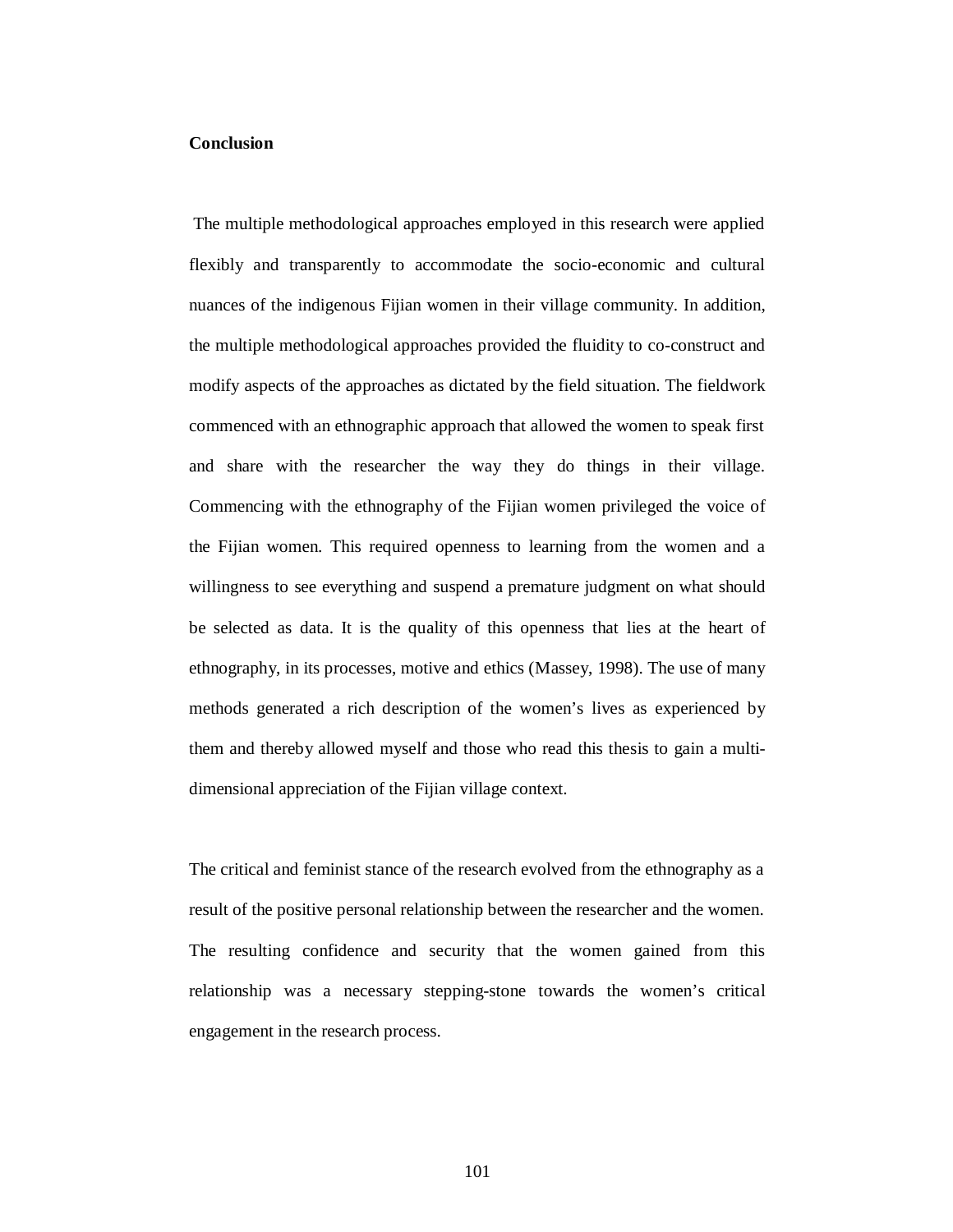The chapters that follow reflect different aspects of the research methodology. The knowledge outlined in the next chapter, which provides an introduction to Marama Village, is reflective of the early stages of the research process when I spent time simply living in the village, working with the women in their daily lives and using the Household Survey as a way of learning about and making connections with the people and their context. Chapters Five and Six grew out of a deeper immersion in the context when I had the confidence of the people to interview some of them, asking others to keep a diary and/or to join a focus group. Chapter Seven reflects the final process when I met with the group to give feedback to them regarding their perceptions of issues related to gender equality, empowerment and development. The collaborative feeling that arose from a shared understanding amongst them, regarding these challenges, provided them with the agency to initiate and to sustain actions that were important to them.

These research methodologies complimented each other especially when used in the actual field work because one methodology provided a vital platform for the next methodology.

102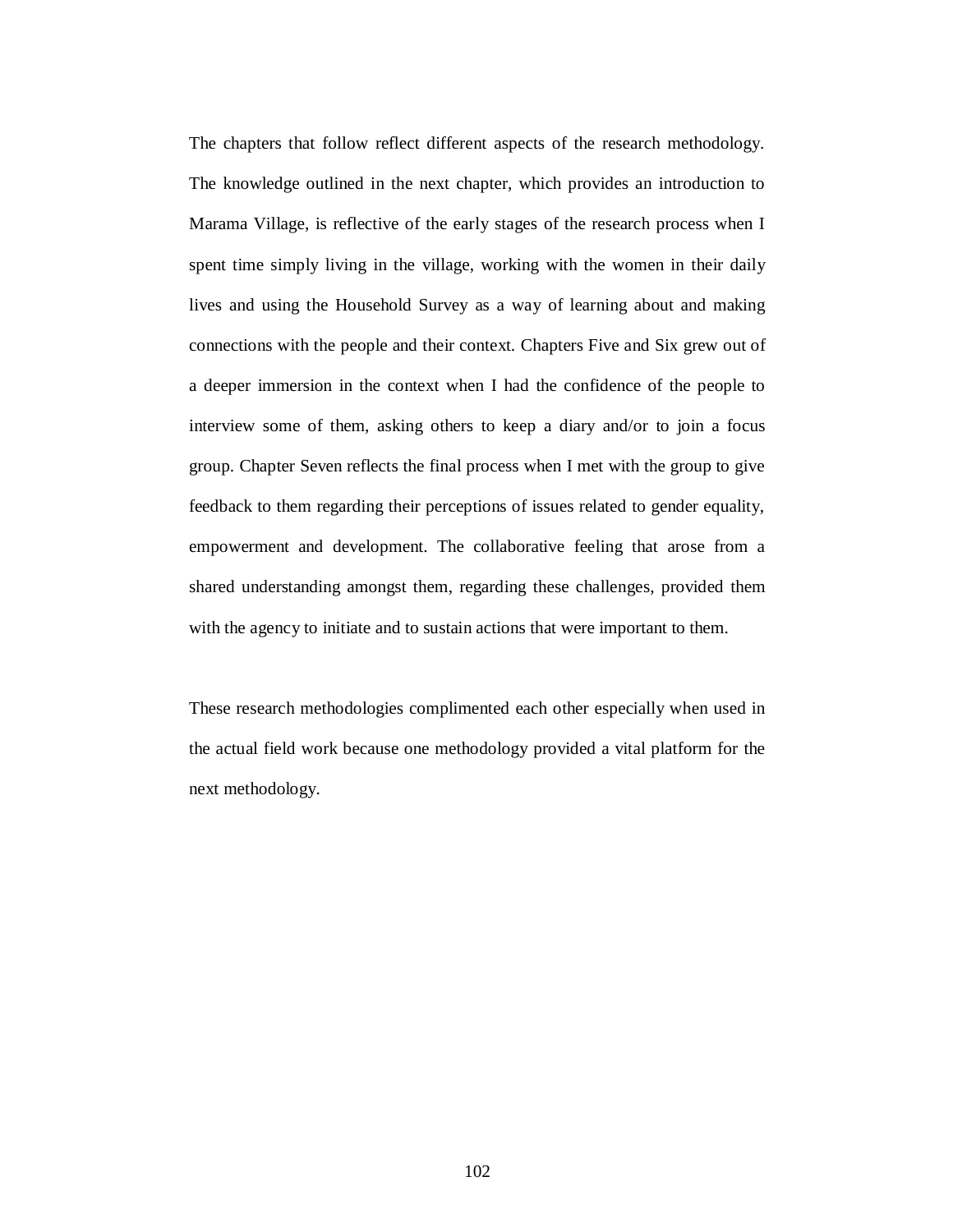#### **CHAPTER FOUR**

# **MARAMA VILLAGE**

This chapter introduces Marama village and includes a discussion of the physical characteristics of the village, basic demography of the village community, its social structure and organization, the farming calendar, sanitation and health, home amenities, religion and the local village school. The information contained in the chapter is designed to provide a background context for the women's lives discussed in later chapters. Information included in the chapter was gathered through participant observation, field notes, informal interviews and the Household Survey.

## **Physical features**

Marama Village is situated 245 kilometres or four hours inland by road from Nadi International Airport. Travelling from Nadi airport, as I did, involves a one-hour bus trip to the village situated closest to Marama Village, then a three hour bus trip on a gravel road. It is normal that, when you get off the bus, most of you are well covered with road dust. The village is located in Fiji's largest market gardening area, the Sigatoka Valley, often referred to as the 'salad bowl' of Fiji. The valley is drained by Fiji's second largest river, the Sigatoka River. The meandering road to the village passes through this large river valley covered with huge patchworks of vegetable and crop plantations.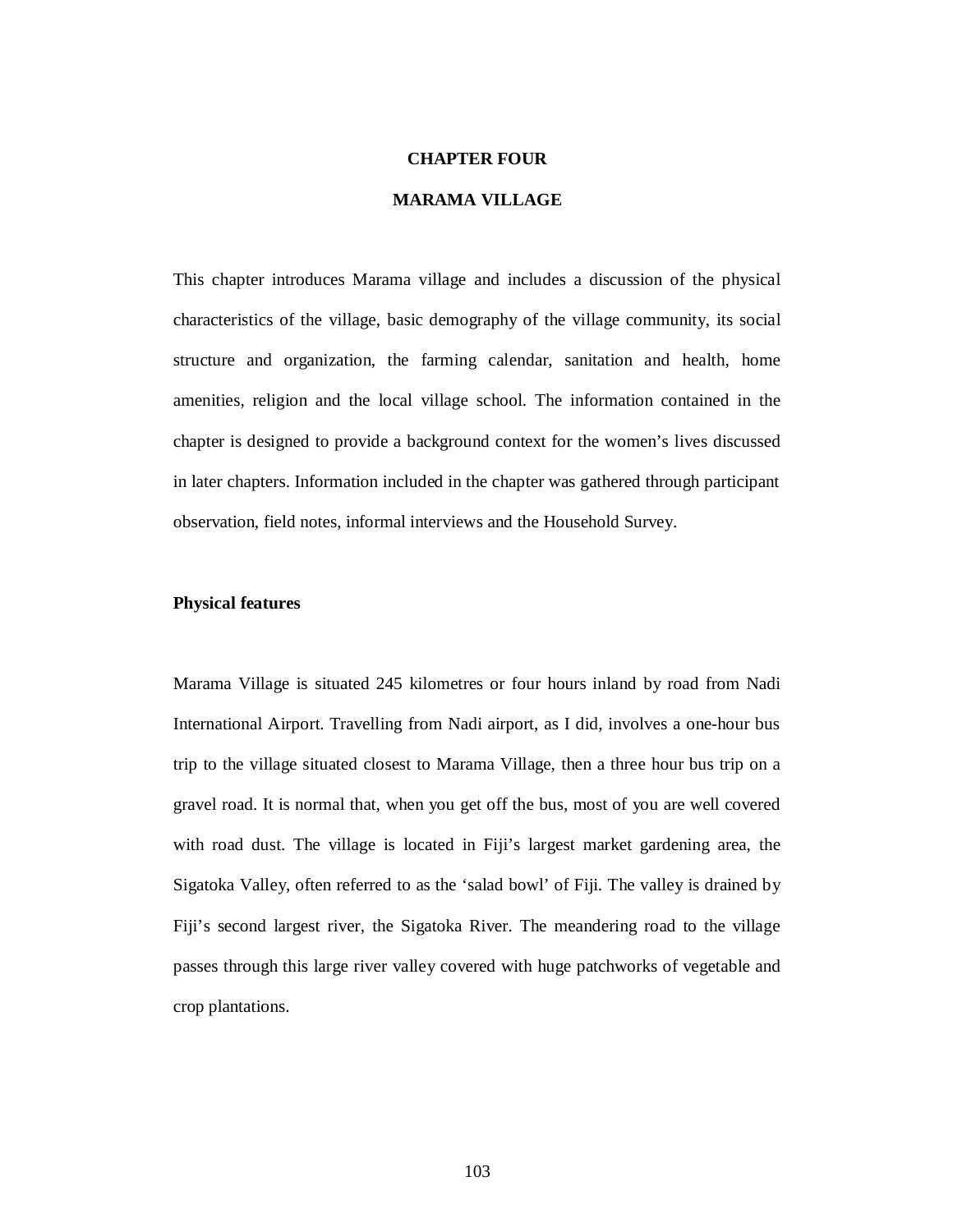Marama Village was relocated fifty years ago from the old village site, called the *rara makawa* (local dialect term referring to the old village site). The new village is located about 900 metres from the river and is situated right next to the main arterial road that serves this vast rural hinterland. The village proper covers an area of approximately 70,000 square metres and, like many Fijian villages; there is a village green in the centre of the village. Homes are built in a close-knit fashion around this village green. The largest building is the church, the next largest is the village meeting house and then the chief's home or *bure (*traditional Fijian village thatched house). The chief's *bure* is located at the top end of the village while the other houses are randomly located around the village green. The homes are close to each other and in most cases you will not have to walk more than 15 meters to enter another home. The school building and the teacher's living quarters are at the edge of the building. Opposite the school is a medical dispensary in which the district nurse and her family live. There is also a 'village nurse' who is a woman who completed high school and gives out minor medicines when the district nurse is not available. The village nurse is not a trained nurse.

## **Climate**

Like the rest of Fiji, Marama Village is blessed with a warm tropical climate throughout the year and is devoid of lethal tropical disease germs associated with the wet tropics. The summer months from November to April are generally classed as the hot-wet season with a maximum temperature of 30ºC. They are followed by the winter months or the cool-dry season from May to October when the average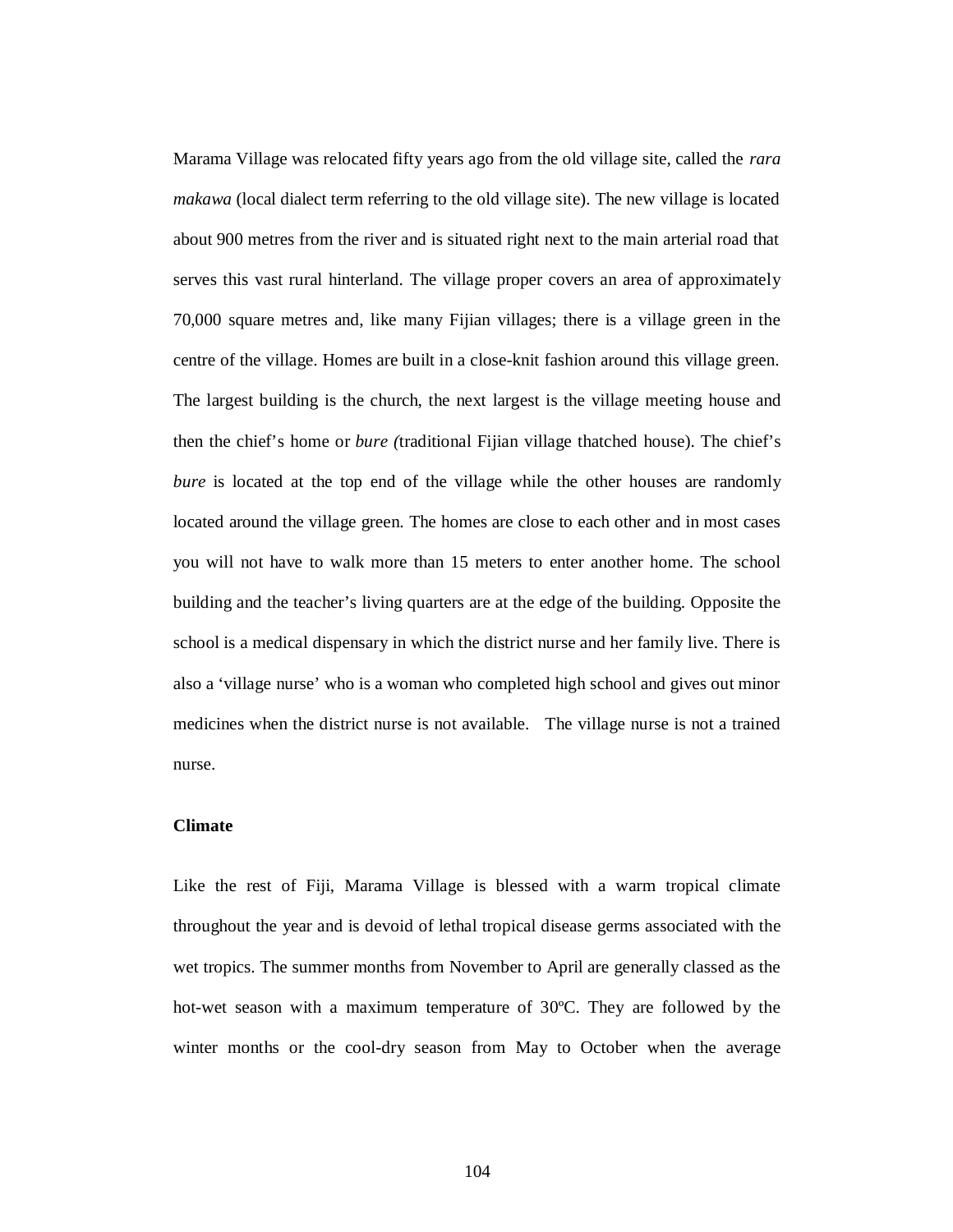temperature is 26ºC. The humidity is quite high during the hot wet season and gets very uncomfortable at times. Flash floods are common during the rainy season and river flats are often flooded restricting crop cultivation to the rolling hills. In Marama Village, climate is the major factor influencing the economic livelihood of this village community. Due to its rich alluvial soil and equitable temperatures, the villagers are market gardeners who cultivate a wide range of commercial vegetables and crops, with the increase in village population, farmlands have become increasingly important as families redistribute areas to cater for their increasing numbers. The village population has increased due to better access to health care, although family planning remains a taboo subject and family planning services and facilities are not accessible.

#### **Basic demography**

Marama Village, with a population of about 322 people, is a medium sized village in Fiji. There are fifty-two households in the village and a common household would include a married couple with their children, grandparents and one or two extended family members. Families can be large and the largest household has twelve people while the smallest has three people. According to the Household Survey, the average number of individuals per household is six. There are fifty-four children under the age of five years in the village, an equivalent of 16% of the population. The village has a youthful population and 124 of the villagers are aged between six and twenty years (seventy girls and fifty four boys), an equivalent of 38.5% of the village population. Hence girls make up 56% of the youth population. The productive age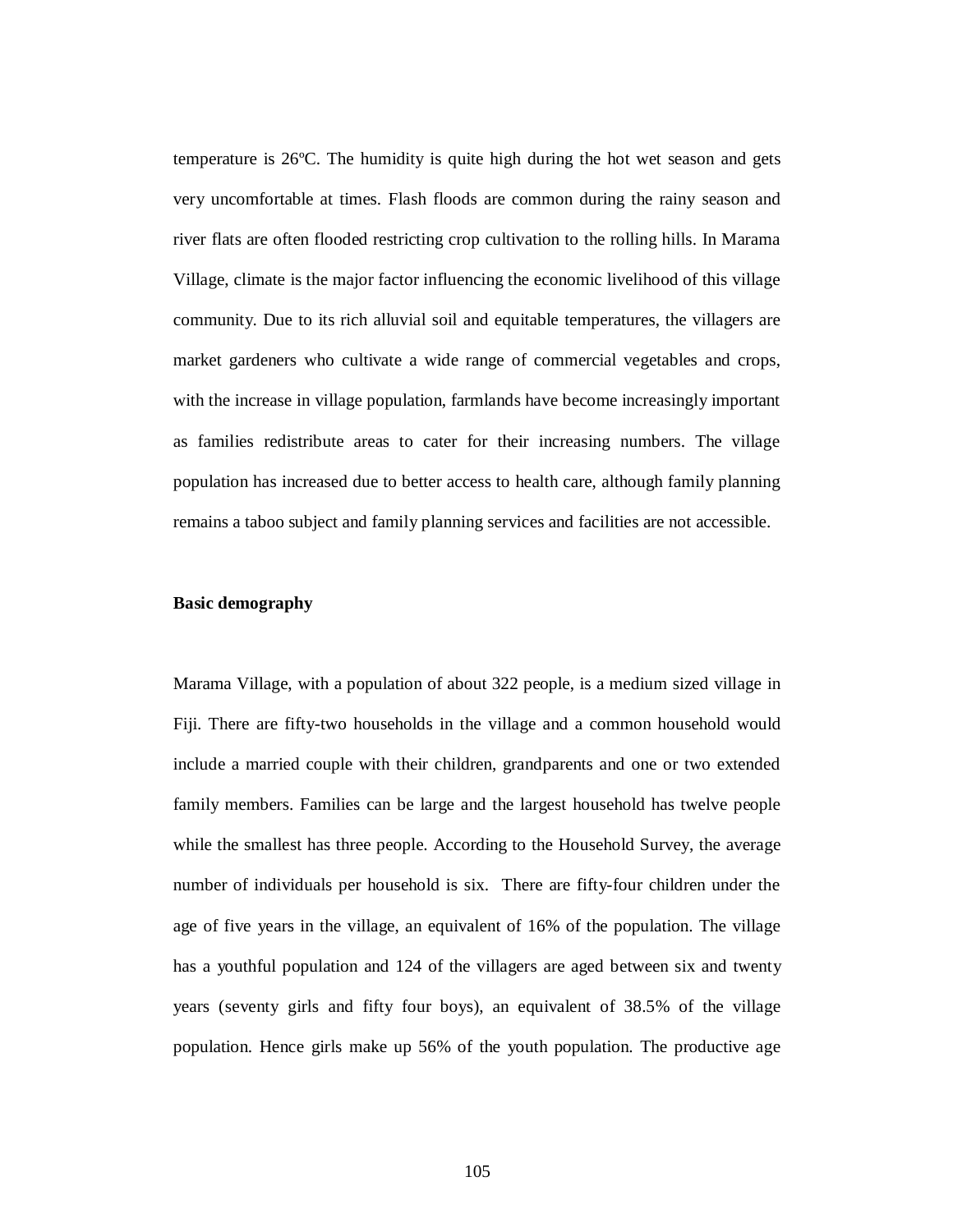group (that is, twenty one to fifty five years old) make up 35% of the village population. Of this age group, there are fifty-four women and fifty eight men. According to the Household Survey, there are 183 females in the village, an equivalent of 56.8% of the village population, while the males number 139, an equivalent of 43% of the village population. Of the total village population, eight are aged sixty years and over and the oldest person in the village is an eighty year old woman. The elderly are usually cared for by their children.

## **The village houses**

The traditional Fijian home is called a *bure*. It is built of local hardwoods with the walls made of bamboo layered with thick grass and a thatched roof made of reeds. Bamboos are in abundance and the villagers use plaited bamboo for walls and floor coverings. As in most villages throughout Fiji today, modern concrete houses have replaced the traditional thatched *bures* in the village*.* According to the Household Survey, 75% of the houses in this village are made of concrete while the rest are either made of wood or aluminium. Mili, one of the participants, is a single mother with four children who lives with her eldest brother and elderly mother. The concrete-block house with a corrugated iron roof was built with assistance from her sister-in-law who works as a teacher in the city. The house is approximately ten meters by fifteen metres with two bedrooms that are separated from the open living area by a wooden wall. The rest of the house is one living area with thick grass matting covering the cement floor. The adjoining kitchen area has a dinner table, a food cupboard and an elevated fireplace made of concrete slabs.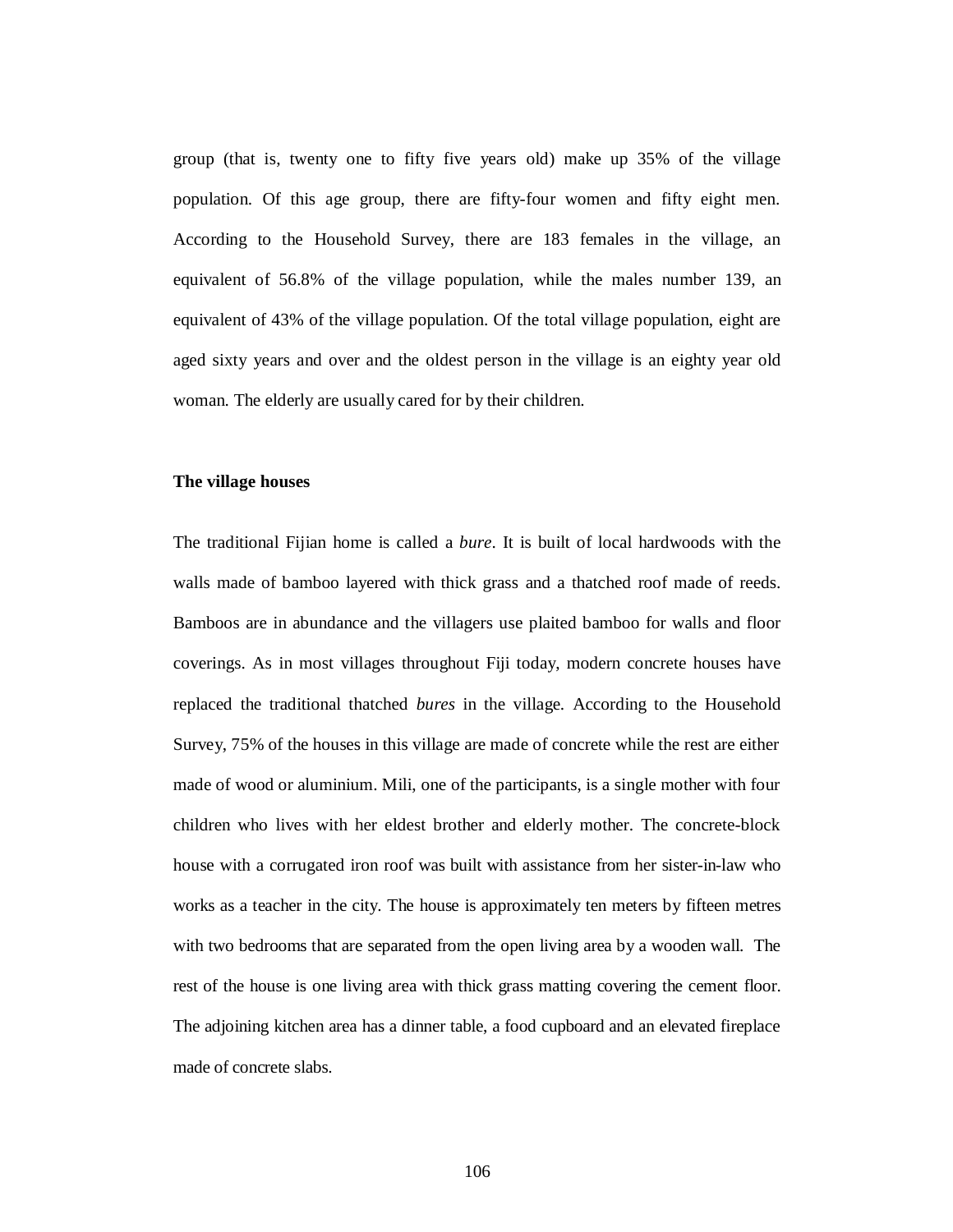The kitchen is detached from the house and is a simple four-walled structure also with a corrugated iron roof. The kitchen walls and floor are made of plaited bamboo. Cooking is done on an open fire with old iron frames that hold pots over the fire with the woman seated on the floor at the same level as the fireplace. Though the women cook in an open fire, meals are delicious. Food preparation takes a fair amount of the woman's time and energy, but she often enjoys this activity. A typical breakfast consists of lemon tea, plain tea with rice, pancakes, roti or root crops (such as cassava, taro, breadfruit or sweet potato). The staple foods are root crops and vegetables and the major root crop is cassava or manioc. However, taro, which is the more expensive root crop, is in abundance in the village as a result of an agriculture project launched in May 2001.

Most of the women stated that a concrete house is cheap and easy to maintain. The women also mentioned that their concrete homes are more durable and solid and can withstand the ravages of cyclones of the season from December to March. Thus, compared to the traditional Fijian bure, concrete houses are the very popular in this village community. A few women said that, once people build their concrete houses, families would not have to worry about maintaining them. Unlike the *bures*, that have one open living room, today most these concrete homes have either one or two bedrooms.

## **Household furnishing**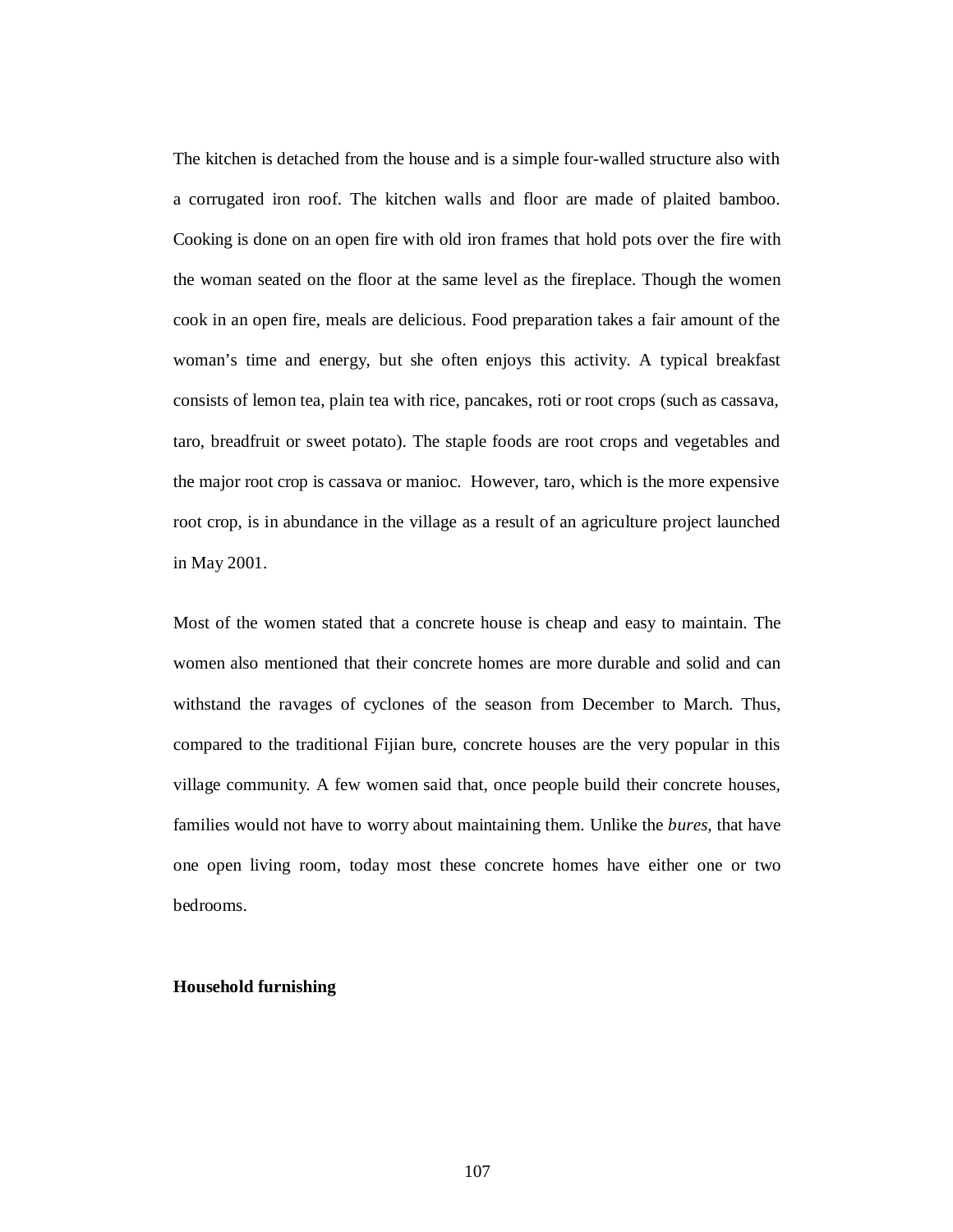The homes have basic furniture, and in most homes the furniture may include one or two beds, a wooden table, a food cupboard and one, two or three armchairs. According to the Household Survey, one of the important pieces of furniture is the food cupboard. The food cupboard is important to a woman because this is where she stores her groceries, left over food and her dishes and utensils. A prized possession in these homes is the transistor radio, which provides vital connection between the villagers and the outside world. Fiji's radio stations have excellent Fijian programmes for rural communities. However, these radios are used sparingly because radio batteries are expensive. The batteries cost \$2 each. The larger more commonly used batteries cost \$4 each and may last up to two and a half weeks on the radio. One household, which has the only television set in the village, operates it by an electric generator and, because of the cost of fuel, the television set is used only occasionally.

### **Household energy**

The women use a variety of household energy sources, which include kerosene, firewood, white benzine, electric generators and gas. However, according to the Household Survey, the two most common sources of energy are firewood and kerosene. Women use firewood daily to cook and prepare family meals. Kerosene is also a major source of energy and the women use kerosene lamps to light their homes every evening. A litre of kerosene is worth \$1.50 and this amount of kerosene in the lamp may last up to a week depending on the size of the wick and the hours used. Most families turn off their lamps as they go off to sleep for safety reasons. White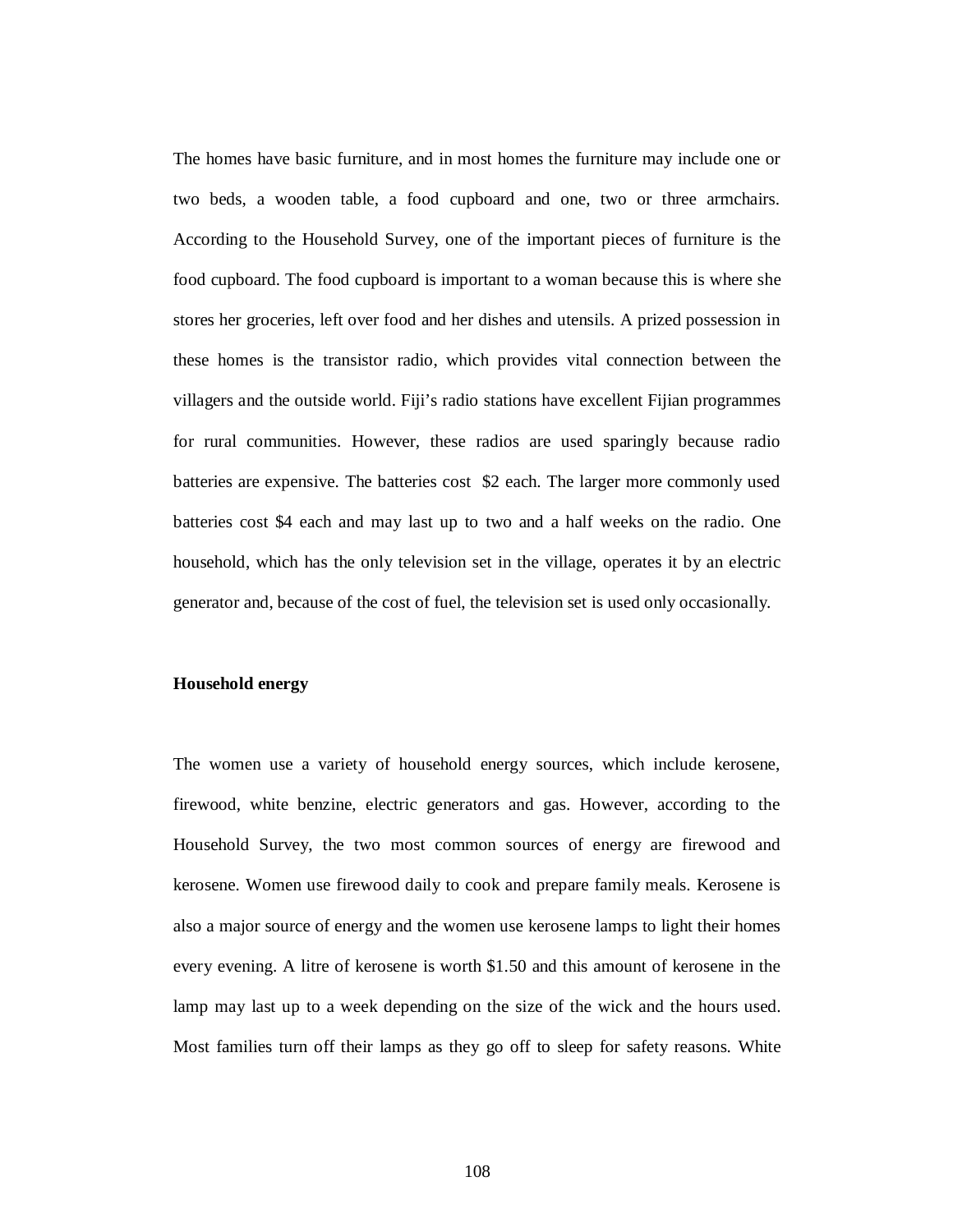benzine is also used for lighting the house in the evening but is used only for special occasions. For example, tilly lamps are used for village meetings or evening prayer meetings. A litre of white benzine is more expensive than kerosene and will probably last for two to three evenings. Three women own gas cookers, but these are hardly used because of high costs of gas. Two families own electric generators and these are used only for special family occasions such as weddings or birthdays.

#### **Sanitation and health**

Most of the women stated that the level of sanitation and hygiene in the village is poor and badly needs improvement. In the Household Survey, twenty-four of the twentyfive women who took part in the survey, expressed their disappointment at the very low level of sanitation in the village. One of the women stated that there was much rubbish strewn around the village, especially along the village fence where people have tended to throw their waste. The women offered various reasons for this low level of sanitation. Some were forthright stating that some villagers are just lazy and careless and are not putting in the effort to keep the village surrounds clean. They also think the water-supply, sanitation and waste disposal need improvement. They suggest that a village committee be created to oversee the digging of proper rubbish pits and that people practise good hygiene daily at the family level. The women consider that home surroundings need to be improved and families ought to work hard to achieve a decent level of hygiene within their households. Most of the women recommend that practical education on hygiene and sanitation be carried out at the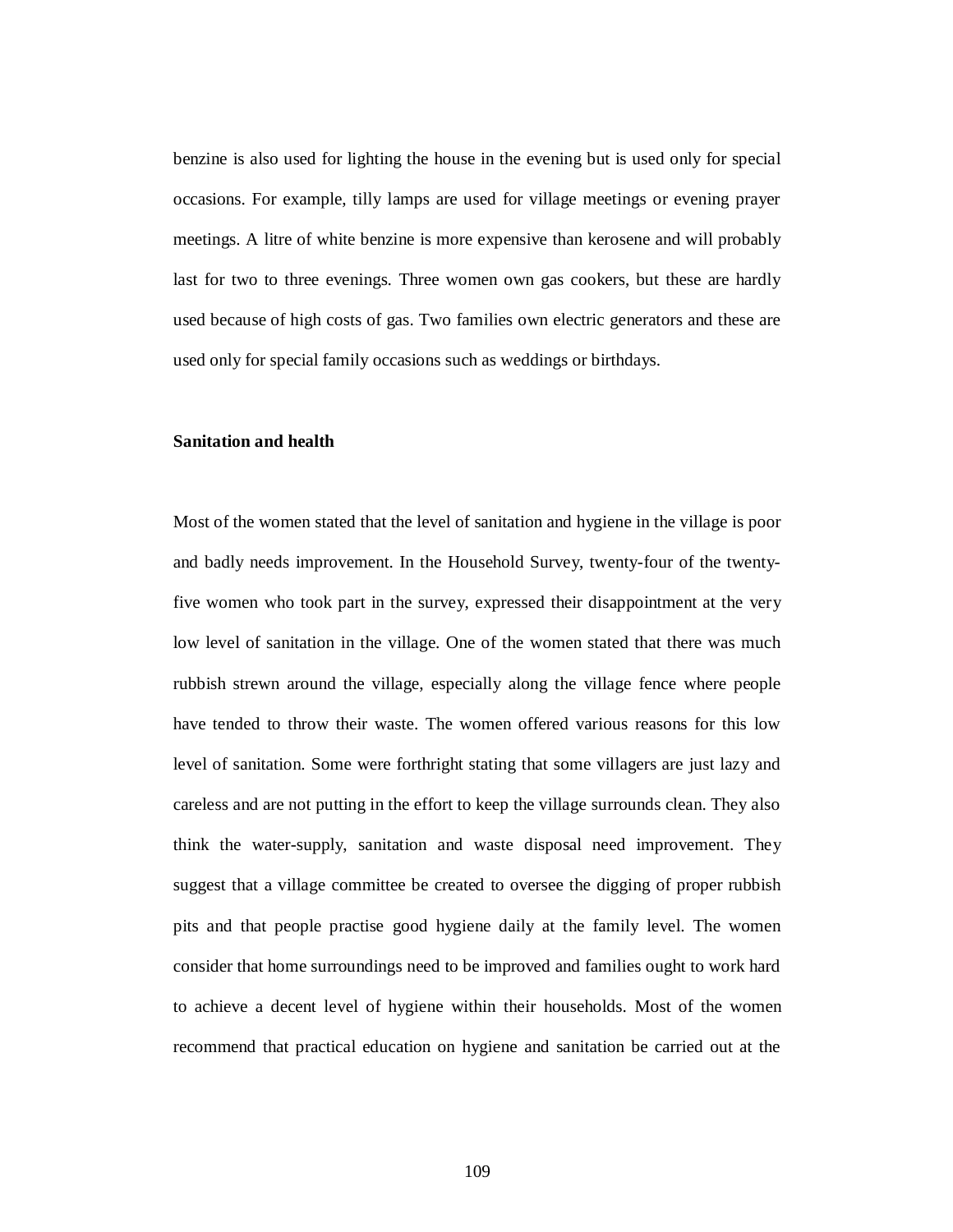community level to help improve hygiene and sanitation in each household. They believe that what is needed is a genuine effort to make things happen and that the strength of their communality needs be harnessed and used effectively to solve and manage such problems.

Many women agree that their cooking practices, diet and infant care need to be improved. As for childcare and family diet, many women stated that this depends a lot on what they can provide and afford for their children. The increasing prevalence of cardio vascular disease, diabetes and hypertension in Fiji is directly related to lifestyle changes, poor diet, smoking and a decrease in physical activity (NCD Survey, 2002). Obesity and overweight are potential risk factors for diabetes and obesity is common among Fijian women. The prevalence of obesity among Fijian women has been reported at 63% (Becker, 2005) and this places additional and unacceptable burden on health care resources in the country. These health problems indicate the influence of the outside world as the villagers are influenced to adopt a diet that is less healthy than their traditional diet.

Smoking marijuana and tobacco is increasingly becoming a problem especially amongst teenagers. Like the other challenges that they face, women have practical solutions to these problems, however, they are unable to carry them out for many reasons. For example, there is no leadership figure to lead and encourage women to work on the solutions they suggest. Women feel that most of the men and boys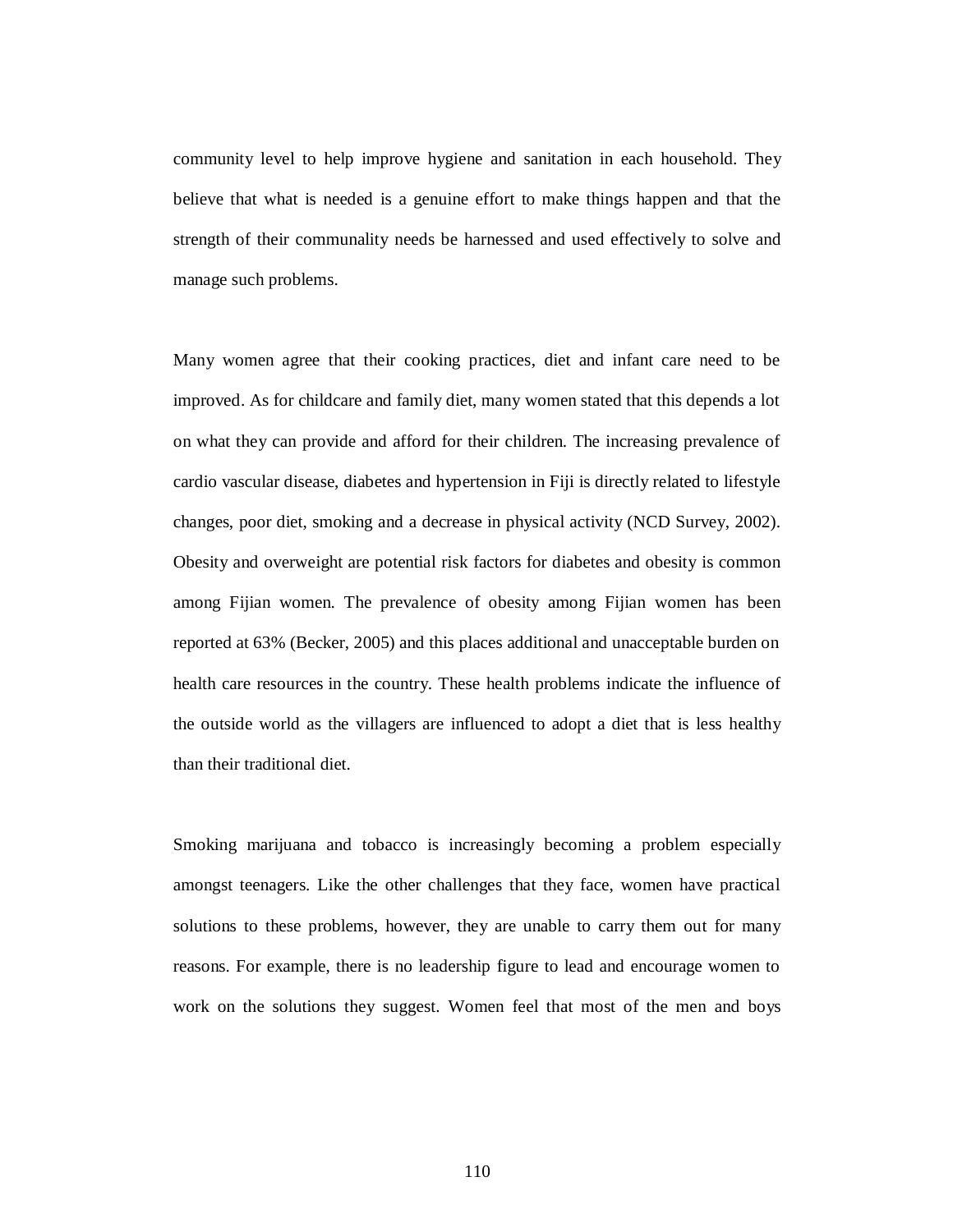consume grog excessively which then leads to other social problems such as a lethargic male population and low productivity.

#### **Water supply**.

Although there are heavy rains during the hot wet season, much of this water is not harnessed and water supply still remains the biggest domestic problem for women in this village. Quite often the taps run dry during the dry season. There are some points in the village with communal taps for running water and basic cold-water outdoor showers. According to the Household Survey, one quarter of the all households have their individual water taps while the remaining households share ten communal water taps. The water system has been plagued by real and challenging problems. Local village men did build three cement water reservoirs to store and supply water for the village, however, these failed because the men have very little technical knowledge regarding tap water systems and their mechanics. Many times the taps do not have enough pressure to get water through the pipes. Of the ten communal taps, only four taps have water. During periods of heavy rainfall, the pipelines get clogged with silt and there is no one to repair these clogged pipelines. As a result, women resort to using the river for most of their domestic chores. Apart from the river, the women use nearby water creeks for washing and for drinking water, especially during the wet season when these stony creeks get filled with clear running water from the mountains. However, during the dry months the water creeks dry up and the women are back in the river. One woman expressed the view that water was a big problem because the weather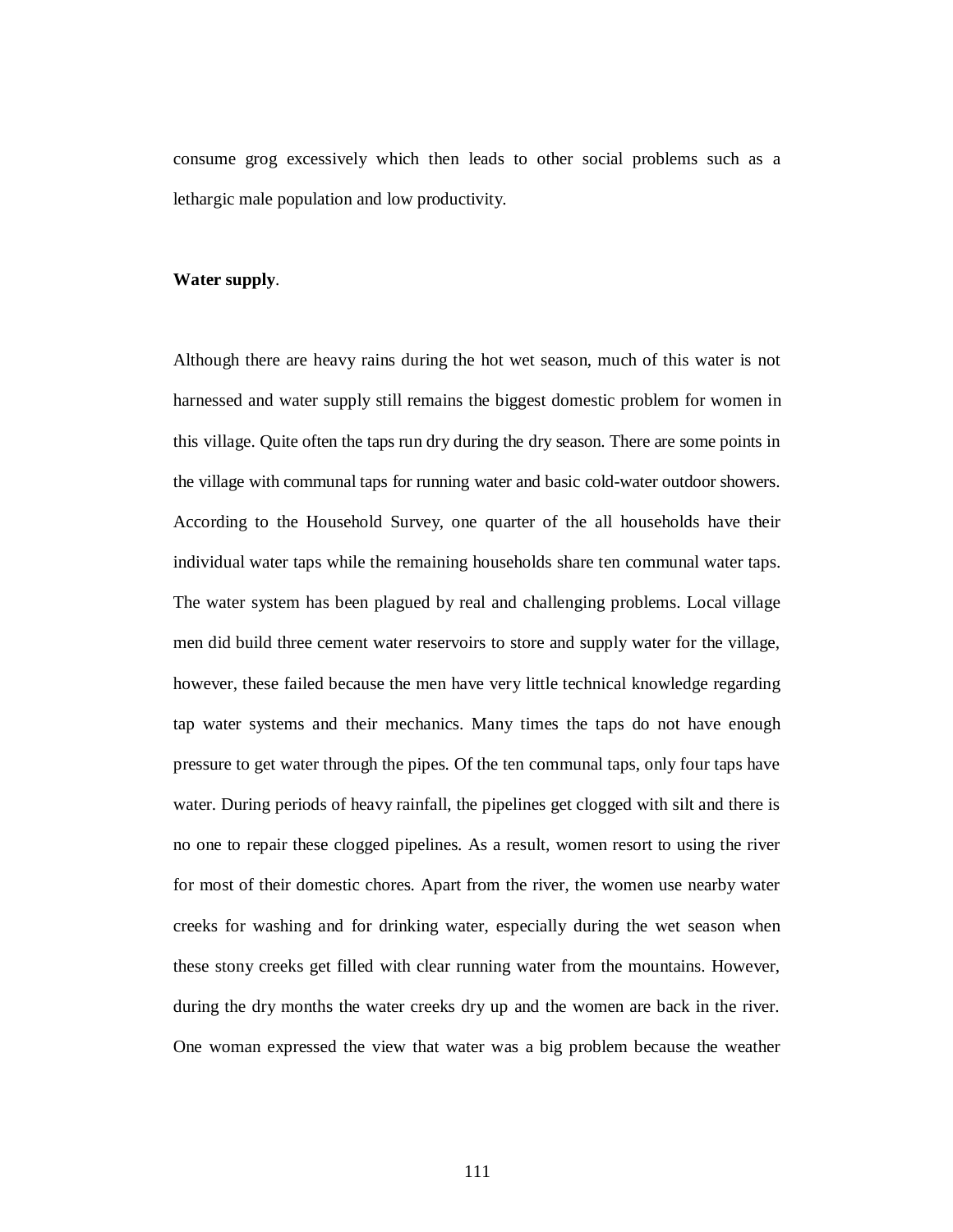gets really dry so there was very little water in the reservoirs. Another woman said that there was a need for huge water tanks as the current ones were small hence, the water supply does not last. The same women stated that most of the water reservoirs were incomplete and, quite interestingly, suggested that an Indian carpenter would do a better job.

There are a number of designated areas in the village for toilets separated from the houses. Families dig their own pit and build their own latrine structure. This is padlocked to keep other villagers from using it. A majority of the households use pit latrines while four homes have water seal latrines. Eight of the homes that have pit latrines and share their toilets with other families. However, with some motivation and encouragement, these women have the capability and motivation to improve sanitation within their household and the village community. This was easily illustrated when the village nurse, the village women and I organised a clean up day for the village, which turned out to be a great success.

## **The village community**

The village community is based on a predominantly patriarchal and hierarchical social system. Like other Fijian villages, Marama Village is socially organized along patrilineal kinship units with the men holding land titles of land units called the *mataqali* which gives access to the village's natural resources including the land. Fijian men hold leadership positions and are visible and audible in the social institutions such as the church, the *vanua,* (the land) the family and local government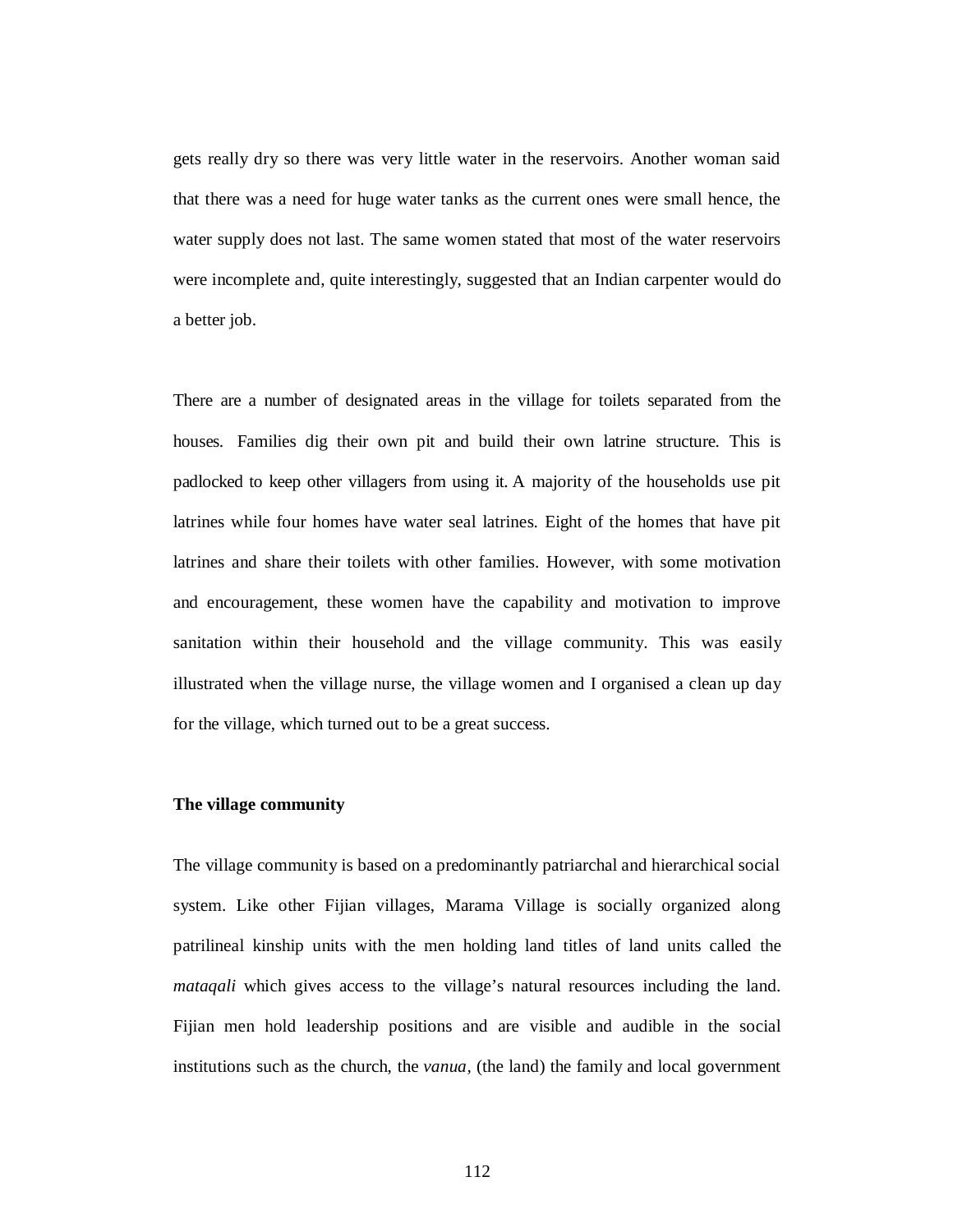institutions. This basically means that in principle women are invisible in most of these social and cultural platforms having very little say in decision-making in the village. In any village meeting, whether it is in the church, village or school, it is the men that do the talking and the discussion, while women look on and simply listen. As a consequence, women are hardly involved in any decision-making arena and therefore have no real political influence in the communal affairs of the village. However, women can be very powerful at family level as the women do most of the management of the daily socio-economic affairs of the home. However, this power is not carried out or allowed beyond the family unit because relationship dynamics change at the communal level.

At the communal level, the men are in control of all major decision making. Fijian women over the years have not interrogated this norm because of the absence of a power base from which to operate. Perhaps a major drawback is that these Fijian women have not been encouraged, mobilised and helped to create political spaces where they are audible and visible in their village community. This does not mean that women do not work together in the village. They do, but most of their combined efforts are geared for the communal good under male dominated institutions. Very little is done by the women for their own special benefits. Perhaps the same can be mentioned about our Fijian men, who have not had the spaces created for reflexivity and critical thinking.

Under the Fijian administration, Marama Village is externally connected to a *tikina* or district administration and the district as part of the larger *yasana* or province. Fiji has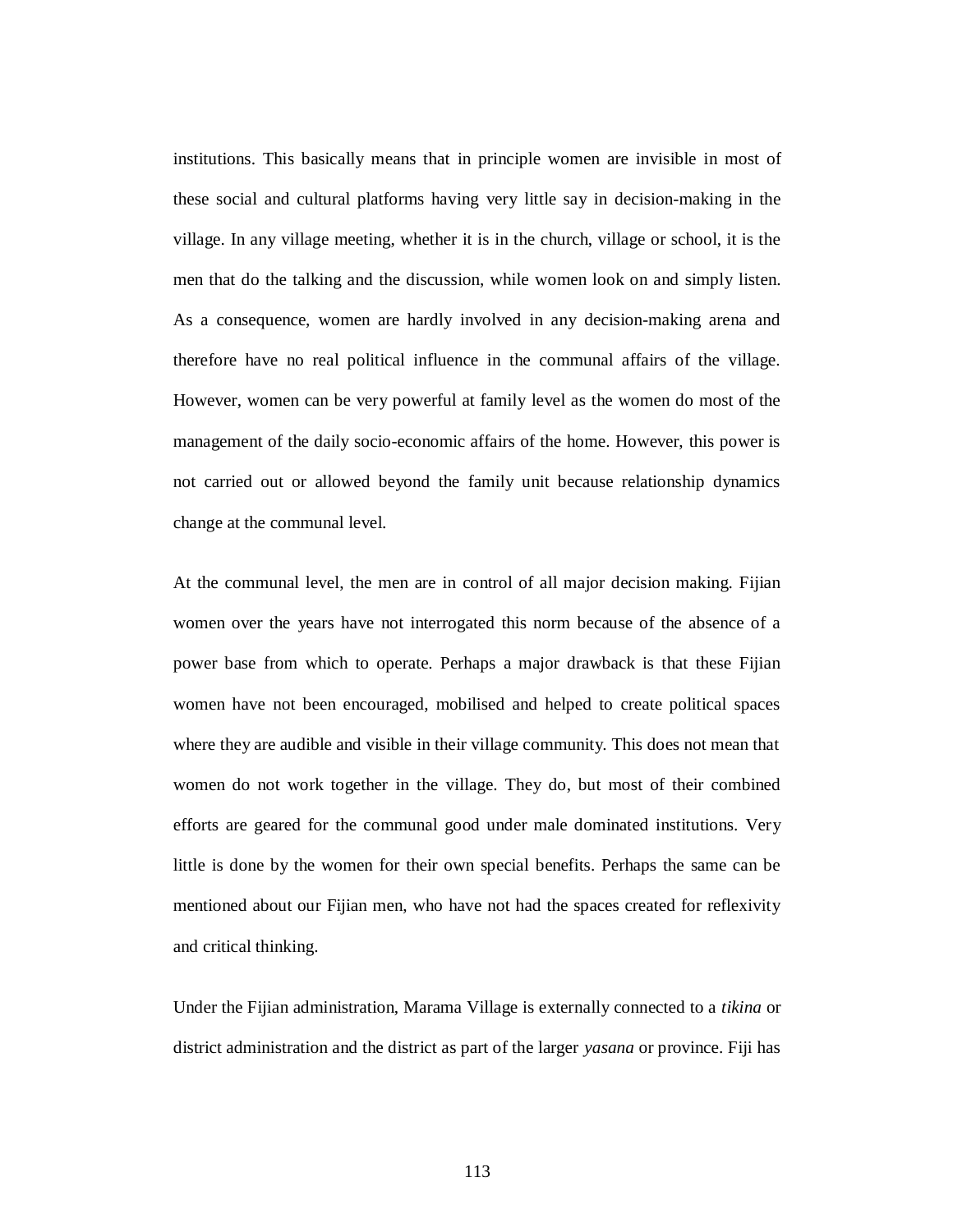fourteen major provinces, which in turn form three major traditional Fijian governments called *matanitu.* Internally, the village has two *yavusa*, the largest social unit for Fijian communities. The *yavusa* is basically a family group going back to one original member of that migration. The next social sub-unit to the yavusa is the *mataqali* basically made up of a family of brothers of a land owning unit. The *mataqali* acquire a distinct name and identity and become the custodian of a particular task. These units form the basis of the village's social organization. For example, these *mataqalis* form the working unit of many of the village cultural and socioeconomic activities. These social units are headed by men or groups of men who manage the structural organization of these social units.

The village is headed by a hereditary chief who passed away just before I began my research and is yet to be replaced by one of his sons who reside in the city. The chief is often the oldest male. Another leadership figure in the village is the village headman who oversees various functions and activities in the village. The headman comes around weekly through the village and tells everyone what the chief wants done this week. The chief may at times use the headman as his spokesman.

The Fijian administrative units have been in place since the early 1900s, however, recent independent reviews of the Fijian administration indicate the need to reconstruct its organisational structure, form and function so that these structures are more conducive to people's social progress and development. For example, general issues from the grassroots as well as specific women's issues hardly find their way up to the top rung of the Fijian administration due to much red tape and the conservative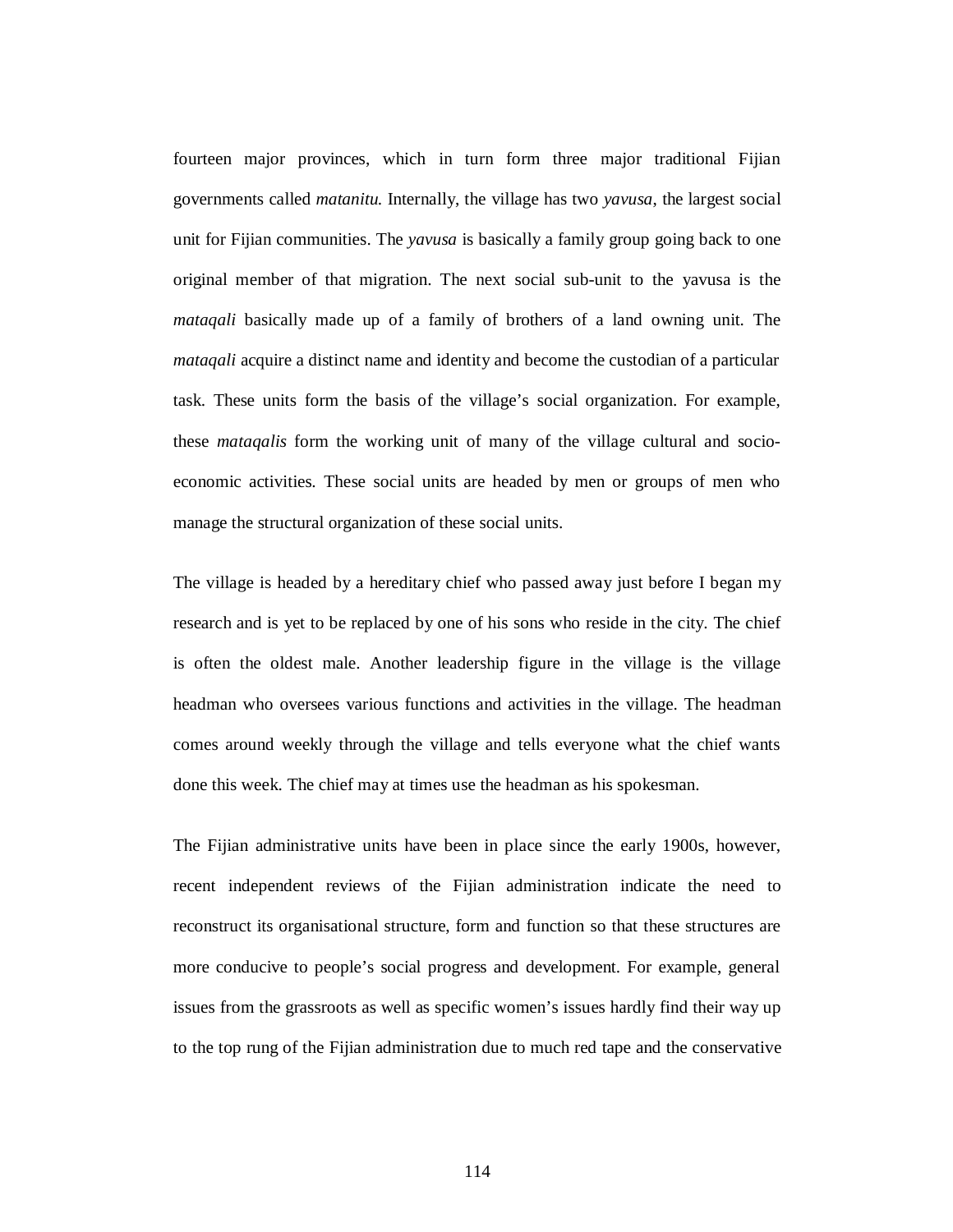*vakavanua* mentality that is still common amongst our Fijian male leaders. The *yasana* council meeting, called the *bose ni yasana,* is held annually and often includes senior civil servants, both local and national. One or two district council meetings may be held in the year and representatives from each of the villages will be present. Unfortunately, women are absent from these district council meetings, which means that women's voices are hardly represented or privileged at the basic district level. Given this state of affairs, women's empowerment, advocacy and progress remains at best a political rhetoric unless indigenous Fijian women at the grass roots level are provided with the space and the opportunity to be part of decision-making process.

## **The family**

Fijian society is a communal one in which high value is placed high on the family unit, the village and the *vanua*. Each individual is essentially assigned a role within the community based on three broad and basic principles: age, gender and rank. For example, when women marry their new roles as wife and eventually mother brings to her a new set of responsibilities to a different group of people - her husband's family and *mataqali*. This is in addition to her role and responsibilities to her own family and *mataqali*. Women traditionally manage and coordinate their family affairs and are responsible for feeding, caring, clothing, entertaining and keeping the family healthy and happy. To fulfill their specified social and communal obligations, they are often segregated from the men folk for specific tasks. For example during ceremonial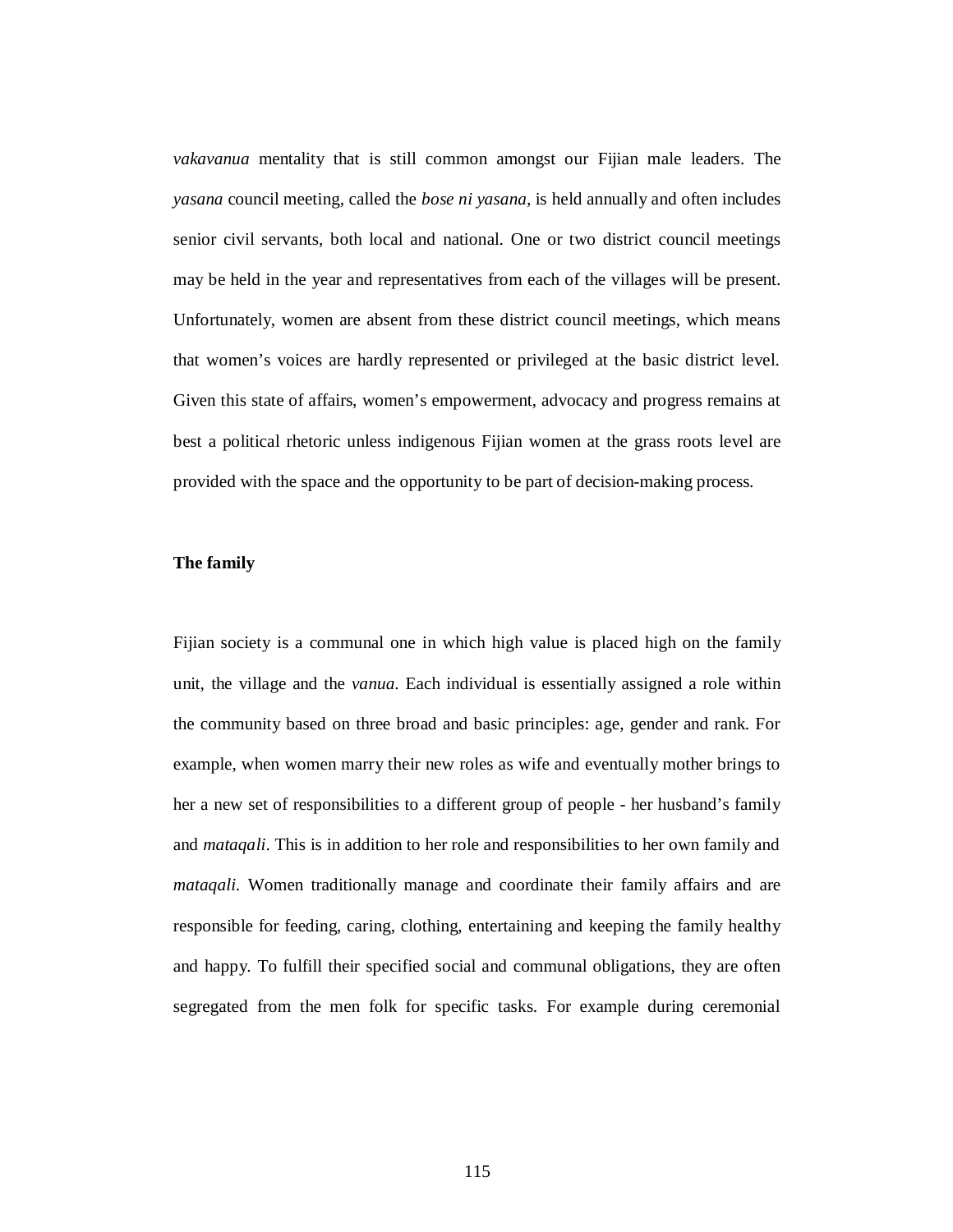occasions, most of the women would be involved in the preparation and serving of food while the men would be doing the ceremonial presentations.

Fiji's patrilineal society means that everything is inherited through the male line. For Fijians, this means that the children are born into the same *yavusa* and *mataqali* as the father. Any land, rank and position are passed down to the eldest son from the father. This is demonstrated by many customs. Since the males carry on the family name and are responsible for continuing its existence, male births are a joyous event. Female births are accepted but not highly celebrated. The husband is the head of the household and his word is the last on any matter. As modern times affect the villages, particularly as the women become money managers as a result of market gardening, dual decisions are made, but technically the male must be seen to give permission for what happens.

The Fijian people are family-orientated and, being a patriarchal society, the father is the head of the household. However, like some rural Fijian villages, an increasing number of women are taking up this headship role by default, as they become the main income earners, as market gardeners, in their respective households.

The most respected in the village are those who are older males. This is easily seen in many Fijian customs. For example, the males of the house sit at the head of the dinner table and eat first, although the custom of eating first is in practise becoming less common.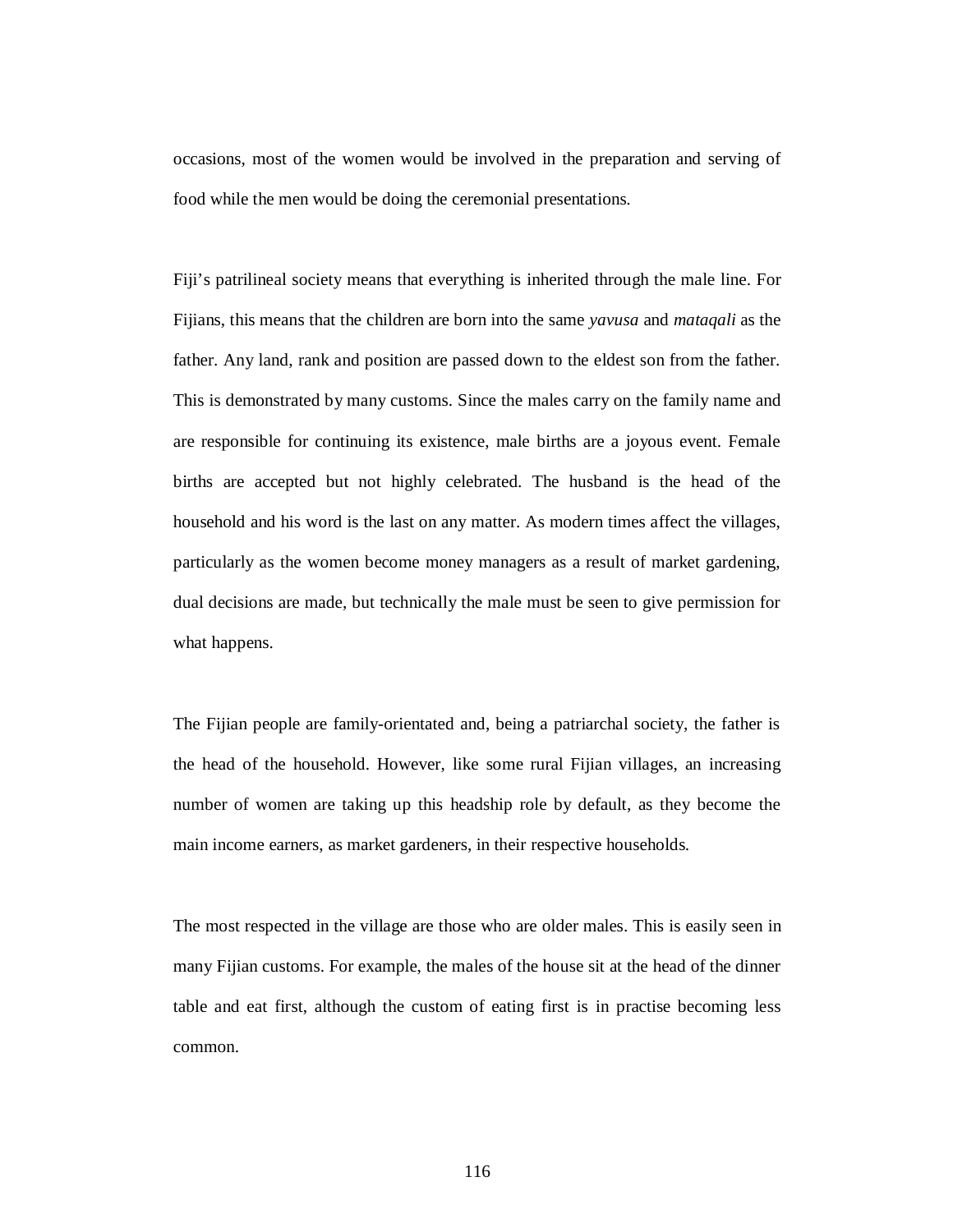#### **The annual farming calendar**

The economic activities in Marama Village are determined by the yearly climatic pattern consisting of two major seasons, the cool-dry season and the hot-wet season. As for their fore-bearers, farming is still the major source of livelihood for the people of this village but today the emphasis is on commercial market gardening. The men are involved in the farming but, as will be discussed in Chapter Five and Six, it is the women, with the help of their children, who provide most of the day-to-day labour. Most of the women's energy, resources and time are centred on market gardening and it is the women who make weekly trips to the urban markets to sell their farm produce. The men plough and prepare the farmlands for cultivation and the rest of the farm work is carried out by the village women. The harvesting, packing, carting and selling of the farm produce in the city is done by women. As a result, the women have become the main income earner and the financial managers of the family finances.

## **April: the farming season begins for the women**

The cool-dry season commences in April and lasts until October. During the month of April the village comes to life as the women begin to cultivate vegetables and crops both for commercial and subsistence purposes. The season with its equitable temperatures and sporadic rainfall offers excellent conditions for the cultivation of many crops and a whole range of vegetables on this rich alluvial plain of the Sigatoka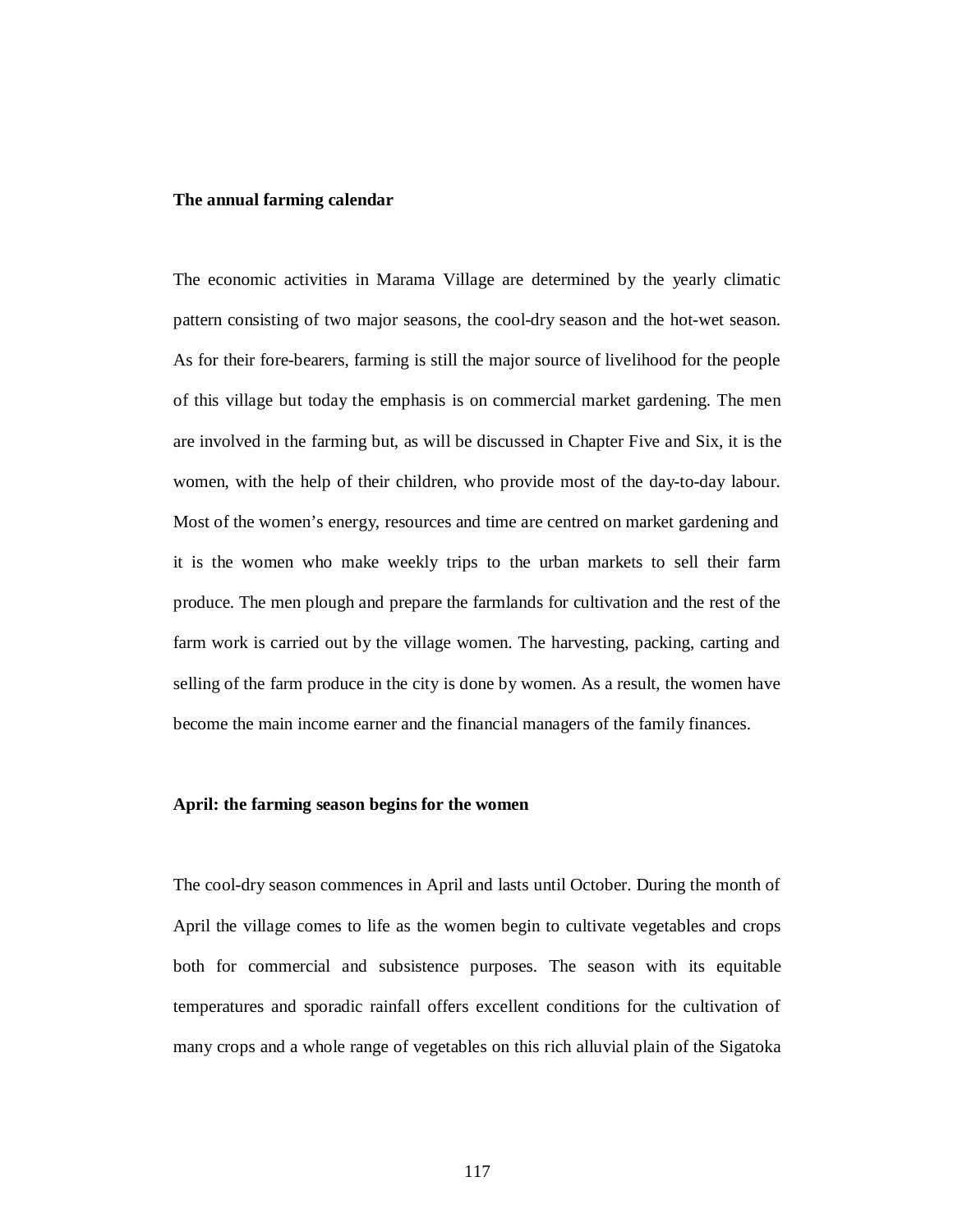River. However, there are the occasional rainy days which can be a nightmare for farmers especially for pollinating crops such as tomatoes A good harvest of tomatoes can mean an income of F\$300 (A\$240) for the family. However, if the rains come during the flowering stage, they can lose a major portion of their income for the year.

Early in April, all family members clear scrub vegetation from their previously fallow farms and at the same time erect wire fences supported by wooden poles. The fences serve two basic purposes: to mark off boundaries and to keep stray animals away especially pigs and cattle. Most of the families walk an average of half a kilometre to their farms before dawn to begin their day. The families do as much as they can before the noon day heat sets in when they return to the village or remain in their farming sheds until the heat subsides. In the afternoon they continue their farm work. The men do much of this initial clearing while the women provide meals. Land is then tilled and ploughed by the men using a simple steel plough that is pulled by a pair of bullocks. The soil is then left for a few days to 'cook' before it is loosened up ready to be cultivated with vegetables and root crops. The English and Chinese cabbages are often easy to start with as well as cucumbers. Women often prepare special small seedbeds adjacent to their farms where they germinate cabbage and cucumber seeds for two weeks before these are transplanted to the main plot. Cabbages are ready to be harvested within three to four weeks and taken to the market to be sold. These vegetables are easy to grow and may take only three weeks to harvest. The other major vegetables that are cultivated include capsicum, tomatoes, pumpkins, long beans and French beans, and the Indian pea locally known as bora. These earlier crops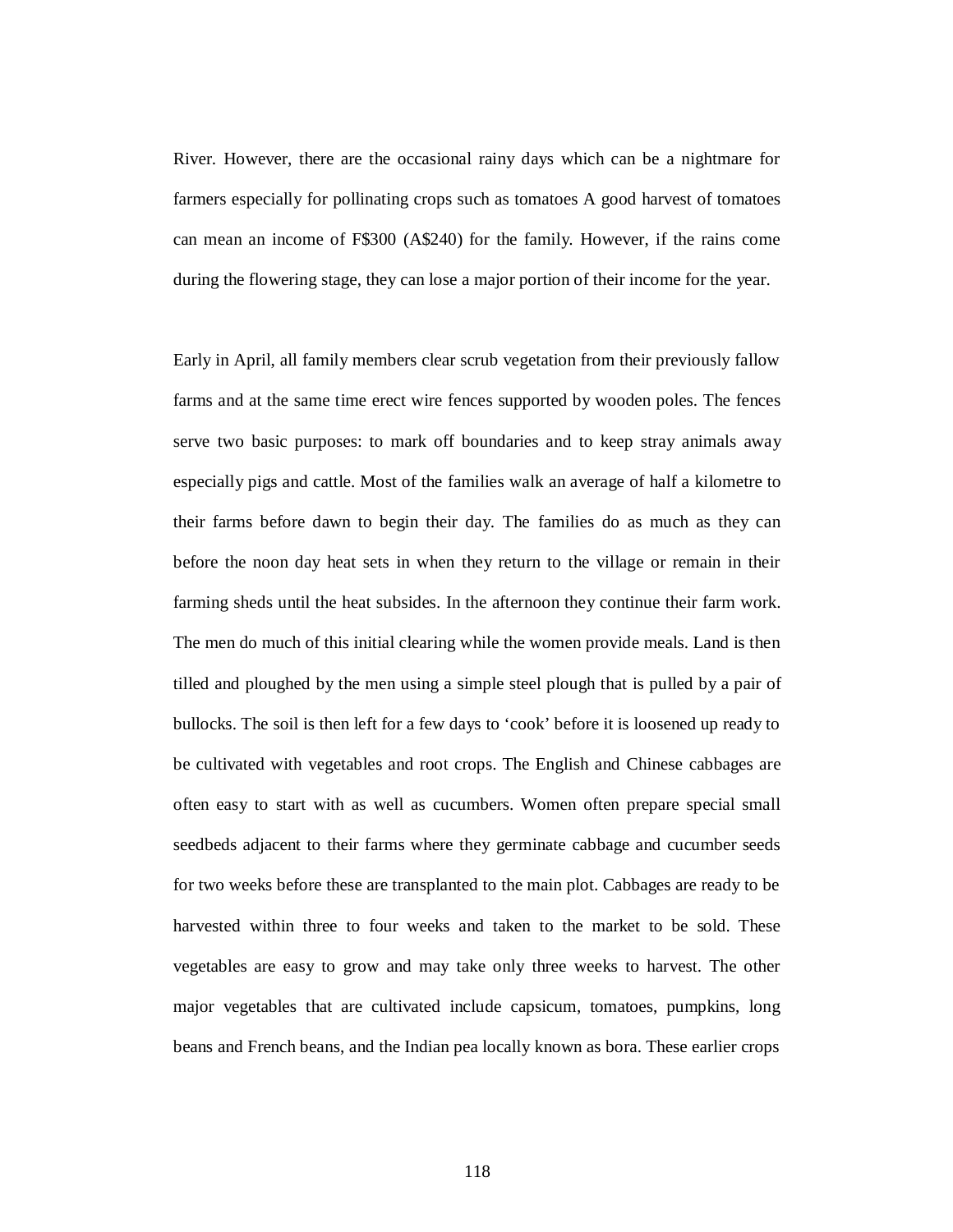may be harvested twice or three times during the farming season beginning in May. They have an alternating succession of crop cultivation and harvesting right up until November. The farming season is a continuous hive of activities in which the women manage both their households and farming activities throughout the farming season. The men contribute with initial ploughing but the rest of farming work is left to the women and children. Some of the men spend this time doing paid work for Indian farmers, some form working bees mending communal buildings or assisting individual families to build a home, while others talk and drink kava.

The commercial crops that are grown on a wider scale include watermelon, corn, tobacco, peanuts and tomatoes. The villagers do one major harvest of these crops in a year season and the crops are often sold to Indian middlemen who collect these crops from the village farms. Minor but important cash crops such as English cabbage, eggplant and cucumbers may be harvested two or three times a year. Apart from these cash crops, it is the women who make weekly trips to the market to sell a whole range of vegetables. Root crops such as cassava, sweet potato and taro are grown all the year around both for consumption by the villagers and for commercial purposes. Cassava is a good cash crop as it fetches about \$80 to \$100 for a sack. Until recently, Taro was not a popular crop in this farming valley, however, there has been a tremendous increase in cultivation as a result of a recent marketing promotion by locally based Asian and American companies. Like many crop-marketing ventures instigated by outside companies, the locals are often encouraged to plant certain crops which at the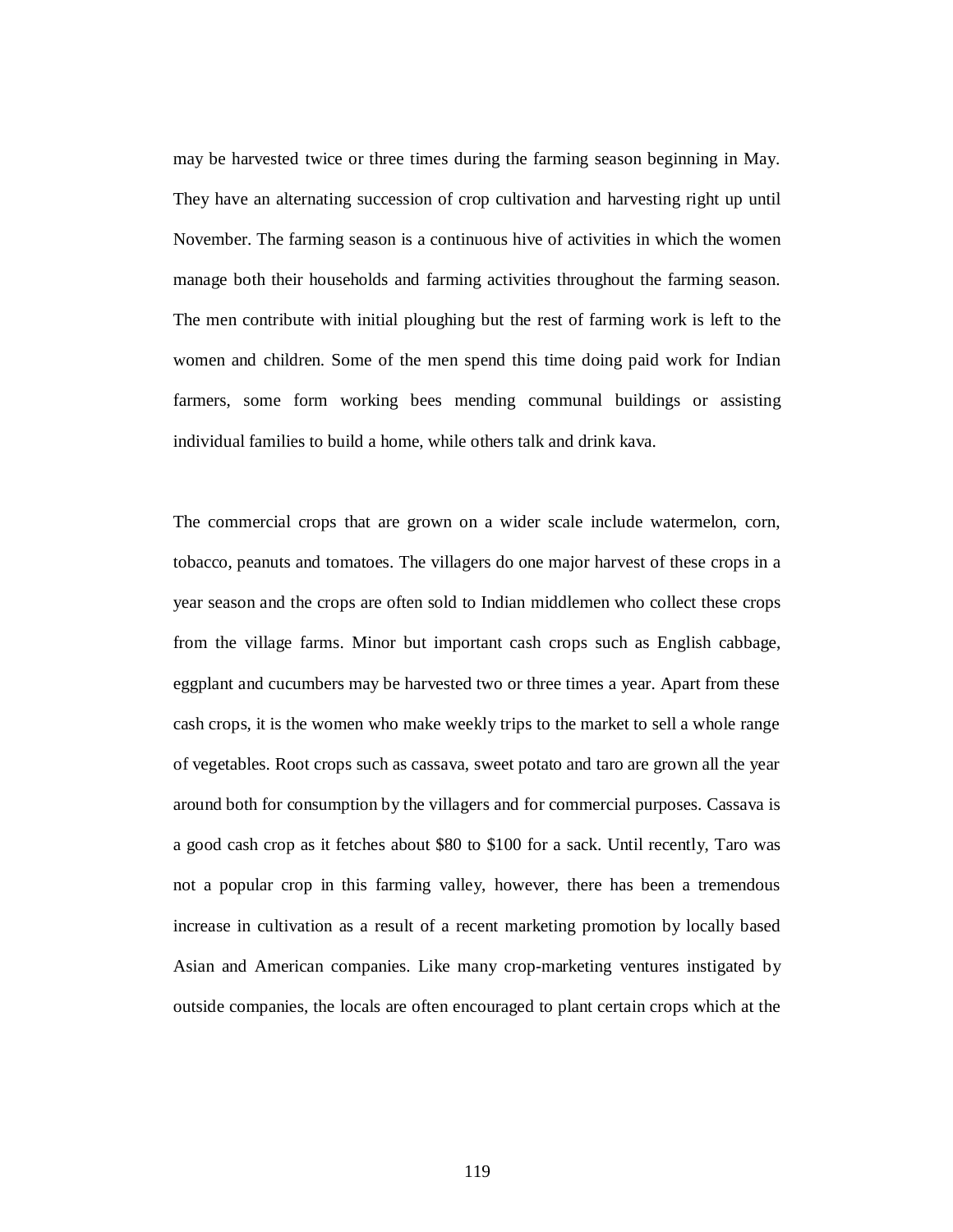time are in short supply only to discover at harvest time that a glut has now occurred and the companies are not in need of their crops.

#### **October: the fallow period**

Farming activities ease off in November as the hot wet season sets in with its high temperatures and high rainfall. The rainy season begins at this time of the year and floods are frequent on the low-lying river valley. The heavy rain and flooding during this period makes crop cultivation impossible. According to the women, the soil is very wet during this season and the only crop that some villages may cultivate is rice. Other villagers continue to cultivate English cabbage and eggplant for the market and other hardy vegetables for family use. Most people shift their cultivation to the old river plain on much higher ground, locally referred to as *tovatova.* Staple root crops such as cassava and sweet potatoes are suitably grown during this period for the families' food needs over this hot wet season. The villagers begin to cultivate sweet potatoes in September. Women also plant plantain and bananas and maintain small vegetable plots to supplement the family meals. When interviewed, most of the women expressed the view that the fallow period is a challenging time for them as they must pursue alternative sources of income to sustain and feed their families. One of the women indicated that when the rainy season begins everything stops.

The rolling hills and mountains are a source of a wide range of natural resources for the people's livelihood during the fallow period. For example, wild root crops such as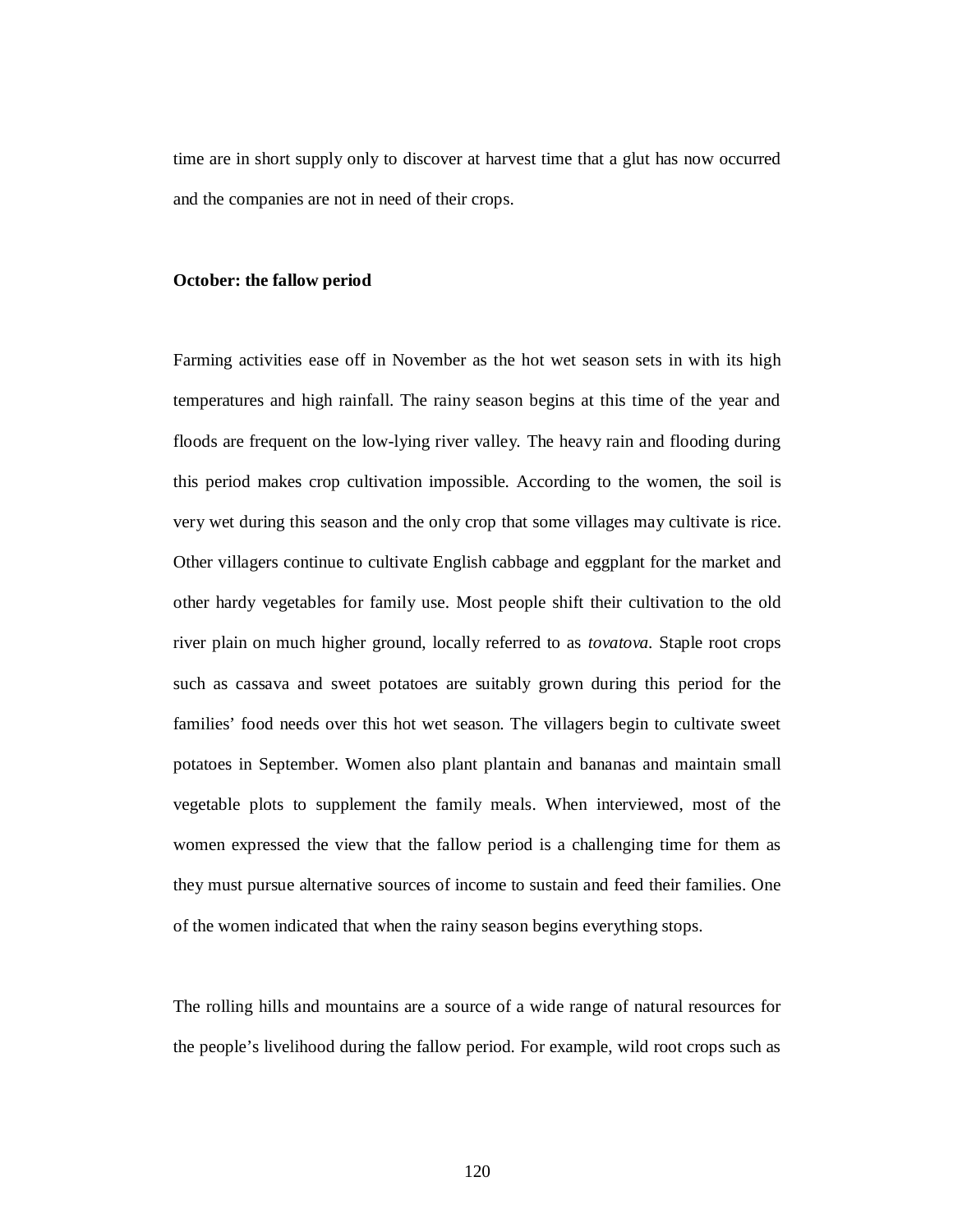yams, firewood, forest timber, bamboo, reeds and grass are available all the year round to supplement people's needs. Despite the fallow period, the village women are industrious in finding alternative sources of income and food supply for their families. Three women in the village run small tuck shops while three other women sell special lunches in the village on a weekly basis. Sometimes, some women as a group travel to another village to dive for fresh water clams, *kai,* to supplement their food supply. These fresh water clams can be soaked for days and be eaten over two or three weeks. Some women venture into the forest to dig for wild yams.

## **The local village school**

Most of the women in the village send their children to the local village school, which is located 200 meters away from the village. It is convenient for the women and cheaper as they do not have to pay for bus fare. The teachers in the local school have completed a three-year diploma of teaching while some teachers in schools in larger regional towns may have completed an undergraduate degree in teaching. Five government teachers teach the 120 students who attend the village school from the three nearby villages. All the teachers are civil servants employed by the government. Government provides grants to the school annually and the villagers run fund-rasing activities to complement the school's financial needs. The school is managed and maintained by a school committee, which is made up of men from the villages who use the school and who acknowledge that education is vital for their children's future. Fundraising activities over the years have provided a new classroom block, teachers'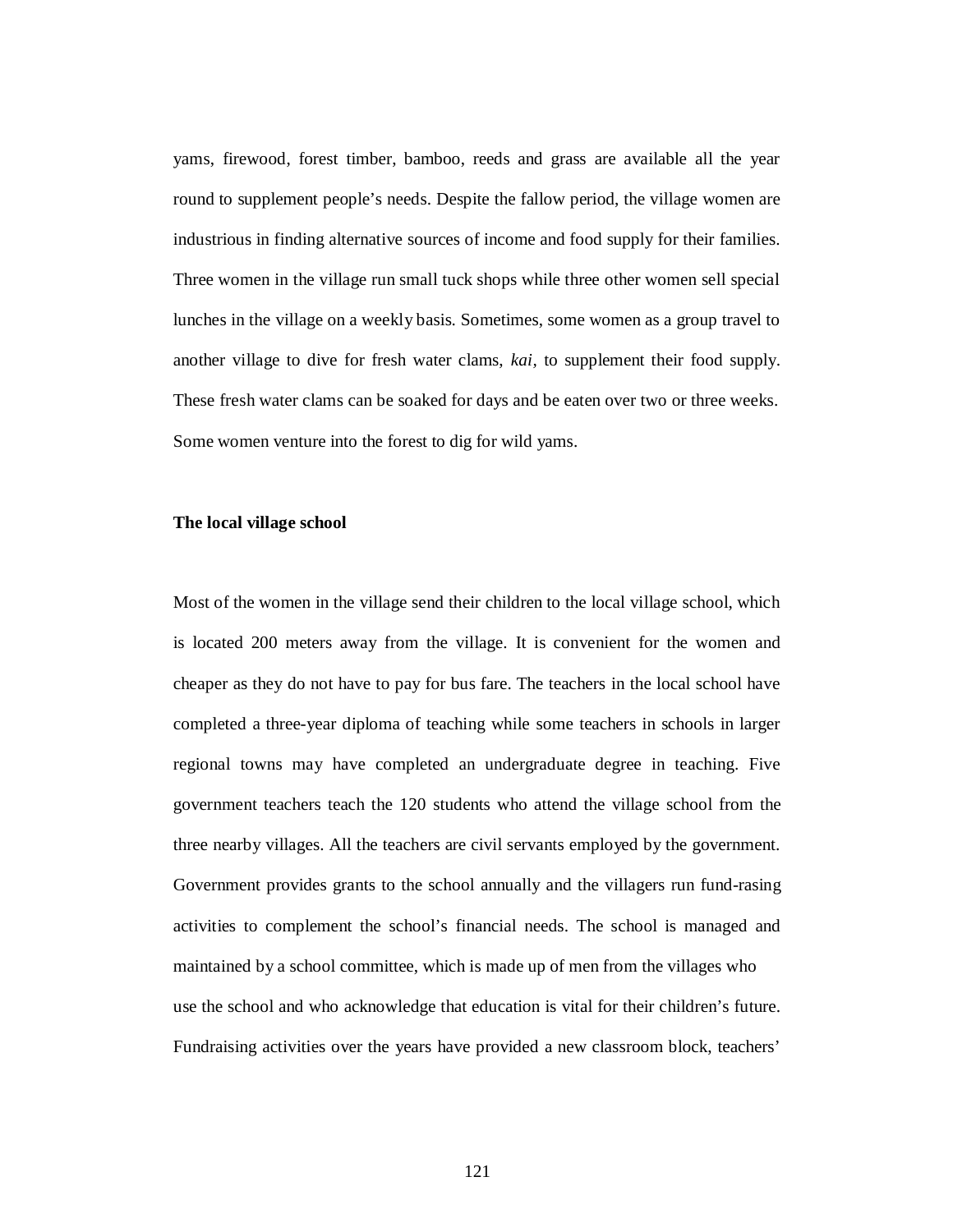quarters and a lunchroom for the students. The school has three buildings, each with two classrooms. By rural standards, the local village school has adequate resources. The 120 students walk to school.

For the past decade, the community has had a heightened awareness of the importance of education and as a result the village organises annual fundraising activities to resource the school. This year, the district community raised F\$19,000 in a one day *soli* carnival. Women actively participate in these fundraising drives and over the last ten years women have begun to realise that a good education can provide a better standard of living for themselves and their families. However, one of the major challenges expressed by the women is meeting the financial obligations of their children's education. It is not uncommon to find that village traditional obligations often take precedence over the educational needs of their children. As a result most families struggle to raise sufficient funds for their children's education.

A majority of the women in the Household Survey completed only their primary education at the local village school. Two women completed high school education and still live in the village while two young women have a university level education and now reside and work in the urban centre.

## **The church**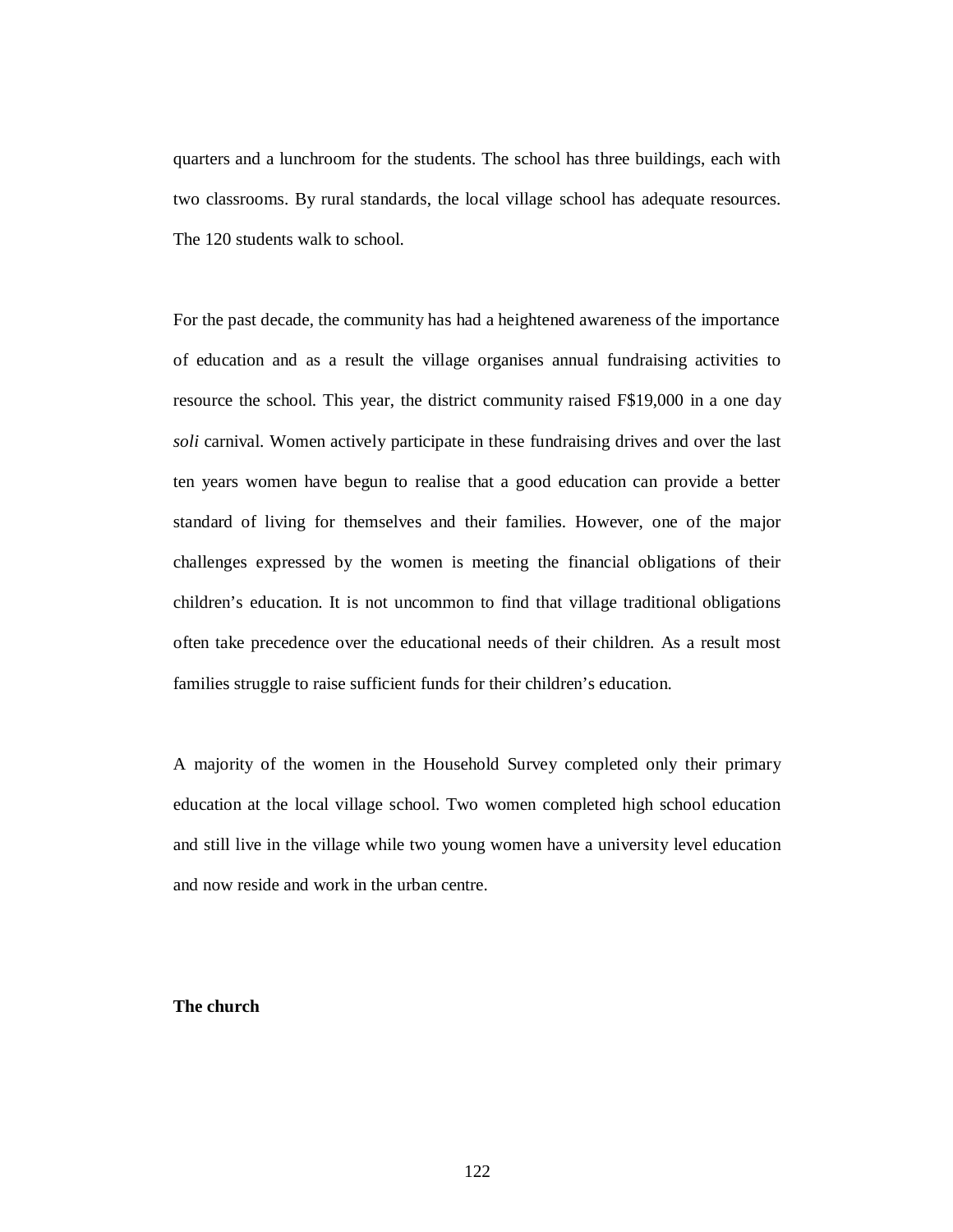Like the *vanua*, the church continues to exert a lot of influence on the villager's lives, serves as a major source of values for people in this community and, as will be discussed in Chapter Six, places high expectations on the women's time and resources. The major Christian denomination in this village is Methodist and, as in all other villages, exerts a lot of influence on the lives of Fijian women and their families. According to the Household Survey, more than 50% of the households belong to the Methodist church, while the rest belong to other Christian denominations such as the Assemblies of God, Jehovah's Witness, Apostolic Church and Every Home. For the past fifteen years, these other Christian denominations have been established in the village and exist alongside the Methodist church. The Pentecostal churches, although smaller in congregation when compared to the Methodist church, are quite visible and fervent with their Christian beliefs and practices. Villagers in the Pentecostal churches have been able to modify some traditional Fijian practices based on their Pentecostal belief and values. For example, during traditional ceremonies, these Pentecostals take cordials and fruit juice instead of kava because they believe that kava is 'unclean'.

## **Conclusion**

The villagers continue to live a mainly traditional lifestyle but as they have more interactions with the outside world they want to improve their way of living. They recognise, as is also argued in the research (Mayo, 1997), that this can be achieved through education. The funds developed from the market economy may provide income to bring about better access to education, although as can be seen by the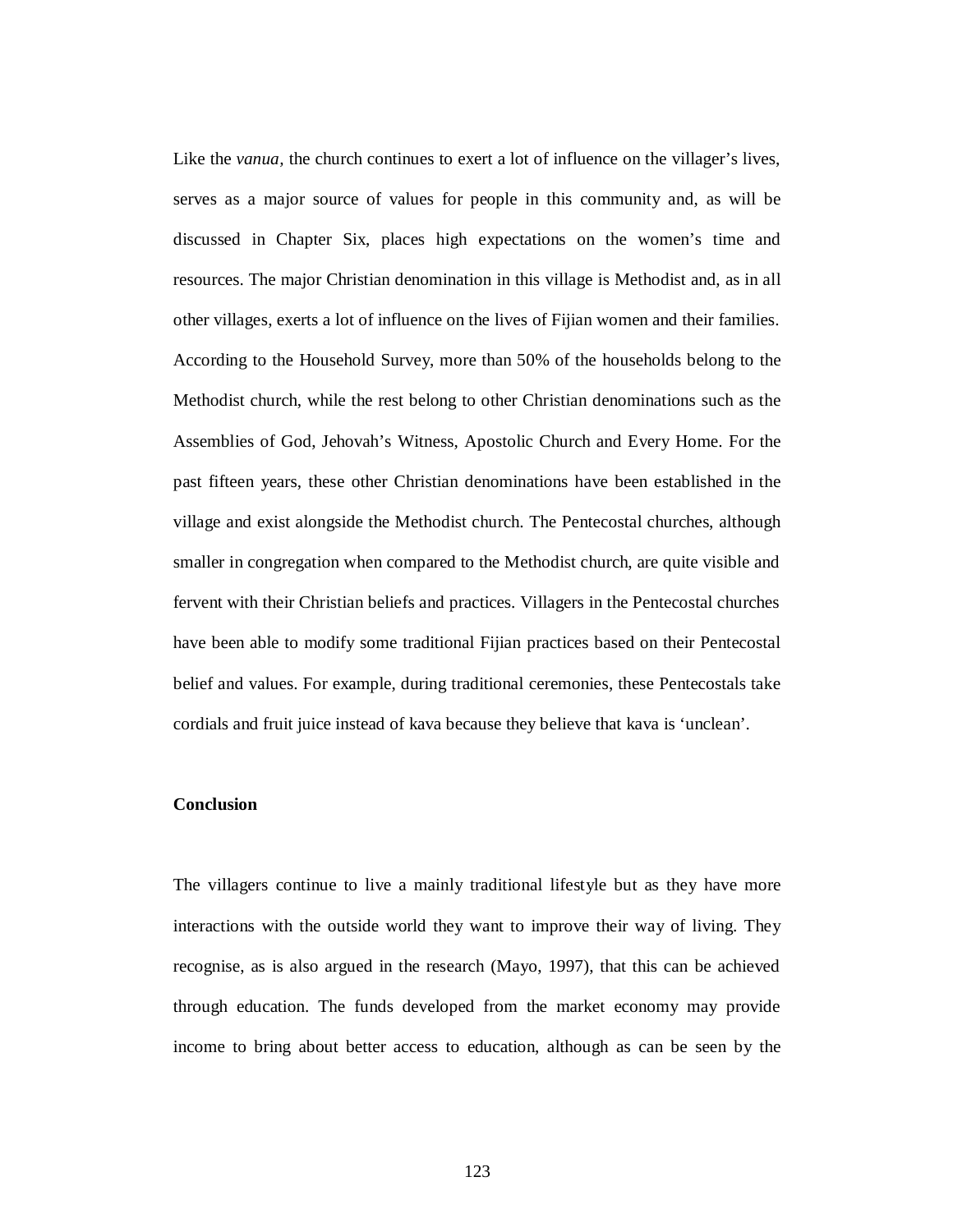description of Marama Village there are basic needs which are more pressing (housing, sanitation, water-supply). As will be discussed in subsequent chapters, the introduction of a market economy is a double-edged sword with its capitalistic values and ideals. Emerging from it are interesting points of conflicts and tensions for the villagers. These tensions create complexities between the dynamics of the traditional institutions (the family, *vanua* and church) and the new institution of the market economy as the women juggle both their domestic, traditional and new economic roles and responsibilities.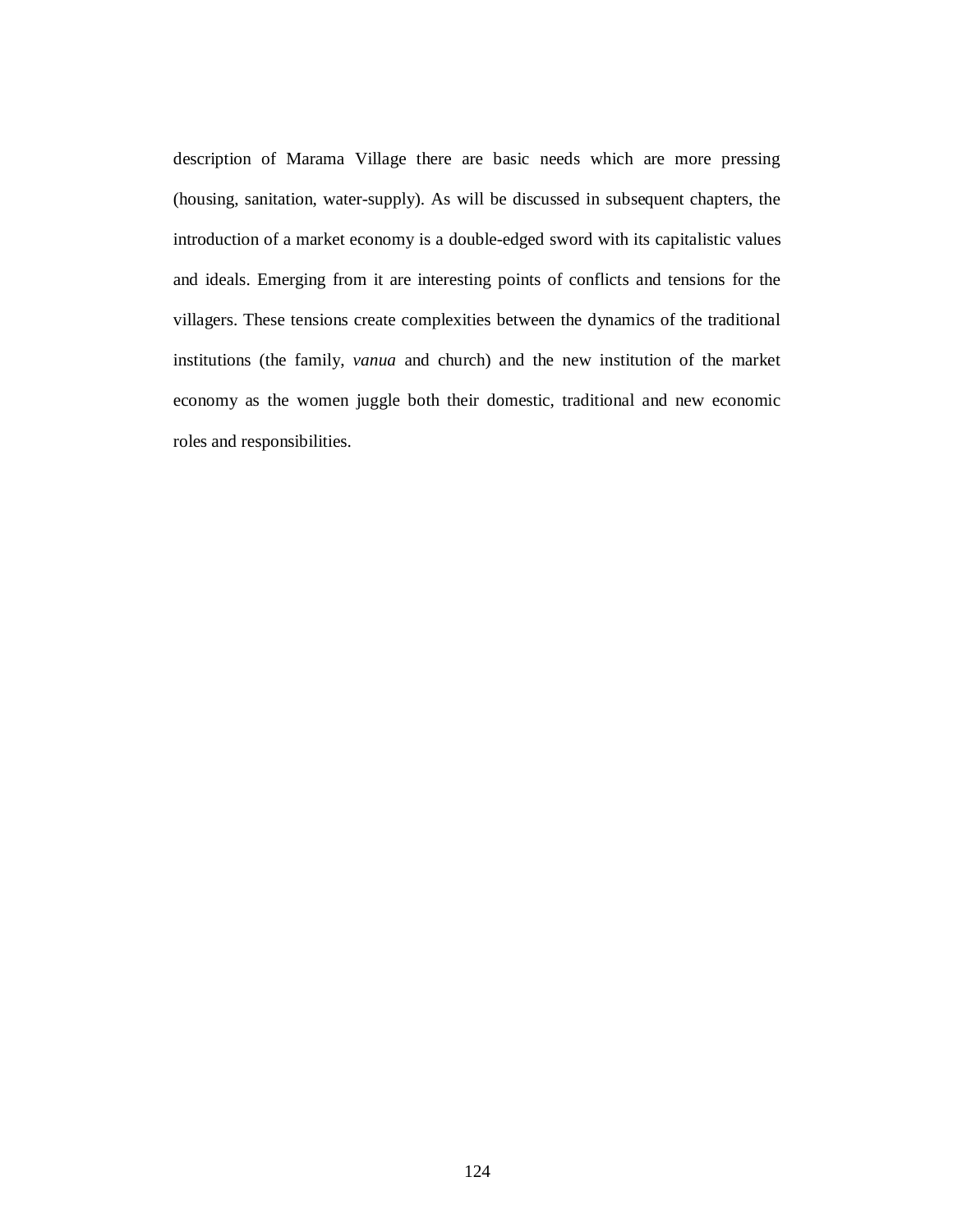#### **CHAPTER FIVE**

## **A WEEK IN THE LIFE OF FIJIAN VILLAGE WOMEN**

This chapter is an ethnographic description of the typical week of the women's lives in the village. The information is presented in two ways. First, there are three verbatim diary entries from three women. The diary entries are broken into time slots of before breakfast (5am – 9am), after breakfast (9am – 4pm) late afternoon and evening (4pm-11pm). I suggested the women use the time/slot approach when they struggled with the diary process and asked for some support. The week in the life of the village women' portrays a week in August (the cooldry farming season).

The second part of the chapter is a narrative re-presentation of the information from all the diaries and my observations of daily life in the village. This section provides a more comprehensive coverage in that it includes the men's activities. The chapter is designed as an opportunity for the reader to stop and feel the women's lives in motion.

## **Naula**

Naula is a matured aged woman in her fifties. She left her urban village twentyfive years ago to marry her husband who was from Marama village. She has three grown-up children and one child aged ten.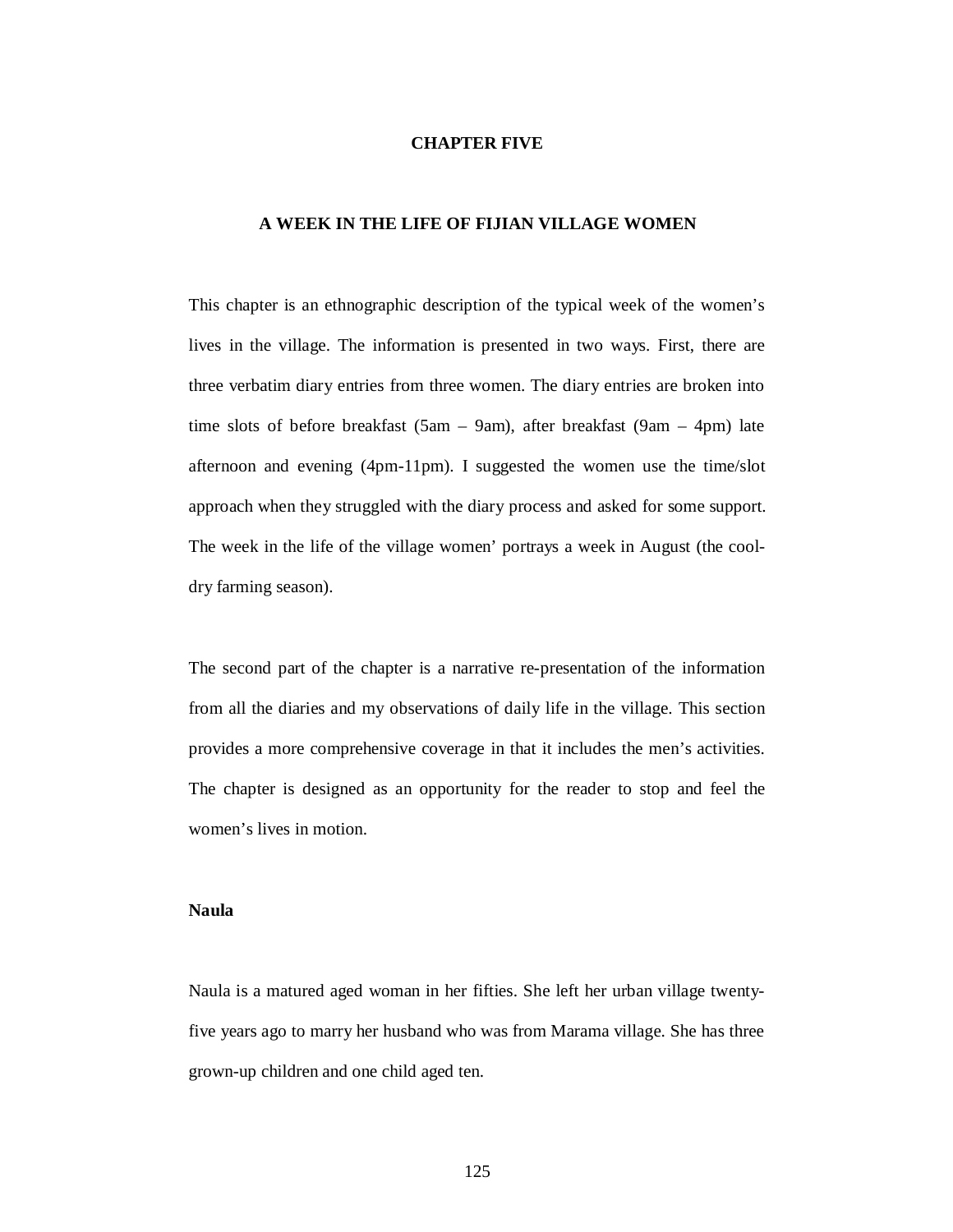Monday: *Qena qwata* (in the morning).

After a short prayer I boil the kettle on the kerosene stove and boiled some rice for breakfast. Then I washed the dinner plates and pots that were soaked overnight from the previous night's meal. I prepare breakfast which is rice cooked in coconut milk. We have breakfast. After breakfast I swept and tidied the house then spread a huge mat outside the house to sun out the pillows and blankets. Then it was back to the kitchen to peel and cook cassava for lunch. I went to the village meeting house because the village headman had called for a village meeting.

#### *Osi na vahigalevu* (after lunch).

After the meeting I returned home for lunch. The family had cassava and 'moca' for lunch. After lunch I washed the dishes and then had a little nap because the weather was quite hot and humid. Refreshed from the nap, I sat down to continue mending my children's clothes as well as my husband's farming clothes. Then it was time to cook dinner again. After dinner we chatted as a family. Then we rested for the night.

### Tuesday: *Qena qwata* (in the morning).

I woke up boiled hot water for tea and prepared breakfast *nai lava ni chi.* Washed the dishes and pots and then had breakfast. Prepared lunch and then cleaned the house. Had lunch ready. Then went to the river to wash our clothes. Returned home and had lunch.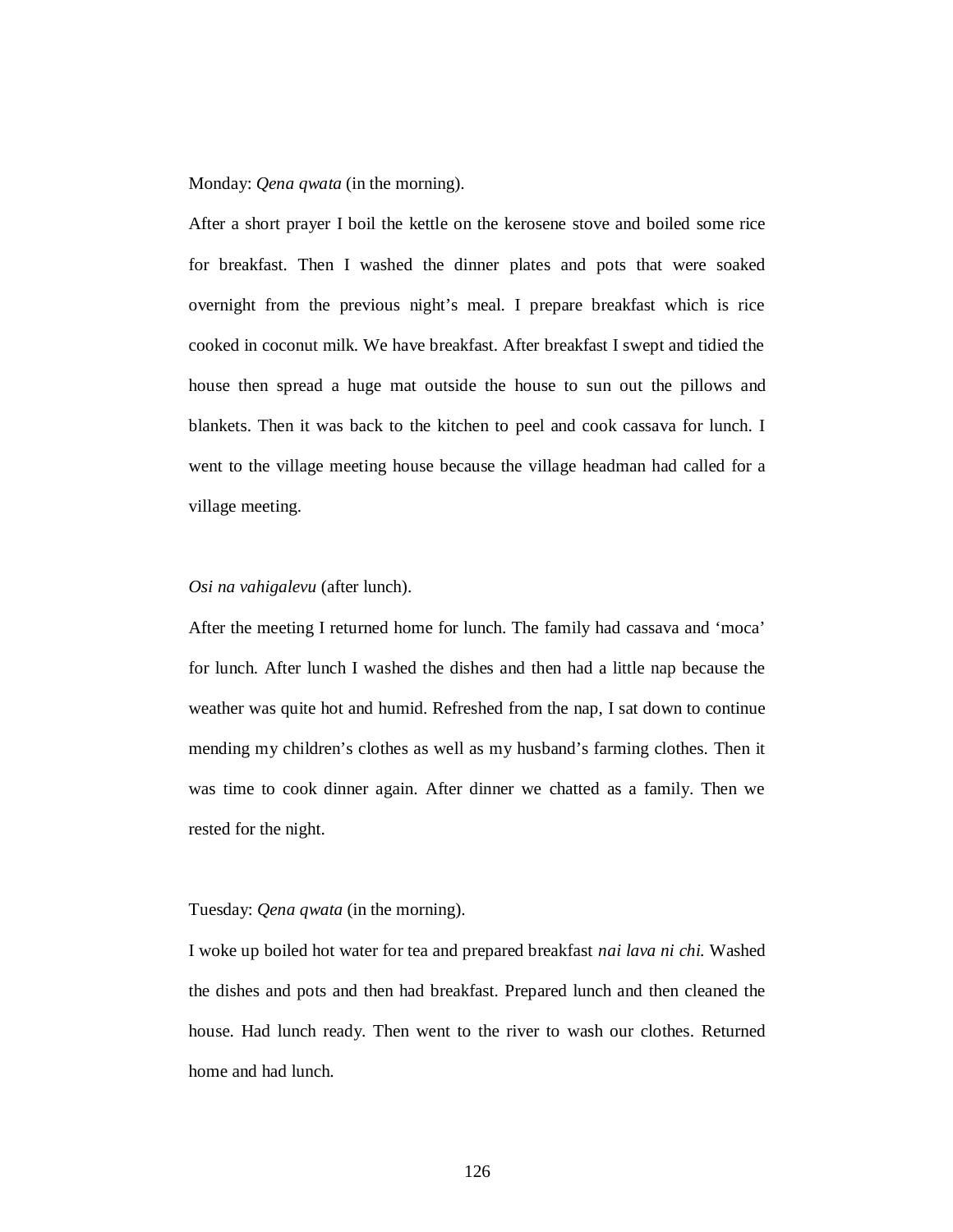After lunch I layer down to rest for awhile. I woke up and then went to the water lily pond to fish and returned at night fall. Cooked tilapia fish for dinner. After dinner I rested for the night.

Wednesday: *Qena qwata* (in the morning).

I woke up and had three cups of water. I often drink three cups of water before I have breakfast. I prepared tea, washed the dishes and pots and prepared breakfast. After breakfast, cleaned the house and walked down to the farm to continue to weed the cassava patch.

## *Osi na vahigalevu* (after lunch).

I had lunch on the farm. After lunch I had a little nap and when noonday heat subsided at about 3pm I continued weeding until dusk. I walked back to the village, prepared dinner and had dinner. After dinner I had a small bowl of kava. I felt so relaxed and then dozed off to sleep.

# Thursday: *Qena qwata* (in the morning).

I woke up and had three cups of water. Boiled hot water, washed dishes and pots. Prepared breakfast. After breakfast I went down to Sigatoka Town to buy fish. I returned to the village by the 10.30am bus. Cooked lunch.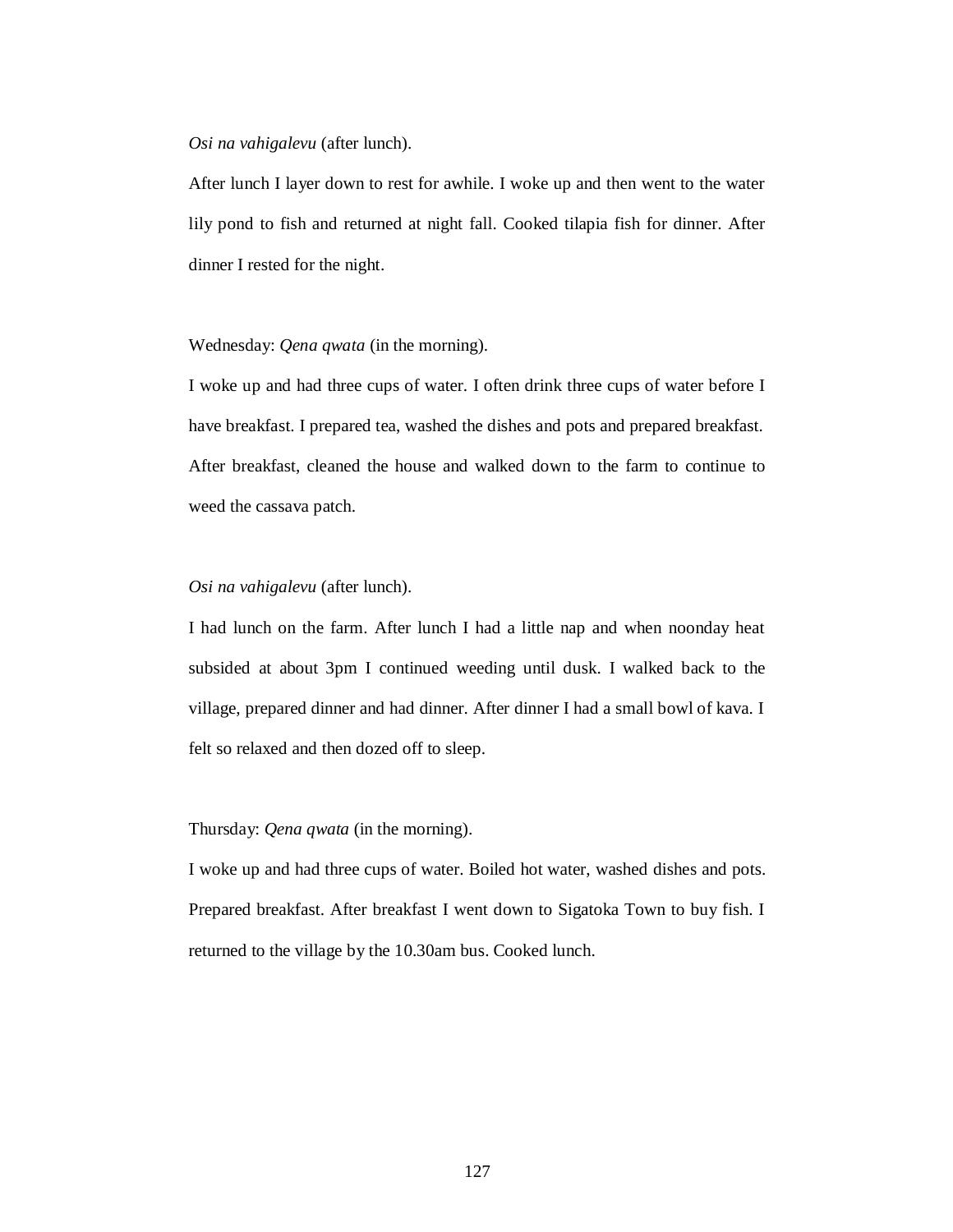After lunch I washed the dishes. Did some sewing. In the afternoon I cooked dinner. Washed the fish and boiled it [*vabutabuta*]. I then fried the fish and villagers began arriving to buy fish. Prepared dinner and we had dinner. After dinner I usually wait for those that come and buy fish until I go to bed.

## Friday: *Qena qwata* (in the morning).

When I woke up I had three cups of water, boiled the water and prepared breakfast. Washed the dishes and the cooking pots. Had breakfast. After this, I went to the plantation to fetch spinach or any other market produce to take to the market to sell. I returned home and quickly prepared lunch.

## *Osi na vahigalevu* (after lunch).

After lunch I returned to the plantations to collect more stuff for my trip to the market until dusk. Then its back home, prepared dinner and fried the rest of the fish. This would be sold to the women who will travel with us in the truck later tonight. Had dinner and then walked to the road to wait for our transport to Nadi Town. Our truck arrived in the village at about 10 or 11 o'clock and we started loading our stuff and we set off slowly on the journey. The truck stopped at the Indian shop down the road to pick women up from nearby Tonga village. I then offered fish to the women [a polite way of saying that I sold the fish]. We then headed straight to Nadi Town. Arrived in town at about four or five o'clock in the morning. Did not sleep.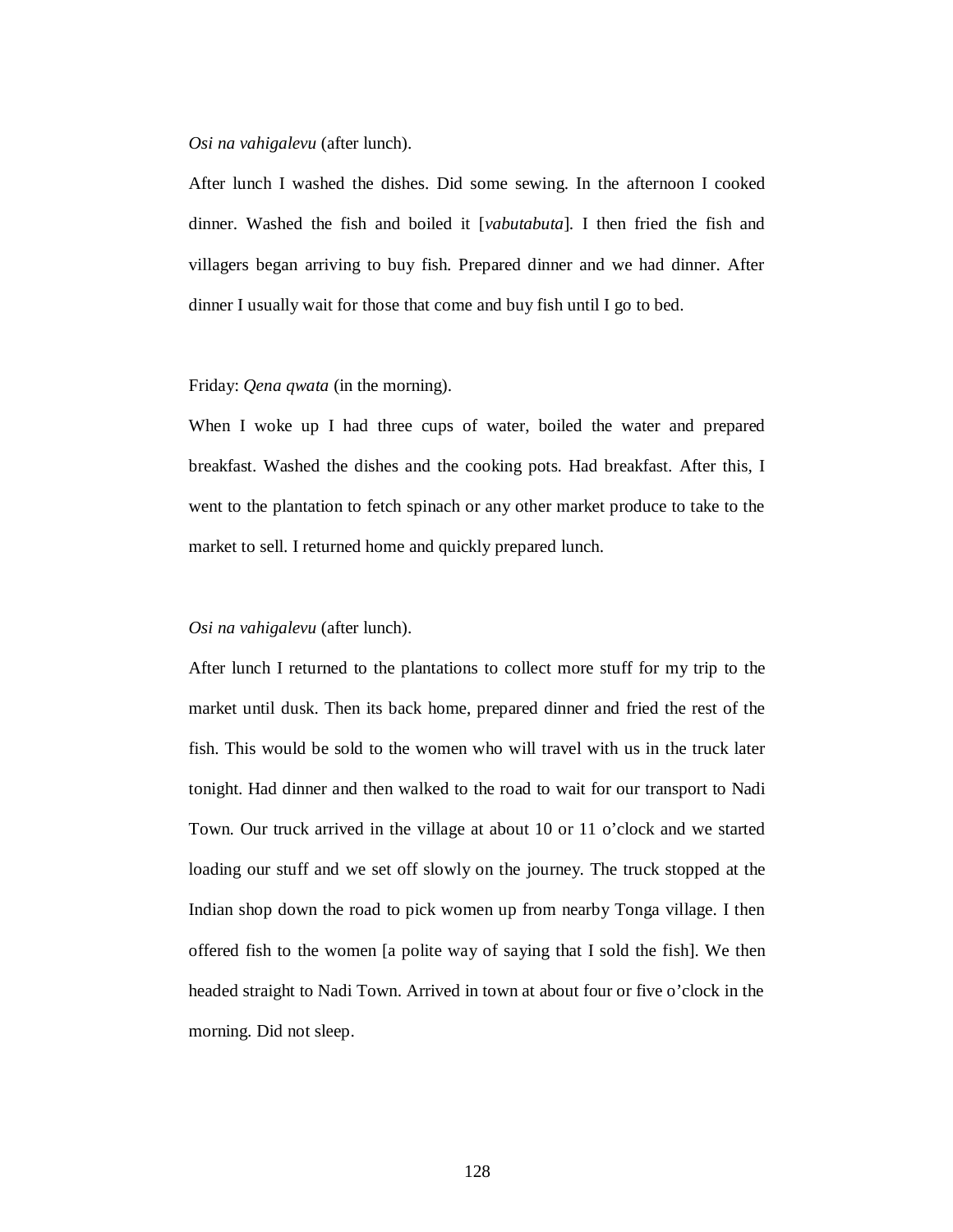Saturday: *Qena qwata* (in the morning).

We off loaded the market produce from the truck and began to look for space in the market to display our produce for sale. I thanked the Lord for the safe journey to town. Took my 3 cups of water as usual. After a while I went to have breakfast in one of the local Chinese tea cafes - big cup of tea with freshly baked buttered bun. I returned and started selling my produce. Sale was slow but picked up later in the day.

## *Osi na vahigalevu* (after lunch).

At about one o'clock I went to have lunch, returned and continued selling stuff again right until dusk. Then I went for another cup of tea and then brought some bread. Then it was back to the truck for our return journey to the village. We arrived in the village early morning at about one or two o'clock. Then it was straight to bed. At times, I usually just have a bowl of kava as a relaxant and also to chat about our sales at the market. Then it was bedtime.

## Sunday: *Qena qwata* (in the morning).

I woke up prepared our special Sunday breakfast of bread and butter. Then I cooked lunch. I heard the church gong or *lali* so I got ready for church. Went to church with the rest of the family and attended Sunday worship service in the village church. After church went home and got lunch ready for the family.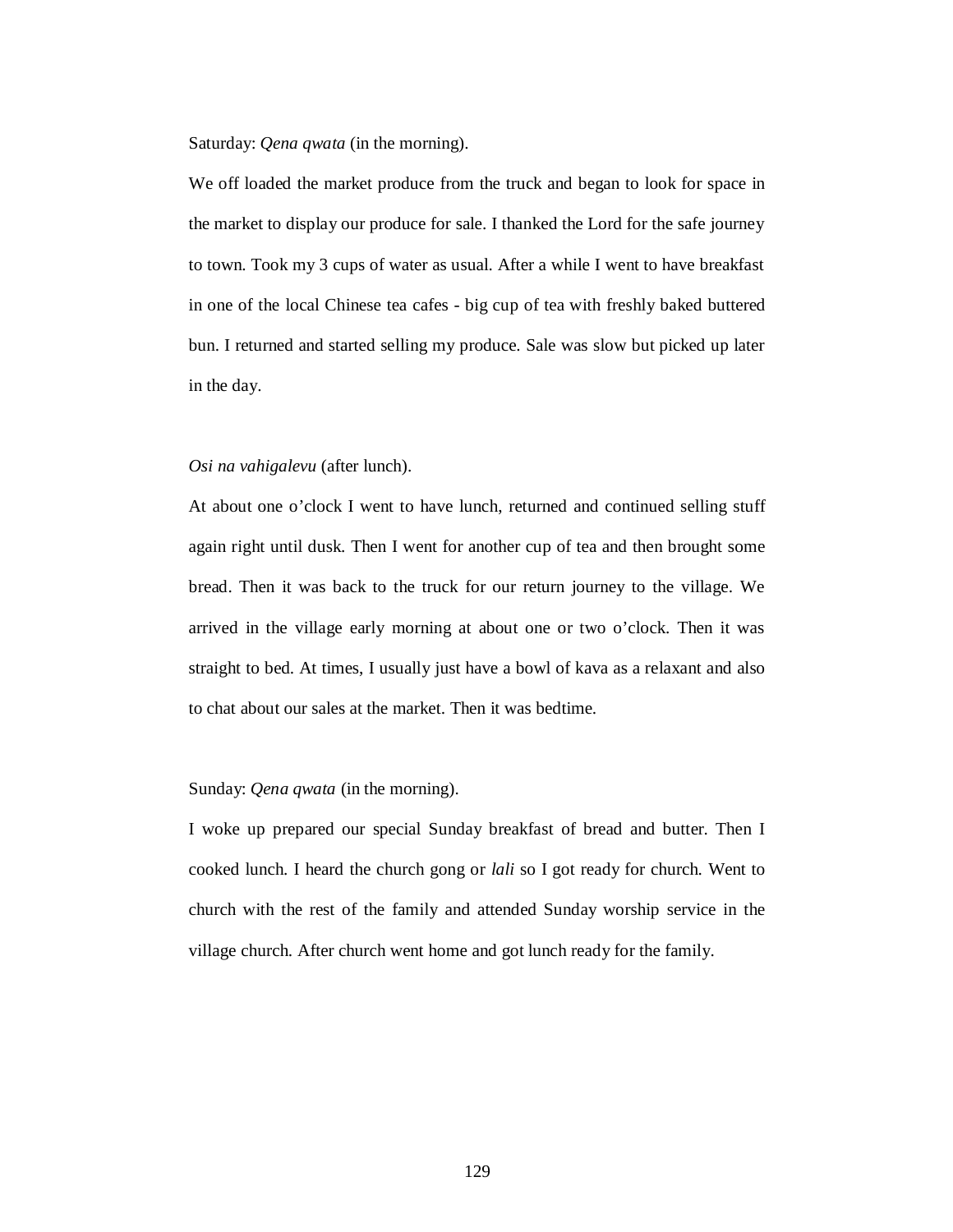After lunch I laid myself down and had a good sleep. When I woke up I boiled the kettle and then had tea for dinner. After this I washed the dishes and then ironed my two children's school uniform. In the evening at about 7pm. I tuned in to the national radio station to listen to the broadcasted Sunday worship service that was being aired live from the capital Suva. I then walked across to Rovoka's home and had a chat with her over a bowl of kava. A good relaxant for the body and soul. Went to bed.

## **Merea**

Merea, is forty seven years old and was born in this village. She has been separated from her husband for the past six years because he left her for another woman in the same village. She lives with her daughter's family and she keeps herself busy with her five grandchildren

Monday: *Qena qwata* (in the morning).

Woke up in the morning, prepared breakfast and then washed baby napkins and hung them on the clothes-line. We had breakfast and after breakfast I went to gather firewood. I returned home and went fishing in the water lily pond for our lunch. Came home and cooked lunch. Had lunch.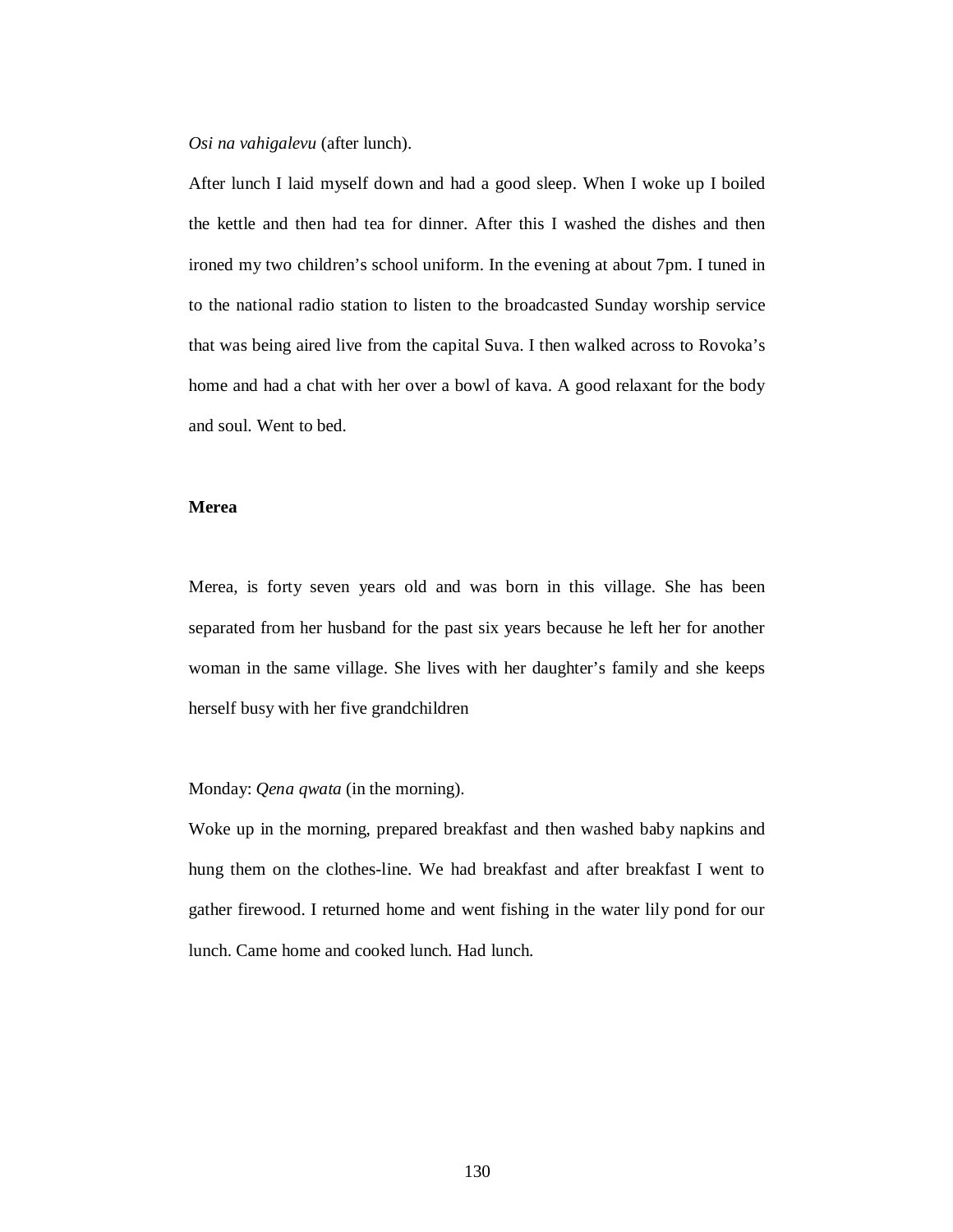After lunch I walked to the river to wash our clothes. Dried clothes on the flat gravelled riverbank. Went to our plantation to get plantain leaves for dinner. Cooked dinner, had dinner. Had a bit of chat with the family and then had tea and slept.

## Tuesday: *Qena qwata* (in the morning).

Woke up at about 4am and prayed. Lit the fire and put kettle on. Grated cassava and baked this for breakfast. Soaked clothes to be washed. Had breakfast. Walked to plantation to weed taro plot. Returned home boiled cassava and green leafy vegetables for lunch. Had Lunch.

## *Osi na vahigalevu* (after lunch).

Mended children's school uniform. Cooked dinner. Had dinner. Attended women's fellowship prayer meeting. Returned home at 10pm and slept.

## Wednesday: *Qena qwata* (in the morning).

I woke up and lit the fire to boil kettle. Made roti (a flat thinly rolled out dough baked in hot grill which a staple food for Indo-Fijians) and had breakfast. Washed baby's napkins. Attended women's prayer meeting at Aunty Geba's home. Returned home and boiled cassava. Went to plantation to fetch some taro leaves. Returned and prepared this for lunch.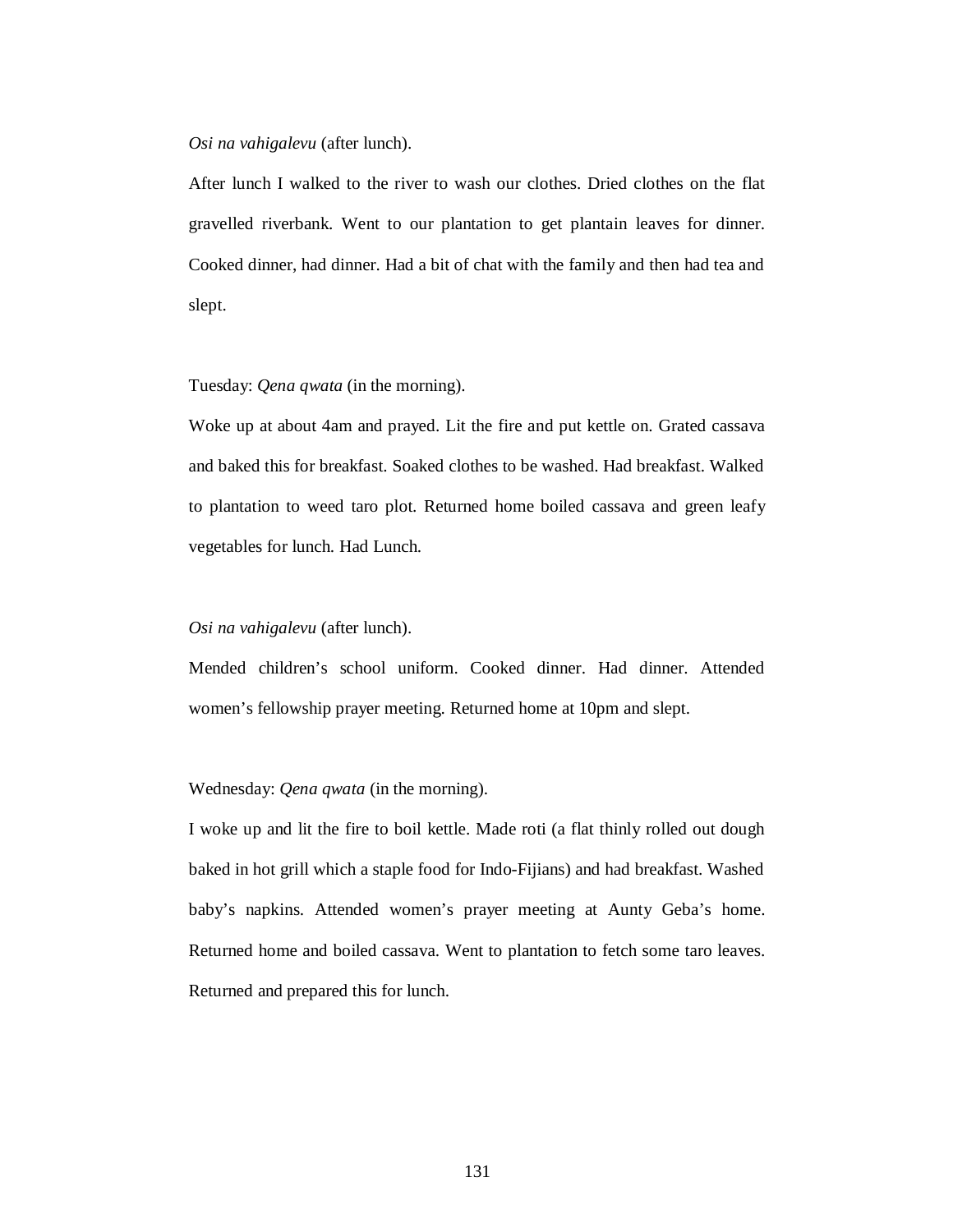Had lunch. Rested. Went to the water lily pond to pull out some taro shoots to be planted on the farm. Looked for wood grubs to use for my fishing bait in the lily pond. Cooked cassava and vegetables for dinner. Had dinner. After dinner I went fishing in the lily pond. Returned home, bathed and went to sleep.

Thursday: *Qena qwata* (in the morning).

Woke up and did my quiet time. Lit the fire in the kitchen and made flour dumplings. Boiled tea. Washed baby's napkins. Had breakfast. Cooked cassava. Walked to the lily pond to fish. Returned home and cooked tilapia fish for lunch. Had lunch. Had a bit of rest.

*Osi na vahigalevu* (after lunch).

Walked to a nearby freshwater stream to catch prawns. Returned home, made roti and had this for dinner. Walked to Sautabu village to visit a cousin. Returned home bathed and went to sleep.

Friday: *Qena qwata* (in the morning).

Woke up and said my prayers. Got into the kitchen, lit the fire and fried pancakes for breakfast. Washed baby's napkins then had breakfast. Walked to Tawatawaji village to look for farm produce to take to the market. Then walked to river bank to wash vegetables and bundled them up ready for the marked. Returned home, cooked lunch. Had lunch. Rested a bit.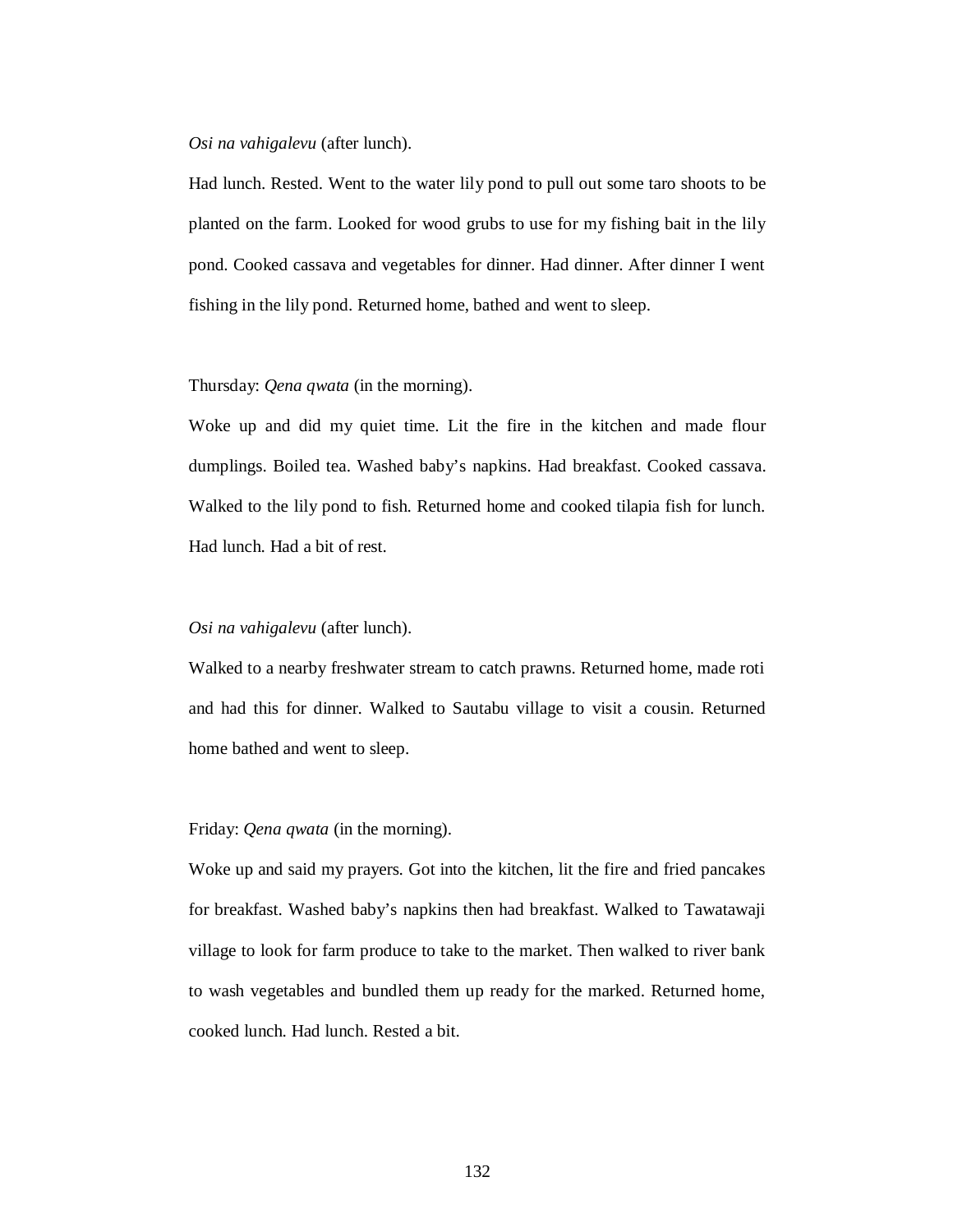Went to the water lily pond to fetch some water-cress. Returned home. Cooked taro and spinach for dinner. Had dinner. I got myself ready for market day tomorrow. Walked to the road to wait for truck. The truck arrived in the village and we left for the market at about 10.30pm.

## Saturday: *Qena qwata* (in the morning).

Arrived at the market at about 3am and slept in the market. Woke up at about 6am, had shower, got dressed and had breakfast in a Chinese teashop. Returned to the market and set up my produce:cassava, spinach, lemon, chillies, water cress, Hawaiian pawpaw, eggplant, cucumber, corn and bananas. Sat in the market and sold these to people. Had lunch around 1 pm, sausage and cassava, tea with milk.

#### *Osi na vahigalevu* (after lunch).

Continued selling. At about 6pm, selling was over. Went to supermarket and bought some groceries. Had tea at Chinese tearoom. Left the market at about 8.30pm and drove back home. Stopped at Indian shop next to the village .Arrived home at about 2am and went straight to bed.

## Sunday: *Qena qwata* (in the morning).

Woke up and prepared breakfast. Grated coconut and boiled rice in lolo. Had breakfast. Washed baby's napkins. Cooked lunch and got ready for church. Attended church, returned home and prepared lunch.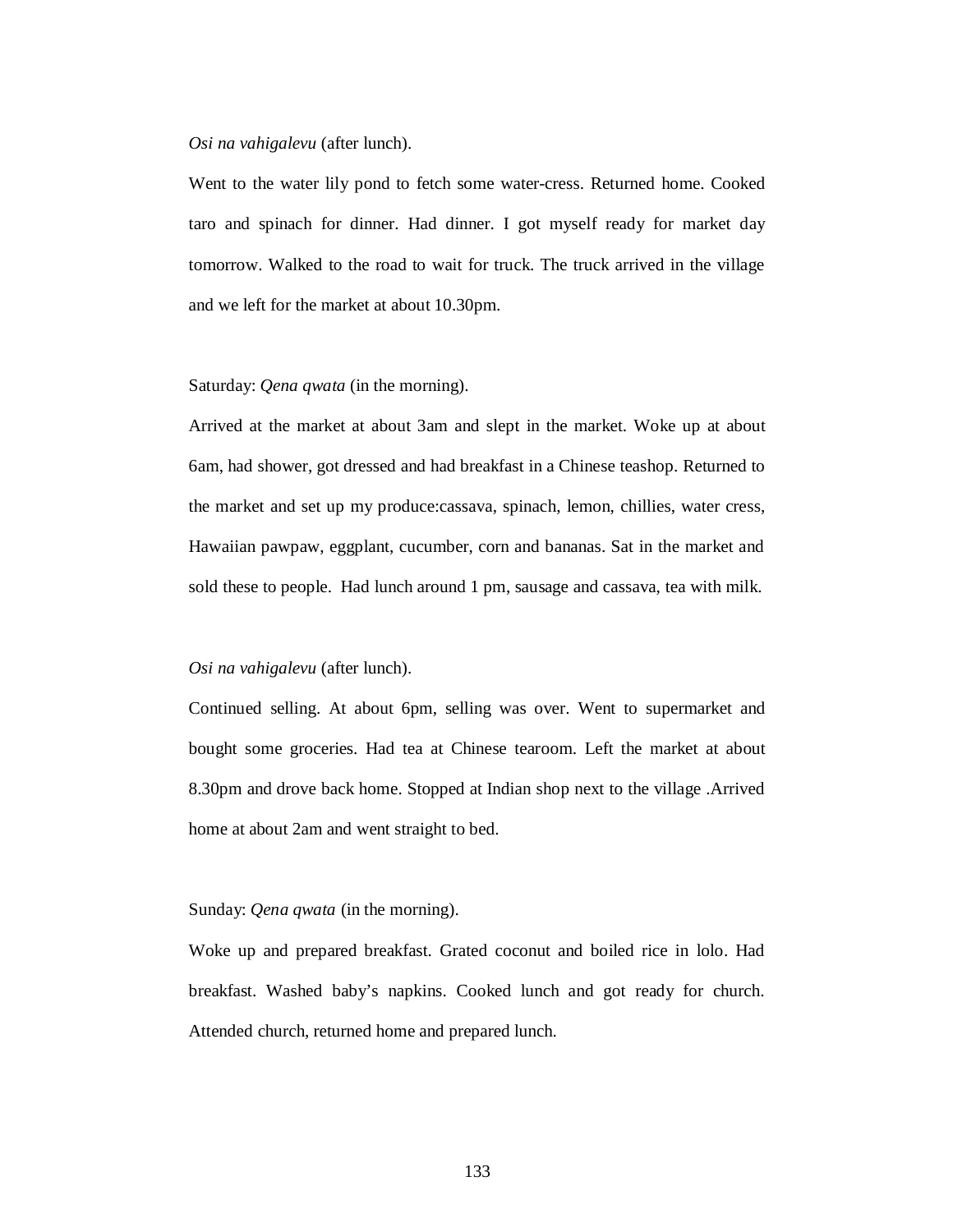Had lunch. Had a good sleep after lunch. Boiled tea for dinner. Had bath. Walked to cousin's place for meeting with other women in our extended family. The meeting was on our family's crockery collection. Had tea with our women relatives. Returned home and slept.

# **Esilia**

Esilia is another widow although she is only in her late thirties. She has three daughters, two of whom are in the city pursuing tertiary education. Esilia and her only son cultivate their land with another Indian family who provide much of the capital (seeds and implements for the farm) while Esilia provides family land for farming.

## Monday: *Qena qwata* (in the morning).

Soon as I woke up I boiled the kettle had breakfast. Then I walked to the cassava plantation to get some for lunch. Cooked lunch.

#### *Osi na vahigalevu* (after lunch).

After lunch I walked to Nahou (an Indian man's shop) to make a telephone call to my daughter in the city. Returned by bus and cooked dinner. Had dinner, yarned and dozed off to sleep.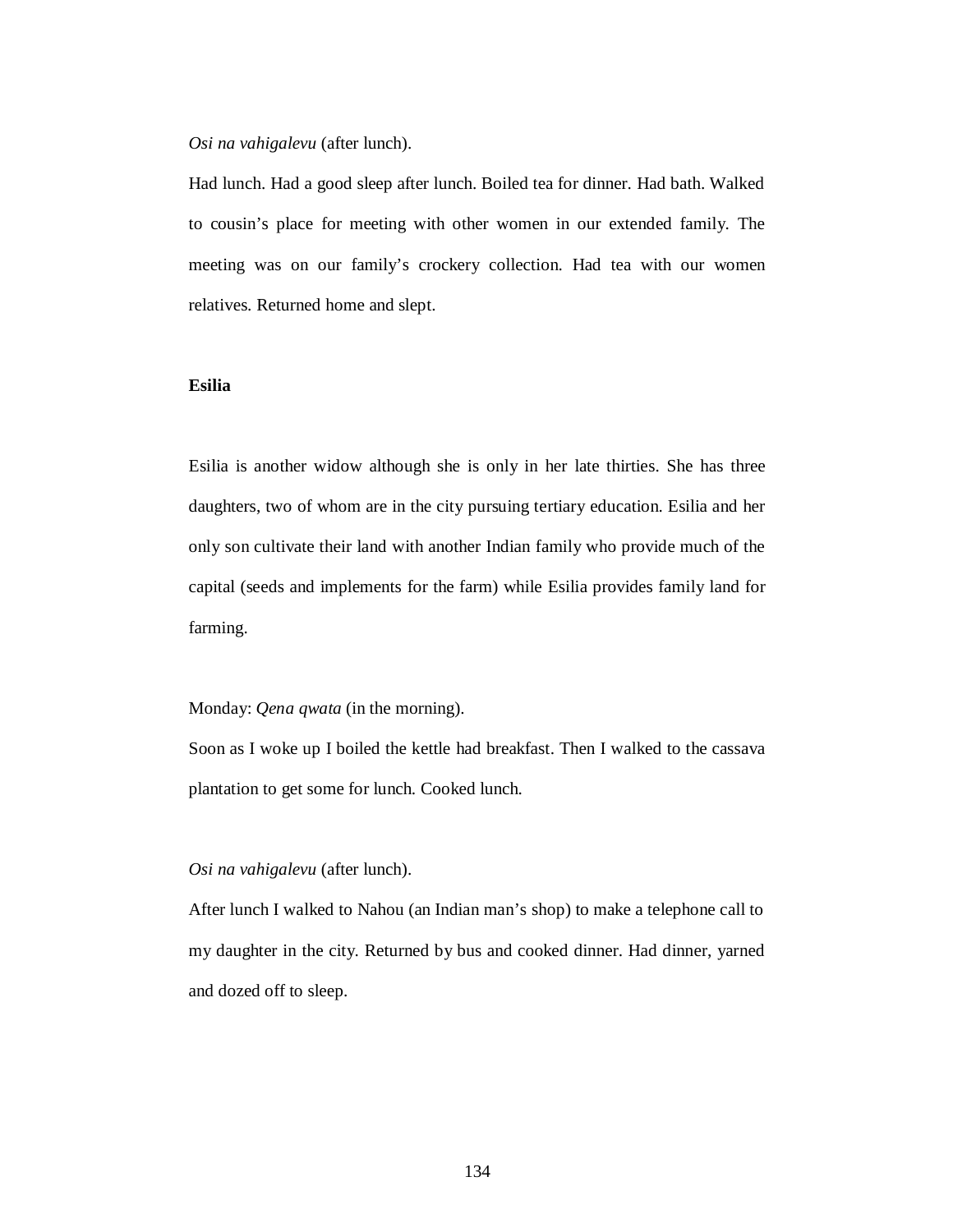Tuesday: *Qena qwata* (in the morning).

I woke up and prepared breakfast – rice and curried eggplant. Had breakfast and then visited my cousin who had come from the city. I returned home with her. And prepared lunch for her, taro leaves in coconut milk.

# *Osi na vahigalevu* (after lunch).

After lunch I walked to the nearby creek to wash our clothes. Returned and hung clothes on the line. Boiled the kettle and had tea and biscuits for lunch. Went to my mother's home, cleaned the house and put out beddings in the sun. My sister and her son arrived from Suva to visit our sick mother. Prepared dinner.

#### Wednesday: *Qena qwata* (in the morning).

I woke up and prepared breakfast. Walked to the road with my sister and her son who had to catch the morning bus to town and return to the city. I came back and cleaned my mothers house the walked to the river to wash my mother's clothes.

# *Osi na vahigalevu* (after lunch).

Prepared lunch and had lunch with my mother. Rested for awhile. Walked to plantation to fetch cassava for dinner. Cooked dinner and had dinner with cousin and my mother. Slept.

## Thursday: *Qena qwata* (in the morning).

I woke up, boiled the kettle and made *roti* for breakfast. Prepared lunch at the same time, rice and curried tinned fish. Had breakfast and walked to Toga village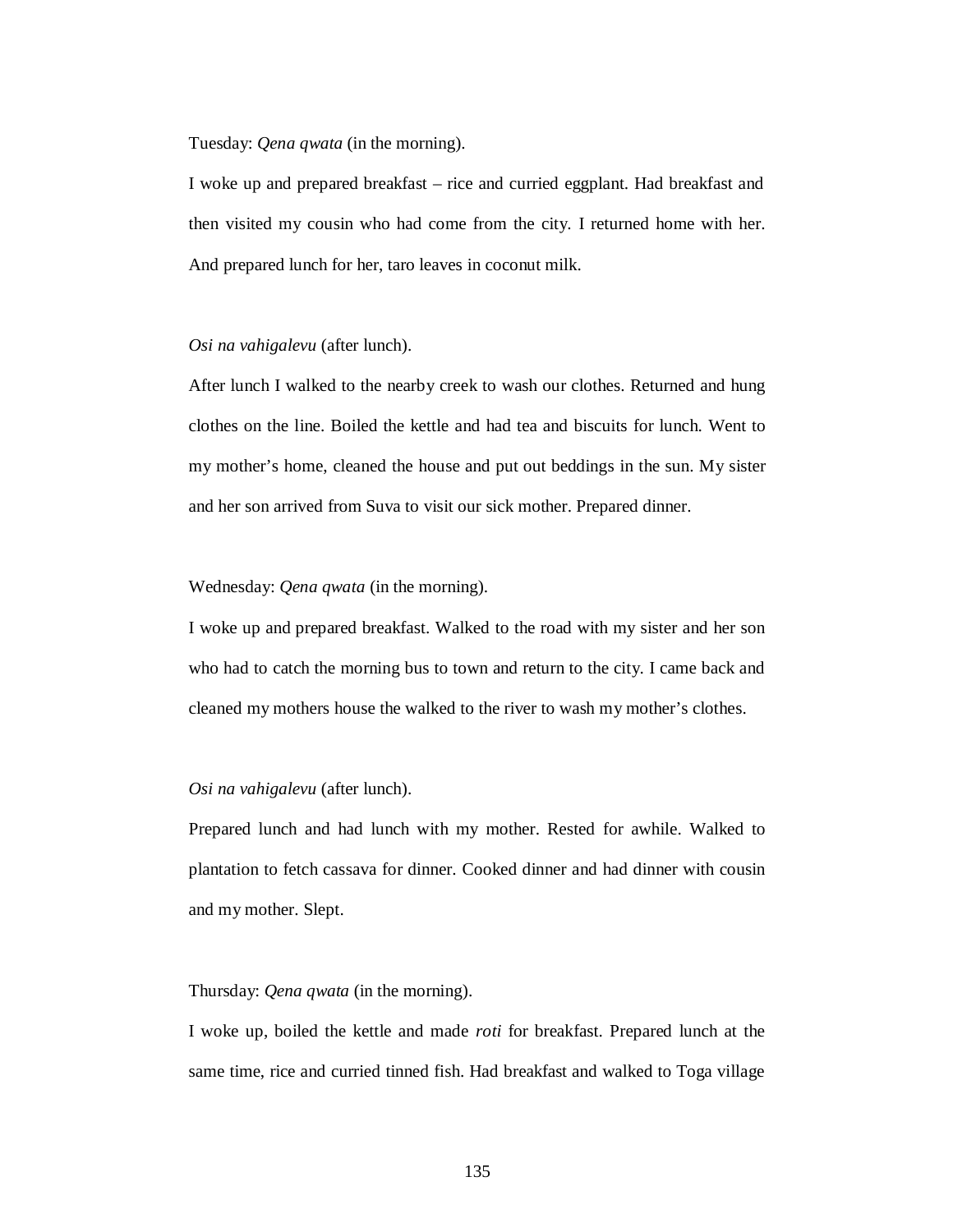to visit a cousin of mine. The river was flooded so we waded across using a huge bamboo trunk. Presented *sevusevu* to cousin.

# *Osi na vahigalevu* (after lunch).

We had lunch with my cousin and then returned home late in the afternoon. Prepared dinner. Returned home in the afternoon, cooked dinner. Slept.

## Friday: *Qena qwata* (in the morning).

Woke up and fried pancakes for breakfast. After breakfast, I changed into my work clothes and walked to Chuku's place (another cousin), joined her for breakfast. Then we walked to her plantation to fetch some produce for the market. We gathered chillies, eggplants, pawpaws and plantain for the market. Returned to Chuku's place for lunch.

## *Osi na vahigalevu* (after lunch).

Walked home, got knife and sack and walked to the plantation to fetch some cassava. Carried the sack of cassava to nearby village to be transported to my sister in the city. Returned home and cooked dinner. Had dinner, yarned with my cousin then slept.

### Saturday: *Qena qwata* (in the morning).

Woke up and prepared breakfast, rice in coconut cream. After breakfast, chopped some firewood and piled them in the kitchen. Walked to the river with my bale of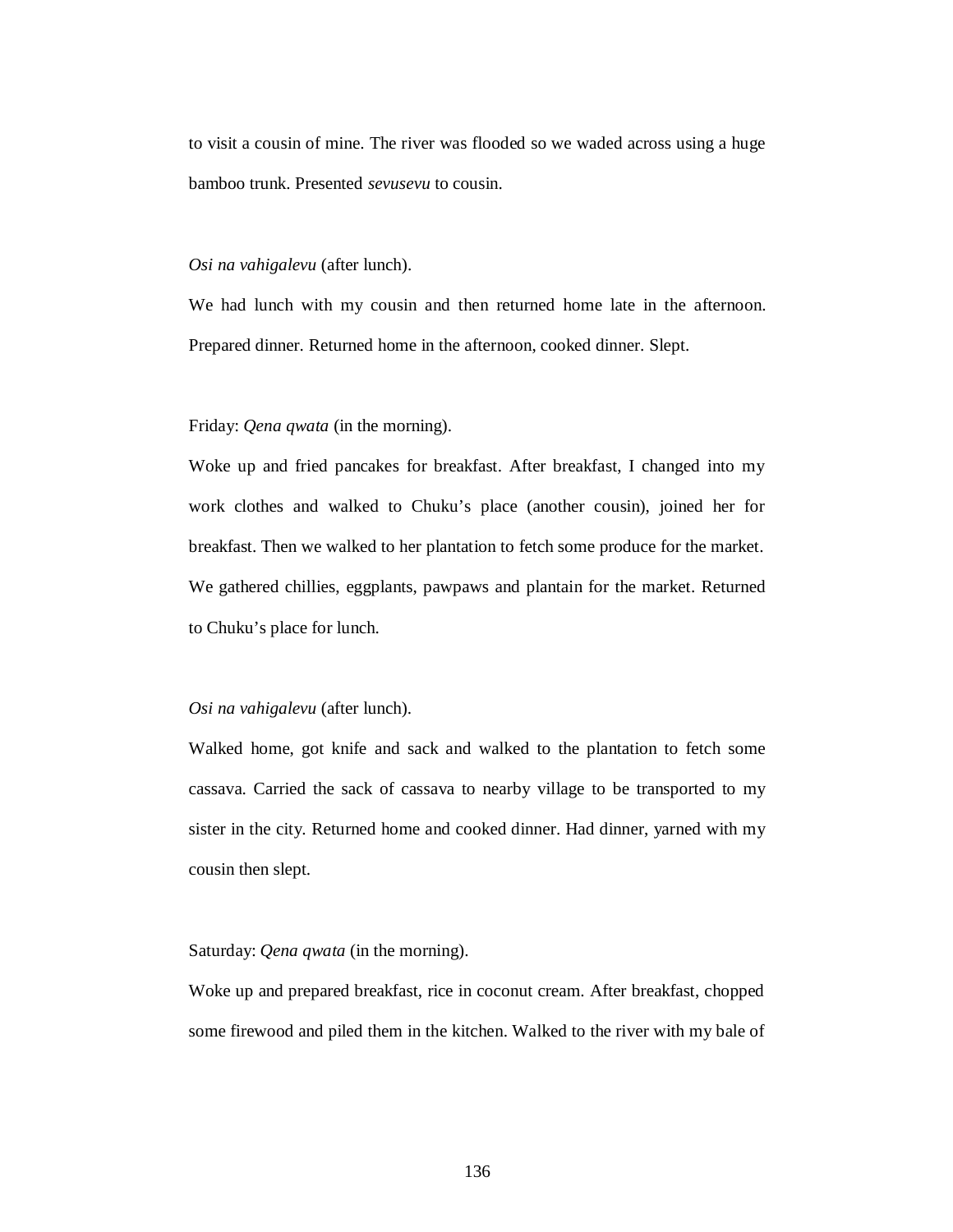clothes to be washed. Dried the clothes on gravelled river flats and returned home late in the afternoon. .

# *Osi na vahigalevu* (after lunch).

Then I cooked lunch, boiled cassava, plantain leaves and tuna. Had a bit of rest. Walked with my cousin to nearby village to meet two aunts. Chatted with them, had dinner and then returned home.

# Sunday: *Qena qwata* (in the morning).

Prepared breakfast and took this to my mother's home and had breakfast with her. Then I cooked lunch, cassava, fish in coconut milk and *bele*. Walked to church down the road.

## *Osi na vahigalevu* (after lunch).

Had lunch. Rested. Women in our extended family came home for our discussion regarding our crockery collection. Had tea and yarned with them until about 2am. Everyone slept at home.

### **A re-presention of the women's diaries**

Marama village is situated on the upper reaches of the Sigatoka Valley and is the major market gardening area in Fiji's. This is a rural farming community and the villagers are semi-subsistence market gardeners. A large proportion of their farm produce is transported to urban centres for cash while the rest of their crops are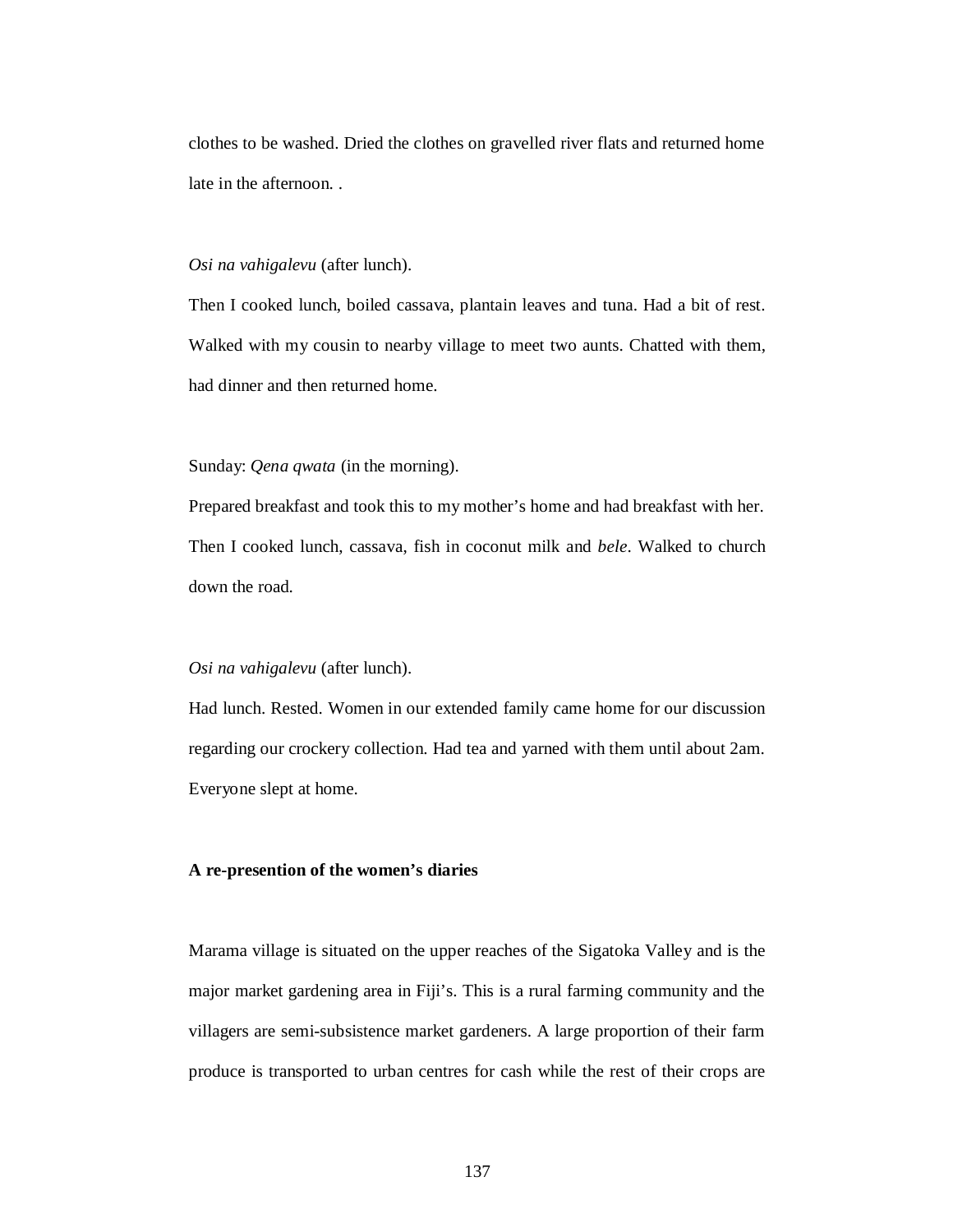for family use. The village women and their families put much effort into maximising food production and income from April to November when the wet season begins. Towards the end of November, farming activities decrease and food resources diminish. Consequently, life becomes difficult for the women and their families as there is a drastic decrease in the source of income. Food, in this period, is obtained by gathering from the surrounding hills and valleys as well as using any saved money to supplement their diets.

Generally, the week can be divided up into three parts, Mondays to Wednesdays are days in which the village women attend to the communal and families obligations, Thursdays to Saturdays are days when women prepare their farm produce and transport them to the market to be sold. Sunday is a day of rest and villagers recuperate from a week of toil and numerous obligations.

In the following sections, I re-present a narrative of the weekly diaries of a group of women from the village.

# **Monday to Wednesday**

On Mondays, usually there are organised activities for the village that consist of two work groups based on the traditional communal approach to such enterprises. However, a new arrangement for this has been that rather than the men and women working separately, the young village women combine with the older men while the young men join matured women in various activities to raise funds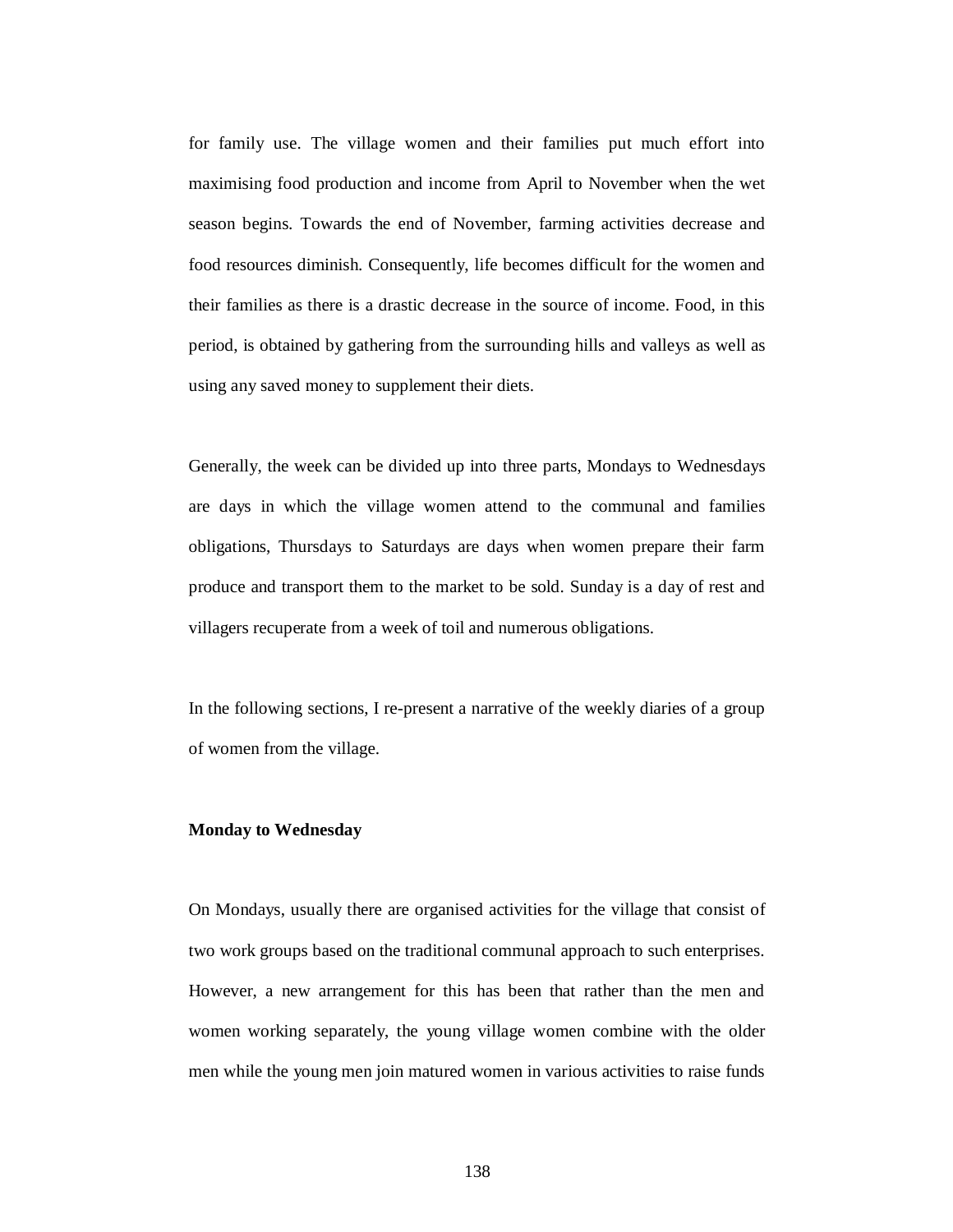for the village's annual fund raising. The year I was there, they raised money by taking turns each week for one group to cook a meal for the other group who paid \$5 to \$10 per meal. The money was used the money to build a new teacher's living quarters.

On alternate Tuesdays, the women join the members of their *mataqali* (the primary social division and land owning unit in a Fijian village community) in a traditional work organisation known as *sosolevaki* in which various communal tasks such as an the construction of homes, cultivation of crops, cleaning the village surroundings are completed. In this practice, men from the same *mataqali*  combine their efforts to work on a designated task ranging from weeding a plantation to gathering firewood for a widow. For example, the men in Raia's (one of the participants) *mataqali* worked on weaving new bamboo walls for her kitchen. While the men are engaged in the task, the women prepare lunch for the *mataqali*. Later in the evening the *mataqali* members have a prayer meeting and informal discussion, usually on future commitments and obligations. A *tanoa* of kava makes such discussions more rewarding and interesting especially for the menfolk, as these kava sessions are the only form of social entertainment for them. However, such sessions drag late into the night and become tedious for the women, as they have to wait around to serve hot dinner to the men.

On Wednesdays, the women concentrate on their own family livelihoods, basically the cultivation of crops and vegetables and sometimes the odd trip to dive for fresh water mussels as a food supplement for the family. For example, on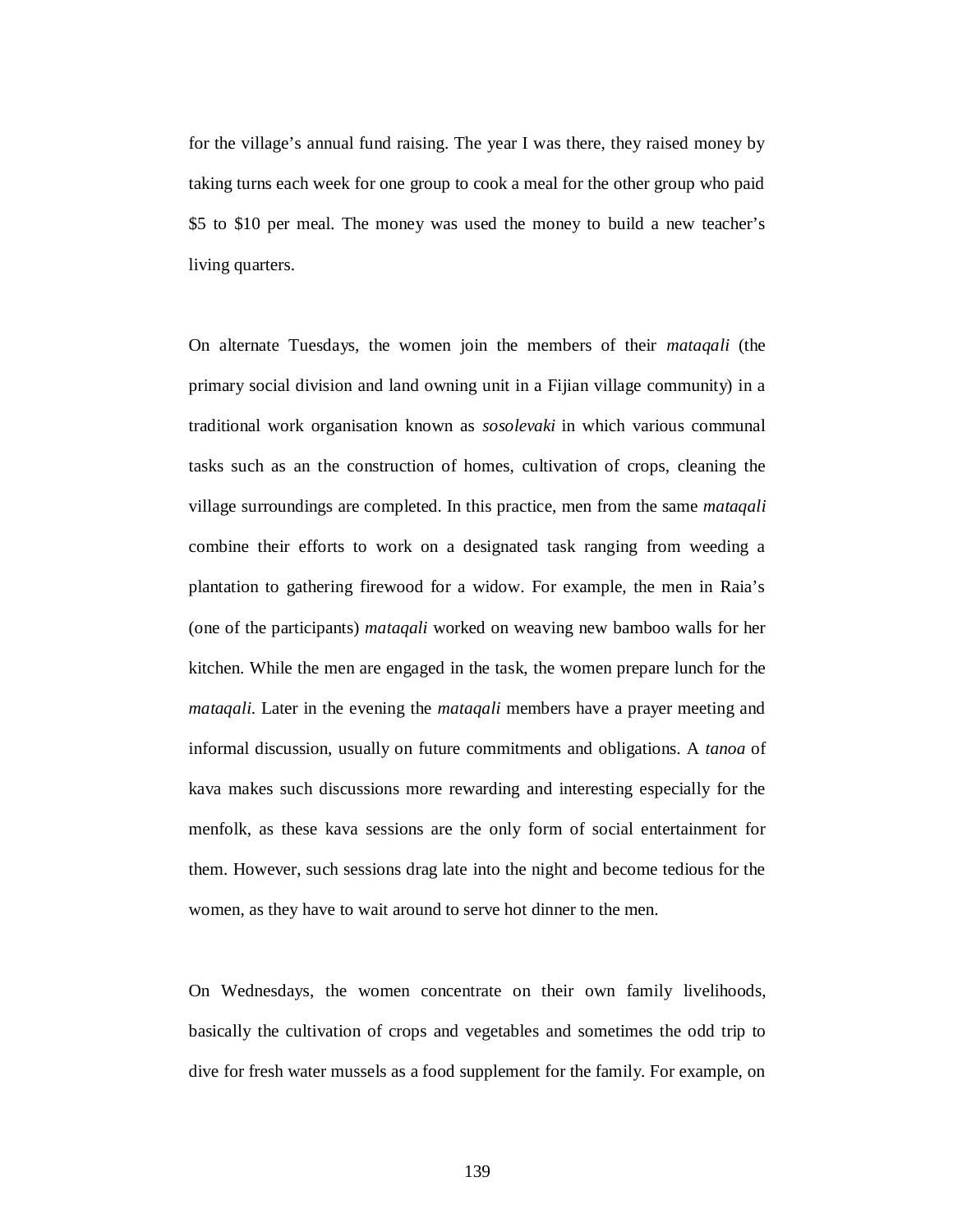one Wednesday about fifteen women and a couple of teenagers hired a truck for \$50 to take them to dive for fresh water mussels in the Sigatoka River. Two women had prepared a huge sack of English cabbage, a sack of corn, tomatoes and sweet potatoes. As customary, these food crops will be presented to the village chief where permission would be sought to dive for fresh water mussels. I accompanied the women and after travelling for two hours we arrived at the riverbank where we will spend the rest of the day diving for fresh water mussels. The day was very windy and the river extremely cold, but the women braved these conditions as they dived for mussels. The women tied cloths around their waist for a pouch to collect the mussels while diving. In waist deep water, women dived to the riverbed and with both hands raked the mudded-gravel, then surfacing and finally sieving the gravel through their fingers to collect the mussels. After lunch on the riverbanks, the women dived for more mussels until late afternoon. Then it was, a two-hour trip back to the village arriving late in the evening. The mussels provide useful meal supplements for the women and their families for the week.

# *Na kwa e ri tara na lewa ni drio ho ma* (when night falls).

Night falls and Merea returns from the big waterlily pond where she has been fishing for about two hours for the family dinner. Fishing in the river and the water lily pond is something she has done since she was a little girl. With her fishing line coiled around an empty coke bottle and using the earthworm and wood grubs as her bait, she was able to catch six medium sized tilapias for dinner.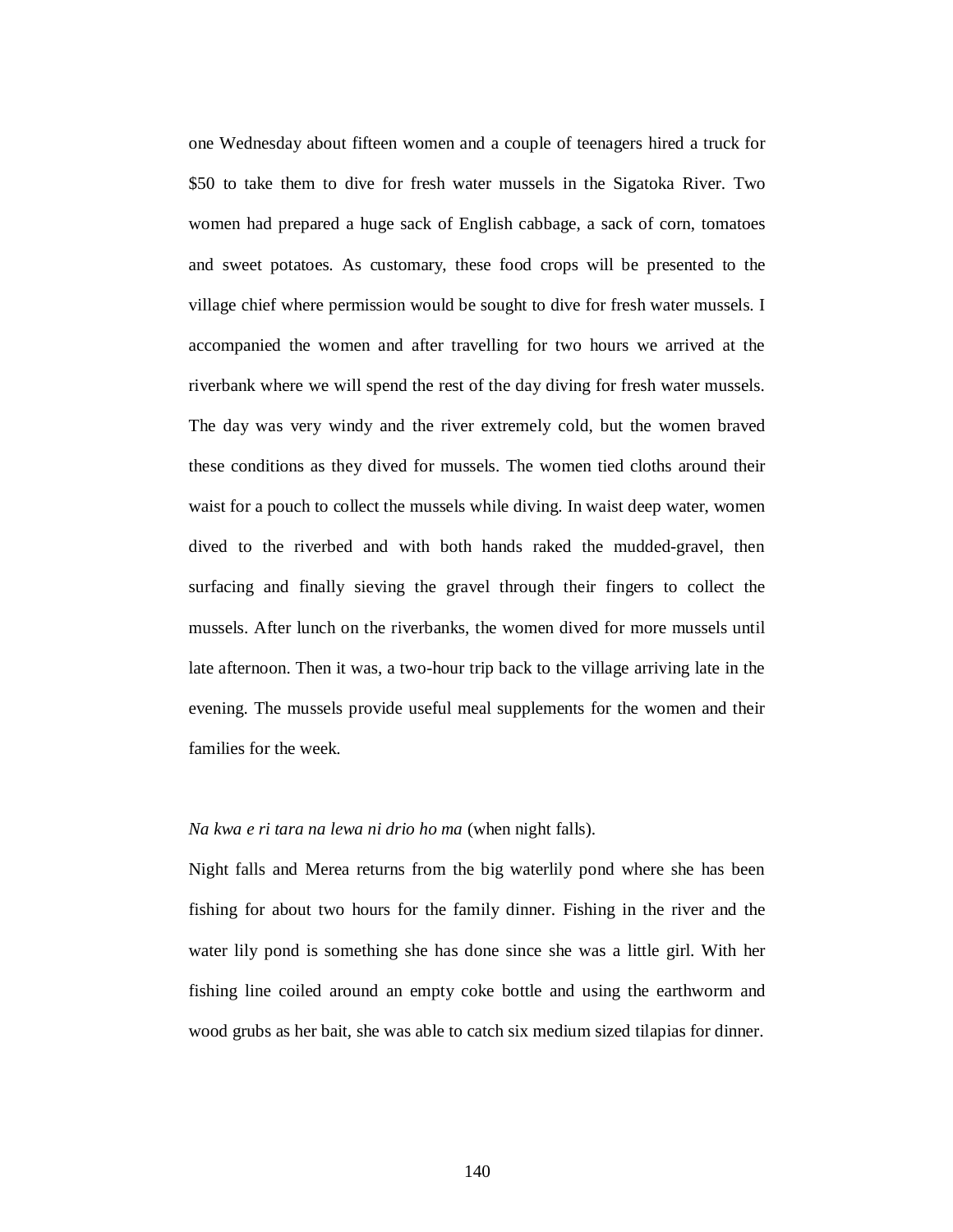She arrives home and asks her daughter to cook dinner while she bathes her three grandchildren in the open tap outside their home. The children then oil their bodies with coconut oil and then put on clean clothes. The family then sit around the *na yo ni kana,* the dinner mat, to have fish for dinner and then retire for the night. It is 9 o'clock in the evening, the children are asleep and Mereana finally has time to have a shower at the village tap. She returns home, applies oil on her body and changes her clothes and goes to bed.

Meanwhile, Naula, who spent the whole day weeding her cassava patch, packs some cassava and spinach in her coconut basket and walks back to the village. When she arrives home, her older daughter was already in the kitchen cooking cassava for dinner. After dinner she mixes a small bowl of *kava* as a relaxant to calm her weary and taunted muscles. Then she crawls to the bed mat to rest for the night. Next door, her son and his wife, Etasa, arrive in the village after a full day at their farm. Her son unloads their sacks and crates of farm produce from the bullock driven wooden sledge and sets the bullocks free beyond the village fence. Etasa changes her clothes and chats with her husband. The family gather for a quick dinner because they need to pack the farm produce for the couple's weekly trip to the market. Unlike other village women who travel to the market on Friday night, Etasa, leaves the village on Thursday night so that she has Friday and Saturday to sell her produce at the city market.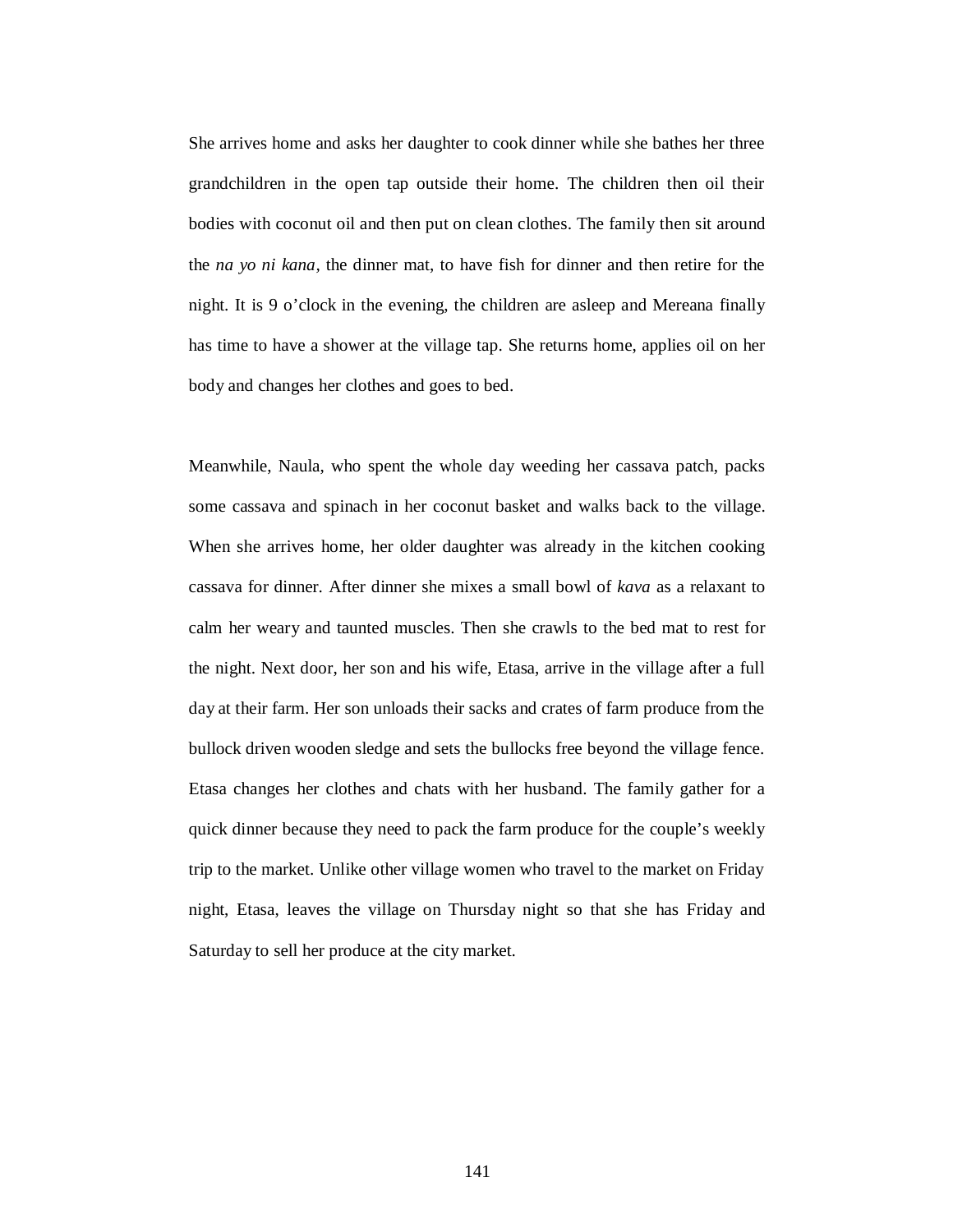*O kuru na lewa i na drio ni qwata* (at the break of dawn).

Dawn breaks and Merea, like most women in the village steps out in the cold morning air into her kitchen to light firewood and prepare breakfast. It is another day and life goes on for her in the village: breakfast to be prepared, children to get to school, clothes to be washed, pigs to be fed, the weeding task with other women, firewood to be restocked, hair to be trimmed, the list is endless. As a village woman in a predominantly patriarchal society, she has limited choice but to work through these tasks diligently and faithfully. For her as a woman, these are her daily-lived socio-economic experiences. This is the way it has always been and perhaps there is no other way.

With her plastic container of *dravusa o ravu* (firewood ash) she walks to the water tap and washes the dishes and pots, which were used for the previous night's dinner. Washing the pots with *dravusa* gives the pots a brilliant shine and is as good as steel wool and soap. She stacks the washed pots and pans on the bamboo-thatched shelf beside her kitchen and returns to the fireplace. Merea contemplates what she can prepare for breakfast. There is rice but the family had rice for breakfast yesterday, so she checks the flour jar. There is enough to make some *roti,* a favourite breakfast for most of the households in the village. Perhaps *roti* will do because there is a bit of flour left in the plastic container.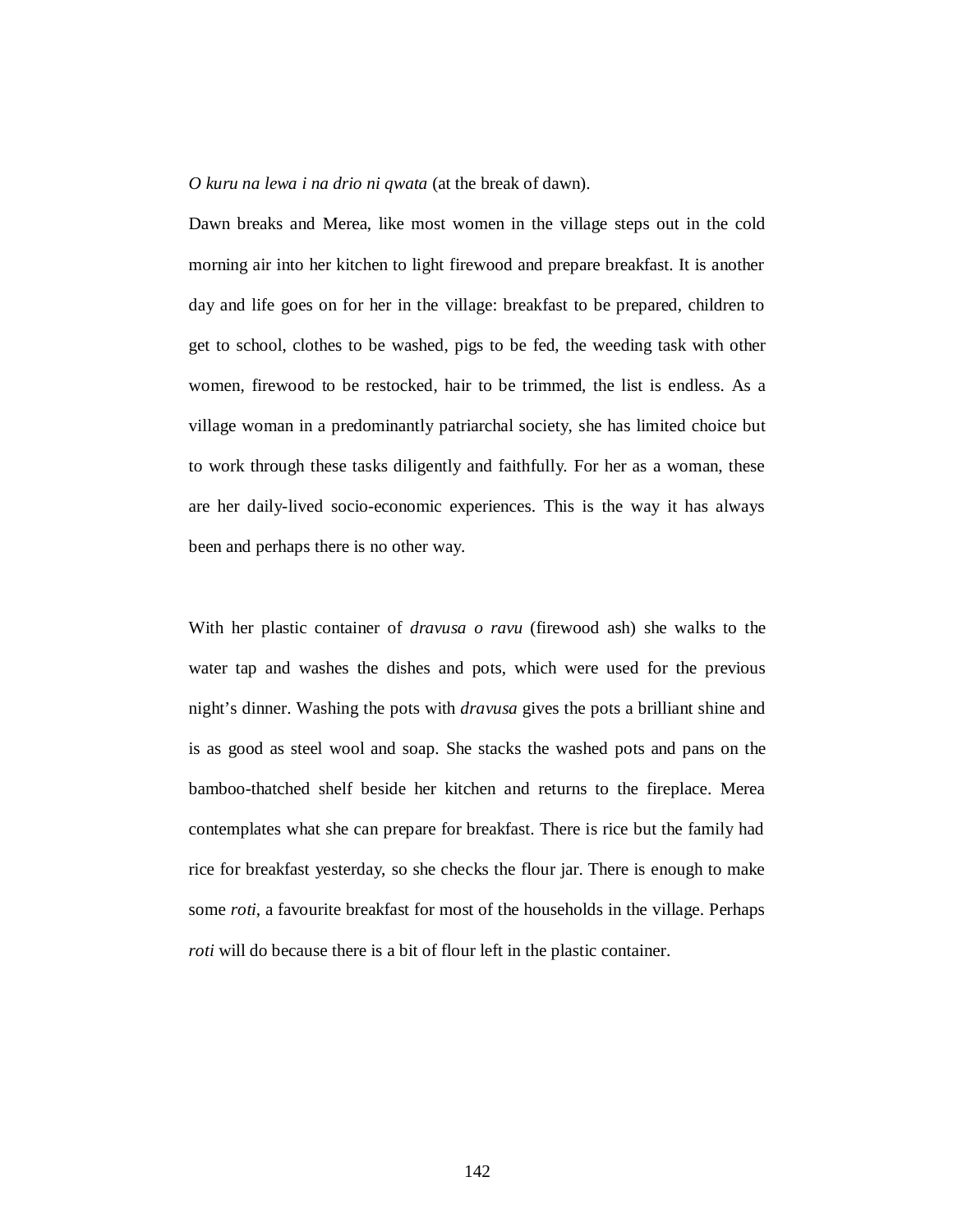She hopes there is a coconut under the food cupboard, because *roti* with coconut cream just makes breakfast interesting and delicious. She returns to the fireplace and settles down on the bamboo-plaited floor to knead the flour dough for the *roti*. Merea's, daughter, steps out of the house half awake and hears her mother's request to grate the coconut and prepare the coconut cream. Merea cooks the *roti* on the hot grill while Mereana soaks the *roti* in the coconut milk. The *roti*s are rolled up neatly and placed in a large plate.

The boiled tea and hot *roti* are carried back into the house as the family gather around for grace at the *ibe ni kana*. Her husband, Weni, returns from ploughing the field, sits at the head of the breakfast mat while his mother sits at the base to serve food for the family. During breakfast, Merea reminds her husband about their contribution of a drum of kerosene to be taken to Dere's house. The ten or so drums of kerosene will be used as a form of traditional presentation by the men of this village to a bride from another village who is marrying into this village.

Mereana, their teenage daughter, will join fifteen other youth and some young married women to work on an Indian farm for the next three weeks. They will travel daily by truck and work on the farm from 8am to 5pm in the afternoon. Each of them would be paid \$8 a day.

Meanwhile, Esilia with her head scarf still on her hair, steps into her kitchen which is adjacent to her home. Her two children, Jojo, her 18 year old son and Loata, her daughter, are still asleep. She lights the fire and boils tea for her two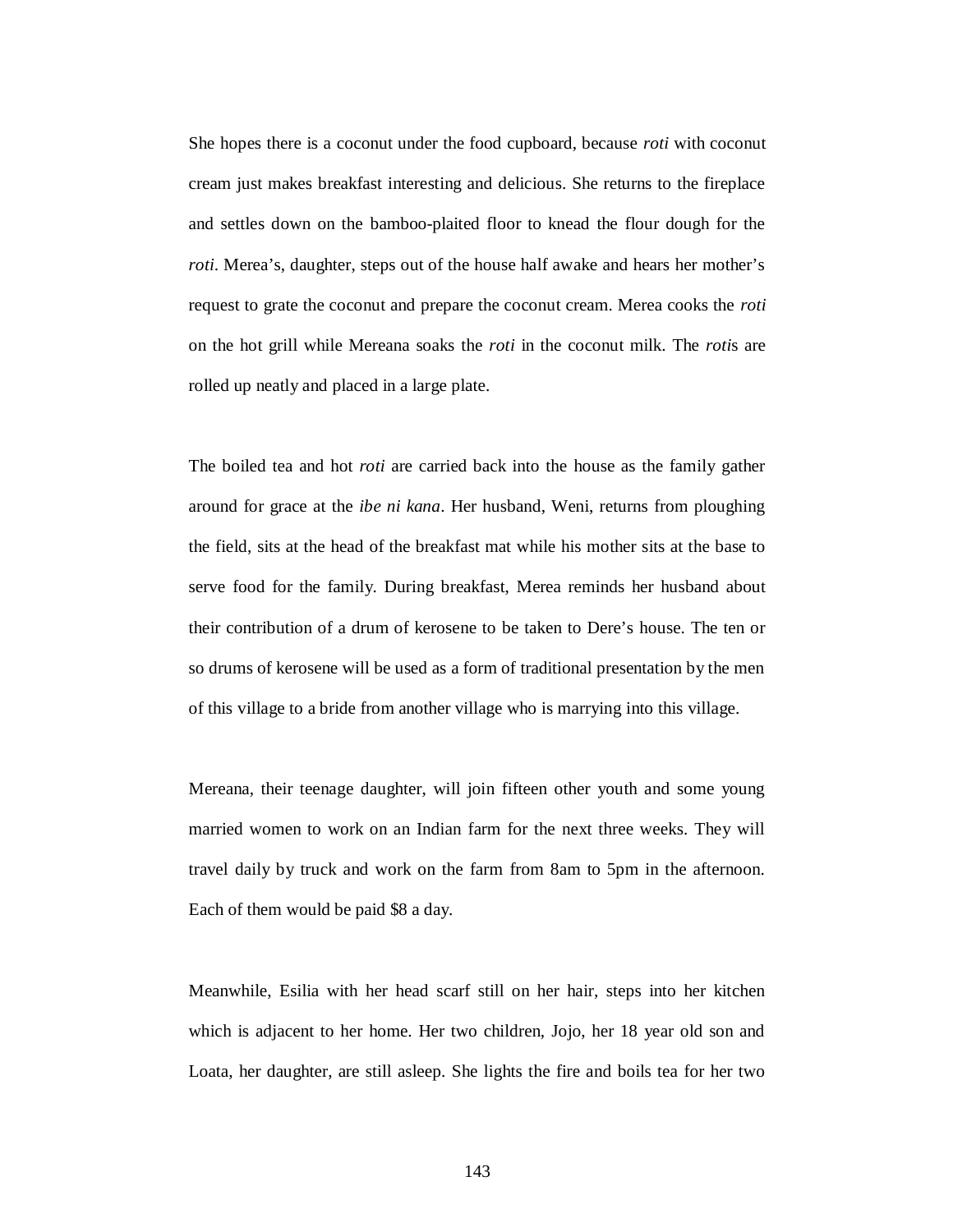children. She has plenty of cooking oil and flour so she decides to make pancakes for breakfast because her children love them. She then prepares lunch for her daughter who attends the local village primary school. She wakes her children and sends them off to wash their faces and be ready for breakfast. They all sit around on the floor and Esilia says a prayer before they tuck into their meal. She reminds her daughter to hurry and not be late for school and asks Jojo to find out from their Indian co-farmer when he leaves for the city so that she can send some vegetables and root crops to her two daughters, Loata and Seru who live and work in the city. After breakfast she walks about 800m on the gravel road to her farm to fetch cassava and *bele* for lunch. Jojo, carries these on horseback and they return to the village. Esilia cooks the cassava and boils the bele for lunch.

#### *Ni osi na homu chi* (in the mid morning sun).

Soon after breakfast, after the children have walked to school, most women (a few accompanied by their husbands) walk to their farms to continue with their farm work; weeding, planting and watering their crops. Most of the farms are located on the rich alluvial flats of the Sigatoka River about 800 metres walking distance from the village. The other farms are located on the older river plain further away from the river, where the more hardy root crops like cassava are cultivated. The river irrigates this fertile valley and is Fiji's largest market gardening area. Other women may remain at home to do a range of domestic chores, some walk to the forest to collect firewood, fish in the river or the water lily pond. Sometimes their sons come later and carry the firewood on wooden sledges drawn by bullocks.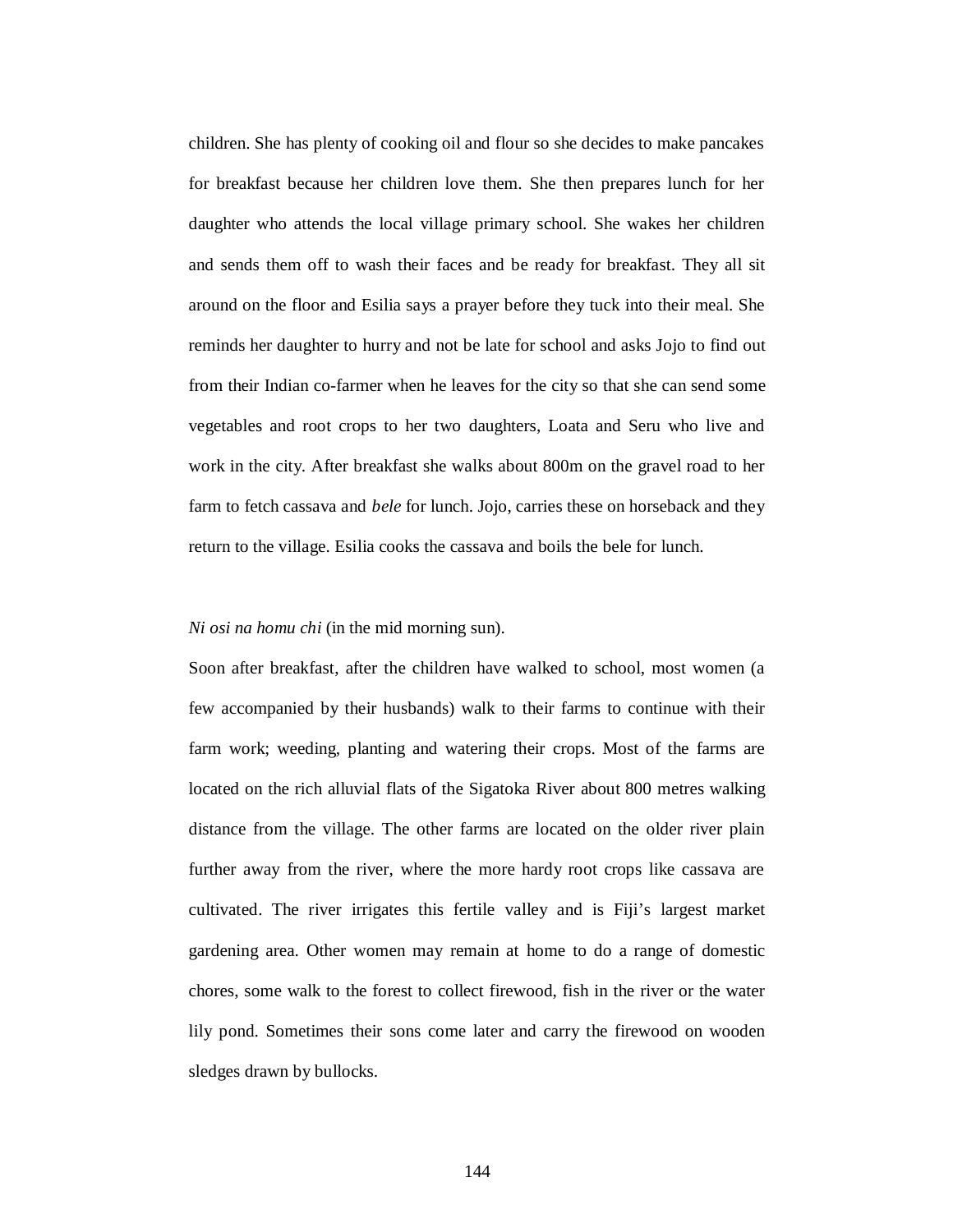Geba, a staunch member of the Pentecostal church, joins the other women from her church for their weekly prayer meetings on Wednesday. The ladies have fellowship and discussion for about two hours and then later share some refreshments and tea before they disperse to continue with their daily domestic chores. Later that day, Geba will organise the women to cater for people attending the district council meeting in the village. Most of the women will gather at the meeting house to cook and provide lunch for those attending the quarterly district council meeting.

Meanwhile Esilia cleans her mother's home because she is bed ridden. After sunning out her beddings, she walks about 800 meters to the river to wash her mother's clothes. In her kitchen, Raia and her sister in law, Merea, are discussing work done by the village women in the *dalo* (the root of the taro which is the staple root crop in Fiji) plantation on Tuesday. Merea insisted that the \$40 given to the women for this task was too little because for the whole day they worked in two huge plantations in scorching heat. The cash will be the women's contribution towards the village's monthly fund raising effort.

After lunch, Merea heads off to the forest to look for wood grubs for her fishing bait and then later to the huge water lily to get some *dalo* suckers to be planted on the farm near the river. Naula, heads back to her farm to continue weeding in her cassava patch otherwise the weeds and grass will choke off the young cassava shoots.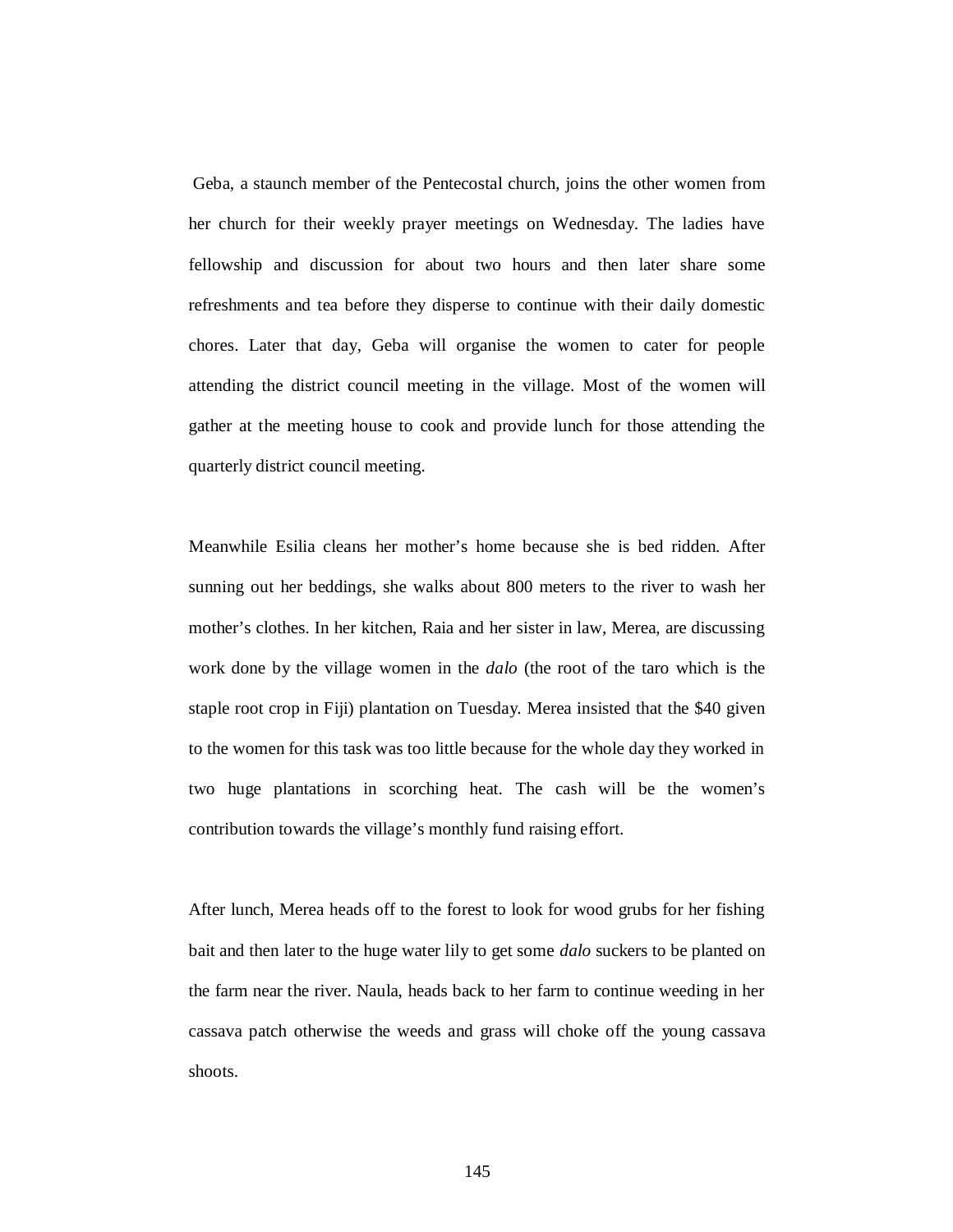Her daily chores seem endless to her and these continue quite late into the night. Naula says that a small bowl of kava helps tone down her weary muscles, as she gets ready to rest her soul for yet another day.

## *O kuru na lewa i qena yavi* (afternoon).

After the village meeting to discuss catering for the local district meeting, Naula heads back home for lunch. The family has cassava and spinach for lunch. After lunch she washes the dishes and then has a little nap because the weather is quite hot and humid. Refreshed from the nap, Naula continues to mend her children's clothes as well as her husband's farming clothes. She then picks up a pot from her kitchen and makes her way to the huge water lily pond where other village women gather for a fish drive. The fish drive is always lively and exciting for the girls and women because it provides social space for women's companionship and friendship. The women and girls in a line form a human fish net at the base of the pond and then slowly move across the whole length of the pond. As they do this, women catch fish and throw it into their pots that float along with them on the water. There is much chatting and fishing as women cover the whole span of the pond. With their bodies covered with swamp mud from the pond, most women and girls catch enough tilapia for the family dinner and then head back home.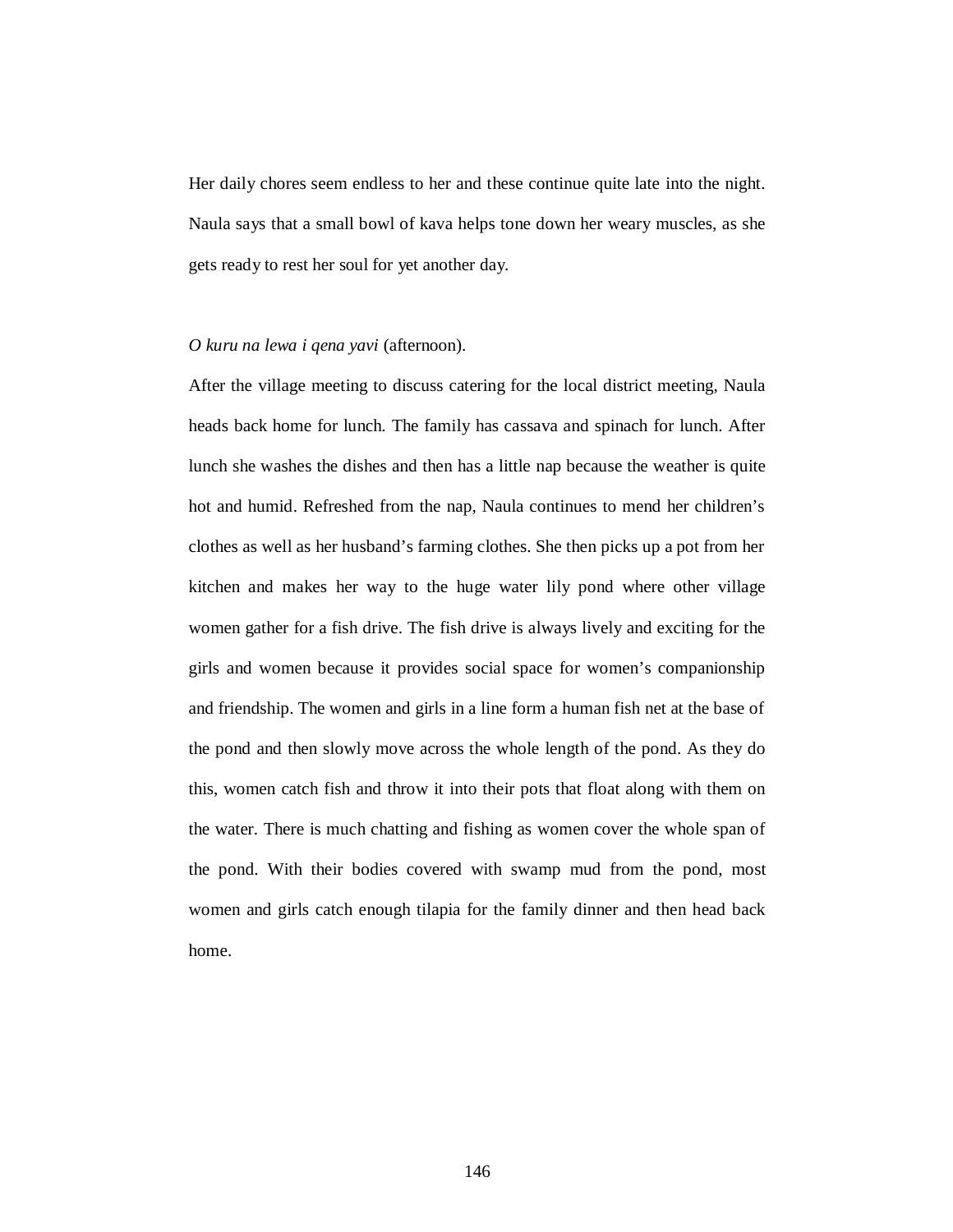Meanwhile, Etasa, who has been on the farm since daybreak, helps her eldest son cut long bamboo sticks on which to hang tobacco leaves to dry in farming sheds. It is common to find temporary sheds on farms and these consists of aluminium roof sheets propped up on thick bamboo poles. These sheds serve numerous purposes such as storing and sorting farm produce and having meals. After a short nap and determined to finish off her farm work, Etasa continues to weed the family cassava patch before she packs her farm produce to take to the market the following day. She then picks enough tomatoes to fill two wooden crates to take along with her on her weekly trip to the market. She also finds some ripe pawpaws to take to the market. It is late in the evening when Etasa and her son make their way back to the village with her son carrying their farm tools and produce on a bullock driven wooden sledge. Etasa has her bath in the river and then makes her way back to the village.

Merea, a single mother in her late 50s, lives with her married daughter and her five grand children. After lunch, Merea carries her bundle of clothes and walks to the river to wash. She then dries the clothes on the gravelled riverbank. While waiting for her clothes to dry, she walks to the nearby forest and looks for wood grubs for her fishing bait in the lily pond later that afternoon. She also collects some taro leaves for the family dinner that evening. Later that afternoon she collects her dry laundry from the riverbank and heads back home to the village. Dinner that evening is boiled taro leaves with canned fish. After cooking dinner, Merea walks to the water lily pond to fish and was able to catch five medium sized tilapia fish.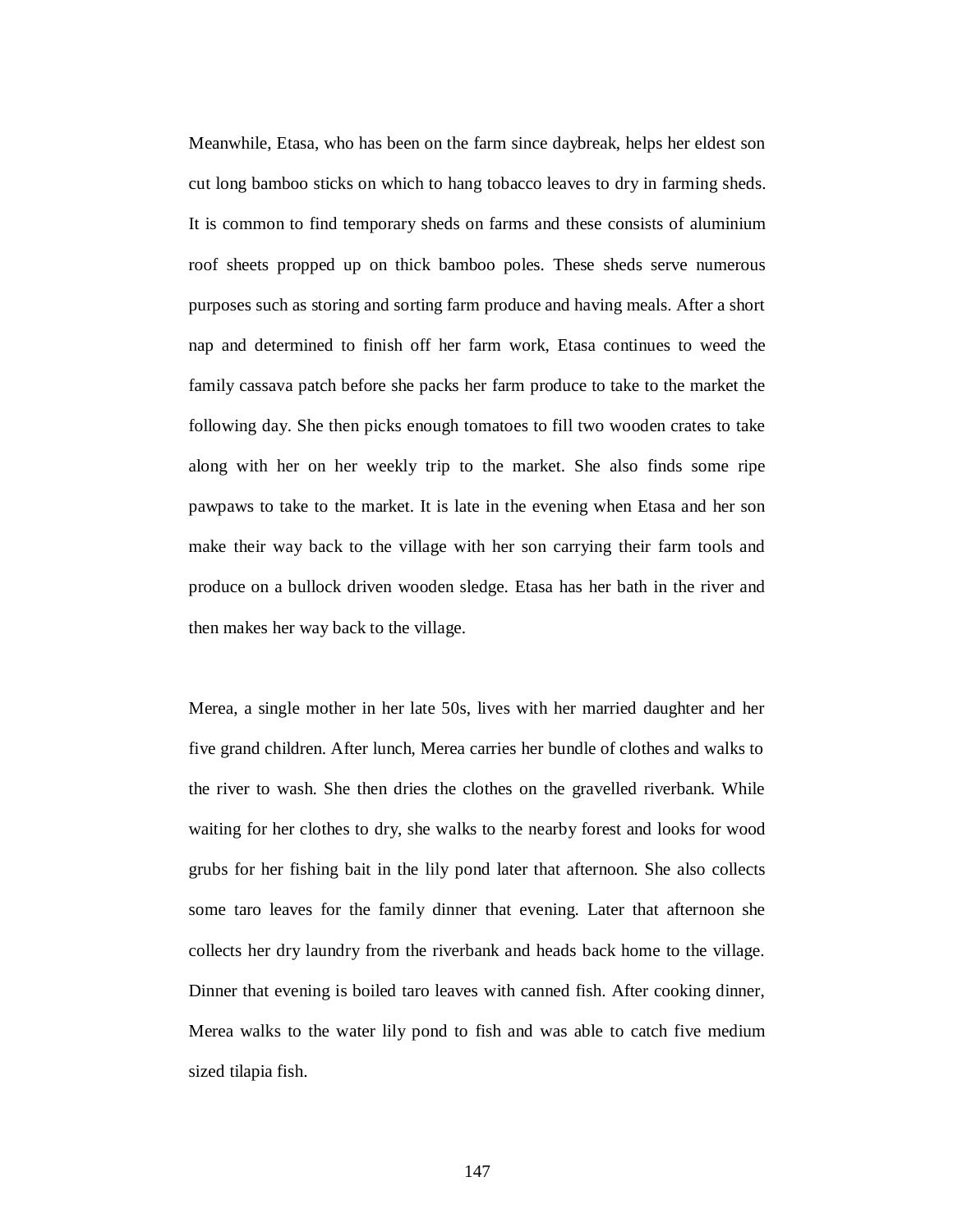It is already dark when she returns home but her daughter has already fed the children dinner and were about to sleep. The fish is then cooked for dinner for the older people in the family. She chats with her brother and daughter, had some tea and then heads off to the women's weekly prayer meeting.

## **Thursday to Sunday**

# *Na lewa i na drio ni qwata* (at the break of dawn).

Dawn breaks for another day and Merea makes her way to her kitchen after her morning prayer. She quickly lights firewood to boil tea and prepares breakfast for her family. Like other women in the village, Thursdays and Fridays are busy days for Merea where she concentrates her energy and time to fetch and prepare farm produce to sell at the market on Saturday. Most women get their market produce from their own farms while other women obtain these from other family farms or may even purchase these from nearby Indian farmers. Mereana joins her husband in their tomato plantation to pick their tomatoes and later take them to the market. This is one of their major crops for the year and the harvest is good because the climate has been cool and dry so far. The couple will have to make sure that their tomato crop arrives in good shape at the market which may fetch them a good price. This means that for the couple it will be an income of about \$300 a week for the next three weeks. Meanwhile, Naula travels by bus to Sigatoka Town to purchase mackerel fish and returns to the village by mid-day. She then fries the fish and sells this in the village on Thursdays and Fridays as a source of income.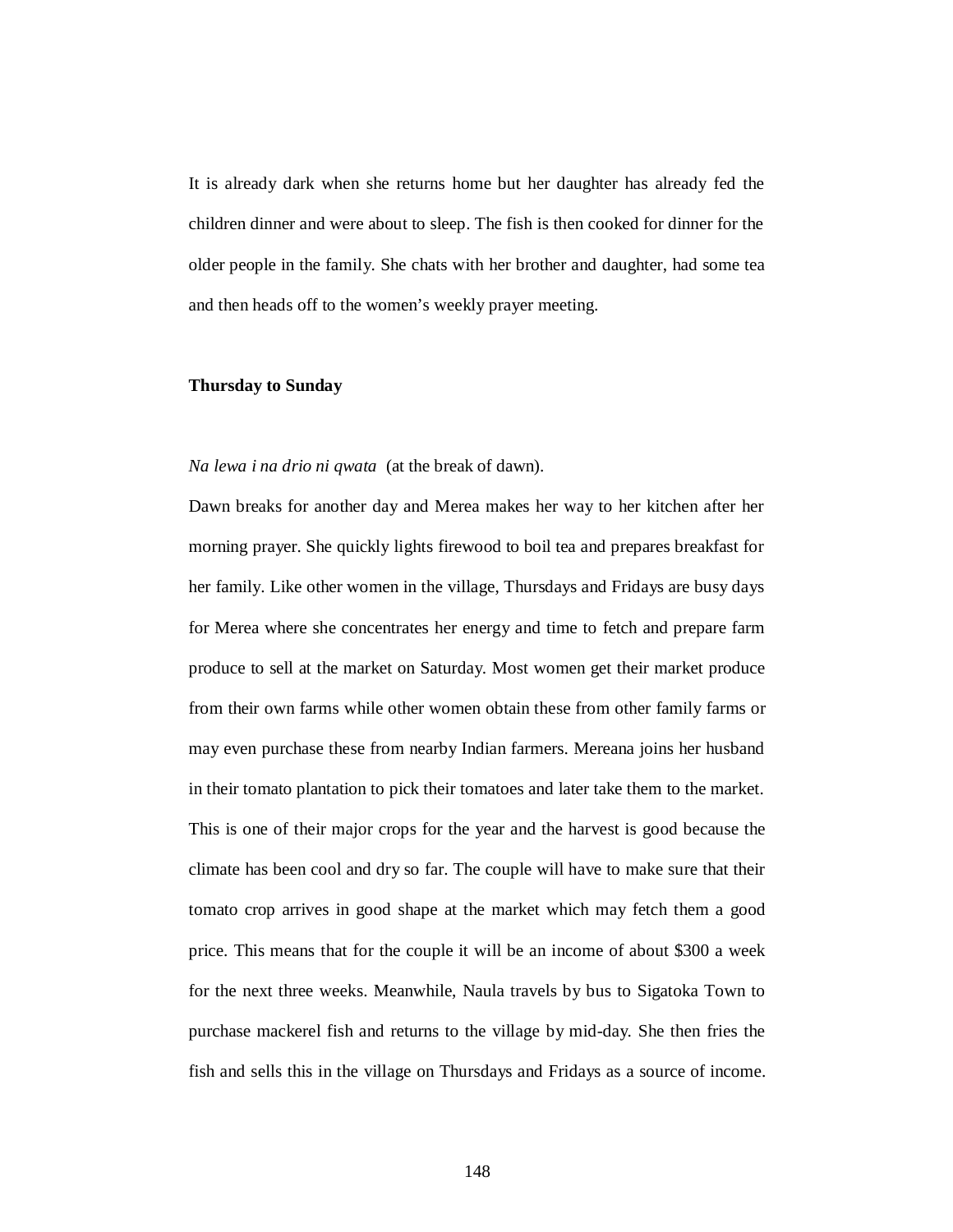She normally makes a profit of \$25 to \$30. Two other women sell special lunches on Thursdays and Fridays usually fish or barbecued mutton flaps. The villagers look forward to these days because these lunches are luxury meals and serve as a great reward for a hard day's work on their farms.

Merea soaks her crockery in a large basin of water and heads to the farm to fetch farm produce for the market. When she arrives in *bila* (the locally coined word for the vast expanse of this alluvial river plain), other women were already busy on the farms. Fresh spinach grows haphazardly in freshly ploughed fields and so she fetches some bundles for the market. When supply is scarce a bundle of spinach costs \$1.50 and \$1 when supply is plentiful. It is often in demand by Indo-Fijians as this makes wonderful dish when fried with onions and other herbs. She also prepares a sack of English cabbage commonly coined as *gobhi* because it is in season. If things go well she will be able to earn \$20 to \$25 from this sack of cabbage. Other market produce she prepares includes chillies, pawpaws and eggplant. All these she carries on her back to the village and packs them in plastic bags, carton boxes and sacks ready for the trip to the market. She gets back to the fireplace to prepare lunch, steamed spinach, canned fish and cassava which goes down well with lemon and chilli.

# *Osi na va higalevu* (after lunch).

After lunch Merea walks 100 metres to the huge water lily pond, to fetch water cress to take to the market. She hurries back home to prepare dinner so that her family is fed before she prepares herself and her produce for the four hour trip to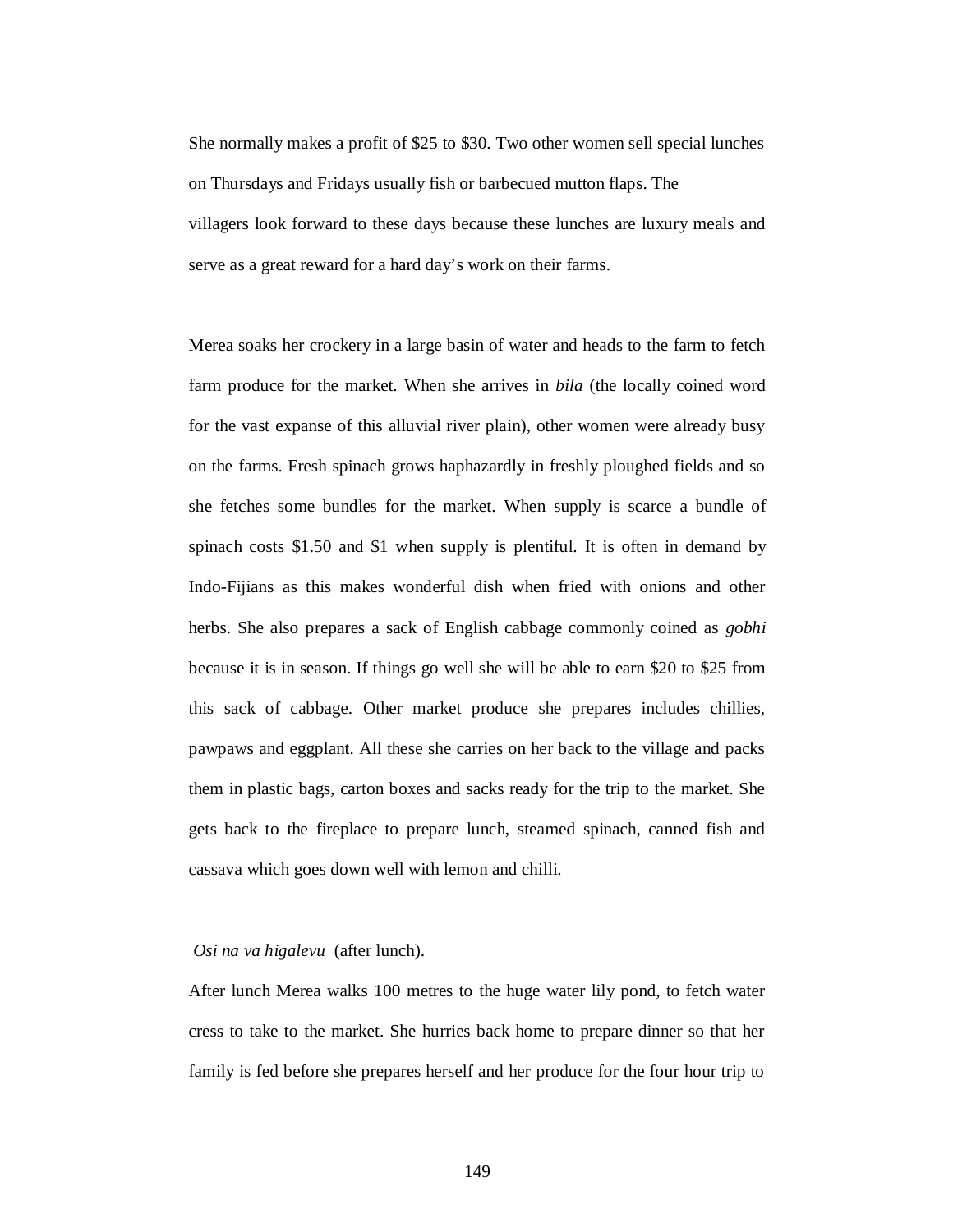the market in Sushil's truck. Sushil, like many local Indian men who own trucks, transport the women to the market to sell their produce and drive them back to the village late on Saturday evening. She hurries back to the village to prepare dinner so that her family is fed before she prepares her produce for the four-hour trip to the market.

Dinner is tea and rice. After dinner she has a quick shower at the tap and puts on her warm clothes as it is usually very cold and windy in the back of the open truck. Then she makes her way to the road, where the other women are waiting with their sacks of farm produce. The children and menfolk are there too, some accompany their wives, others are just there to see their wives off. Children dart here and there while a group of teenagers with heads together burst out laughing at the young *qauri* (locally coined term for gays) who's sharing some jokes with them.

The truck finally arrives at 11.30pm and men help the women load cartons, sacks and bundles of produce on to the truck. The huge sacks go in first and then the cartons. The women then hop in after the sacks and seat themselves comfortably on the floor of the truck…at the back of the truck of course! Conversations fade away as women close their eyes for a much needed nap. Tired and weary, Merea dozes off to sleep but cannot lay her head down as the truck is choc- a-block with women and produce. Every week women take a lot of risk on rugged winding roads with the possibility of accidents.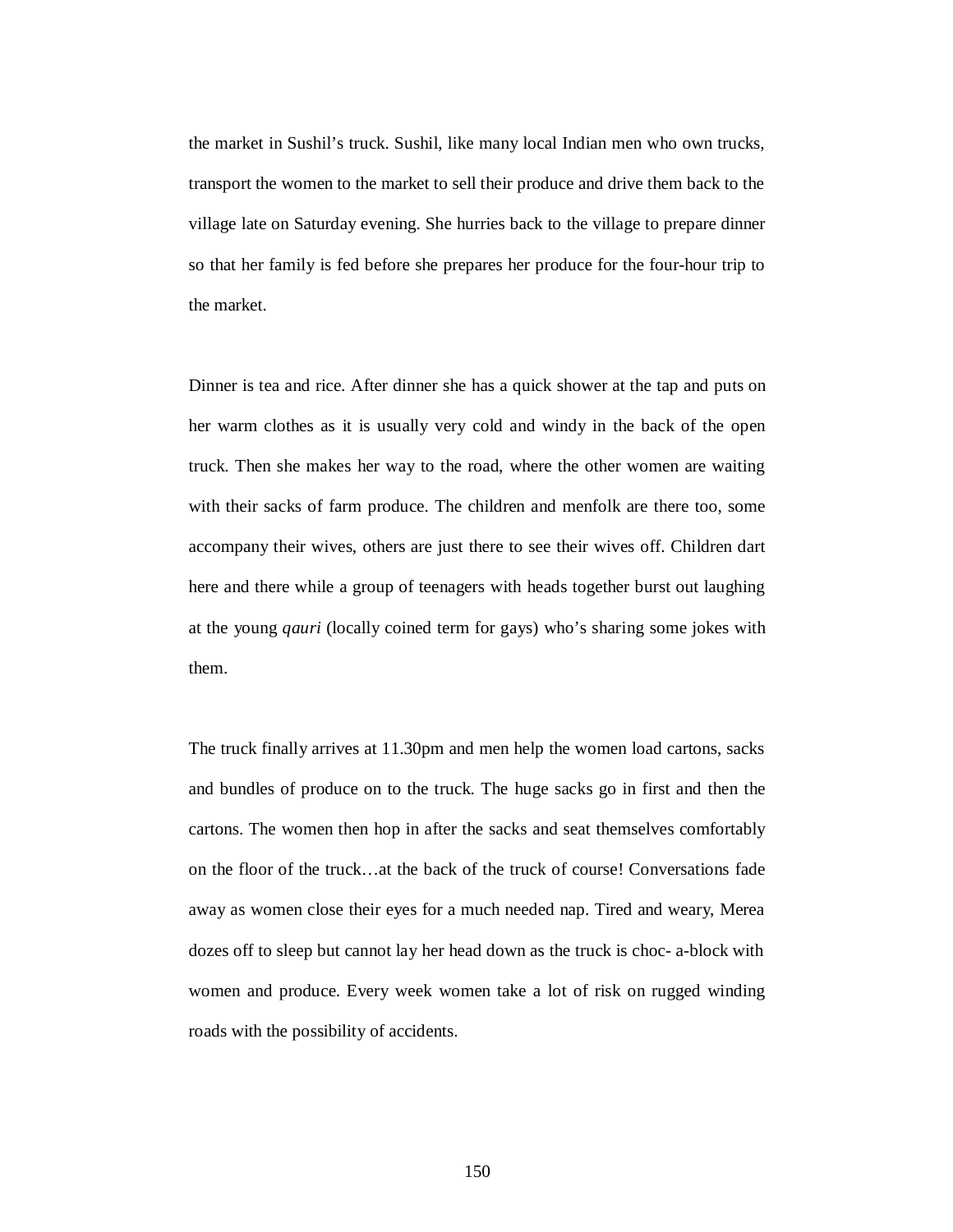These weekly trips have become a routine part of women's life. They do not really mind these long and accident-prone trips because they will obtain much cash.

### *Na drio ni qwata i na makete* (dawn at the market).

Dawn breaks as the truck arrives at the market in Nadi town at about 5am. The few men who have travelled with their wives help each the women off load their cargo as women begin to find free spaces on wooden tables to arrange their produce. Merea is lucky today as she finds a whole table to sell her produce. She then hurries off to the Chinese Shop to have a big cup of tea with lots of milk and freshly baked buns. This hard working woman deserves butter on buns so she gives herself a treat on these weekly trips; no hassles from kids or chores, just her and her wonderful breakfast. What a relief! She then returns to her table, to begin her long day at the market. She arranges her produce on her table as best as she can. The bundles of spinach, her small heaps of chillies, her piles of tomatoes, bundles of Chinese cabbage, Hawaiian pawpaws and eggplants. She seats herself comfortably on a wooden box and waits in anticipation. She hope things go well today and she is able to collect enough money to buy groceries for her family and pay off her debt at the Indian shop in the village. As the market gets crowded, the atmosphere becomes congested with warm air. The bundles of spinach and the piles of chillies were sold out in no time because they were popular amongst Indian women. The tomatoes were also selling well. By midday, she had sold half of her produce and anticipates that all would be sold by mid afternoon.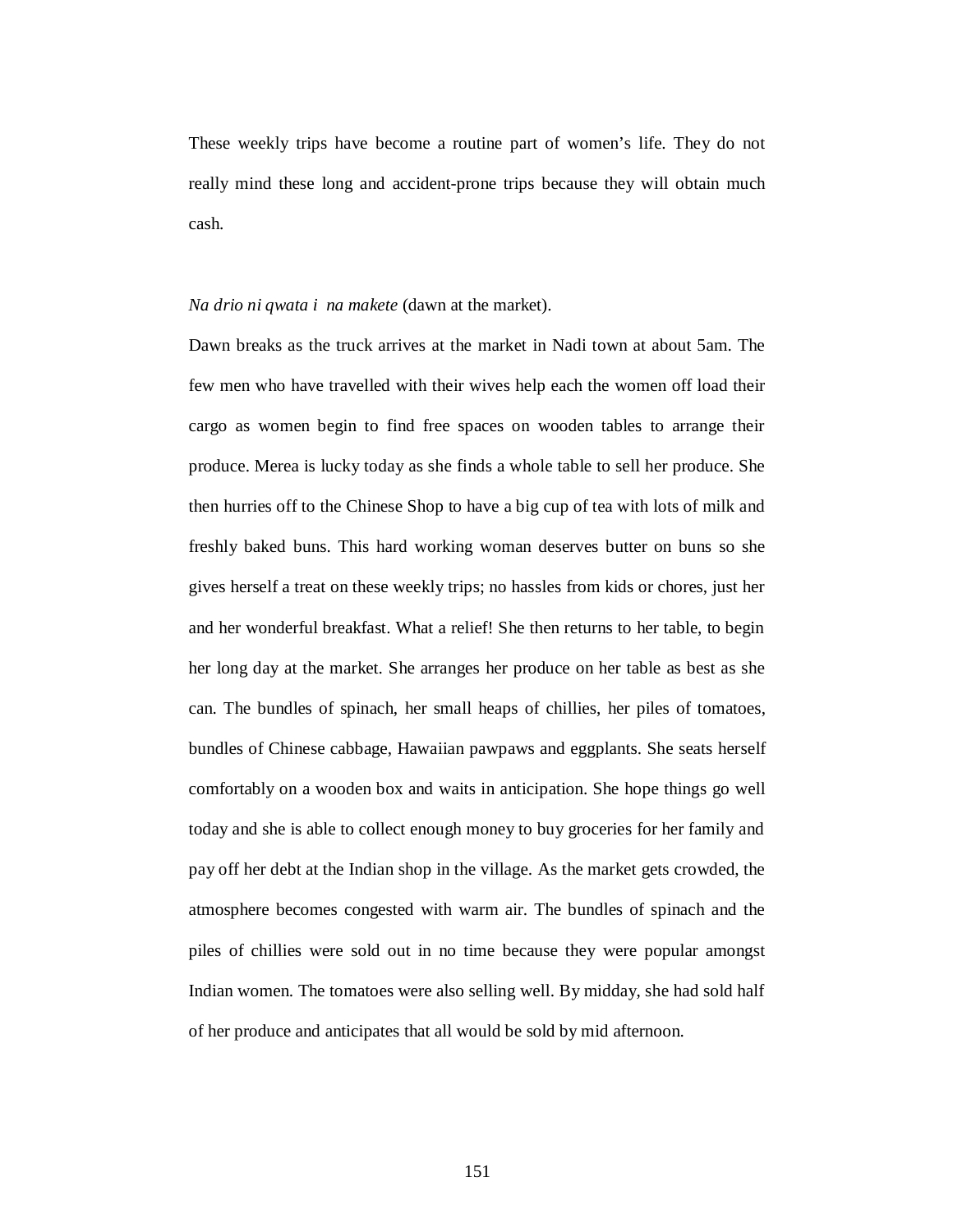She trots off to the Chinese shop again and orders chop suey for lunch, a wonderful reward for her tireless and never ending domesticated chores. At about 5pm, only two heaps of *gobhi* (local name for English cabbage) are left to be sold but she starts packing anyway. She rushes off to the supermarket to purchase rice, sugar, soap and snacks for her grandchildren. In addition, she also buys bread and butter for that special Sunday breakfast. It's getting late, so the women hurriedly buy their groceries and get in the truck for their return trip to the village. The truck leaves at 6.30pm for the village about 200km away. The village is asleep and it's all quiet and dark as the truck arrives at about 1.30am. Exhausted and sleepy, Naula carries her small carton of groceries on her shoulders and makes her way home. Weary and tired she finds her pillow and blanket on the floor of her home and finally rests for the night. Another market day is over but she does not mind because she gains another dollar!

For the rest of the women who remain in the village, Saturday is a day when women flock to the river with their children and dogs to do their weekly laundry. Soon after breakfast, women with bales of clothes on their shoulders and buckets in their hand walk to the river to wash for the week. Scores of children follow their mothers to the river, as this is usually an opportune time for the children to play their hearts out and have a great time swimming and playing with their mates. The women use large stone boulders as washing boards and use a thick wooden stick to beat the dirt out of the clothes. The clothes are spread out on the gravelled riverbank to dry and will be much lighter to carry back to the village.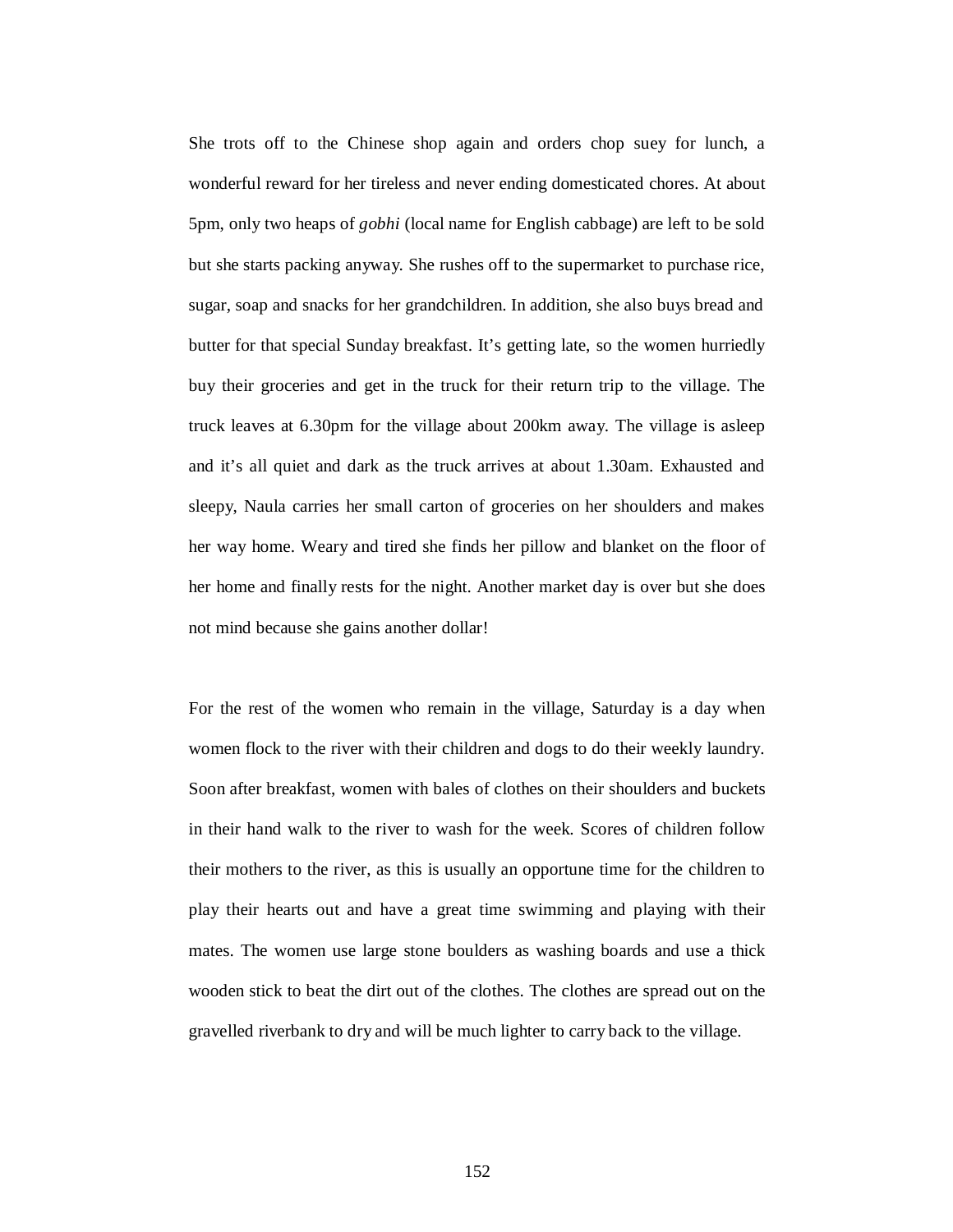Apart from washing their clothes, women use this opportune time to chat amongst themselves about anything and everything and sharing the latest gossip. Doing the laundry is often a whole day affair and the women with their children arrive back in the village at sunset.

Sunday mornings are usually serene, signifying the importance of the Sabbath in the village community. Most families in the village look forward to that special breakfast on Sunday morning of bread, butter, jam and milk. It is a traditional practice that Sunday lunch is the most special meal of the week. This is often exciting as women share the fruits of their labour with their husbands and children, and other family members who live with them. Immediately after breakfast, the women prepare lunch as everyone is expected to attend church. The first *lali,* the native wooden drum, beaten with two sticks, summons people to church and the second *lali* is when the service actually begins. The whole village is quiet as everyone, young and old, congregate in the village church for the Sunday worship service, which lasts for about one and a half hours.

After the service, there is a sense of relief knowing that they have come together as a community to acknowledge and thank God for His grace and blessings for yet another week. Next is the Sunday lunch, the most important meal of the week where families sit around to share their sumptuous meal. The Sunday meal may include green vegetables with tinned fish cooked in coconut milk and this is usually eaten with cassava, sweet potatoes, wild yams, taro or breadfruit. Women may also prepare meat dishes including mutton flaps, chicken or sausages, which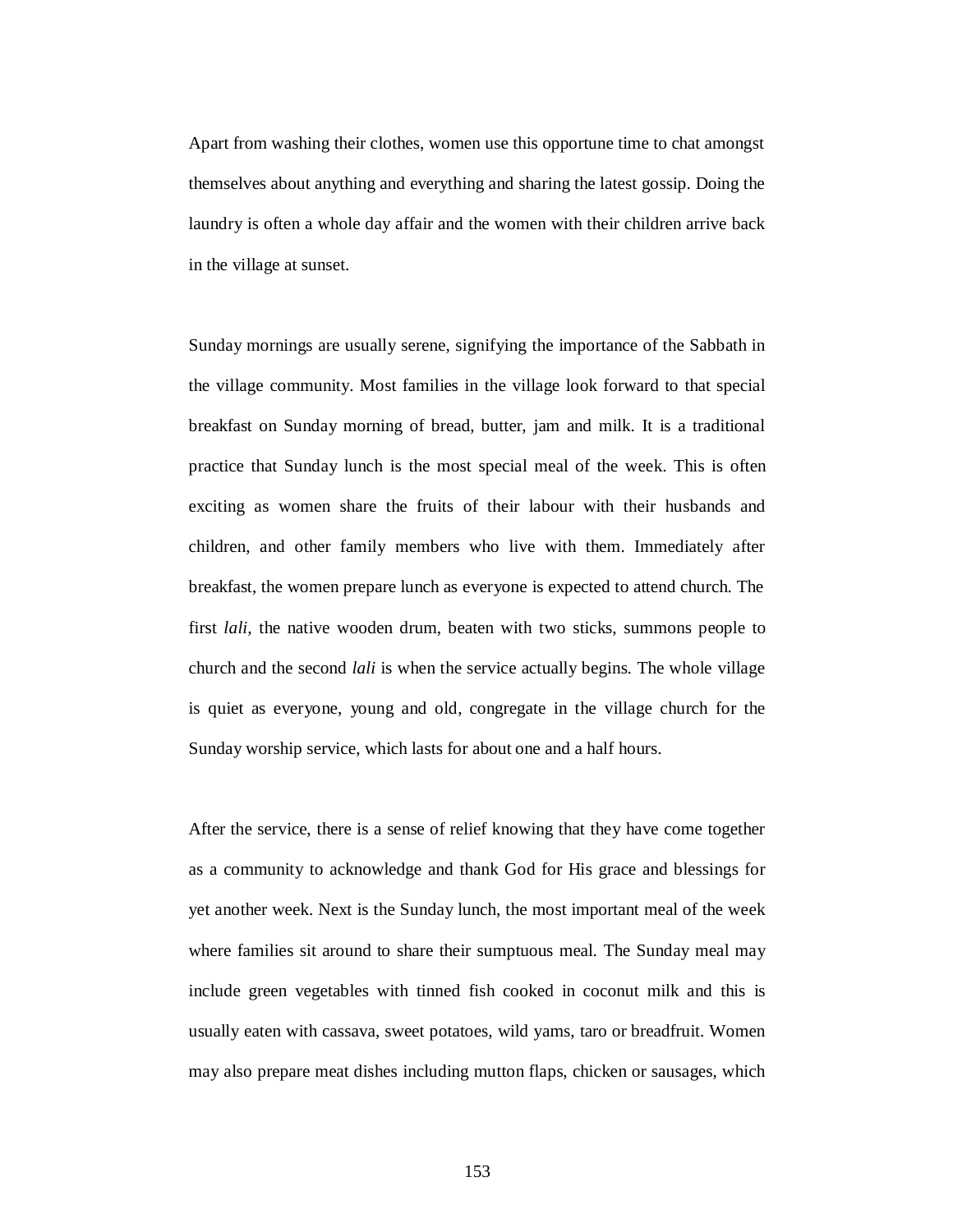they have bought from the supermarkets in town. Meanwhile, Merea prepares the visiting pastors lunch and today she has cooked fish head in coconut milk She takes this to the village meeting house where most village men have met to have kava with the preacher. This grog session takes the whole afternoon and most men return to their homes grog doped. Later in the afternoon, the women prepare supper, which is usually tea and bread, pancakes or the left-over from Sunday lunch. Naula looks forward to the church worship broadcast, which is aired from Suva every Sunday at about 7pm. Merea has supper with her mother-in law and spends the evening chatting with other relatives. She dozes off to sleep in between their chats as darkness descends on the land and the village is quiet once more. The women are grateful for this day of rest. Night has come again, as the women lie down to sleep, for tomorrow is the beginning of another week where life goes on in their village for these village women

#### **Conclusion**

The market economy, which has resulted in moving the village way of life from a subsistence economy to one of market gardening, has created a new dimension to women's role - that of an income earner. The experience of the women in this village is in keeping with that of other women in similarly cultural and socioeconomic contexts as Kilhoro (1992) has shown: Income generation is done in addition to their duties in their traditional duties and much of this work is relentless and physically demanding.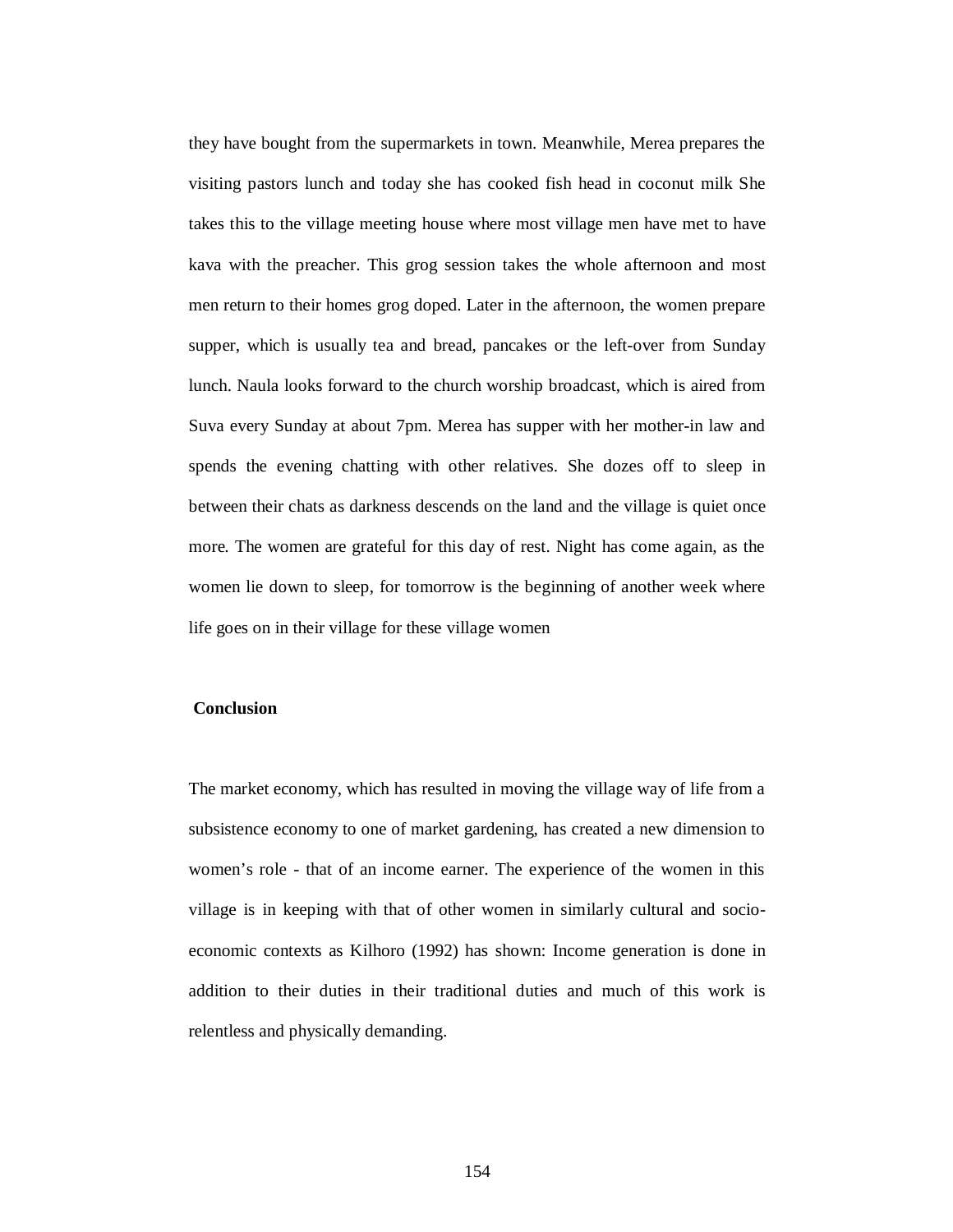The village women are still to be found in the same kitchen that I saw them over thirty years ago, still sweating in smoke filled room both morning and night. They are to be found in the same kitchens they have always worked in day in and day out with their grandmothers and their mothers. It is the first place they find themselves in the wee hours of the morning and the last place they leave before they retire.

Acting as a participant observer has resulted in me being more appreciative of the reality of their lives. I did not realise how hard these women toil until I joined them in weeding a cassava plantation for two consecutive days, in scorching heat. With sore muscles, sunburnt face and blistered hands, it took me three days to fully recover from this weeding task. I now appreciate how physically demanding and relentless their daily lives are and how that results in them having almost no time for themselves. I want them to have kitchens that are more time and energy efficient workstations so that more time and energy is available for engagement in other tasks of their choosing.

I realise the women need huge doses of encouragement from teachers, the local nurse and other civil servants who are in contact with them on a daily basis and that these professionals must be excellent leaders. The women need leaders who live with them in the village, who are approachable and sensitive to the women's knowledge discourses, needs, visions and aspirations.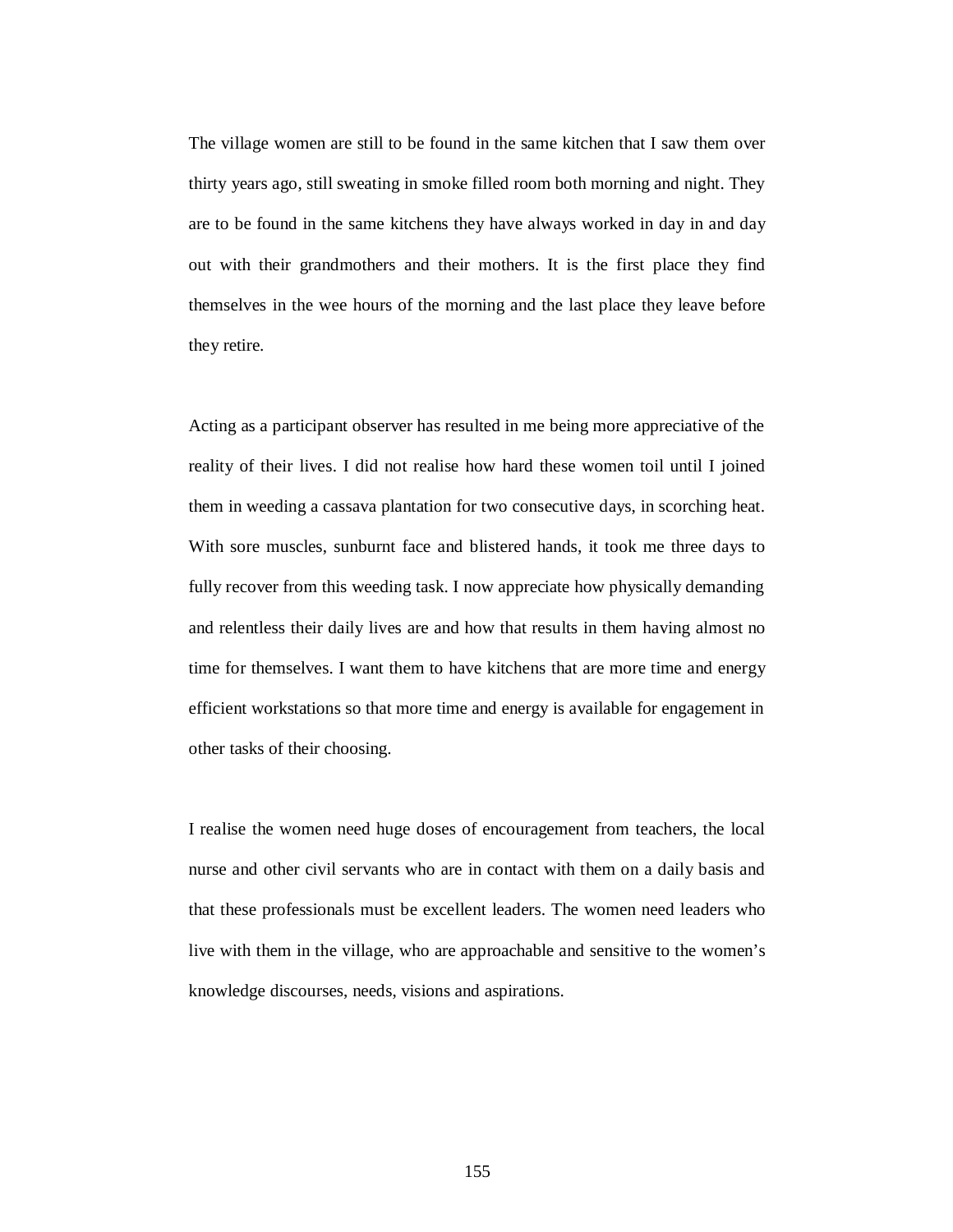The leaders must negotiate access into the women's socio-economic experiences identifying skills and knowledge gaps where she can make a contribution. Together, the women and their leaders can co-construct knowledge and meanings to provide effective power bases and capital that will enhance women's capacity for social change and progress (Moser, 1993; Kabeer, 1994; Rowlands, 1997). An aim of this thesis is to provide such leadership and to record the process to inform those who follow me.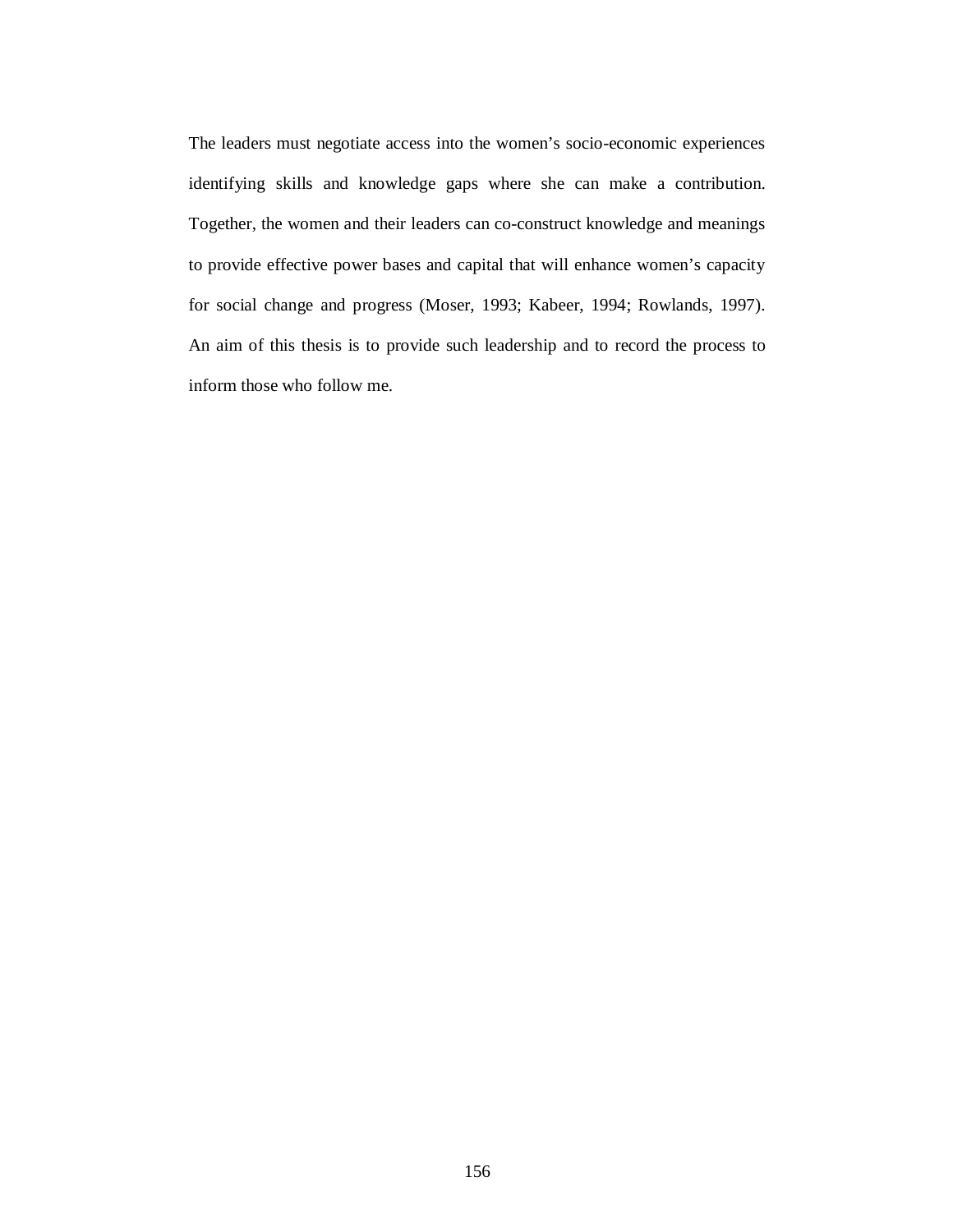### **CHAPTER SIX**

# **THE FIJIAN VILLAGE WOMEN AND THEIR LOCAL INSTITUTIONS**

A group of indigenous Fijian women have shared their stories on their experiences, thoughts, beliefs, hopes and concerns in their rural Fijian village community as a contribution to this study. Individual interviews, personal diaries, chat groups, household survey and the village workshop provided an opportunity for these indigenous women to share their daily-lived experiences. This is often a wise and necessary prerequisite to any programme or undertaking related to women's empowerment, equality and social progress. The women are semi-subsistence market gardeners who live on the vast alluvial plains of Fiji's longest river, the Sigatoka River. Market gardening is the women's major means of livelihood and women make weekly trips to the urban markets to sell produce. Apart from their traditional and domestic roles and responsibilities, this group of women plays a crucial role as breadwinners for their households and leaders in their village community.

This chapter is organised around a number of broad themes, which have emerged from the analysis of the women's narratives and stories attained through interviews and focus groups. These themes include the woman and the *vanua*, the woman and the family*,* the woman and the church, the woman and the school and the woman and the market place. These broad themes will be discussed within the context of Fijian traditional institutions of the family or *matavuwere* , *na vanua* or the traditional state or community of people, *na*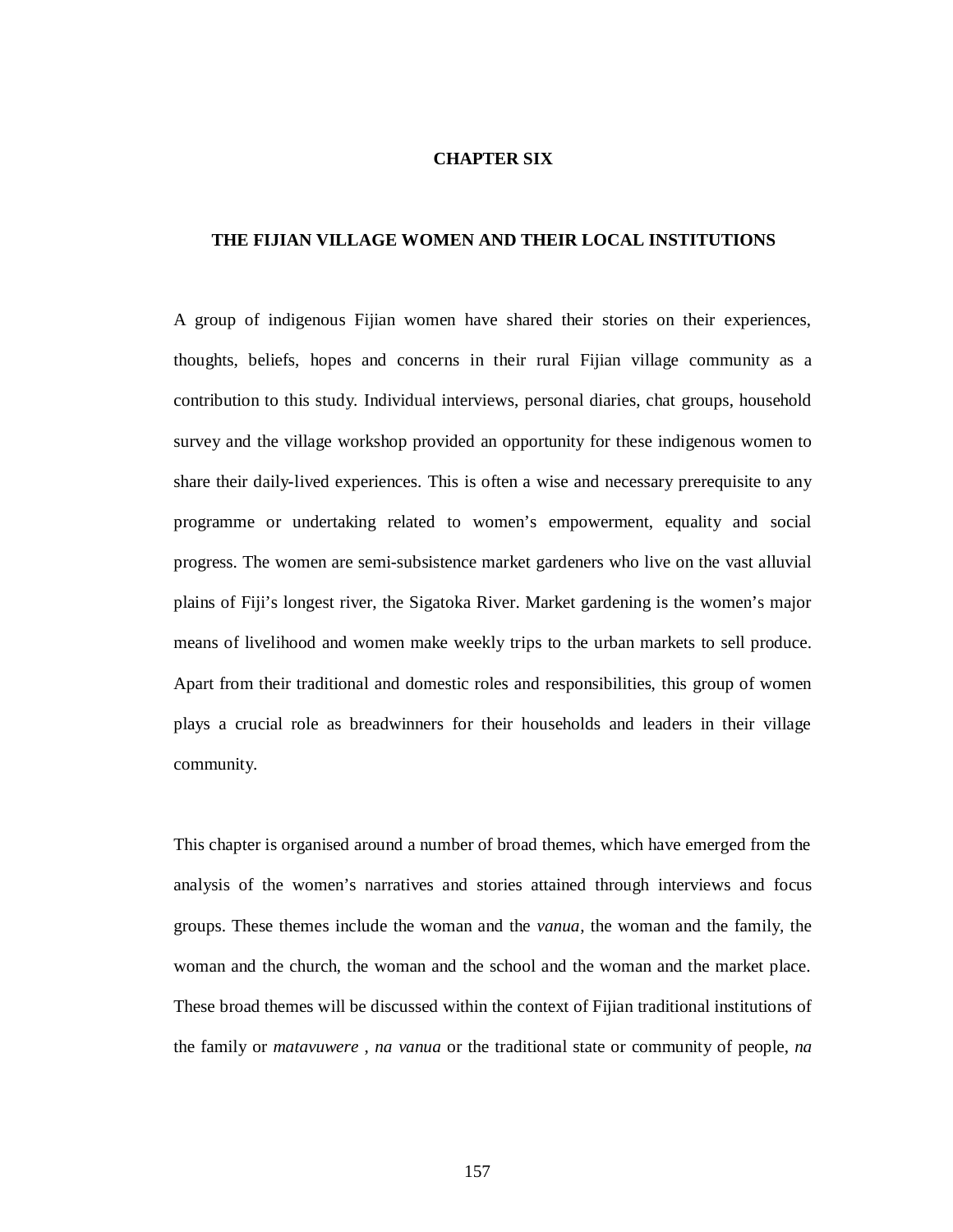*lochu* or the church and *na rara ni vuli* or the school. The market, which has been the major vehicle of Western influence to this village, will also be a focus of discussion. The women's daily lives revolve around these institutions, in which women take on multifaceted roles as producers, household managers, mothers and social organisers (Stewart, 1992.) The women's place and role within their village community is organised through these traditional institutions and a highly structured, male-dominated social order. As will be revealed in this chapter, managing their many community obligations, coupled with their new role of market gardening, against a backdrop of these traditional institutions, creates interesting challenges for this group of Fijian indigenous women.

### **The Village Women and the** *Vanua*

#### **The predominance of the** *vanua* **and its communal spirit**

As noted previously, the *vanua* or traditional state or community among indigenous Fijians, is a major institution that shapes the life and identity of its people. The *vanua* with its traditional norms and practices was established during the colonial era when Fiji was colonised by the British. Parallel to this was the creation of a hierarchical pattern of leadership and organisation in which the leaders, mostly men, hold power. This style of social administration together with the Fijian tradition has constrained social progress and development because it siphons much time, energy and resources way from village households where they are most needed.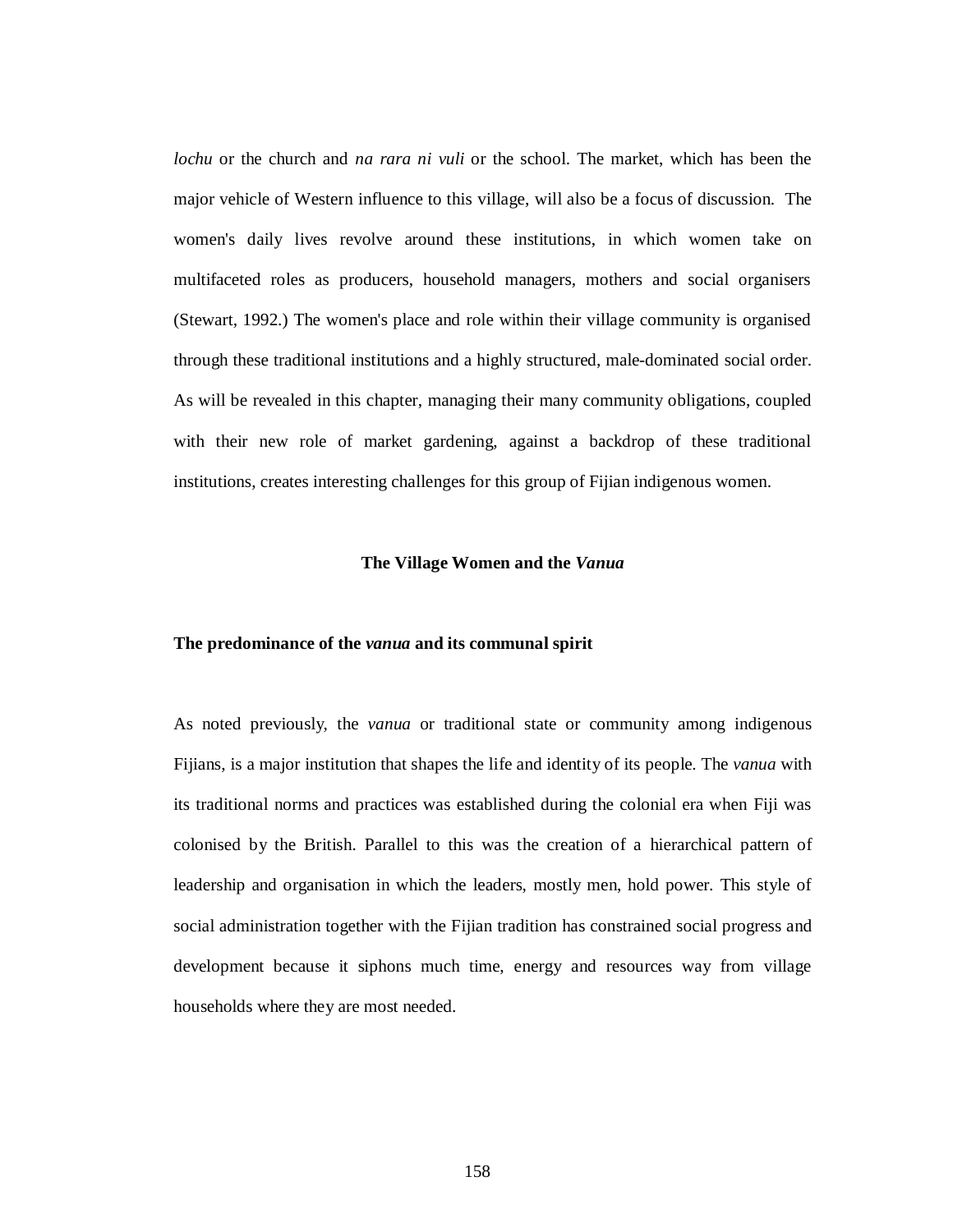Many women agree that current obligations created by traditional institutions ought to be minimised because these are done at the expense of their own family's social progress and development. A common objection and source of frustration for the women is the neverending social and traditional obligations where the women are expected to contribute their time and money whenever the need arises. Women have used negative statements to characterise these continuous chain of obligations such as:

*Na ogaoga ni lochu qei nia na vanua ena tasi osi rewa.* 

(Village woman, 2001.)

(It is a fatalistic lifestyle because of the never-ending communal and church obligations.)

Most women are stretching their time and energy to satisfy both their communal obligations as well the demands of running a market gardening business for cash.

# **Expectations of the village women**

The Fijian village community is a patriarchal system, supported by traditional institutions where males are leaders, and has provided little opportunities for these women to be audible and visible. As a result, most of these women live in the shadows of their male counterparts, fulfilling the men's wishes and expectations.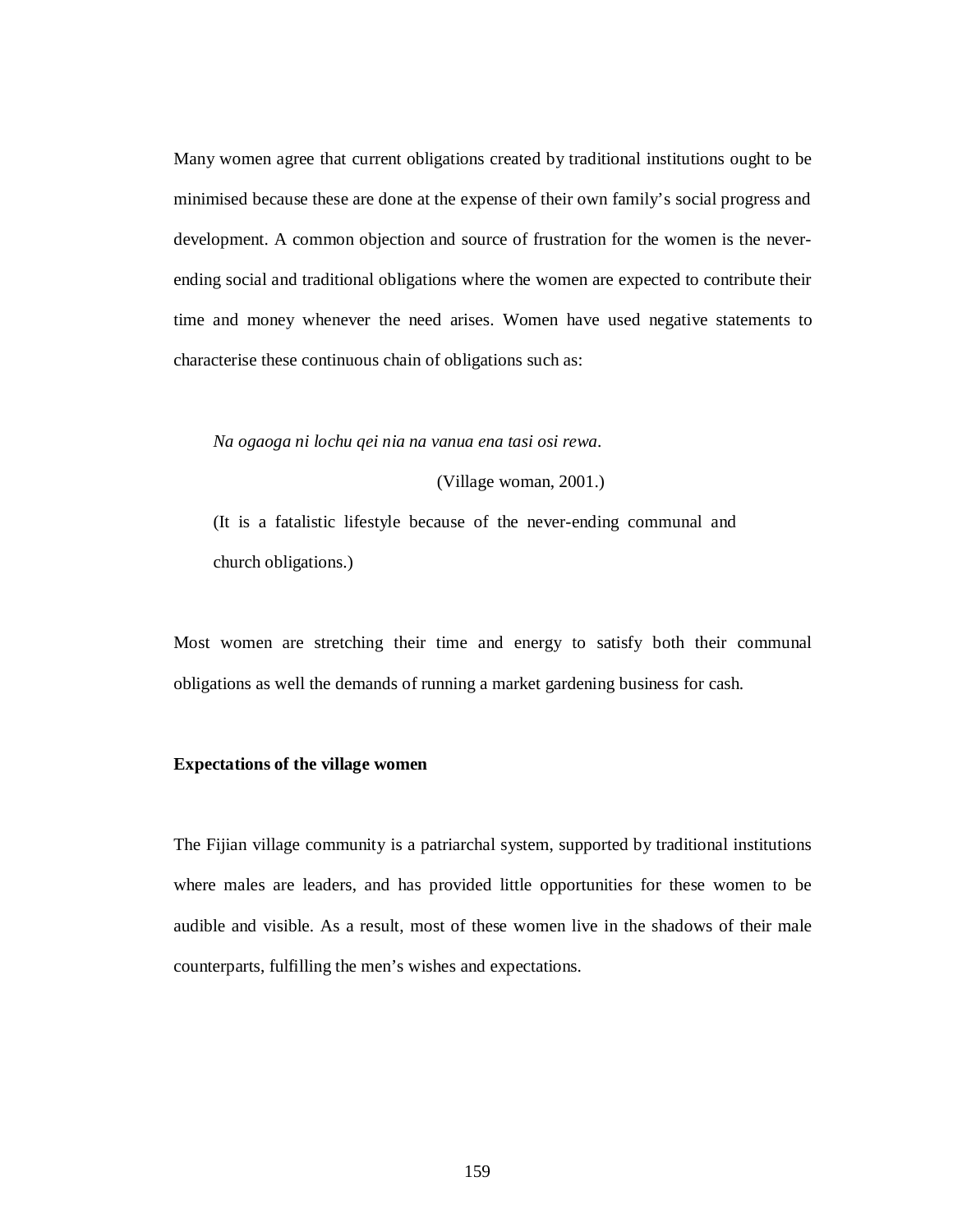*E ya valu na rara vavisi na ogaoga coko haraga e ri dereia na lewa. E ri qwaravia na i seisei, e ri volitaki cawa i na makete, e ri kou ma na cawa qe nia na sede i were.*(Village woman, 2001)

(Like many Fijian villages, we live in a village where women are expected to do everything. Women cultivate crops, women fetch food for the family meals as well as selling farm produce at the market.)

The comment above from one of the women is an expression shared by many women in this village community. While both men and women perform a number of functions, women have so many additional demands placed on their time and resources. In this village, women are expected to work hard to meet their families and communal obligations.

The majority of the women in this study were adamant that they bear the brunt of the ensuing hardship because, as managers of household and communal activities, they are expected to do everything for everybody.

The communal way of life is a hallmark of the indigenous Fijians and as such, one's business is everybody's business**.** When a family organises a function or traditional ceremony, even without being invited, the practice is that other families will voluntarily contribute to this function to show their support and in maintaining that communal spirit in the village. Women state that they contribute both in cash and kind to a whole range of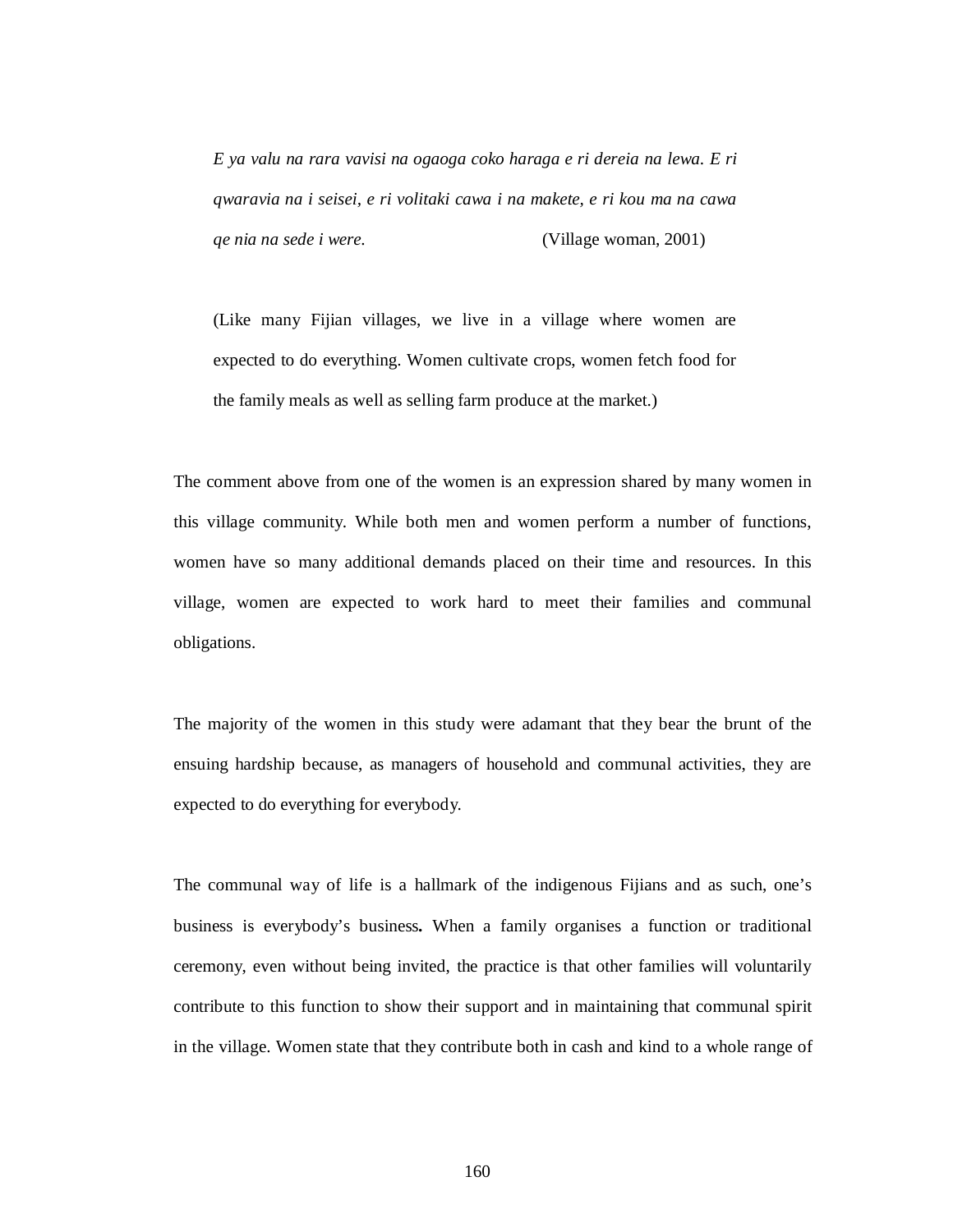traditional customs and ceremonies ranging from funeral assembly, various forms of *soli* (a cash offering that is organised to collect funds communally for the village for various collective reasons), presentations for a bride's hand in marriage, initiation ceremonies, birthdays, weddings and burial ceremonies.

*Ya valu na gauna, e levu haraga na kwa ji qwaravia, ia o matou na lewa,machi na hagaia ga me rewa vina nai tavi coko.Kwe tasi hila tale e tara.* (Village woman, 2001)

(Sometimes these obligations are burdensome yet women work hard to meet all their obligations. If we do not do it then nobody else will.)

One of the elderly Fijian women passed away during the second week of the field research and the whole village gathered for the ceremonial mourning. Many women congregated at the deceased woman's home for the whole week to cook and cater for the mourners. For many women it was a matter of juggling their domestic roles and their communal role and expectations in this period of mourning. There is a clear division of labour in traditional ceremonies where men are very visible in the ceremonial presentation of gifts, kava ceremonies and the usual kava sessions, while the women work behind the scenes cooking and feeding people and staying up late, waiting for men to round off their grog session and then have dinner. It is not until the early hours of the morning that the women return to their homes to rest for the night.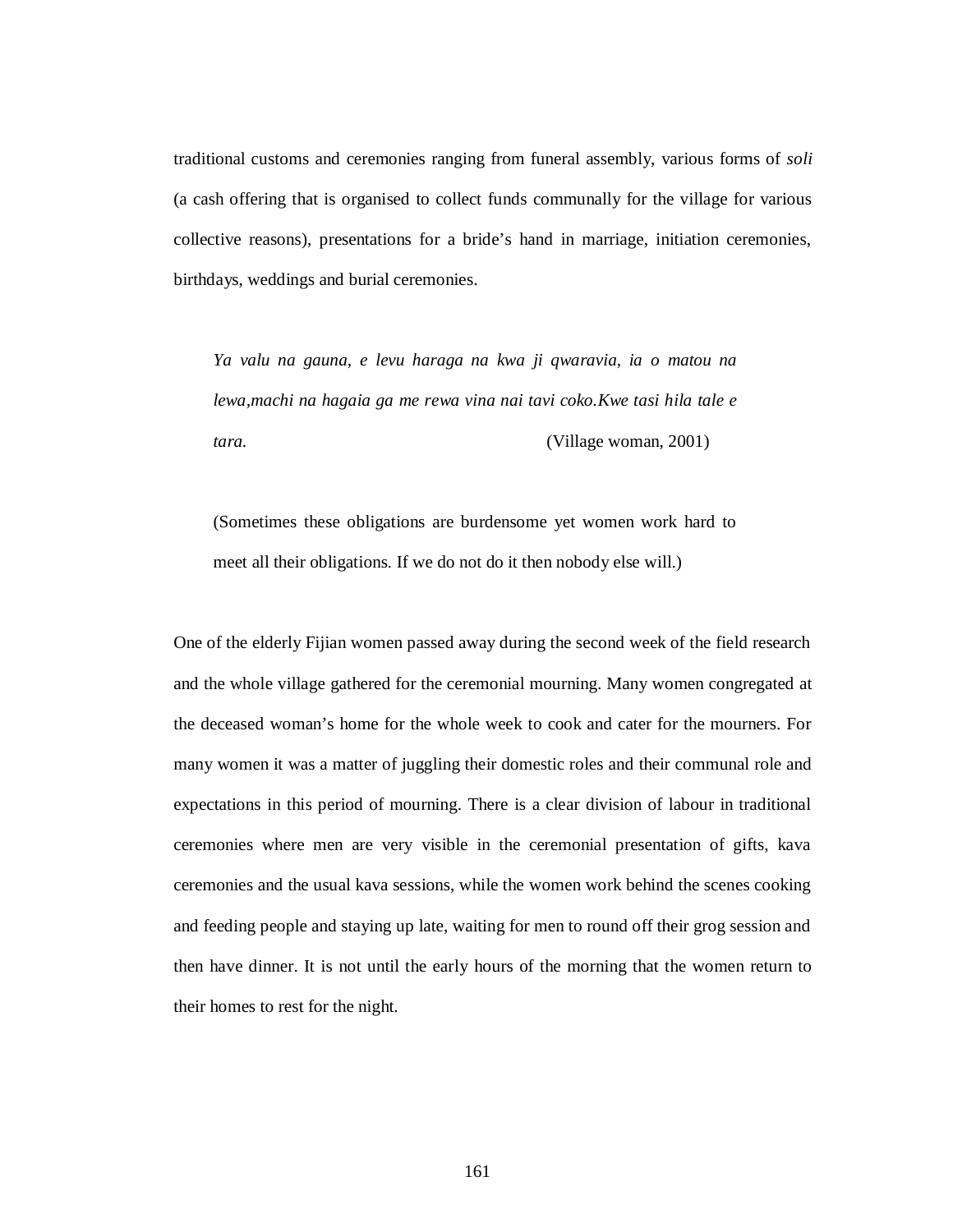# **Women at the crossroad of the market and traditional economy**

The village women live at the crossroads of their traditional Fijian way of life and that of a modern market economy. The women exercise some freedom of choice to buy clothes for their families, groceries and household furniture. from their market gardening activities. However, this has not exempted them from their communal obligations because they are still part of the village community. They still live in the village, physically and culturally.

*E levu na kwa ji hotaqea na lewa ena gauna ni kua, va uahivi na kea kaikai na leju vadania na silina ena gauna okwe.*

(Village woman, 2001)

(Today women face many tough challenges particularly at a time when women really work hard to earn as much cash as they can.)

The women realise that the greatest challenge facing them is managing the expectations of their communal life with that of the market economy. Many women express the view that they have little choice over meeting traditional obligations because this is part of their culture and traditional identity. The women believe that these are traditional practices of their forefathers and it is their duty to see that these practices are handed on to their children.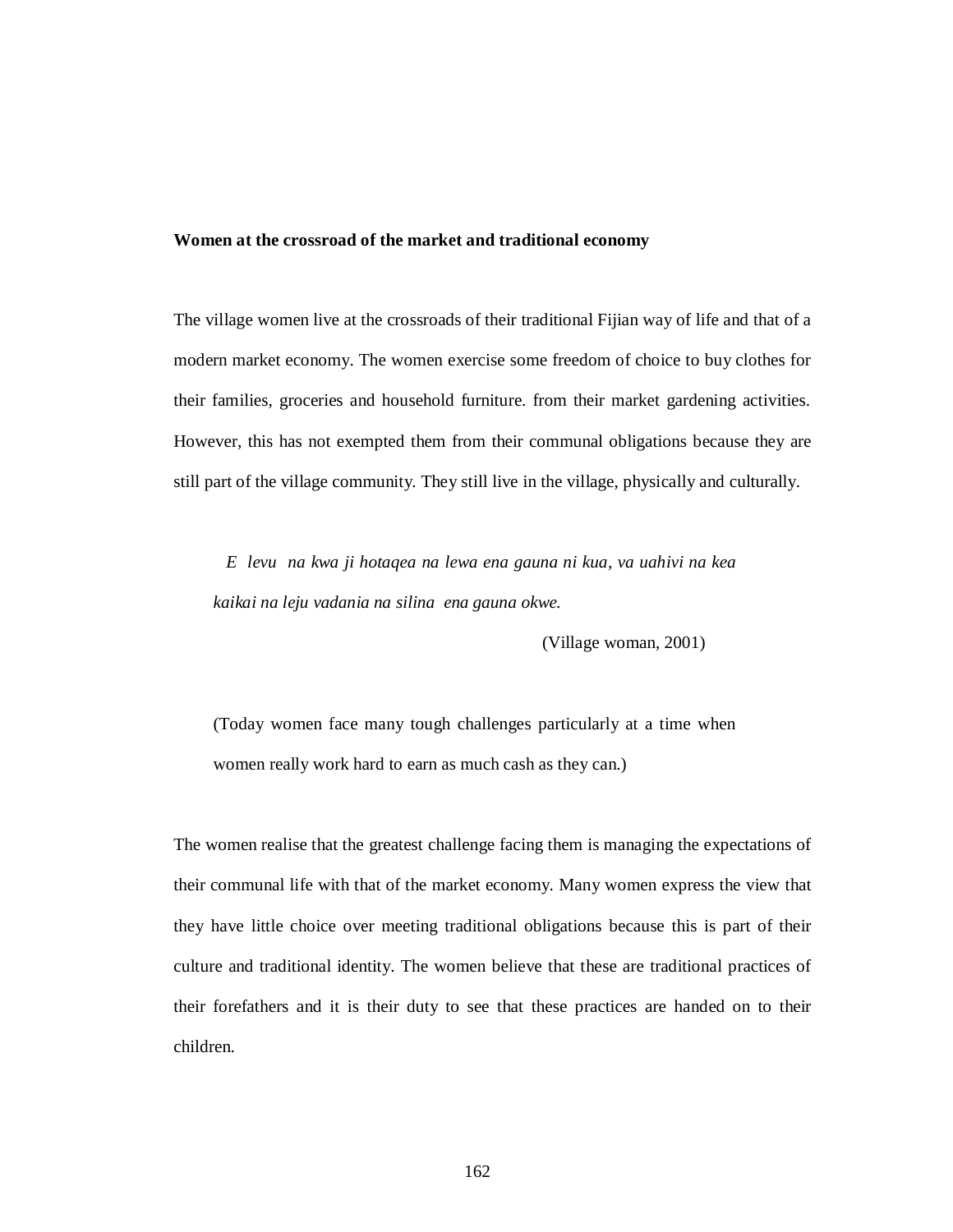The women say that if they do not contribute to these obligations then no one will do it for them. However, some women believe with additional resources and income, women may be able to manage such obligations.

### **Leadership in the village as the women see it**

Women say that the village community is accustomed to having visible leadership from their *vanua* chiefs and leaders and the women actually look up to these leaders for direction and security. They believe that it is important for their community to have good and systematic leadership because it helps the effective organisation of people's lives in the village.

*Na gauna e vina ke ledru viliutaki na churaga na kwa coko balesia na rara e toso vina. E matata muni kena lemachu toso na lewa.* 

(Village woman, 2001)

(When there is good leadership in the village things function well and this has an impact on women's leadership too.)

It is common practice for the wife of the chief to take up the leadership position amongst the village women. According to the women, this leadership amongst women is important as it helps the organisation of women's activities in the village. The women are of the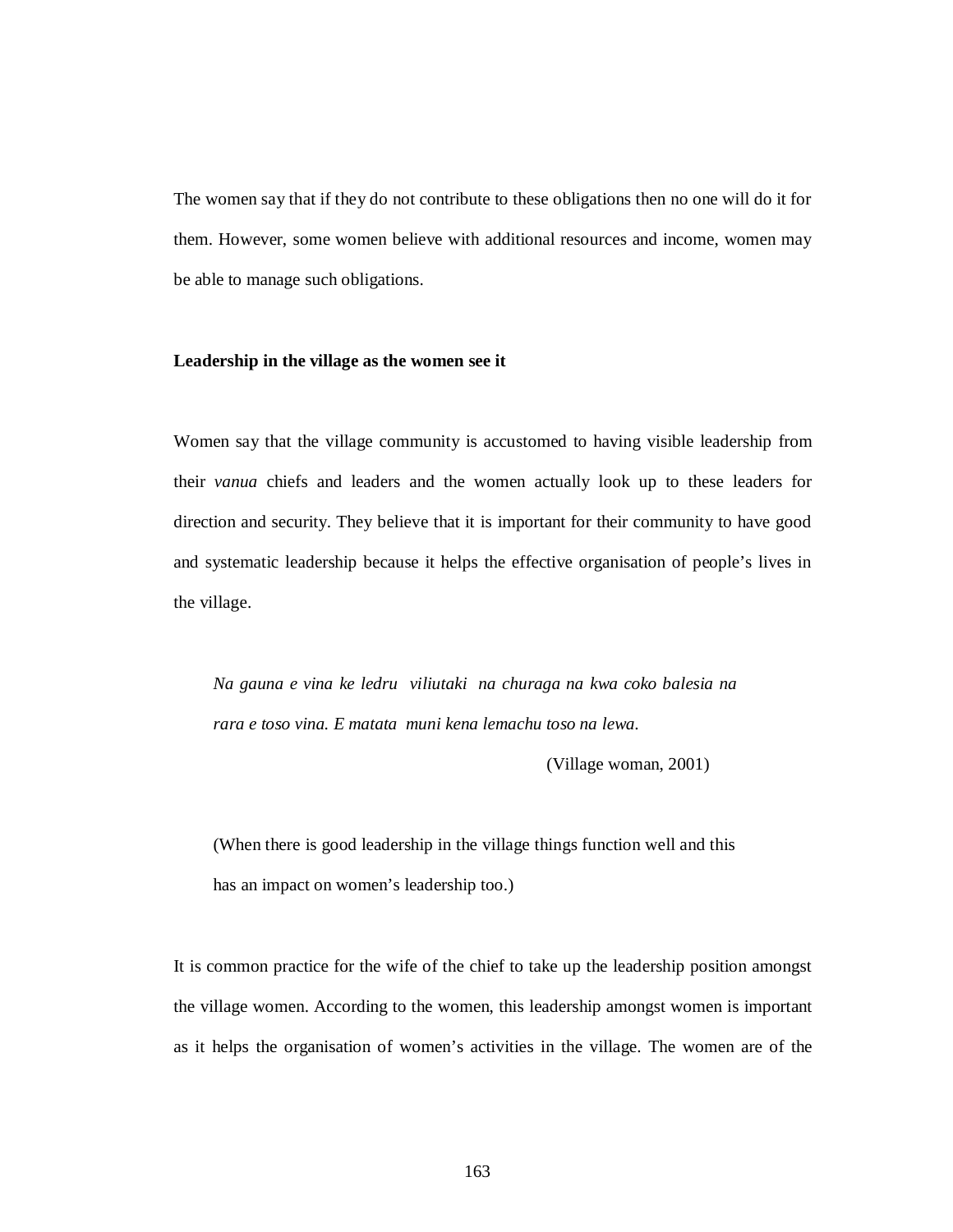view that things work out well for the women in the village when there is a woman figurehead. However, the village's ailing chief and his wife have since passed away. This has created a leadership gap for both men and women as there has been no replacement for them. The deceased *vanua* chief was unable able to pass on his role to his sons because his sons live and reside in the city. The absence of a visible and good leader has meant that some of the village youth had dared to get drunk and became loud and rowdy in the village. As a group, the women feel that a visible and capable *churaga ni vanua* helps maintain cohesiveness and a sense of direction for them and their village community. The absence of a traditional leader has meant that women, have no parallel female leadership figure to look up to for direction and for coordinating village women's activities.

Women say that if men are not doing a good job in their leadership role, then women ought to fill in the gap and take on some leadership responsibilities without having to rely on the men all the time. Leadership in this community as well as amongst women is crucial, especially at a time when the forces of change has continued to challenge women's socio-economic status and roles. For example, because of poor leadership qualities, the coordination and management of the village's development activities and projects has been poor, in general.

The women expect good leadership from their village elders and the behavioural expectations that come with it.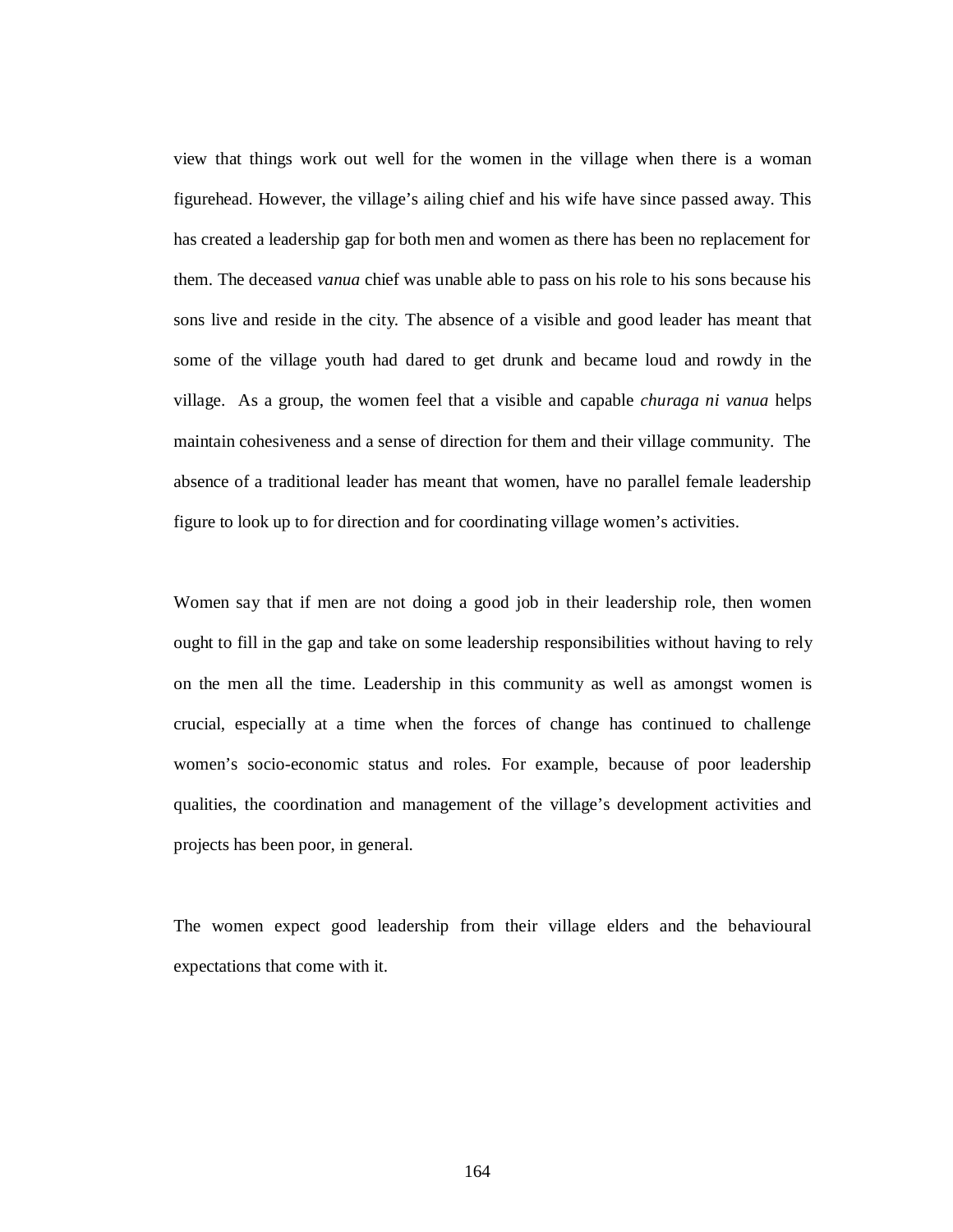*Me kodaki ji no koto i na hila na rara, e no ka lawa, kai tovo e dodonu meju rokovia. Magi e hukai na hila vata ena dredre la viliutaki na churaga ni koro kai balebale na lewe ni rara e ri na vaweleweletaki nia na kwa e kacivakinia.* (Village women, 2001)

(The village has traditional norms and protocols that ought to be respected and village headman must be a strong advocate for these. The work of the village headman becomes very difficult if the villagers do not cooperate.)

According to the women, the village needs leaders with good leadership qualities, which is vital at a time when indigenous communities are experiencing rapid economic change and challenges. A strong *vanua* leadership and family leadership from the menfolk are important to sustain a sense of direction, purpose and security amongst the village people. Two of the women, who have attained secondary school education, openly discuss and interrogate the leadership issues in the village both at family and communal level. These women feel they ought to be proactive and fill in these leadership vacuums if their husbands are not doing a good job. For women this is important because they will continue to provide some sense of direction for children, especially their education and future security. For example the following, was a comment from one of the women,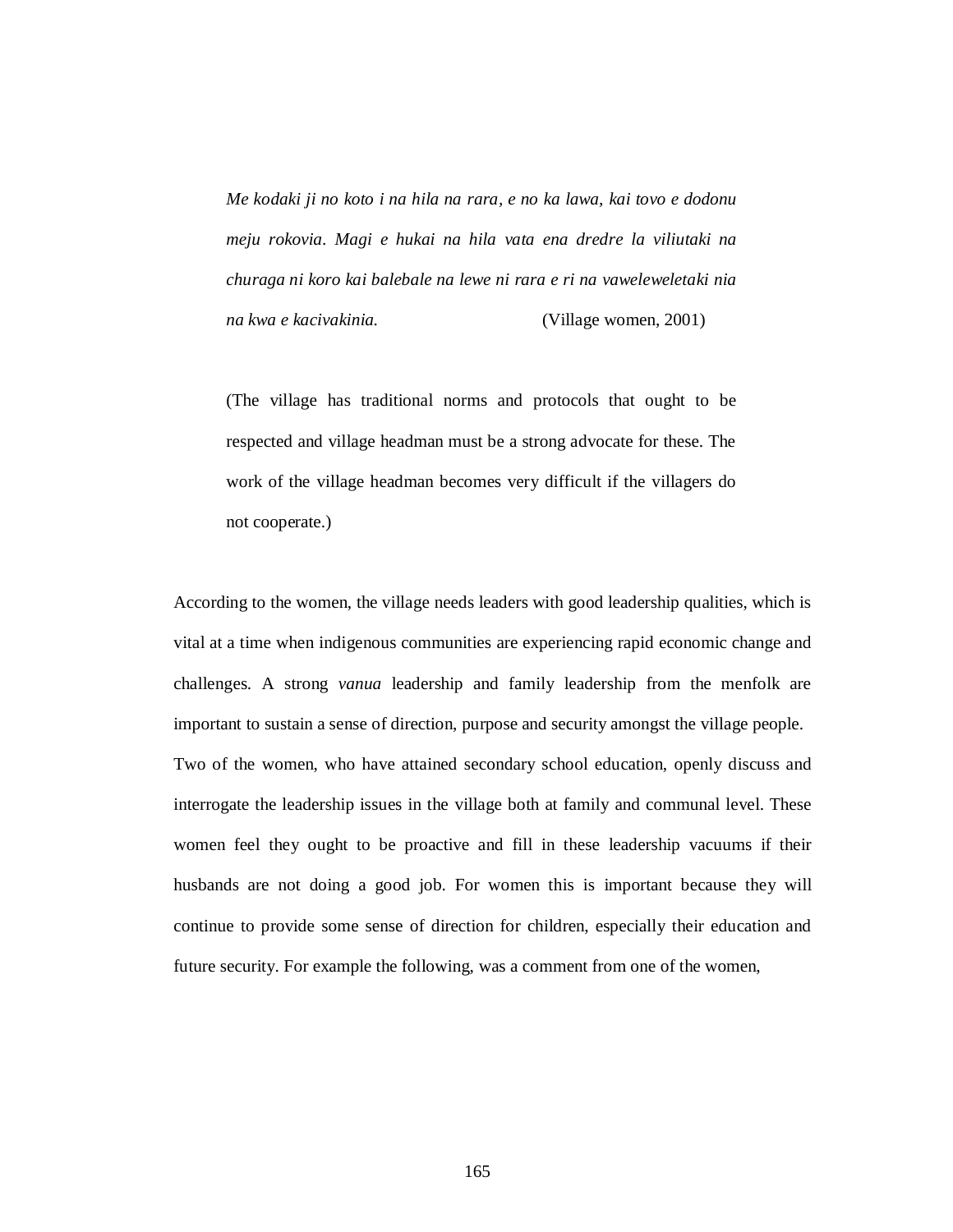*Dau levu na gauna nai liuliu ni matauwere e vawelewele chu ga. Na vanua honi e dodonu meju tolavia na lewa balesia kodaki ji vawelewele coko ena tasi hila na kwa e rewa.* 

(Village woman, 2001)

(Men are often indifferent to their leadership role in the family. This is when women ought to come in and do something.)

It is notable that women in this project did not (yet) see themselves as formal on going leaders but only as filling a leadership vacuum or helping their men.

The position of the chief or *vanua* leader is hereditary, however, through time some chiefly families have given the leadership position to other men because they were well educated. The reason for this change is that within Fiji's modern socio-economic society, educated men's knowledge and professional skills enable them to provide more effective and versatile leadership role for the *vanua*. Despite the traditional power base that prop these *vanua* leadership roles, some traditional *vanua* leaders realise that they do not possess the power base of education, money and a professional career that is necessary for leaders in the modern Fijian society. This shift of power base that is necessary for modern Fijian leadership is one of the greatest teething problems for Fiji as a developing nation in the  $21<sup>st</sup>$  century.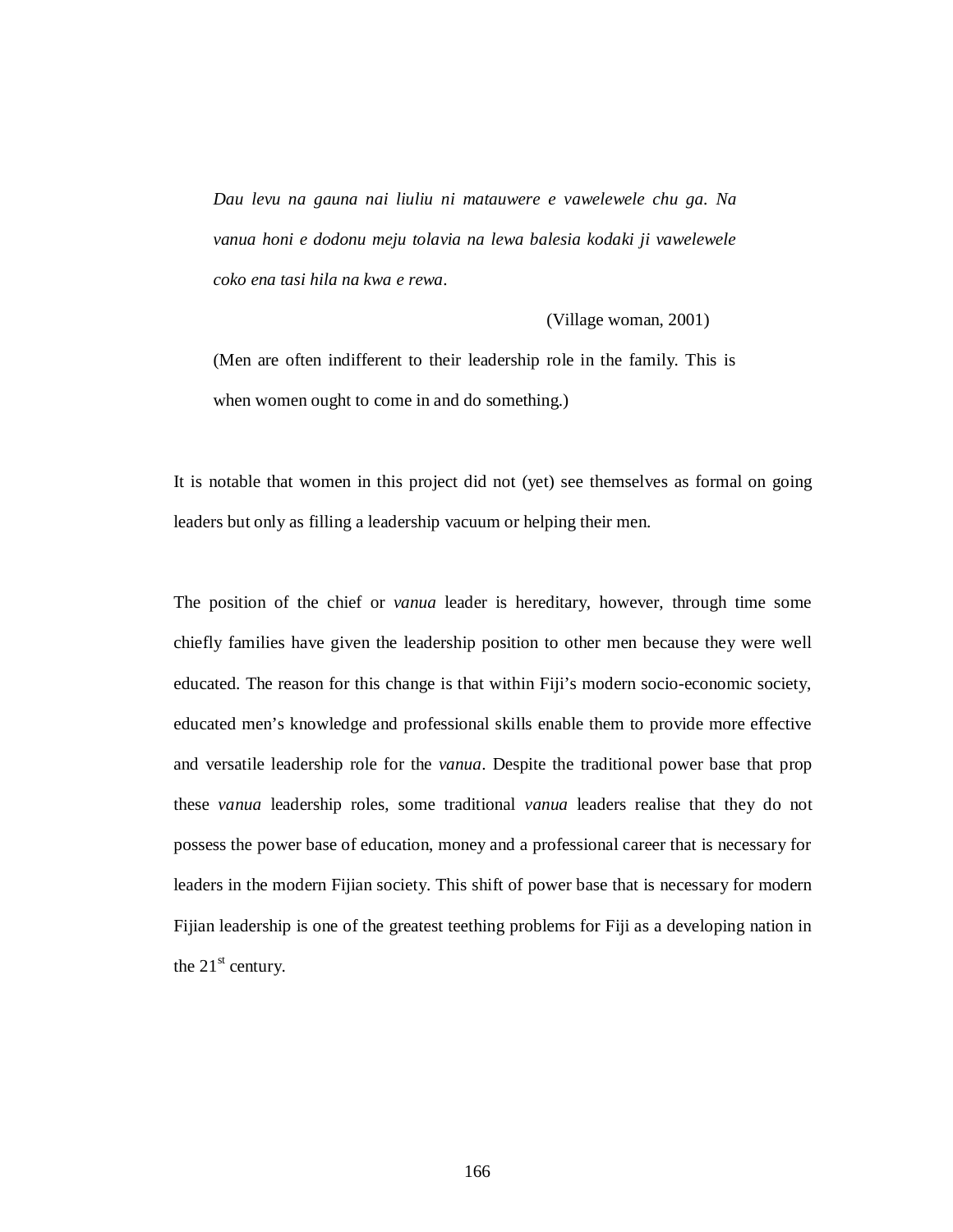#### **The Village Women and the Church**

#### **The women and their religious persuasions**

The women's cultural obligations are as strong as their obligations to their religion or church because the institutions of the *vanua* and the church influence women's values, beliefs and practices. Majority of the women indicate that church obligations are manageable and they cannot really question such things.

*Na oga ni lochu ji na qwaravia ena yalo vina.* 

(Village woman, 2001)

(We will do church work with a grateful heart because this is the way we should do these things.)

The women take part and contribute to many religious obligations and activities at the local, district and national level. At the local village level, church activities are many and varied and include those organised specifically for women and those organised for the village as a congregation. These activities include *soli* for the village church where the offering collected is often to meet the district and national circuit annual levies, financial and material contributions to the annual church conference, special fund-raising activities, youth and women's rallies, catering for visiting pastors, weekly prayer meetings and outreach programmes. Women take turns in what is traditionally known as the *talevunau*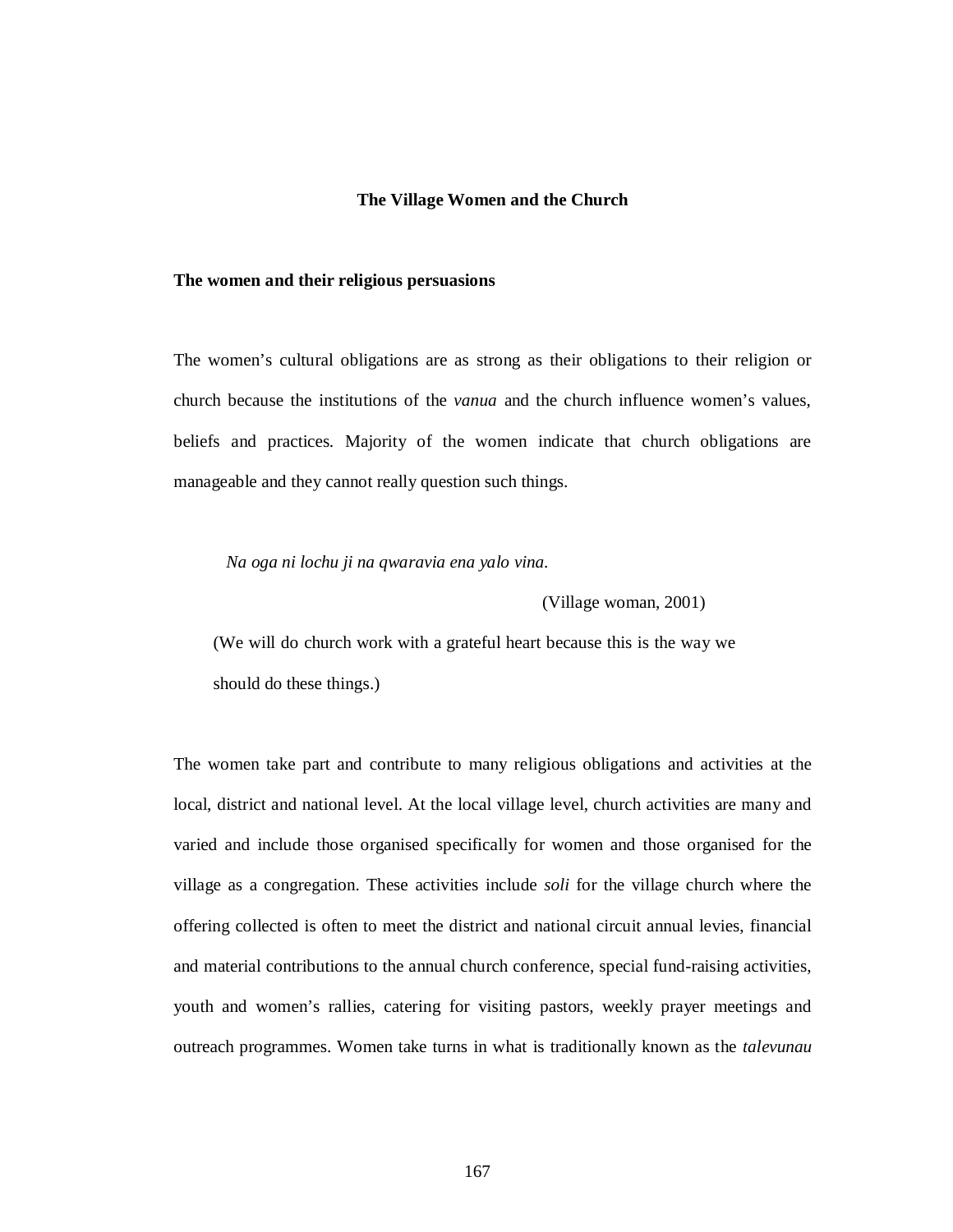(a special lunch prepared by the women for the Sunday preacher) *when* each woman takes turns in providing lunch for the visiting pastor. This usually includes a big pot of the main dish and cooked root crops. A typical Sunday meal for the pastor may include fish in coconut milk or boiled chicken with taro or cassava as root crops. Women prepare meals using the best ingredients out of respect for the pastor and their hopes for God's blessings on such work.

At the district level, women may contribute to various activities and financial commitments as determined by the National Executive Council which governs church activities at the national level. This may involve an offering of about \$30-\$50 per woman per year, an equivalent of 5% of her cash income during the farming season which lasts from May to October.

There is a mixed response from women regarding church commitments and obligations. Some women accept these obligations because they believe that people who serve God have light burdens.

*O au qi vabausia qodaki ji qwaravia vina na Kalou, ena mama ledju i colacola.* (Village woman, 2001)

(I believe that if we serve God, our burdens will be lighter.)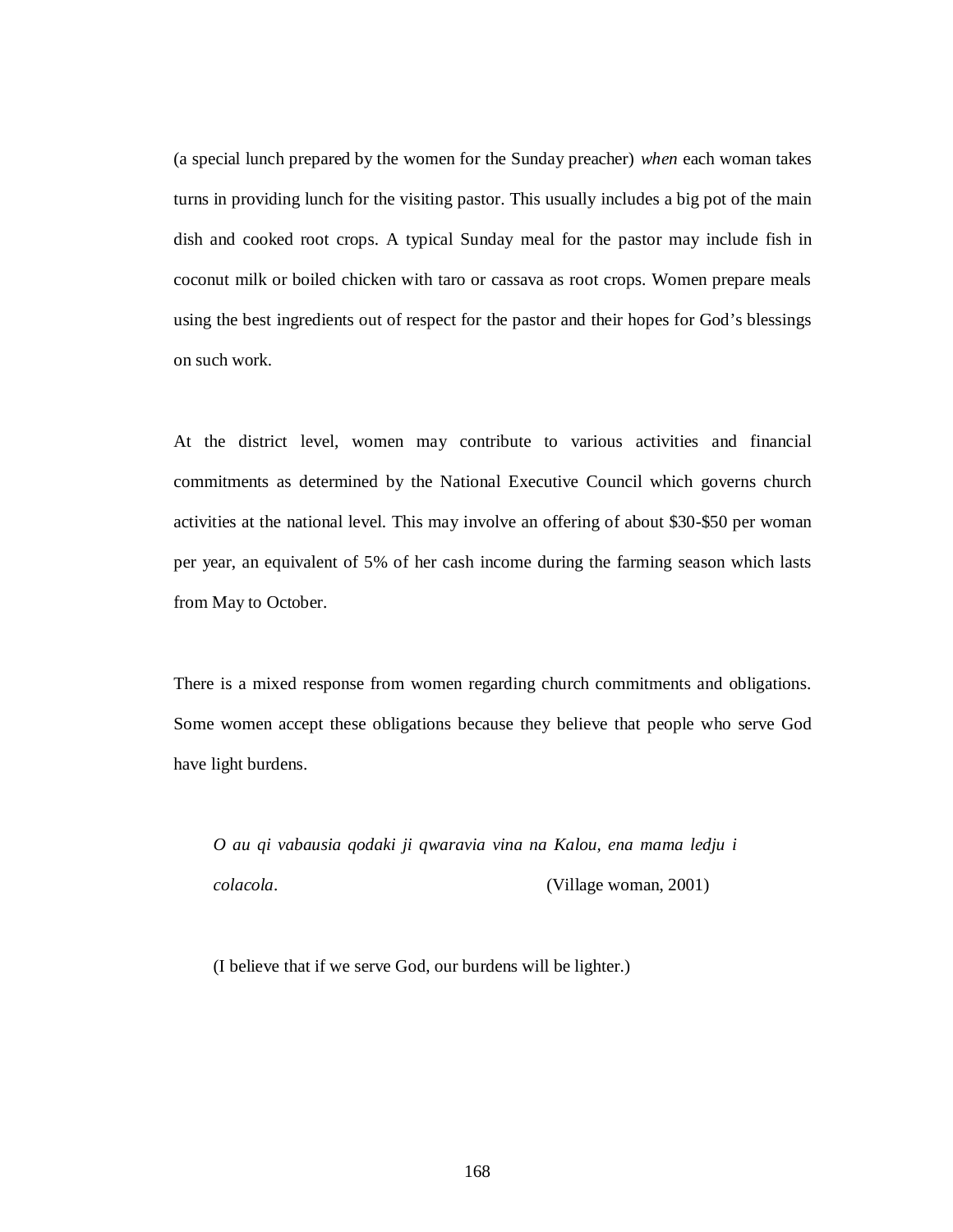Generally the church's expectation of women's contribution in cash or in kind strains the women's meager resources, personal space and time which she also has to allocate to meet her obligations to the *vanua* the school and her own family. Sometimes the huge financial levies by some churches for *soli* make it very difficult for women to cope with their family and communal role and responsibilities. For example, women in a particular church gave \$300 each towards the church's annual fund-raising *soli.*

Most of the women stated that at times church obligations are manageable because it is based on their belief that God's work should be done with a cheerful heart. They also believe that they cannot question church obligations.

*Na lochu e lea ga na Kalou, e dau lowa leju kwaya e hila na kwa balesia na ogaoga ni lochu.* (Village woman, 2001)

(We cannot really question church obligations out of respect for the institution and belief in God.)

However, some women have noted that such obligations can be burdensome particularly those that require much financial contribution and they are beginning to question the demands of this institution.

The church (or religion) with its institutionalised beliefs, practices and norms is revered and is an important source of value for these village women. Fijian communities are often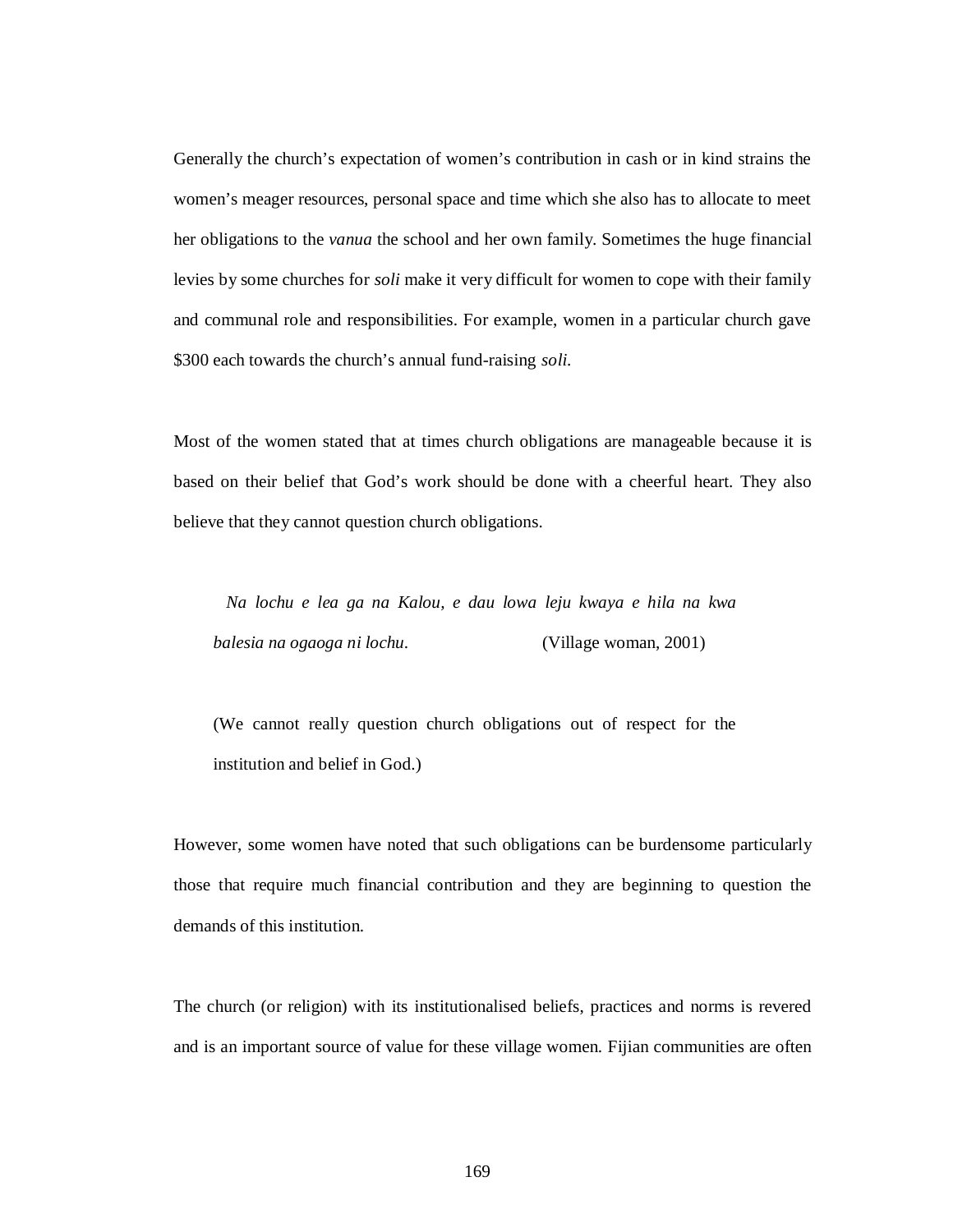spiritually inclined and therefore these denominations have a profound influence on women's values, beliefs and practices. The church as an institution with its values and constructs is sacred and respected by the women. It is generally viewed as a taboo institution and women normally do not have the courage to interrogate or question its function and role in their village community. Most women carry out their role and responsibilities because they respect the values of their religious upbringing. It influences the way they construct knowledge and perceive the world around them. For example, a woman understands that she plays a supportive role in relation to her husband, and that in the family she comes under the leadership of her husband. However, women, especially those with secondary level education have started to voice their opinion regarding religious activities.

An interesting development in this village is the recent influx of religious movements, which has resulted in the existence of different religious groups in the village. The influence of these religious denominations on the community is complex but very challenging because the church is an institution whose practices are not often questioned by its members. Some families have lived very secluded and separated lives (from the traditional communal way of life) as a result of their different religious affiliations. However, a few village elders are implementing ways to counteract these differences.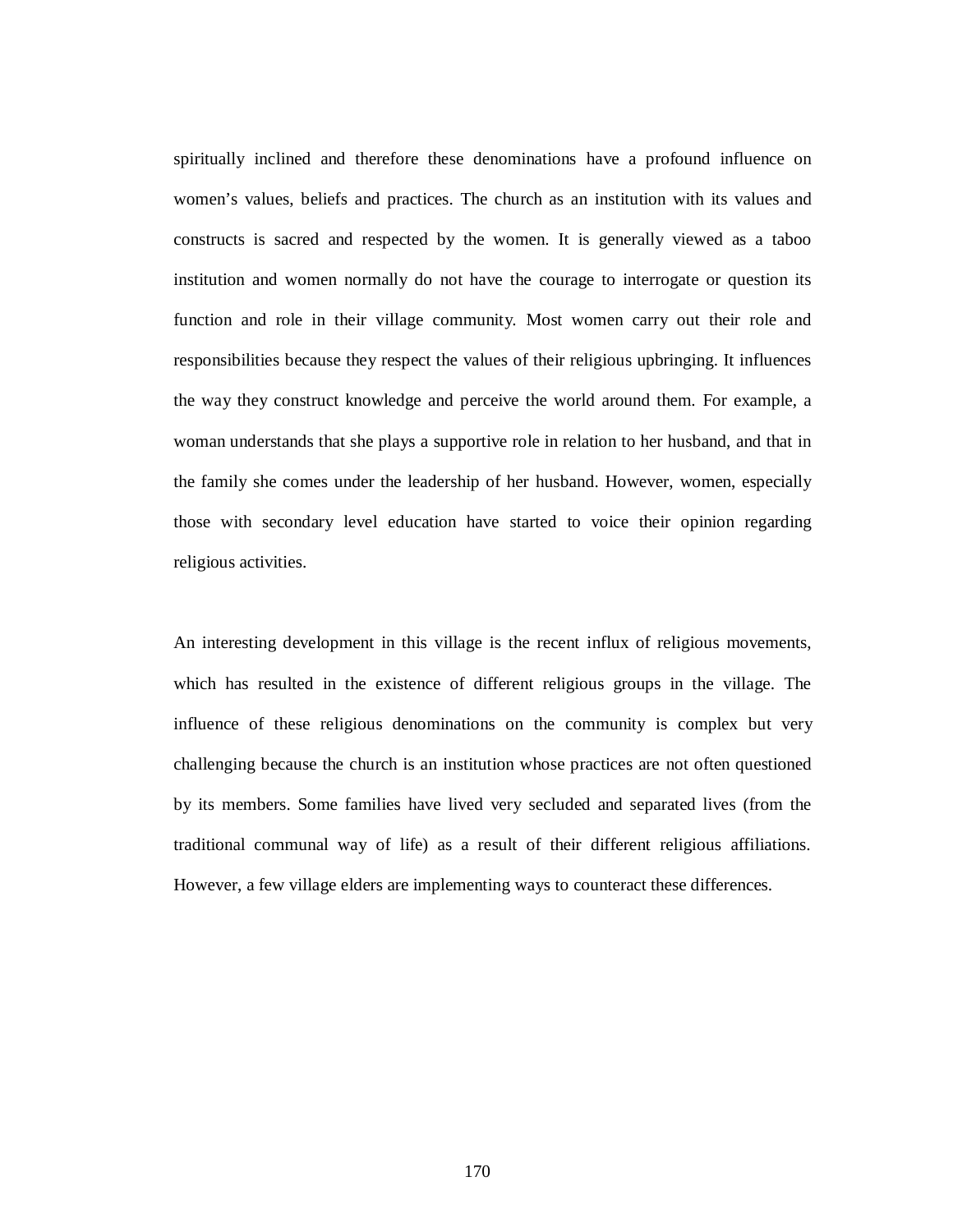### **The Village Women and the Family**

## **The welfare of the family**

In their multifaceted roles, the village women face enormous tensions between their many traditional roles and their contemporary role as money-maker in the market economy. These women's roles extend far beyond their families to a network of social/community relationships. These include their roles in the traditional social units such as the *mataqali, yavusa, koro, yasana and vanua.* In these roles, women contribute to the nature, viability and cohesiveness of their village community. However, this research shows that the village women's predominant interest is the welfare and security of their families. When asked the question - What do you consider as a good life in the village? -many women respond and say that a good life is when women satisfy their role and obligations in their families. The women feel that a woman's relationship with her family provides the bond that binds her to her family, and consequently provides the building block and social glue for her village community. It is the family that provides the women with their personal identity and a sense of belonging. As an institution, the family is a major source of value, which determines to a large extent the way women construct knowledge and make sense of the world around them. For example, a woman is often addressed and defined in relation to her family unit. A mother is not called by her first name, but addressed as somebody's mother, aunty, or grandmother. For example, in the local dialect, Sereima's mother is addressed as "*Hugaya o Sereima"* while Sereima's grandmother is addressed as *"La tai o Sereima".*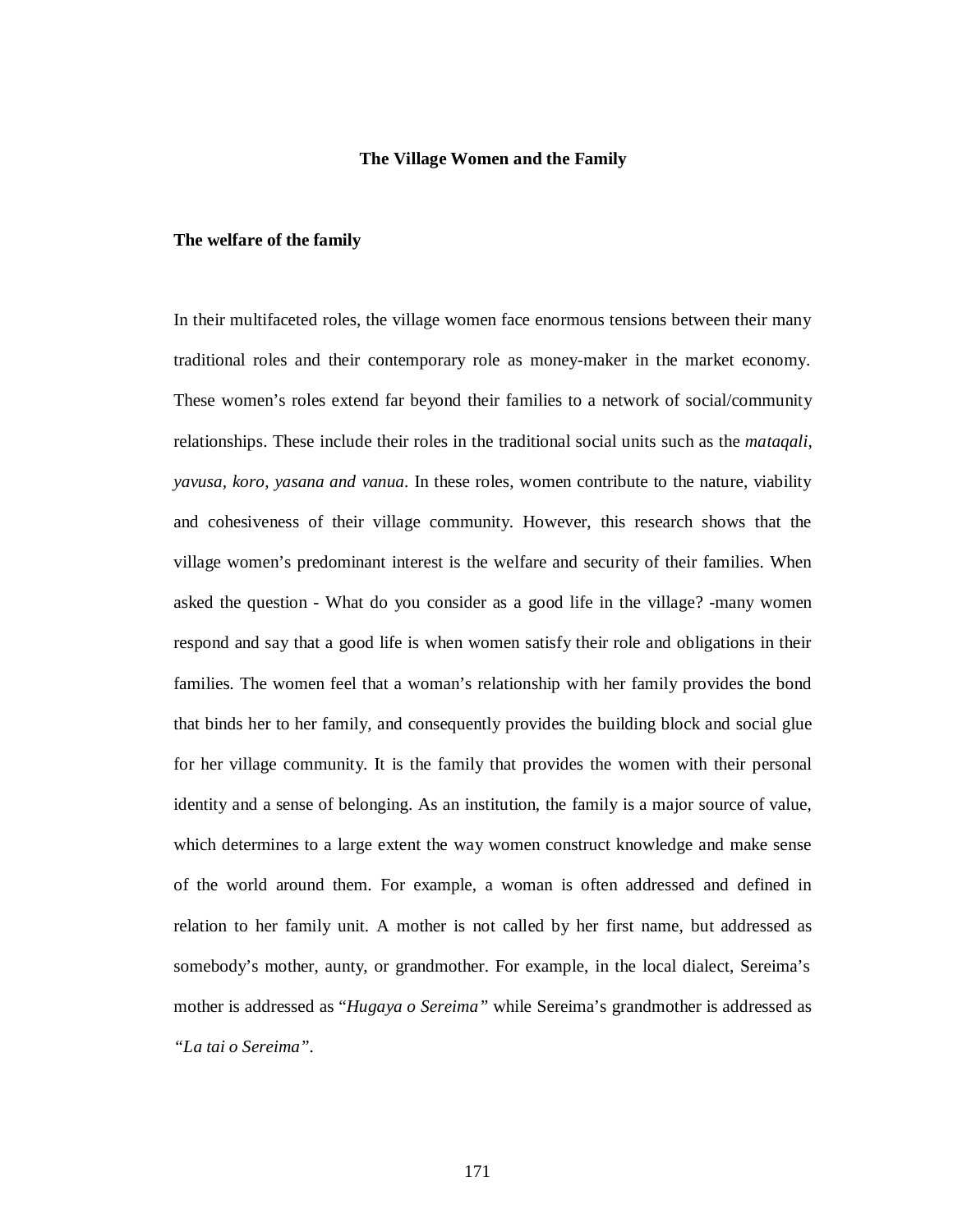Honorific are also recognised outside the family. This in turn contributes significantly to the woman's sense of personal security, self-esteem and status in her village.

## **The women are the backbone of the village economy**

Without women's contribution to farming, the whole village economy would collapse because women are the backbone of the village economy. As discussed in detail in Chapters Four and Five, much of the women's daily life is centered on food cultivation and provision for families. Women cook and prepare meals for the family, they collect firewood for cooking, wash clothes in the river and do other domestic chores and cultivate food.

*O datoa na lewa ji lai seisei, ji seia na kwa me rewa kena I lavo, ji kouwa I na makete me volitaki vata I na kwani leju viqwaravi leju matavuwere.* (Village woman, 2001)

(Apart from their domestic chores, women in this village go out to cultivate both subsistence and cash crops, they harvest the crops and transport these to the market to be sold.)

In the busy farming season the women and their families spend the whole day tending their vegetable and crop farms to sell at the market. The community knows that they have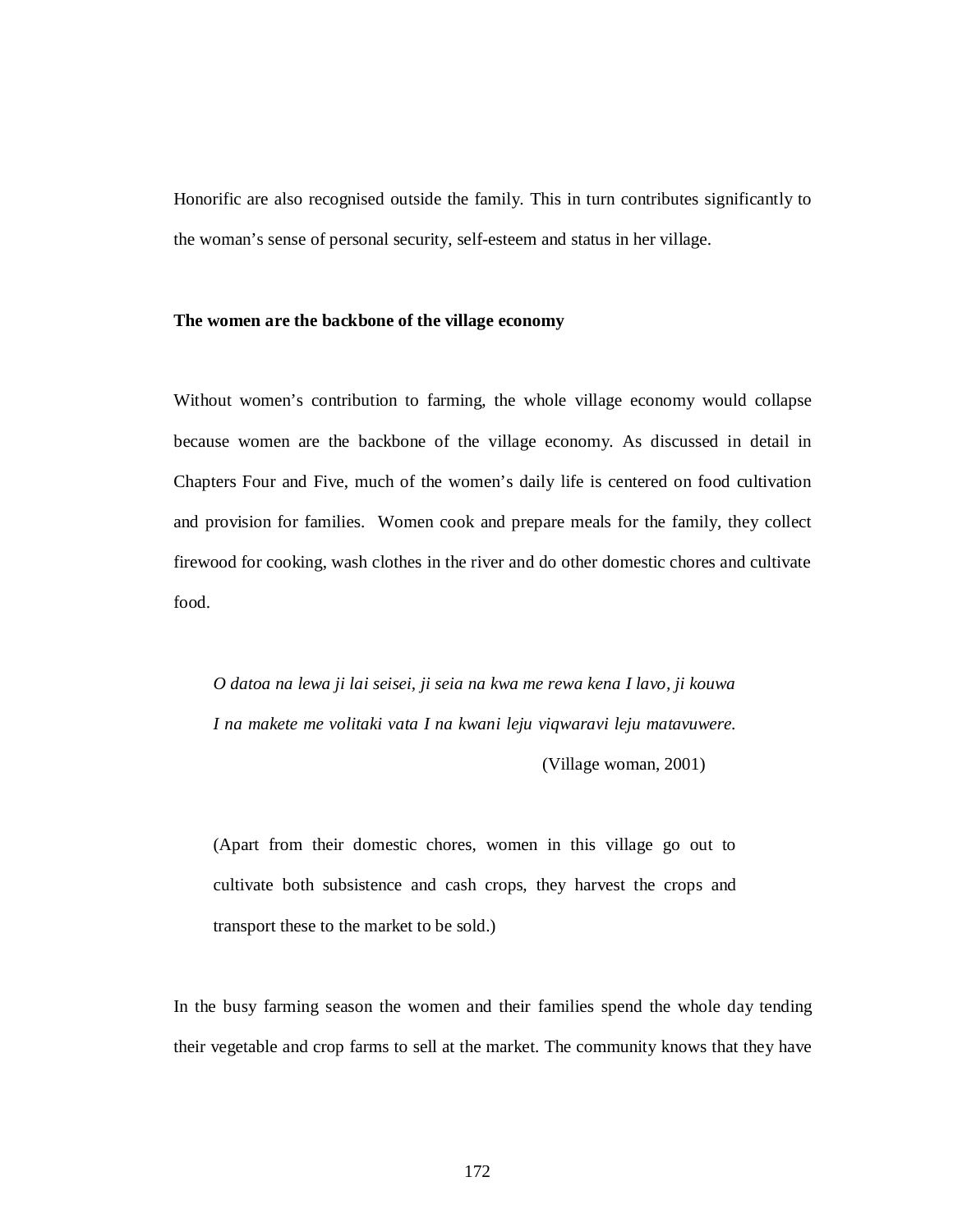only six to seven months to produce as much crop as they can make as much income as they can before the hot-wet season sets in and where very little can be cultivated.

During the hot-wet season, farming is restricted to the cultivation of hardy root crops and vegetables such as cassava. These crops are usually cultivated on hill slopes far away from the alluvial river flats which are prone to flooding during this season. On top of all these market gardening activities women also must attend to their domestic chores and other communal obligations. These obligations are arduous and require hours of work for the women right throughout the week. According to these village women, men contribute very little to the village economy when compared to the women.

*Na lewa ena vatau coko vua na kwa: na qwaravi ni matavuwere, na wahei ni lavo qei nia na cawa na kea havahava na were, na i hulu,na ledru kana na vuwere, na kwa taucoko hara ga. O ra seigwanena lea ga na veivuke, levu na gauna e dabekara, a tatadre boto la wa.* 

(Village woman, 2001)

(It's the women who do everything for the family welfare: managing family finances, food and resources, the general cleanliness of the home, the nourishment of the children, the family clothes, the preparation and provision of meals. All these are taken care of by the women. When compared to women, men in the village are fairly idle and aimless.)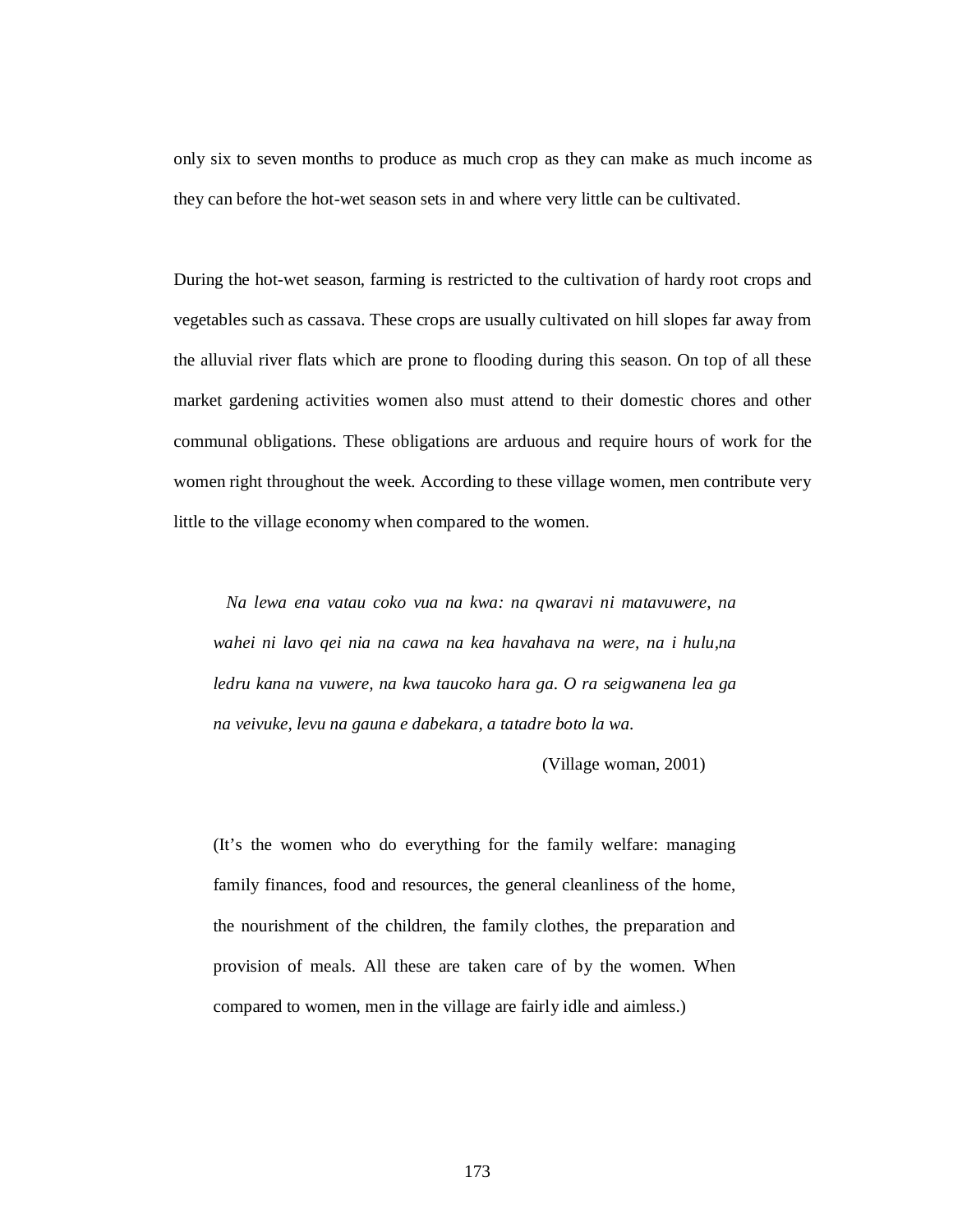### **Farming activities and climatic fluctuations**

The women realise that they have to put aside enough cash in order to sustain the family during the hot, wet season. In the olden days, farming was predominantly for subsistence, providing food for consumption throughout the year. The cultivated crops were supplemented by a range of wild animals that were hunted for their meat and tropical fruits that were in season throughout the year. However, today much of these supplementary food crops have diminished due to climatic change and various forms of environmental degradation leading to frequent flooding and riverbed erosion. Today, much of the family's food comes from the urban supermarkets including canned fish, Chinese noodles, biscuits, rice and flour. This has contributed to the increasing prevalence of cardiovascular disease, diabetes and hypertension in Fiji which has been directly linked to lifestyle changes, poor diet, smoking and a decrease in physical activity (NCD Survey, 2001.) Obesity and overweight are potential risk factors for diabetes and obesity is common among Fijian women. The prevalence of obesity among Fijian women has been reported at 63% (Becker, 2005) and this places additional and unacceptable burden on health care resources in the country.

An additional pressure is that the women are at the mercy of the yearly variation in climatic conditions such as floods and the unexpected rain during the flowering stage of crops such as tomatoes and watermelon. According to the women, the yearly floods cause much erosion on the riverbanks which leads to the loss of valuable farmlands and a subsequent decrease in crop cultivation.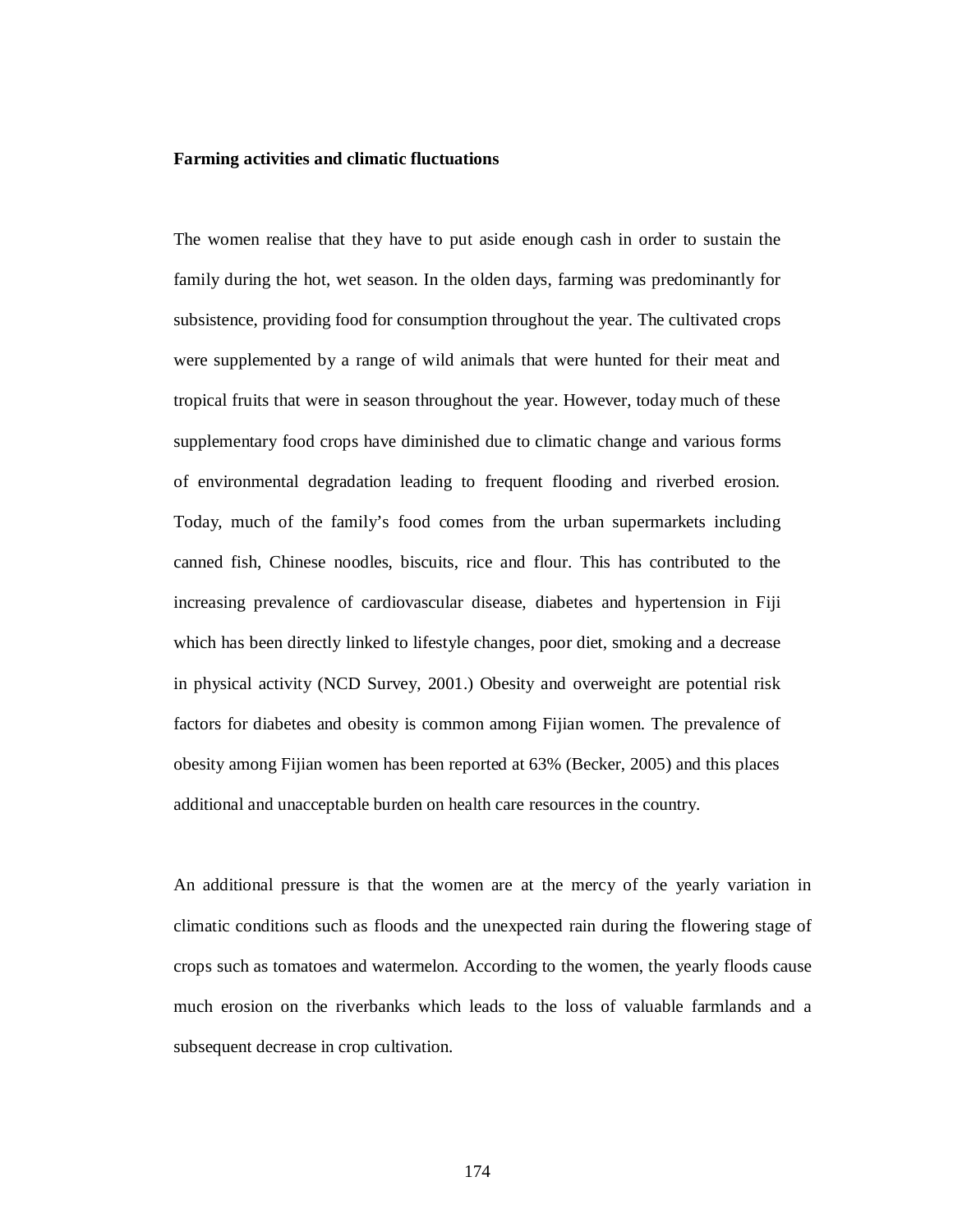Because they live in a village where cash is not easily accessible, women know that it is essential for families to be self sufficient in food crops and vegetables.

*Na cola i rara vavisi e lei vinasi ke na seisei valevu na cawa djina qei nia na hahau. Kodaki e hukai na i lavo, me no ga na cawa ji na tasi leqwa ke.* (Village woman, 2001)

(A good life is a life where there is much food. Because we live in a Fijian village, where cash is scarce and income irregular, it is vital that we have sufficient food supply to sustain the family.)

Traditionally, in a Fijian village, a man is respected if he has a vast plantation of food crops and his family is self sufficient in food. However, the influence of the market economy has changed the focus of family livelihood. Although they live in a village community, women now realise that an additional part of their security also comes from cash and the material rewards of the market economy. The cash provides them with a means of providing food for their families when self sufficiency is not enough.

*Hila na kwa ledru cakacaka vakaikai na lewa i na i seisei balesia ni ru vinasia muni me ru dania na i lavo vina i na vimacawa.* 

(Village woman, 2001)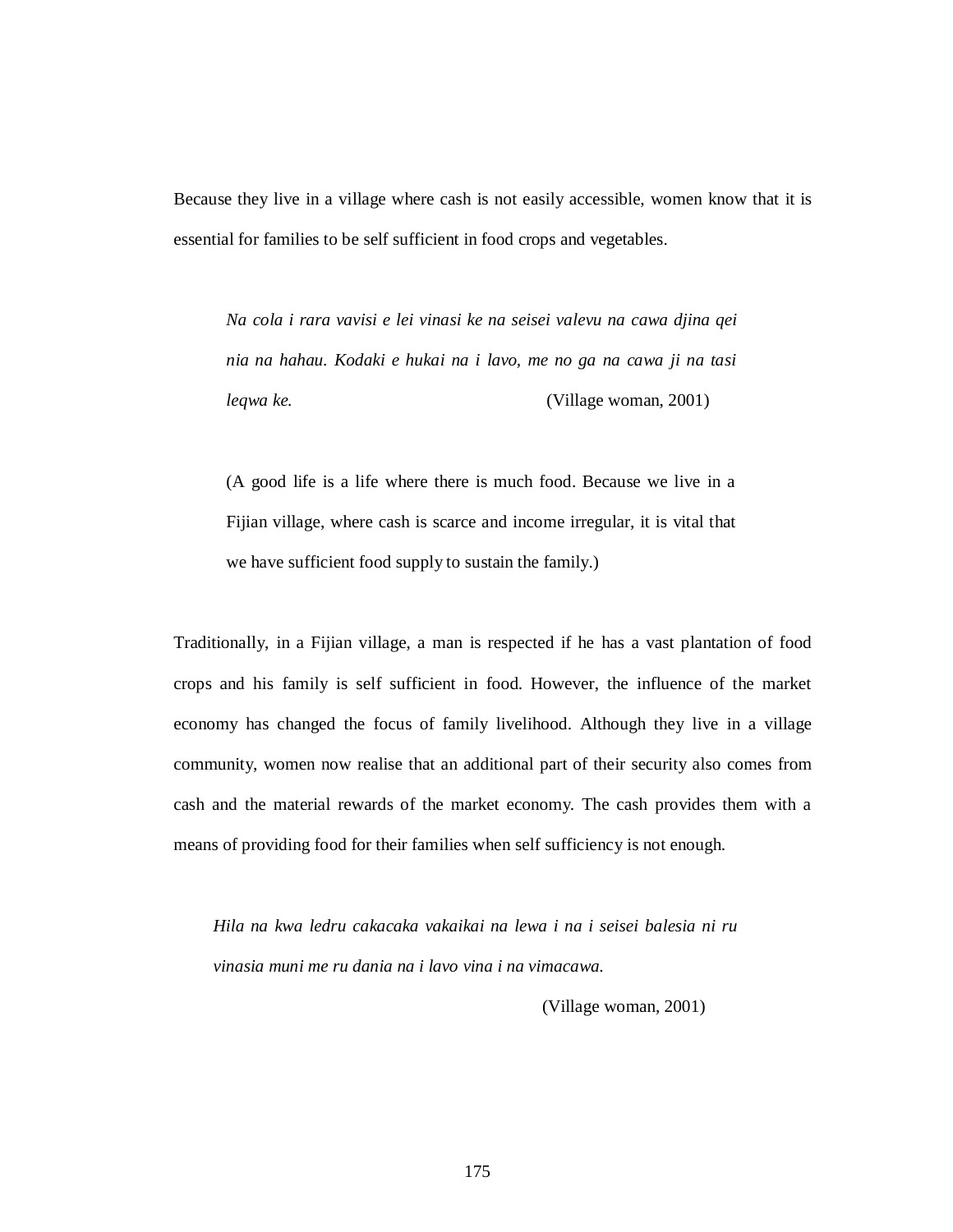(Women in this village work very hard cultivating crops because they are determined to gain as much cash as they can from their market gardens.)

The women and their families have extended their crops to include more commercial vegetables such as tomatoes, Chinese and English cabbages, watermelon, corn, capsicum and peanuts. Taro and cassava (manioc) are staple crops but are now also major commercial root crops.

# **Women dream of better homes**

Most of the women agree that life in the village has less pressure because most of what they need is available around them. However, most of the women also dream of having good homes with good kitchens, proper water supply and flush latrines. However, most the women think that they can have good homes, provided that they have bullocks and better farming implements so that they can cultivate the land more productively.

*Okwe e hila na kwa e valeqwania lemachu numia na lewa ni hukai na bulumakau qei nia nai yaya ni seisei.*

(Village woman, 2001)

(Women cannot achieve much for themselves and their families because they are no bullocks and farm implements to improve food cultivation and production.)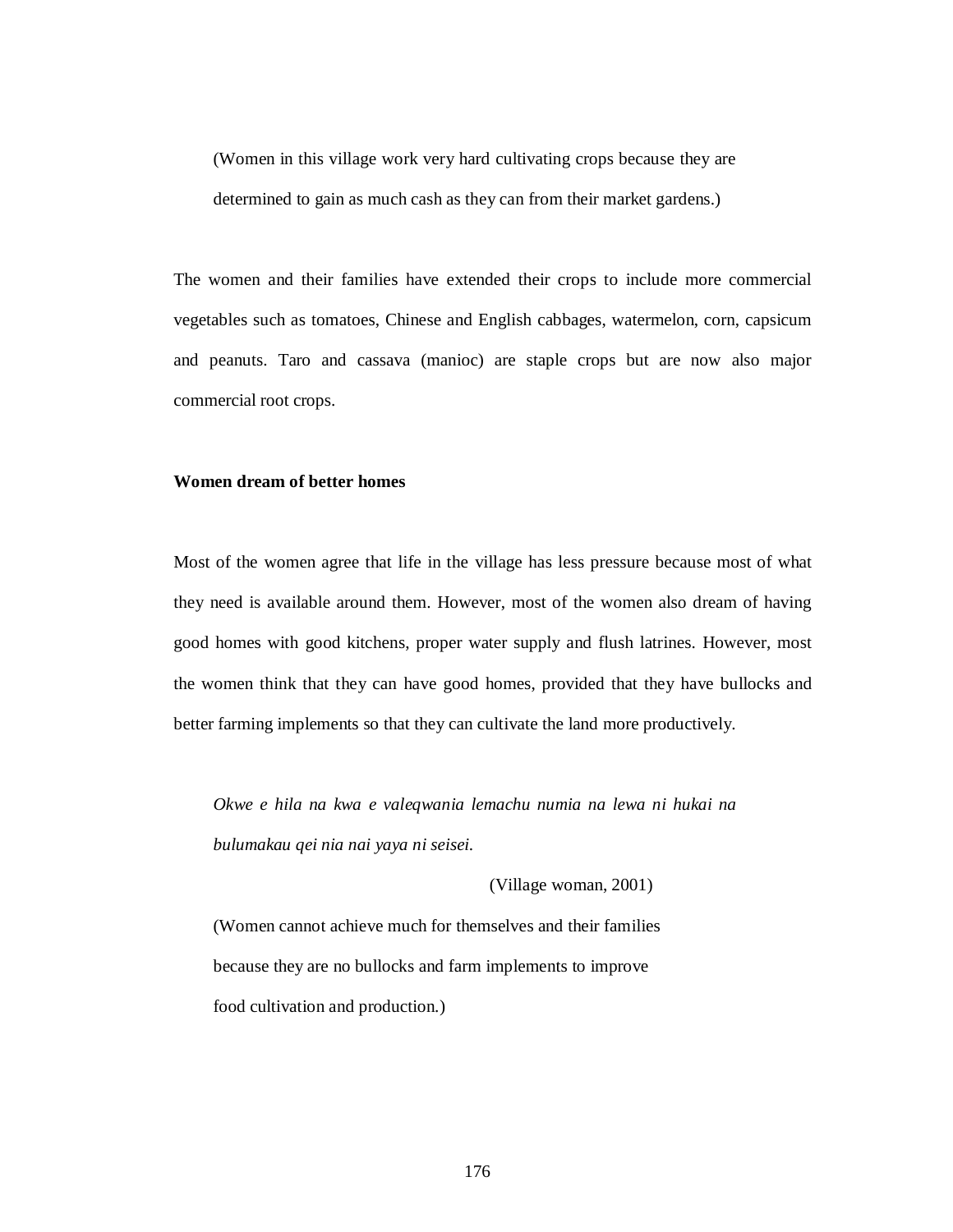Most of the fifty-two households in the village live in concrete houses that families have built themselves. A handful of local carpenters built these houses with a very basic floor plan, consisting of a big living area which usually takes up half of the house, a side cabinet and a food cupboard. The women said they would love to have electricity but this is still in the pipeline of the country's rural electrification initiative. For the past fifty years, villagers have used benzine and hurricane lanterns to light their homes in the evenings. Some women have been able to purchase additional household crockery and drapery for their homes. One of the widows confided that one of her prized possessions was a hurricane lantern. She bought the lantern from the money she earned as a farm labourer in one of the neighbouring Indian farms (Village woman, 2001.)

According to the women, water is a crucial item in their domestic role because it is used daily, for a whole range of activities including cooking, washing, bathing as well as for drinking. Access to clean water is very important to the women's daily lives and a reliable water supply makes their domestic chores more manageable.

*Ni ju mata i qena kwata, nai matai ni kwa ji vadania na wai meju verau ke!* (Village woman, 2001)

(When we wake up in the morning, the first thing we look for is water to wash our face.)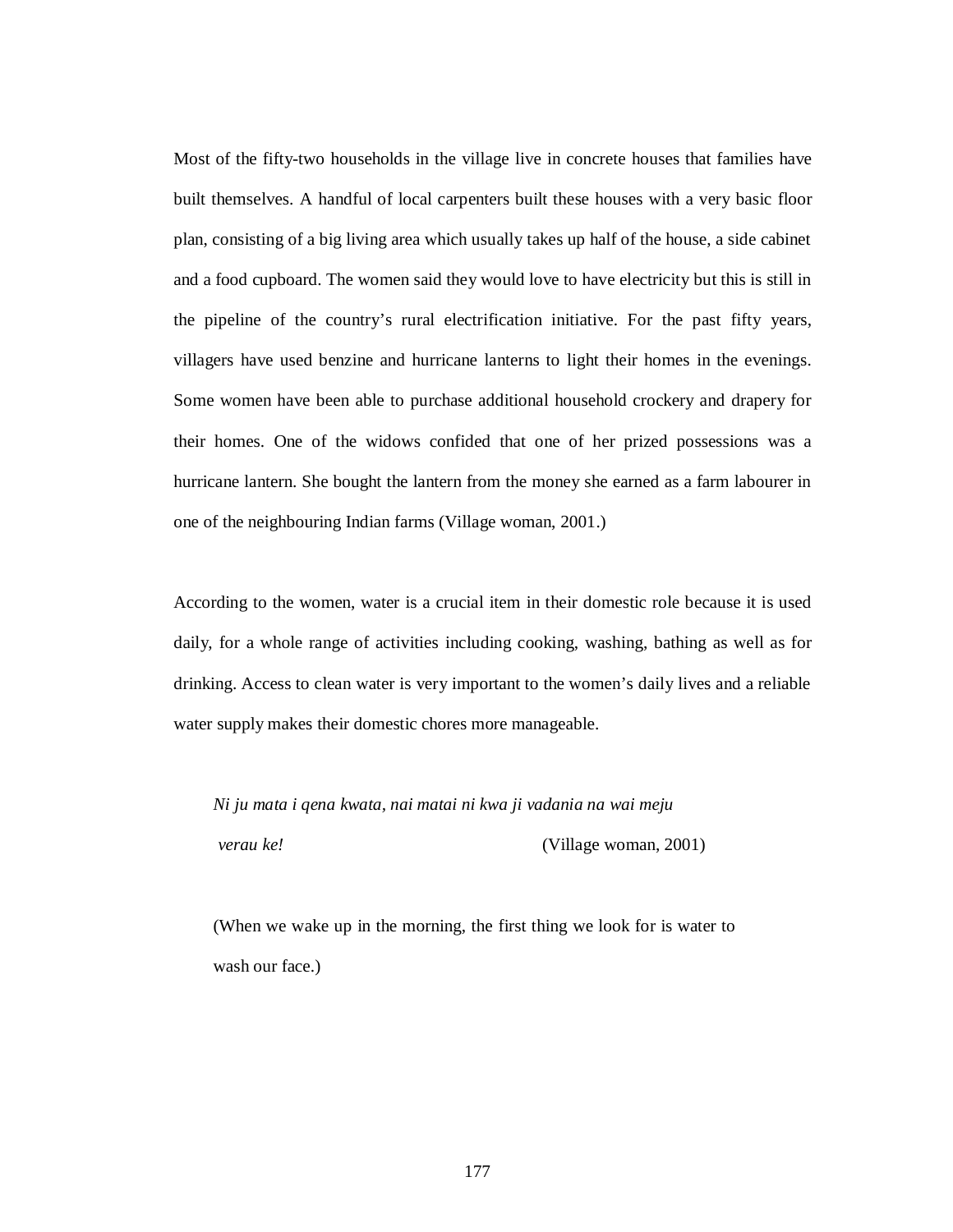A common concern amongst the women in the village is the poor water supply in the village. A good water supply would make much of the women's domestic chores more manageable.

## **The Village Women and the School**

## **The village women and their school experience**

Like most Fijian village communities, the villagers place a great deal of importance on communal activities and commitments. This creates differences in values, beliefs and practices between Fijian traditions and those espoused by the school system. Of the 25 women interviewed, three quarters of them had been educated up to at least junior secondary level (Years 9 and 10) and the other quarter managed to complete Year 11.

Young girls in the village were often encouraged to attend school only up to Year 8, when they are able to write their names, and they have no real aspirations for further education. This was considered a good level of educational attainment for village girls. According to the women, their education was cut short for various reasons and most of the reasons given had to do with their domestic role and obligations as women in a Fijian village community. One of the women said that she had to leave school as she had to look after her sister's newborn baby. Other reasons that women gave for leaving school early was that they had failed their national examination and it was easier for them and their parents to quit school and return to the village.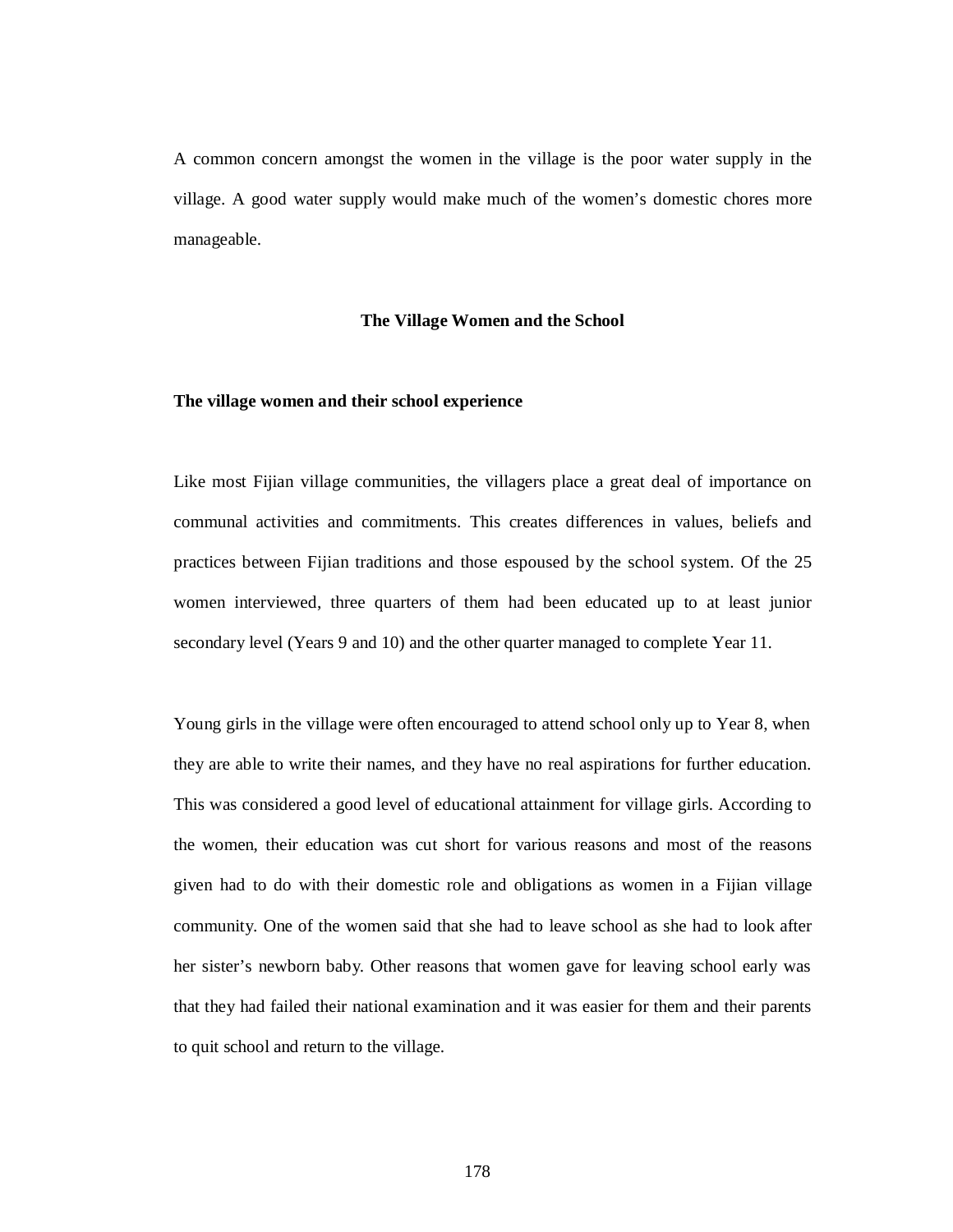*Ni qu tasi rewasia ga ho lequ vitarogi, qu mata laga ho ma i rara* 

(Village woman, 2001)

(I did not pass my examination so I just wanted to return to the village.)

Another woman commented that education was only for the brilliant children and moreover national examinations used to be done in other schools although it is better now because national examinations are held in our own local schools. Other women had to quit school because of physical injury or sickness.

*Qu jua na vuli balesia ni qu majuataki nia na solovari a no qu lala taucoko.* (Village woman, 2001)

(I was ashamed to go to school because I had ringworms all over my body.)

However, most of the women have realised that education is very important for their children nowadays because it brings in many good things for their families especially when life in the village is very tough and challenging.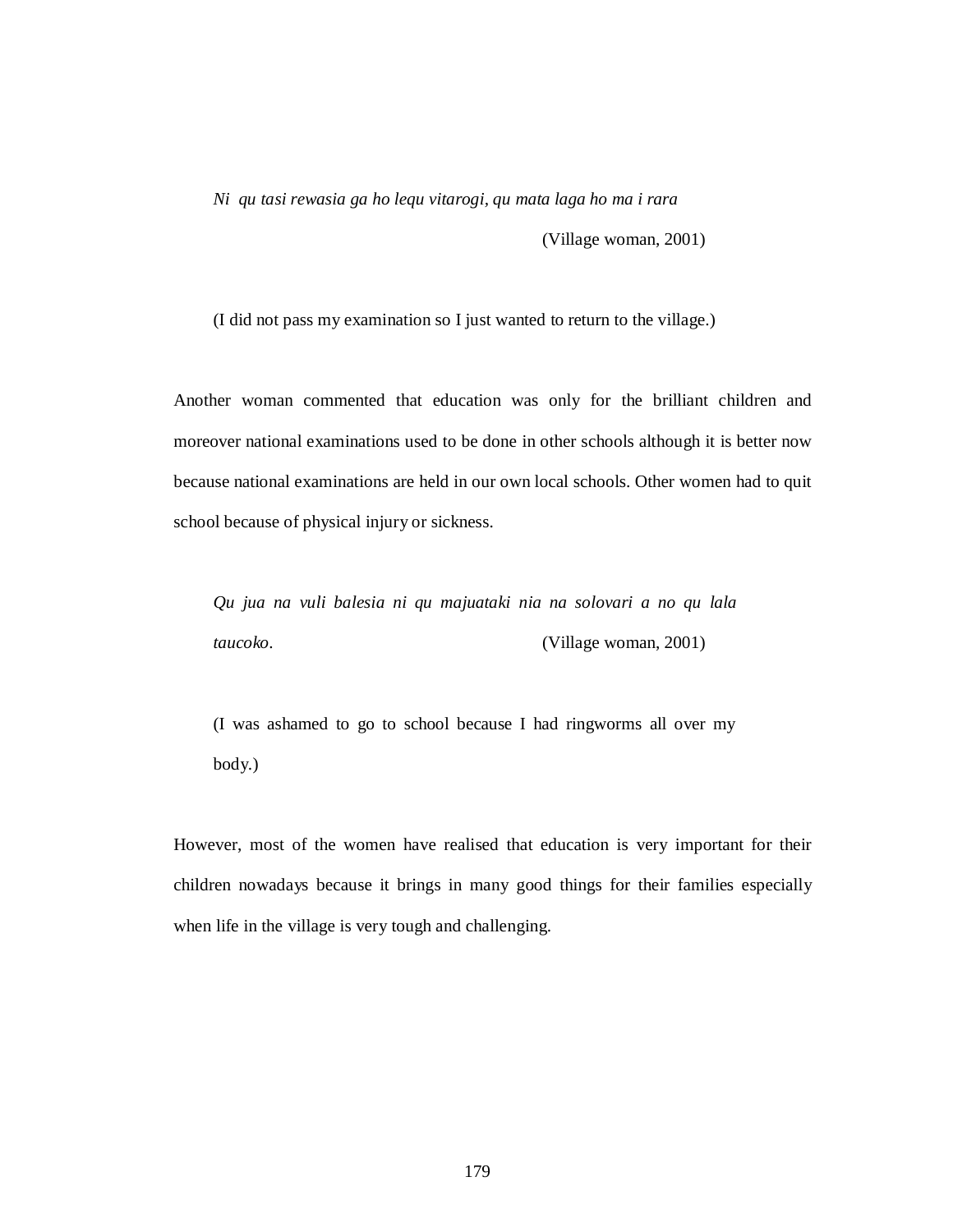### **The village women's perspective on education**

According to the women, quitting school was an easy thing to do because it had no severe ramifications in the village community for the child or the parents. Staying away from school was less of a financial burden on the part of the parents. Students who leave school early simply fitted back into the rhythm of village life, where the children helped their families with their farming activities and then finally settling down to their own family life.

*Rausia boto ho wa na vuli, la boto ga ma mo la mai vivuke i were.* 

(Village woman, 2001)

(That is enough schooling, just come and help out at home.)

However, this view is slowly changing as the benefits of education are becoming more obvious to the women. The Household Survey indicated that almost 75% of the women attended school up to Year 8. Three girls from the village have been able to work their way up to university level education. This is an indication that the importance of schooling and education in general is slowly changing and being acknowledged by women in the village. The women have witnessed the lives of families whose children have full time employment in the city as a result of a good education and they now want their daughters as well as their sons to be educated.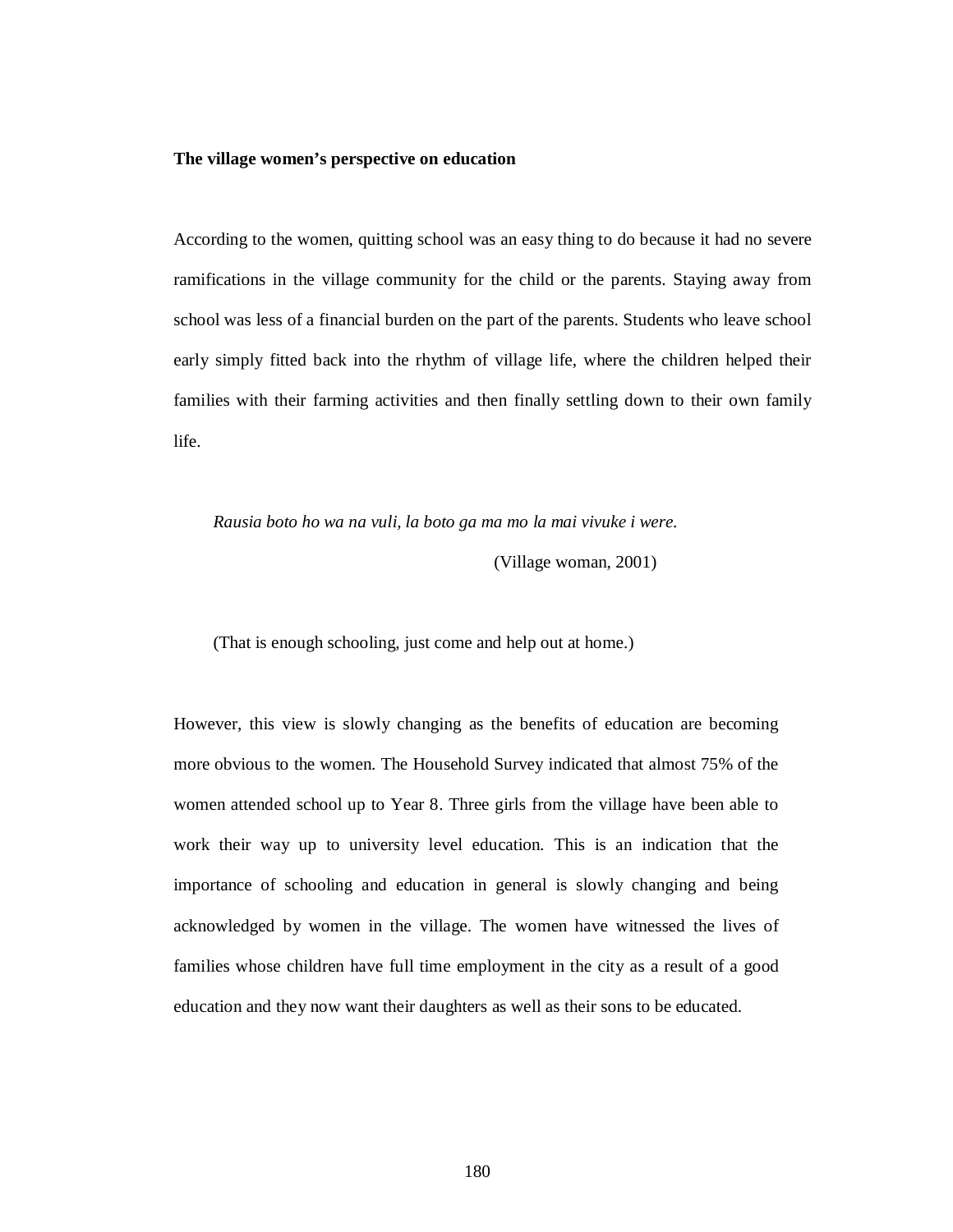They shared many reasons why it is important to educate girls in the village especially so they can help their parents and families out in the village.

Many women think that it is now very important for girls to be educated because this will enable them to manage and ease up life in the village community which is getting very complicated. According to the women, education will enable their children to become useful in their village especially in a village where life seems to be an endless life of struggle.

*E vina me ru vuli na lewa balesia me ru kua ni la mai vasekuciru na no tawa yaga boto chu wa i rara.* (Village woman, 2001)

(Girls ought to be well educated so that they do not end up with other school leavers in the village where life can be aimless and wasted.)

Most of the women expressed interest in having non-formal training especially in areas such as managing small business ventures, basic sewing skills, household management, childcare and basic sanitation. The women said that one of the major reasons for their interest in these courses was that it would allow them to save some money. For example, if they knew how to sew there would be no need for them to buy clothes from the shops. The added knowledge and skills would also open up alternative ways of earning money.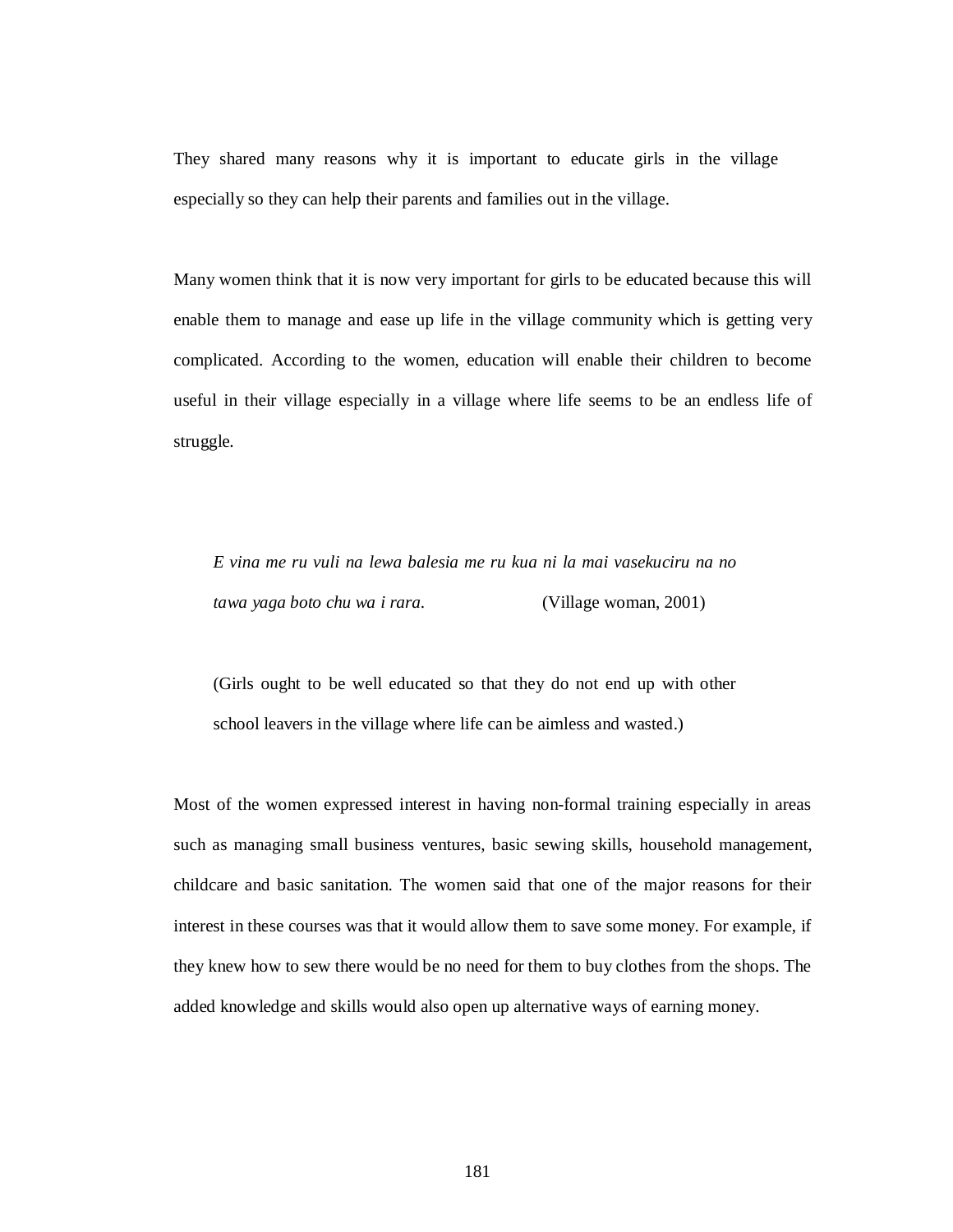## **The village women's major challenges for their children's education**

The women discussed the challenge to prioritise education because education is basically an individualistic pursuit that was based on one's financial situation. One of the women in the chat group stated that it was a real challenge to meet both educational and communal obligations because of the limited cash flow and resources available to women in the village. To be able to manage this duality in obligations is a real tension for these women because the priority is the communal norms of a Fijian village community. Most of the women mentioned that the major challenges regarding the education of their children were lack of income, the many social and cultural obligations, too many children, low level of education and the general lack of knowledge, geographical isolation and their male dominated Fijian community. The women stated that of these challenges, the three major ones were the lack of income, the social and cultural obligations and the low level of education in the village.

*E yavalu na gauna dredre hara ga na cola i rara, me va levutaki na vuli, a no muni na vanua ji tolavia ke na i lavo.* 

(Village woman, 2001)

(Life in the village can be tough, we need more education and a regular source of income.)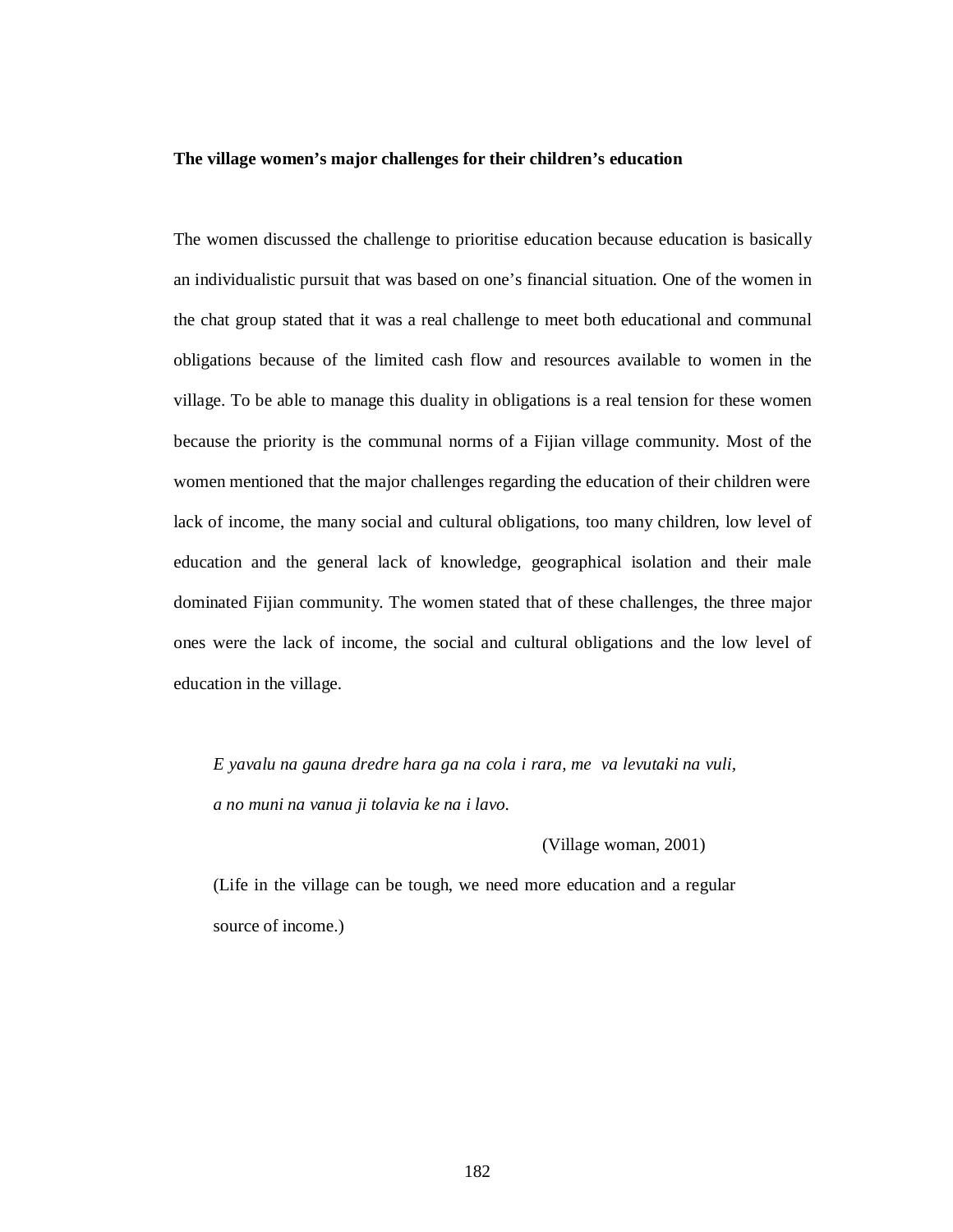One of the women mentioned that challenges and tough times will always come our way, no matter what. She added that people in the village are lucky because they do not have to worry about paying electricity and water bills like those who live in the city.

This village community is slowly realising the importance of education as they see the rewards of a good education for some families in the village. These families receive remittances from their urban based relatives who have contributed to improve the standard of living in the village. For example, families have had extensions done to their homes and women have been able to purchase new furniture and crockery for their homes. And to achieve this is a dream come true because most of the women dream of good homes with improved home amenities.

Most of the women commented that providing a good education for their daughters means that family needs and wants are more easily available. The women feel that if village girls are educated, they will get good jobs and this means that life becomes more secure and they are able to help out in the village.

### **The Village Women and Agriculture**

## **The village women and the division of labour**

The whole village community comes alive when the farming season starts as families get busy to commence cultivation as soon as possible.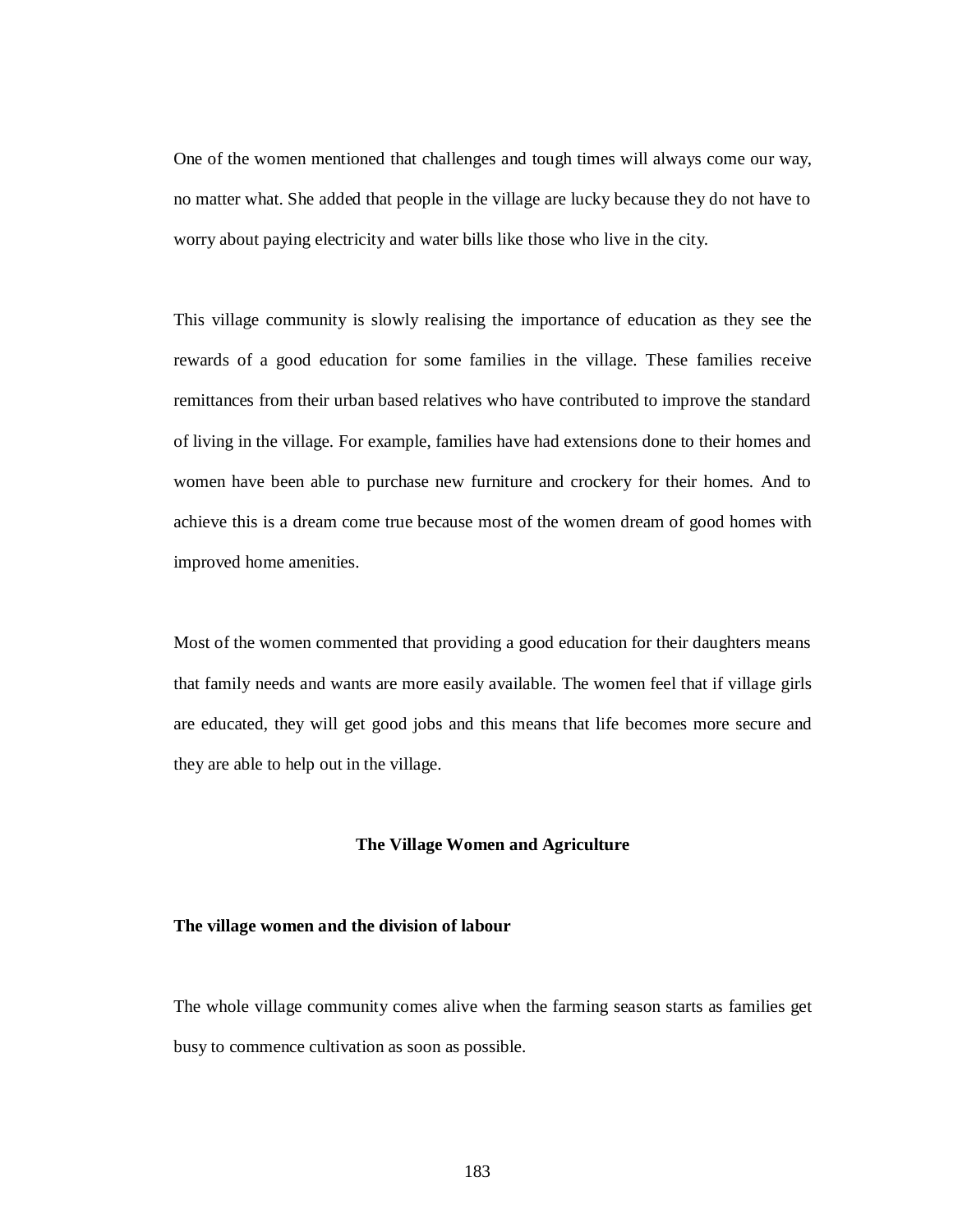*Ka watoto ga na leju lovolovo ka vina balesia yavalu na gauna e rewa ni tavuki vahauri na draki, a rewa ni vavunia hara ga ka bura na i se i.* 

(Village woman, 2001)

(The quicker we cultivate the crops and vegetables the better because bad weather can set in unexpectedly and the vegetables are ruined..)

In the village there is clear division of labour; indeed the Household Survey showed that the bulk of the farm work was done by the women. The only major task that the village men did was clearing and ploughing the land ready for cultivation. The other cultivation activities such as planting the seeds, watering the crops, weeding and harvesting was, in the main, done by the women often with the help of their husbands but mainly of their children who do watering and weeding. After the crop is harvested, the women pack the farm produce and transport these in trucks to the town centre. Most of the women leave the village either on Thursday or Friday and spend the whole day on Saturday at the market. Women do not return to the village until 2 or 3 am on Sunday morning.

After a well deserved rest on Sunday, the cycle of weekly farming activity starts again on Monday.

*Ni osi ga na makete i na Varauleka, machi vavodo tale ho ma. Rausia hila na rua he tolu machu kele tale hoi rara.* 

(Village woman, 2001.)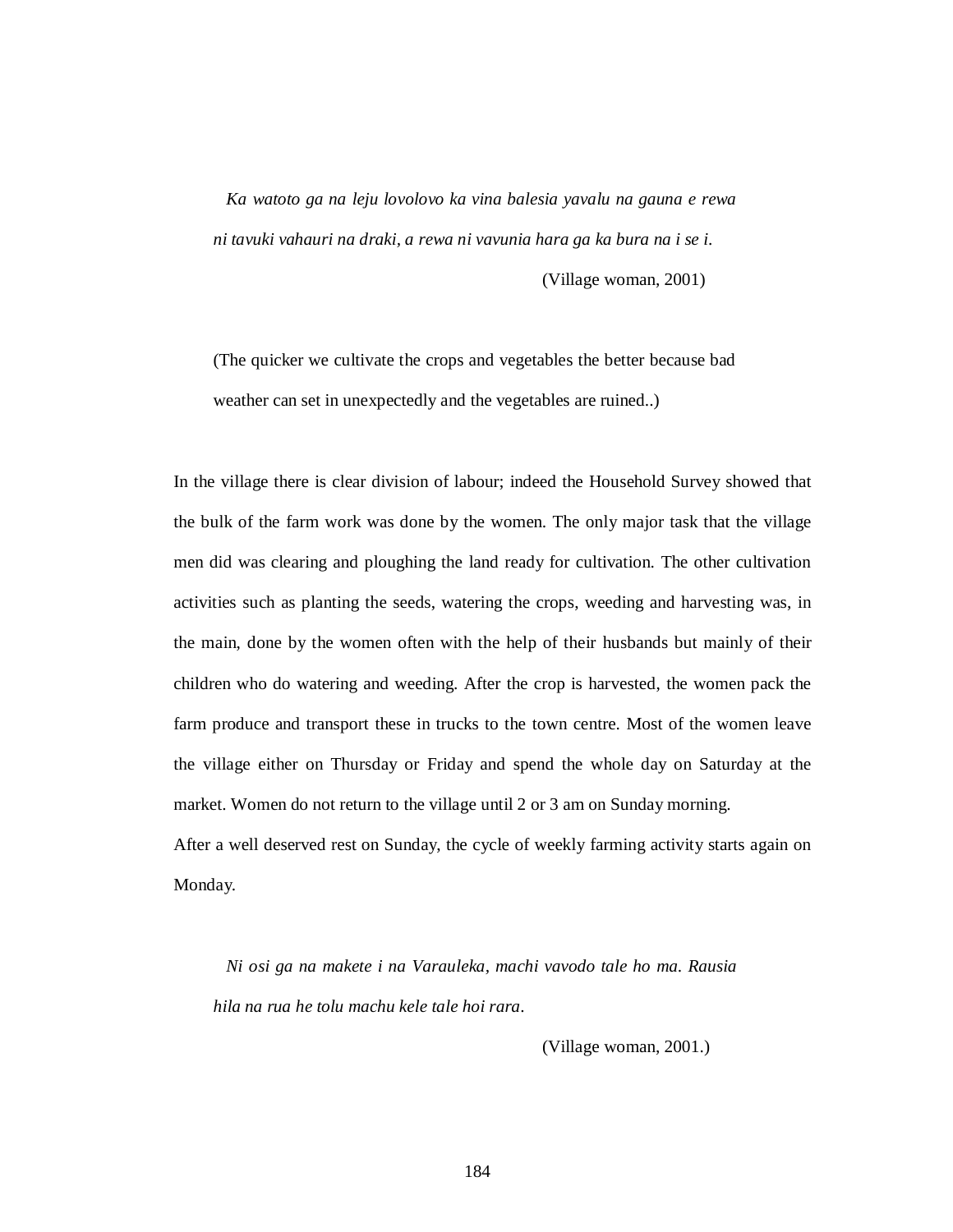(After the market closes on Saturday, we head straight back home and arrive in the village at about 2 or 3 in the morning.)

# **The women's major challenges in agriculture**

According to the village women, one of the biggest challenges they face is the unfavourable climatic conditions especially during the farming season. For example, excessive rainfall causes flooding and this can cause enormous damage to the crops especially the ones that are cultivated close to the river.

Drought is another major climatic problem and at times the droughts are very extreme and as a result crops are completely destroyed. Another common challenge that the women mentioned was that villagers cannot afford to purchase or replace some of the farm implements.

M*achi vinasia na lewa na toso I mata, ia e tasi rewa balesia na ca ? Balesia ga ni hukai na siviyara, hukai na yara.Kodaki e no e na taucoko hara lemachu hahaga na lewa.* (Village woman, 2001)

(Many women in the village want a better standard of living. Women cannot achieve much without good farming implements.)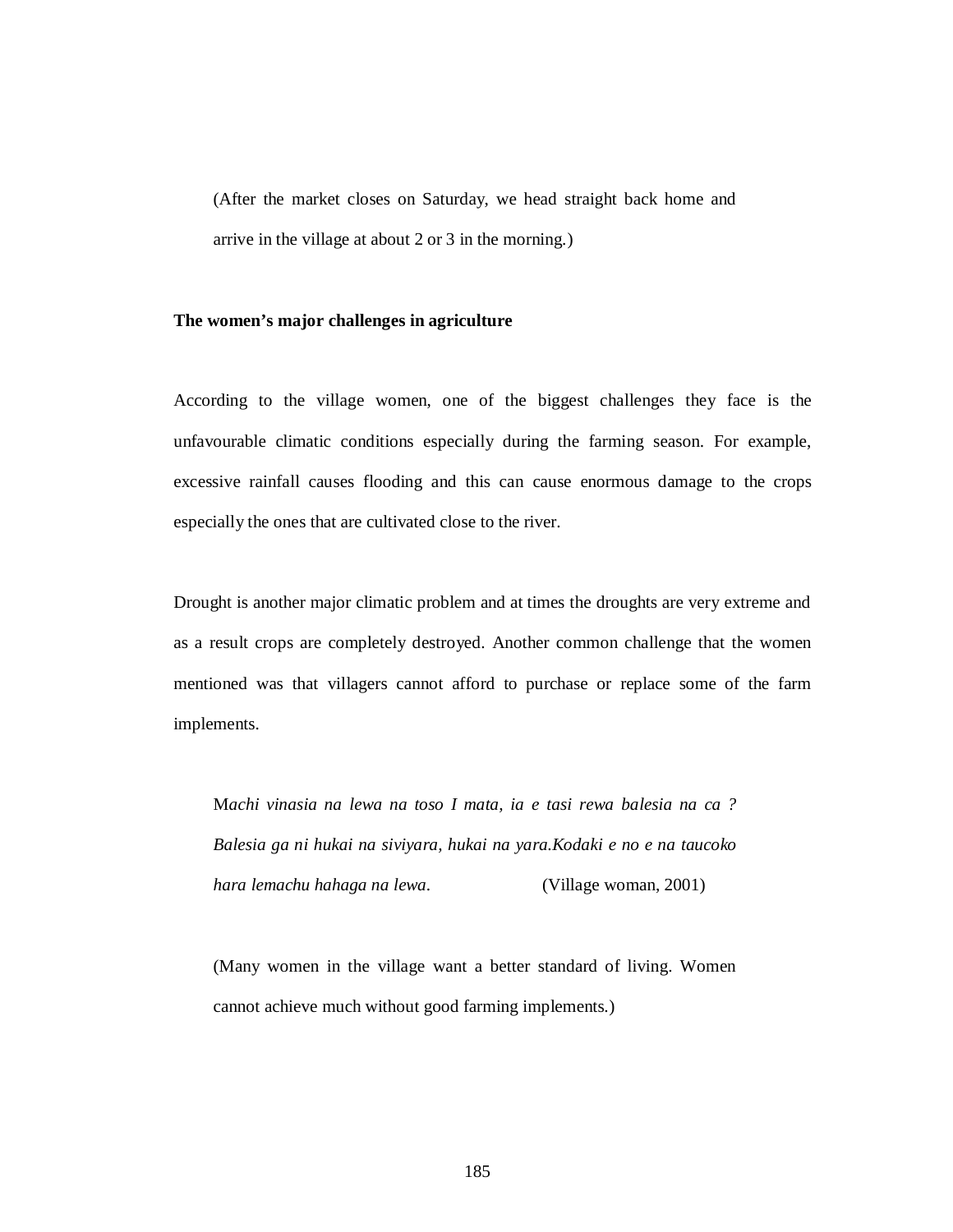The women cannot afford modern farming implements so they continue to use the old ones they have been using for years although farm bullocks are often replaced after three or four years and each bullock may cost \$350 to \$400 each.

The women also mentioned that transporting their produce to the market was a major challenge especially safety risks involved and the high cost of hiring the Indian trucks. Women pay a total of about \$300 to take their produce to the market every week and a group of 8-10 women pay about \$30 each to get to the market and back. The women have no choice but to take the risk of traveling through rugged terrain on their weekly 4 hour drives to the city market. In 1996, a few women from a nearby village were tragically killed in an accident because the truck they were traveling in had faulty gears. As I penned these lines, I received the tragic news from home that two women from my mother's village died carting their produce to the market. The driver, a young Fijian man from the nearby village, was on his second trip that night and was so fatigued that he fell asleep at the wheel.

# **The women suggest ways of managing their farming difficulties**

Many of the women had clear ideas on how to manage some of the difficulties and were eager to share these ideas. They suggested that something ought to be done to minimise the detrimental effects of the weather on their crops especially the effect of the rain on pollination and flowering stages of their crops. If this happens to their crops they lose so much.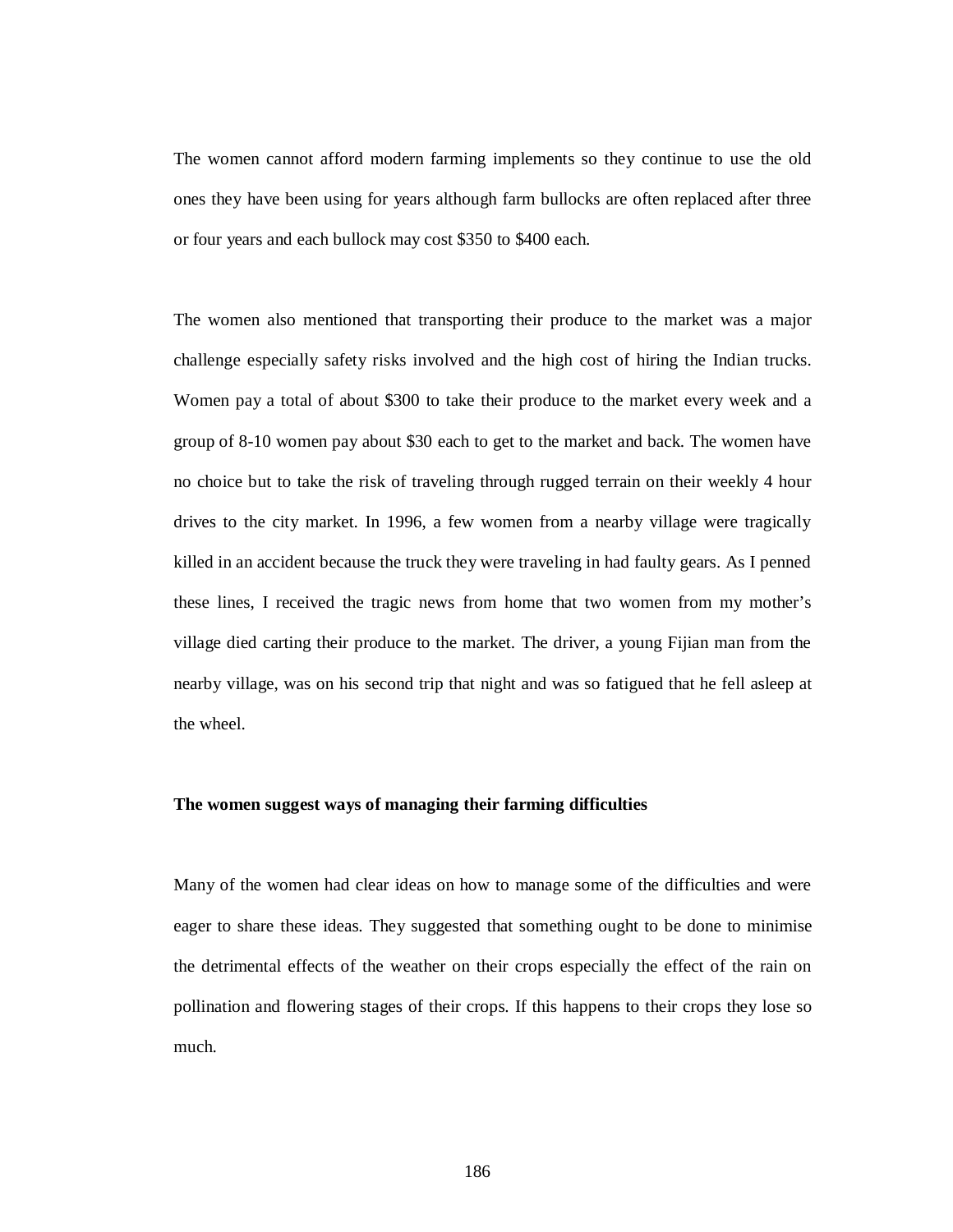*Kodaki ji lovo tomata qei ku na luvu ina gauna e he ke na tomata, kwe hila haraga na luhi levu va i lavo- e rewa ni 300 vacaca na dola.* 

(Village woman, 2001)

(If it rains at the flowering stage, this can be a great loss to our tomato crop, a loss of about \$300.)

One of the common solutions suggested by the women is irrigation where water is taken into their farms through a series of pipes and sprinklers. Currently irrigating the crops is a very laborious and time consuming task. This often involves carrying water from the river in containers to the fields of crops and using small canisters to water individual plant. If the farm is located further away from the river, then bullocks are used to cart water in forty four gallon drums to the field of crops.

Women consider that the village community needs much help, aid and assistance especially to improve farming methods and farm technology. According to the women, this type of assistance is important especially when much of the crops in the village is now grown as cash crops and this requires the use of more efficient and effective farming methods.

*Machi vinasia valevu na lewa na vivuke me bau vatoroicaketaki na kea*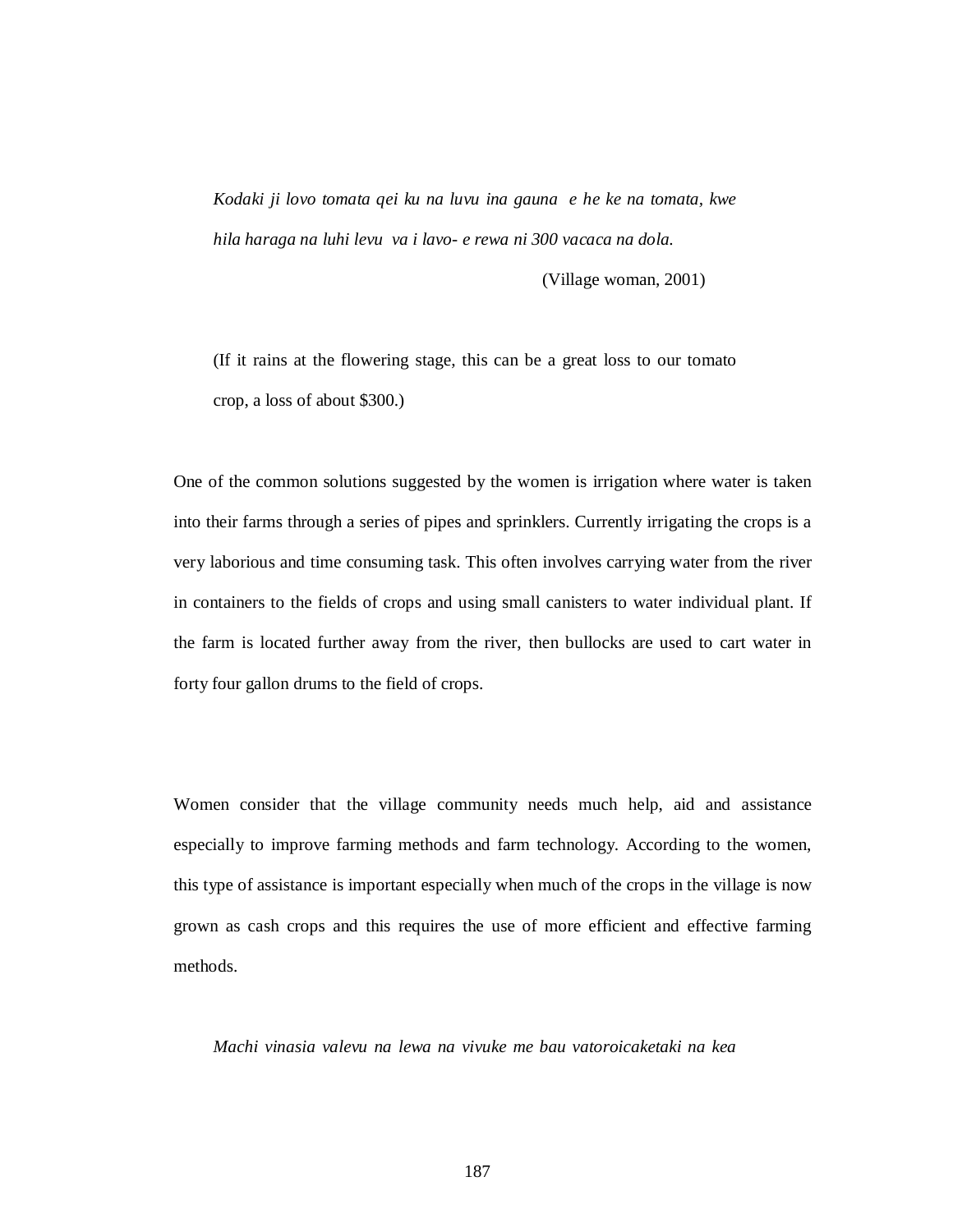*qwaravi nai seisei balesia ni vurevure levu ni lavo i rara okwe.* 

(Village woman, 2001)

(One of our greatest needs is much aid and assistance in the cultivation of market produce as this is the greatest source of income for the villagers.)

The women also stated that there is an urgent need to reduce crop damage done by stray animals. They suggested that there ought to be better policing of animals which ought to be coordinated by the village headman helped by a group of men. This should involve the introduction of animal enclosures where owners pay for the release of their stray animals. Some women even suggested using poisonous salt for stray animals.

Other women suggested that villagers ought to be smarter in timing various farm activities during the planting season. For example, planting the right vegetables or crops at the right time of the year. With some initiative, a couple of women have ventured into micro income-generating activities to sustain their families during the fallow period

(November – March). One of the women sews school uniforms for the village children as an alternative source of income. Two other village women sell fish lunches on Thursdays and Fridays to supplement income they get from market gardening. The women thought it was crucial to improve the means of transportation especially the risks involved in the long journey in over crowded trucks.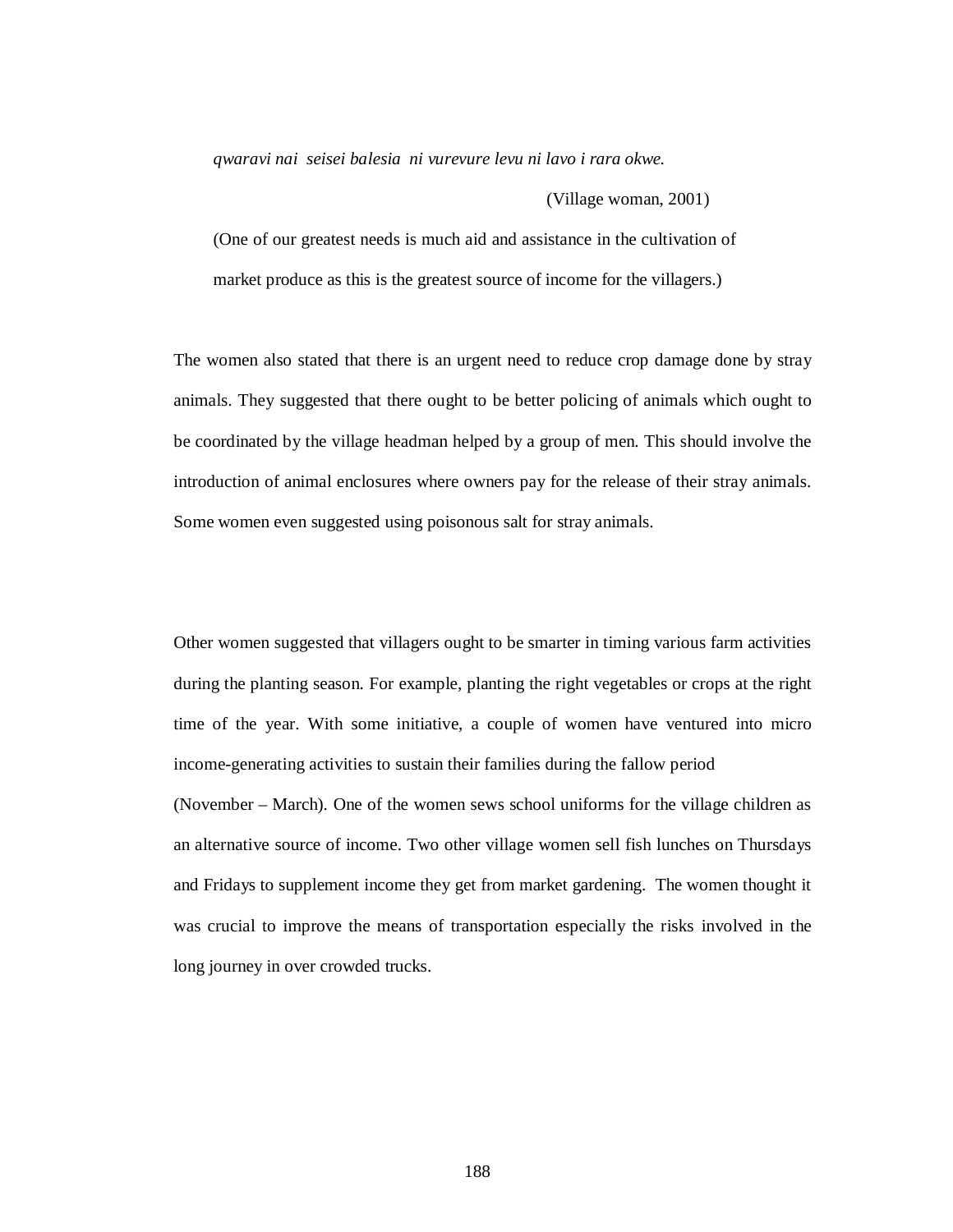## **The Village Women and the Market Place**

# **Tensions between Fijian tradition and the market place**

Fijian tradition and the market place are currently at a crossroad where these village women find conflicting values between their traditional culture and the market economy. The major challenge then for these women is meeting both the demands of their traditional lifestyle (with its traditional values and motives) and the market economy (with its individualistic values and motives.) The challenge becomes problematic when viewed within the context of a rapidly changing society where communal values are at loggerheads with the values of a market place with its new set of values, practices, beliefs and knowledge. For example accumulation of individual wealth is a norm in the market economy but this contradicts with the Fijian communal way of life where wealth is shared amongst people.

*Na i varau ga ni leju cola i rara okwe, e dodonu ga meju va i tavi ke balesia kwe hukai tale e tara na oga ni rara.* 

(Village woman, 2001)

(But we live in the village and things will just have to be done. It is our tradition and custom and we should be part of it too!)

Some of the women have worked out different ways of meeting both the communal obligations as well as having their families benefit from the material wealth of the market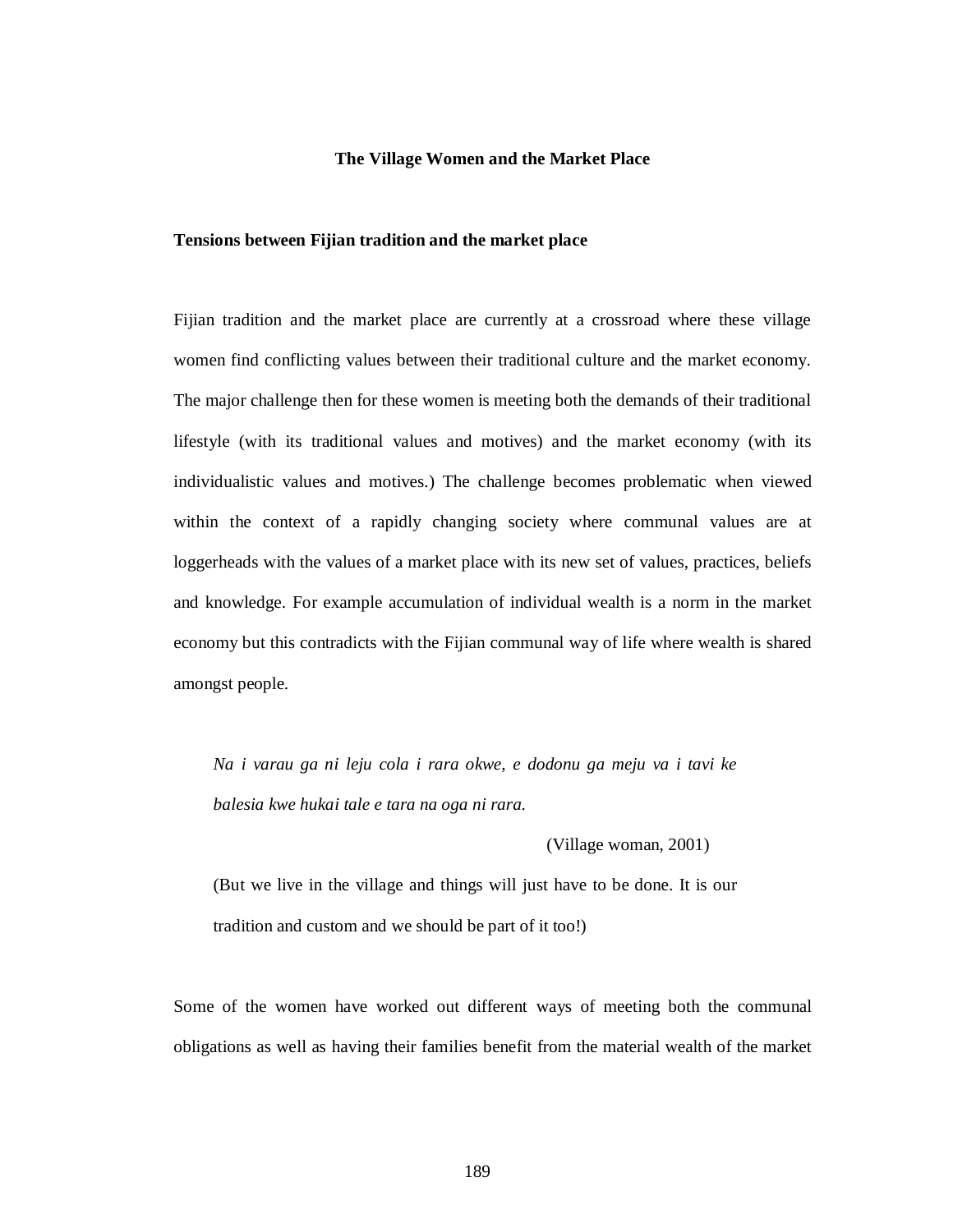economy. For example, one of the women shared with me that her family has planned things out so that the older couple concentrate on the financial and material needs of the family, while their married son and his wife are responsible in meeting the village communal obligations. Other families have arranged farming partnerships with Indian families and, according to some women, such partnerships have taught them how to do farming with a business like mentality.

## **Nowadays money is everything**

The women's stories in this village indicate that women's access to finances and resources is a major influence on the women's way of life. In discussions on any issues or challenges regarding women's lives in the village, most women will end up talking about money: there is always a financial angle. Perhaps this is an indication of how money and the market economy have permeated the lives of these women, changing the women's subsistence into a predominantly cash oriented livelihood.

Unlike village life 40-50 years ago, money has now become the pivotal and influencing entity in the women's daily life and women certainly need money for personal, family and communal commitments and obligations. Women feel that the biggest challenge they have is the new market economy which has since become the focus of most of the activities that they do in the village. A common remark made by the women in the village was,

*Ni kua na kwa coko ga ho na i lavo !* (Village woman. 2001)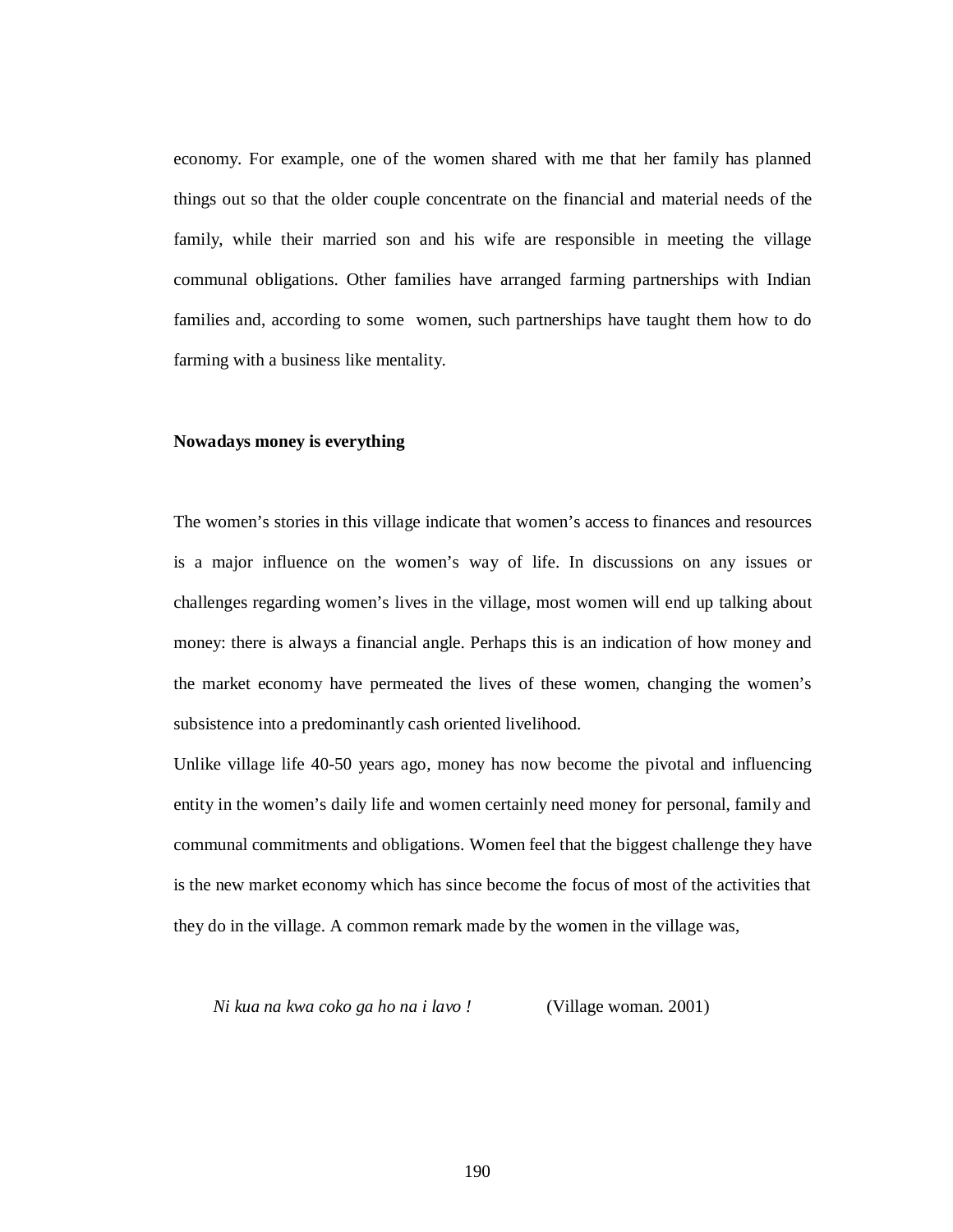(Today money is everything!)

Money increases the people's capacity to achieve social and economic progress for their families. However, the extra and genuine effort they put in to maximise farm production and cash income is of minimal return. The reason is that traditional institutions and social infrastructure are outmoded and not conducive to the demands of a market gardening livelihood that the women now lead. Much of the women's individual effort to get income from her farm produce is siphoned to traditional obligations. These institutional obligations starve the women of money and resources and as a consequence never have the opportunity to make individual decisions on how their hard earned income and resources is used. However, some women, especially those that have had secondary education, are now beginning to question certain communal practices.

*Ho ni ga lequ vakahama,ke dau rewa ni muhuki re e ri yavalu leju oga i rara. Me kodaki na holi.* (Village woman, 2001)

(I think that we ought to cut down some of our traditional communal obligations, like the soli.)

The market place with its financial benefits has greatly influenced the village women's socio-economic experiences and her way of life as a whole and has exposed them to an alternative way of life with its norms, values and practices. Apart from their traditional domestic role and responsibilities, the women have acquired a new role as income earner,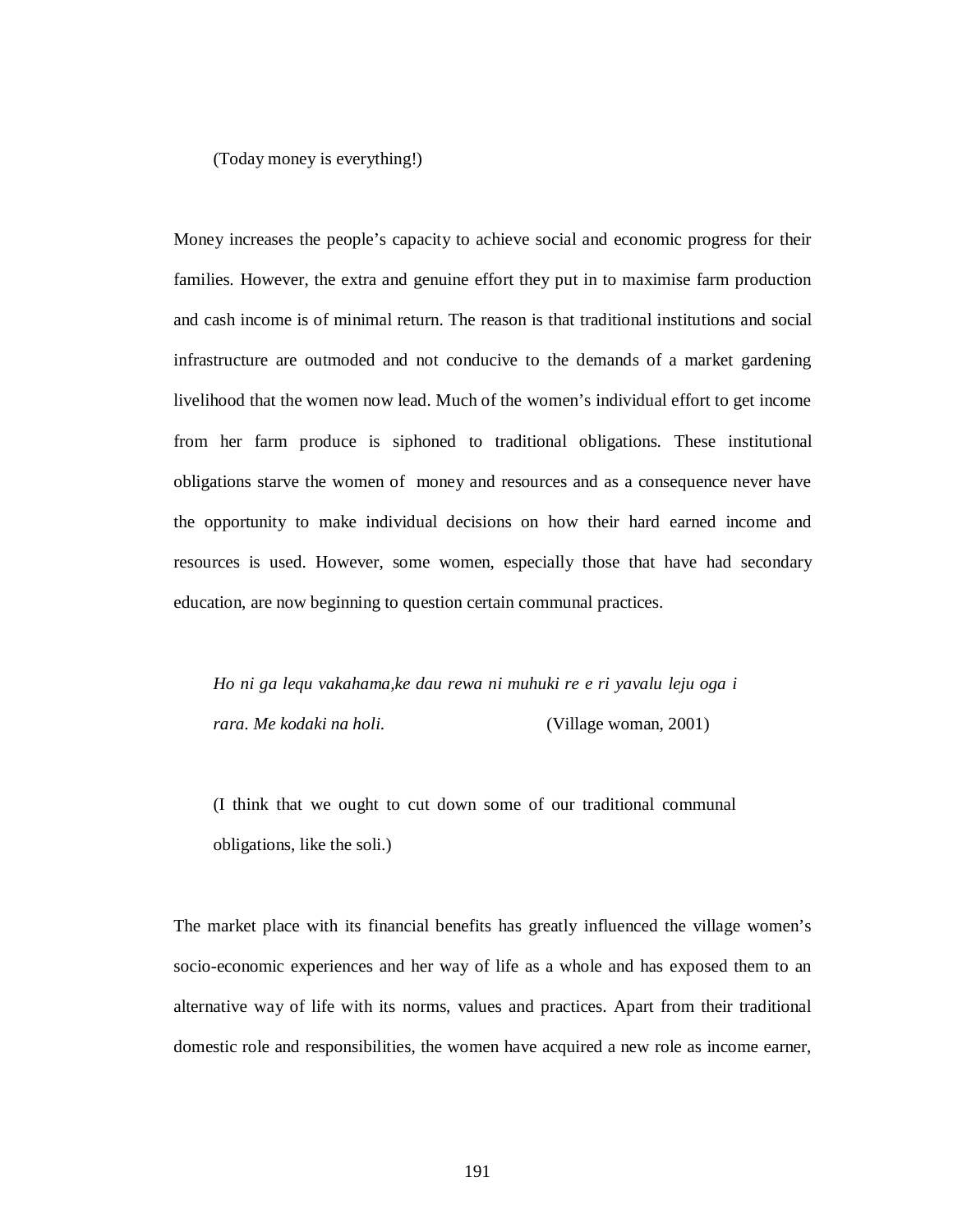bringing in cash and a range of material wealth. This means that her resources, energy and time is also used in her new role as income earner in the market place. For example, women have diversified their farming from subsistence crops to include commercial crops that can be sold in the market and have enjoyed the financial and material rewards. The market is now centrally connected to the family, *vanua,* the school, church and the life of these village women. Most of the farm produce is sold in the urban markets to pay for school fees, to purchase basic groceries such as sugar, kerosene for lighting and other basic items. Some women have been able to build better homes, purchased basic household items and other consumables goods for their homes and families. The women have found that cash is an empowering entity that can expand and enhance women's capabilities.

*Na i lavo ni kako machi rewasia ke na lewa e yavalu tale na kwa me kodaki na leju hahaga na lewa balesia leju tobu ni ika.* 

(Village woman, 2001)

(Money we earn from market gardening can be used to expand on other women's activities or projects. For example women contributed cash to open a new bank account for their fishpond project.)

The women cultivate a wide variety of vegetables and root crops as cash crops for the urban market. According to the women, vegetables such as the Chinese and English cabbage are the first to be sown because they can be harvested within 3 weeks and do not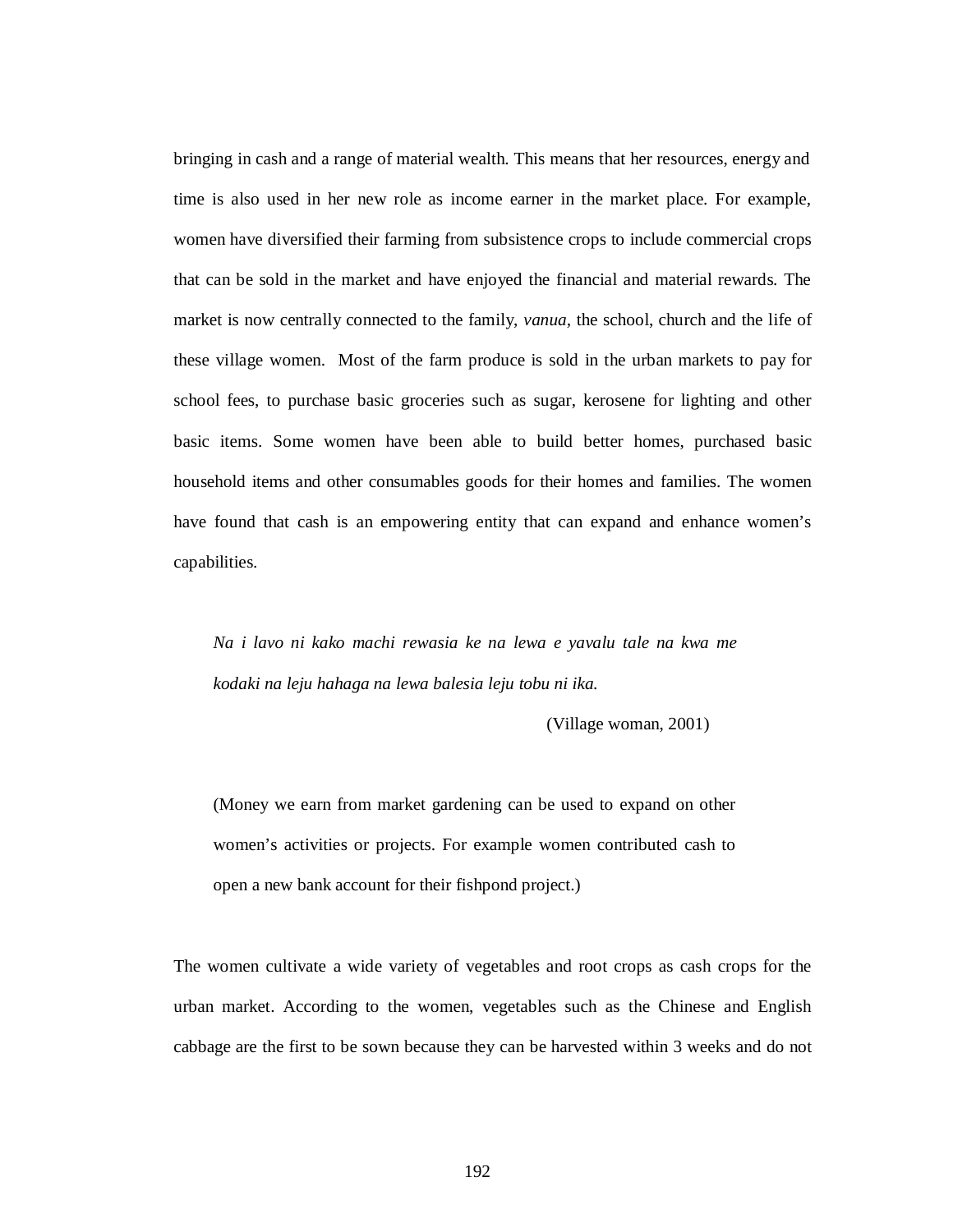require specialised attention. Other vegetables that are cultivated include tomatoes, capsicum, cucumber, eggplants, pumpkins, long beans and French beans and *bora* or Indian pea. The major commercial crops are corn, watermelon, peanuts and tobacco while the major root crops are cassava, sweet potato and taro. Vegetables and crops are transported to the market on a weekly basis and according to the Household Survey, these village women may earn from \$50 to \$250 from their weekly sales of vegetables and crops. A couple of women stated that a good market day could fetch them \$300. The women considered an earning of \$250 as good earning while \$50 was considered a poor income.The total amount that the women earn at the market, \$10 to \$15 is paid for transport, \$10 for the day's meals, \$10 to \$15 for vegetables bought from Indian farmers. The women may spend up to \$30 for basic groceries like flour, rice, cooking oil, washing soap, sugar and salt. A favourite food item that women buy to take back to the village is bread and butter and this is for the family's special Sunday breakfast!

## **Other sources of income for the women**

One third of these village women stated that they earn cash from sources other than market gardening. Some women work on Indian farms from Monday to Friday and they earn \$8 per day for five days.

*Gauna ni lovolovo machi mei cakacaka muni vuaru na Ijia bau valu chu ke na sede.* (Village woman, 2001)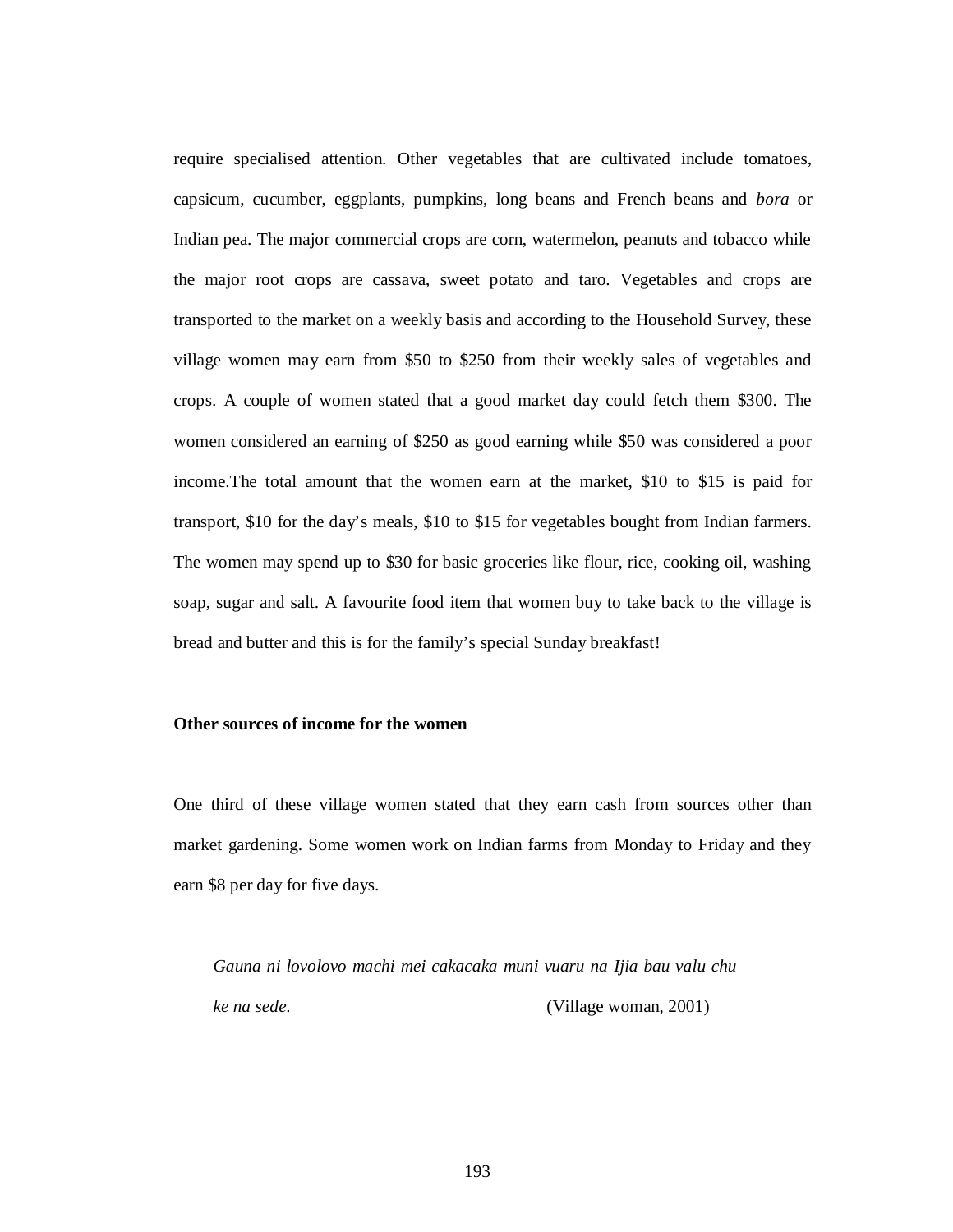(During the farming season we do work on Indian farms where we earn some cash.)

This provides them an income of about \$40 a week and most of the women use the cash to supplement their cash needs for the week. Three women cook special fish lunches which they sell in the village on Thursdays or Fridays and according to the women they often rake in a profit of between \$30 and \$40. Three women in the village run their own little home-based canteen where they sell basic groceries such as sugar, biscuits tinned fish, matches, washing soap etc. Most of the women said that if they needed urgent cash they often borrow money from people. Some women would either loan money from Indian farmers or from their own relatives. They then repaid this at a later date.

## **The Village Men's view of life in the Village**

The following discussion is based on an in-depth interview carried out with three men who were key informants in the village. These men were the local church deacon, the chairman of the school committee for the local village school and a village elder whose house was frequently used for village meetings and communal activities.

## **The village men's perspectives on women's role and status**

The men agreed that a women's place is in the home and that women were made to be homemakers and to look after their husband and their children. However, the men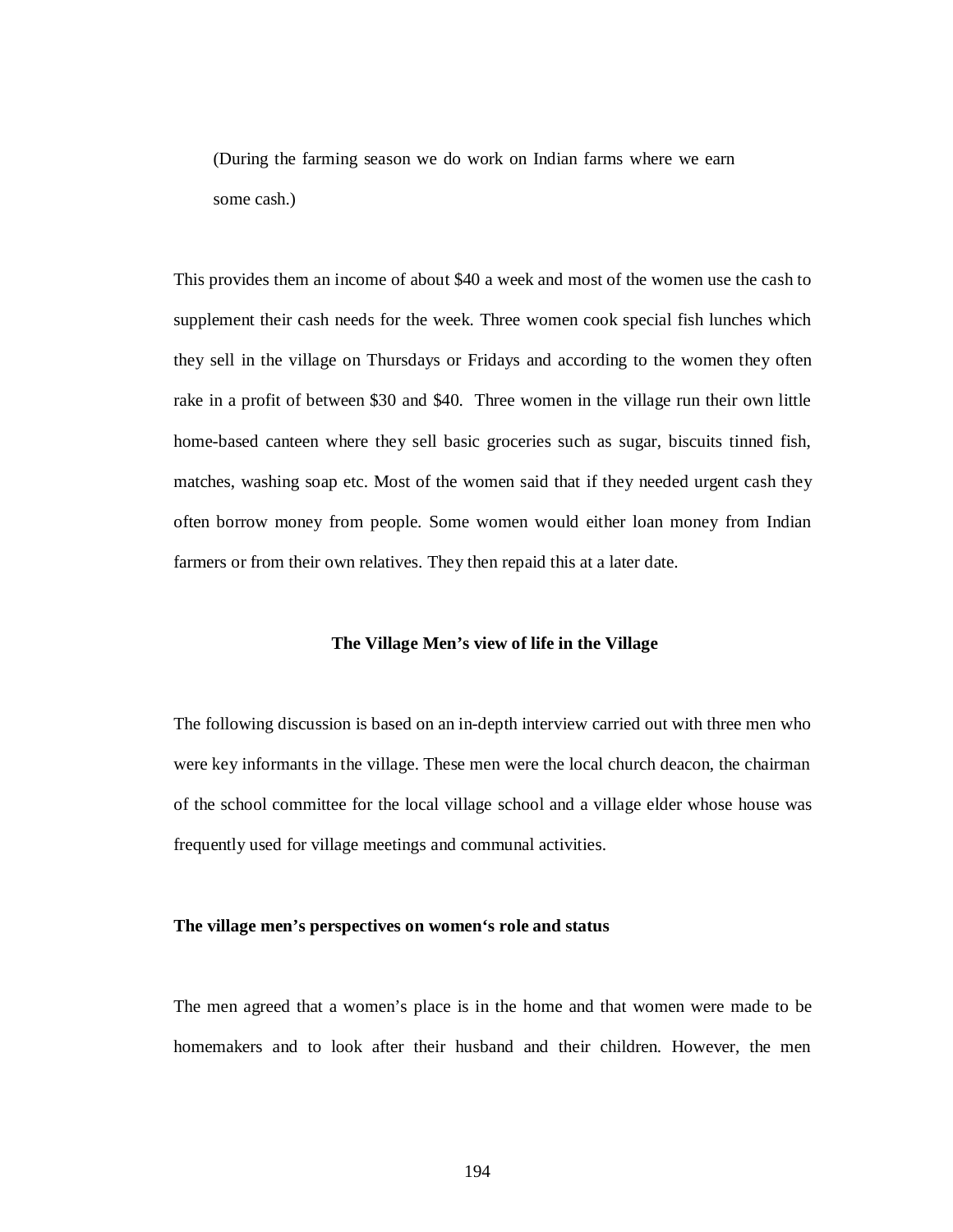acknowledge that nowadays things have changed so much that women in the village can now do things that were previously done only by the men. For example, much of the income for the family comes from the women's market gardening activities.

*Ha ma na gauna ni kua, na lewa e ri rewasia homa e levu na kwa- e ri rewasia muni homa na sede me cola ke na matamatavuwere.* 

(Village man, 2001)

(Nowadays women too have been able to do more things – they are able to earn cash to support their families.)

As a result of this, the men think that the women have achieved things for themselves and their families and been able to decide things for themselves. However, according to the men, these new roles that women have taken up are not acceptable to some because it is not in keeping with the traditional Fijian village way of life.

Although one of the men had a very conservative and traditional view of woman's roles, two of the men mention that it is time for a change because women are good thinkers and things turn out well as a result of women's thoughts and practical contributions. The men think that the women are capable of achieving more for their families and village community. One of the men suggested that women need to create and form a proper women's group to sustain development initiatives carried out in the village.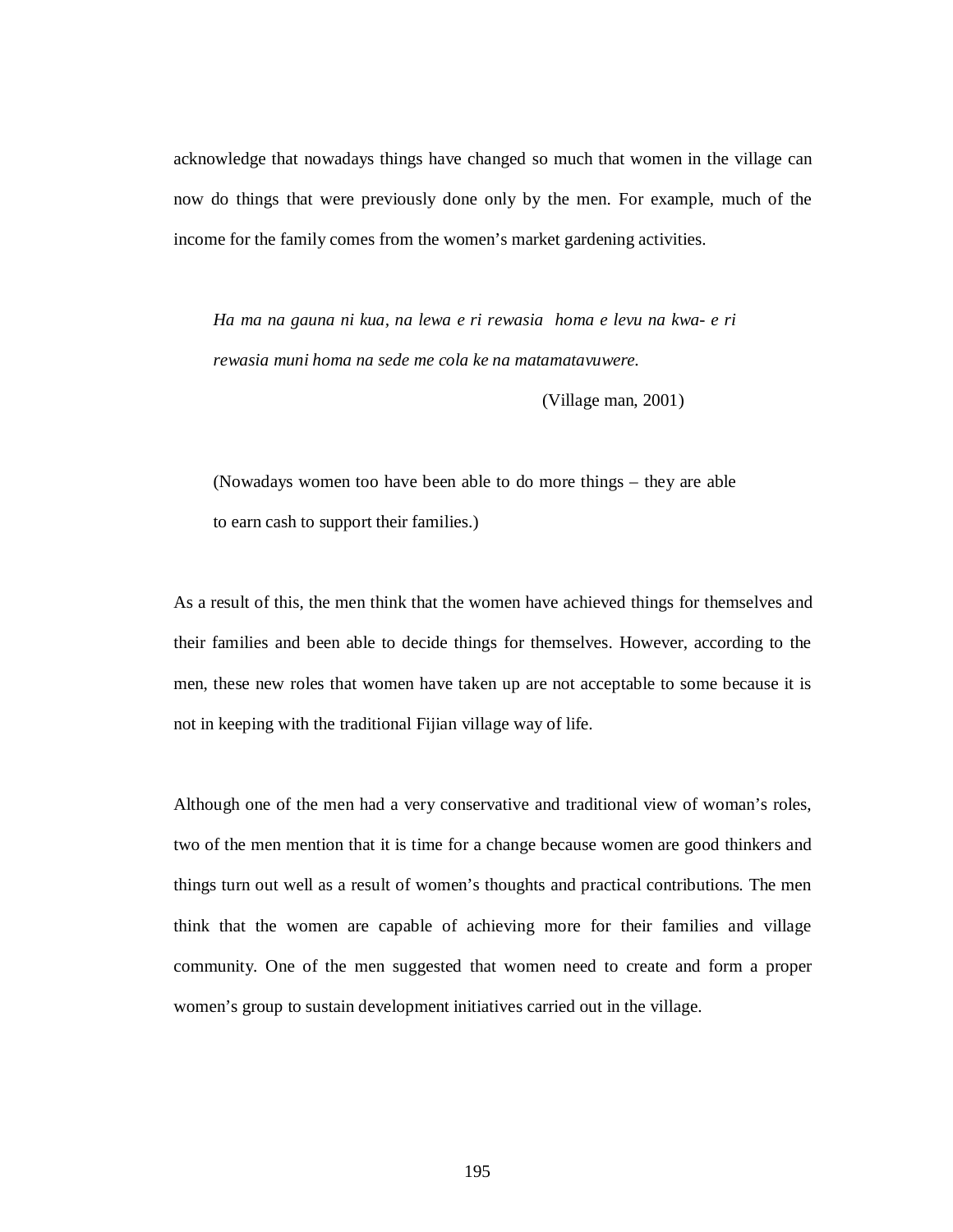## **The village men's perception of the challenges that affect their community**

One of the biggest challenges mentioned by the village men is the difficulty of sustaining the village as a cohesive community because money is now so important factor in people's lives. For example, women are actively involved in market gardening and this has impacted on their traditional-domestic roles and responsibilities. He also expressed the idea that nowadays women are self-righteous and operate with a mind of their own. This array of critical comments about women clearly illustrates the fact that these village men are living alongside women who now step out of the box of traditional norms and exercise some freedom of choice to do things as they see fit.

*O kuru na lewa e levu muni na kwa e ri rewasia balesia ni vina muni ledru vakahama.* (Village man, 2001)

(Perhaps its time for change because women are good thinkers and things turn out well as a result of women's ideas.)

According to the church deacon, the village community faces more challenges today than in yesteryears. The church deacon thinks that the recent advent of four new religious groups means that, apart from their communal obligations, the villagers are involved with their respective religious affiliations and commitment. As a result, village elders are facing difficulties in sustaining the communal spirit of their village community. With many religious groups, one would expect village affairs to run smoothly; however, according to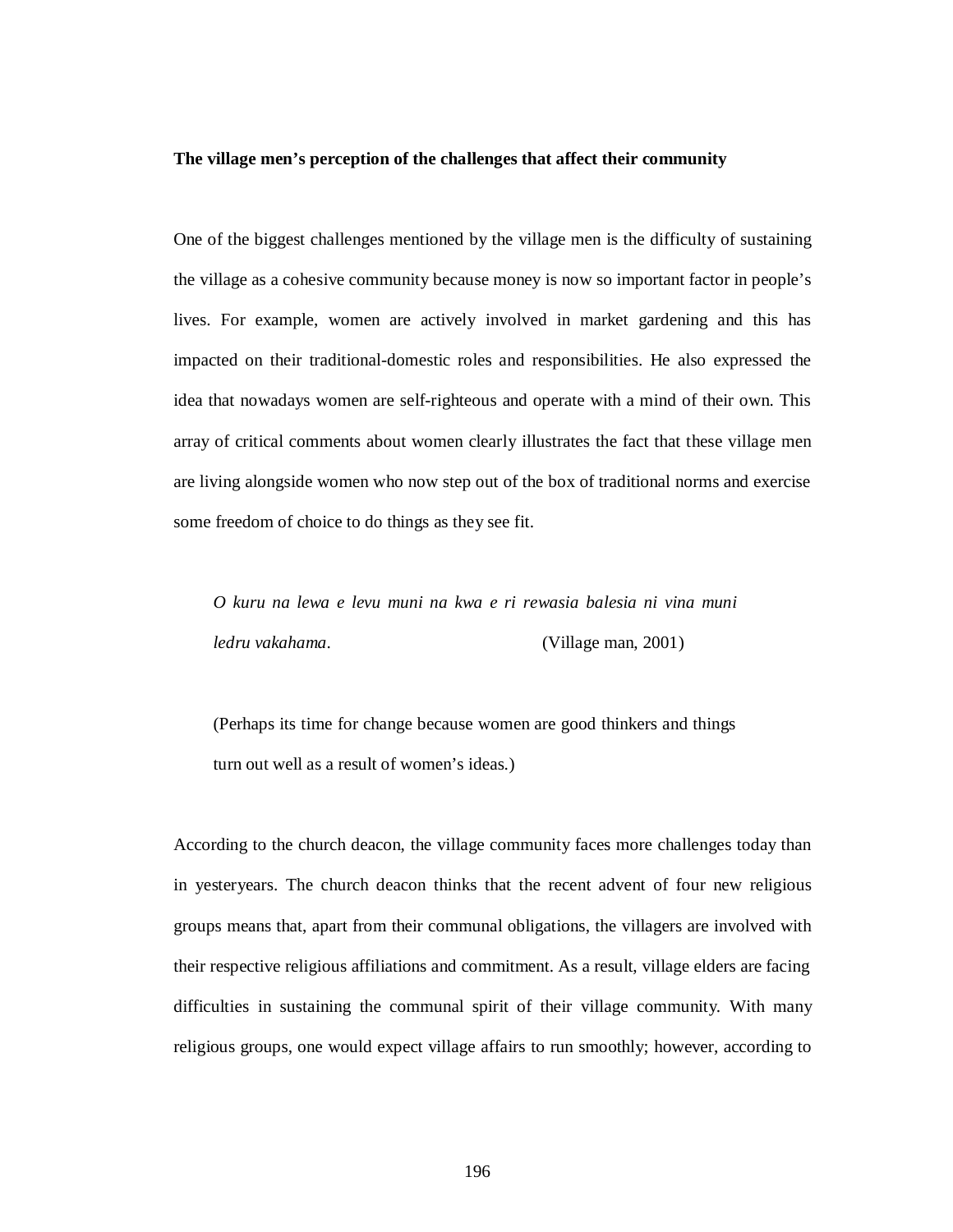the church deacon, the opposite is happening and he thinks that there are many individuals doing their own thing.

Another challenge is the different perspectives of men and women. The men think that women ought to listen when men express their point of view. However, today women tend to operate with a mind of their own. One of the men cited a classic example at communal level where some women do not attend village meetings. He thinks that nowadays women operate with a mind of their own. Women now look for entertainment and laughter too.

*Ni kua na lewa e ri vinasia muni ho me vuhu medru yaqona ni tara e hila na qili i rara.* (Village man, 2001)

(Women in this village now want to have grog while cooking meals for village or ceremonial functions.)

As far as family life is concerned the church deacon is anxious that wholeness and totality in family life is slowly eroding. In addition, he thinks that families ought to spend a lot of time together to discuss and talk things over. He thinks there ought to be more open and honest discussions between wives and husbands. For example his wife ought to acknowledge him as the head or leader in the family. By the same token he thinks that men are not doing their basic role in instructing and instilling discipline in their children.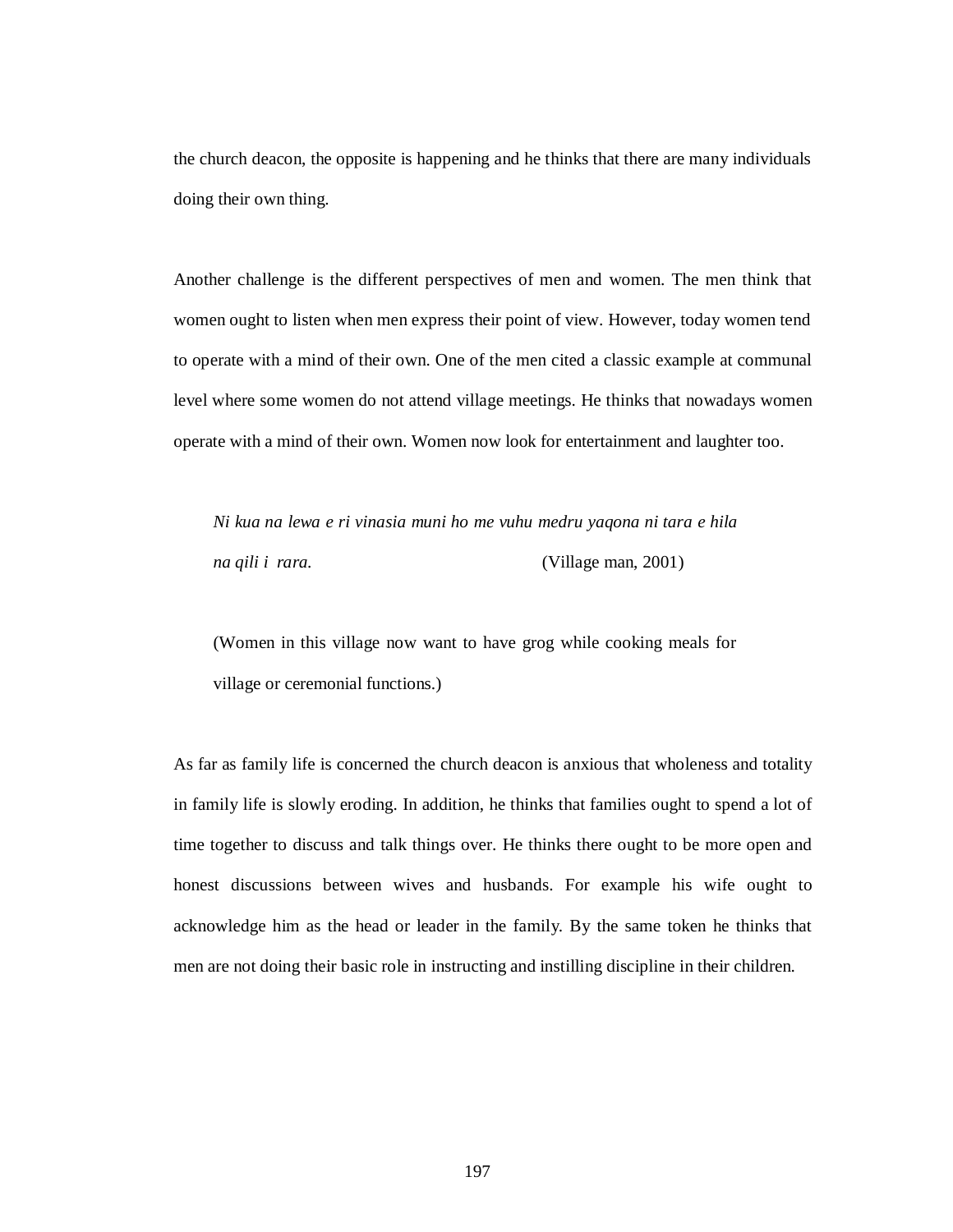## **The village men's view of education**

The men mentioned that it is often difficult to meet the education requirements of children because this requires hard cash and at times money is hard to get in the village. They also agree that meeting the education needs of their children can be tough as they have to meet their commitments to the church, *vanua* and own families.

*Dredre ledru qwaravia na vuli na nona i rara balesia ni hila na kwa na oga ni no i rara.* (Village man, 2001)

(It is tough to meet the educational needs of children because of the endless obligations of the communal way of life.)

One of the men actually gave a laugh, when it was suggested that villagers earn a lot of money! He agreed but then all the hard earned cash is siphoned into the three institutional obligations of the family, community and the church. The message of prioritising education over communal obligations is continually being shared by communal leaders.

At the village schools annual prize giving ceremony, the chairman of the school board told parents that it was unfair on their own children that they were busy meeting traditional obligations, yet their children's school uniform and other school requirements was in a very poor state. There was a special call for the community to reduce traditional ceremonies and obligations especially with the current increase in the village population.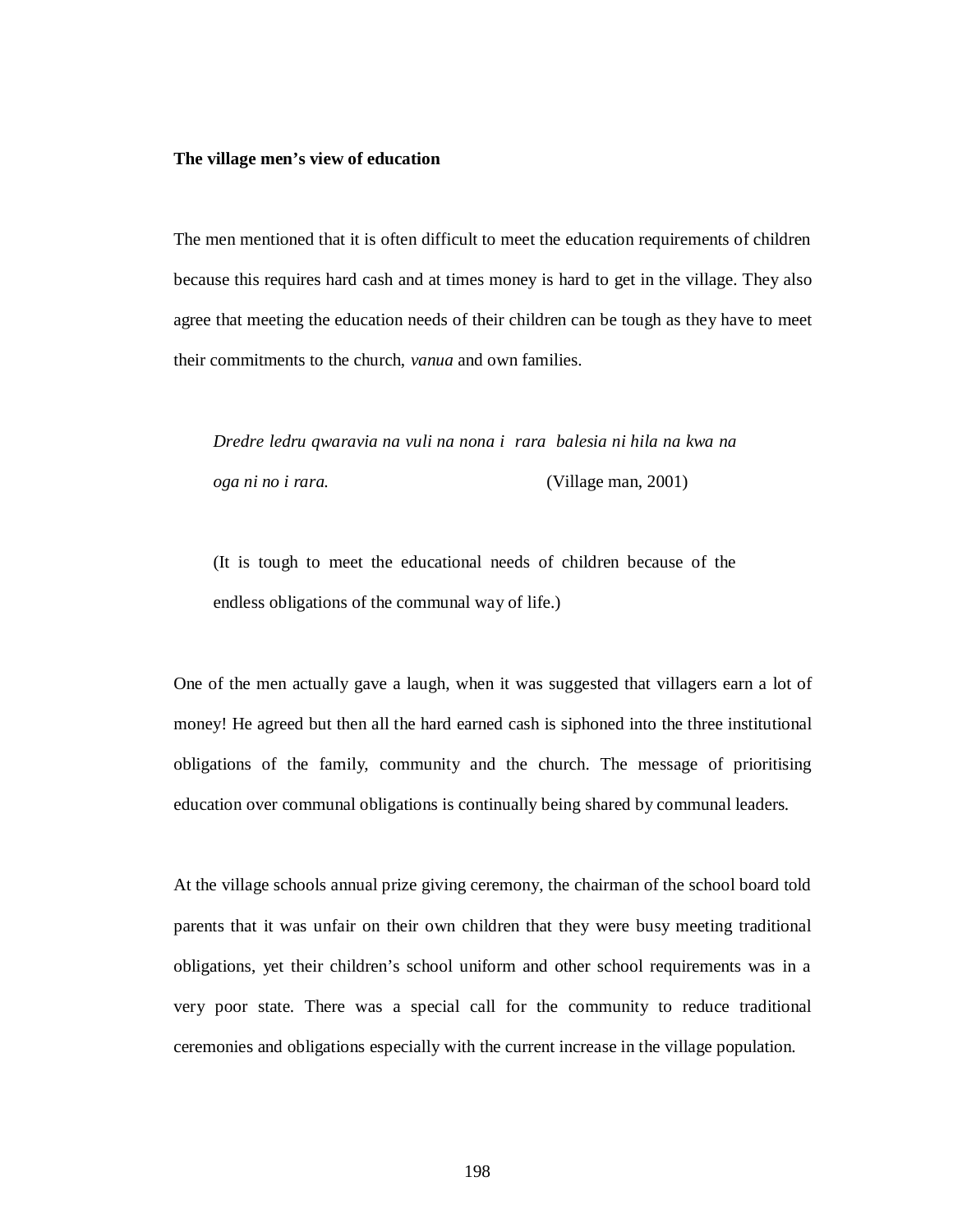The men feel that it is very hard to reverse people's attitude and values because nowadays money is everything, an issue that was brought up constantly by the women themselves.

*Na ecola e tasi lovonia rewa na kea cawa, ena tasi kana la matavuwere.* 

(Village man, 2001) (Men who cannot cultivate their food crops will not be able to feed their families.)

The men noted that villagers who do not put in genuine effort to cultivate and produce lots of food crops will have nothing to feed their families with, as well as having insufficient food reserves to meet the food requirements of traditional ceremonies.

## **The village men's view of development**

The village men stated that most of the development in agriculture initiated by outsiders come with apparently wonderful reward tags which motivate the villagers to work hard at these projects. However, experience has proved that the villagers end up getting very little out of these projects as developers walk away with the spoils. Hence current development initiatives need improved profiles as far as the villagers are concerned because past projects have hood winked the villagers with false returns for their hard work. Moreover, the men feel that outcomes of development projects by the government are yet to be experienced by the community. The men say that the government agricultural research station down the road displays the latest in farm methods and technology but has not had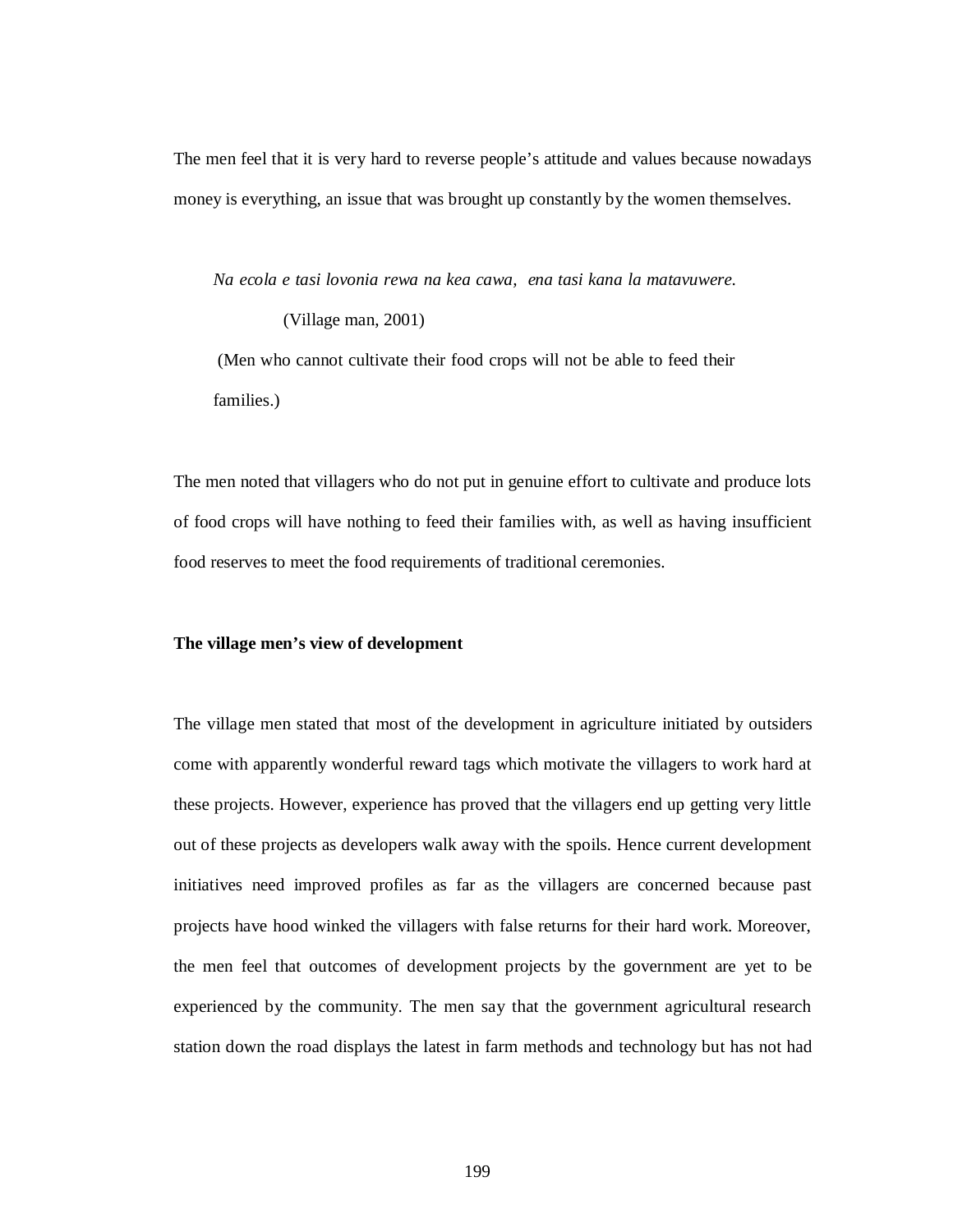much of an impact on village agriculture and practices because the villagers still use age old farming methods and technology. This village community is still waiting for a version of development and progress that is akin to and user-friendly, given the context of their rural village landscape. According to these village men, individuals nowadays have a disoriented and unbalanced perspective of freedom and as a result have interfaced with traditional norms in the village.

*Na chu gwala e ri tasi gulumia vina na ecola balesiani levu hara ga na ecola e ri cakacaka vailoa.* (Village man, 2001.)

(Many have misinterpreted the freedom of our independence and have tended to take things into their own hands.)

As a consequence, there are many uncooperative individuals as people attempt to balance between individuality and the sense of belonging to the larger village community. The deacon is of the opinion that the problem with people 'doing their own thing' is partly due to men's ignorance and an indifferent attitude to their roles and responsibilities in a society that is experiencing the onslaught of a capitalist economy.

The men feel that women pick up new things through development initiatives very quickly. However, they think the women get excited about these things only for a short while and the momentum and interest fades off just as quickly.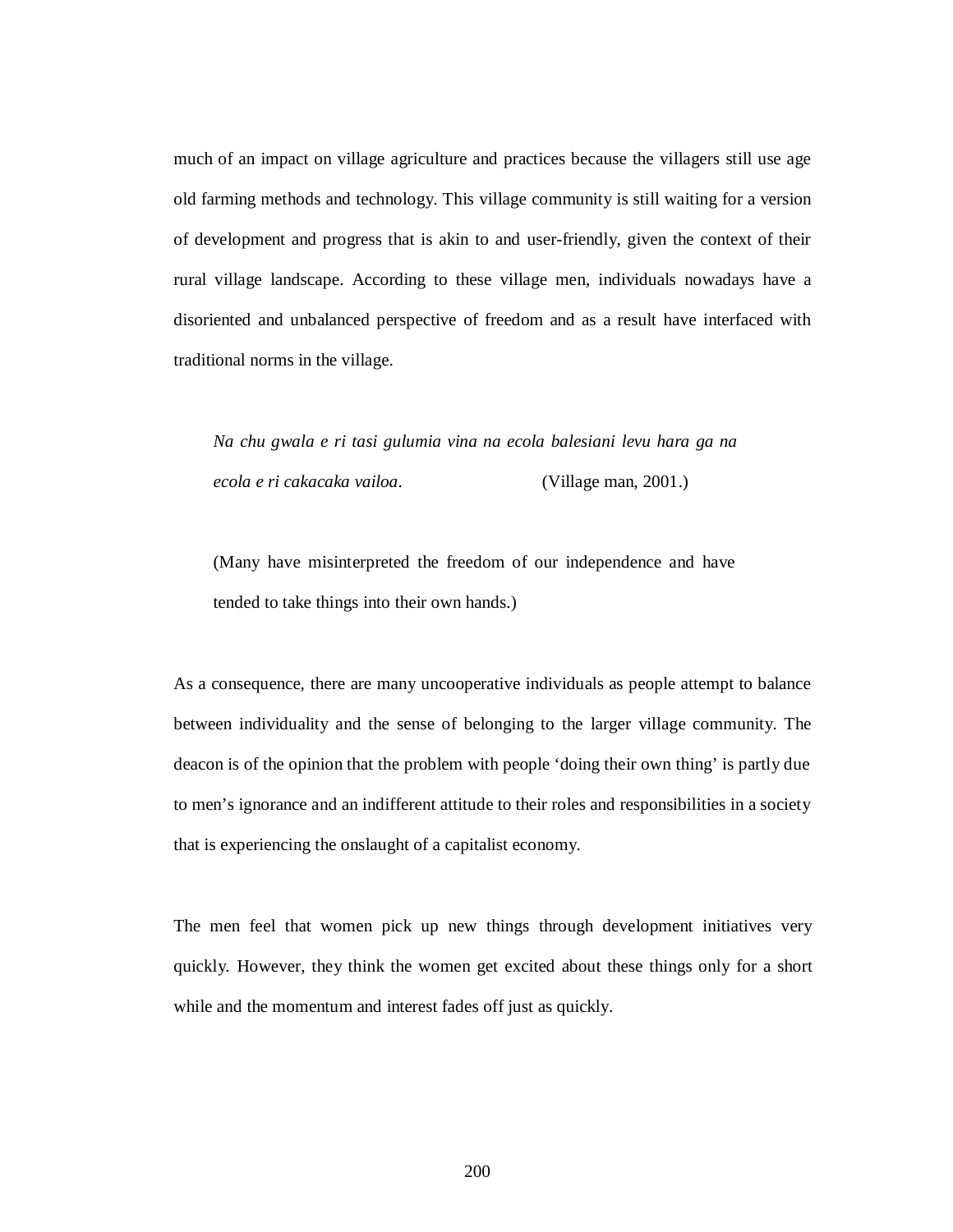## **Conclusion**

The ways Fijians usually talk about the influences on their daily life has been centered on the institutions of the extended family, *vanua*, church and state. The information contained in this chapters indicates that in recent years the impact of modernisation, particularly that of the market economy, has been significant and has challenged and complicated much of the women's daily-lived experiences. The problem for many of the women in this Fijian village is that it is their life and labour that are most directly affected. The market gardening activity demands much of the women's time energy and resources and yet other work at home, in their extended families, their *vanua*, the church and the state has not reduced. They still have to contribute to the communal *holi* (communally organized cash offerings) or *oga vakarara* (communal social obligations). There are also conflicting beliefs. They want the benefits that the market economy can bring them including education however, the belief, held by both men and women, that woman must put their families first can make the actualisation of this problematic. For example, the needs of the market garden may seen as more important than sending children to school. The woman are aware that their status needs challenging so that labour and decision making is shared more equitably, but again, religious beliefs can stand in contradiction to such a belief. While the empowerment model of development demands critical reflection it is difficult for the women (and men) to reconcile conflicting beliefs.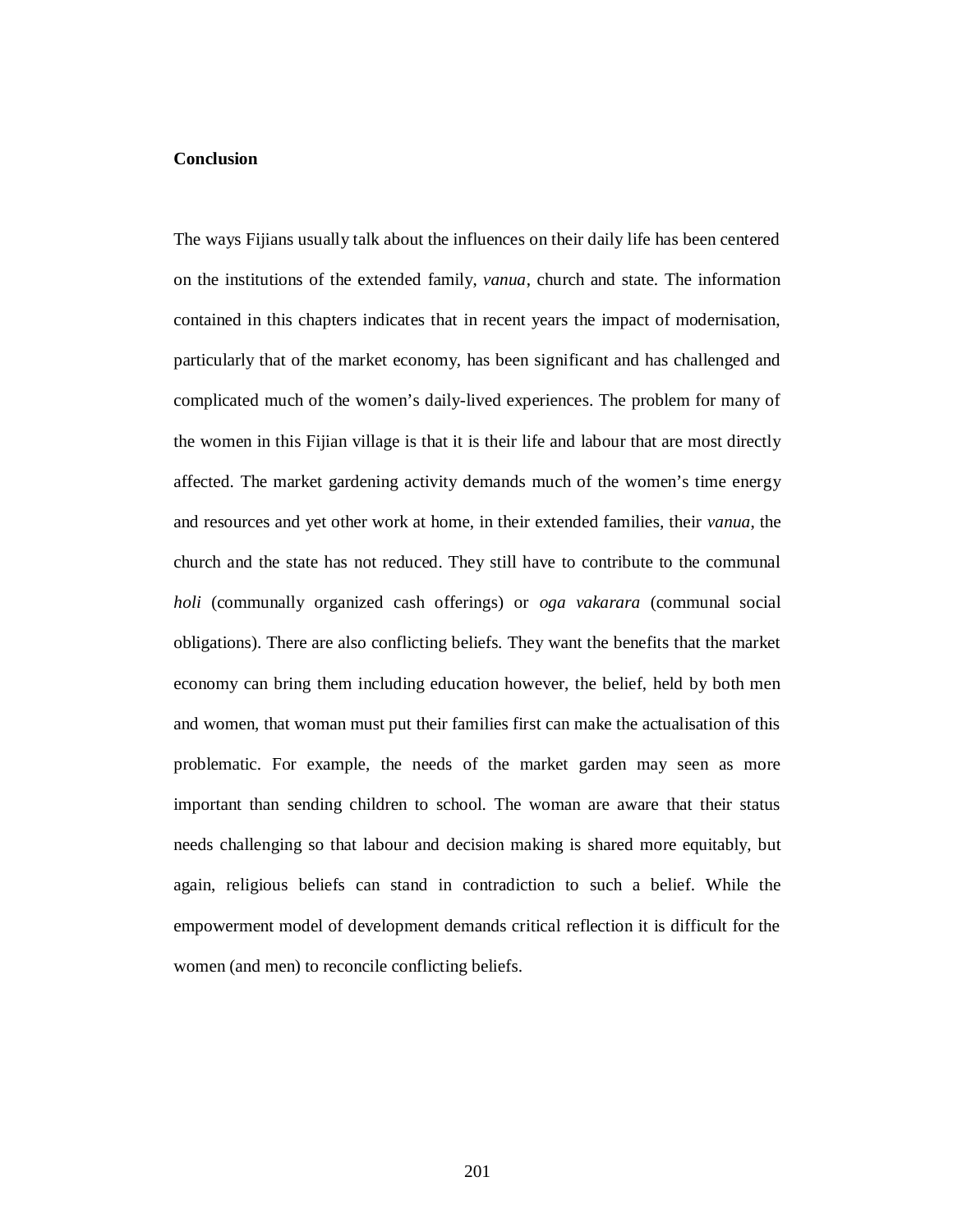The interdependence of social and economic spheres is an important issue. By using two different terms, as in western capitalism, we tend to emphasise their separation. However, the experience in this village demonstrates clearly how the two are inextricably intertwined. Nowhere is this more evident than in the women and men working together to meet the financial obligations that the *vanua*/community or church requires. These institutions impose these commitments but there are few opportunities for questioning or coming up with workable alternatives. The danger is that all three of the more traditional spheres will all be unduly influenced by the economic, with the potential to destroy extended family infrastructure (already well underway) in favour of the nuclear family as the economic unit of production, of dismantling the *vanua* obligations altogether, making social cohesion a significant problem. There is no automatic reason why the introduction of a cash economy alongside the subsistence economy should automatically lead to nuclear family or individual economic profit. Why might this not become a means to sustain the *vanua* and its traditionally organised systems of obligation based on the group rather than the individual?

There is a need to create a landscape of interaction and invention about the continuation of certain traditional relationships and means of organisation, strengthening this sphere and its modes of operation beyond that of the ceremonial at the local level and the election system on the wider societal level. The different groups that make up the *vanua* are well positioned, if there is understanding and political/social will, to work to produce new forms of traditions that strengthen the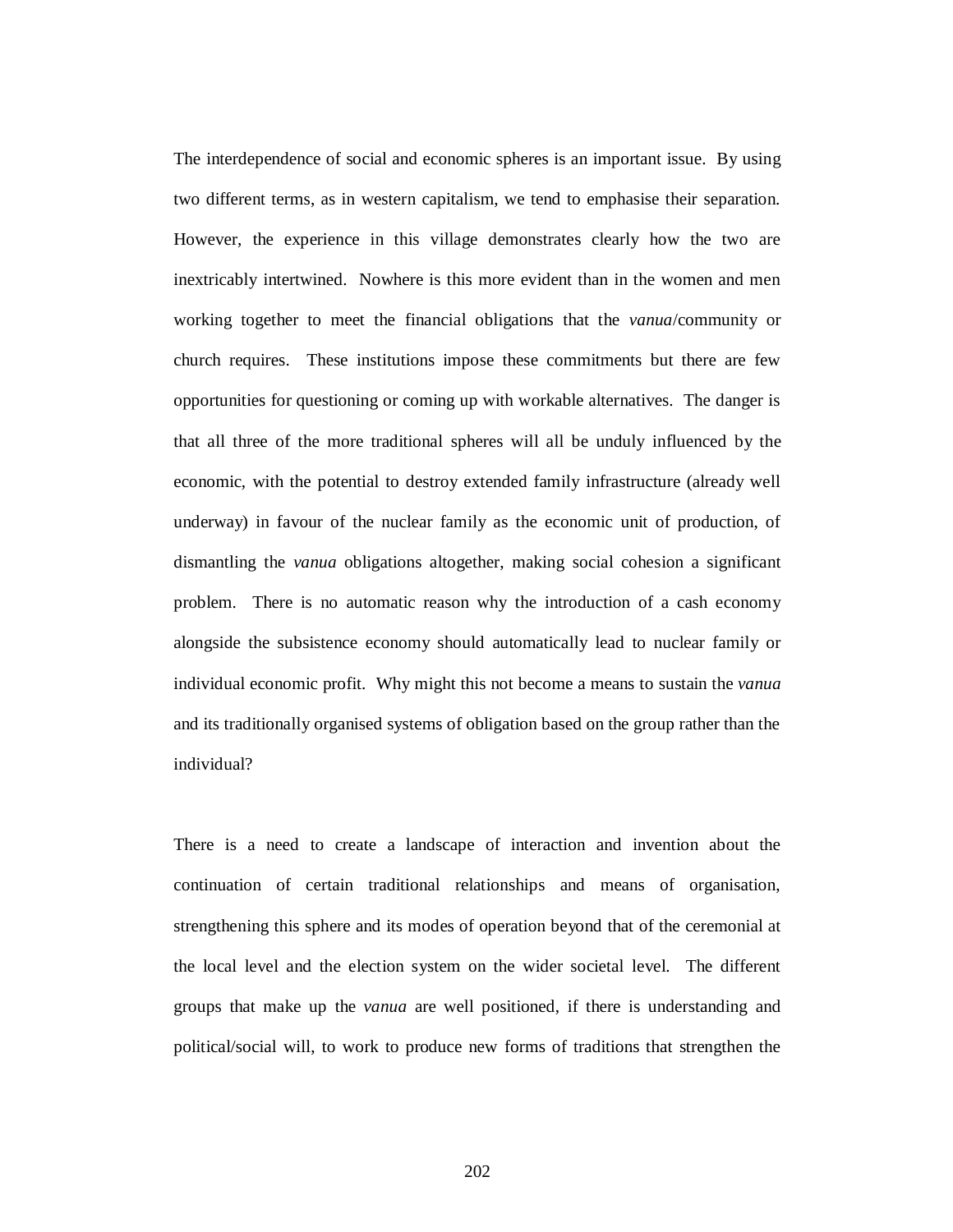local ties and feed into broader social institutions without necessarily undermining traditional relationships. New practices to underpin the traditional will be needed. Sometimes this will be difficult as people may see this as undermining old practices. Ultimately, education needs to offer a critical edge in providing people with strategies to deal with such contradictions.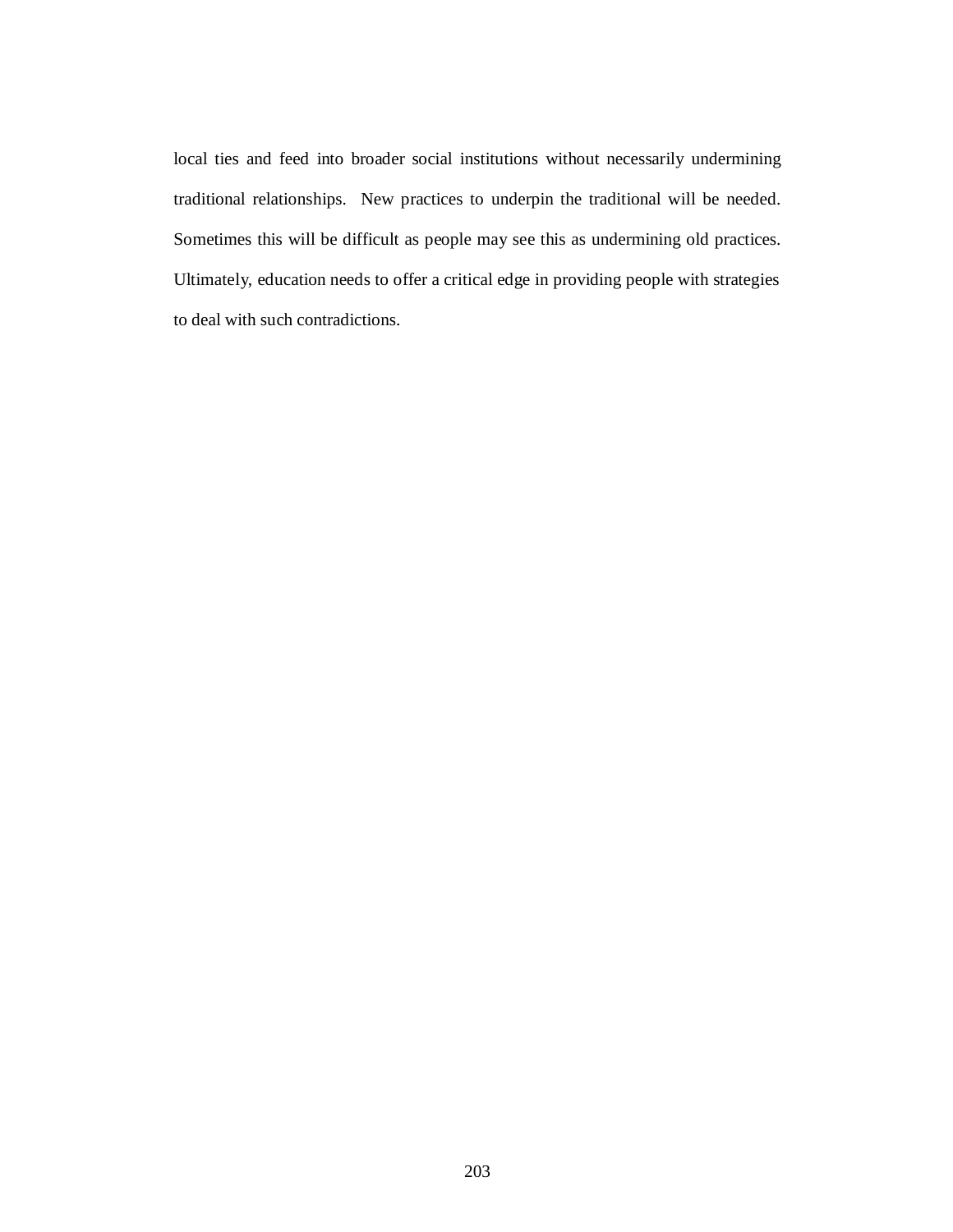## **CHAPTER SEVEN**

# **THE WOMEN'S OWN FISH POND**

Early one morning, as is customary, the village headman walked around the village and announced that a women's meeting was to be held at 9pm that evening. Because the village had yet to construct a meeting house, it was to be held in the house of one of the villagers who had a spacious living room. The village elders and the women were invited to this special meeting because the local village nurse, Nasitodari, wanted to share what she had learnt during a weeklong workshop she had attended with other village nurses from other parts of Fiji.

The meeting commenced with a prayer after which Nasitodari was given time to speak. She thanked the village elders for providing her the opportunity to attend the workshop because she found it very practical and meaningful. She was grateful that she had been exposed to new knowledge and practices and made aware of real challenges and issues that are currently affecting Fijian village communities. To attend such a workshop is a tremendous exposure to the wider world for any village woman and provides an opportunity to become aware of and reflexive about challenges and changes that affect them as women. She spoke about many issues covered in the workshop including the difficult subject of family planning, the problem of young people and drugs, the care of elderly people, health and sanitation.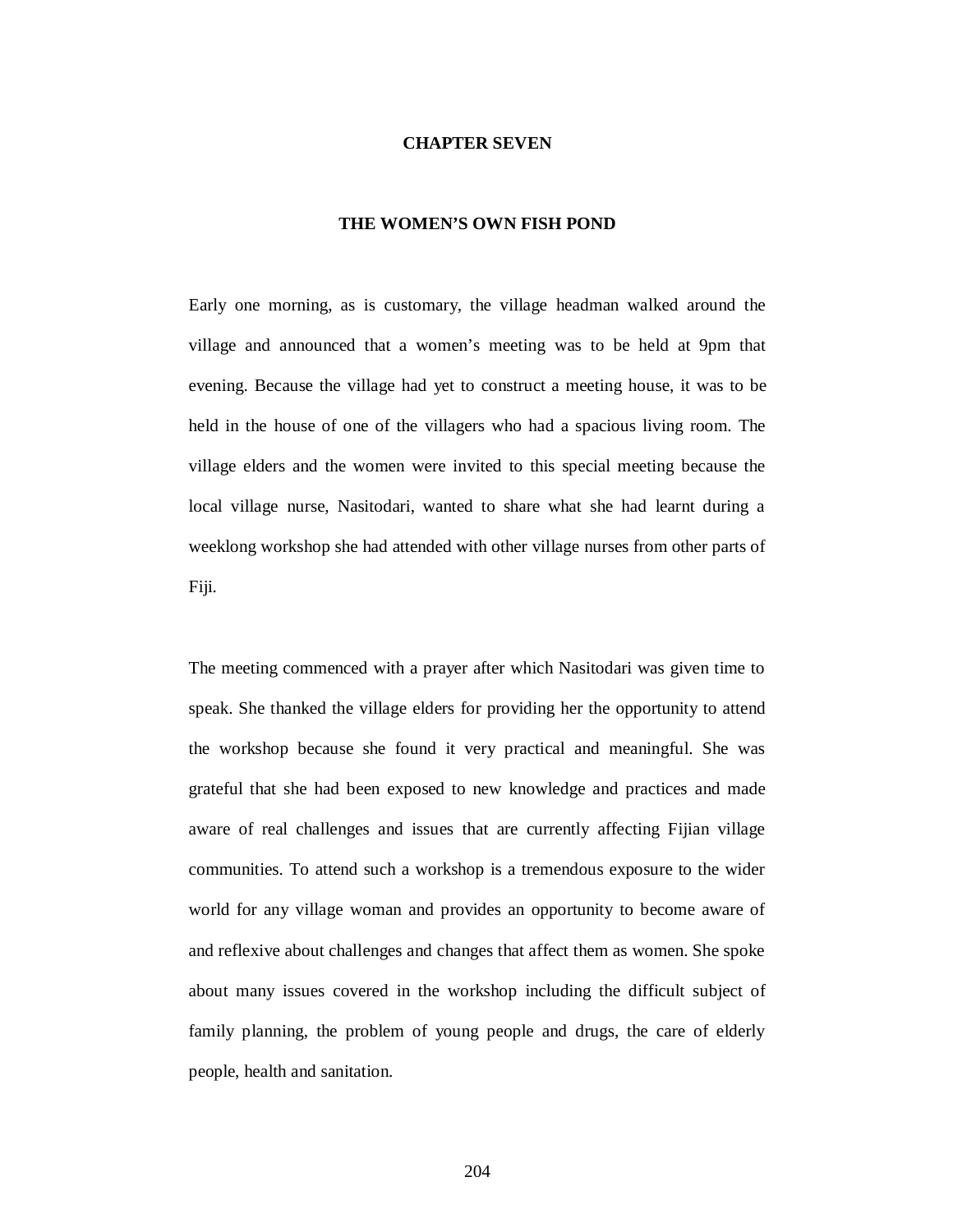Towards the end of the meeting, she announced that funds had been made available for projects for disadvantaged community groups such as village youth and women. She handed out project guidelines suggesting that the women might like to think of a project. She then outlined what they would have to do to receive such funding including submitting a proposal. She concluded with the suggestion, previously discussed with me that I take over the meeting to guide the women in discussing possibilities.

I began with further details of the project funding, known as the Tekakano Fund (in the Maori this meant a plant seed), that was available through the New Zealand Overseas Development Agency. The fund directly targeted women and youth in the areas of: organisational strengthening for non-government organisations, community awareness and income generating projects. The women were keen to apply for some funding and I encouraged them to suggest various projects options affirming that 'as women we can achieve many things for our families because we have the potential and capability' (Researcher's diary, 2001). The women voiced a number of possibilities which led to them recalling past projects and their outcomes.

The chapter is based on observations I made during my initial six months field research, visits back to the village in 2002 and 2003, interviews, the Fish Pond questionnaire, and a person letter to me from Elena, the designated leader of the women in this project.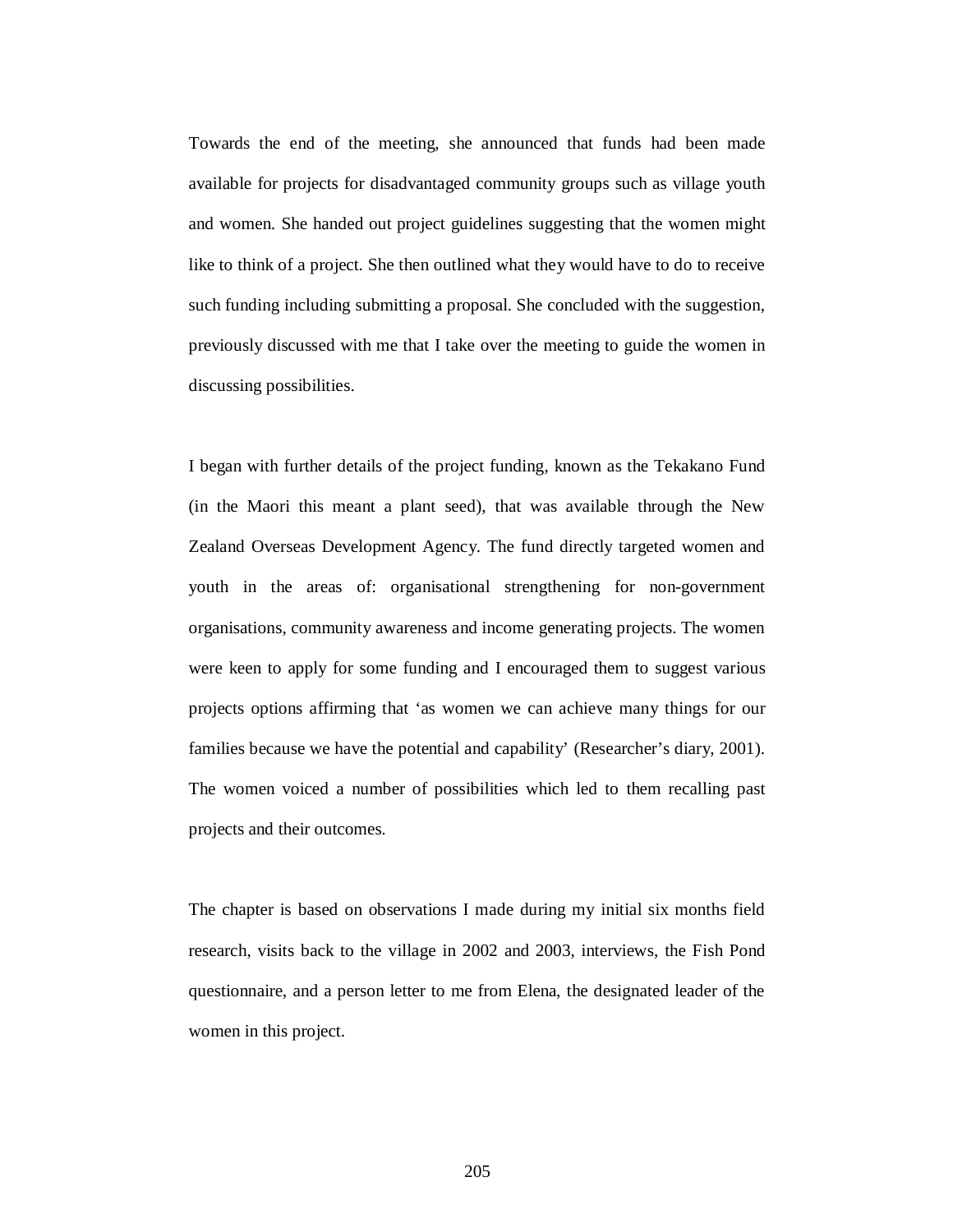# **Past projects**

The women suggested the following projects including a village shop, piggery, poultry farm and a fish pond. After some discussion they dropped the idea of a village shop because it was outside the guidelines of the funding regulations. The women mentioned that three years ago they had operated a village shop which was very successful until the men decided to take over operating it. Before long the shop had died a slow death of bankruptcy and eventually ceased operation. What caused its demise was that the men allowed people to run up credit beyond what they would repay.

The women then shared a story about another of their projects that had failed, this time, because of the village boys.

*Ha ma a no muni na lemachu ba ni to hewa na lewa.Ka bura boto ga ni ru matai na driva to na huravou i rara.*

(Village woman, 2001)

The women had a little chicken coup but the village boys were little smart thieves who stole chicken and cooked them.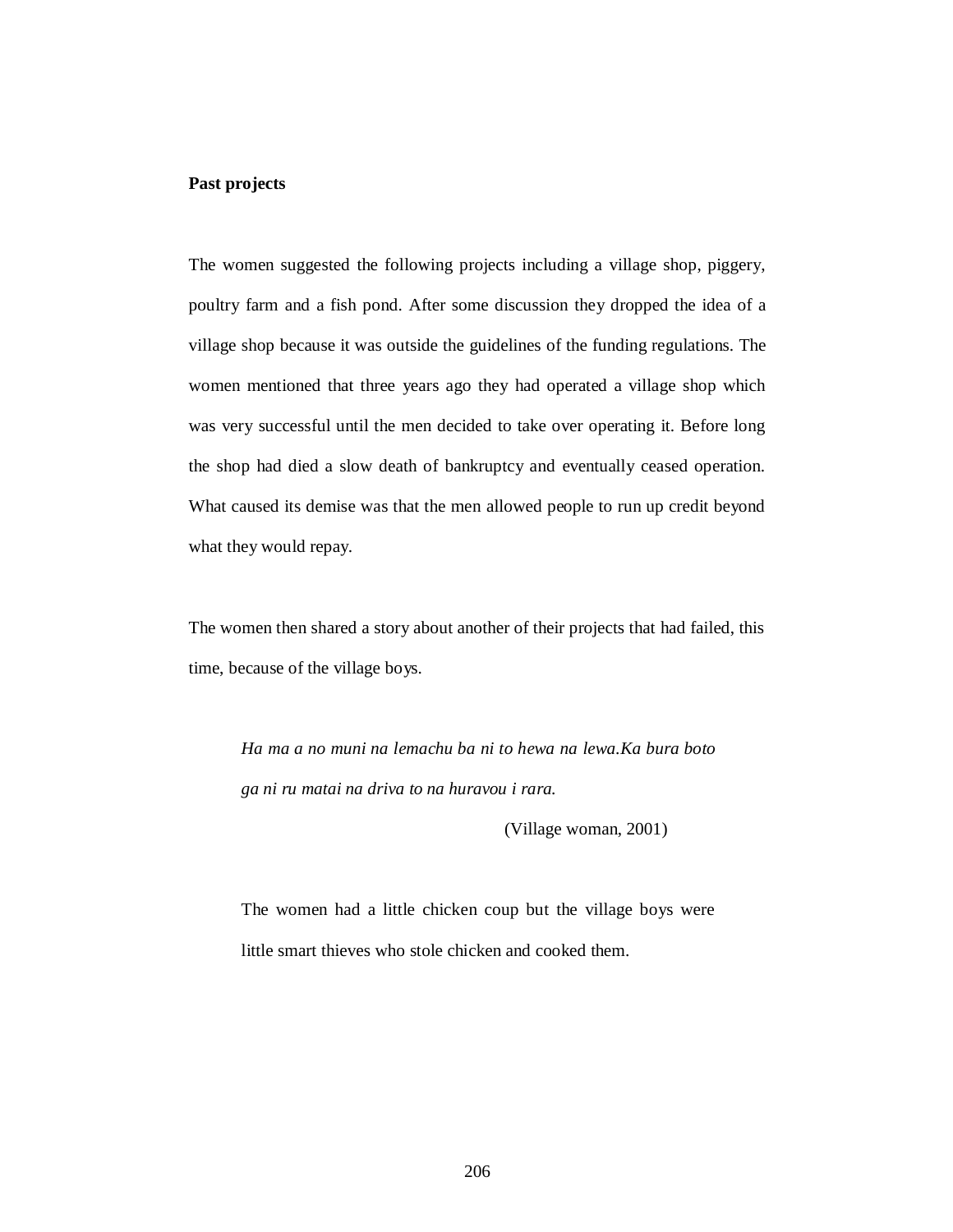I responded that problems and challenges were part and parcel of any success story and as women we have the potential and capability to turn these challenges into opportunities to improve things for their families and communities.

# **The fishpond as an option**

I advised the women to choose a project that was small enough to manage and which involved resources already available within their village. After much discussion, they finally agreed to try a small Fish Pond Project. The reasons for their choice was that there already existed a large water lily pond next to the village and they thought that part of it could be fenced off to breed fish. They also knew of a recently introduced freshwater carp which can be bred successfully and harvested within three months. What attracted them was that this could also be an important source of protein for family meals. They identified local schoolteachers, the district nurse as well as the farming and village community as a ready made market for the fish. Although the meeting ended at about 12.30am, we were all delighted and left with something new and exciting to look forward to.

*E vina ga re okwe no osi e hila na gauna balavu a qei cadra ma e hila na kwa ji bulia vata na lewa i rara okwe.* 

(Village woman, 2001)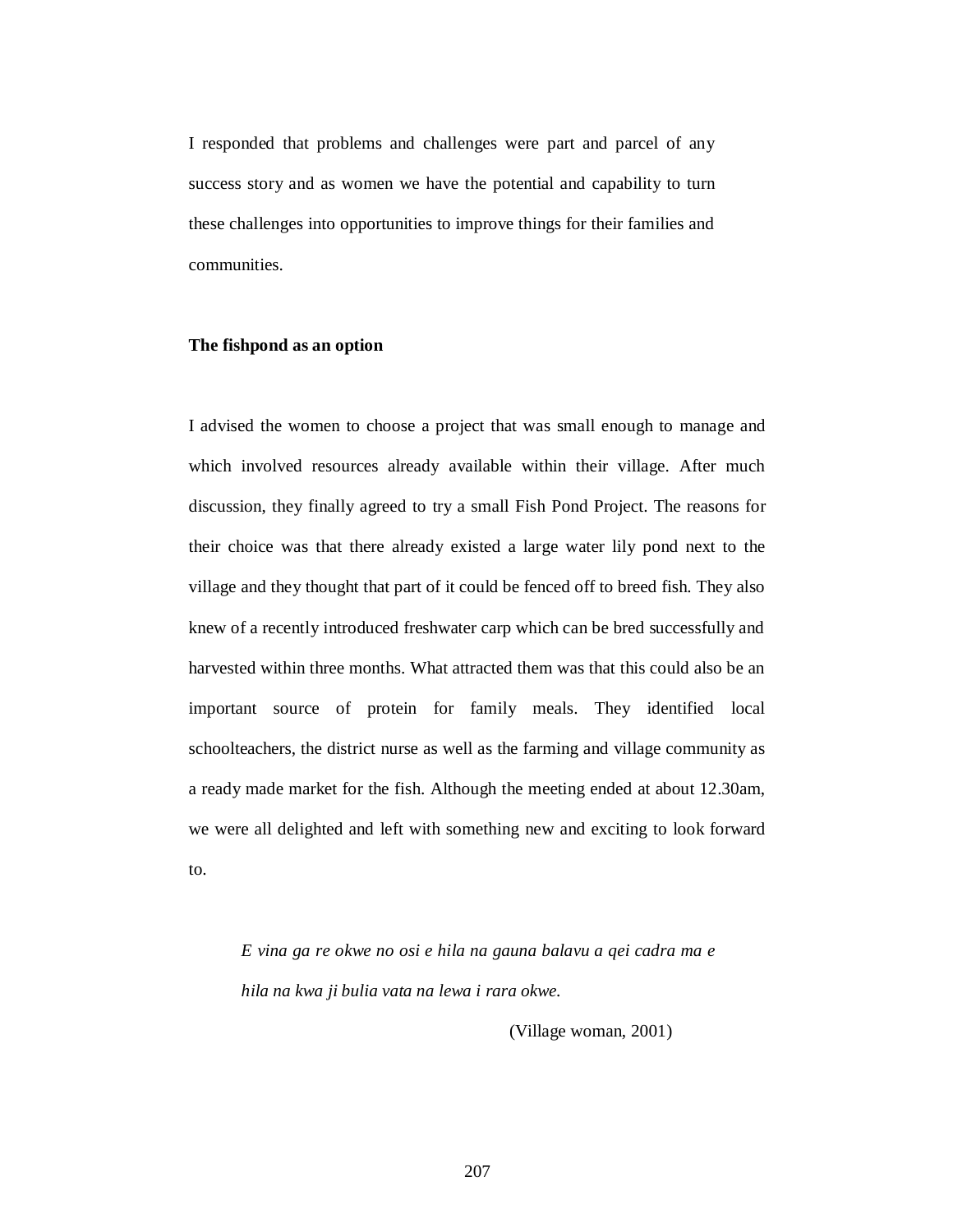(This is great because we have something new to look forward to particularly for us as women.)

Before leaving, the women agreed to meet the following Friday to discuss the details of the project proposal as outlined in the guidelines document.

# **Helping the women understand the language of the project.**

The project document was in English but I was able to explain the details using the local dialect. Indeed, this was essential because the formal language required in the project proposal was quite alien to them. I would have liked the time to work with the women explaining the finer details of the proposal and scaffolding them in completing the documentation but there was a time constraint as we had to submit it within a week. This aspect of the research revealed a factor that makes development projects difficult at the local level: the required language, the formality of the language, and time frames given that the remoteness of many villages means they are late in finding out about such initiatives and then have little time to respond.

 The women asked me to write the proposal document for them and I enlisted the support of my sister who was visiting me in the village. We spent two days writing up the project proposal and we gave it the following title: *Na ledru tobu ni ika na lewa*. (The Women's Own Fish Pond.)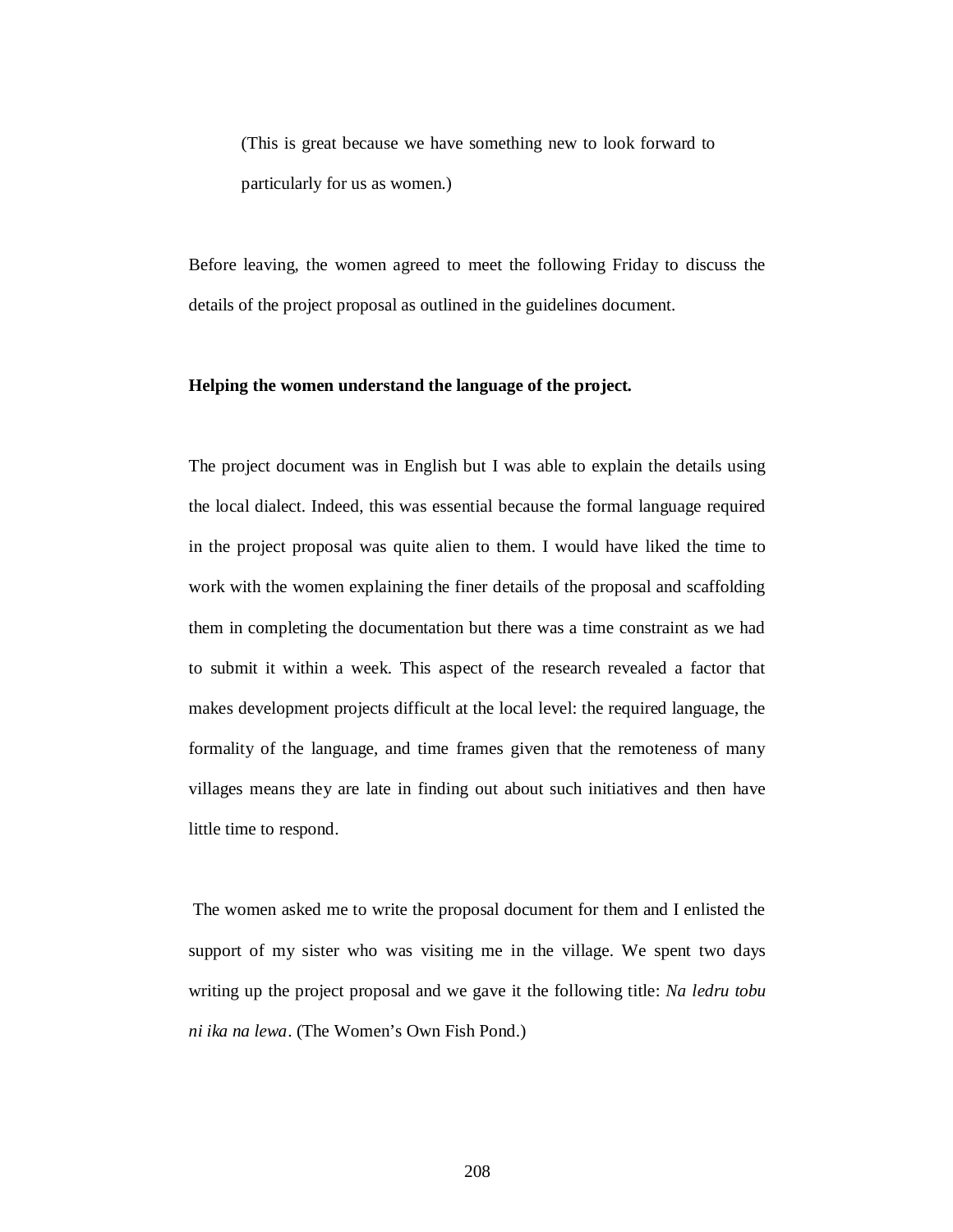When the women gathered again where we discussed and agreed on the details of the project proposal. The village nurse assisted by volunteering to get in touch with the local fisheries officer regarding the proposed project. However, first there were others to consult.

### **The women show their wisdom**

This research experience show me that the women exercise a lot of wisdom in introducing new ventures such as this Fish Pond Project, given their village norms and traditions. This included consulting the village men.

*O au qi numia me vasakei vuaru na chuqwaqwa qei ni ru na seigwane na leju i chuvachuva na lewa me balesia na tobu ni ika. Kai varau ga.* 

(Village woman, 2001)

(I think that we ought to inform our village elders and men about our plans for the Fish Pond Project as this is customary and just the proper thing to do.)

The women knew what was customary and out of respect they agreed to share their intentions about the Fish Pond with the village men and elders at a special village meeting. This involved a traditional presentation of grog to the men and the rest of the village community. At the meeting, they also requested permission from the *mataqali* (land owning unit) concerned, to use their land by the water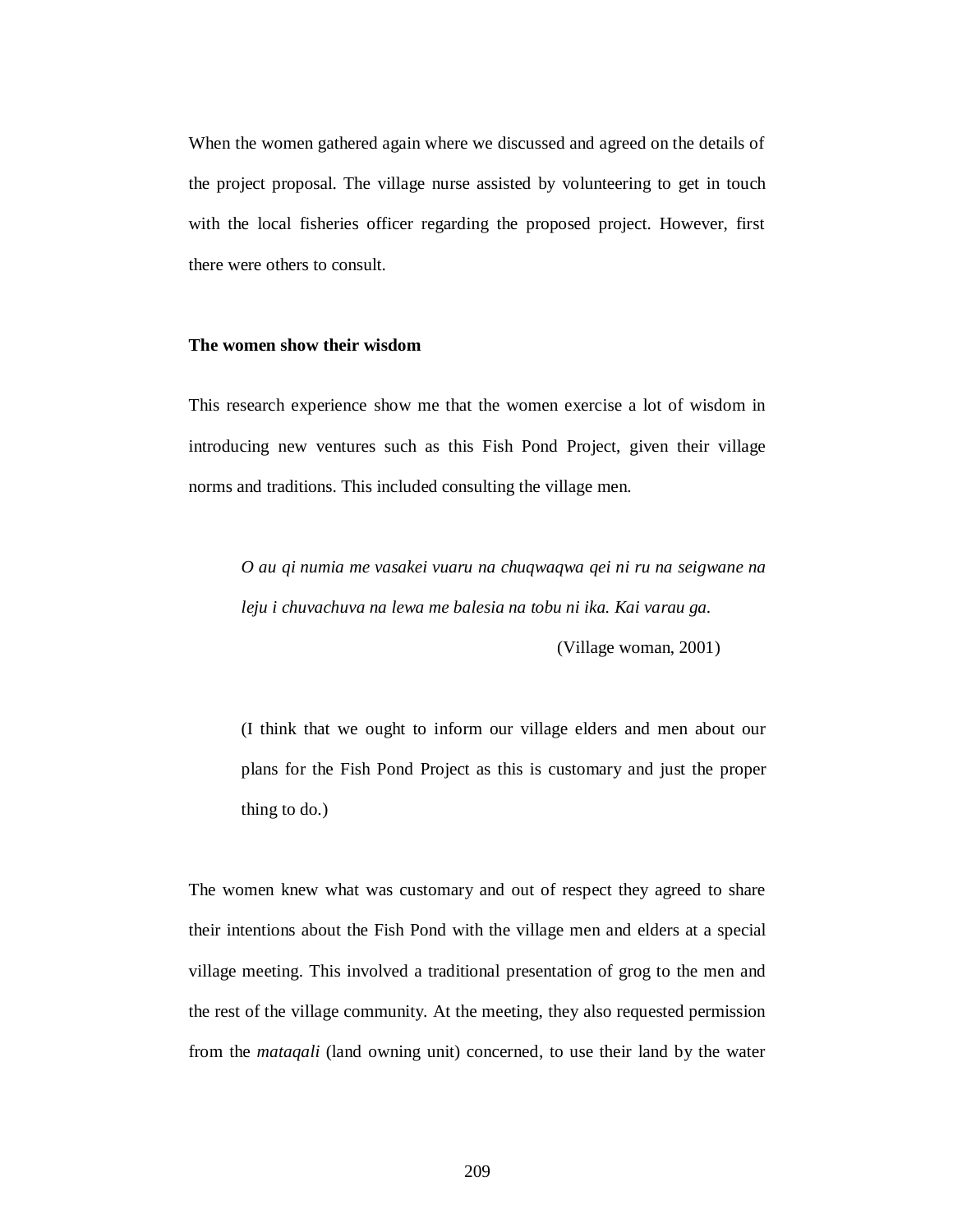lily pond for the project. This involved a presentation of kava to the elders of the clan by the women. The men were happy and very supportive of the women's proposal. Then, the women had three meetings with the local fisheries officer who helped them with the details of preparing the actual fishpond, fish breed and fish feed. Finally, with all this information included in the proposal, the documents were handed on to the provincial council for approval and endorsement before being sent to the aid section of the New Zealand High Commission.

A month after the submission of the project proposal, the village nurse received a letter from the funding body that the women's project proposal was approved. A meeting was subsequently convened to share this good news and to plan for the Fish Pond. The women felt elated that their project was the only one approved in the Nadroga/Navosa Province under the New Zealand Tekakano Fund. Although small in measure, it was a great boost for the women as it proved to them that their ideas, concerns and challenges were worthwhile. Moreover, it proved to them that their own ideas can be incubators for new knowledge and improved practices in their village community.

This was also a reminder to the women that there were people and agencies out there that had the resources and finance to support their needs.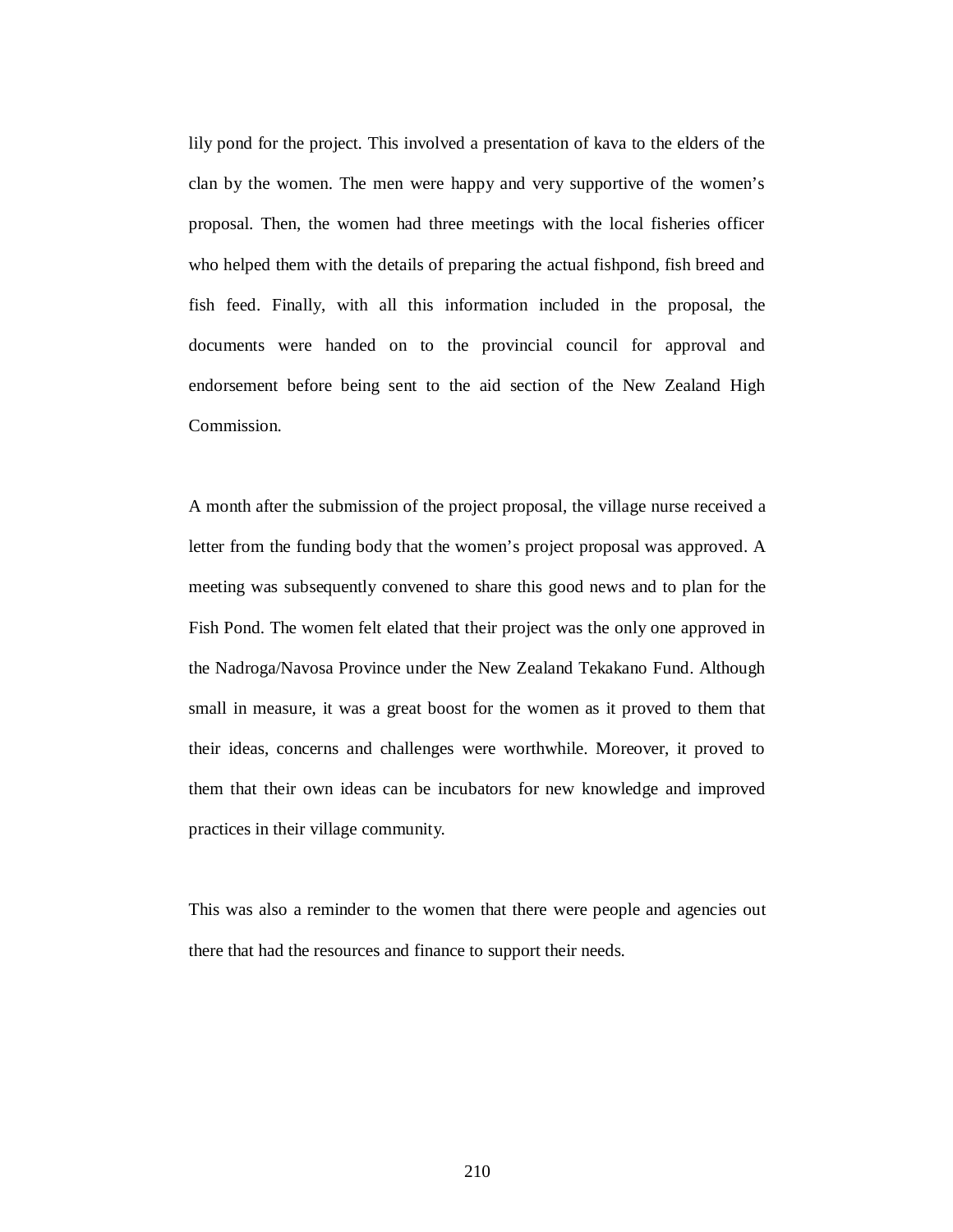## **Stepping into the world of commercial banking**

Granting of the money for the project brought with it a new challenge as a separate back account was required. Three women trustees, Elena, Henimoli, Nasitodari were selected by the village women to travelled to town to open a new account. When they arrived at the bank, they discovered that they needed something they did not have - official birth certificates to verify their age. The women were faced with no choice but to leave the bank and go to the central registry to apply for their birth certificates. This was an important learning as they now realised that one's birth certificate is an important document in the market economy. This stood in contrast to village life where birth certificates are important documents only for children's school enrolment.

*Machu tasi kilasia ni na lei vinasi ma na lemachu i vola ni sucu. A ru kwaya ma na baqe kodaki e hukai na i vola ni sucu kwe tasi rewa na i vola ni lavo.* 

## (Village woman, 2001)

(We did not realise that the bank required our birth certificates to verify our age. The bank officer also indicated that without our birth certificates we could not open a bank account.)

It took two weeks for the women to obtain their certificates from the central registry before they could return to the bank to open an account. Then, there was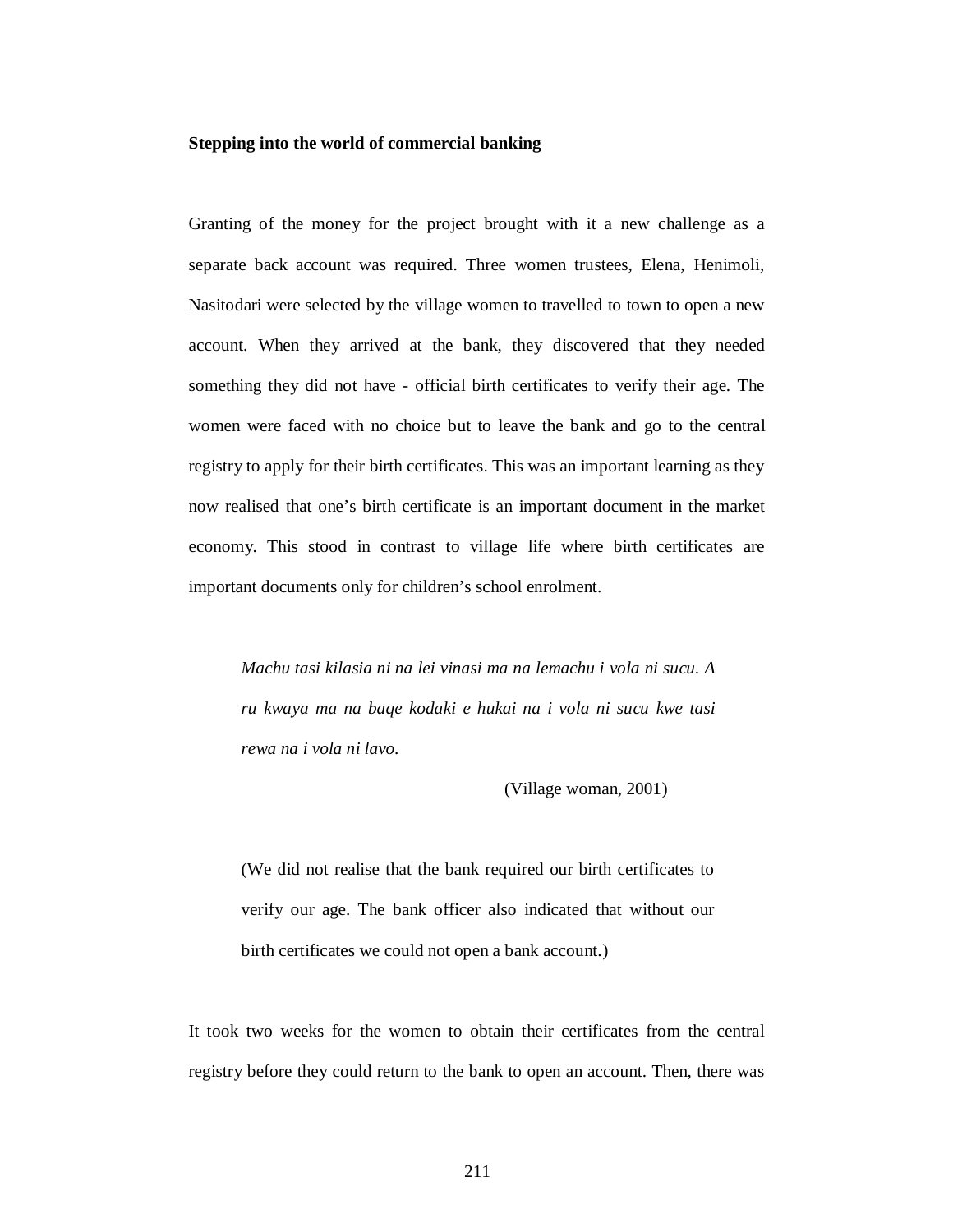another hitch. The women needed to deposit \$100 cash to open this new account – money they did not have at their disposal. They chatted outside the bank about how to solve the problem. Finally, they decided to approach a young man from the village who worked in town to ask him to lend them the money. The young man did not hesitate to help and so with the cash in hand the women returned to the bank and opened their bank account. Again, the reflected on their learning:

*E ri kwaya tale ma okwe me hila na drau na dola me dola ke na i vola ni lavo. E tasi hila na kwa okwe kwa levu ga ni holi ho ma e hila na uma i lavo levu me sekivu ke na tobu ni ika ni lewa I rara.* 

(Village woman, 2001)

(The bank wants us to pay \$100 to open our new account, but this sum is not a problem. What is important is that we have this huge sum of money that is accessible to us.)

## **Repaying borrowed money the village women's way.**

The women owed \$100 to the man they had borrowed money from to open their new bank account so they planned how to repay the cash. One of the women suggested they volunteer in pairs where one woman prepares an evening dish for her partner and the other paying at least \$5 for the meal. If twenty pairs agreed the \$100 would be raised. The women agreed to this suggestion and a date was set for this special evening meal and *soli.* It was another exciting venture for the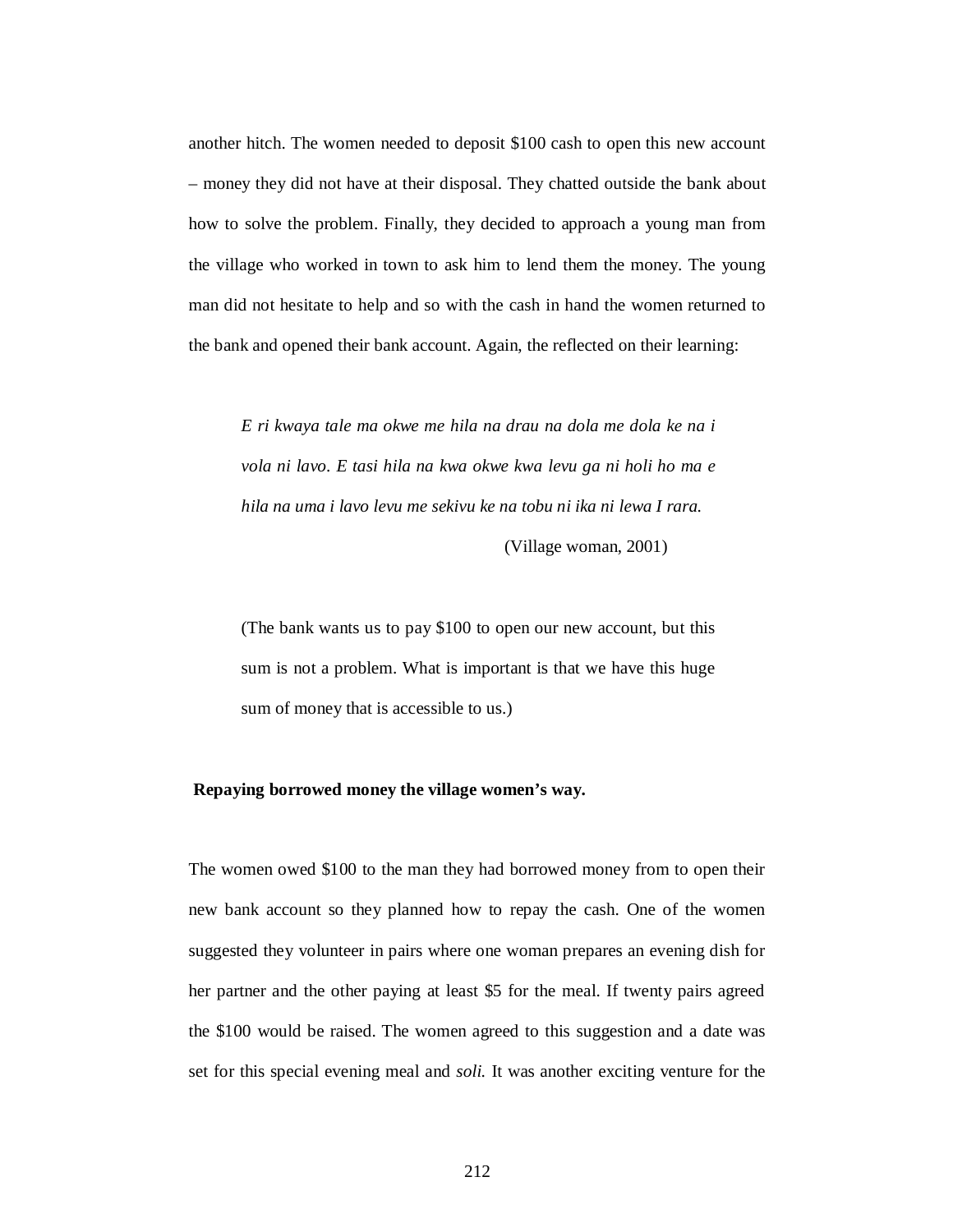women because they were working and achieving things based on their own ideas which were very empowering for them. The evening was a great success. They enjoyed dinning together and they collected \$123 as repayment for borrowed money.

## **Communal effort in creating the fishpond.**

The project funding was used to hire a digger machine to excavate a fifty by fifty meter pond beside the existing lily pond. The sides as well as the base of the pond were then lined with cement to keep the soil out and the water in. Finally, water was pumped from the nearby water lily pond as well as water from the village tap. About 1,400 fresh water baby fish were introduced for the first harvest which would be in three months time. The village men worked hard to erect fences around the Fish Pond to keep stray animals away. The young men in the village contributed by each fetching a wooden post from the forest for the fence and they also erected barbed wire around the pond. The young women and girls helped by preparing food to feed everyone who spent the three to four days it took to build and fence the pond. Later on these young girls planted fruit trees and shrubs around the pond to make it a really special place in the whole village. The fact that the women allowed the men, especially the young men, to help them set up the Fish Pond meant it was an exciting new venture for the whole village.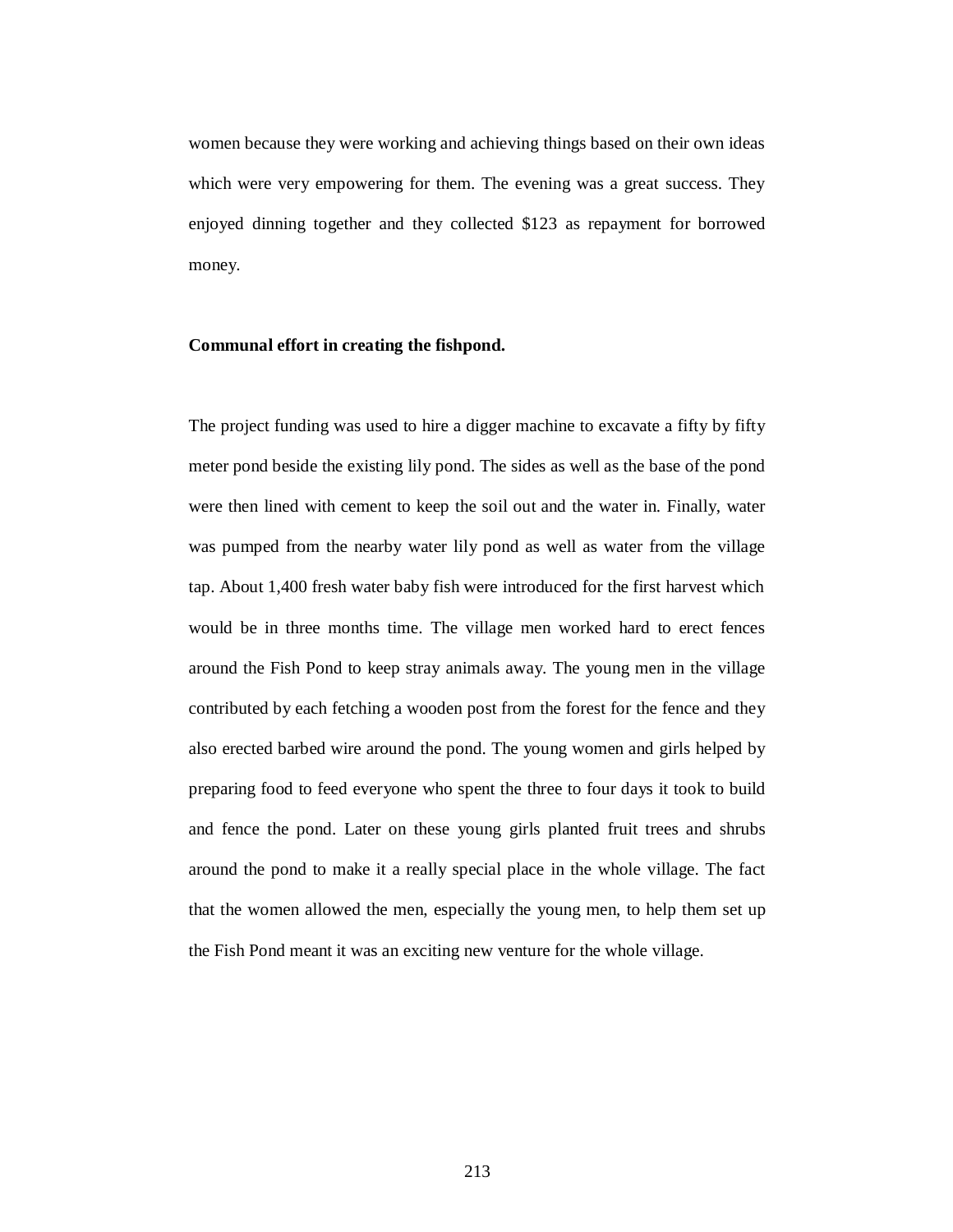### **Feeding the fish and lessons in accountability**

The women convened a meeting under the combined leadership of the three women trustees to chart out how they would manage the first phase of the project. They also worked under the directive of the local fisheries officer who visited the village frequently to provide technical guidance for which they were appreciative.

*Machi kilasia ni vivuke valevu na lemachu cakacaka qea na vailehilehi ni matanichu e qwaravia na kwa balesia na huhu ika.* 

(Fish Pond Questionnaire, 2003)

(We know that the local fisheries officer provided much support and guidance for the project.)

The women divided themselves into groups of three and each group was then rostered weekly to feed the fish and keep a general watch over the pond. A total of about thirty-six women volunteered to oversee the breeding of the first lot of fish. The task of breeding the fish appeared fine at first, however, they soon found out that managing a fishpond requires a consistent routine of work and commitment. There were other learnings, for example, they had to purchase the fish feed according to the budgeted amount and to make sure that the feed was enough to last for the week. At first, some of the women over fed the fish which meant that additional fish feed had to be purchased.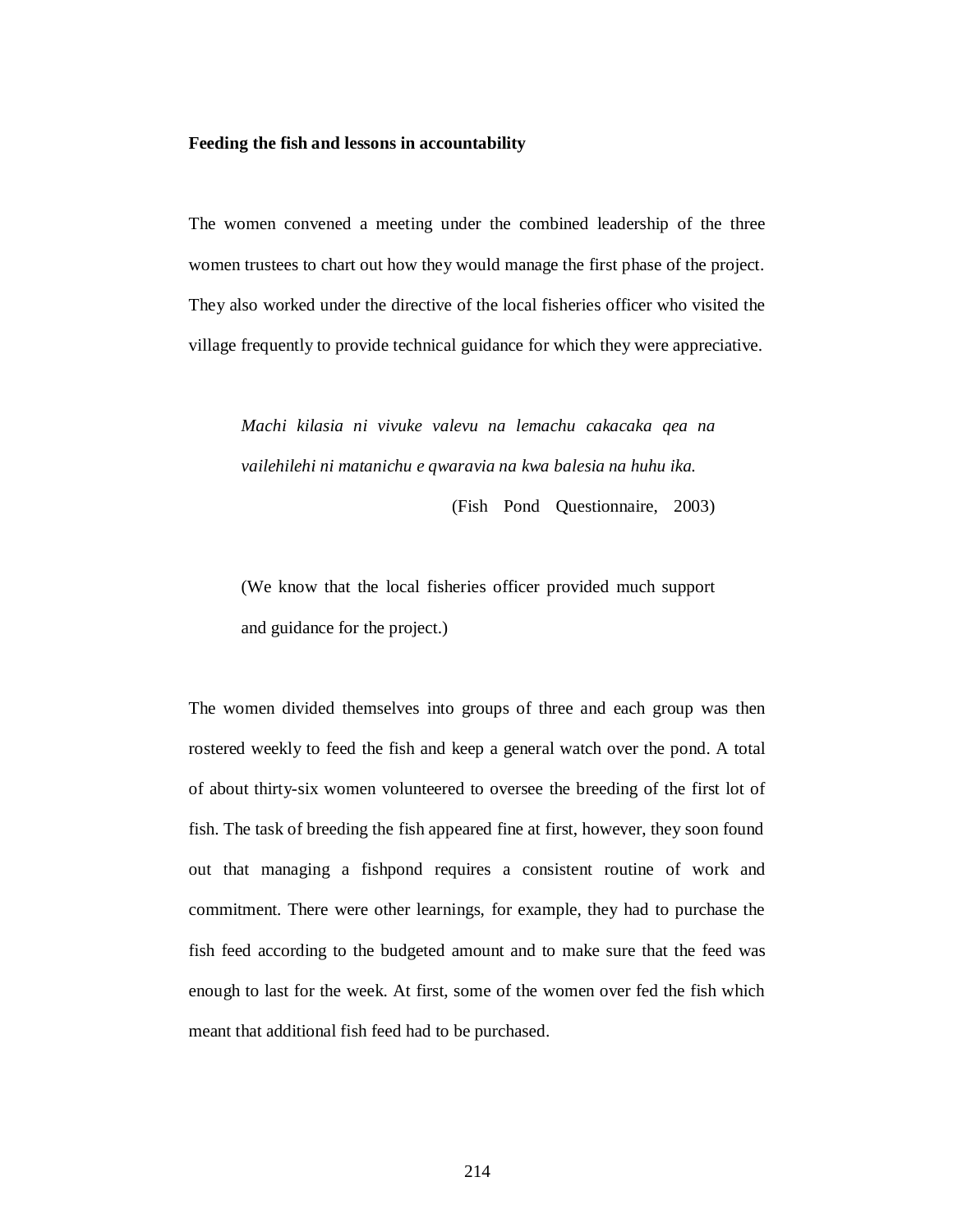This meant an imbalance in their weekly spending on fish feed. The three women trustees realised that they needed to have regular informal chats with the women to discuss their budget for the fish feed.

Another challenge was that at times the water level fell very low and it was difficult and time consuming to manually refill the pond again by fetching water from the river and the nearby water lily pond.

The women learnt that time management was an important factor in the success of the project basically because the fish were required to be fed at a certain time. As a result, one of the women commented that she had to schedule her household chores so that she would be available at the time when the fish had to be fed.

*Na vakananiru na ika e vavolicike au mequ cakacaka qea na gauna balesia o kuru na ika e ra kana ka.* 

(Fish Pond Questionnaire, 2003 )

(Because the fish had to be fed at a certain time, I learnt that time was important.)

*Qu vulicia muni me qu chuvania vina lequ cakacaka ni were, balesia ni qei cava ma na gauna me ru lei vakana ke na ika, qi na tasi calasia.* (Fish Pond Questionnaire, 2003)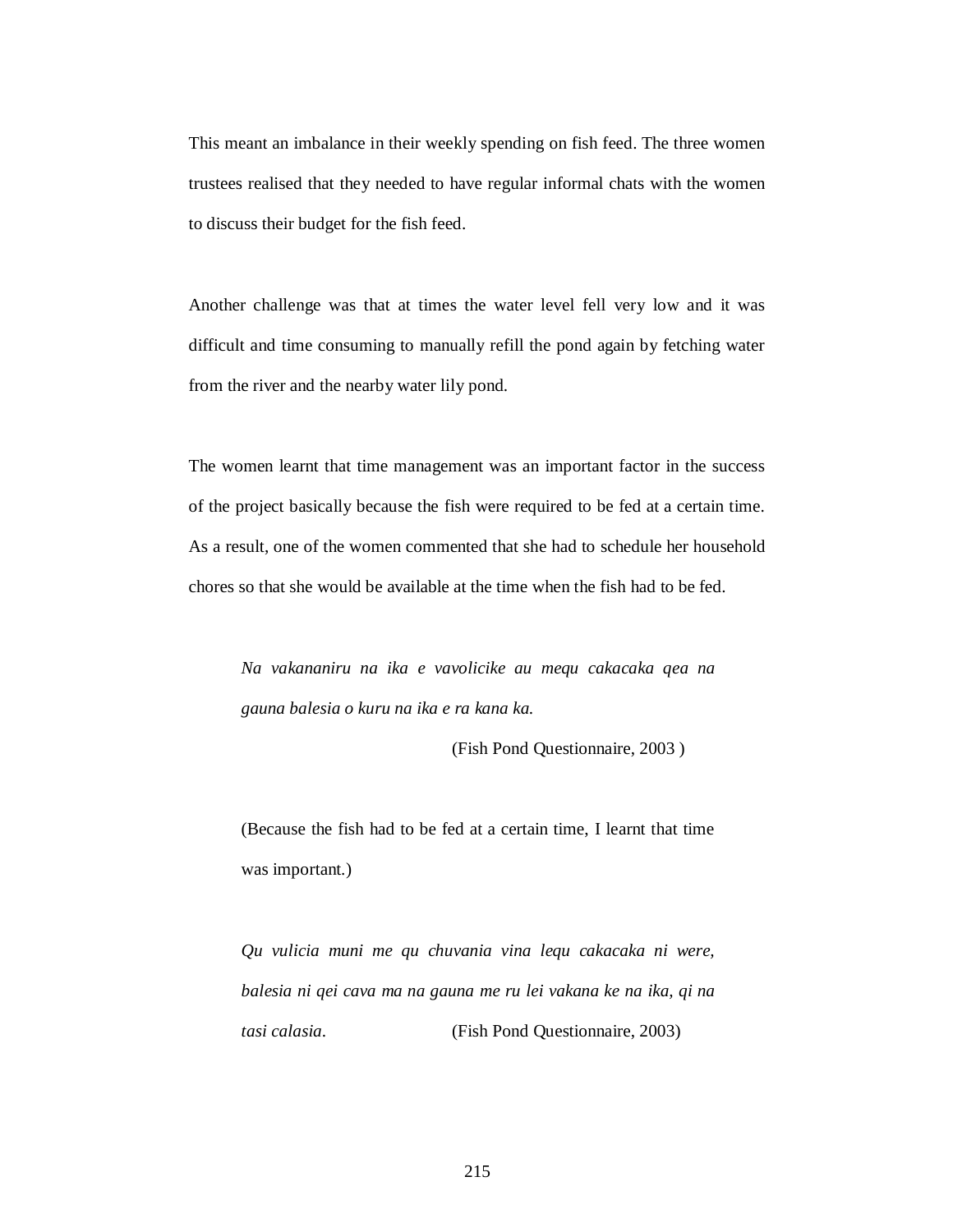(I learnt to plan out my household chores, so that the fish would be fed at the scheduled time.)

One of the women commented that, if the fish had to be fed at a certain time, then how much more important it was for her family and children to be fed on time too!

Perhaps most important lesson was that of accountability. The seed money for the project was a large sum for these village women and they soon realised the enormous responsibility that came with it. The trustees had also advised them at one of the initial meetings, that the money (FJ\$3 600) was someone else's money, so they were accountable for every dollar they used including the money earned from the sale of fish.

# **The first fish harvest: a cause for celebration and hope.**

A month before the first fish harvest, the village women got together to plan for this big day of celebration. The women agreed that on the day, each woman would team up with another village man and they would be the woman's guest for the day. The women agreed that each would contribute four meters of cloth each to be ceremonially presented to the men as an acknowledgement for their support.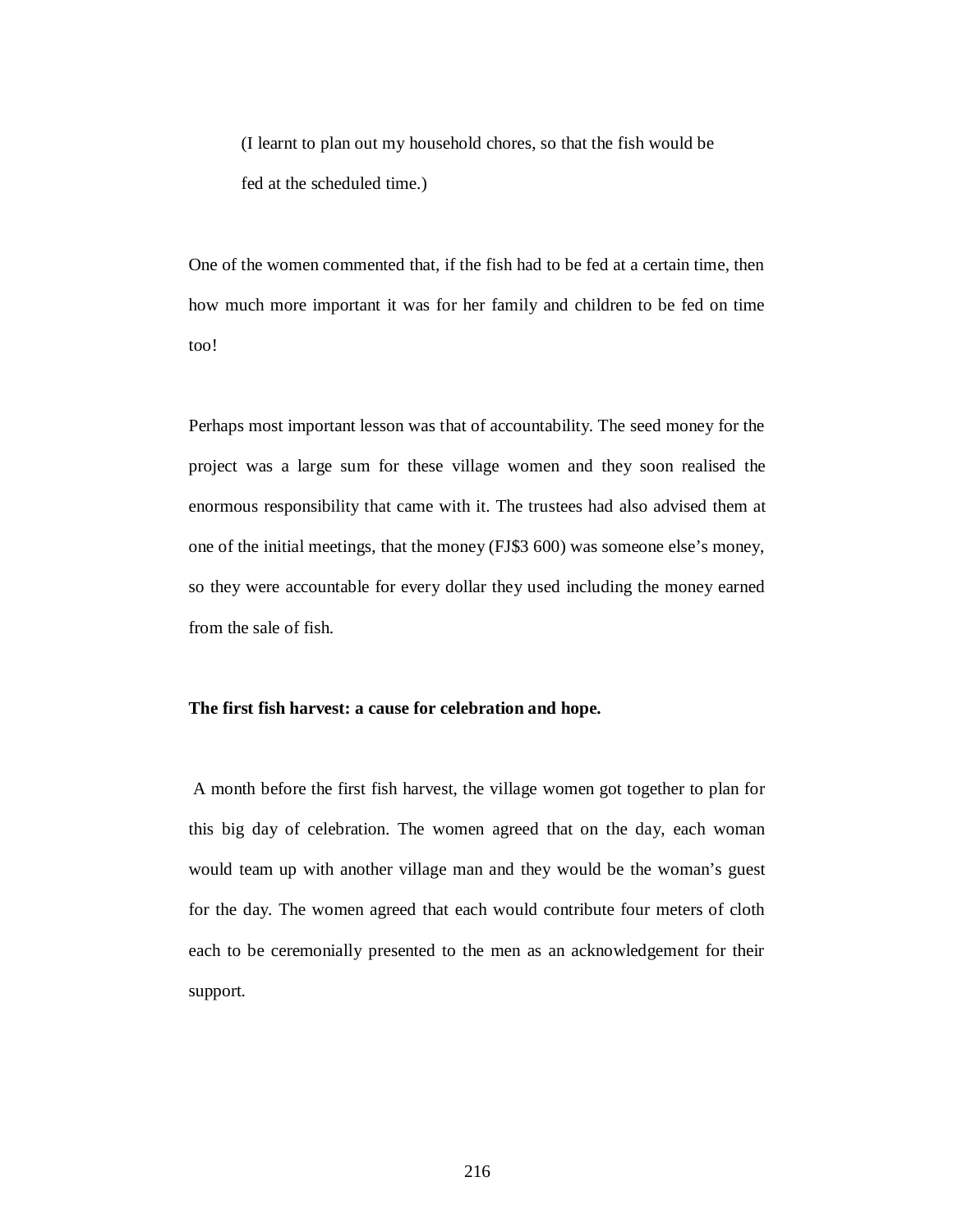At about 10 am the whole village gathered around the pond to witness the first harvest. The women were dressed in their specially sewn *chamba* and *sulu* (a short dress of island print material worn over a matching ankle length skirt), while the men put on their best *bula* shirts (a short sleved shirt of island print material). Everyone wore a garland of flowers around their neck and it was a dignified and joyous occasion for the whole village community. Amongst the crowd were the local fisheries officer, the government women's officer and the district pastor. After a short prayer of thanksgiving, the first lot of fish was harvested which was then traditionally presented by the village women to the village men. The men acknowledged this gesture with a donation of \$700 cash towards the Women's Fish Pond Project. On that day, a total of sixty three kilograms of fish was harvested and sold at \$4 per kilogram. The first fish harvest was a pivotal event in which the women tasted the fruits of their initiative, commitment and labour in a real and tangible way.

# **Working under good leadership**

One of the important reflections shared by the women after the first fish harvest was the importance of good leadership in the success of the first harvest. Most of the women stated that the success of the project was due to the combined and united directive that came from the three women trustees of the project.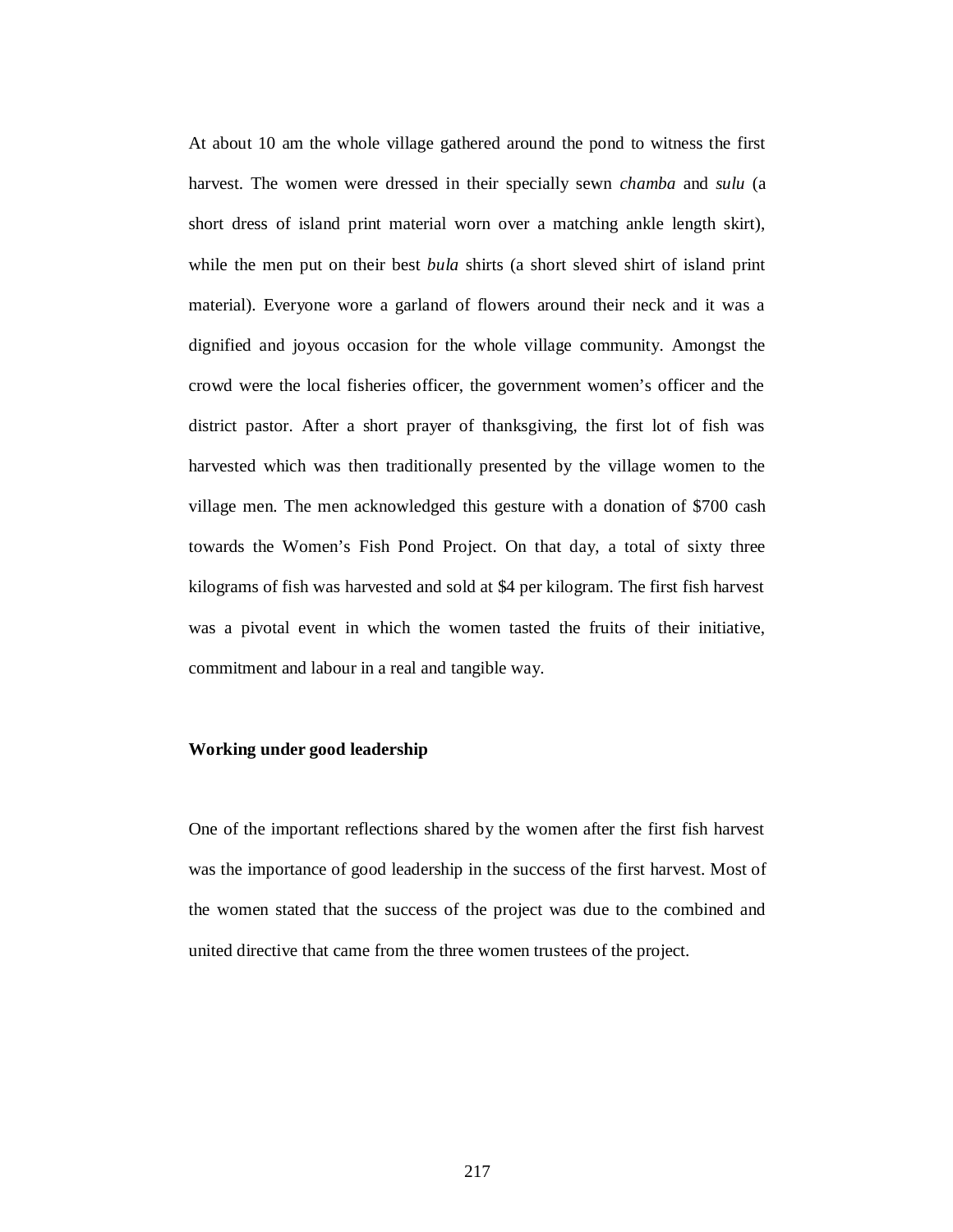*E a mai rawa vinaka na kena tagavi na ika ena vinaka ni veiliutaki mai vei Elenoa, Ivamere kei Ridome.* 

(Fish Pond Questionnaire, 2003)

(The first fish harvest was a success because of the good leadership we had under Elena.)

*E vakavatukana na susu ika oqo baleta na kena vinaka ni da rogoca ga e dua na vosa.* (Fish Pond Questionnaire, 2003)

(Our first harvest was a success because we had directive from one voice.)

There was one common and simple goal that all the women were working towards and that was to look after the fish so that there would be a good harvest. One woman commented about the importance of women working together at this point in the history of their village.

*Na draki ni cola i na rara okwe, ji gadrevia valevu meju loma vata na lewa, meju cakacaka vata.* (Fish Pond Questionnaire, 2003)

(Because of the lifestyle changes that we now experience in this village, it is vital for women to work together).

There were two more fish harvests and the women madea profit of \$1,420. However, keeping the money under tight reign was indeed challenging for the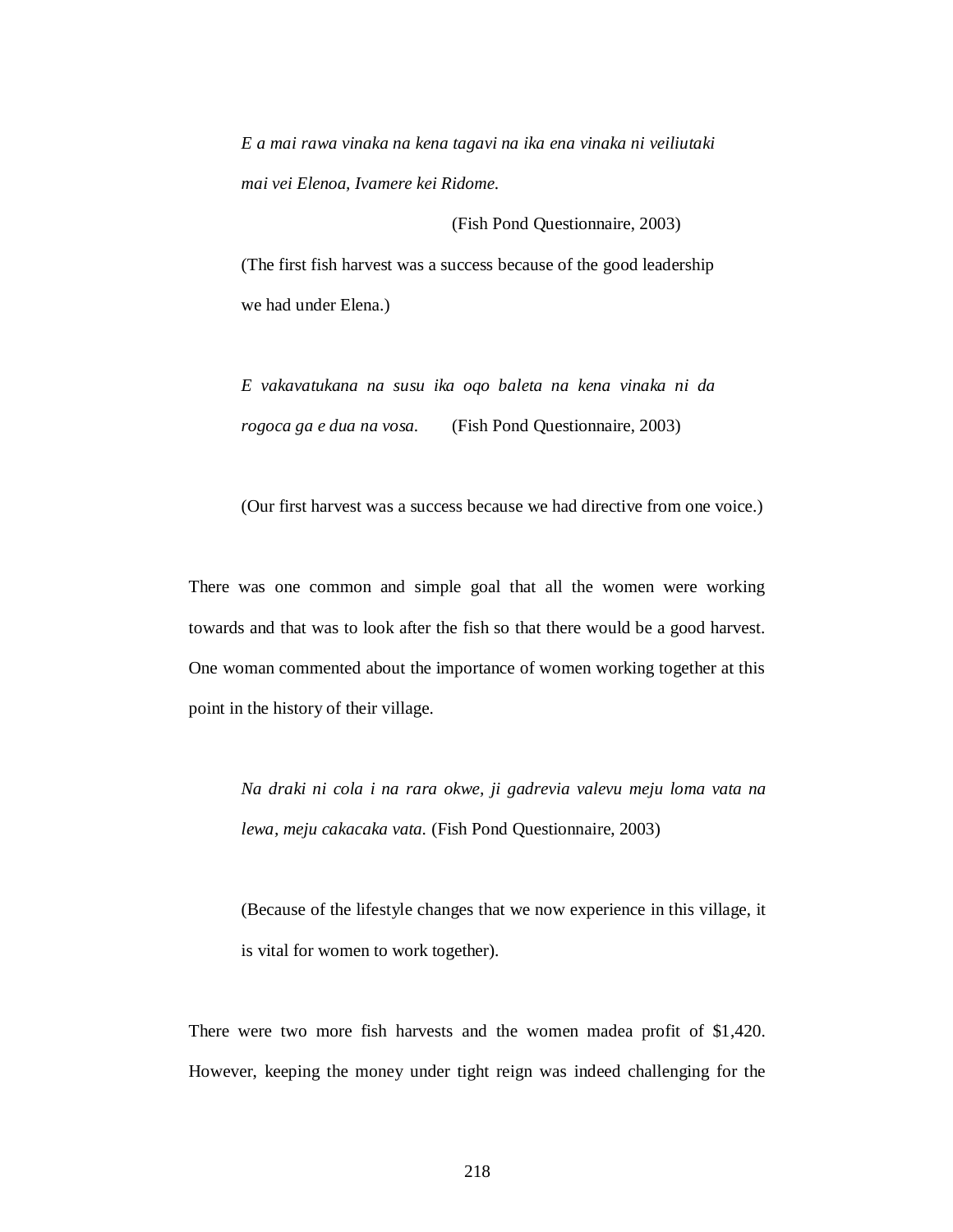three women trusties especially as it was common knowledge in the village that the women had this pool of money that could be accessed.

## **The women's encounter with money.**

One of the most challenging aspects of the women's Fish Pond Project was the issue of money and how this was managed by the women over the two year life span of the project. The three women trustees did their best to keep a tight reign over the women's pool of cash especially when women had individual views how it should be spent.

 *E hila na kwa dredre, me ju vivohakitakinia na kwa balesia nai lavo. A ma ji kilasia ni juku no chu na vakahama me balesia na i lavo.* (Fish Pond Questionnaire, 2003)

(It is a challenge to discuss issues about money, in the village. Moreover, women have individual views on finance.)

They soon realised that it was crucial to meet on a regular basis to discuss views on various issues including financial matters especially when the men, as they had in previous projects, realised the money might be accessed. Indeed, the men requested \$400 to pay off their hire purchase for the village lawn mower. The women responded by calling a meeting to discuss the request.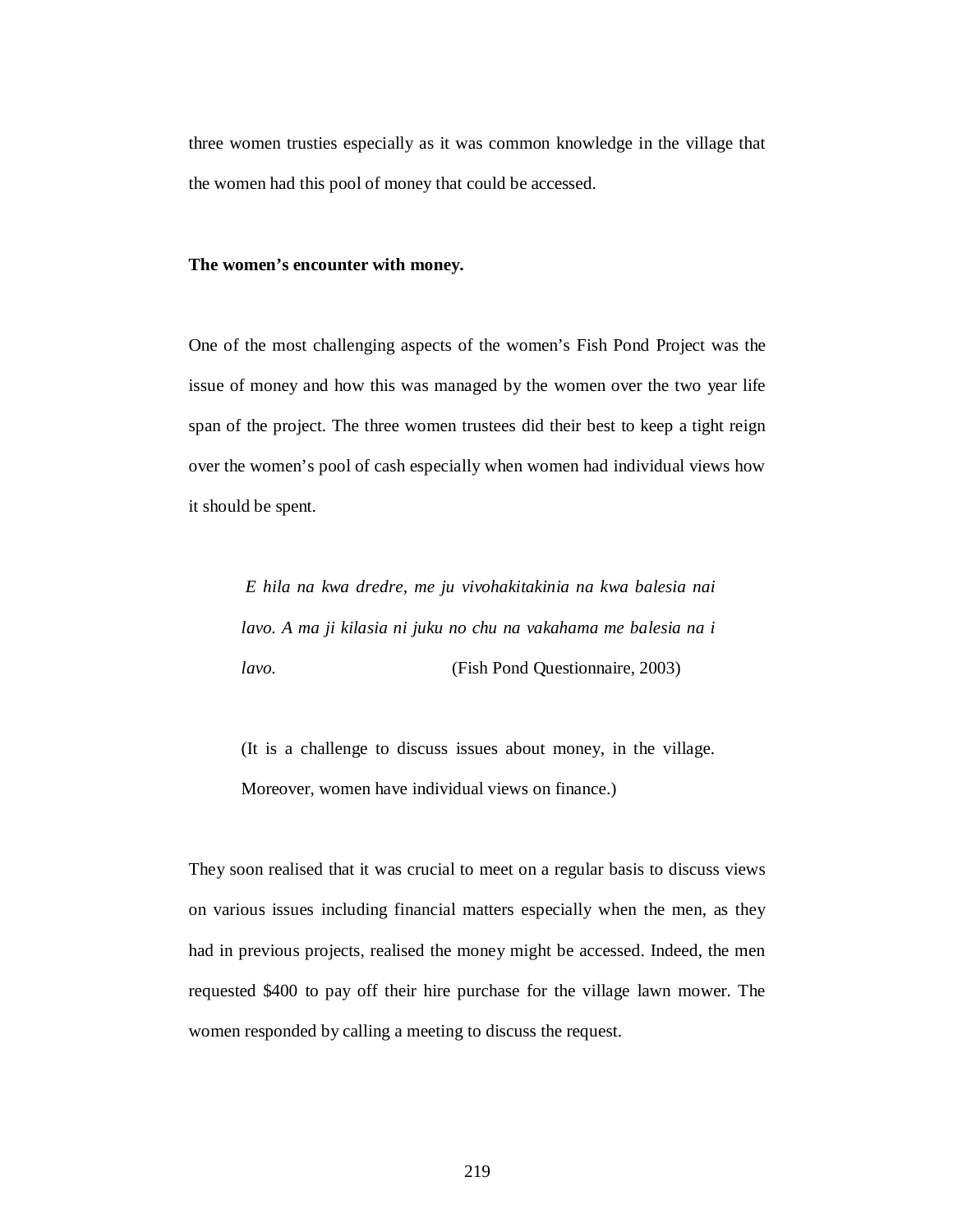This was a challenging decision for the women for many reasons. One reason is that the men have always had the upper hand in village affairs and were always making decisions for the women. The women realised that if this pool of money remained under their control then their views and decision had counted- an empowering realisation. They had accumulated this pool of money that gave them a sense of independence and power.

*Na kwa ga jina vadonuya vabohe na lewa me balesia na ledru kerekere na seigwane ena vabau ga ho.* 

(Fish Pond Questionnaire, 2003)

(Whatever collective decision we make as a group in this meeting will be passed on to the men.)

Most of the women were resistant to the men's request so it was a consensus that the request be turned down. The women had several reasons for refusing this request all of which included their positioning as women

*Balesia ni tasi no i na i chuvachuva ni qwaravi ni tobu ni ika, na kea vayagatakikolo na i lavo ji rewasia.* 

.

(Fish Pond Questionnaire, 2003)

(We could not give this money to the men because it was not part of the project guideline and it was not wise to use money prematurely.)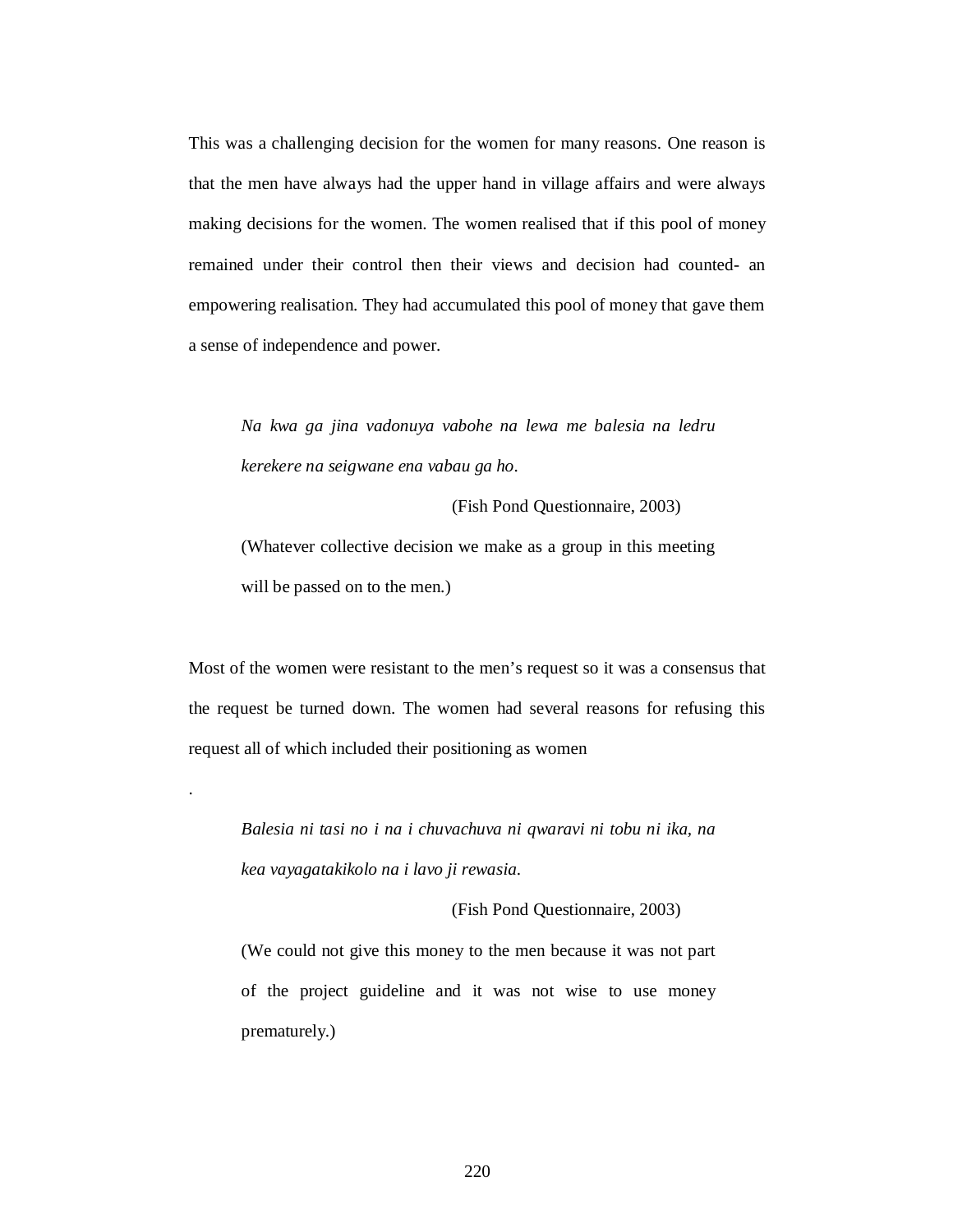*E dredre muni na dania nai lavo levu kodaki okwe balesia ni hewahewa na i vurevure ni lavo i rara.* 

(Fish Pond Questionnaire, 2003)

(It is rare to get such a large sum of money specifically for women and in the village there are not many sources of income for people, let alone women.)

Having such a large sum of money in the bank was a great encouragement for this group of village women and most of the women indicated that this is the first time that they have amassed such a sum. The women had a new sense of independence and felt empowered knowing that there was a pool of money they owned and controlled. For the women the money was a tangible platform of power that boosted their socio-economic energy as women.

# **An illustration that things can change**

The Fish Pond was a clear illustration to the women that they have the potential and capability to change and improve the standard of living for their families and village community. The fish from the Fish Pond provided an important and fresh source of protein for their meals which they would otherwise have obtained from canned fish and canned beef which would have been more expensive and not as healthy (the women paid for the fish they took). The women also proved that with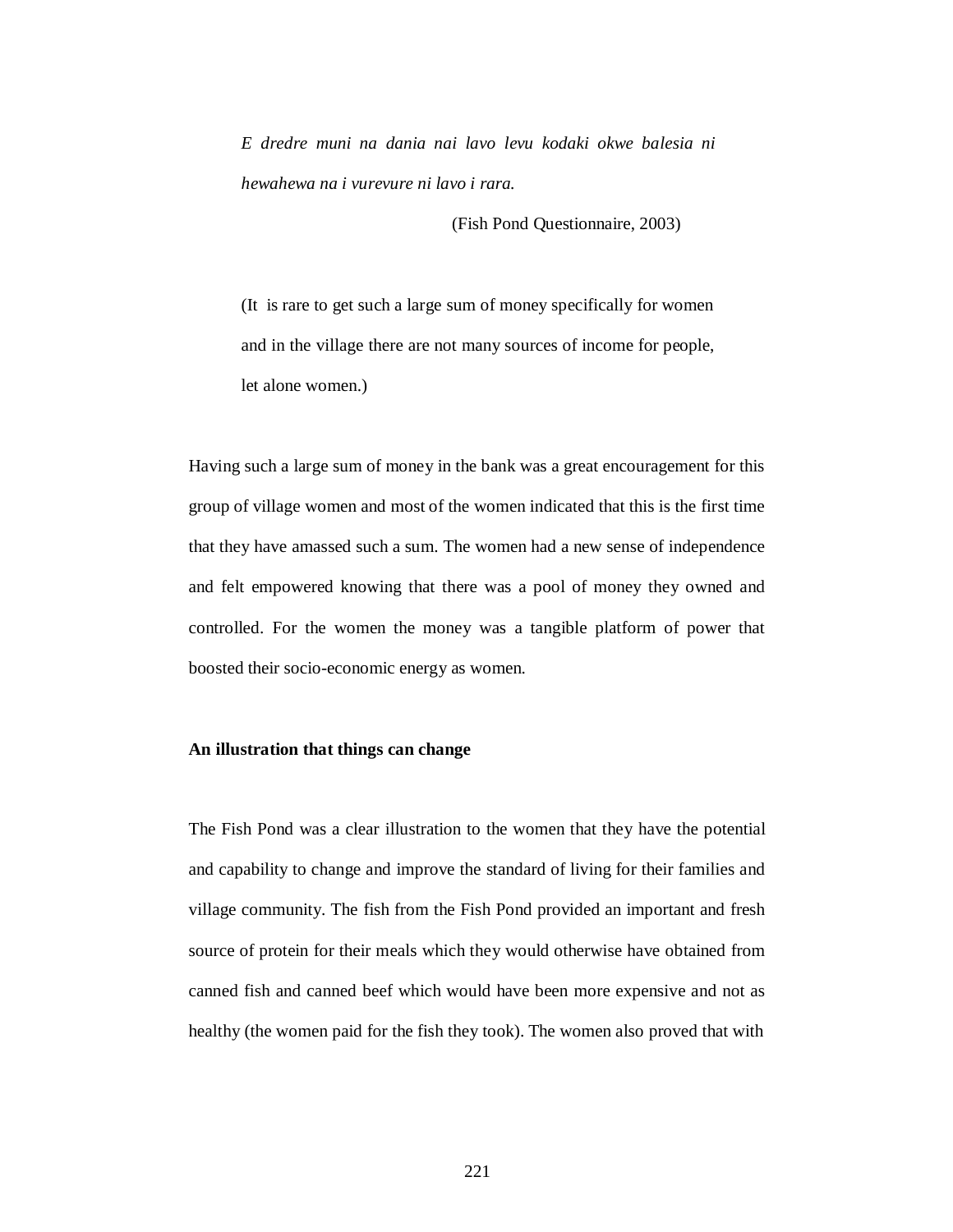hard work and commitment, much can be achieved in the village to meet their needs and challenges.

*Tolavia re na kwa ji rewasia na lewa kodaki ji cakacaka va kaikai qei nia na leju yalo vata.* (Fish Pond Questionnaire, 2003)

(We certainly can achieve much with some hard work, commitment and unity.)

The women were also involved in something different from their normal routine. For example, they had something new to talk about including all the interesting and challenging encounters that accompanied such projects.

*Hila na kwa na lemachu talanoataki nia na lewa na lemachu tobu ni ika balesia ni machu bau tara chu na lewa e hila na kwa yaga a vou muni vainikematou.* 

(Personal letter, 2003)

 (Our Fish Pond has been our common topic of conversation because as women we are doing something new, something different and useful for ourselves.)

Even more importantly, they were change agents as they began to see things from a different perspective which in turn triggered a new way of doing things.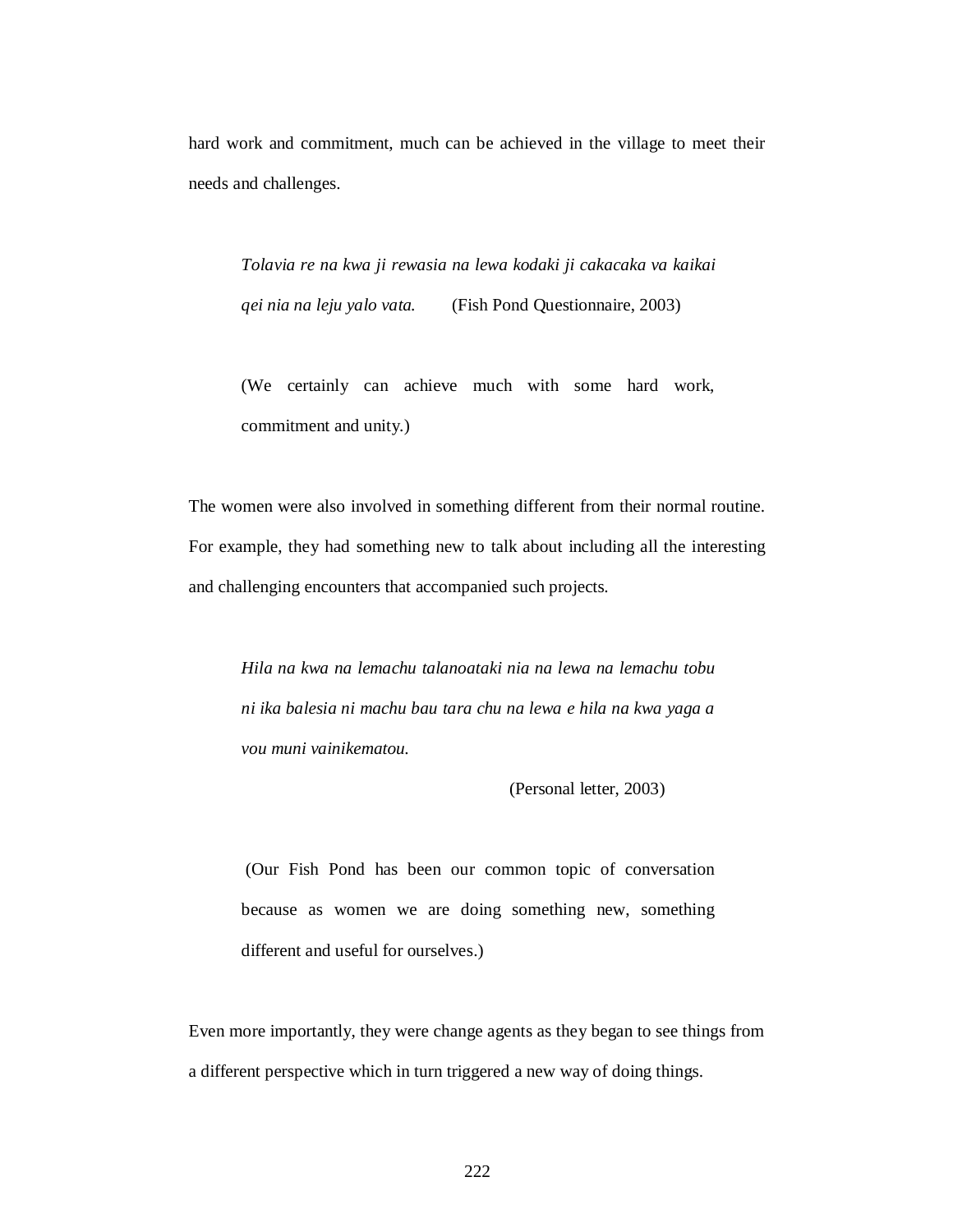One of the exciting things that emerged from our action research was that women began to share their dreams and hopes on things that they can collectively do together as a spin off from their fish harvest. Although we had teething problems along the way, the women hoped they could extend their next project breeding prawns and perhaps start up a little commercial flower cultivation that can be sold to nearby hotels along the coral coast. This can be a source of a much-needed income for the women's pool of funds and also their families.

# **Conclusion**

An aim of this research was to explore approaches to development that engages women in ways that are collaborative. Crucial dimensions to my involvement in the process may be linked to four assumptions suggested by Stringer (1999) in regards to community action research: it is *democratic*, enabling the participation of all people, it is *equitable*, acknowledging people's equality of worth, it is *liberating*, providing freedom from oppressive, debilitating conditions, it is *life enhancing*, enabling the expression of people's full human potential (Stringer, 1999: 9-10).

My role in the initial phase of the project was one of mentor as I encouraged the women to voice their opinions and wishes as we discussed the proposed project. My position was that this was our own project and we had total ownership of it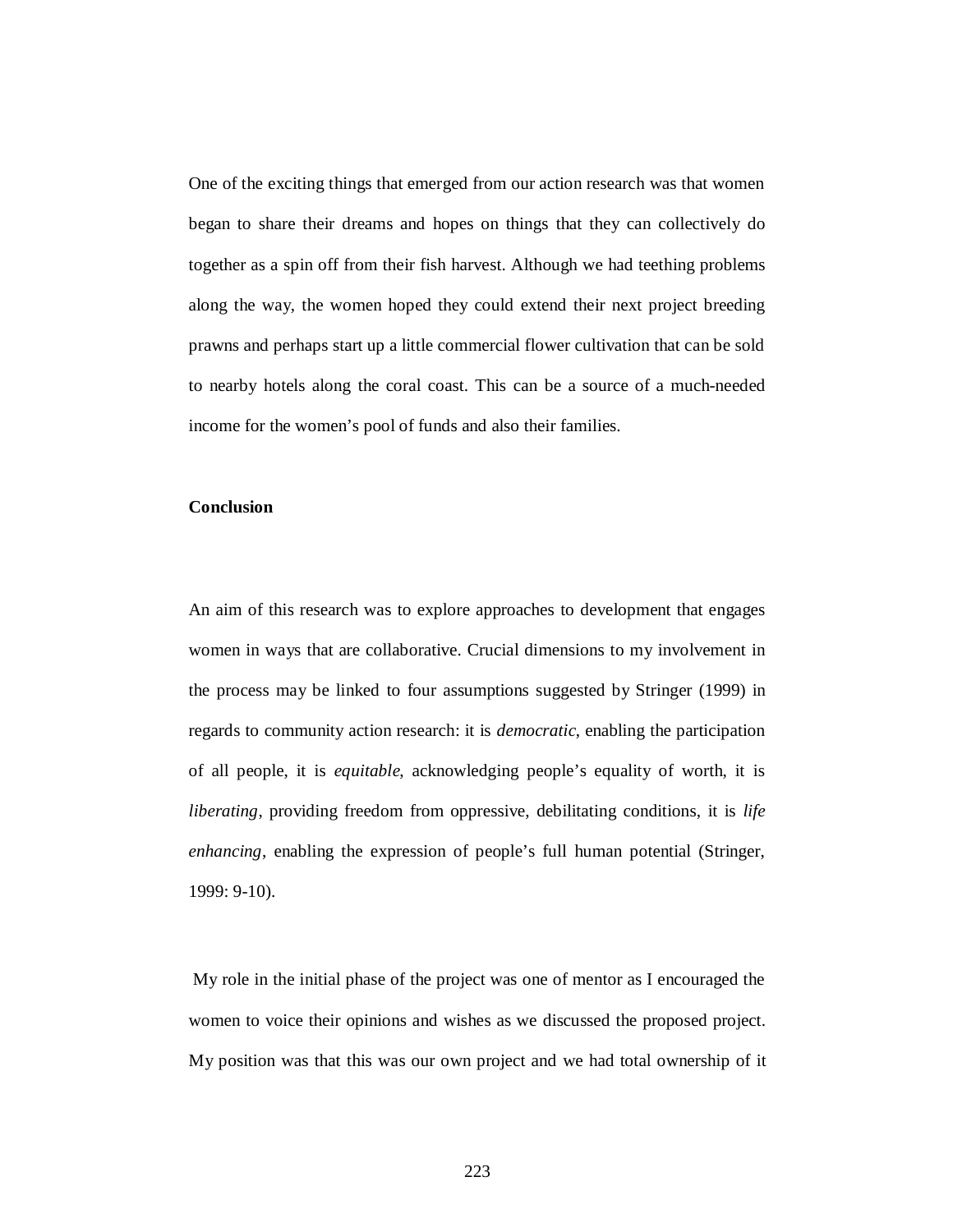(equitable). The project was implemented in a way that involved acknowledgment of and respect for each other's contribution. In other words acknowledging each other's equality of worth and dismissing any social or political hierarchy amongst us as women (democratic). For example, I consistently encouraged the women to see themselves collectively (and not the researcher) as the experts in local village knowledge, values, skills and practices. Their contributions were vital to the success of the project. Without doubt, this kind of action research is most empowering for these women because of its collaborative nature and approach (Henry & Kemmis, cited in Connole, Smith & Weiseman, 1985: 262-263).

As a researcher, I played many roles but I focused my energy on being a catalytic leader coaxing the women to believe in themselves and building their confidence through our relationships and in our various engagements (liberating). Given these characteristics the women were guided through three basic cyclic phases of action research, which involved planning, acting and reflecting on the project. These phases were more than procedures because underpinning these phases was a form of self reflective enquiry on the women's part to identify and critically confront their socio-economic situations and if sufficiently energized and enthused take some (collective) action to improve their situation in a way that suits them.

The patriarchal system of the Fijian village social system means that women are seldom involved in the decision-making process and this in turn has impeded the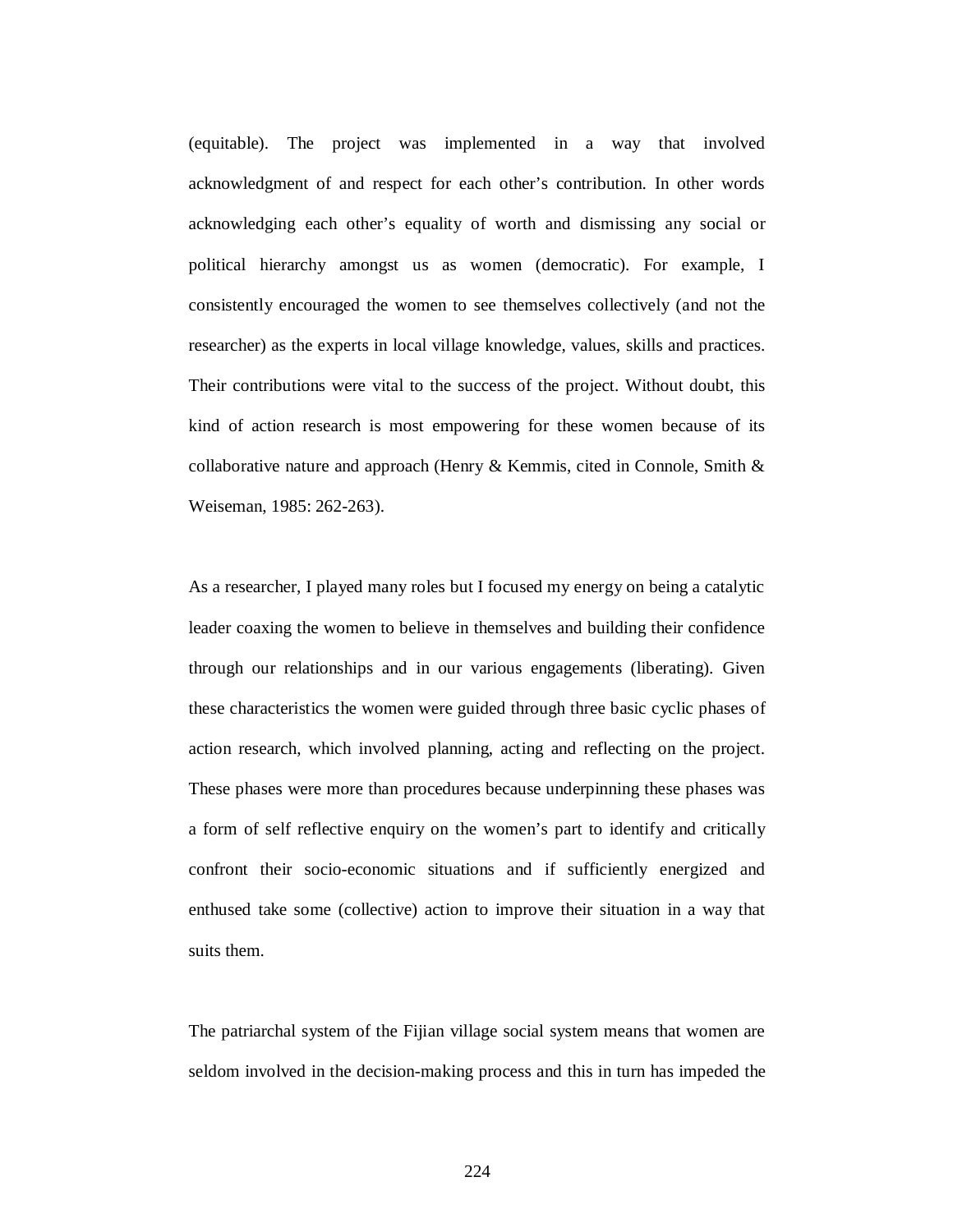socio-economic progress and empowerment of women at this level. Furthermore, most training and social progress initiatives are not gender sensitive and do not provide space and opportunities for women to make decisions on these initiatives. However, the Fish Pond was initiated by the women themselves with the researcher as a mentor and facilitator to this initiative. The Fish Pond provided the space for women to practice making decisions on their own and to work through the decisions they have made. This is an important aspect in the collaborative process and is seen as a bottom-up initiation of change. The 'topdown' approach that is typical of most rural development programmes do not often meet rural and indigenous women's needs (Korten, 1980). The project provided much needed opportunity for all the women to fully participate in the decision-making process. Their full participation was encouraged in such a way that is similar to what Arnstein (1971) defines as 'citizen control' which refers to 'true' participation involving some real transfer of power. However, before this can happen it was necessary for the researcher to continually coax and encourage women to share their views and to feel good about sharing their views.

It was difficult to leave the women behind when my six months of field work ended because I was now part of their lives but more importantly that I had left behind this small project to manage and be anxiously looking forward to the first harvest of fresh water fish. The women had truly reaped a great harvest from their efforts on this project but more importantly a startling proof that as women they can be agents of change for the progress and development of their families and community. It also proved to the women that they already possess the necessary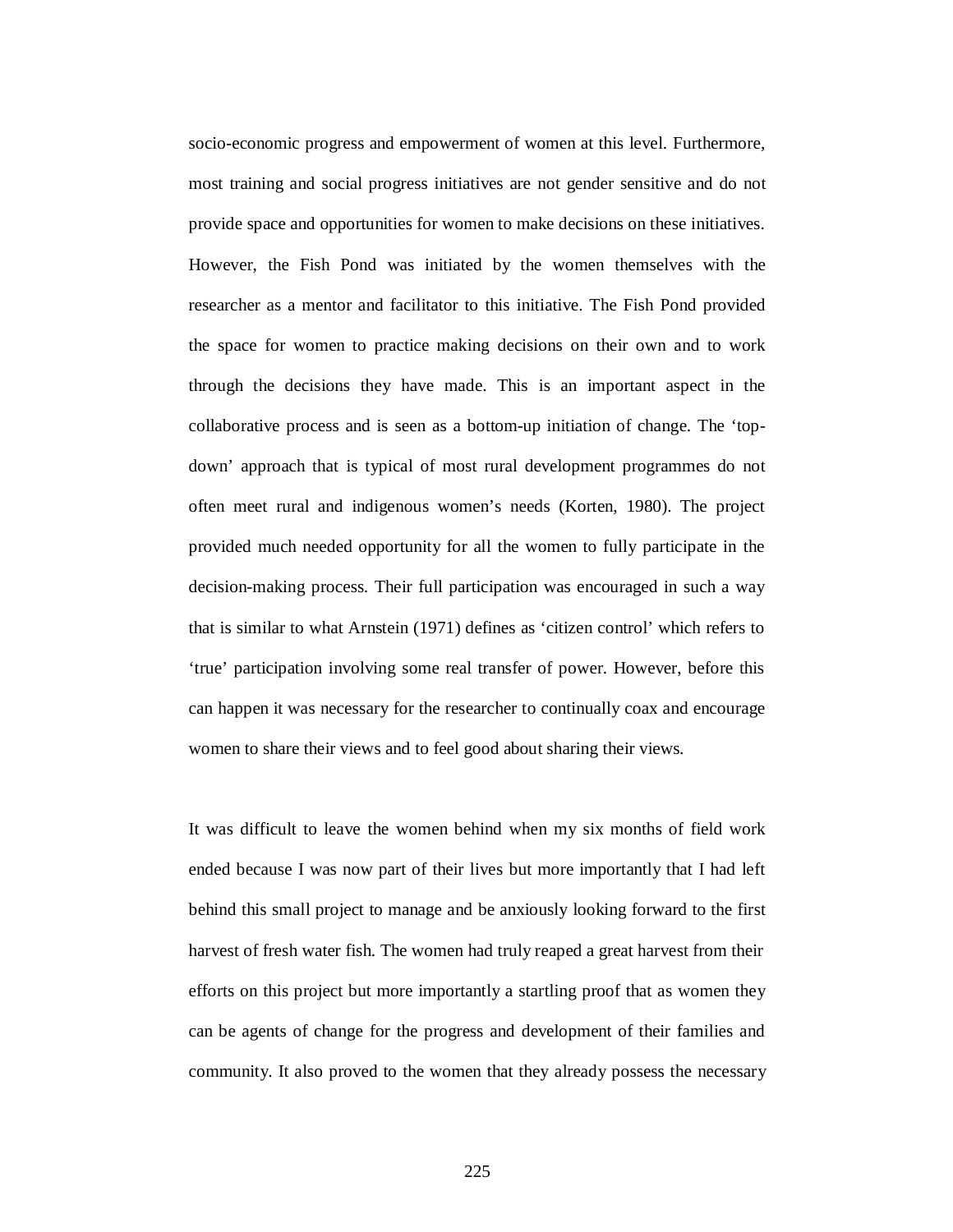knowledge and skills to do new things for their community. All they needed was technical support and some expertise from their local government officers. This provided a great empowering process for the women and consequently became a vital platform of power for the women collectively. The intention was, given this power base; the women would co-construct ways in which they could begin to interrogate the power relations and dynamics that has disadvantaged them as women in their village. This of course was a long-term vision of empowering women in their village community. Finally, the women found the process enjoyable giving them something new to talk about even though there were challenges in it and it benefited their families (life enhancing).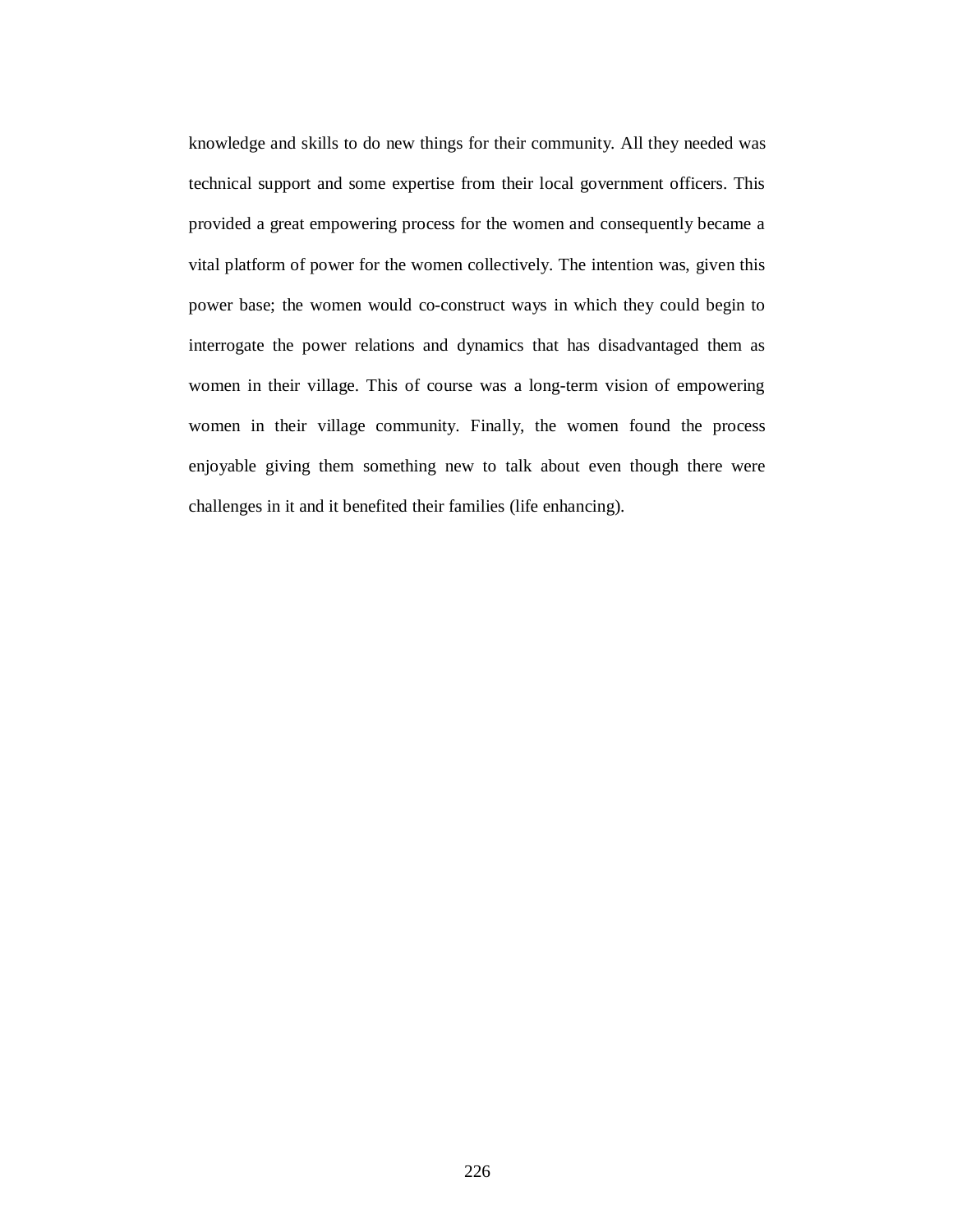## **CHAPTER EIGHT**

# **CONCLUSION**

The major research question for this research focused on the perceptions of a group of rural Indigenous Fijian women regarding their daily needs and challenges at a point in time when their traditionally subsistence way of life intersects with a market economy. I signalled at the beginning of the thesis that my reading of their responses would be viewed through the lenses of training and development responses, in particular, ways in which those responsible for development could work in an empowering manner. My way of addressing this issue was to live amongst the group in question, to immerse myself in their daily lives, to listen carefully to their perceptions and to offer them my skills in achieving a development outcome. I also wanted to produce a thesis which narrated the story of their lives, allowing their daily lived experience and voices to enter into the public arena. Finally, I was interested in reflecting on what I had learnt as an indigenous researcher who returns to her mother's village in the position of outside/insider. The work of this chapter is to pull together some of the insights I have gained about the agendas I set myself at the beginning of this project.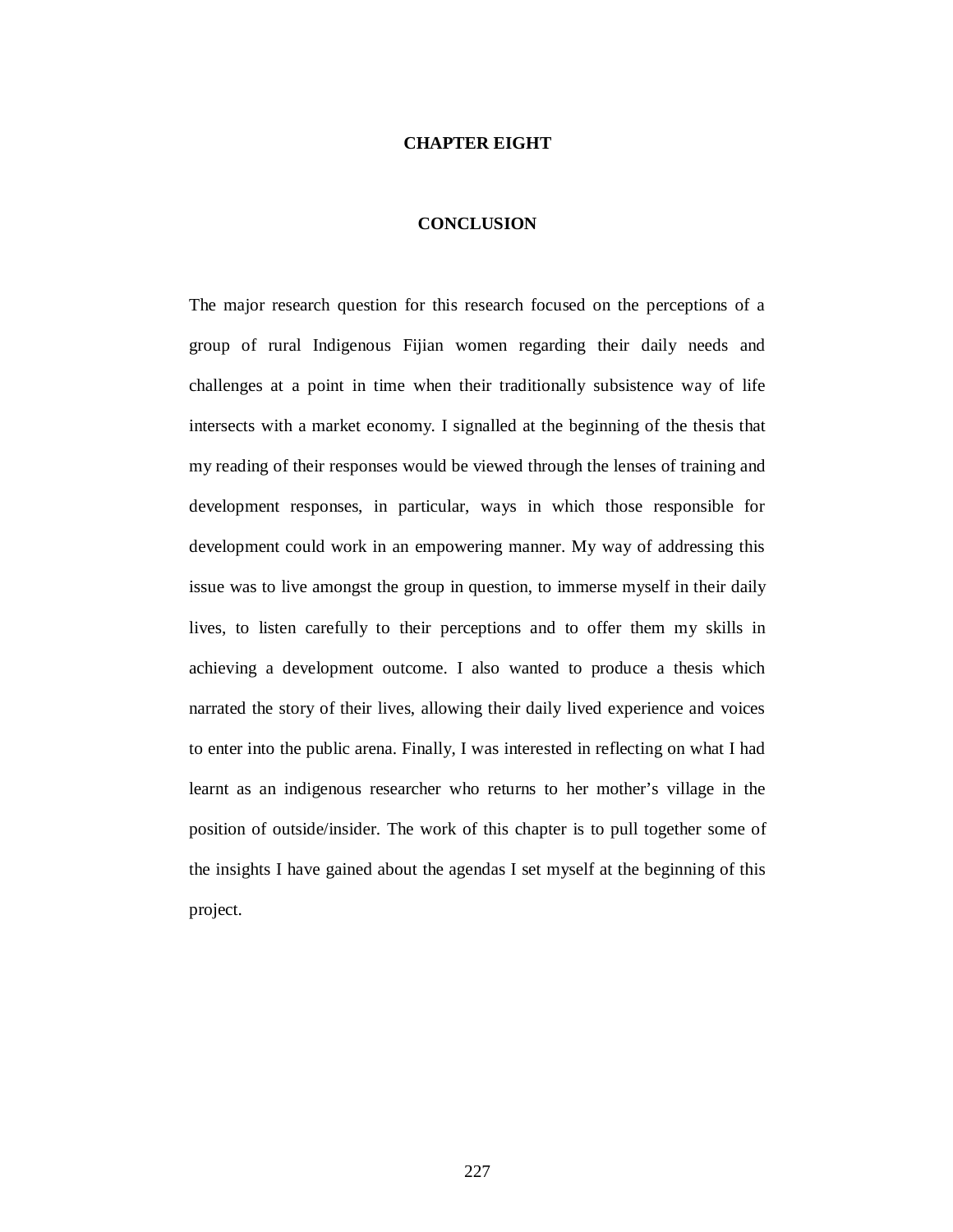## **Women's daily needs and challenges**

When I returned to my mother's village I discovered that there were many aspects of their way of life that had not changed. Their families, *vanua,* church and school continue to be central institutions in their lives. Each of these institutions, especially the family (including the extended family), *vanua* and the church continue to make enormous demands of the women's time and money. The women continue to value these institutions but they want the demands on them reduced. The reason they want them reduced is because they have entered into a market economy in which they use, in the main, their traditional skills of farming to produce surplus produce they can sell for profit. The daily work involved in producing this surplus is physically demanding and, as other researchers have found in similar contexts, it leaves them no personal time and exhausted as they do it in addition to traditional demands. While the women value their traditional institutions they resent that they have little say in communal decisions because these are dominated by the men. If a goal of organisations such as the United Nations is to have women involved in decision making at the national level then women need support in making this happen at the local level.

The women want the money that comes from the market economy because they want more efficient homes that can withstand cyclones, are easy to clean and have better sanitation, light and water supply. They want money so they can send their children to school because they know that education leads to better jobs and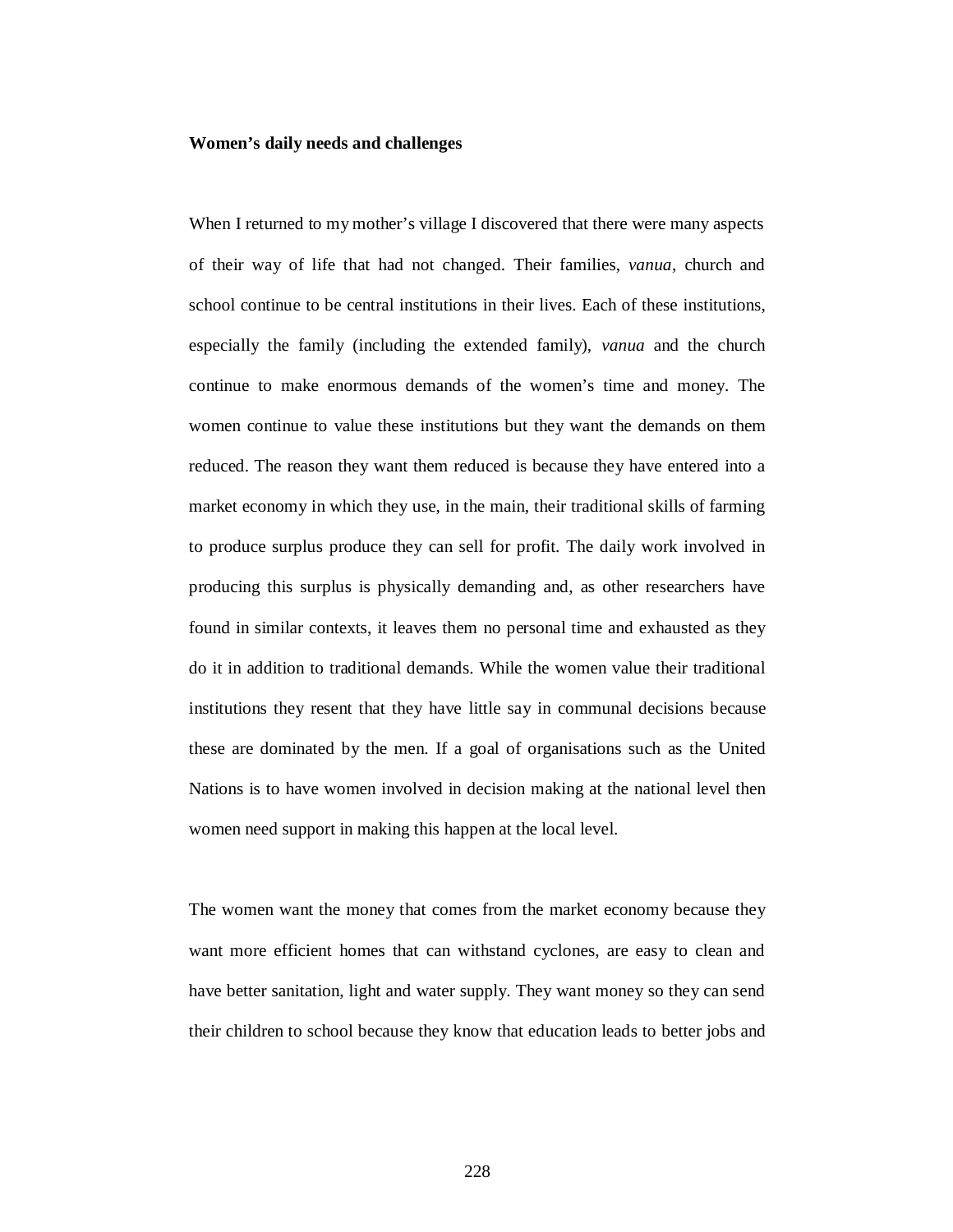more money for their families. They recognise that leadership, both male and female, is important in achieving this change.

Many indigenous Fijians begin their education in local village schools but move on to urban centres for better educational opportunities. There is a sense of awakening amongst Fijian communities of the importance of education for a better and secure future. A prominent trend is for families who can afford it to relocate to urban centres for better education opportunities. Many indigenous rural villages today, including some in Marama Village, benefit from remittances from their urban based relatives.

#### **Negotiating the old and the new**

This study has shown that in recent years the impact of modernisation, particularly the influence of the market economy, has been significant and has both challenged and complicated much of the women's daily-lived experiences. In this contemporary Fijian village, there are old perspectives and assumptions and values that retain their vibrancy, their credibility and influence but because of the impact of the outside world, there are new ways. For these village women, this has meant contradictions between the new ways and the old ways and they are confronted with negotiating these new challenges and at the same time finding meaningful ways to sustain their families and livelihood and community connections. The women find it challenging to negotiate between the individualistic and materialistic stance of a market economy and their communal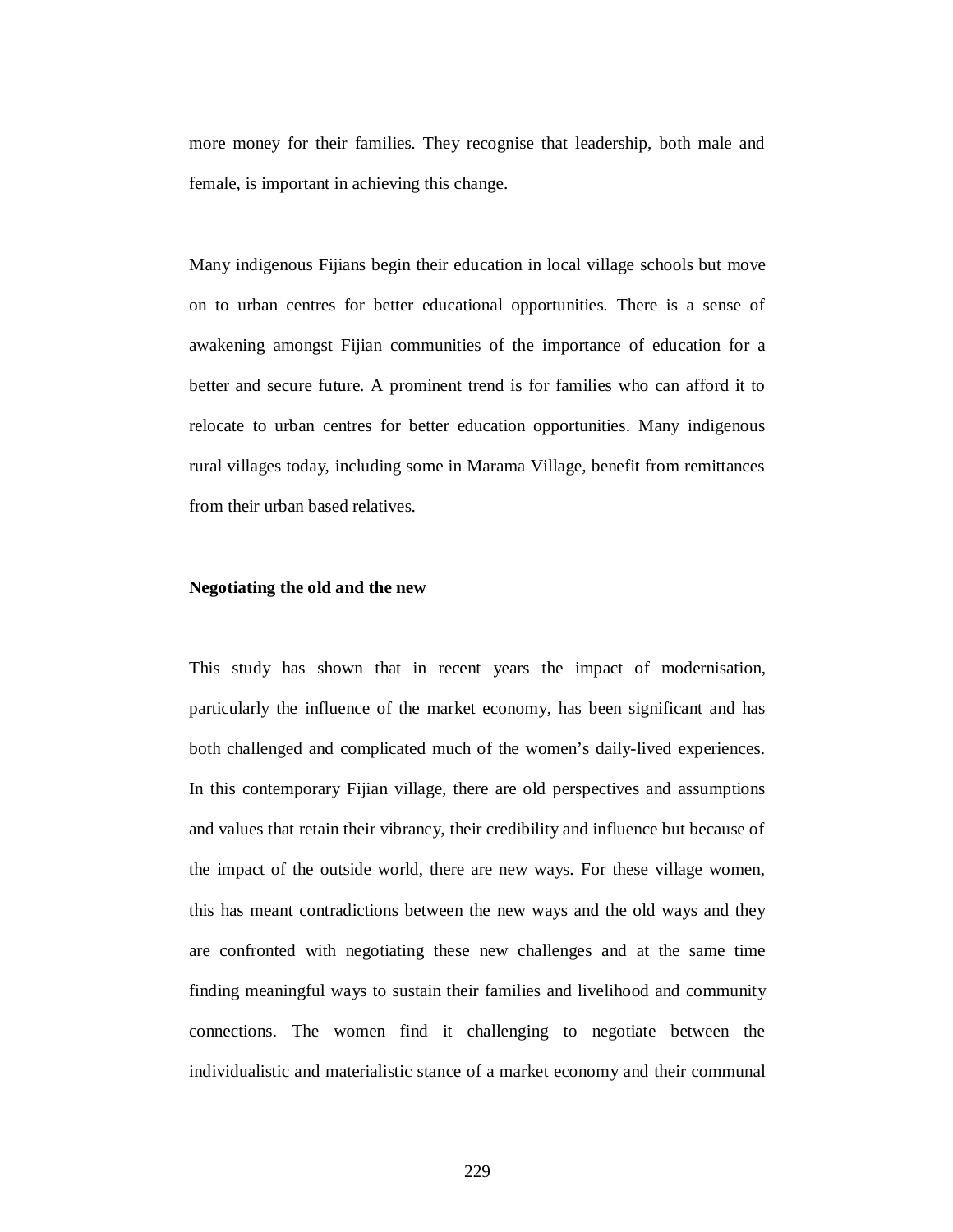way of life. These village women are further disadvantaged by traditional institutions and infrastructures that are patriarchal where men hold power and have access to land and other natural resources. Although the women are the economic backbone of the community, they have little space and opportunity to be active decision makers in the socio-economic and political affairs of the village.

## **Creating spaces for women**

This study has provided the space and opportunity for the women to exercise their decision-making skills and power through the women's workshop and the Women's Own Fish Pond Project. It has illustrated that it is vital to commit time, energy and resources to fully understand and validate local women's knowledge, values and practices. This may provide a more meaningful and authentic platform on which to develop women's empowerment and development initiatives. Listening to village women's stories can assist outsiders, including myself; understand the things that really matter to them: their actual needs and priorities. Providing the space and opportunity for these women to tell their stories is an acknowledgement and respect for their being and existence. One mark of a liberating process is to help these women tell and share their stories in a critical manner. According to Freire (1970:4) when people are not free to speak, silence is oppression and in indigenous rural villages women live under a culture of silence because Fijian traditional norms and social infrastructures do not place women on an equal footing with the menfolk. Yet the women in Marama Village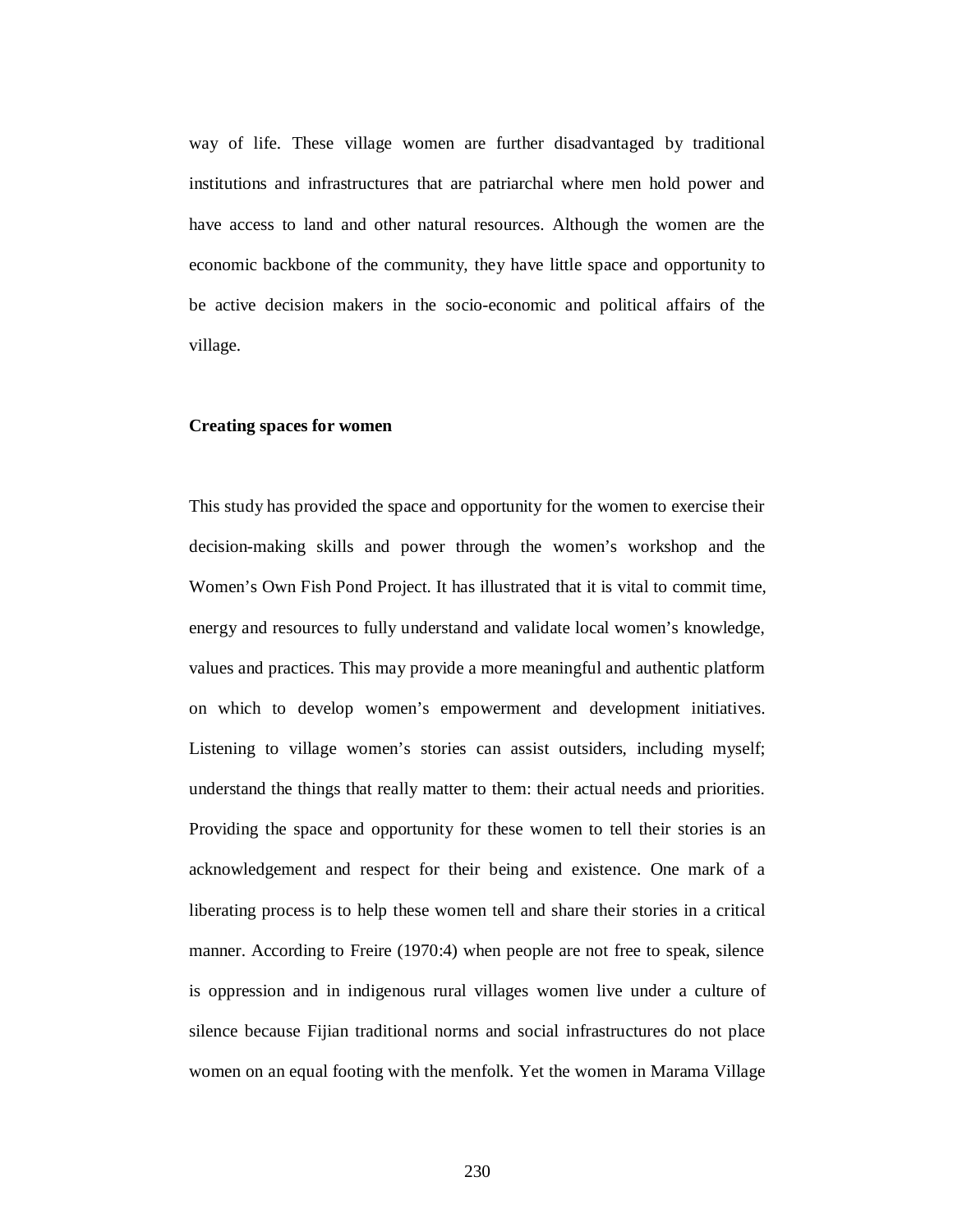showed that when facilitation is made available for them to meet together, to listen to each other and to share common concerns and visions, they can act together in ways that are empowering for them. The safe and secure nature of the relationship that had evolved allowed the women to be very open and honest with one another as they shared about their daily lives in the village. This culminated in a very emotional but powerful situation during the village women's workshop where the women confessed to each other about their shortcomings and weaknesses; and forgiving each other in the process. This to me was the psychological and emotional clean slate and foundation that, for this group, was necessary for change to occur. I found that the new spaces and opportunities that were created as part of the research empowered the women to have a sense of ownership, comradeship and control over much of the needs, challenges and opportunities they had shared amongst themselves and the researcher. Through the process of critical reflection, the women were able to interrogate and understand their daily-lived experiences so as to take ownership and control over these experiences. This empowered them for collective action, the first was a village clean up day where all the women under the leadership of the village nurse spent the whole day to clear, burn and bury rubbish in the whole village. This triggered off a chain reaction where the women were more conscious in keeping their home surroundings neat and tidy. Home gardens were made and animals were kept out of the village green. This collaborative effort provided a social glue for the women's empowerment and unity and also became a tool for further collective action. For most of the women these provided a boost to their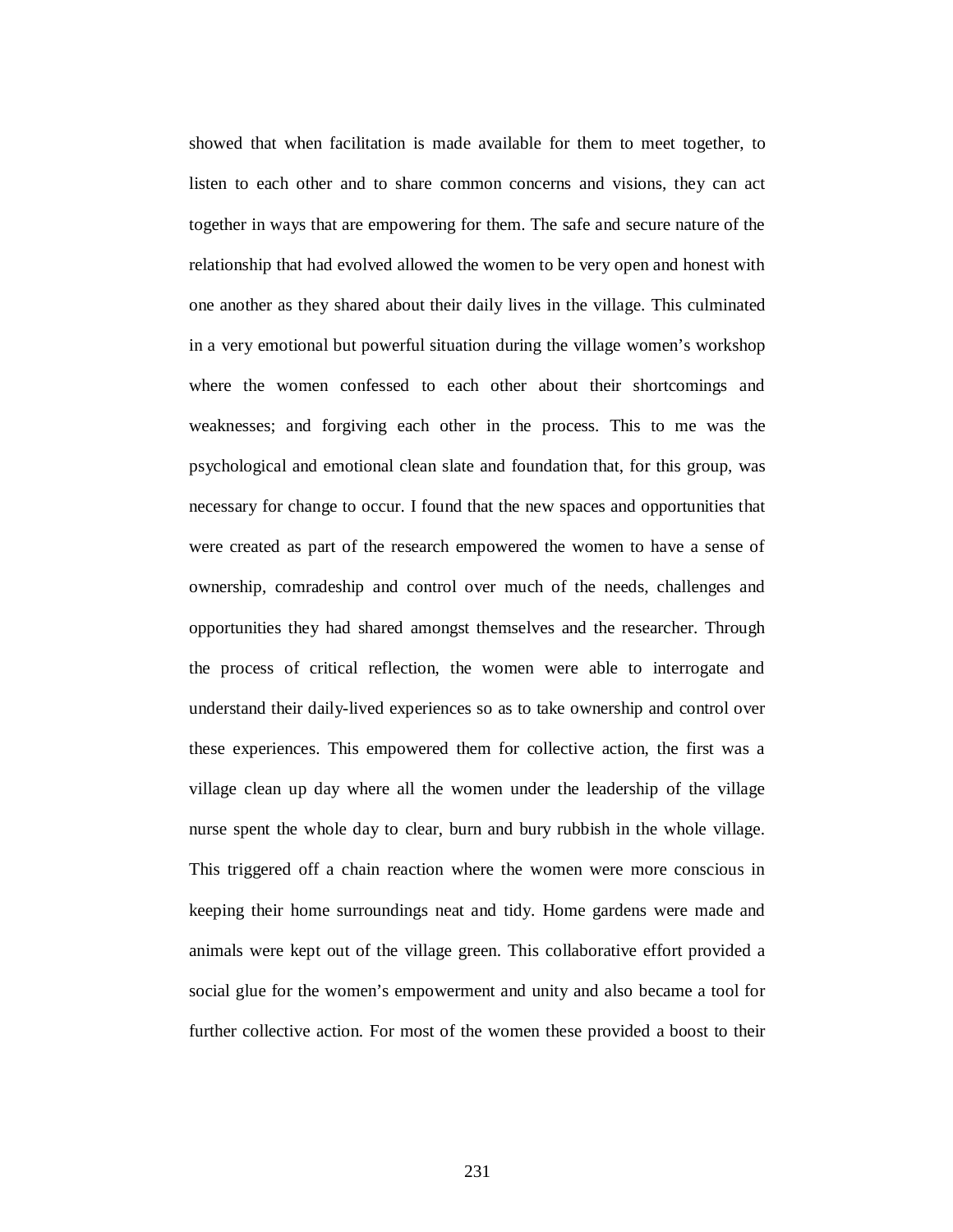self-esteem and dignity and provided the necessary space and platform to play out their potential and capability.

The other major project, the Women's own Fish Pond, which emerged as a result of the collaborative action approach of the study, provided a space and opportunity for the women to engage in the practical and challenging aspects of empowering themselves. The mere fact that they were able to talk about their plans and ideas for the fishpond gave then a sense of engagement and influence. Consequently, the women experienced some form of control as they sat together and collaboratively discussed issues pertaining to the fishpond. The initial funds I successfully applied for on behalf of the women were powerful evidence to prove to them that their idea of a fishpond had counted. In the project the researcher played a catalytic and supportive role and cheered the women on as they engaged themselves in their own Fish Pond Project. Finally, the women took control of their resources when they decided to join together to keep control of the money they made from the Women's Own Fish Pond rather than handing it over to the men.

A key factor in the success of the women's undertaking was that they started with a project where all the required input was available locally in the village. The fishpond was small enough to be managed by the women themselves and carried no complicated issues and it was a project that met their basic food needs. A crucial aspect of the project was that the women had informed the men in the traditional manner that they had plans to start a fish-breeding project. So the men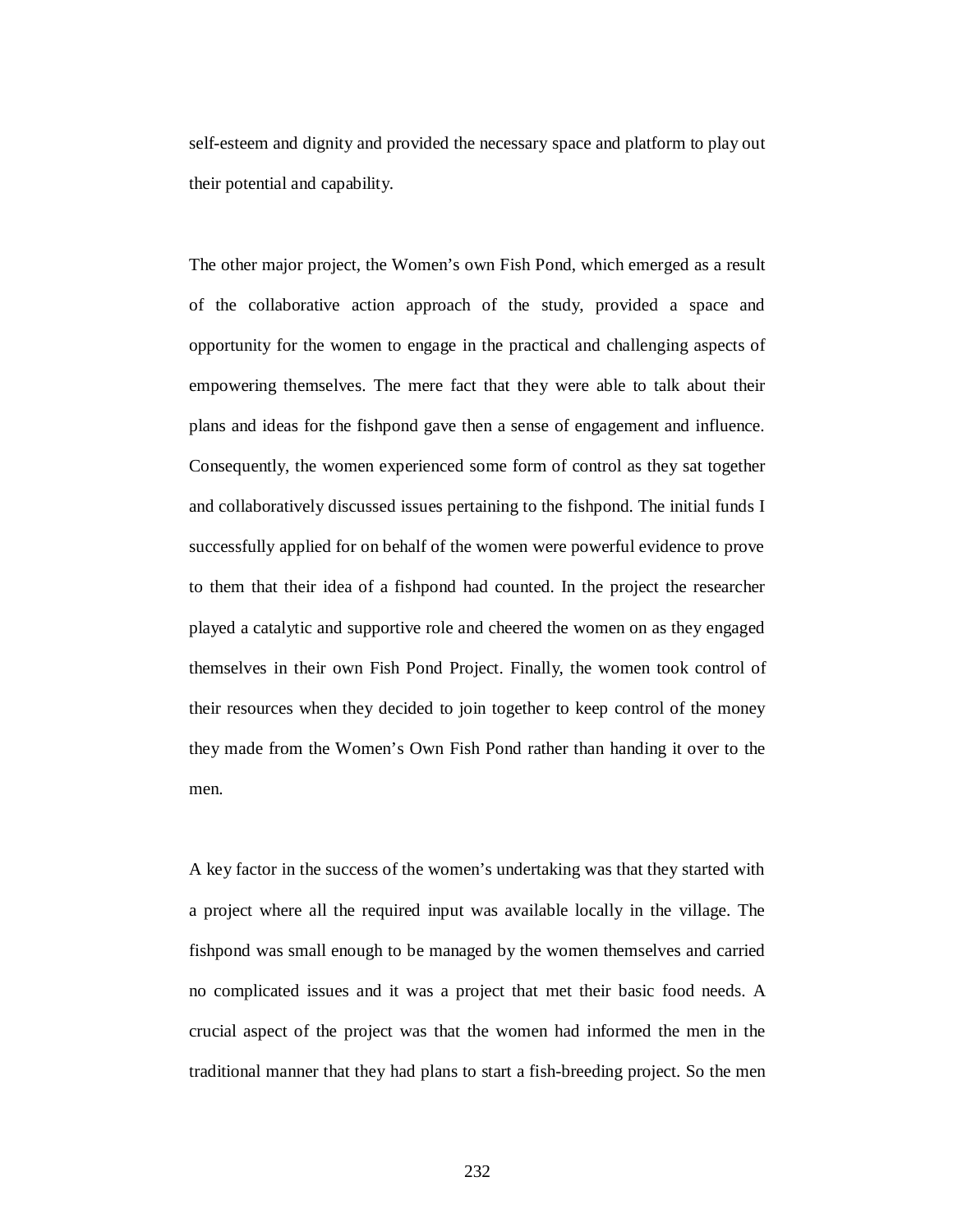gave their blessings for the women's own fishpond. This gesture was significant because although the fishpond was focused on women's empowerment, the women acknowledged local traditional protocols and the important role that their men had to play in this project. Because this was a Fijian village community, the women realised that they needed the cooperation of the whole village community to make the venture a success. In fact for the first fish harvest, the men in the village gave their blessings again by giving a donation of F\$943 as they were invited to be chief guests at the first harvest. This is a major tenet of the Fijian way of life, respect and reciprocity. As a researcher I found that the women still had much respect for operating within traditional protocols and this was crucial for such communities. This suggests that any collaborative action research needs to be sensitive to local contexts and social networks and to support the women in managing the process for themselves.

There is a moral responsibility for local indigenous women scholars and leaders to reconnect and talk with rural women on a whole range of issues that are crucial to their lives as women. Local women's knowledge is grounded in their experience, values and practices and when women leaders understand this knowledge, they actually bring to the core and privilege the local women as knower. This is profoundly a political act which should be advocated by women leaders at the grass root level.

Traditions and customs are important components of the Fijian village way of life hence it is important to engender development and training within the context of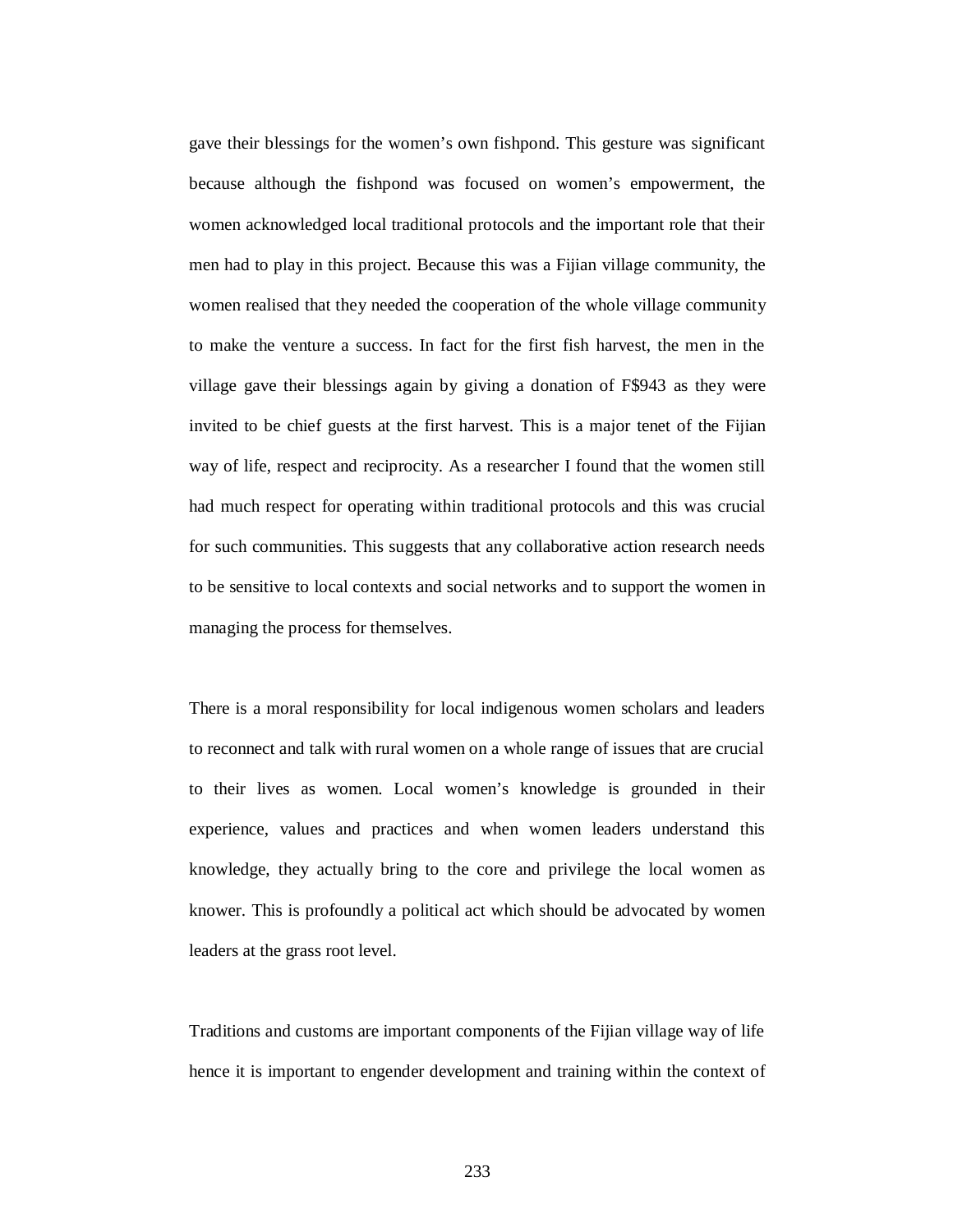this traditional way of life as a starting point. Like most of their Pacific counterparts, village women in Fiji have lived their lives within the traditional context of their village community and it is only wise to engender development and progress into how women do things in their village. In the early stages of the fieldwork, it was observed that women were very cautious to follow traditional norms but were equally skilful in manoeuvring their way through this male dominated culture. This research has illustrated that the village women know how to manoeuvre and weave progress and development challenges given the nature of their village landscape.

This study also demonstrates that the local culture of our people is not necessarily a stumbling block to development and progress as suggested by dominant models of development. On the contrary, local traditions and culture are vital starting blocks or springboards to progressive socio-economic activities and development. The existing village institutions ought to be used as platforms or learning arena where the village's patriarchal system will be 'metamorphisised' in such a way where men are engaged in communal activities that are conducive to the process of conscientisation and power sharing.

We need to make sure that the development and research processes that we engage the women in will rebuild women's lives spiritually, emotionally, socially, economically and politically. If we work with no hidden agendas or professional aloofness and a genuine heart to really make a difference in the lives of women, then there is no need for these village women to live a life of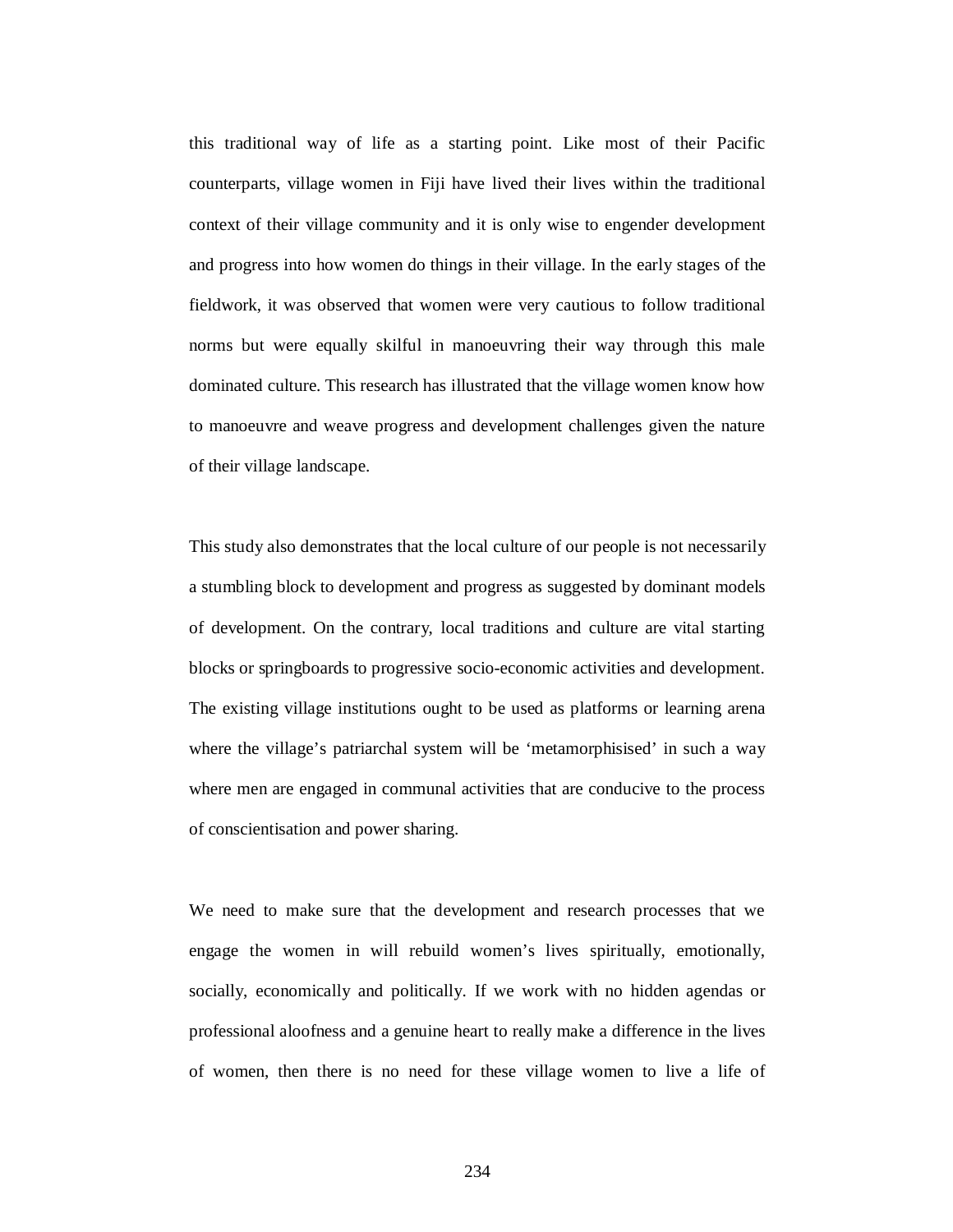hopelessness. With the same token we must be accountable for the corrective measures that will be required should these development programmes fail to bring about the intended social economic and political outcomes. It is also important to allow the research process to evolve naturally rather than forcing it through because this created space for much reflect-action (praxis) on the part of the researcher and the women also.

However, in a predominantly patriarchal society such as this Fijian village, feminist approach to power and access to resources needs to be treated with much caution and sensitivity. This group of village women had much wisdom in dealing with this issue when they started off their fishpond project. Even though the fishpond would bring them a new sense of social and economic status, the women realised that they were still part of the social and economic fabric of their village community. The women live in a village landscape that has a communal infrastructure. In dealing with issues of power and the politics of Fijian village life, good sense must prevail and it is wise for outsiders including indigenous scholars like me to be very sensitive to this. In fact I have much admiration and respect for the women for respecting this aspect of their way of life. As women gain further mileage in their empowerment experiences, the village men needs to undergo a parallel process of conscientisation where they are equally empowered to interrogate their own privileged and powerful positions in the village community. This is vital because engendering training and development is not about women only but has much to do with the men also. Focusing on the men as part of the solution to women's oppression is a necessary prerequisite to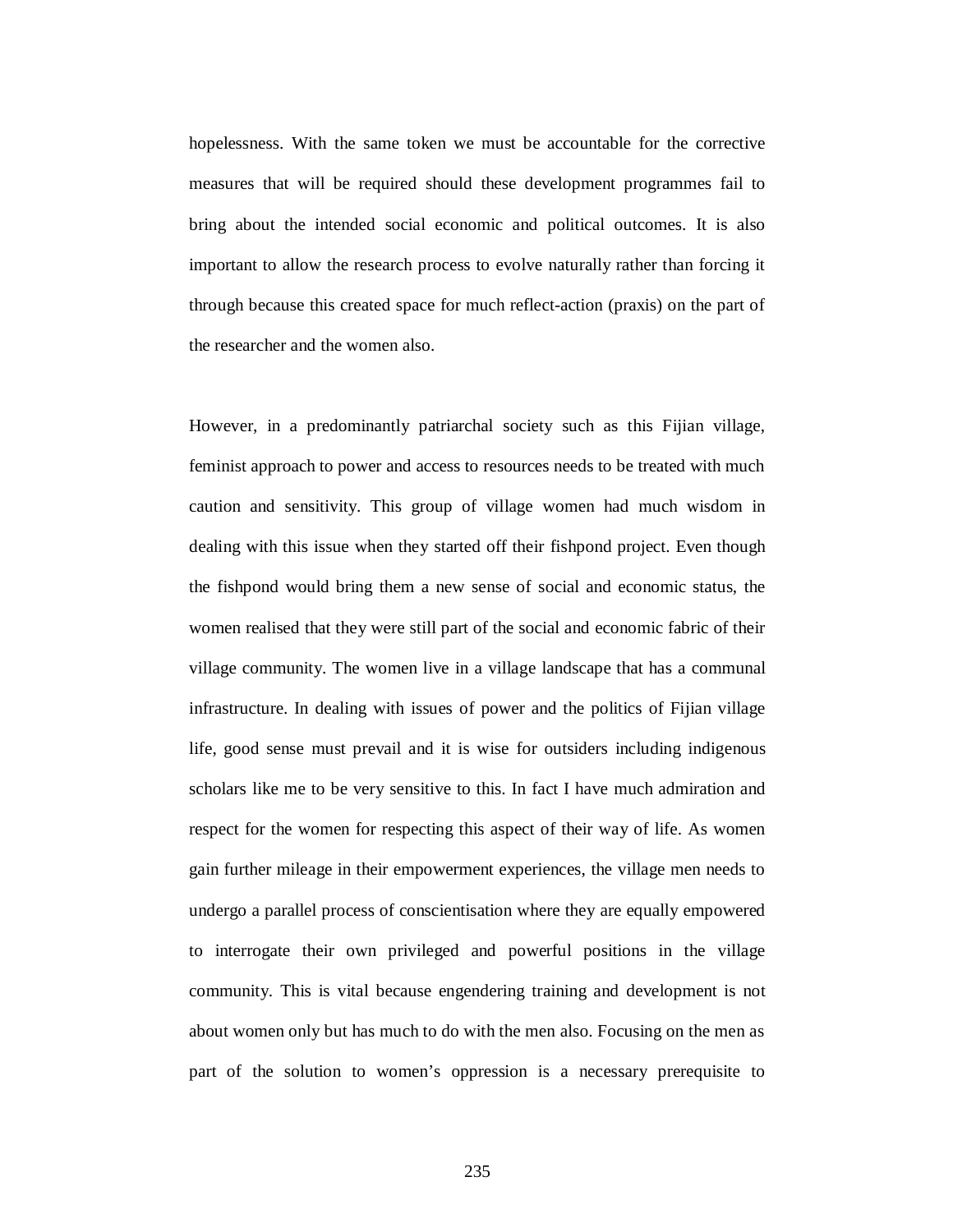modifying current social and traditional institutions and infrastructures into meaningful and workable ones that are sensitive to women's socio-economic experiences and realities. And as indigenous research scholars we are equally in need of this conscientisation in order to make our works authentic, useful and meaningful for our own communities.

## **Lessons for village women's empowerment**

The collective experiences of the women have revealed basic and challenging insights into women's empowerment at the village level. As the research progressed, issues of empowerment became a vital part of our collaborative efforts and these ranged from efforts to facilitate women's empowerment to efforts focusing on sensitizing men to gender issues.

First, these village women are not passive victims of development programmes, rather they are aware and active about their lives. They do think about and reflect on the challenges they face in the new global economy. The women are actively engaged in providing sustenance for their families, to gain control over economic, social and political resources. Through their increasing knowledge, skills and communal effort as part of this research project, the women have been able to improve aspects of their livelihood.

Second, greater economic independence and security would enable women to achieve even more power. This is vital as they need an economic power base and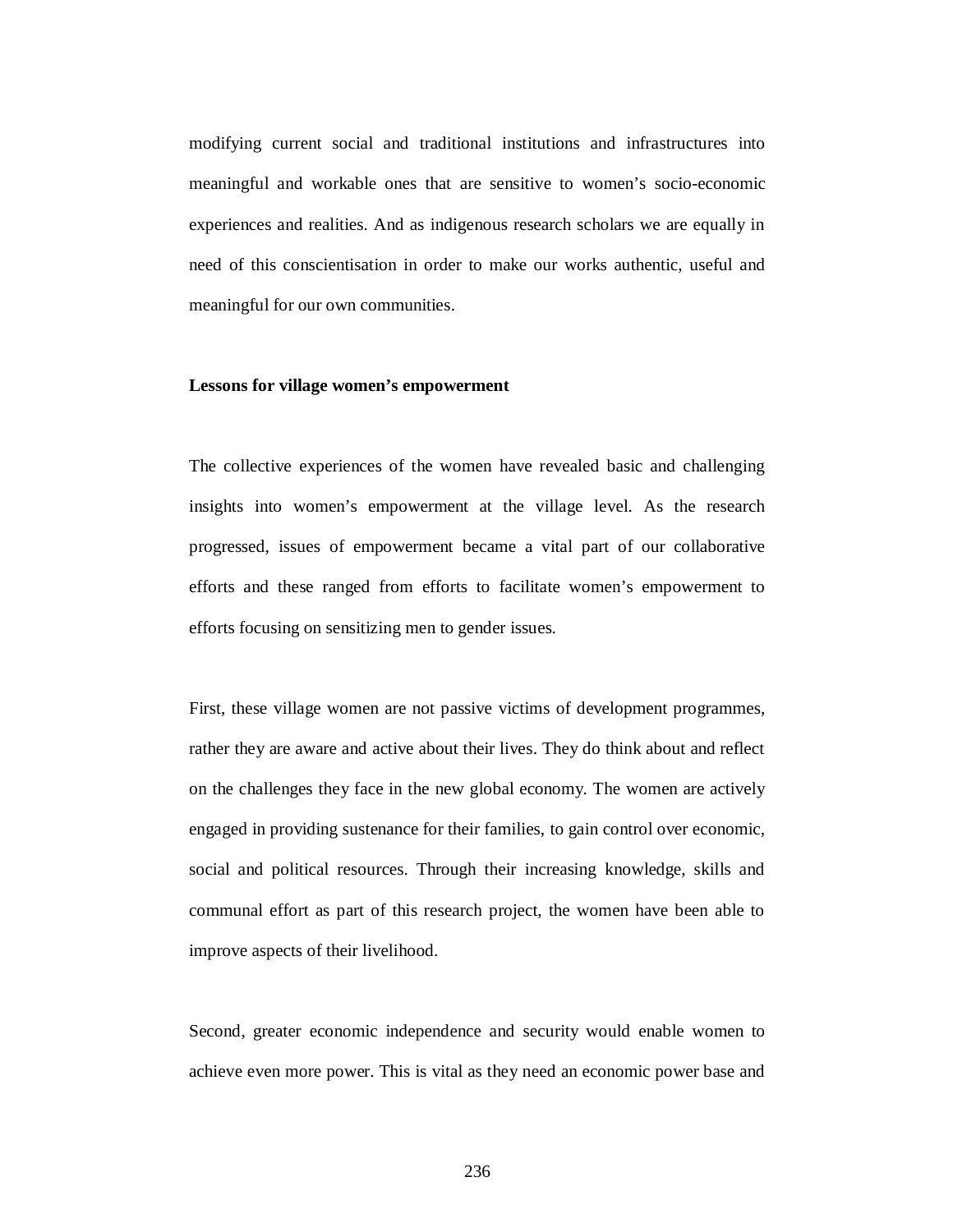a secure platform from which to work from. Women in Marama Village put in long hours of hard work on a daily basis, yet they remain in the socio-economic and political shadows of their husbands. Therefore, there needs to be more emphasis on how women can be empowered to enhance their economic enterprise for greater independence. This was evident amongst the village women after they accumulated F\$1,420 from their Fish Pond Project and their ownership of this amount provided a quiet confidence amongst the women. The women in turn realized that the amount also provided them some effective bargaining and negotiating tool with the men. The Fijian village has a strong patriarchal communal system that has made women invisible and inaudible in the village community. During the field work, the village women displayed much skill in negotiating their economic independence amongst the village men. More research needs to be done to help women interrogate village cultural norms when these violate women's sense of individuality and fairness. Women also need to interrogate cultural norms that disempower and disadvantage them in their own village community.

Third, education would provide women with some of the skills and tools required to live independently in society (e.g., capacity to gain employment). For example, the village women boosted their independence through the knowledge and skills that the village women gained from managing their own fish pond. Thus, research must be conducted on appropriate education or training that specifically caters for women's needs. It is also vital to understand that women may begin with different starting points: economic strategies, political strategies, social strategies or a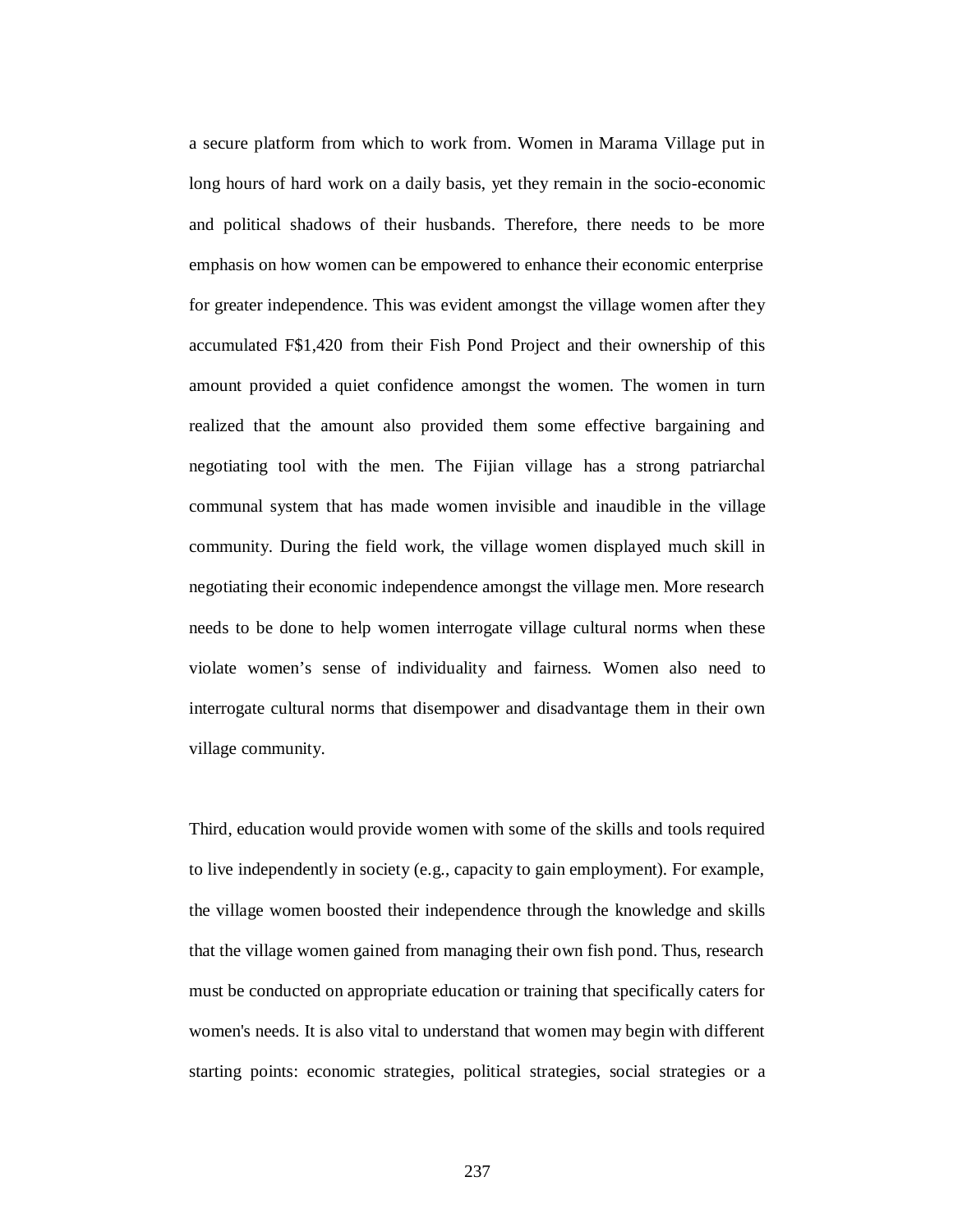combination of these strategies (Murthy, 2001). Ideally, the choice of the starting should be defined by the women themselves.

Fourth, women experience power relationship in multiple ways and in various levels and contexts. In this village the dominant power relationship is between the village men and women at both family and communal level and this is perpetuated in the institution of the *vanua*, the church and the family. Women in Marama village need empowerment strategies that highlight the exploitative character of these power relations as well as strategies that provide women with the impetus to interrogate these power relationships. However, like other Fijian villagers, it was not uncommon for the women in this village to focus on the positive aspects of this power relationship. Most of the women would do this out of respect for the men.

For these village women, a necessary prerequisite to this interrogation was cooperative security and a power base from which women can work. During the field work, the women found strength in each other as a group as they managed their Fish Pond over a period of two years.

Finally, the empowerment of women cannot be planned for in a top-down manner. This research suggests that the process of empowerment ought to be context specific and grounded in the women's socio-economic experiences, practices and beliefs. This guarantees an empowerment approach that is genuine and meaningful for the women themselves.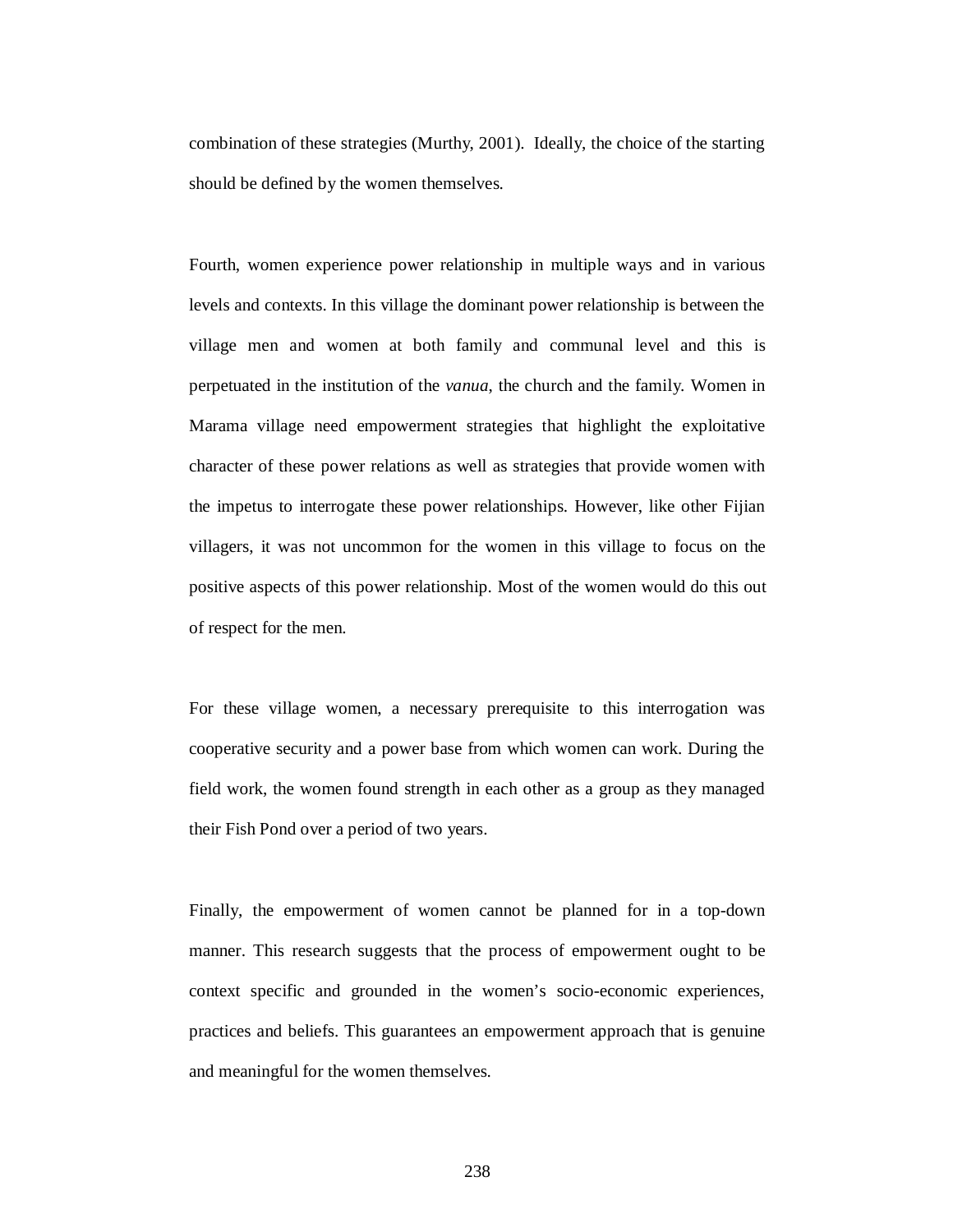It is also important to work with the men on gender issues, so that spaces for women's empowerment are expanded (Murthy, 2001). Women's empowerment is enhanced by support rather than opposition from men. It was evident through the field work that these village women were excellent strategists because they maneuvered aspects of their Fish Pond project through the cultural nuances of their village community. For example throughout the field exercise the women informed the men what they were doing which gave a sense of ownership and respect for the men folk. Women also set aside an evening where they formally informed their village elders of their plans to start up a Fish Pond Project. The village women also invited the village men to be their special guest at the first harvest of the fish pond. Experience has also shown that men react favourably when women's empowerment initiatives benefit the family or the particular community in which they live. On the other hand, men react negatively when women cut into men's source of power. It is therefore crucial and wise that women involve men because these women will remain with these men.

# **Implications for professional practice**

The study has illustrated that it is critical for those who live and relate to these village women, particularly professionals in positions of power and privilege to engage in critical self reflection to find out what will work in the field.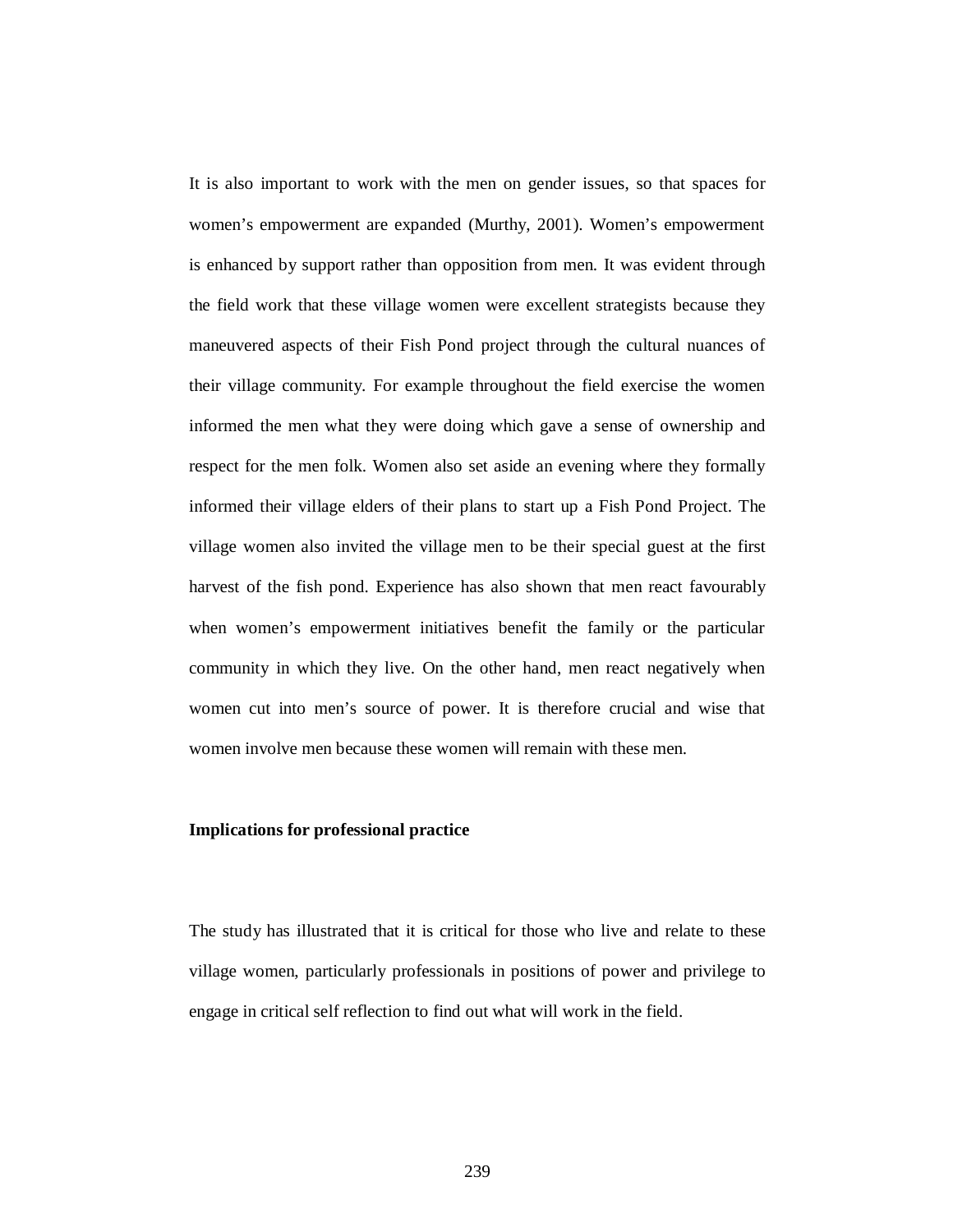Building partnerships with the women through dialogue is an important principle for success. This dialogue provides an initial platform of cordial relationship and negotiation between the women and the development worker. Such dialogue needs to occur at policy level as well as during program/project design and implementation. A major challenge here is for development workers to articulate in a very concrete manner, the ways in which how women's needs, benefits and rights at the village level are relevant to national development. It is vital to involve all stakeholders in dialogue on development objectives while local women's organizations and advocacy groups can play a key advocacy role in setting the directions for country strategies and in the design of development activities, if they have a place at the table. Civil society organisations can play an important role in holding partner institutions accountable to close gaps between policy commitments and practice (Hunt, 2004 : 53-57). In order to make sustainable progress towards women's development and empowerment, there is a need to make long term commitments to development activities and projects for these Fijian village women. These commitments are also important for continuing the trust and the collaborative relationship that was forged between the researcher and the village women during the fieldwork.

This research project clearly showed that the use of participatory approaches is important in building indigenous women's self confidence as well as strengthening women's leadership capacity. The provision of leadership training for women is also a key feature in successful development programmes for women. In others, providing women with skills training has an empowering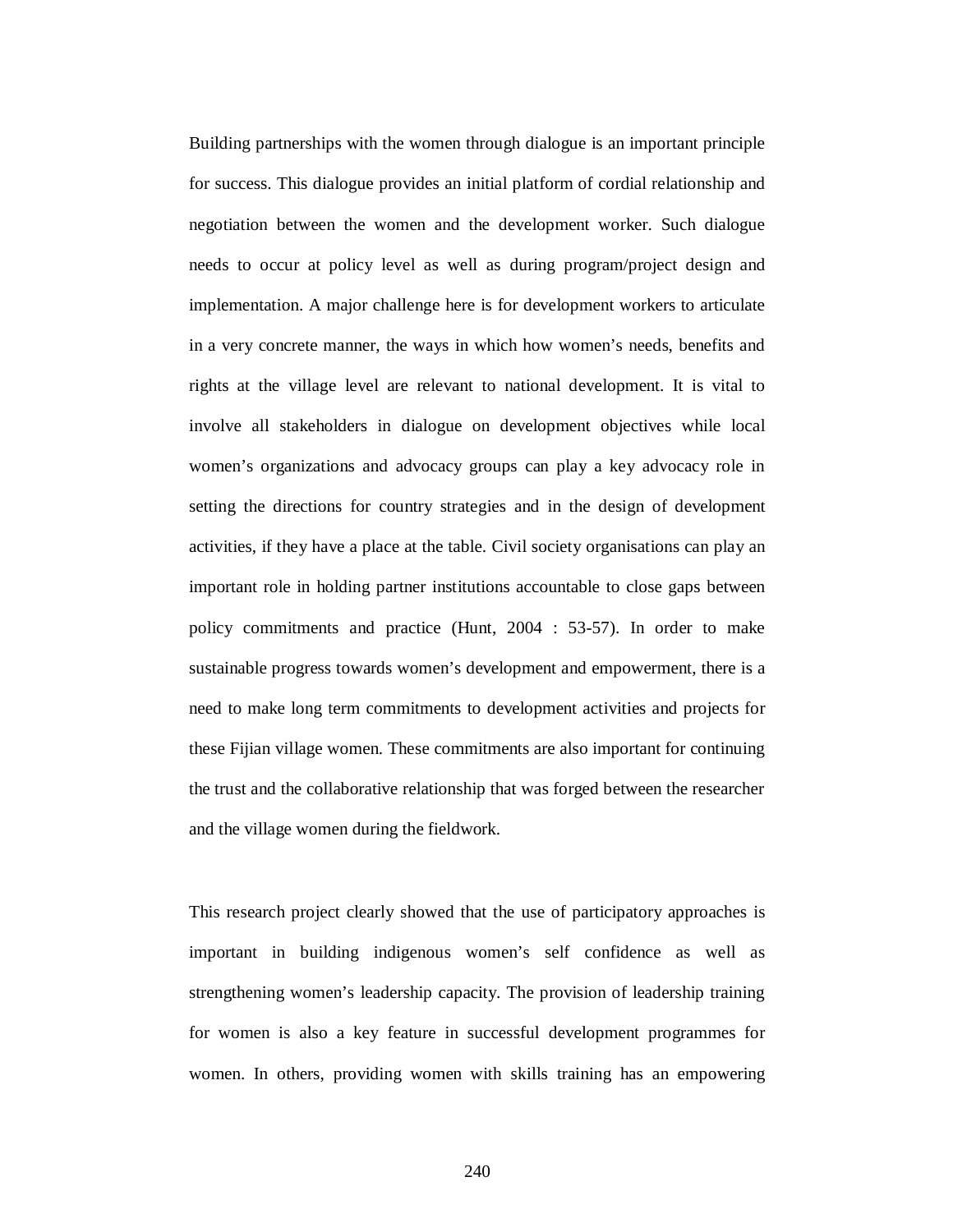impact on women's decision making capacity (AusAID, 2002b). Women's decision making capacity is enhanced when combined with participatory planning and monitoring processes and this was clearly illustrated in the village women's monitoring of their Fish Pond Project. The women's active involvement in the project demonstrated increased participation in decision making at both personal and group level. It is unfortunate that the project was only run on a small scale.

Supporting these village women as agents of social progress and development in their community enhances progress towards gender empowerment and gender equality. This support will then be provided by the women themselves when their organizational capacity is strengthened. Additionally, institutions such as the *vanua* and the church will need to provide an enabling socio-economic and cultural environment that will enhance development and empowerment initiatives for the local village women. These listed practices are not 'magic bullets'. However, they provide the basis for effective and sustainable development and empowerment for women.

# **Addressing women's way of knowing**

An important revelation of women's development and empowerment that developed out of this research is the issue of women's ways of knowing. This has brought to the fore a vital gap that needs to be addressed to effectively enhance women's development and empowerment. Belenky et al (1997) formulated a theory consisting of five stages of knowing from which women perceive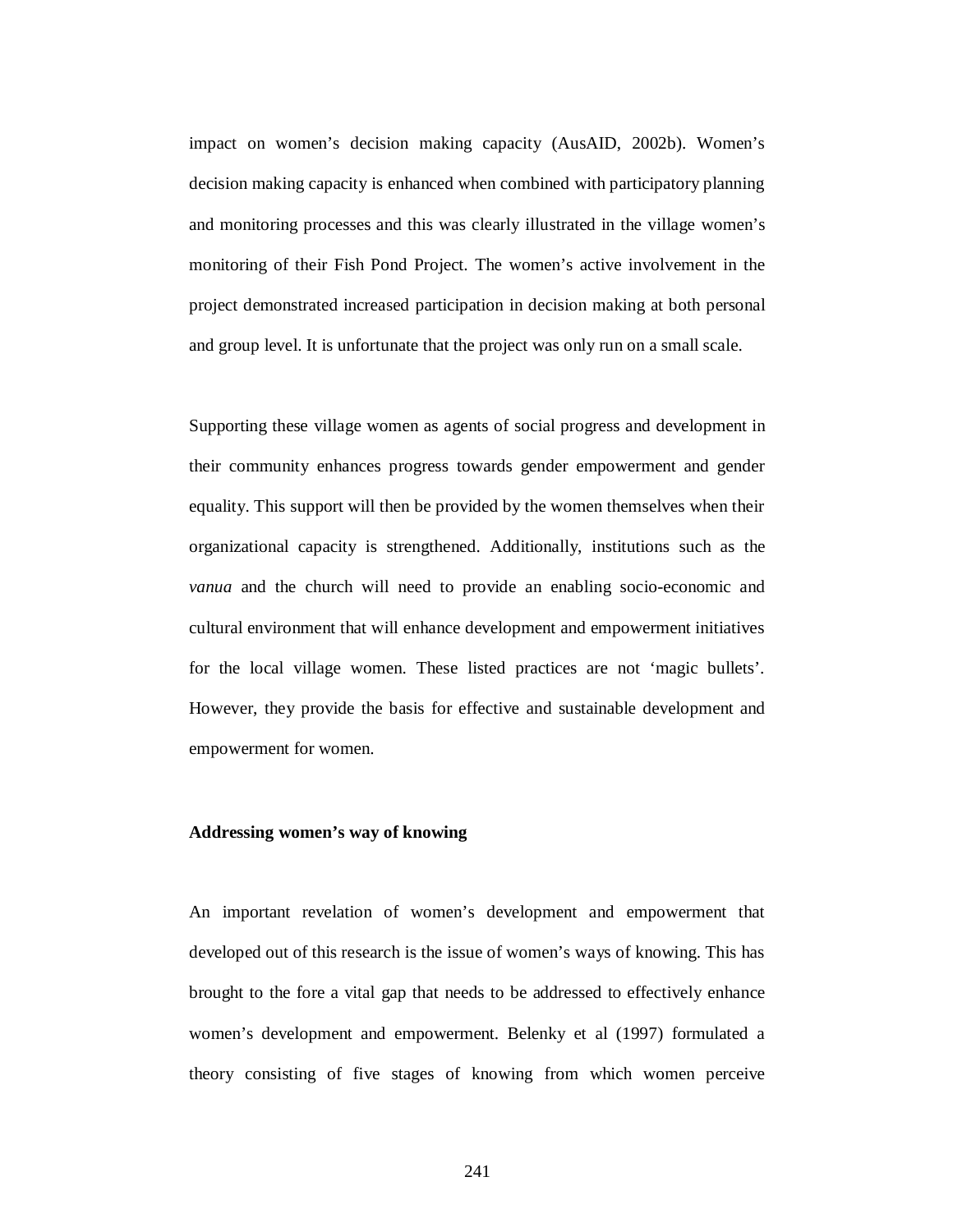themselves and approach the world. This theory has provided me with crucial insights into the ways in which these village women construct and use knowledge. The first stage of knowing is silence, where one blindly follows external authority, thinks stereotypically and finds it difficult to define oneself. This condition was common amongst the village women when they did not speak out, unless they were coaxed or encouraged by the researcher. Next is 'received knowledge', where one listens to the authority of the voices of others. Many of the women listened to the voice of the researcher and received external knowledge during the field work providing little input themselves. The next stage is subjective knowledge, where one listens to oneself and severs one's sense of obligation to follow others' views. This is the next challenging stage that the women and researchers will need to work through as an important extension to this research. The next category is 'procedural knowledge', consisting of 'connected knowing and separate knowing'. The connected knower believes that truth is 'personal, particular, and grounded in firsthand experience'. They attempt to find truth through listening, empathizing, and taking impersonal stances to information, whereas the separate knower completely excludes their feelings from making meaning and strictly relies on reason. The last way of knowing that Belenky et al. define is 'constructed knowledge', where one integrates their own opinions and sense of self with reason and the outside world around them (Belenky et al. 1997).

This theory on women's way of knowing has assisted me in understanding the reasons why most of the women at grass roots level remain silent and passive.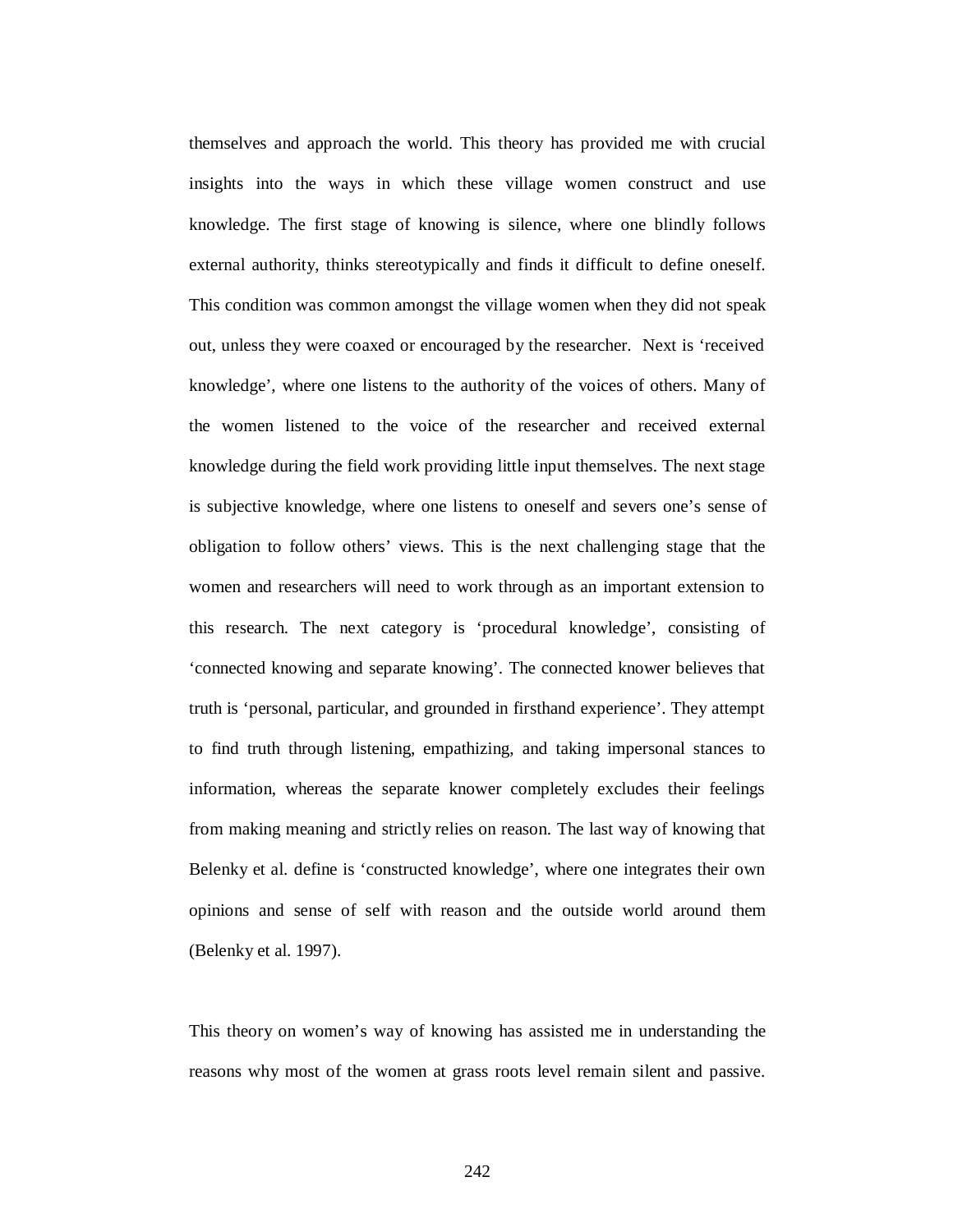The women are silent because they totally depend on external authority and knowledge. Although, women have a wealth of local knowledge and skills, these are not acknowledged by these external authorities. With the aid of a mediator (myself as researcher), these women were exposed to external and additional knowledge and given the space to produce knowledge. With this added knowledge base, the women could then step out of their silence. I see this as a basic yet vital step to women's empowerment. The women also constructed their own knowledge in relation to their Fish Pond Project. In the past, the knowledge and skills gained through the research process and the Fish Pond Project would have been perceived by the women as personal and private. Now, they no longer remain silent, but provide and active voice in women's development and empowerment in the village. Apart from our development initiatives to empower women economically, socially and politically, it is equally crucial to provide the space for women to enhance their capacity to move through these stages of knowing and be mentally empowered for women's social progress and development.

#### **Reflections of an indigenous researcher**

As I moved between Australia and Fiji in the period of the research (2001-2003), I began to see my own role in the project quite differently. Reading back over my diary entries in the earlier phases I noticed that I was both anxious regarding how to be of help and also a little too aware of the additional knowledge and skill that I had and which I considered to be lacking in the village. There was a temptation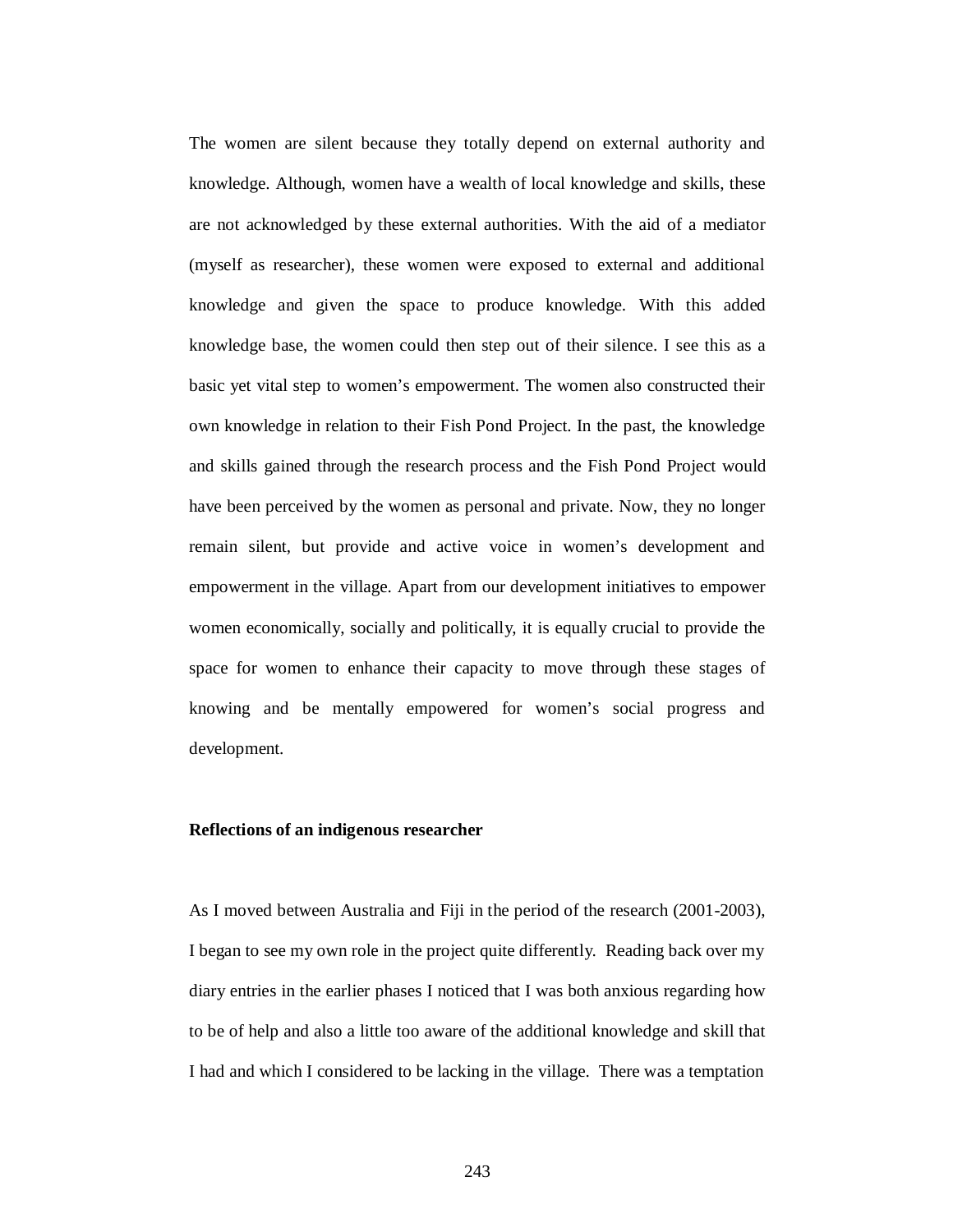to 'save' my mother's village from falling into bad times. Additionally, my view of leadership implicit in some of my early reflections was based on the idea of the leader as expert or educated person who was recognised as a 'man' by the village men and elders. As I grew to really be able to listen to and respect the knowledge and capacity for strategic thinking in the women, and in further reflection on the energy and capacity to understand emerged, it was also tempting to romanticise the women as not in need of leadership at all, but as embodying all the required virtues and skills for change in the globalised world. However, the women themselves and my further reflection suggested there was a need for a leader – one who can act as catalyst.

I found the metaphor of catalyst useful because it allowed for agency on the part of all concerned. There is a need for knowledge of the outside practices – those that sustain the state - seen most clearly here in the fishpond project. However, the insider position provides access and understanding that may be difficult for someone with little knowledge of the culture. As both an insider and outsider, I realised the enormous responsibility and accountability I had to respect but at the same time to create the space and opportunity to dialogue with the women regarding their socio-economic experiences. Part of this process was to encourage women to perceive their knowledge, beliefs, values and practices as important, and an indigenous researcher to validate these experiences. Therefore, much of the interaction and discussion with the women were based on this process. It is healthy for the insider-outsider herself to balance not privileging either the outside knowledge or the inner relationships. The other thing the catalyst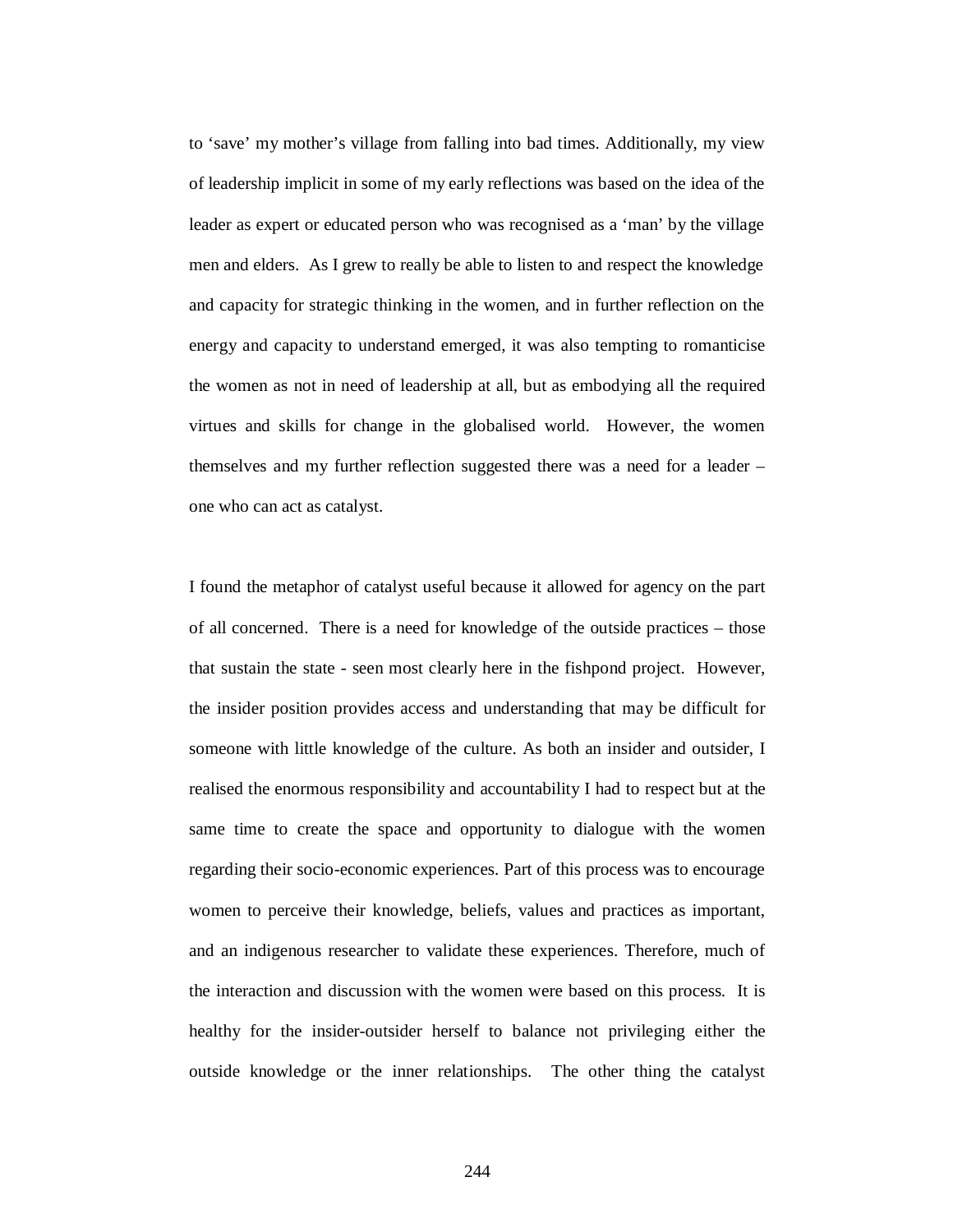position does is to allow for interplay between the women's knowledge of practices that have stood the test of time and her knowledge as an educated Indigenous woman with experience of the wider world. Consequently, the people can respect the position of catalyst because it acknowledges their own lifestyle as not inferior or to be superseded. The life of the village has intrinsic worth and it is worth sustaining.

Finally, although this academic undertaking concludes here in words, the thesis has created a unique and authentic relationship between me, the researcher and the women who call me *vahu,* my mother's relatives. As I reflect on this research exercise, I am grateful for the opportunity to interact and to learn from the lives of these village women. The thesis has been the scholastic seed out of which has emerged an obligation to continue to help these women meet their needs and challenges and be part of the fulfillment of their dreams. This is the human face of academic research.

I return to the women in Marama Village to continue to build on what the women and I have been able to achieve from this research journey. I also return home contented and humbled in my heart that the thesis has brought not only hope and alternative perspectives about the world and themselves but also bring an enjoyable change to an often, limited daily life that these village women live.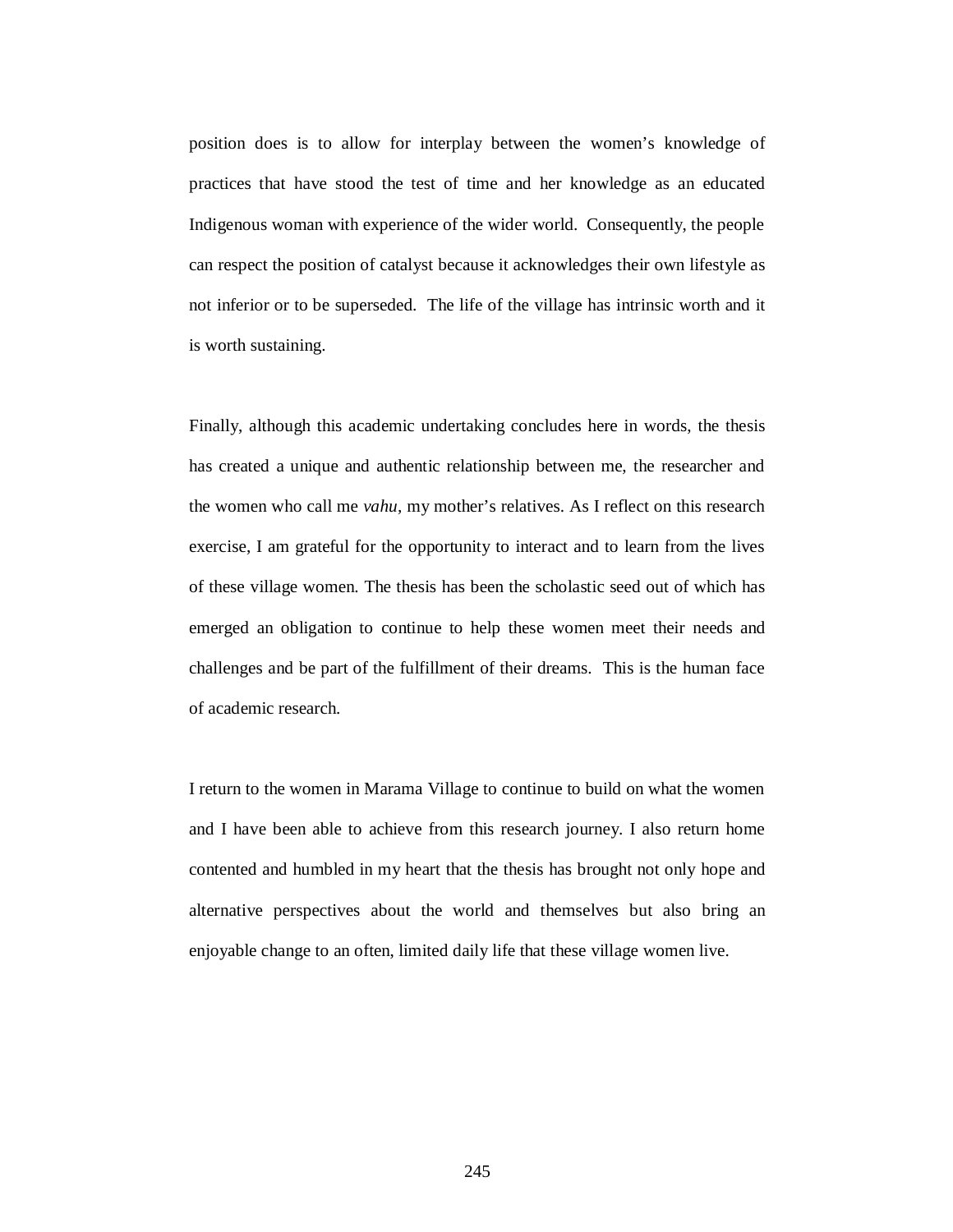#### **REFERENCES**

- Afshar, Haleh & Dennis, Carolyne. (1992). Women, Recession and Adjustment in the Third World. In Afshar, Haleh & Dennis, Carolyne (Eds.), *Women and Adjustment Policy in the Third World.* London : Macmillan Press.
- Aguilar,D.D. (1998). Towards a nationalist feminism. Quezon City: Giraffe Book.
- Arnstein, S. (1971) A Ladder of Citizens Participation. *Journal of the American Institute of Planners* (35): *216 – 224.*
- Archer, J. (1984). Gender roles as developmental pathways. *British Journal of Social Psychology* (23): 245-256
- AusAID 2002b, Gender and Development: GAD Lessons and Challenges for the Australian Aid Program, AusAID, Canberra.
- Barone, T. (2001). *Touching eternity: The enduring outcomes of teaching.* New York: Teachers College Press.
- Belenky, M. F., Clinchy, B. M., Goldberger, N. R., and Tarule, J. M. (1997). *Women's ways of knowing: The development of self, voice and mind. Tenth anniversary edition*. New York: Basic Books.
- Benmayor, R. (1991). Testimony, action research, and empowerment: Puerto Rican women and popular education. In S. Berger Gluck & D. Patai (Eds.), *Women's words: The feminist practice of oral history* (pp. 159- 174). New York: Routledge.
- Blomstron, Magnus and Bjorn Hettne (1984). *Development Theory and the Three Worlds. The Dependency Debate and Beyond: Third World Responses*. London: Zed Books
- Booth, Heather. (1994). *Women of Fiji: A Statistical Profile.* Department of Women and Culture, Government of Fiji Suva Fiji
- Boserup, E. (1970). *Women's Role in Economic Development*. New York: St Martin's Press.
- Boyd, D. (1987). The Impact of Adjustment Policies on Vulnerable Groups : The Case of Jamaica, 1973-1984. In Cornia, G.A., R. Jolly and F. Stewart (1987). *Adjustment with a Human Face.* Oxford : Oxford University Press.
- Branford, Sue & Bernado Kucinki, (1988).*The Debt Squads: The U.S, the Banks and Latin America.* London: Zed Books.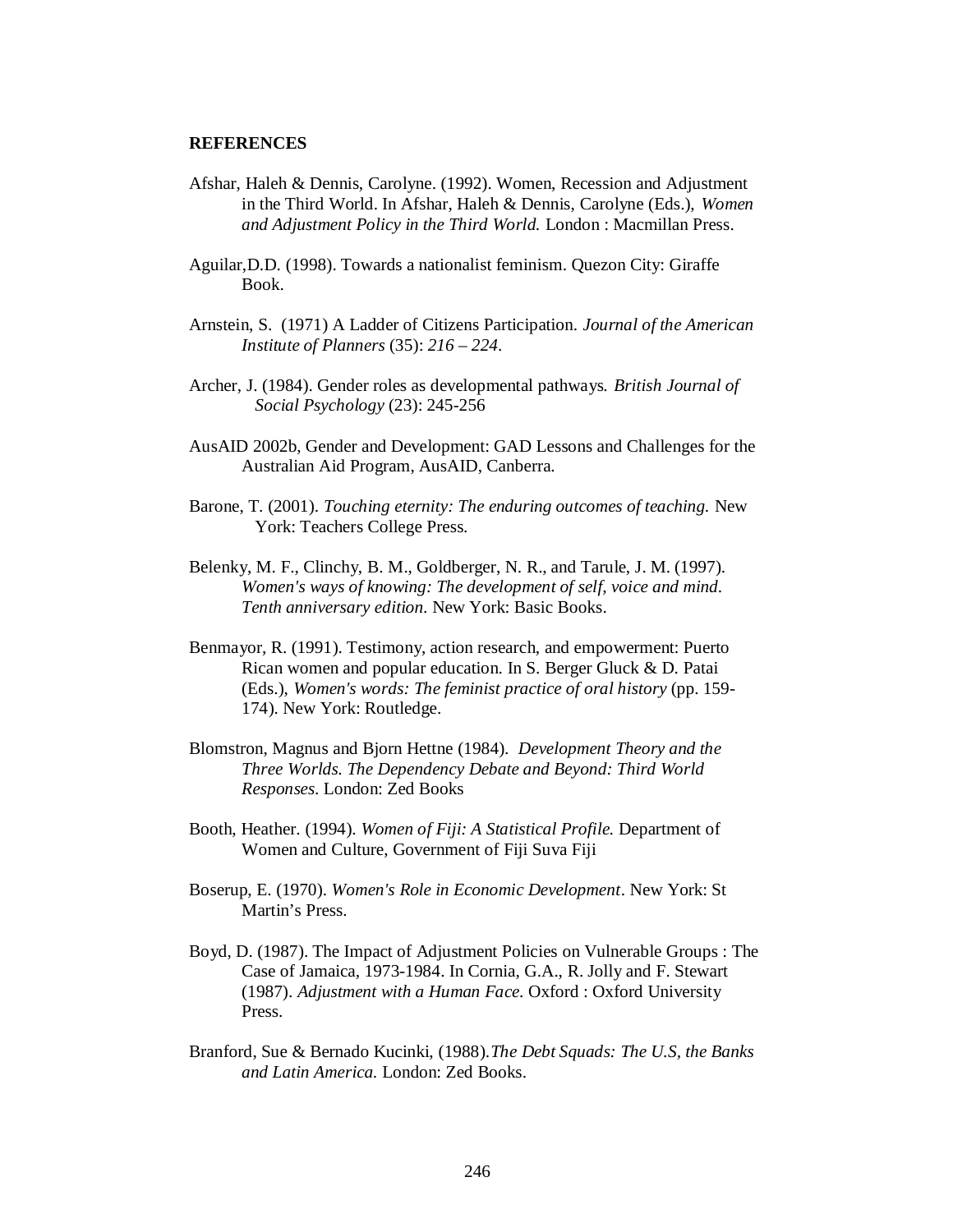- Brayboy, B.M. (2000). The Indian and the researcher: tales from the field. *International Journal of Qualitative Studies in Education*, 13 (July/August): 415-426.
- Brydon, Lynne & Sylvia Chant. (1993). *Women in the Third World : Gender Issues in Rural and Urban Areas.* New Jersey : Rutgers University Press.
- Campbell, R., & Wasco, SM (2000). Feminist approaches to social science: Epistemological and methodological tenets. *American Journal of Community Psychology* Issue. 28 (6): 773 - 791
- Carspecken, P. F. & Apple, M. (1992). Critical qualitative research: Theory, methodology, and practice. In M.D. LeCompte, W.L. Millroy & J. Preissle. (Eds.), *The Handbook of Qualitative Research in Education.* San Diego: Academic Press: 448-505.
- Cassell, C., & Symon, G. (1994). Qualitative research in work contexts. In C. Cassell, & G. Symon (Eds*.), Qualitative methods in organizational research* (pp. 1-13). Thousand Oaks, CA: Sage Publications.
- Caucau, A.A. (2006). Fiji Times, Thursday, March 9<sup>th</sup>.
- Chambers, R. (1994). The origins and practice of participatory rural appraisal. *World Development, 22*(7): 953-969.
- Chambers, E. (2000). Applied ethnography. In N. Denzin & Y. Lincoln (Eds.), *Handbook of Qualitative Research* (2<sup>nd</sup> ed.) (pp. 851-869). Thousand Oaks, CA: Sage: 851-869.
- Chambers, R. (1994). Participatory Rural Appraisal (PRA): Analysis of experience. *World Development, 22* (9), 1253-1268.
- Chase, S.E. (2005). Narrative inquiry: Multiple lenses, approaches, voices. In N.K. Denzin & Y.S. Lincoln (Eds), *The Sage handbook of qualitative research* (3<sup>rd</sup> ed.) (pp. 651-679). London: Sage Publications.
- Chinn, P. L. & Wheeler, C. E. (1985) Feminism and nursing. Nursing Outlook, 33(2):74-77.
- Commonwealth Secretariat, (2004). 7th Commonwealth Women's Ministers' Meeting, Fiji 30 May-2 June, 2004. Retrieved 12 July 2003, from <http://www.thecommonwealth.org/Templates/Colour.asp?NodeID=367> 65&int2ndParentNodeID=33895&int3rdParentNodeID=33901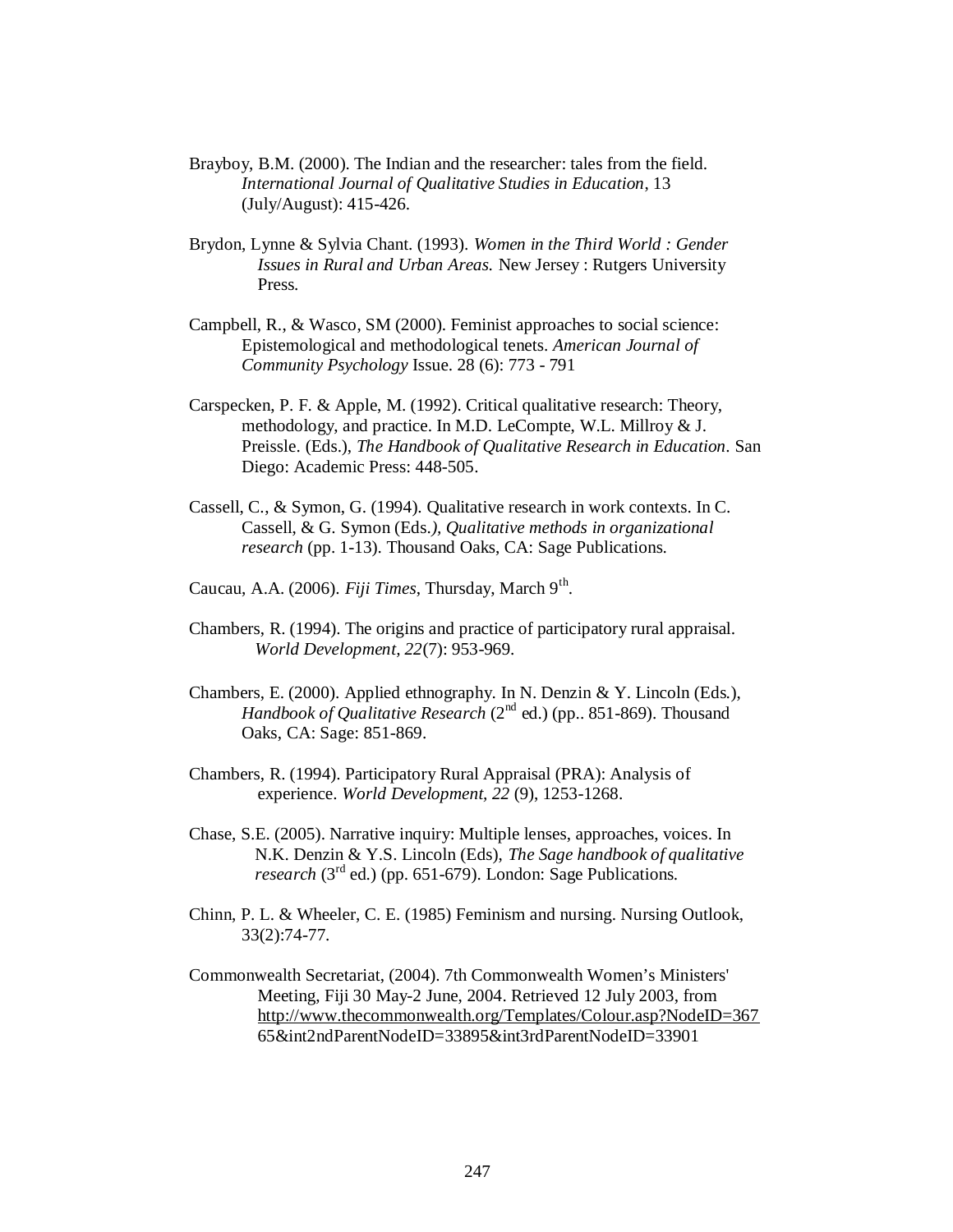- Connole, H. Smith, B. and Wiseman, R. (1993). *Issues and methods in research;study guide.* Adelaide: University of South Australia, Distance Education Centre.
- Dankelman, I.; Davidson, J. 1988. *Women and environment in the Third World:alliance for the future.* London : Earthscan.
- Escobar, A. (1995). Encountering Development: The Making and Unmaking of the Third World. Princeton: Princeton University Press.
- Ferguson, J. (1999). *Expectations of Modernity: Myths and meanings of urban life on the Zambian Copperbelt.* Berkeley, CA: University of California Press.
- Freire, P. (1972). *Cultural action for freedom.* Harmondsworth: Penguin Education
- Freire, P. (1985). *The politics of education: Culture, power and liberation*. Translated by Donaldo Macedo. Basingstoke: Macmillan.
- Gabriel, T. (1991). *The Human Factor in Rural Development.* London: Belhaven Press.
- Graham, H. (1984) 'Surveying through stories'. In C. Bell and H. Roberts (eds.), *Social Researching: Politics, Problems, Practice*. London: Routledge and Kegan Paul.
- Geertz, C. (1973). *The interpretation of cultures.* New York: Basic Books.
- George, S. (1985). *Ill fares the land: Essays on food hunger and power.* London: Writers and Readers.
- Goebel. (1999). Here it is our land, the two of us: Women, men and land in a Zimbabwean resettlement area. *Journal of Contemporary African Studies, 17*(1): 75-96.
- Goebel, A. (1998). *Gender and land reform: the Zimbabwe.* New York: Cambridge University Press.
- Goldbart, J. & Hustler, D. (2005). Ethnography. In B. Somekh & C. Lewin (Eds.), *Research Methods in the Social Sciences.* London: Sage Publications.

Government of Fiji and UNDP (1997). *Fiji Poverty Report.* Suva, Fiji.

Government of Fiji. (1999). *The Women's Plan for Action 1999-2008.* Suva Fiji: Ministry of Women and Culture.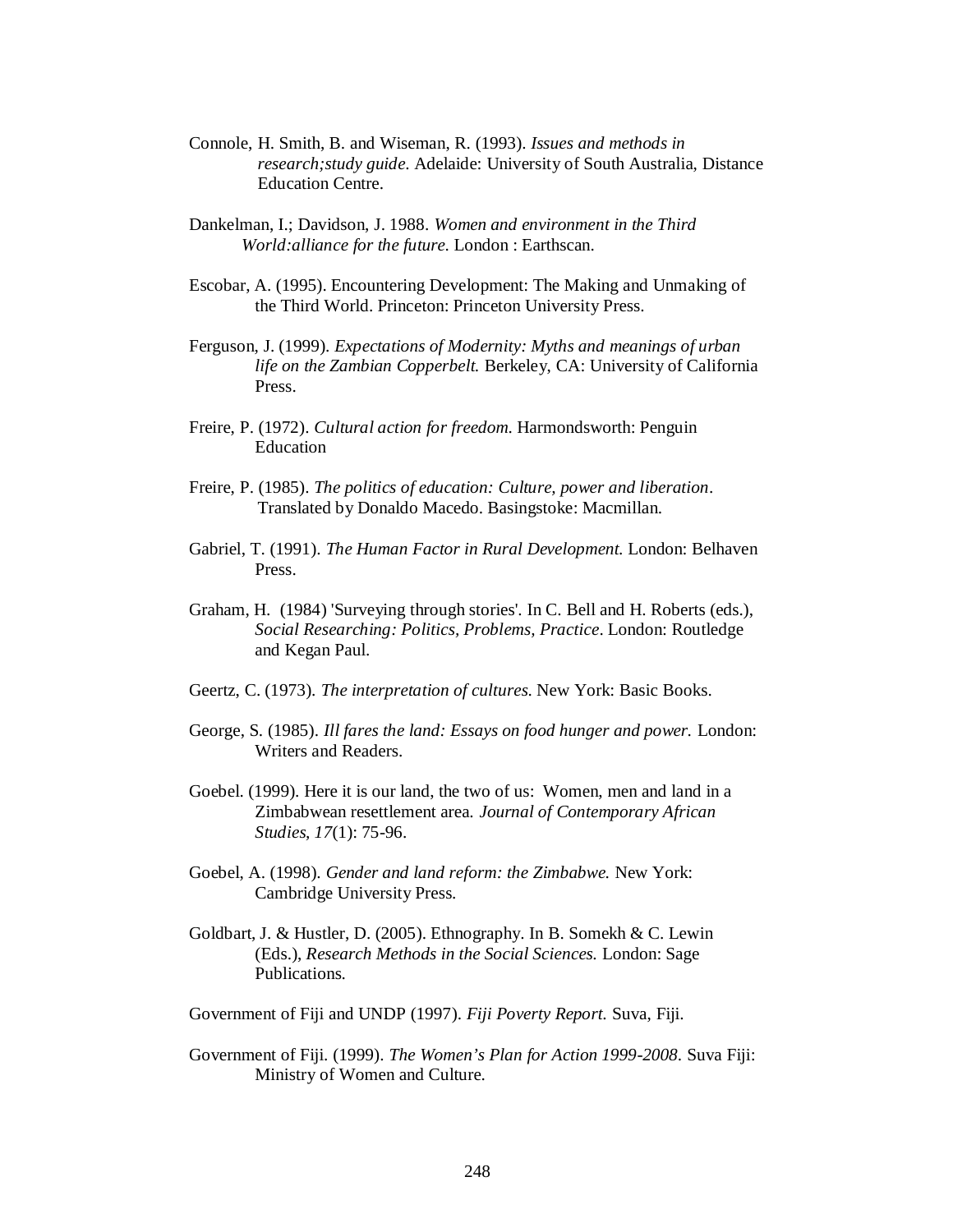- Government of Fiji. (2000). Report of the Fiji Islands Education Commission. Suva Fiji: Ministry of Education.
- Government of Fiji. (2005). Report of the  $49<sup>th</sup>$  Commission of the Status of Women, Suva, Fiji.
- Griffen, V. (1989). Women, Development and Empowerment. Retrieved 28 May, 2001, from<http://www.nzetc.org/tm/scholarly/tei-GriWom2-f4.html>
- Grown, C. (2004). Gender and the MDGs. Asian Development Bank Review. Retrieved 12 February, 2005, from [http://www.adb.org/Documents/Periodicals/ADB\\_Review/2004/vol36\\_](http://www.adb.org/Documents/Periodicals/ADB_Review/2004/vol36_) 1/gender\_mdgs.asp
- Hannan, C. (2004). Statement at the the forty-eighth session of the Commission on the Status of Women (CSW), 1-12 March 2004. Retrieved 18 August, 2004, from <http://www.un.org/womenwatch/daw/csw/csw48/CH-stmt.htm>

Hoogvelt, A.M.M.(1976). *The Sociology of Developing Societies*. England : The Macmillan Press.

- hooks, bell (1994) *Teaching to Transgress. Education as the practice of freedom*, London: Routledge.
- Hunt, J, 2004. 'Successful strategies for addressing gender equality issues in programs and projects: What works?' *Development Bulletin***,** no. 64, pp. 53-57.
- Huybrechts, E.K. (2002). Global issues in women's education. Retrieved 4 September, 2005, from <http://filebox.vt.edu/users/ehuybrec/pages1/women%20and%20educatio> n.html
- Isbister, J. (1993). *Promises not Kept: The betrayal of social change in the third world* (2<sup>nd</sup> ed.). West Hartford, CN: Kumarian Press.
- **J**acobson, J. L. (1993). Changing the gender gap in development. In L. Starke (Ed.), *The state of the world* (pp. 61–79). New York: Norton.
- Jacobson, L 1992. Gender bias: roadblock to sustainable development. Worldwatch Institute, Washington, DC, USA. Paper 110. Retrieved 22 November, 2005 from

[http://www.idrc.ca/en/ev-29517-201-1-DO\\_TOPIC.html](http://www.idrc.ca/en/ev-29517-201-1-DO_TOPIC.html)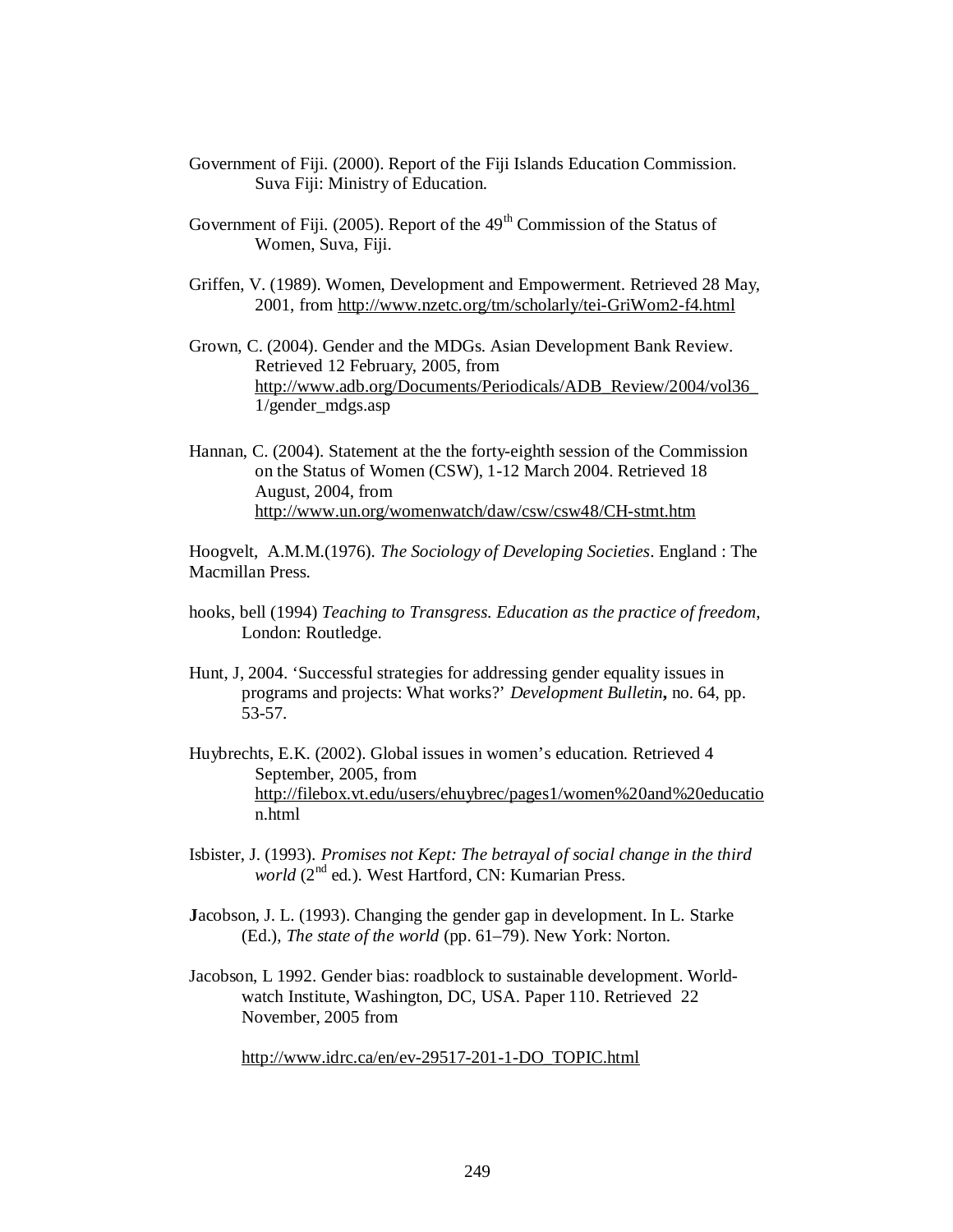- Jayawardena, K. (1986). *Feminism and Nationalism in the Third World.* London: Zed Books.
- Kabeer, N. (1994). *Reversed Realities: Gender Hierarchies in Development Thought.* London: Verso.
- Kettel, B. (1995). Gender and environments: lessons from WEDNET. In Blumberg, R.; Rakowski, C.; Tinker, I.; Monteon, M., (Eds.), *EnGENDERing wealth and well-being.* Boulder, CO : Westview Press.. Retrieved 22 November, 2005 from

[http://www.idrc.ca/en/ev-29517-201-1-DO\\_TOPIC.html](http://www.idrc.ca/en/ev-29517-201-1-DO_TOPIC.html)

- Kemmis, S. & McTaggart, R. (1988) The Action research planner. Deakin University. School of Education. Open Campus Program
- Korten, D. (1980), Community organisations and rural development: a learning process approach, *Public Administration Review,* 40 (5).
- Kuzel AJ.1992. Sampling in **q**ualitative inquiry. In: Crabtree BF, Miller WL, eds. *Doing qualitative research* (pp. 31-44) London: Sage.
- Kihoro, W. (1992). Now, Listen to me! *New Internationalist,* January. Retrieved 12 November, 2003, from <http://www.newint.org/issue227/listen.htm>
- King, A. E.V. (2003). Introductory Statement to the to the United Nations Division for Advancement for Women 58<sup>th</sup> Session 10 October, 2003. Retrieved 15 June, 2004, from [www.un.org/womenwatch/daw/documents/ga58/AK-IntroStmt.pdf](http://www.un.org/womenwatch/daw/documents/ga58/AK-IntroStmt.pdf)
- Lassiter, Luke, Eric. ( 2005). *Chicago Guide to Collaborative Ethnography.* Chicago : University of Chicago Press.
- Lather, P. (1991) *Getting Smart: Feminist Research and Pedagogy With/In the Postmodern*. London: Routledge
- Lee, P. (1993). Women in development: Policy challenges for NGOs. *Development Bulletin. 26*, January, 1993.
- Leedy, P., & Ormrod, J. (2001). *Practical research: Planning and design.* Upper Saddle River, NJ: Prentice-Hall.
- Lee-Smith, D.; Trujillo, C.H. 1992. The struggle to legitimize subsistence women and sustainable development. *Environment and Urbanisation,* 4(1), 77-84. Retrieved 22 November, 2005 from

[http://www.idrc.ca/en/ev-29517-201-1-DO\\_TOPIC.html](http://www.idrc.ca/en/ev-29517-201-1-DO_TOPIC.html)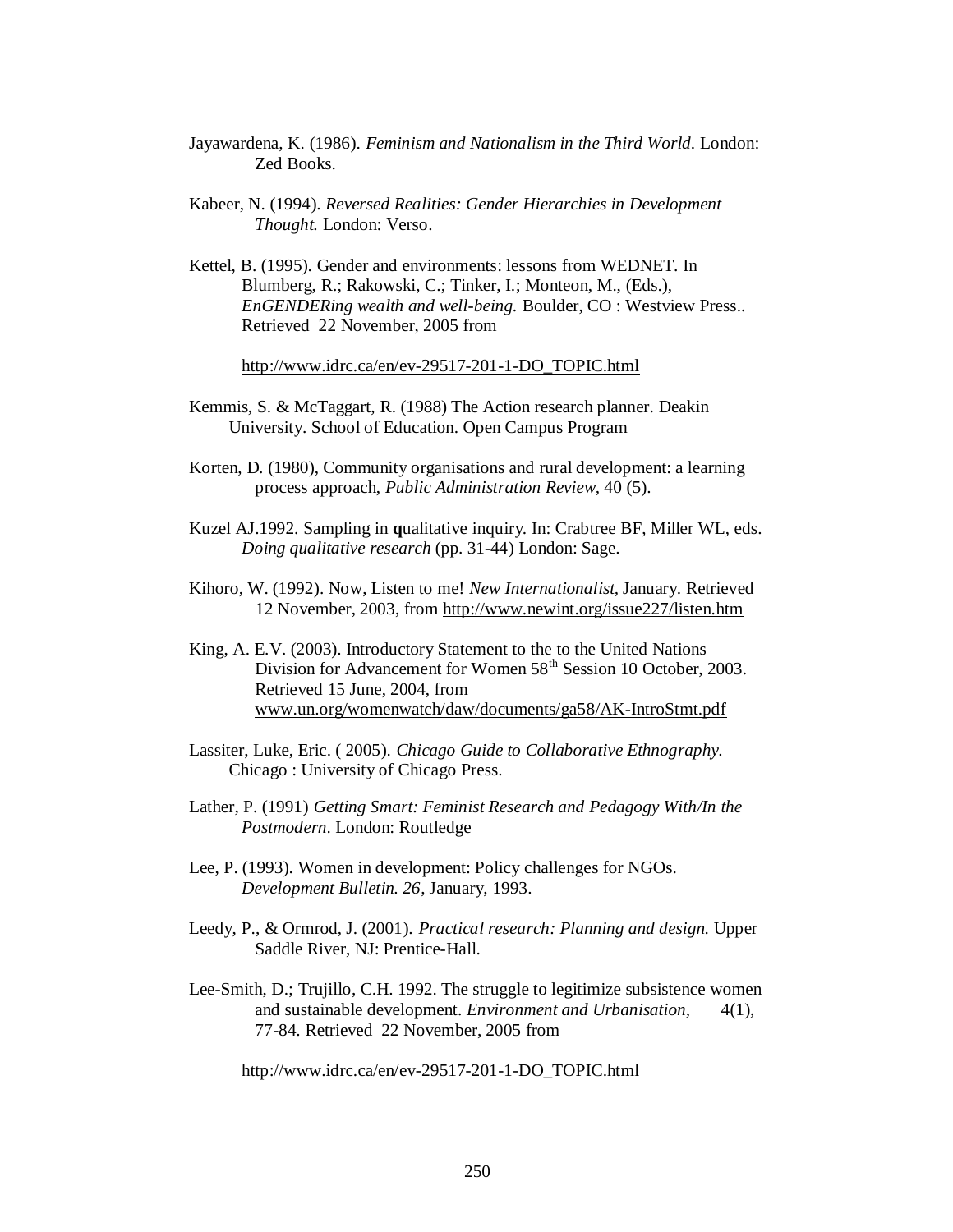- Madraiwiwi, R.J. (2005). Rights are communal in nature. Fiji Government Press Release. December  $9^{th}$  2005.
- Madriz, E. (2000). Focus groups in feminist research. In N. K. Denzin & Y. S. Lincoln (Eds.), *Handbook of qualitative research* (2nd ed.). (pp. 835-850). Thousand Oaks, CA: Sage Publications
- March, C., Smyth, I., & Mukhopadhyay, M. (1999). *A Guide to Gender-Analysis Frameworks*. Oxford: Oxfam.
- Marchand, M.H. & Parpart, J.L. (Eds.). (1995). *Feminism/Postmodernism/Development.* London :Routledge
- Marshall, C., & Rossman, G. B. (1999). *Designing qualitative research* (3rd ed.). Thousand Oaks, CA: Sage.
- Martin, K. & Mirraboopa, B. (2003) Ways of knowing, being and doing: a theoretical framework and methods for Indigenous and Indigenist re-search. *Journal of Australian Studies* (76): 201-214.
- Massey, A. (1998). The way we do things around here: The culture of ethnography. Retrieved 29 November, 2004, from <http://www.freeyourvoice.co.uk/htm/waywedo.htm>
- Mayo, P. (1997). Workers' education and democracy. In G. Baldacchino & P. Mayo (Eds.), *Beyond schooling: Adult education in Malta* (pp. 309-332). Msida, Malta: Mireva.
- Chambers, 1994, Parpart, 2000a). Research (e.g., Mayo, 1997; Velkoff, 1998; Foley, 1999; Huybrechts, 2002) Mayo, M. (1997). *Imagining tomorrow: Community adult education for transformation*, Leicester: National Institute of Adult Continuing Education.
- Maynard, M. & Purvis, J. (Eds.). (1995). *Researching Women's Lives from a Feminist Perspective.* Bristol, Pennsylvania: Taylor & Francis.
- McCormack, Coralie. 2000. From Interview Transcript to Interpretive Story : Part I-Viewing the Transcript through multiple lenses. *Field Methods* vol 1 No. 4 Nov 2000. pp 282-297.
- McMichael, Philip. 1996. *Development and Social Change: A Global Perspective.* London : Pine Forge Press
- Miles, B. & Huberman, A.M. (1994) Qualitative data analysis : an expanded sourcebook. 2nd ed. Thousand Oaks : Sage Publications,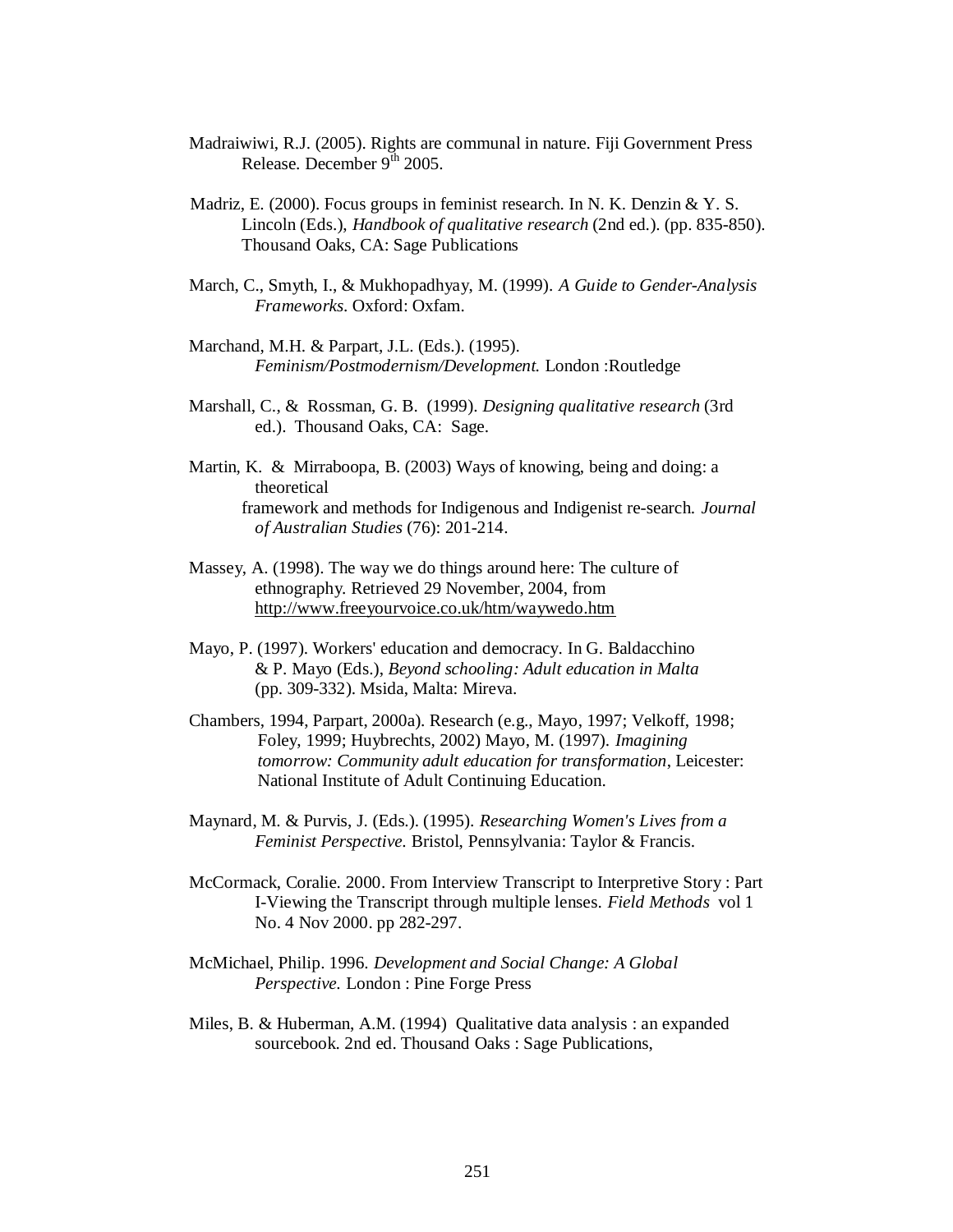- Mohanty, C.T. (1986). Under Western Eyes: Feminist Scholarship and Colonial Discourses. Bloomington, IN: Indiana University Press.,
- Mohanty, C. T. (1991). Cartographies of struggle: Third world women and the politics of feminism. *International Journal of Comparative Sociology*.
- Momsen, J. H. (1991). *Women and Development in the Third World.* London & New York: Routledge.
- Momsen, J. H. (1998). Gender bias in development. In A. Gonzalez & J. Norwine (Eds.), *The new Third World* (pp. 93–111). Boulder, CO: Westview Press.
- Morna, Colleen, L. (1992). Part One Africa Introduction. In Women's Feature Service, *The Power to Change*. London & New Jersey : Zed Books.
- Morse, Janice M.M. (1989). *Critical Issues in Qualitative Research Methods*. London:Sage.
- Moser, C. (1991a). The empowerment approach. In H. Hill, Looking back moving forward: AIDAB's review of WID practice. *Development Bulletin, 26*, 1993.
- Moser, C. (1991 b). Gender planning in the third world: Meeting practical and strategic needs. In R. Grant & K. Newland (Eds.), *Gender and international relations*. Bloomington: Indiana University Press.
- Moser, C. (1993). *Gender Planning and Development: Theory, Practice and Training* London: Routledge.
- Mosse, J.C. (1993). *Half the World, Half a Chance: An Introduction to Gender and Development.* Oxford: Oxfam.
- Murthy, Ranjani, K. (2001). *Building Women's Capacities Interventions in Gender transformation.* New Delhi/Thousand oaks/London : Sage Publications.
- Nabalarua, A.E.K. (2005). Action Research Among Fijian Women In Rural Fiji: A case of indigenous values and cultural parameters in methodology for sustainability and empowerment. Paper presented at the Pacific Health Research Fono, Research for a Change, 9-10 June, 2005. Langdon Hotel, Auckland.
- Naraya, U. (1997). *Dislocating Cultures. Identities, Traditions and Third World Feminism*. London: Routledge.
- Newland, K. (1991). From Transational Relationships to International Relations: Women in Development and the International Decade for Women. In: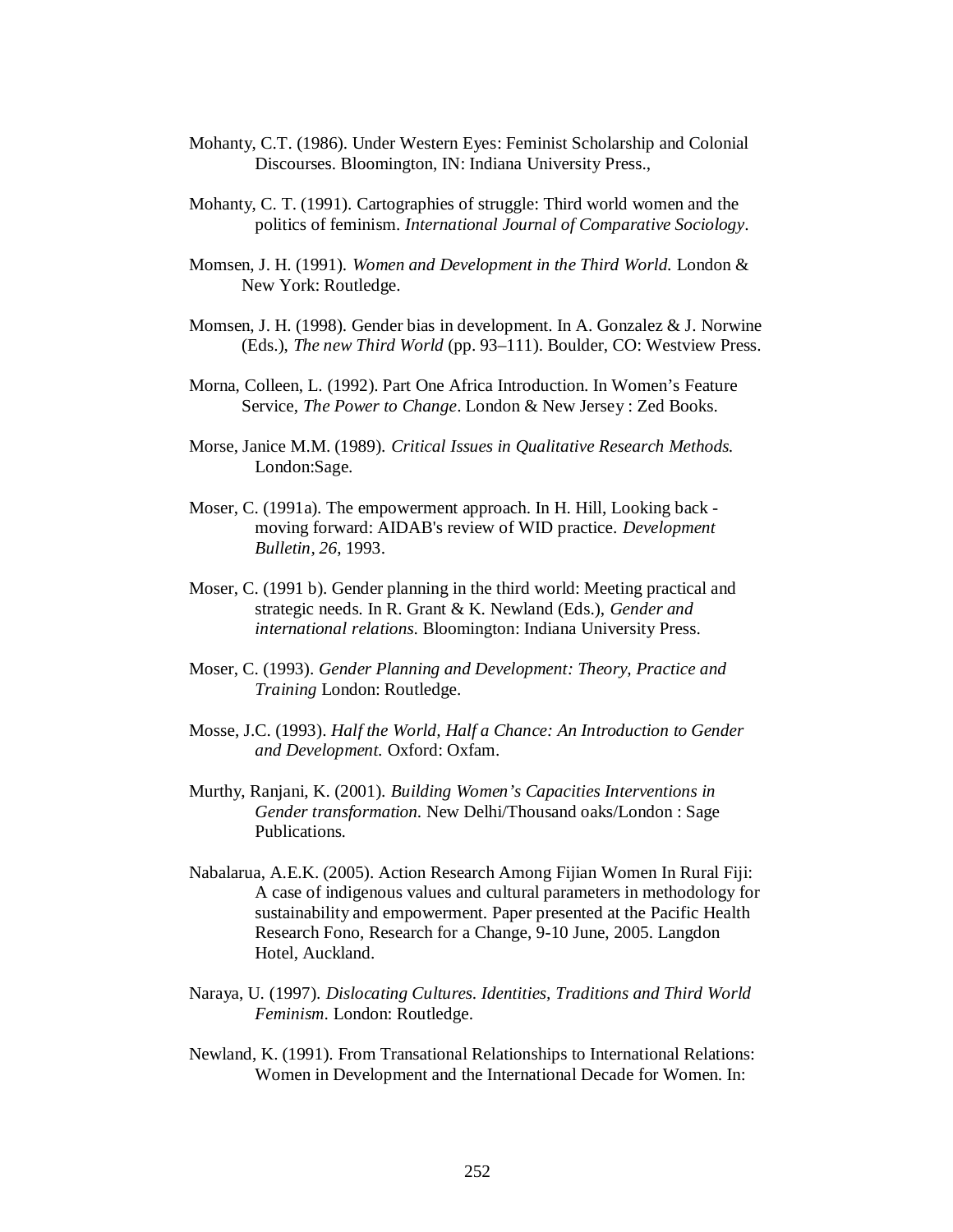R. Grant & K. Newland (Eds.), *Gender and International Relations.* Bloomington, IN: Indiana University Press.

- Oxfam Australia Programs. (2000). Gender: Thinking about gender in the tsunami response. Retrieved 12 June, 2005, from <http://www.oxfam.org.au/world/gender/index.html>
- Parpart, J.L. (2000a). *Rethinking Participatory Empowerment, Gender and Development in a Global/Local World.* Montreal: Mc Gill University.
- Parpart, J. (2000b). The participatory empowerment approach to gender and development in Africa: Panacea or illusion? Occasional paper, Centre of African Studies, University of Copenhagen. Retrieved 5 November, 2005, from <http://72.14.203.104/search?q=cache:OCqs93abtAIJ:www.teol.ku.dk/ca> s/nyhomepage/mapper/Occasional%2520Papers/Occ\_paper\_Parpart%2 520(Word).doc+Chamber%E2%80%99s+Participatory+Rural+Apprais al+&hl=en&gl=au&ct=clnk&cd=1
- Pearson, Ruth & C. Jackson. (1998). Introduction: Interrogating Development. In Cecile Jackson & Ruth Pearson (Eds). *Feminist Visions of Development: Gender Analysis and Policy.* London: Routledge.
- Personal Letter, June 2002. Held by author.
- Taylor –Powell, E. & E. Renner. (2003). *Analyzing Qualitative Data.* Wisconsin : University of Winconsin
- Prices, S. (1993). Politics and Practice of Gender Analysis in Development. *Development Bulletin*, *26*, January 1993.
- Rai, Shirin. (2002). *Gender and the Political Economyof Development : From Nationalism to Globalisation.*Cambridge, U.K. : Polity Press.
- Reinharz, S. (1992). *Feminist Methods in Social Research.* New York: Oxfod University Press.
- Riesmann, C.K. 1993. *Narrative Analysis*. London/Newbury/Dekhi : Sage.
- Rostow, W. W. (1990). *The Stages of Economic Growth A Non Communist Manifesto* (3<sup>rd</sup> Edition). New York: Cambridge University Press.
- Rowlands, J. (1997). *Questioning Empowerment: Working with Women in Honduras* (1<sup>st</sup> ed.). London: Oxfam.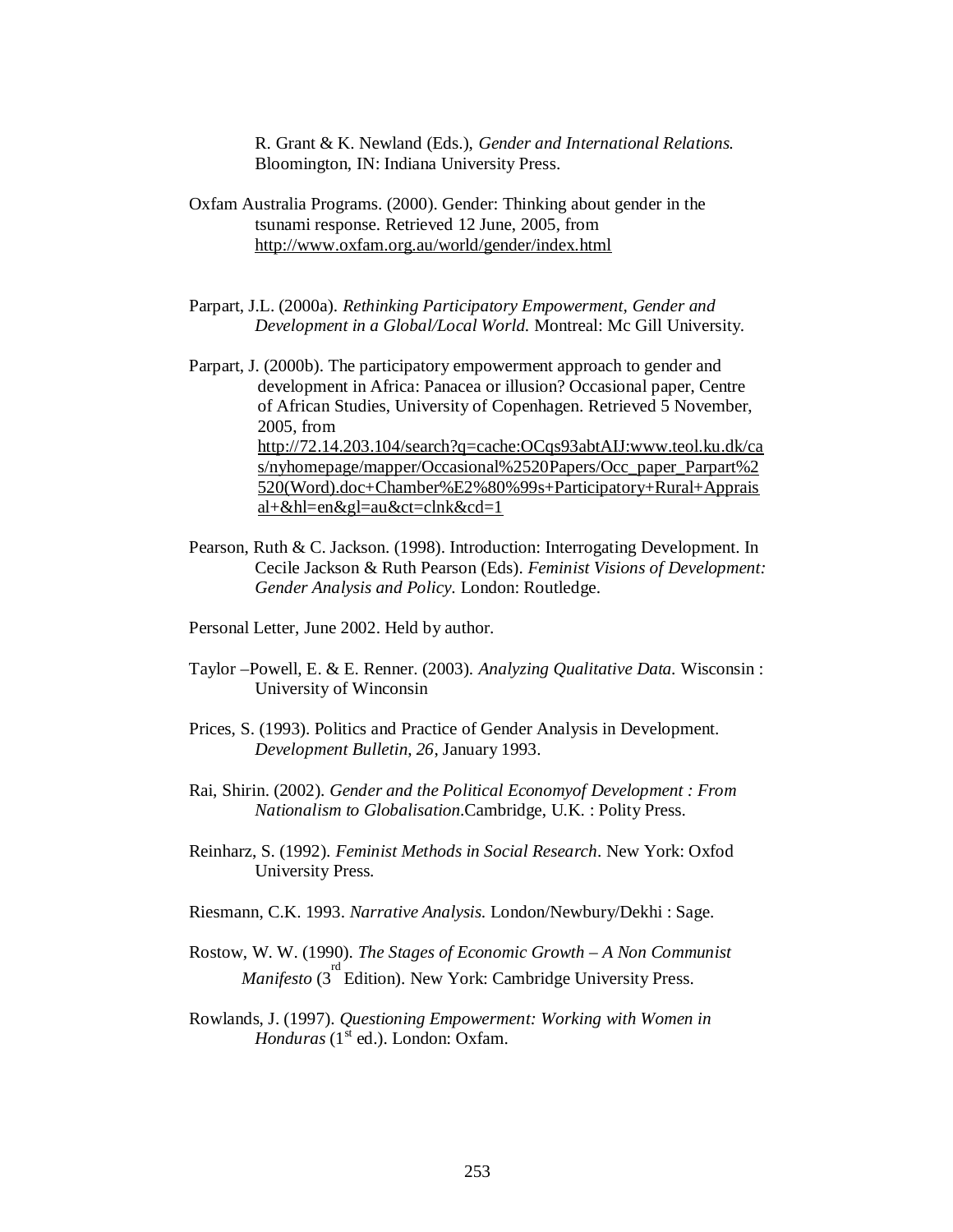- Schneider, Cathy Lisa. (1989). The Mobilization at the Grassroots: Shantytowns and Resistance in Authoritarian Chile. Ph.D. diss., Cornell University.
- Schratz, Michael, & Walker, Rob (1995). *Research as social change: New opportunities for qualitative research*. London: Routledge.
- Secretariat of the Pacific Community. (1999). Fiji Islands Population Profile Based on the 1996 Census:A Guide for Planners and Policy makers. Noumea: Secretariat of the Pacific Community.
- Seymour Rolls, Kaye & I. Hughes.(2002).*Participatory Action Research:Getting the Job Done.* Retrieved on 20 October, 2005 fro[mhttp://www.scu.edu.au/schools/gcm/ar/arr/arow/rseymour.htm](http://www.scu.edu.au/schools/gcm/ar/arr/arow/rseymour.htm)
- Shank, G.D. (2006). *Qualitative Research: A personal skills approach* (2<sup>nd</sup> ed.). Upper Saddle River, NJ: Merrill.
- Schram, T.H. (2006). *Conceptualizing and proposing qualitative research.* Upper Saddle River, NJ: Prentice Hall.
- Smith, R. (2000). The Criticalist Approach. In M. Lockett (Ed.), *Issues and Methods in Research* (pp. 207-266)*.* Underdale, SA: University of South Australia.
- Smith, T.L. (1999). *Decolonizing Methodologies Research and indigenous People.* Dunedin: University of Otago Press.
- Somekh, B. & Lewin, C. (2005) *Research Methods in the Social* Stamp, P. 1989. Technology, gender, and power in Africa. International Development Research Centre, Ottawa, ON, Canada. Retrieved 22 November, 2005 from

[http://www.idrc.ca/en/ev-29517-201-1-DO\\_TOPIC.html](http://www.idrc.ca/en/ev-29517-201-1-DO_TOPIC.html)

- Staudt, K. (1983). *Women in developing countries: A Policy focus.* New York: The Haworth Press.
- Strauss, A. and J Corbin. (1990). *Basics of Qualitative Research Grounded Theory Procedures and Techniques.* Newbury Park: Sage Publications.
- Stewart, Frances, (1992). Can Adjustment Programmes Incorporate the Interests of Women . In Afshar, Haleh & Dennis, Carolyne (Eds.), *Women and Adjustment Policy in the Third World.* London : Macmillan Press.
- Stringer, E. T. (1999) *Action Research: A handbook for practitioners 2e*,. Newbury Park, CA: Sage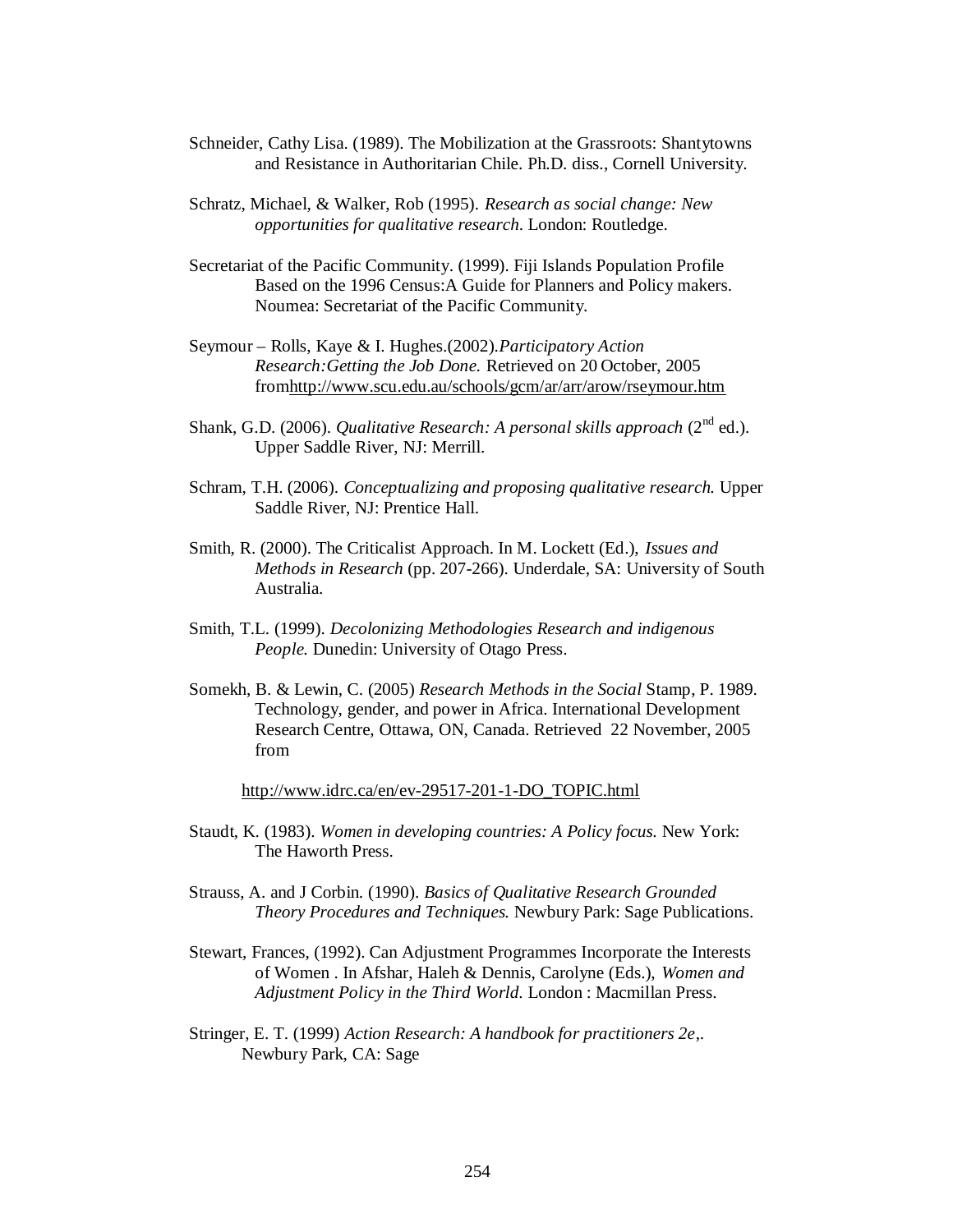- Taylor-Powell, E. & Renner, M. (2003). *Analyzing qualitative data.* Madison, WI: Board of Regents of the University of Wisconsin System. Retrieved January 2003, from [http://cecommerce.uwex.edu/pdfs/G3658\\_12.PDF](http://cecommerce.uwex.edu/pdfs/G3658_12.PDF)
- Thaman, K-H. (1998). Equity in, and access to, what kind Thompson J. (1995). Participatory approaches in government bureaucracies: Facilitating the process of institutional change. *World Development, 23*(9): 1521-1554.
- United Nations Development Programme (UNDP). (1997). *Human Development Report 1997.* New York: Oxford University Press.
- UNDP. (1998). *Human Development Report 1998.* New York: Oxford University Press.
- UNDP Russian Federation. (1998). *National Human Development Report 1998.* Moscow.
- UNDP Zimbabwe. (1998). *National Human Development Report 1998.* Harare.
- UNDP. (1999a). *Human Development Report 1999.* New York: Oxford University Press.
- UNDP. (1999). *Pacific Human Development Report 1999: Creating Opportunities.* Suva, Fiji.
- UNDP. (2003). Human Development Report 2003 Millennium Development Goals: A compact among nations to end human poverty. New York: Oxford University Press.
- UNSECO (2003/4) Gender and Education for All: The leap to equality. Global Monitoring Report. <http://portal.unesco.org/education/en/ev.php>-URL\_ID=23023&URL\_DO=DO\_TOPIC&URL\_SECTION=201.html [http://portal.unesco.org/education/en/ev.php-](http://portal.unesco.org/education/en/ev.php)URL\_ID=23023&URL\_DO=DO\_TOPIC&URL\_SECTION=201.html
- UNESCO. (2005). EFA Education for All Global Monitoring Report 2005 The Quality Imperative. Retrieved 14 January, 2006, from [http://portal.unesco.org/education/en/ev.php-](http://portal.unesco.org/education/en/ev.php)URL\_ID=35939&URL\_DO=DO\_TOPIC&URL\_SECTION=201.html
- UNFPA. (2005). State of the World's Population 2005. The Promise of Equality Gender Equity, Reproductive Health and the Millennium Development Goals. <http://www.unfpa.org/swp/2005/english/boxsources.htm>
- United Nations Children's Fund (UNICEF) & UNDP. (1998). Country Experiences in Assessing the Adequacy, Equity and Efficiency of Public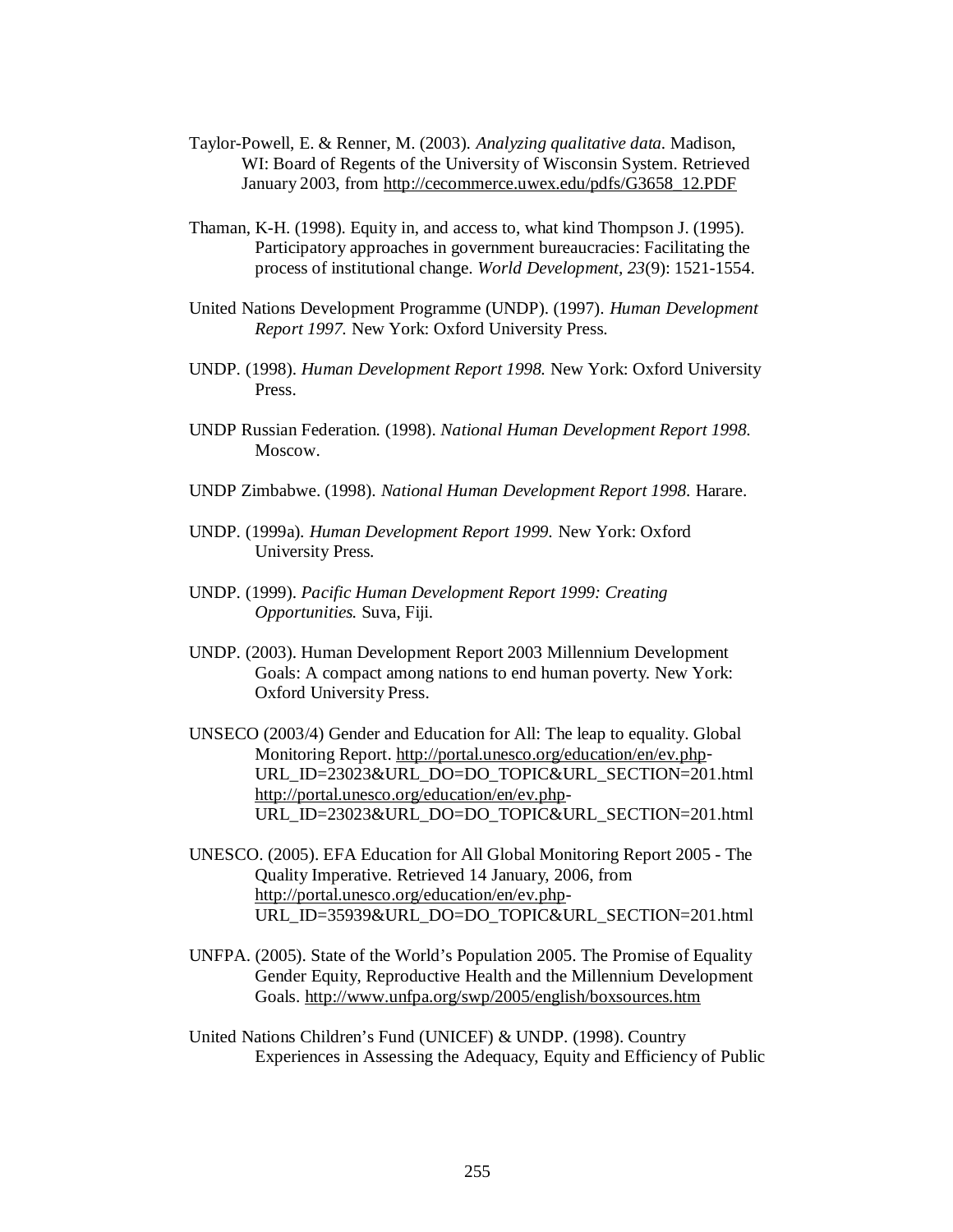Spending on Basic Social Services. Paper presented at the Hanoi Meeting on the 20/20 Initiative, October 27-29, 1998. New York.

- UNICEF. (2000). *The State of the World's Children 2000.* New York: Oxford University Press.
- UNICEF. (2004). The State of the World's Children. Retrieved 6 May, 2005, from [http://www.unicef.org/sowc04/sowc04\\_contents.html](http://www.unicef.org/sowc04/sowc04_contents.html)

UN Millennium Project. (2005a). Taking action: Achieving gender equality and empowering women. Retrieved 4 January, 2006, from [http://www.unmillenniumproject.org/documents/Gender-complete.pdf.](http://www.unmillenniumproject.org/documents/Gender-complete.pdf)

- UNIFEM (2000). Women's Empowerment: Measuring the Global Gender Gap, Progress of the World's Women. Biennial. Report. Retrieved 12 March, 2002, from<http://www.unpac.ca/wagegap4.html>.
- UNIFEM. (2002). A Look Through Gender Lens Development Goals, Progress of the World's Women Bi-annual report. Retrieved 2 August, 2005, from [www.undp.org/gender/docs/mdgs-genderlens.pdf](http://www.undp.org/gender/docs/mdgs-genderlens.pdf)
- UNIFEM. (2005). The Progress of the World's Women. Retrieved 4 February, 2006, from [http://www.unifem.org/attachments/products/PoWW2005\\_overview\\_en](http://www.unifem.org/attachments/products/PoWW2005_overview_en) g.pdf
- UNIFEM. (2000). Gender Equality and the Millennium Development Goals.
- United Nations (1976) Fourth World Conference on Women: Platform for Action. Retrieved 10 November 2002, from <http://www.un.org/womenwatch/daw/beijing/platform/plat1.htm>
- United Nations (1989) *A Household Income and Expenditure Survey.* Department of Technical Co-operation for Development and Statistics Office.

United Nations. (1995a). Fourth World Conference on Women. Platform for Action. Retrieved 12 February, 2004, from <http://www.un.org/womenwatch/daw/beijing/platform/plat1.htm>

United Nations. (1995b). The United Nations and the Status of Women. Retrieved 12 January, 2006, from <http://www.un.org/Conferences/Women/PubInfo/Status/TextOnly.htm>

United Nations. (1997). Mainstreaming the gender perspective into all policies and programmes in the United Nations system. Extract from Report of the Economic and Social Council for 1997. Retrieved 12 October, 2004, from <http://www.un.org/womenwatch/daw/followup/main.htm>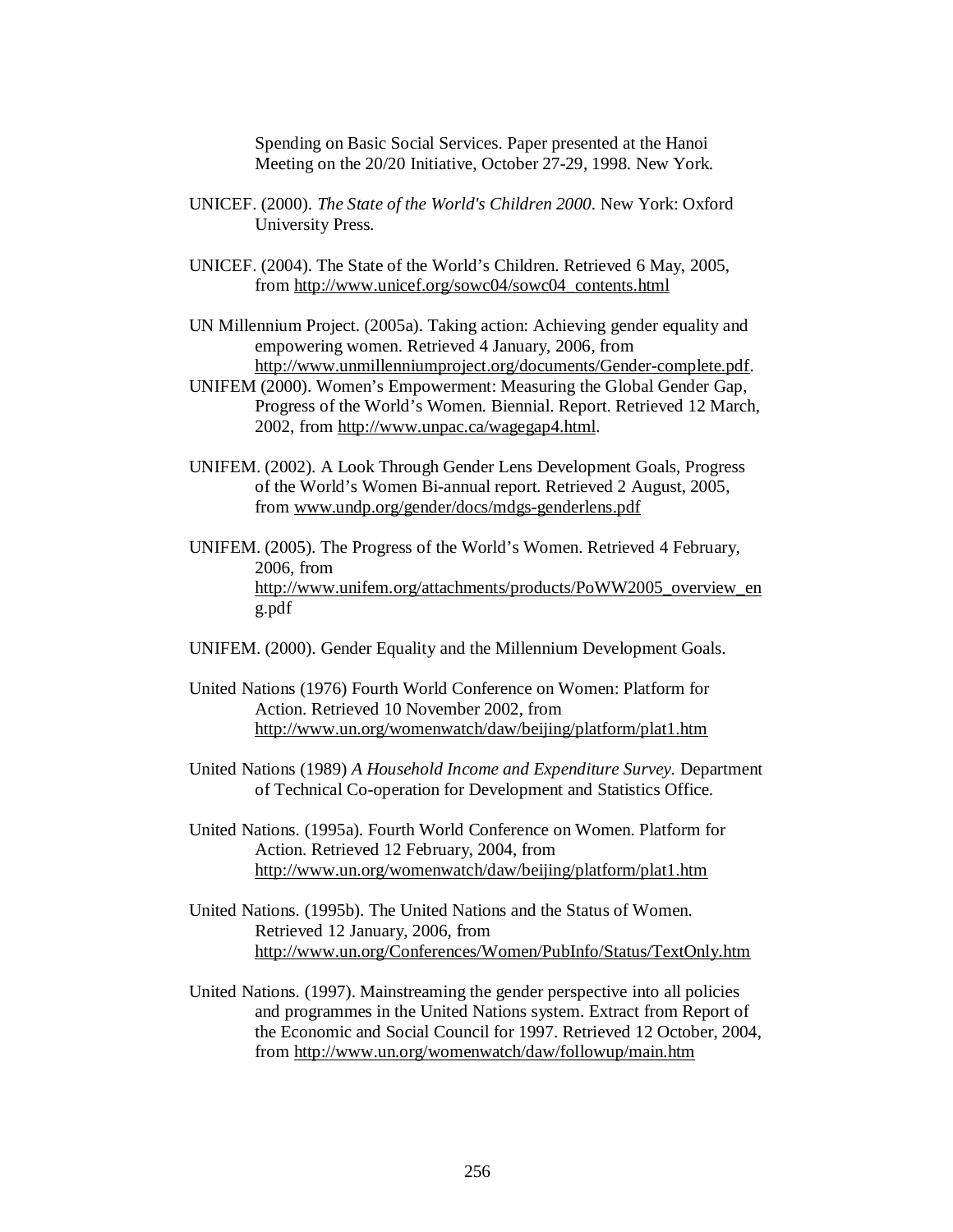- United Nations. (1995). The United Nations Beijing Declaration and Platform for Action. Retrieved 13 January, 2006, from <http://www.un.org/womenwatch/daw/beijing/platform/>
- United Nations Administrative Committee on Coordination, Subcommittee on Nutrition. (1996). *Update on the Nutrition Situation 1996: Summary of Results for the Third Report on the World Nutrition Situation.* Retrieved 14 May, 2002, from <http://www.unsystem.org/scn/archives/rwns96update/ch01.htm>
- United Nations (2000) Millennium Development Goals. Retrieved 2 June, 2005, from <http://www.un.org/millenniumgoals/>
- United Nations Development Programme Annual Report (2003). A world of development experience. Retrieved 14 September, 2004, from <http://www.undp.org/annualreports/2003/english/>
- United Nations Population Division. (1998). *World Population Prospects: The 1998 Revision.* New York; Oxford University Press.
- United Nations. (2005a). The Millennium Development Goals Report. Retrieved 14 January, 2006, from <http://unstats.un.org/unsd/mi/pdf/MDG%20Book.pdf>
- United Nations. (2005b). The World's Women 2005: Progress in Statistics Report. Retrieved 4 February, 2006, from <http://unstats.un.org/unsd/demographic/products/indwm/wwpub.htm>
- United Nations. (2005c). State of world population, 2005. Retrieved 13 January, 2006, from <http://www.unfpa.org/swp/2005/english/ch1/index.htm>
- UN Convention on the elimination of all forms of discrimination against women. Retrieved 2 February, 2004, from <http://www.un.org/womenwatch/daw/cedaw/cedaw.htm>
- University of South Australia, *Issues and Methods in Research Study Guide,* 2000. Adelaide: University of South Australia.
- Velkoff, V.A. (1998). Women of the world. Retrieved 2 October, 2005, from [http://www.census.gov/ipc/prod/wid-9801.pdf.](http://www.census.gov/ipc/prod/wid-9801.pdf)
- Wadsworth, Y. (1998). What is Participatory Action Research? *Action Research International,* Paper 2. Retrieved 4 March, 2003, from <http://www.scu.edu.au/schools/gcm/ar/ari/p-ywadsworth98.html>
- Webster, A. (1984*). Introduction to the Sociology of Development.* Basingstoke: Macmillan.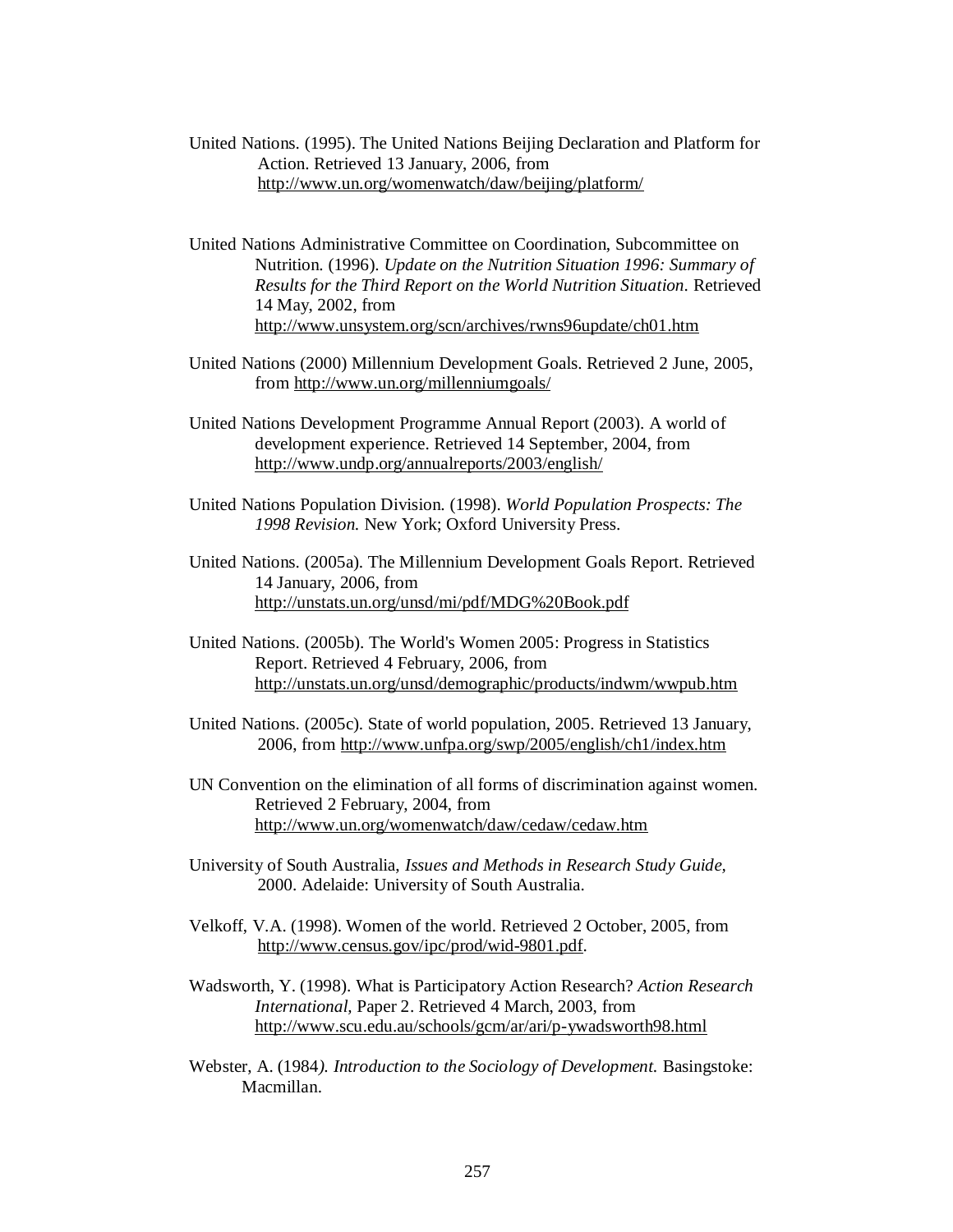- Wickramasinghe, A. 1993. Women's roles in rural Sri Lanka. In: J.H. Momsen and V. Kinnaird (eds.), *Different Places, Different Voices*, 159-175. Routledge, London.
- Wieringa, S. (1994). Women's Interests and Empowerment : Gender Planning Reconsidered. *Development and Change,* 25 : 829 – 848.
- Williams, E.B. (1999). Why So Silent? Empowering Women in a Wired World. Unpublished paper presented at the Women's World 99, The 7th International Interdisciplinary Congress on Women, Tromso, Norway, 20 – 26th June, 1999.
- Young, I.M. (1990). *Justice and the Politics of Difference.* Princeton: Princeton University Press.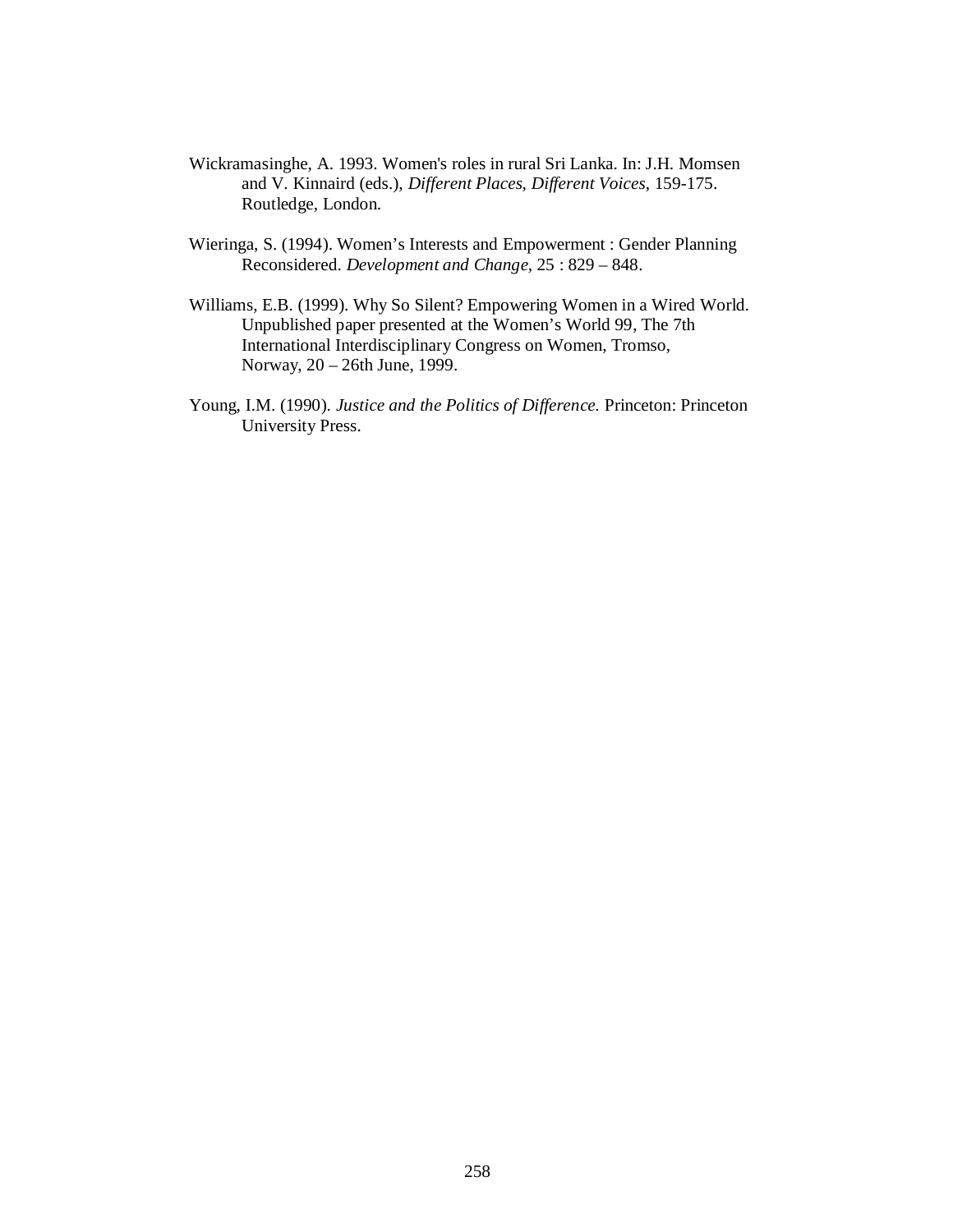# **APPENDIX A : THE HOUSEHOLD SURVEY**

#### **A. HOUSEHOLD CHARACTERISTIC**

Respondent \_\_\_\_\_\_\_\_\_\_\_\_\_\_\_\_\_\_\_\_\_\_\_\_\_\_\_\_\_\_ Date/Time

Fijian household name \_\_\_\_\_\_\_\_\_\_\_\_\_\_\_\_\_\_\_\_\_\_\_\_\_\_\_

#### **1. Household Roster**

| Person           | <b>Names of</b> | Relationship | <b>Sex</b>    | Age at last | <b>Place of</b> |
|------------------|-----------------|--------------|---------------|-------------|-----------------|
| number           | usual           | to head of   | Married/      | birthday    | birth           |
|                  | residents       | household    | <b>Single</b> |             |                 |
| Indicate         | Please give     |              |               |             |                 |
| head of          | the names       |              |               |             |                 |
| household        | of persons      |              |               |             |                 |
| in terms of      | who usually     |              |               |             |                 |
| position and     | live in your    |              |               |             |                 |
| activity.        | home.           |              |               |             |                 |
| $\left(1\right)$ | (2)             | (3)          | (4)           | (5)         | (6)             |
|                  |                 |              |               |             |                 |
|                  |                 |              |               |             |                 |
|                  |                 |              |               |             |                 |
|                  |                 |              |               |             |                 |
|                  |                 |              |               |             |                 |
|                  |                 |              |               |             |                 |
|                  |                 |              |               |             |                 |
|                  |                 |              |               |             |                 |

### **B. SOCIAL AND CULTURAL STATUS**

1. Yaca ni were\_\_\_\_\_\_\_\_\_\_\_\_\_\_\_\_\_\_\_\_\_\_

Significance/meaning

2. What is the traditional role of the family \_\_\_\_\_\_\_\_\_\_\_\_\_\_\_\_\_\_\_\_\_\_\_\_\_\_\_\_\_\_\_\_\_\_\_

3. What social/cultural activity were you involved in last month ?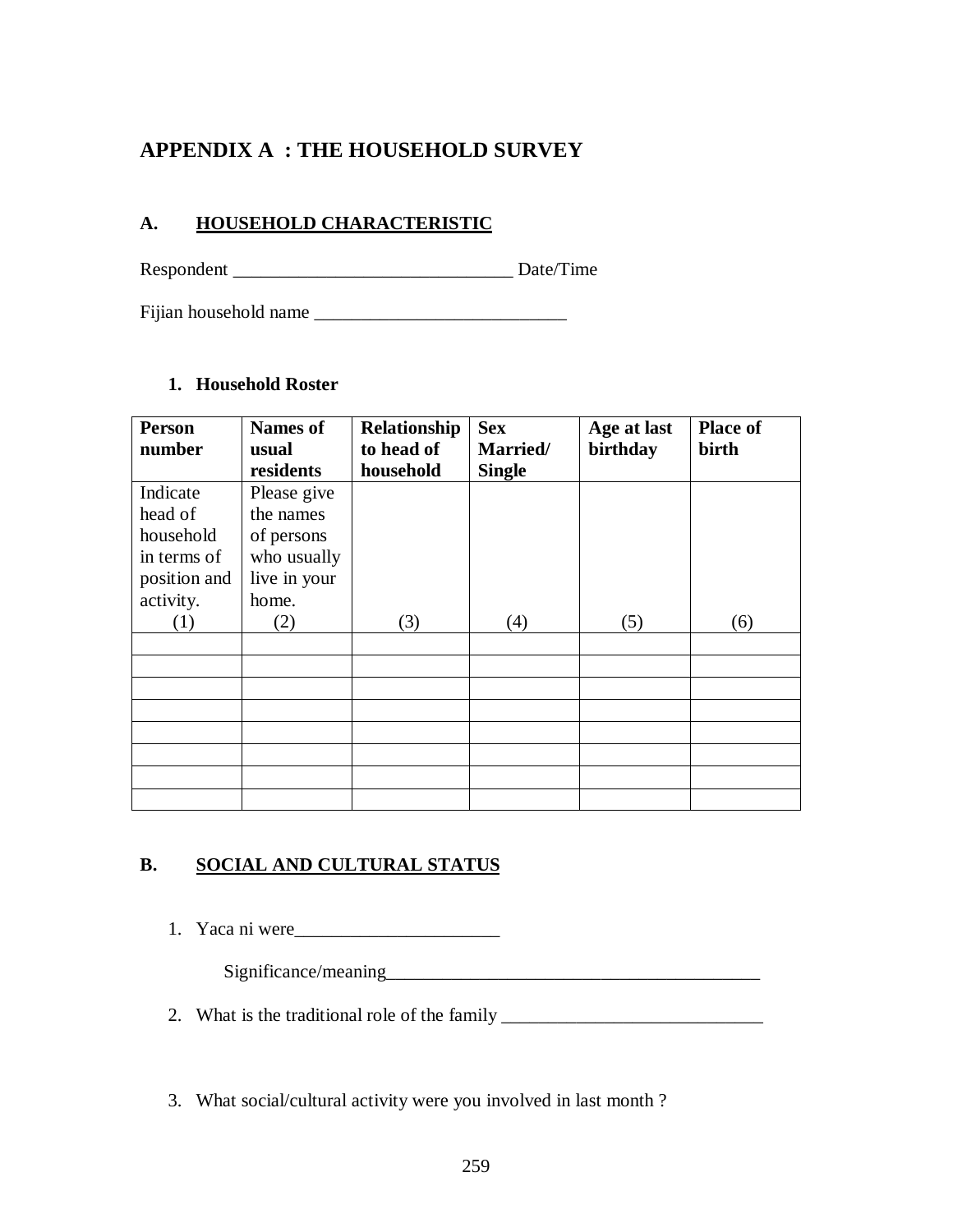| <b>Type of activity</b> | Date/length<br>of activity | <b>Household persons</b><br>involved | <b>Nature of your</b><br>involvement and<br>contribution |
|-------------------------|----------------------------|--------------------------------------|----------------------------------------------------------|
|                         |                            |                                      |                                                          |
|                         |                            |                                      |                                                          |
|                         |                            |                                      |                                                          |
|                         |                            |                                      |                                                          |
|                         |                            |                                      |                                                          |

4. What special contribution did you make as compared to your husband or males in your household

|                             | Women | Men |
|-----------------------------|-------|-----|
| Perform a cultural activity |       |     |
| Cash donation               |       |     |
|                             |       |     |
| Provide other resources     |       |     |
| (food/kind/material)        |       |     |
|                             |       |     |
| Other contributions         |       |     |
| Specify                     |       |     |
|                             |       |     |
| Activities involved         |       |     |
| e.g. cooking, fetching      |       |     |
| food/firewood etc.          |       |     |

- 5. As a woman how did you obtain your contributions for these social/cultural activities
- 6. In your view these activities
	- $\therefore$  are okay and should continue
	- ¨ should be modified
	- $\therefore$  are burdensome
	- $\therefore$  should be abolished
	- no comment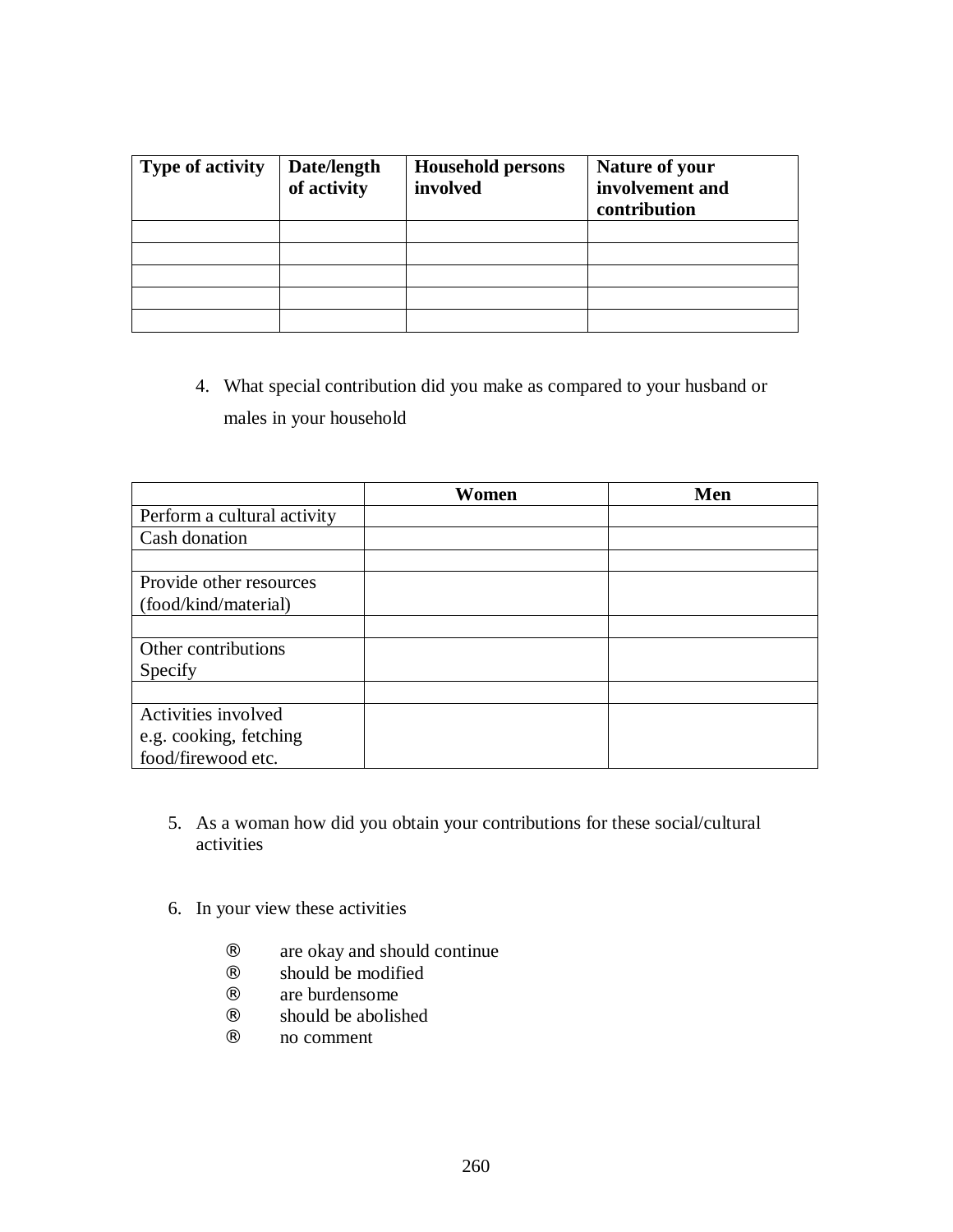Please explain your answer.

- 7. In your view who often faces the burden of these obligations ?
- ¨ men ¨ women ¨ both men and women ¨ the whole family

Please explain your answer.

- 8. In your social/cultural obligations, list three of your most urgent needs as a woman (to meet these obligations).
- i. ii. iii. 9. List three of your major challenges i.
	- ii.
	- iii.
- 10. How do you manage these challenges ?

#### **C. AGRICULTURE AND ECONOMIC STATUS**

- 1. Briefly outline your farming activities for the year
- May August
- Sept December
- Jan April

#### 2. What is the family's main agricultural activity ?

i.\_\_\_\_\_\_\_\_\_\_\_\_\_\_\_\_\_\_\_\_\_\_\_\_\_\_\_\_ii.\_\_\_\_\_\_\_\_\_\_\_\_\_\_\_\_\_\_\_\_\_\_\_\_\_\_\_\_\_\_\_\_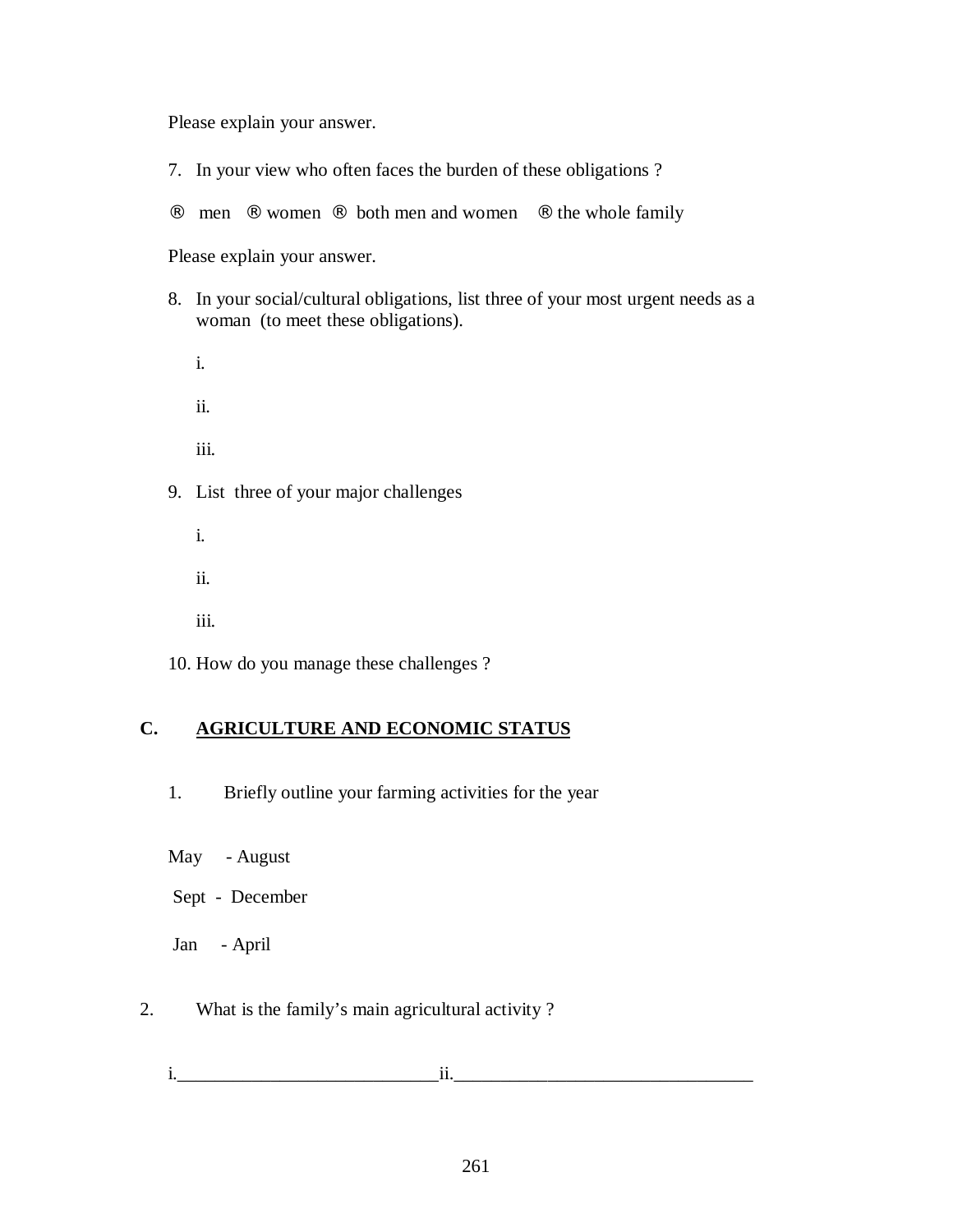2. What farm activities was your household involved in last month ?

| <b>Type of activity</b> | <b>Person involved</b> | Nature and degree of<br>involvement |
|-------------------------|------------------------|-------------------------------------|
| Siviyara/Yara           |                        |                                     |
| Lovolovo                |                        |                                     |
| Huihui                  |                        |                                     |
| <b>Boroboro</b>         |                        |                                     |
| Harvest crops           |                        |                                     |
| Marketing               |                        |                                     |

- 3. What proportion of farm work is done by you as compared to your husband/men ?
- $\therefore$  75/25%  $\therefore$  50/50%  $\therefore$  25/75%
- 4. What are the necessary inputs into your agricultural activities ? (labour, capital, physical).
- 5. How are these obtained and by whom ?
- 6. List some technology and farm tools you think would improve farming in your community ?

#### 7. **Marketing produce**

| <b>Market</b><br>days | <b>Produce/Quantity   Person involved</b> | <b>Income</b> | <b>Items bought</b><br>on return |
|-----------------------|-------------------------------------------|---------------|----------------------------------|
|                       |                                           |               |                                  |
|                       |                                           |               |                                  |
|                       |                                           |               |                                  |
|                       |                                           |               |                                  |

- 8. What other sources of income do you have ?
- 9. If you required extra cash, where do you get it ?
- $\therefore$  Bank  $\therefore$  Borrow money  $\therefore$  Go without  $\therefore$  Others specify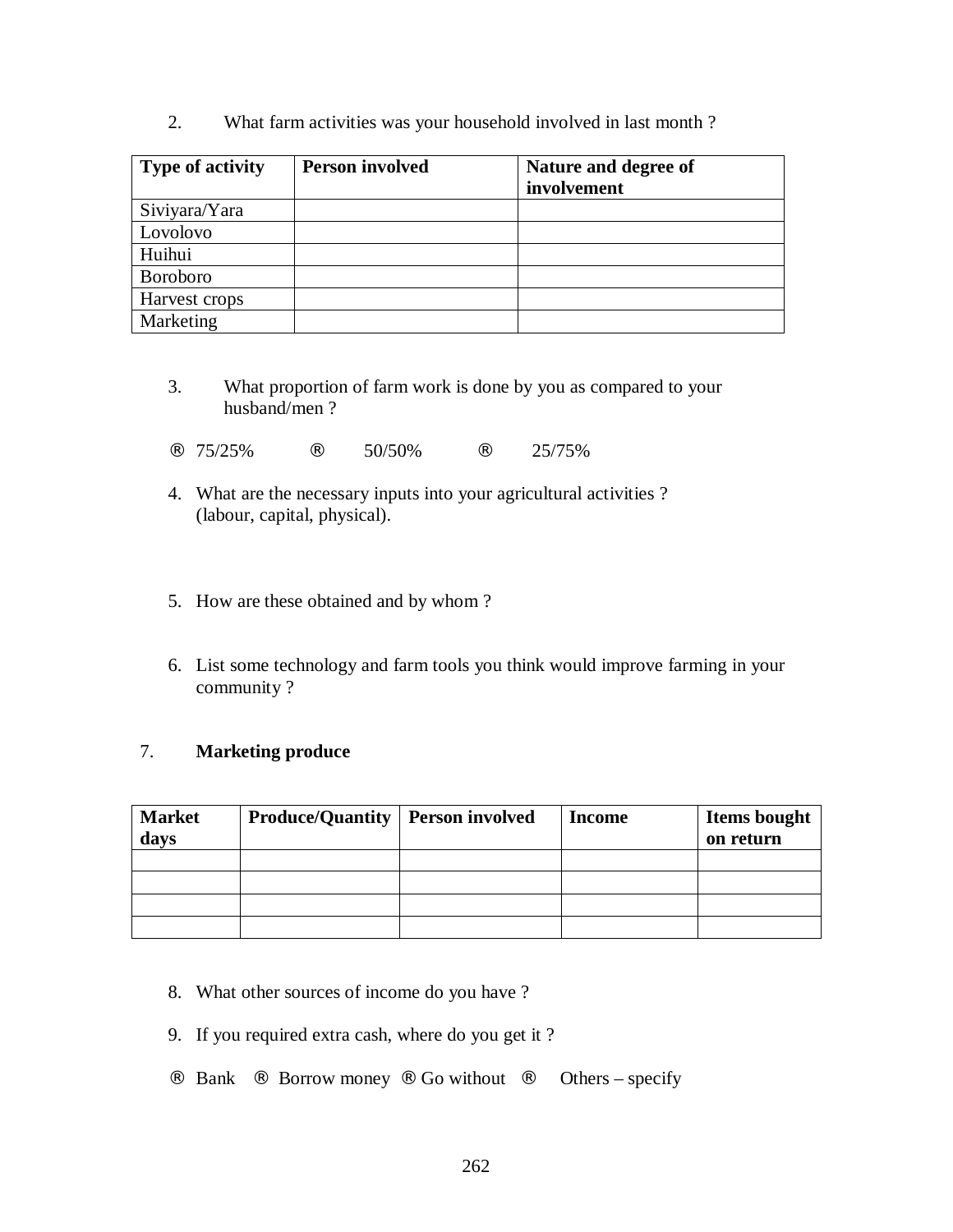10. List three most pressing needs of your farming activities .

- i.
- ii.
- iii.

11. List three challenges you face in your agricultural activities

- i.
- ii.
- iii.

### **D. HOME AND AMENITIES**

1. What type of house do you have ?

Concrete ¨ Wooden ¨ Aluminium ¨Thatched ¨ Others/specify ¨

- 2. Your reason for having built this type of house
- 3. Number of rooms in the house

|              | Part of the | Separate    | Outside and    | Non existent |
|--------------|-------------|-------------|----------------|--------------|
|              | house       | and outside | open           |              |
|              |             | [enclosed]  | [not enclosed] |              |
| Kitchen      |             |             |                |              |
| Bathroom     |             |             |                |              |
| Toilet       |             |             |                |              |
| Eating place |             |             |                |              |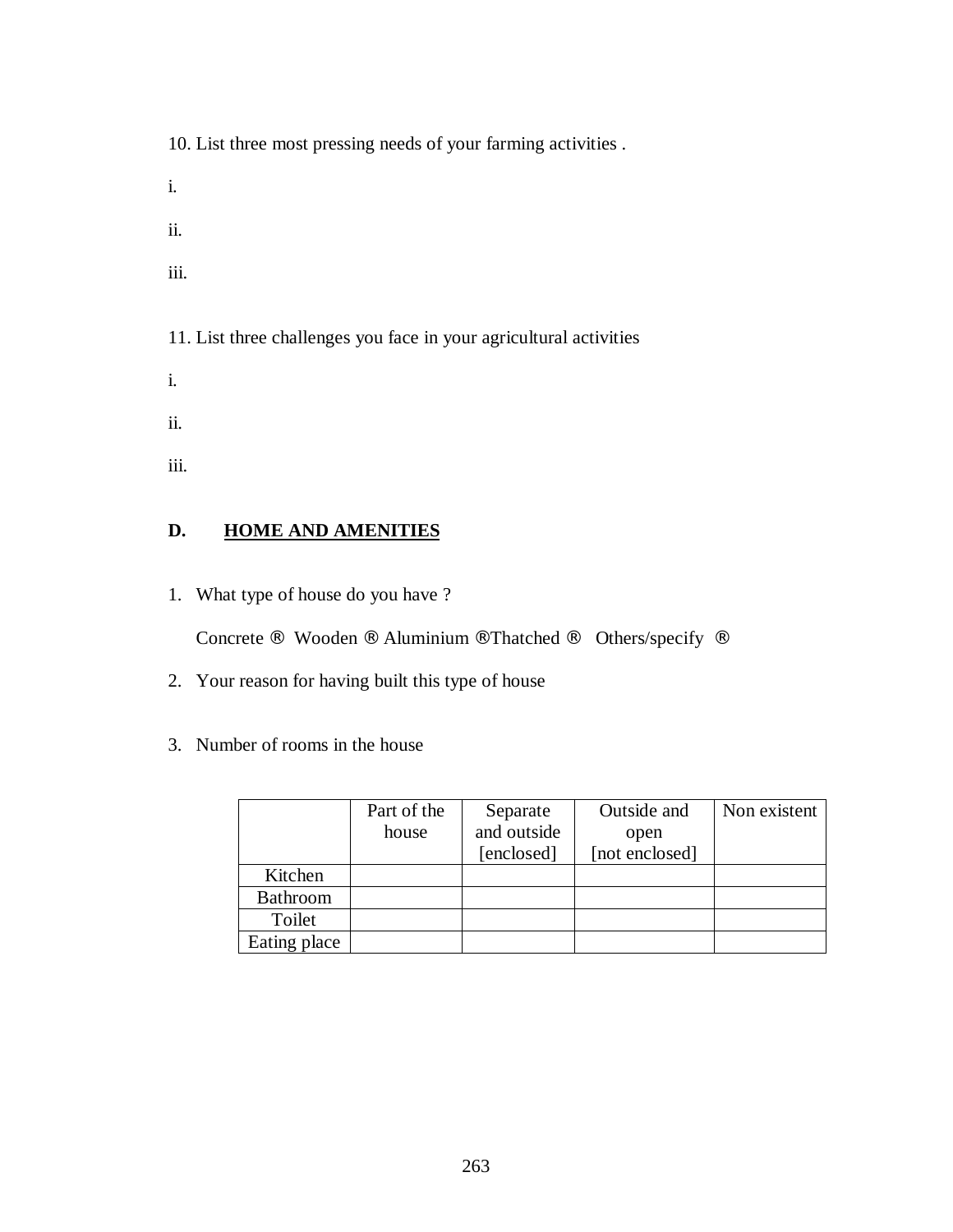|                 | Own | Comment |
|-----------------|-----|---------|
| Radio           |     |         |
| Television      |     |         |
| <b>Beds</b>     |     |         |
| Table/chairs    |     |         |
| Others/specifiy |     |         |
|                 |     |         |

5. What source of energy do you use at home and how often do you use these

|             | For what |       | Frequency of use |              |         |  |
|-------------|----------|-------|------------------|--------------|---------|--|
|             | purpose  | Daily | $2/3X$ /week     | 1X/fortnight | monthly |  |
| Electricity |          |       |                  |              |         |  |
| Firewood    |          |       |                  |              |         |  |
| Benzene     |          |       |                  |              |         |  |
| Kerosene    |          |       |                  |              |         |  |
| Gas         |          |       |                  |              |         |  |
| Others      |          |       |                  |              |         |  |

6. Your household has piped water Yes  $\cdot$  No  $\cdot$ 

Individual use  $\cdot \cdot$  Communal use  $\cdot \cdot$ 

7. Type of latrine used Flush  $\therefore$  pour flush  $\therefore$  Pit  $\therefore$ Individual use  $\cdot \cdot$  communal use  $\cdot \cdot$ 

### **E. EDUCATION**

1. What is your level of education ?

| No formal education |               | Below class 6     | Below class 8  |  |
|---------------------|---------------|-------------------|----------------|--|
| Fiji Junior level   | $\cdot \cdot$ | <b>FSLC</b> level | Tertiary level |  |

4.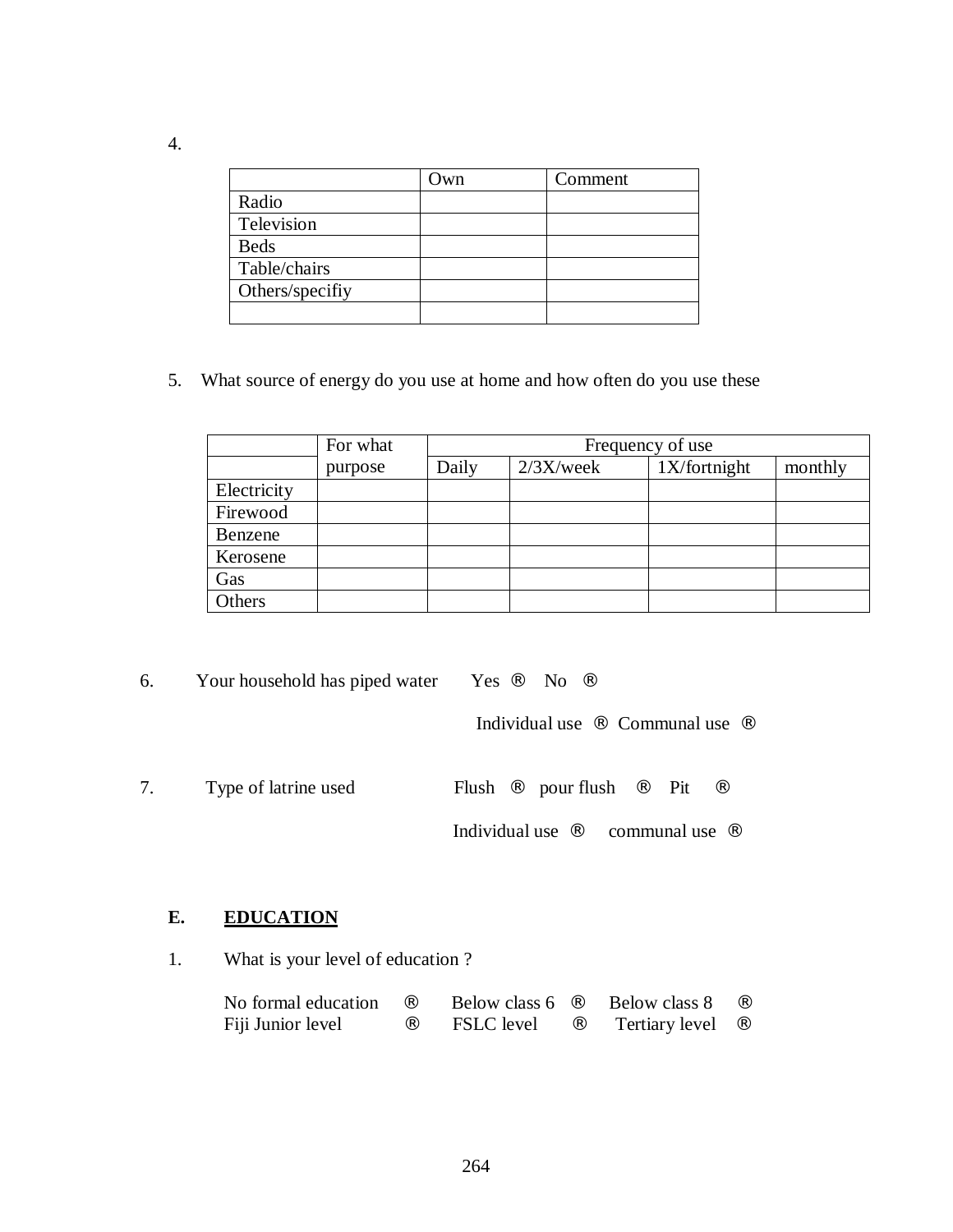2. Household – level of education

| Household<br>member | Level of<br>education | Can read R<br>Can write W | Language<br>in which<br>one can R<br>or W | Comments |
|---------------------|-----------------------|---------------------------|-------------------------------------------|----------|
|                     |                       |                           |                                           |          |
|                     |                       |                           |                                           |          |
|                     |                       |                           |                                           |          |
|                     |                       |                           |                                           |          |
|                     |                       |                           |                                           |          |
|                     |                       |                           |                                           |          |

3. What prevented you from gaining a higher education ?

| parents did not see worth of education for me |  |
|-----------------------------------------------|--|
| was required to help at home/farm             |  |
| lack of financial support                     |  |
| girls education was not important             |  |
| got pregnant                                  |  |
| got married                                   |  |

#### 4. In your opinion girls in the village MUST be educated

Agree  $\cdot$  Disagree  $\cdot$  not sure  $\cdot$ 

Give a reason for your answer

5. What level of education should girls strive to get

| No formal education | Below class 6     | Below class 8  |  |
|---------------------|-------------------|----------------|--|
| Fiji Junior level   | <b>FSLC</b> level | Tertiary level |  |

Give a reason for your answer

6. Did you do any cash employment last week ? Yes  $\cdot$  No  $\cdot$ 

Please describe this and your rate of pay ?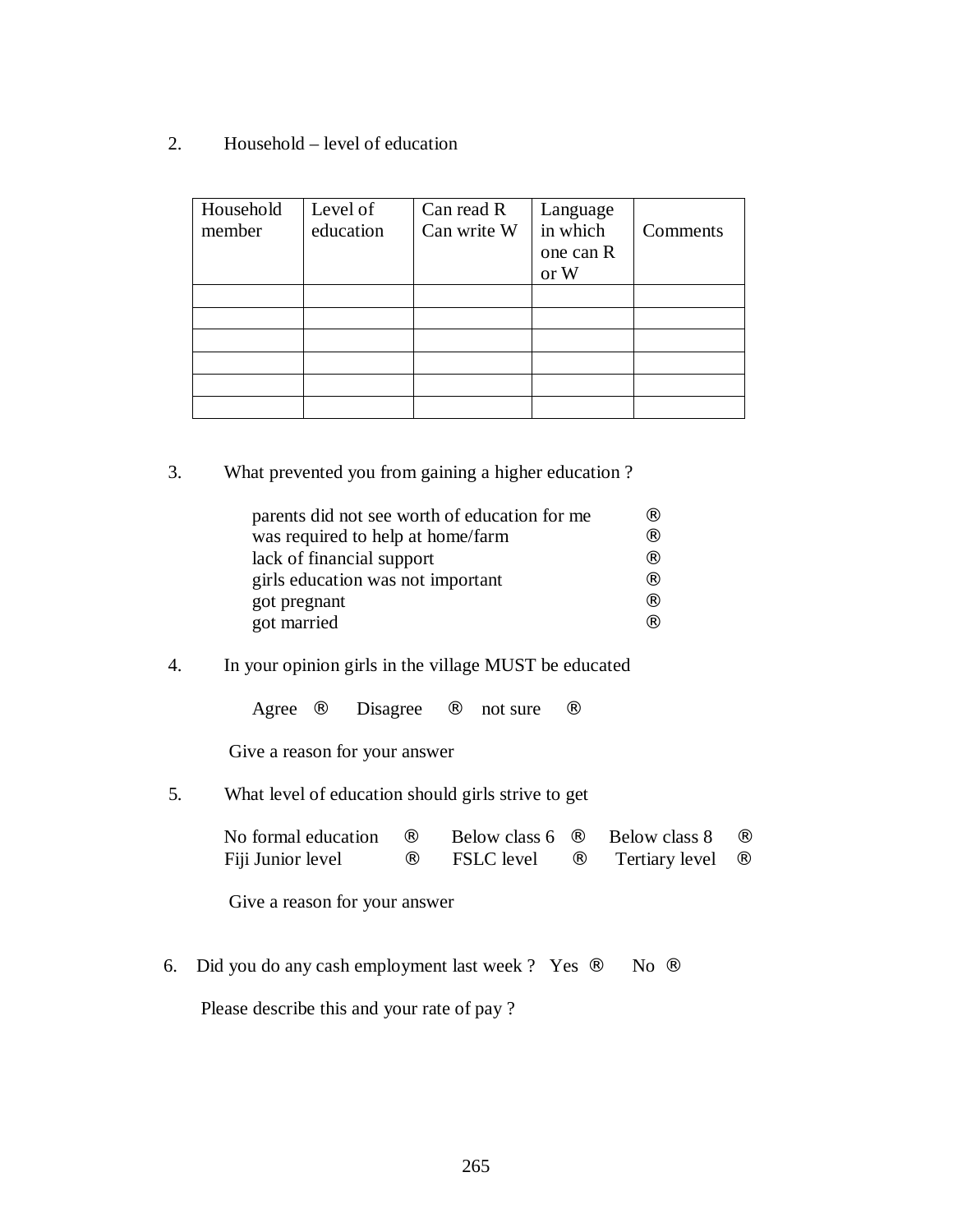7. As a woman in the village, list in priority the problems you face

| Lack of income                                | $\cdot$ $\cdot$ |                |  |          |  |
|-----------------------------------------------|-----------------|----------------|--|----------|--|
| Social and cultural obligation                |                 |                |  |          |  |
| Lack of resources                             | . .             |                |  |          |  |
| Low level of education                        | $\cdot$ $\cdot$ |                |  |          |  |
| Isolation                                     | $\cdot$ $\cdot$ |                |  |          |  |
| Male dominated society                        | . .             |                |  |          |  |
| 8. Are you happy in the village<br><b>Yes</b> |                 | N <sub>0</sub> |  | Not sure |  |

Give reasons for your answer.

#### **F. BASIC SANITATION AND HEALTH**

1. What is your view on the level of sanitation and health in the village

poor ¨ satisfactory ¨ excellent ¨

Give a reason for your answer

- 2. What are the contributing factors in this level of sanitation and health in the village
- 3 List three needs to improve sanitation and health in the village
- 5. Suggest three solutions to the level of sanitation and health in the village

|                | Poor | Satisfactory | Excellent |
|----------------|------|--------------|-----------|
| Water supply   |      |              |           |
| Sanitation     |      |              |           |
| Waste disposal |      |              |           |
| Cooking pracs  |      |              |           |
| Diet           |      |              |           |
| Infant care    |      |              |           |
| Marijuana      |      |              |           |
| Kava           |      |              |           |
| Sexual         |      |              |           |
| behaviour      |      |              |           |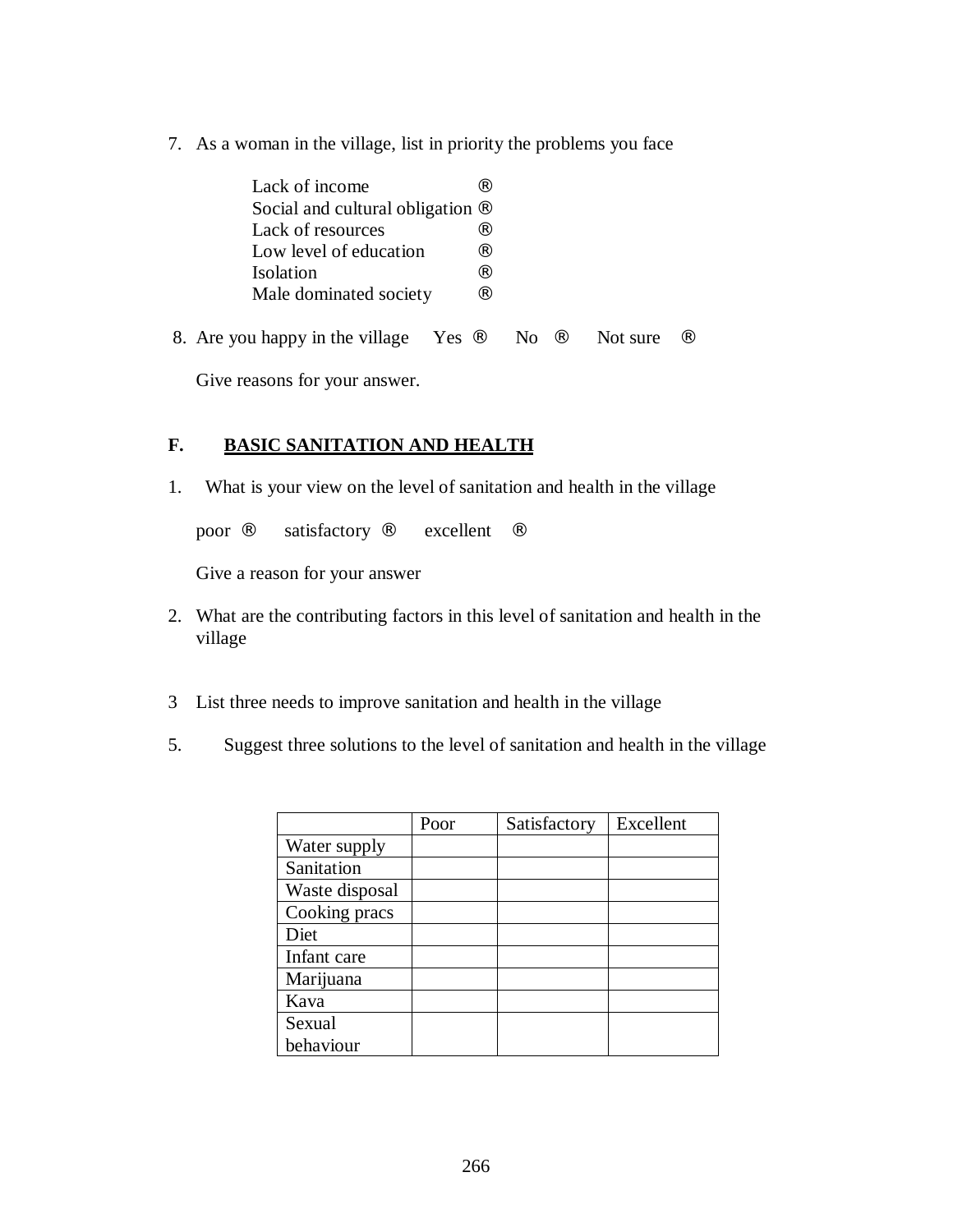## **G. RELIGION**

|  |  |  |  | What is your religious denomination |
|--|--|--|--|-------------------------------------|
|--|--|--|--|-------------------------------------|

| Methodist        |  |
|------------------|--|
| Catholic         |  |
| Seventh Day      |  |
| Jehovahs Witness |  |
| Pentecostal      |  |
| Others           |  |

2. What church activities did you take part in last month ?

| Type of Act | Persons involved and<br>contribution | Nature of involvement |
|-------------|--------------------------------------|-----------------------|
|             |                                      |                       |
|             |                                      |                       |
|             |                                      |                       |
|             |                                      |                       |
|             |                                      |                       |
|             |                                      |                       |

- 3. Where and how did you obtain contributions for these activities
- 4. In your view these church activities are

| Okay | burdensome | should be lessened | abolished |  |
|------|------------|--------------------|-----------|--|
|      |            |                    |           |  |

- 5. Give a reason for your answer
- 6. List three needs you have as a member of this church
- 7. List three challenges you face as a member of the church
- 8. Suggested solutions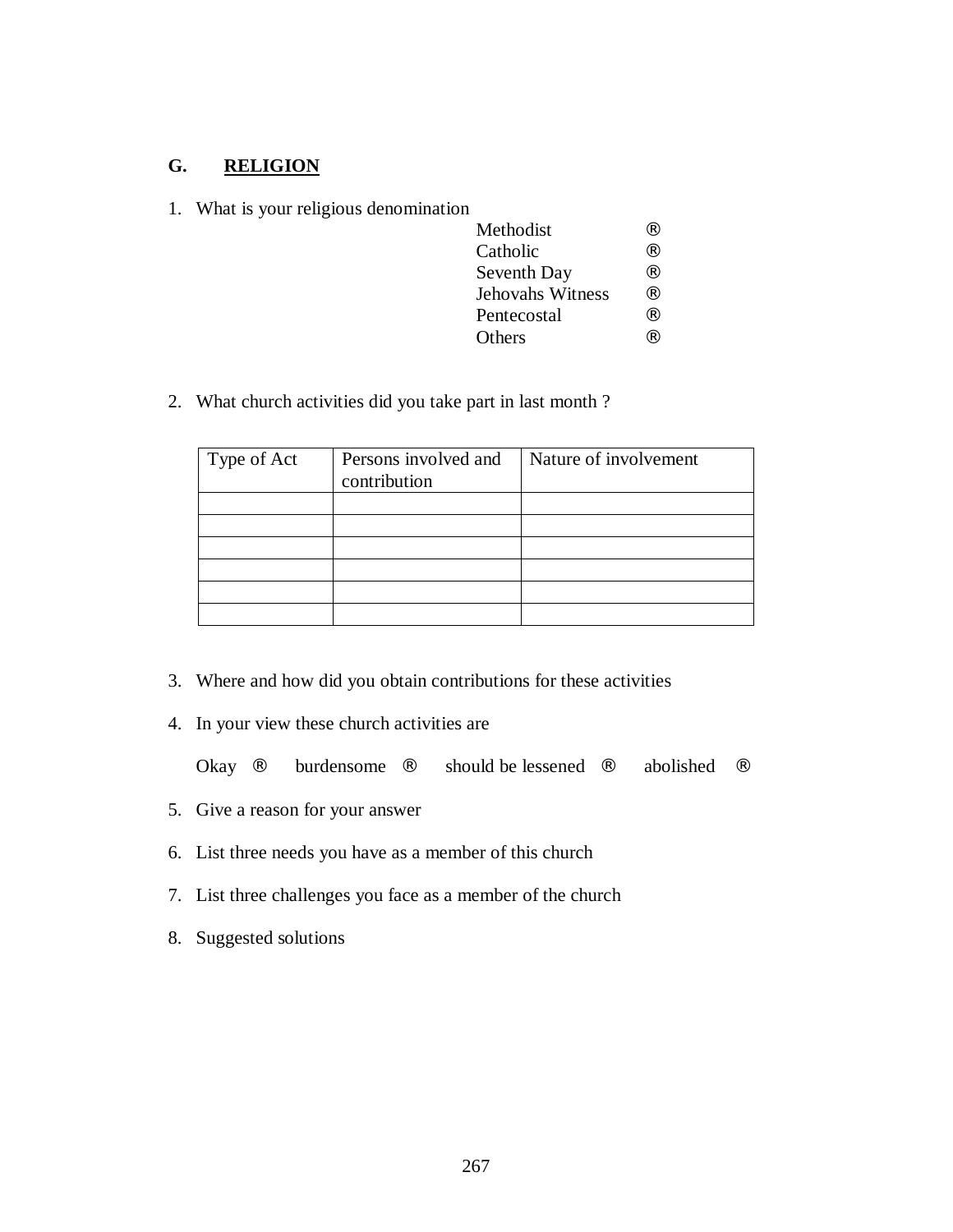#### **H. IF YOU BECAME THE VILLAGE HEADMAN**

If you became the 'Turaga ni Koro", what would you do with a donation of \$5 million to the village. Please list and explain in list of priority.

PRIORITY ONE

PRIORITY TWO

PRIORITY THREE

PRIORITY FOUR

PRIORITY FIVE

**Are there any questions, concerns or issues you would like to share as a women in this village ?**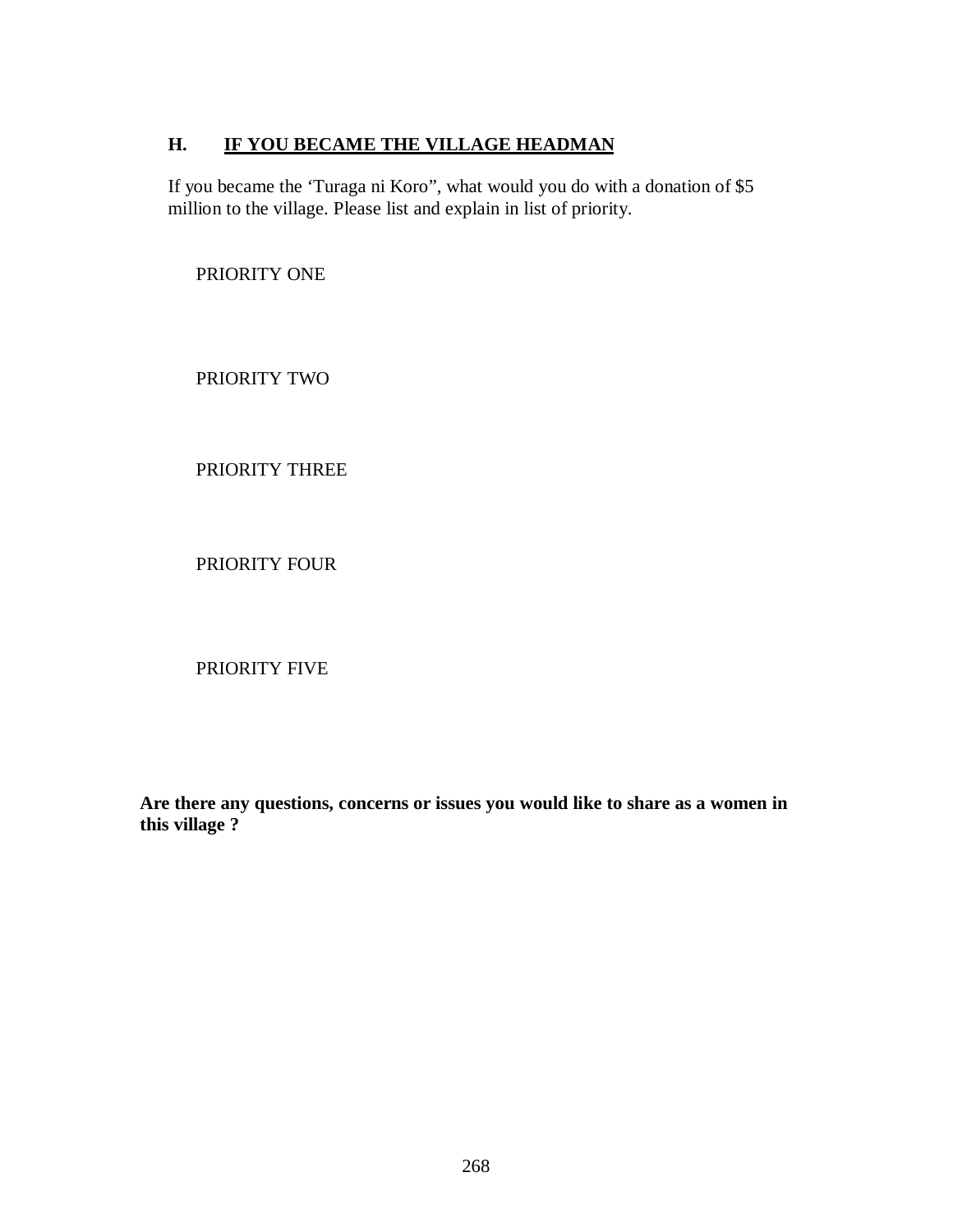## **APPENDIX B FOCUS GROUP QUESTIONS**

- 1. What is your perception of a good life in the village
- 2. In your opinion is this good life attainable
- 3. Please give reasons for your answer
- 4. Please identify things in your current lifestyle in the village that can be modified/changed to improve your current standard of living
	- a. your personal life as a woman
	- b. your family life
	- c. your life in the village *vanua*
	- d. your life as a member of your church *lochu*
	- e. your life in relation to the education of your children.
- 5. Please suggest ways in which we as women can achieve this good life.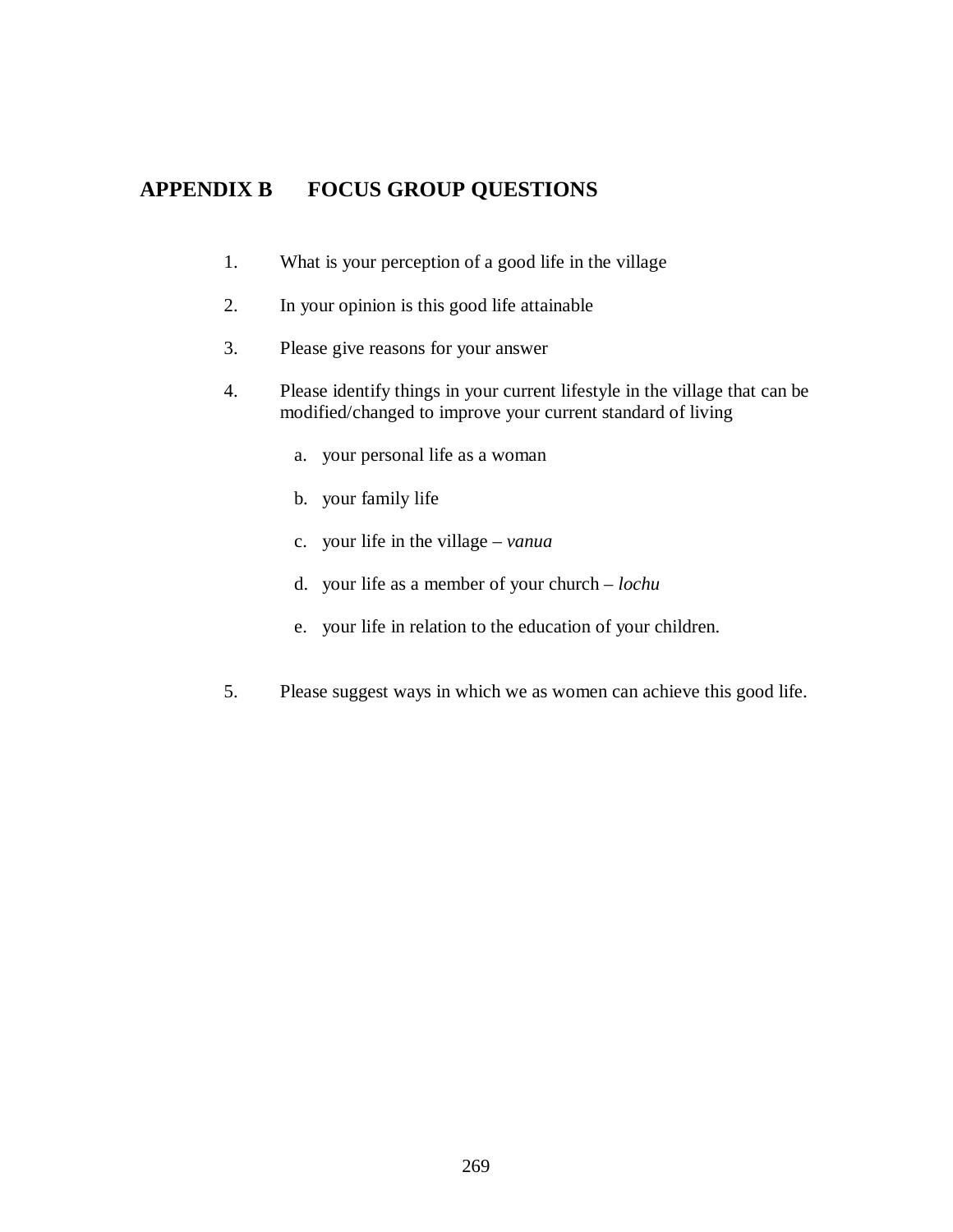## **APPENDIX C INTERVIEW QUESTIONS**

#### **WOMEN'S SEMI STRUCTURED INTERVIEW**

- **1.** In your view, what do you consider as a good life in the village
- **2.** What are the things that prevent you from attaining this good life Please discuss your answers in light of the following areas in your life
	- a. *Cola valewa I rara*
	- b. *Cola vamatavuwere*
	- c. *Cola vavanua*
	- d. *Cola valochu*
	- e. *Cola varara*
	- f. *Cola ni waravi vuli vuaru na vero*
- 3. To attain this good life, what needs to be changed/modified in the following areas. Please discuss your answers in light of the following areas in your life
	- g. *Cola valewa I rara*
	- h. *Cola vamatavuwere*
	- i. *Cola vavanua*
	- j. *Cola valochu*
	- k. *Cola varara*
	- l. *Cola ni waravi vuli vuaru na vero*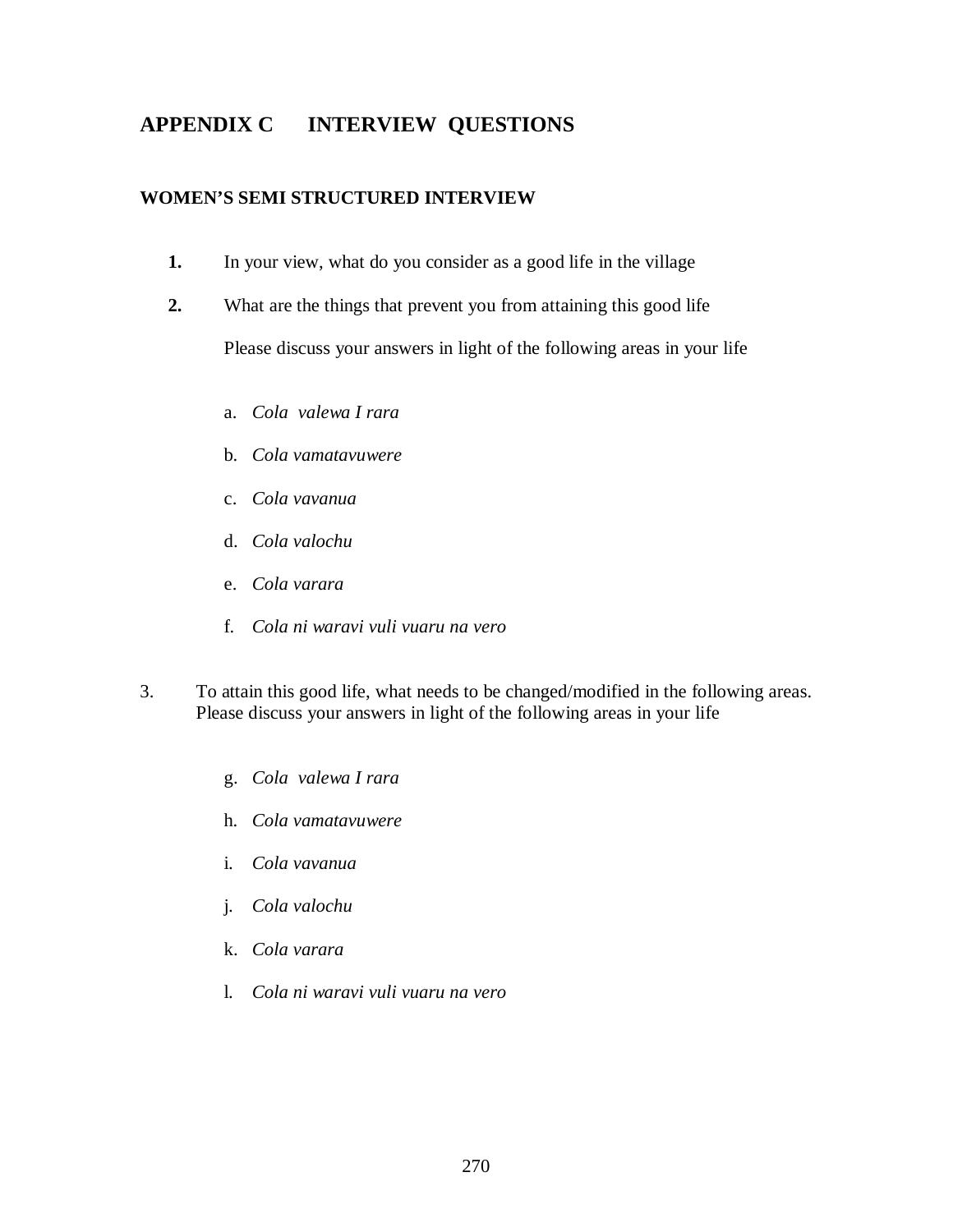- **3.** Indicate which aspects are tough to change and why
- **4.** For those aspects we can change, how can we begin to change these aspects. Please discuss your answers in light of the following areas in your life
	- a. *Cola valewa I rara*
	- b. *Cola vamatavuwere*
	- c. *Cola vavanua*
	- d. *Cola valochu*
	- e. *Cola varara*
	- *f. Cola ni qwaravi vuli vuaru na vero*

**Are there any other questions, concerns or issues you would like to share or raise regarding anything that we have discussed ?**